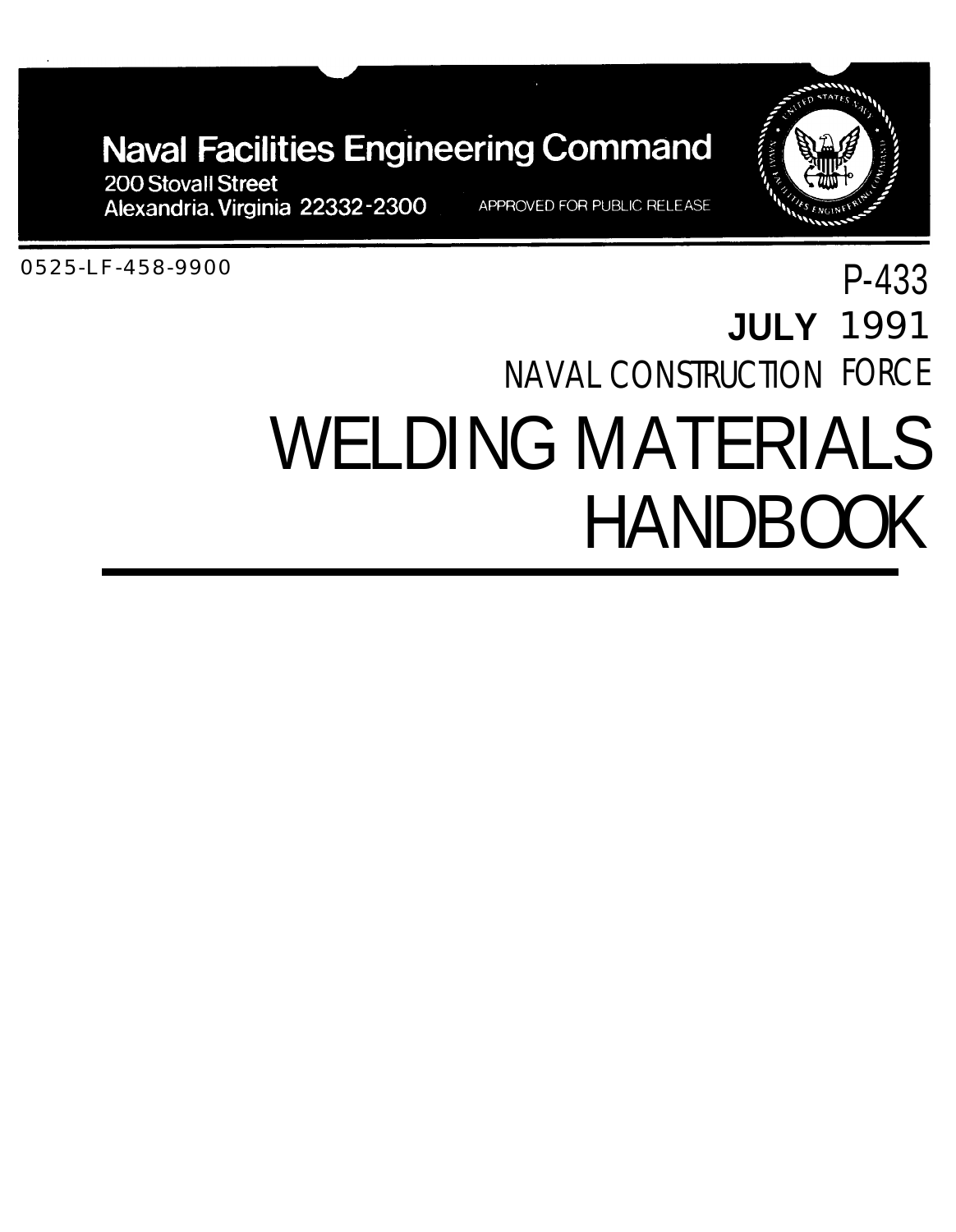### DISTRIBUTION

SNDL (One copy to each addressee unless otherwise indicated)

| 27G             | COMNAVSUPPFORANTARCTICA                                             |     | FKN5 PWC NAVFACENGCOM                        |
|-----------------|---------------------------------------------------------------------|-----|----------------------------------------------|
| 39B             | COMCBLANT/COMCBPAC (2 ea)                                           |     | FKNI1 NAVCIVENGRLAB (Code L41) (2 ea)        |
| 39C             | NCR 20TH, 31ST (4 ea)                                               | FT1 | <b>CNET</b>                                  |
| 39 <sub>D</sub> | NMCB-1,3,4,5,7,40,74,133(4ea)                                       |     | FT18 CBU-401,402,404,407,408,419(2ea)        |
| 39E             | PHIBCBONE/PHIBCBTTVO (4 ea)                                         |     | FT20 NAVCONSTRACEN Gulfport, PorHue (150 ea) |
| 39F             | COM20THNCR DEPLOYED SUPPORT DIV FT78 NAVEDTRAPRODEVCEN (Code 3 152) |     |                                              |
|                 | Gulfport (4 ea)                                                     |     | COMCBPAC DET CAT GUAM (7 ea)                 |
| 39G             | $UCT-1$ , $UCT-2$ (2 ea)                                            |     | <b>COMRNCF/IST RNCB</b>                      |
| 391             | CBMU-302 (2 ea)                                                     |     | RNMCB-2, 12, 13, 14, 15, 16, 17, 18, 20, 21, |
| 39R             | COMFIRSTNCB (30 ea)                                                 |     | 22, 23, 24, 25, 26, 27, 28                   |
| A <sub>3</sub>  | $CNO$ (OP44)                                                        |     |                                              |
|                 | FA32 CBU410, 411,412,414,415,420, 423 (2 ea)                        |     |                                              |
|                 | FB41 CBU-405, 406, 409, 413, 416, 417, 418, 421 (2 ea)              |     | Additional copies may be obtained from:      |
|                 | FF49 CBU-403, 422                                                   |     | Commanding Officer (Code 1571)               |
|                 | FKAIC NAVFACENGCOM (FAC 06)(4 ea) (09M13)                           |     | NCBC, Port Hueneme, California 93043-5000    |
|                 | FKM22 ASO NAVPUBFORM (100 ea)                                       |     |                                              |
|                 | FKN2 CBC Davisville, Gulfport, PorHue (4 ea)                        |     | <b>Naval Publications and Forms</b>          |
|                 | CED Davisville, Gulfport, PorHue (2 ea)                             |     | Navy Aviation Supply Office                  |
| FKN3 OICC       |                                                                     |     | 5801 Tabor Ave., Phila. PA 19120-5099        |
|                 |                                                                     |     |                                              |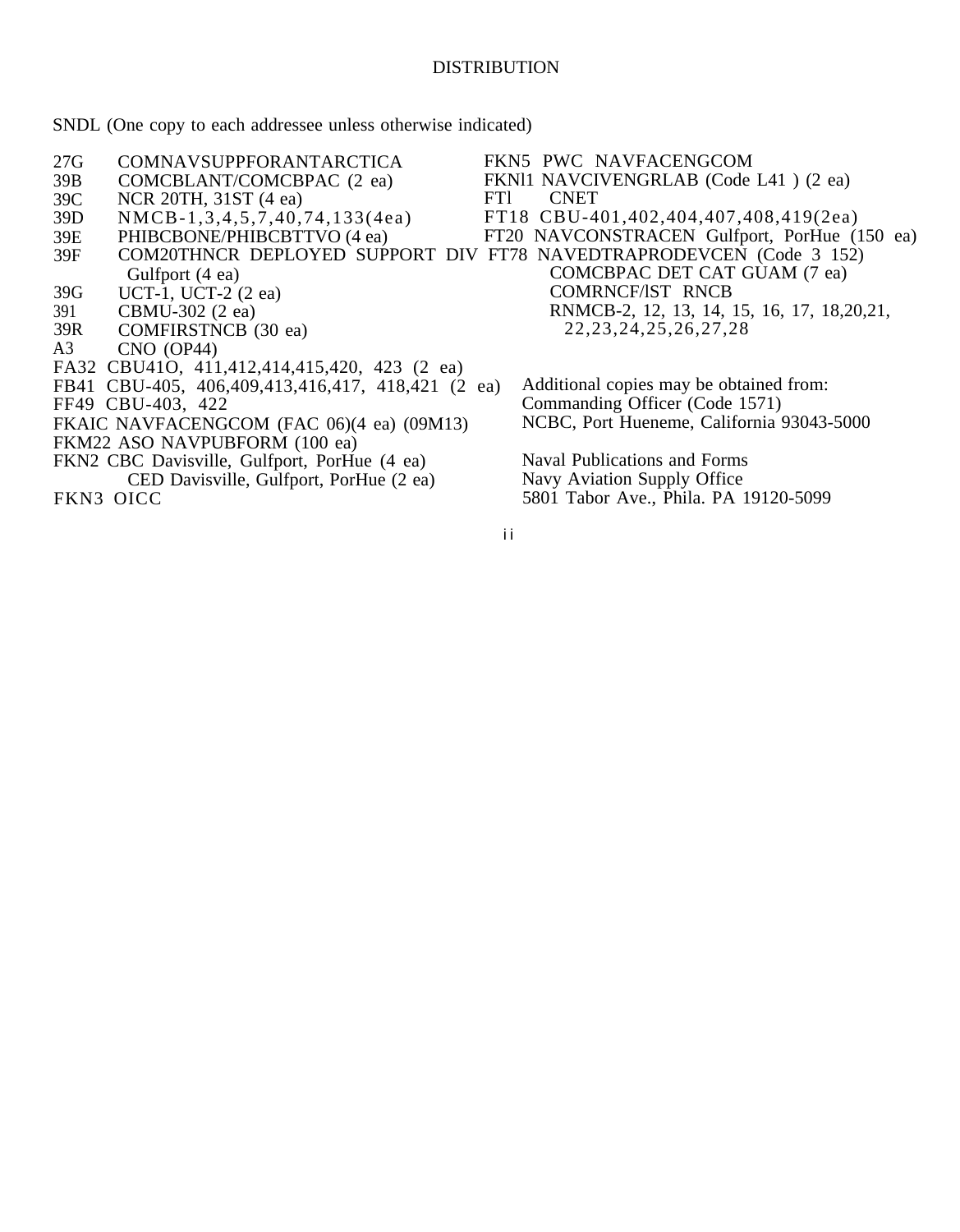### ACKNOWLEDGEMENTS

While the government neither recommends or endorses the products or manufacturing firms mentioned below, acknowledgment is hereby extended to the following organizations for contributing information necessary for the development of this handbook:

MARCO COMPANY: For information incorporated in Section 1.

THE STOODY COMPANY: For information incorporated in Section 2.

THE LINCOLN ELECTRIC CO: For information incorporated in Section 2.

MOLECULAR CONSERVATION, INCORPORATED: For information reprinted in Section 3.

MAPP PRODUCTS: For information incorporated in Section 4.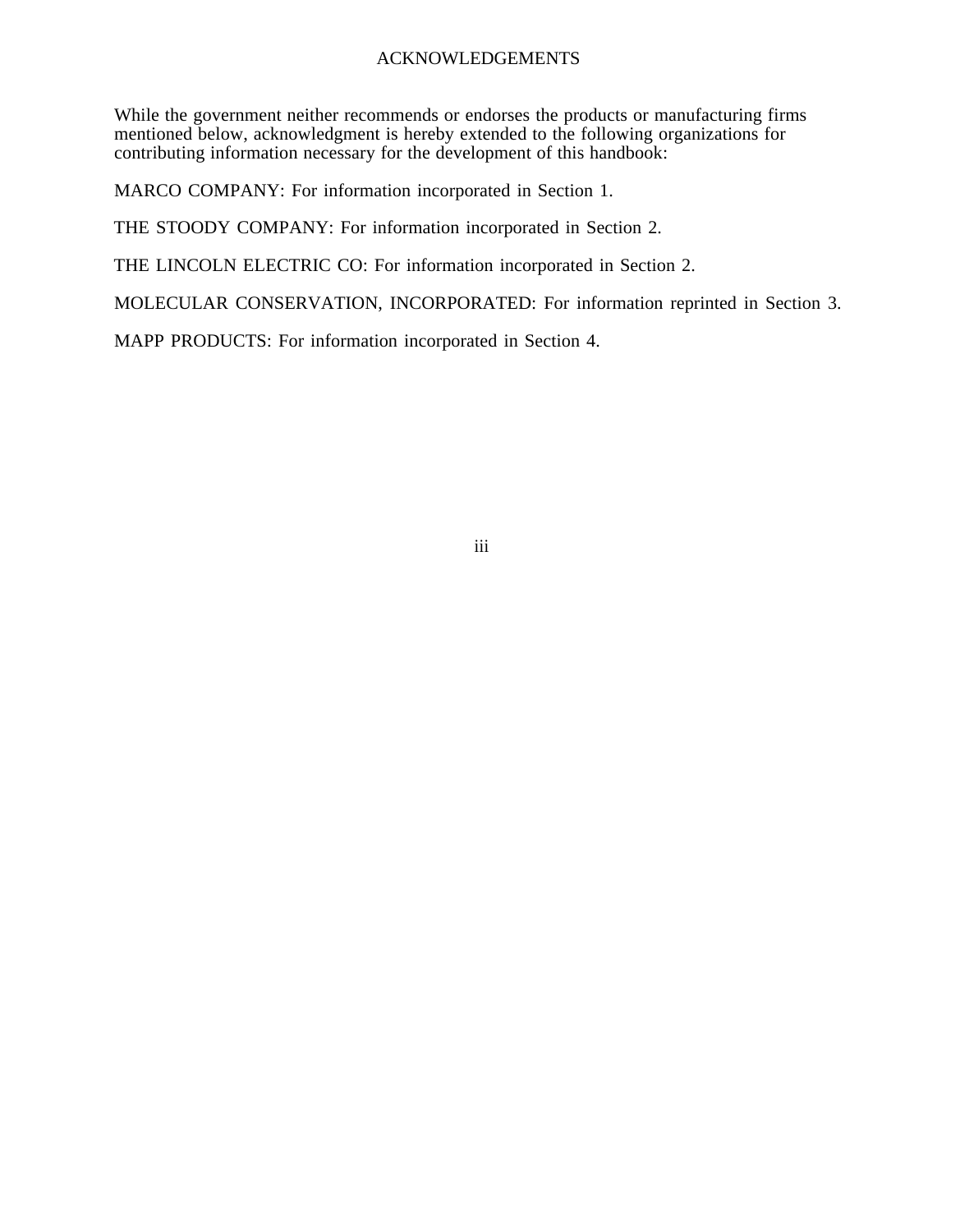### FOREWORD

This handbook describes various welding materials and techniques available to the SEABEE welder. The emphasis is placed upon interchangeability of materials ordinarily found in the Naval Construction Forces Table of Allowance. Although complete coverage of all possible materials and their various applications is not furnished, the data provided in this handbook will cover a majority of maintenance situations. The referenced welding materials can be requisitioned from the supporting Construction Battalion Centers. This handbook also describes several related maintenance techniques. These include: Wearfacing, MAPP Gas Welding, and some cold processes that can be substituted for welding procedures in certain maintenance applications.

This publication cancels and supersedes the NAVFAC P-433, January 1986 and has been reviewed and approved in accordance with SECNAVINST 5600.16A.

R. M. DEMPSHY CAPTAIN, CEC, U.S. NA Deputy Commander for Military Readiness Naval Facilities Engineering Command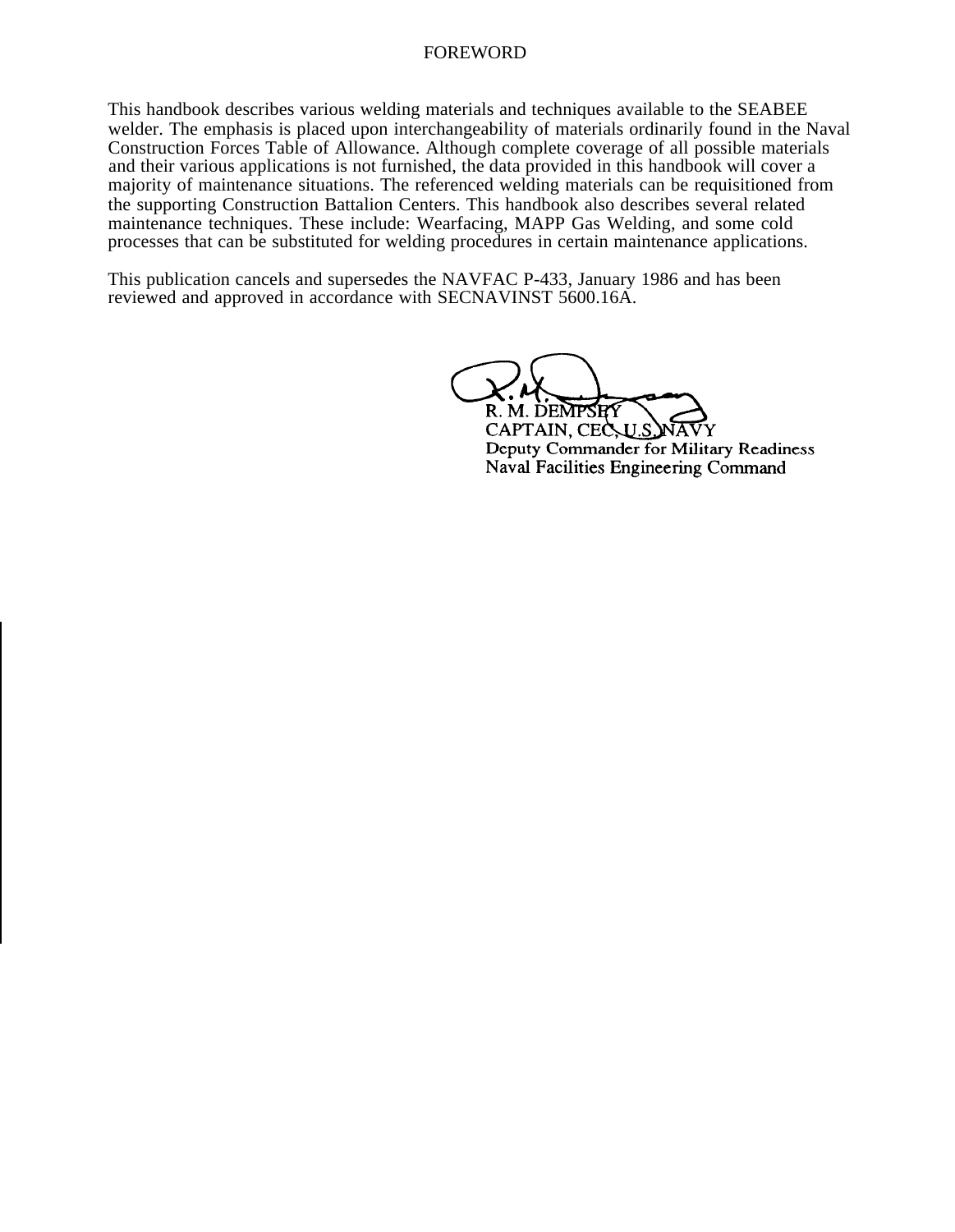### CHANGE RECORD

| Change No. | Date | Title and/or Brief Description | Signature of<br>Validating Officer |
|------------|------|--------------------------------|------------------------------------|
|            |      |                                |                                    |
|            |      |                                |                                    |
|            |      |                                |                                    |
|            |      |                                |                                    |
|            |      |                                |                                    |
|            |      |                                |                                    |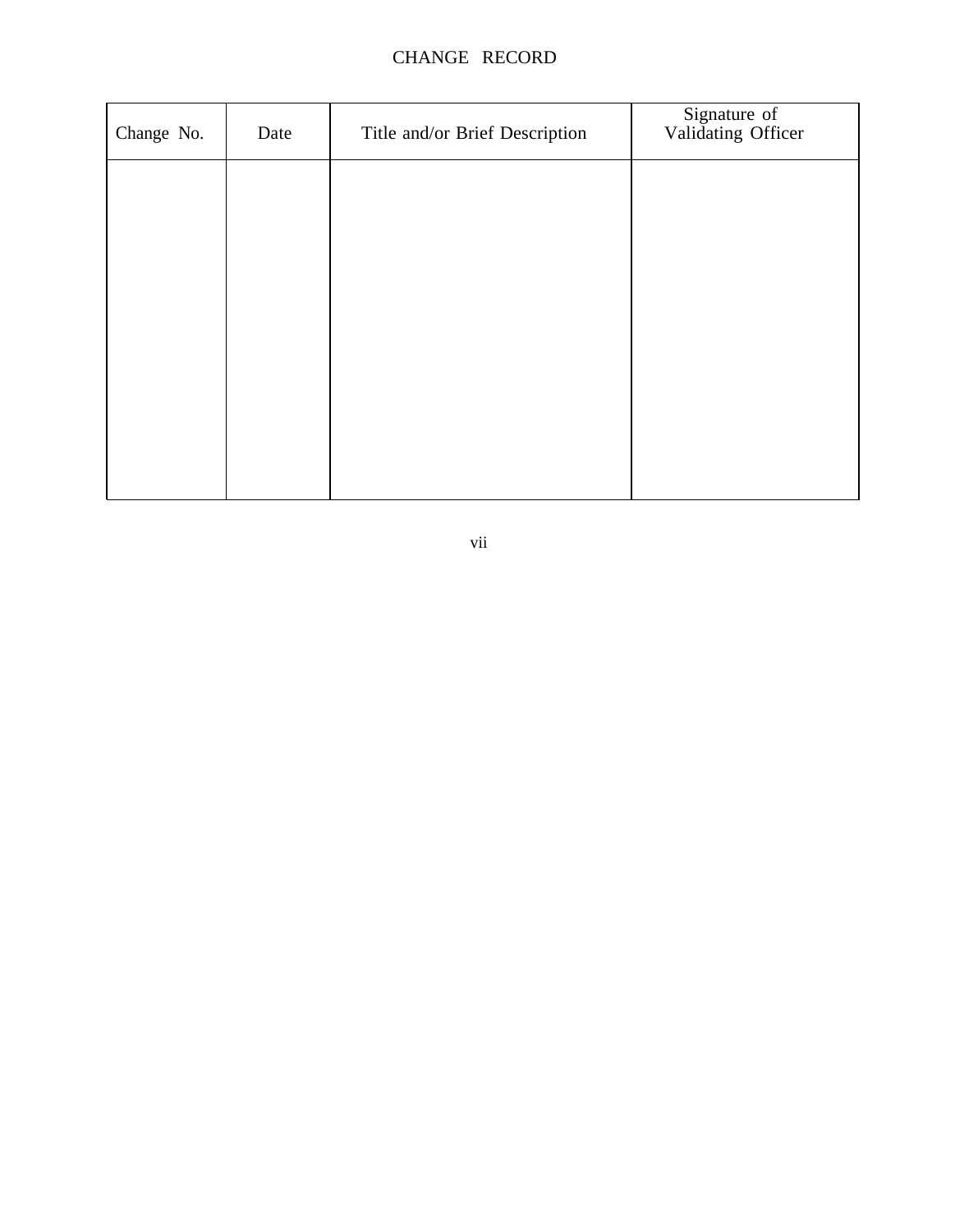# **CONTENTS**

| Steel - Arc (low-alloy, high-strength steels) - AWS/ASTM E-11018          |
|---------------------------------------------------------------------------|
| Steel -GMA(low- to medium-carbon) -AWS/ASTME-70 S-3, or S-6 $\dots \dots$ |
|                                                                           |
|                                                                           |
|                                                                           |
| Brazing -Torch (flux-coated rod for high-strength brazing)                |
|                                                                           |
|                                                                           |
|                                                                           |
|                                                                           |
|                                                                           |
|                                                                           |
|                                                                           |
|                                                                           |
|                                                                           |
|                                                                           |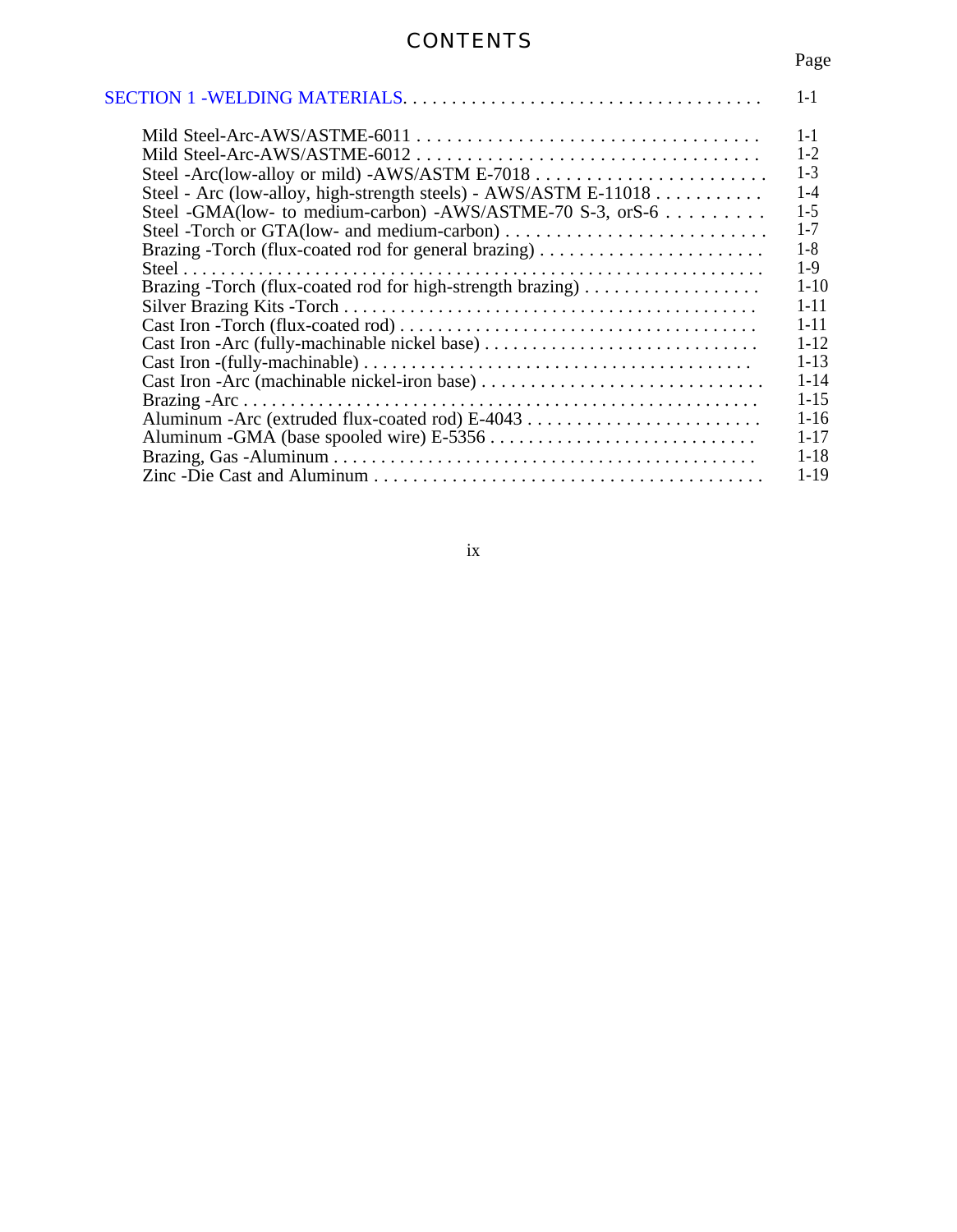# CONTENTS (Continued) Page

| Stainless - Arc (all steels - medium - high carbon, alloy, and tool |          |
|---------------------------------------------------------------------|----------|
|                                                                     | $1-20$   |
|                                                                     | $1 - 21$ |
|                                                                     | $1 - 22$ |
|                                                                     | $1-23$   |
|                                                                     | $1 - 24$ |
|                                                                     | $1 - 25$ |
|                                                                     | $1 - 26$ |
|                                                                     | $1 - 27$ |
|                                                                     | $1 - 28$ |
|                                                                     |          |
|                                                                     | $1-29$   |
|                                                                     |          |
|                                                                     |          |
|                                                                     | $1 - 32$ |
|                                                                     |          |
|                                                                     | $1 - 34$ |
|                                                                     |          |
|                                                                     |          |
|                                                                     | $2 - 1$  |
|                                                                     | $2 - 1$  |
|                                                                     | $2 - 1$  |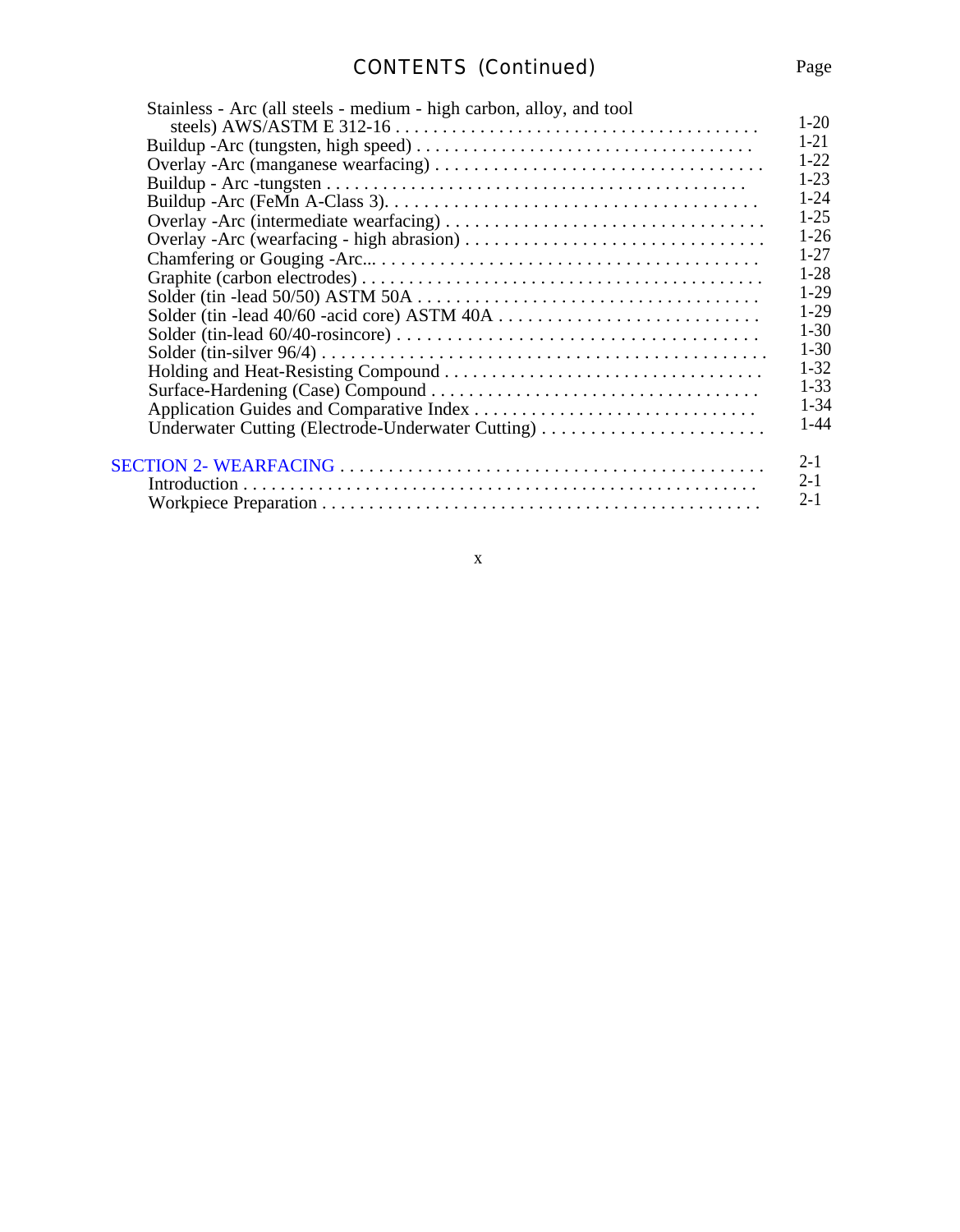|                                                    | $2 - 1$  |
|----------------------------------------------------|----------|
|                                                    | $2 - 3$  |
|                                                    | $2 - 3$  |
|                                                    | $2 - 4$  |
|                                                    | $2 - 4$  |
|                                                    | $2 - 11$ |
|                                                    | $2 - 11$ |
|                                                    | $2 - 11$ |
|                                                    | $2 - 11$ |
|                                                    | $2 - 12$ |
|                                                    | $2 - 12$ |
| The Difference Between Cross-Checking and Cracking | $2 - 12$ |
|                                                    | $2 - 13$ |
|                                                    | $2 - 13$ |
|                                                    | $2 - 15$ |
| EARTH-MOVING AND HEAVY CONSTRUCTION EQUIPMENT      | $2 - 16$ |
|                                                    | $2 - 17$ |
|                                                    | $2 - 17$ |
|                                                    | $2 - 17$ |
|                                                    | $2 - 18$ |
|                                                    | $2 - 19$ |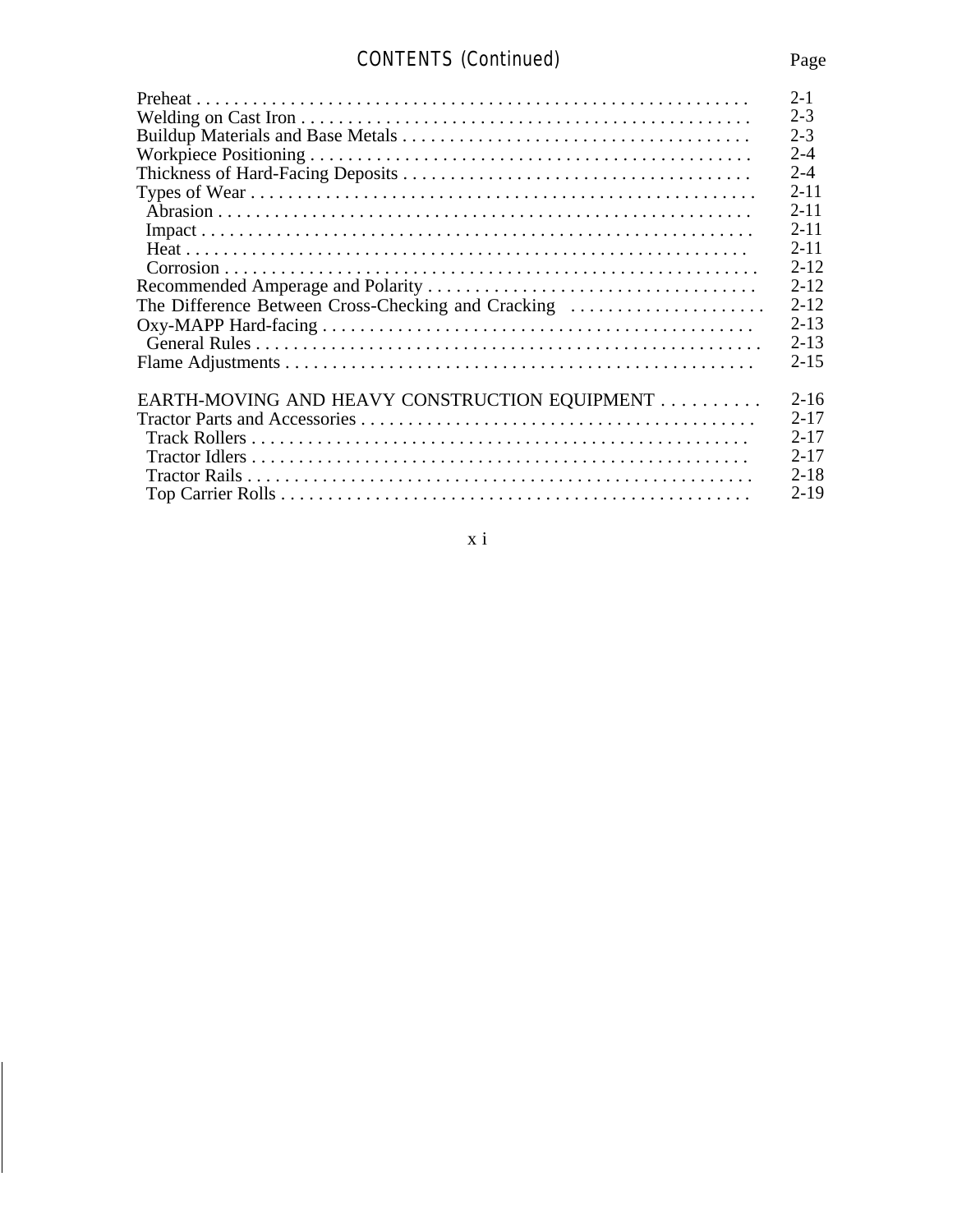| $2 - 20$ |
|----------|
| $2 - 21$ |
| $2 - 21$ |
| $2 - 22$ |
| $2 - 23$ |
| $2 - 24$ |
| $2 - 25$ |
| $2 - 27$ |
| $2 - 28$ |
| $2 - 28$ |
| $2 - 29$ |
| $2 - 30$ |
| $2 - 30$ |
| $2 - 31$ |
| $2 - 34$ |
| $2 - 35$ |
| $2 - 37$ |
| $2 - 38$ |
| $2 - 39$ |
| $2 - 40$ |
| $2 - 41$ |
| $2 - 41$ |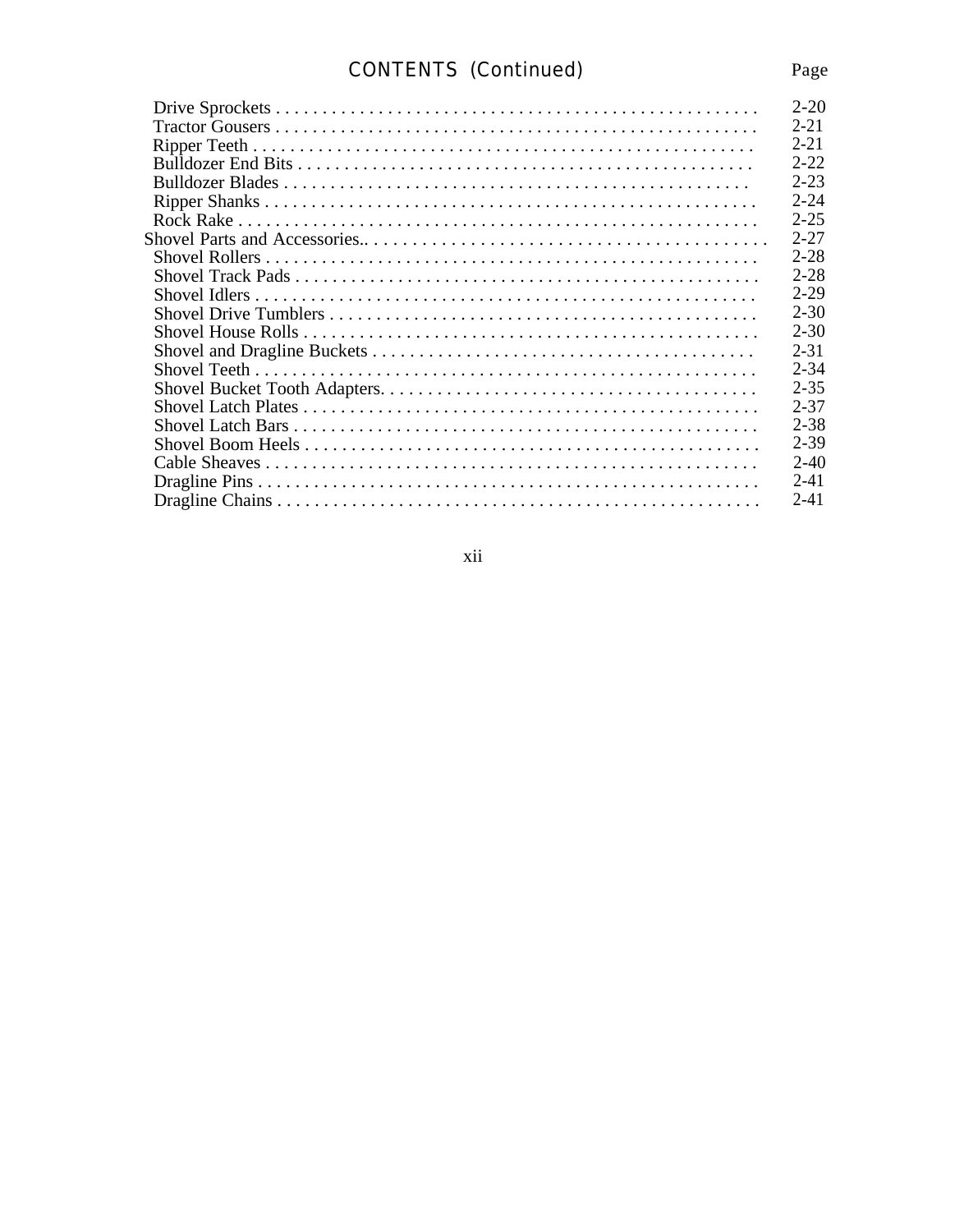# CONTENTS (Continued) Page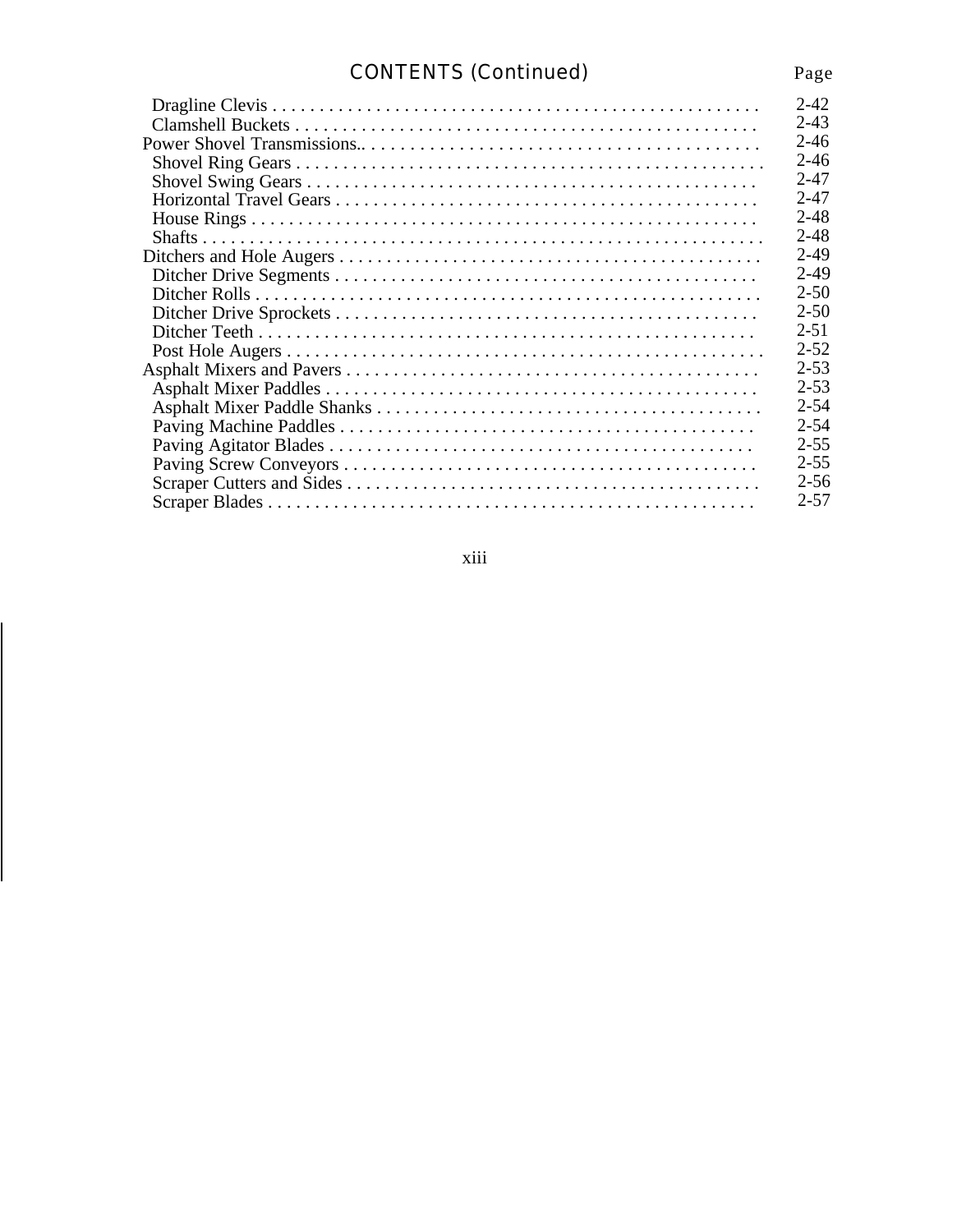# CONTENTS (Continued) Page

| CRUSHING, GRINDING, AND SCREENING EQUIPMENT    |
|------------------------------------------------|
| Rebuilding and Hard-facing Crusher Roll Shells |
|                                                |
|                                                |
|                                                |
|                                                |
|                                                |
|                                                |
|                                                |
|                                                |
|                                                |
|                                                |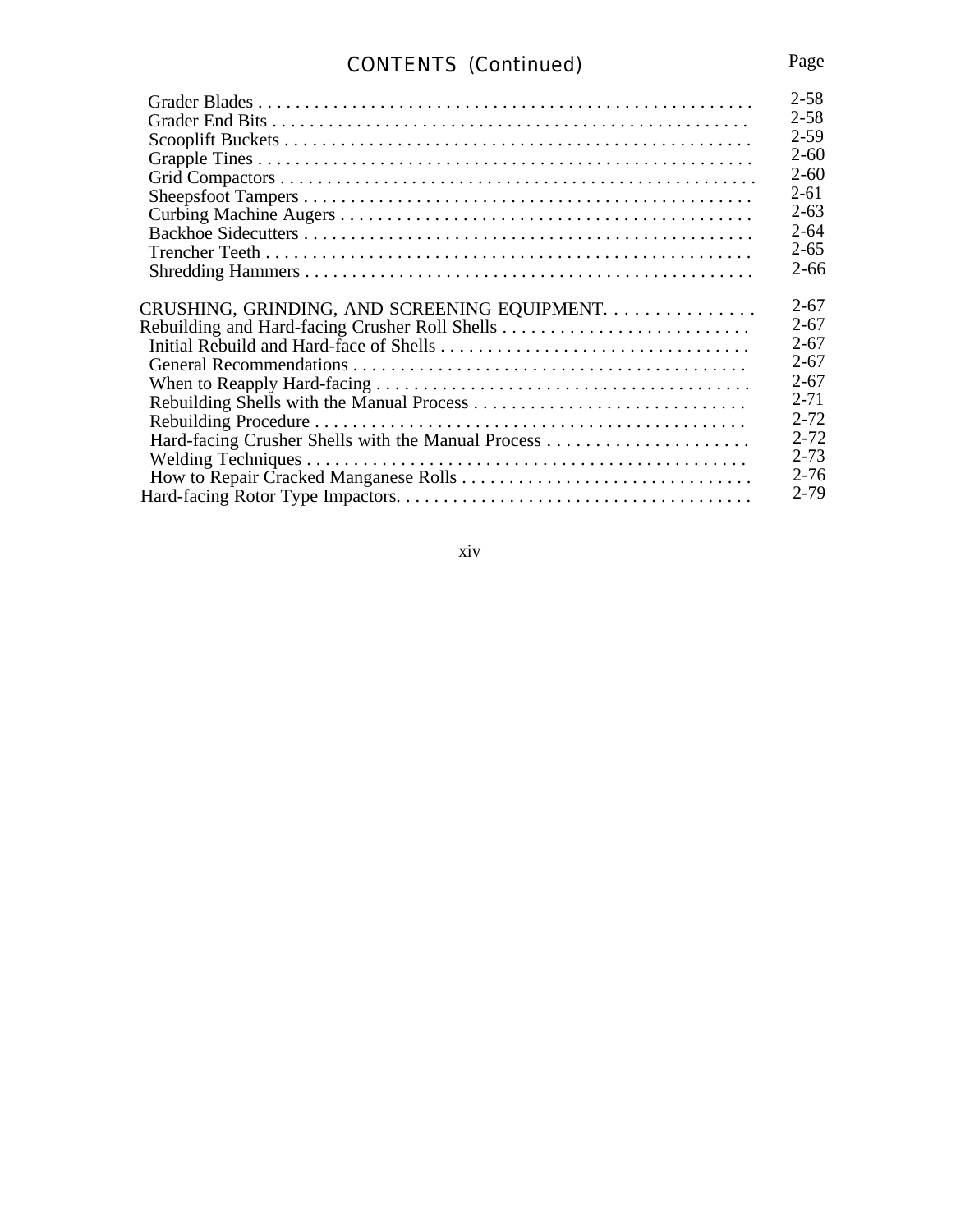| $2 - 79$ |
|----------|
| $2 - 79$ |
| $2 - 80$ |
| $2 - 80$ |
| $2 - 80$ |
| $2 - 82$ |
| $2 - 82$ |
| $2 - 83$ |
| $2 - 84$ |
| $2 - 84$ |
| $2 - 85$ |
| $3-1$    |
| $3-1$    |
| $3-1$    |
| $3 - 2$  |
| $3-2$    |
| $3 - 2$  |
| $3 - 2$  |
| $3 - 3$  |
| $3 - 3$  |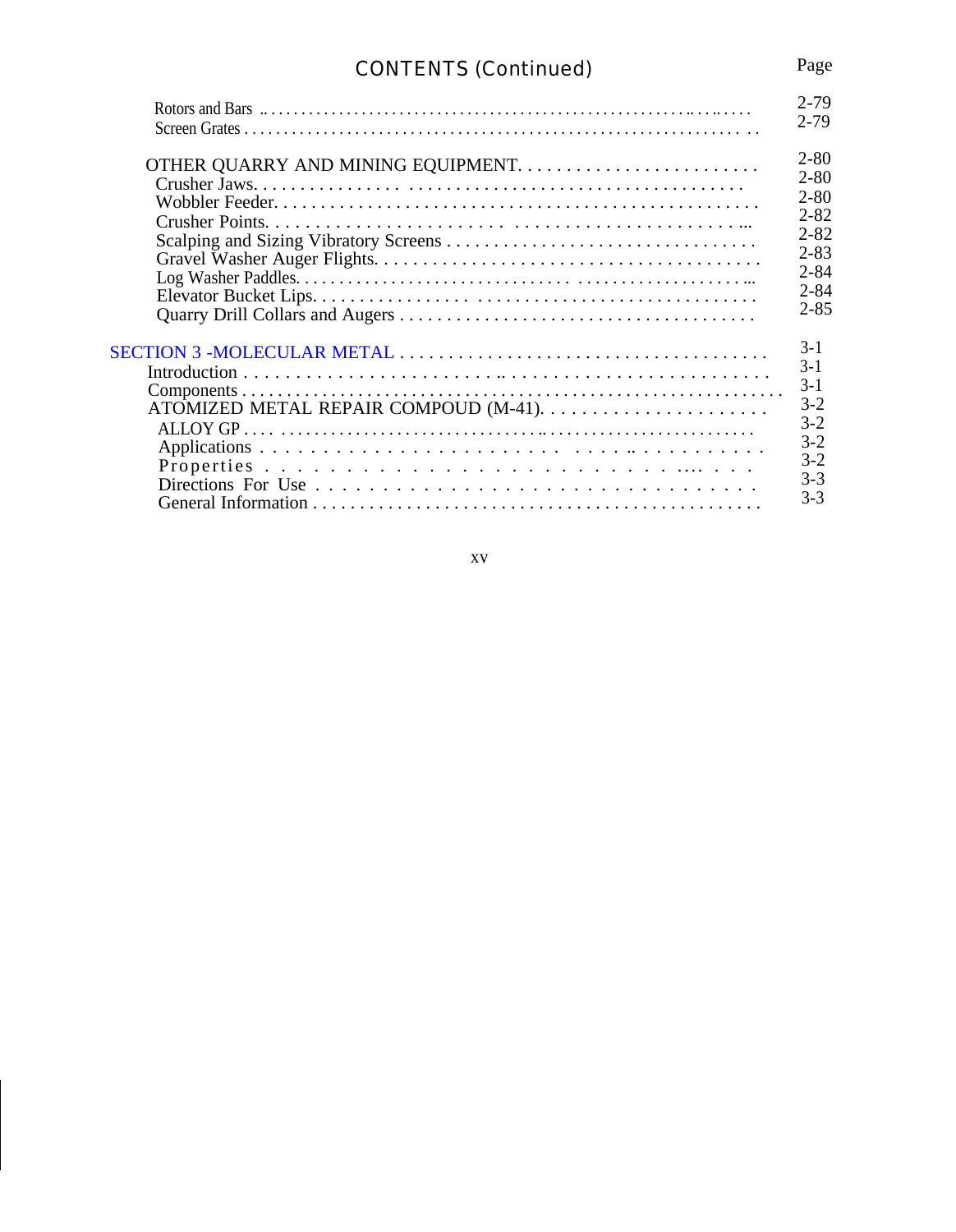| ATOMIZED METAL REPAIR COMPOUND (M-42) | $3-6$    |
|---------------------------------------|----------|
|                                       | $3-6$    |
|                                       | $3 - 6$  |
|                                       | $3-6$    |
|                                       | $3 - 7$  |
|                                       | $3 - 7$  |
| ATOMIZED METAL REPAIR COMPOUND (M-43) | $3-10$   |
|                                       | $3 - 10$ |
|                                       | $3 - 10$ |
|                                       | $3 - 11$ |
|                                       | $3 - 11$ |
|                                       | $3 - 12$ |
| ATOMIZED METAL REPAIR COMPOUND (M-43) | $3 - 14$ |
|                                       | $3 - 14$ |
|                                       | $3 - 14$ |
|                                       | $3 - 15$ |
|                                       | $3 - 15$ |
|                                       | $3 - 16$ |
|                                       | $4 - 1$  |
|                                       | $4 - 1$  |
|                                       | 4-1      |
|                                       |          |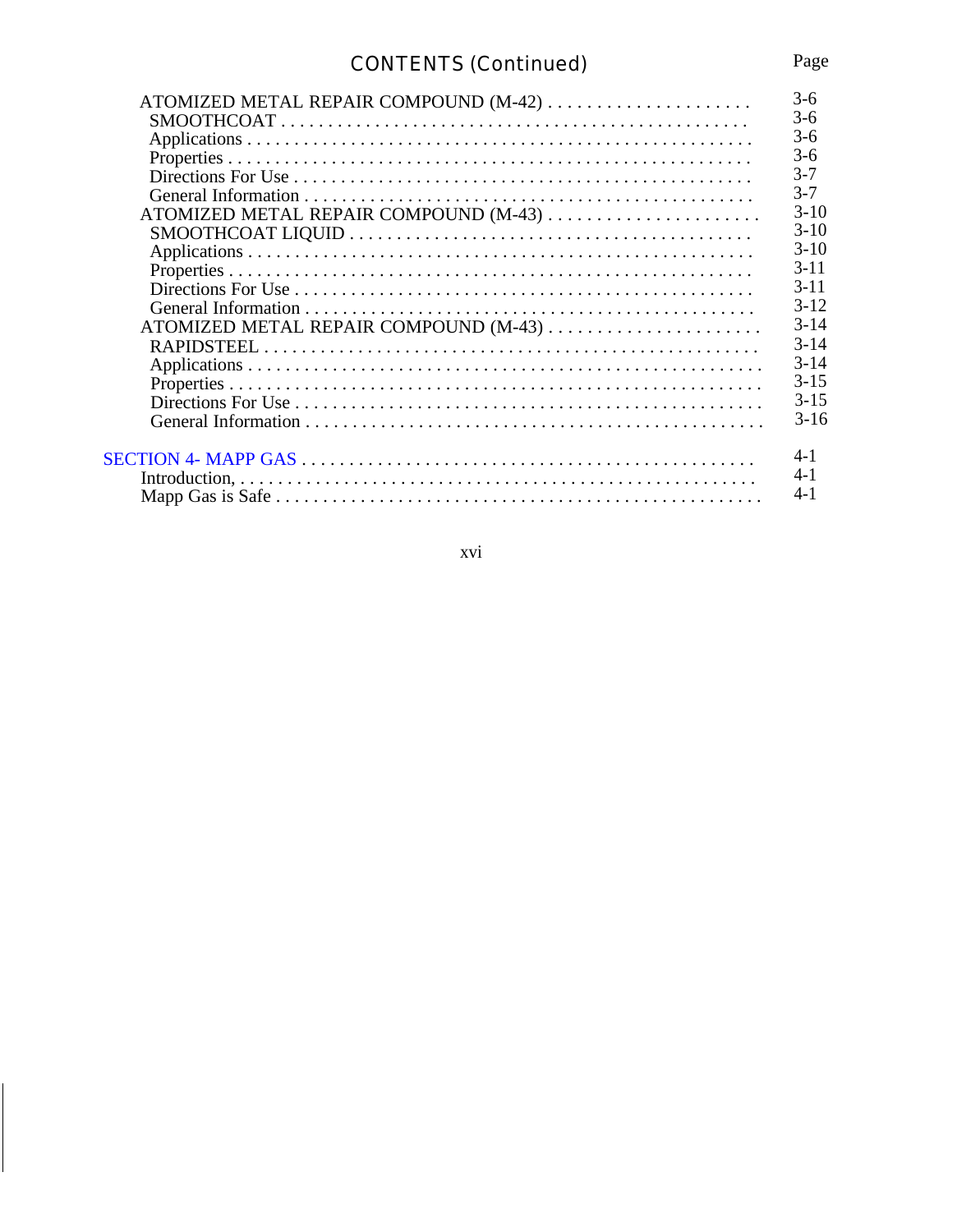| $4-1$    |
|----------|
| $4-1$    |
| $4 - 2$  |
| $4 - 2$  |
| $4 - 3$  |
| $4-3$    |
| $4 - 4$  |
| $4 - 4$  |
| $4 - 5$  |
| $4 - 5$  |
| $4 - 7$  |
| $4-9$    |
| $4-9$    |
| $4-9$    |
| $4-9$    |
| $4-9$    |
| $4-9$    |
| $4 - 10$ |
| $4 - 10$ |
| $4 - 10$ |
| $4 - 10$ |
|          |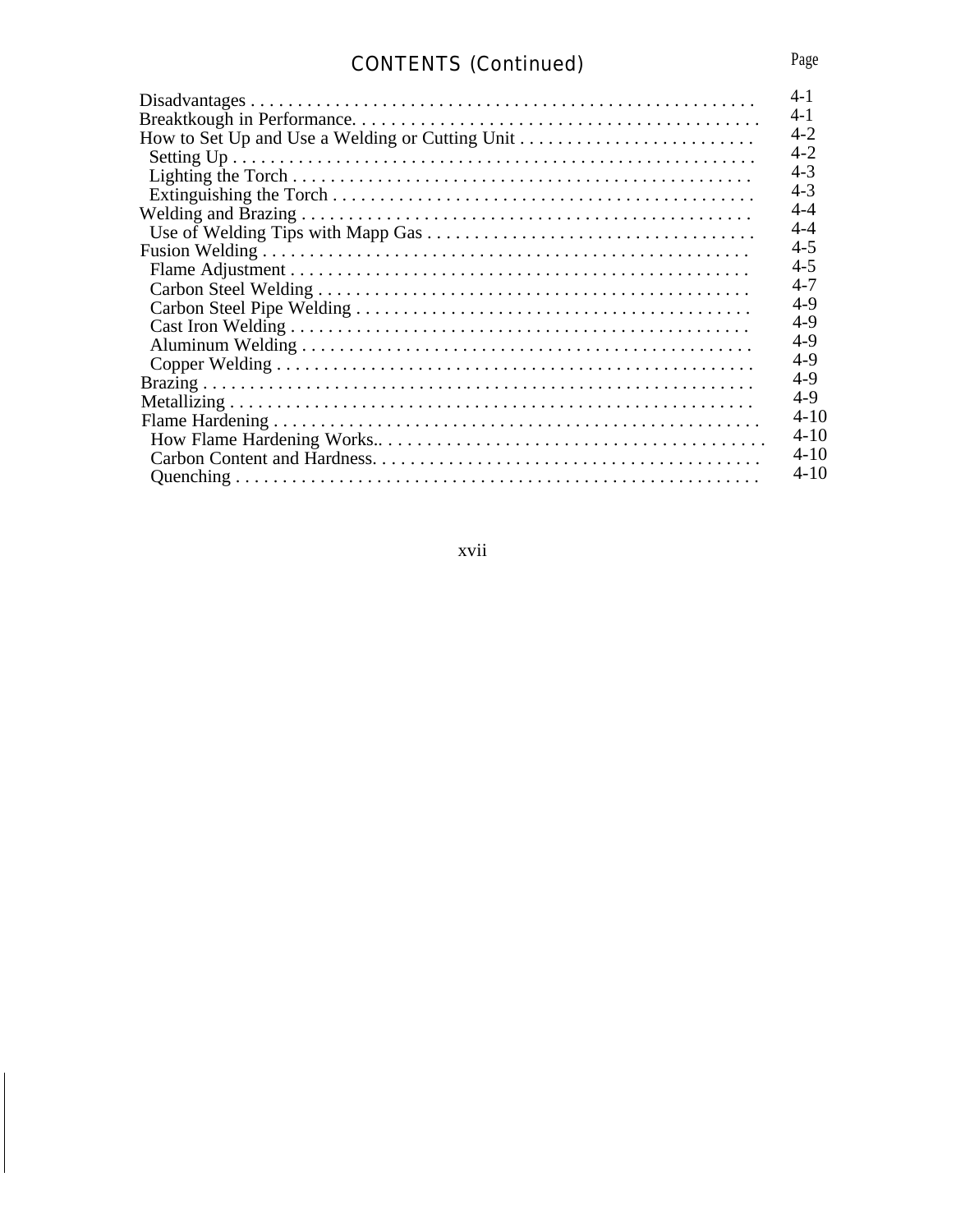# CONTENTS (Continued) Page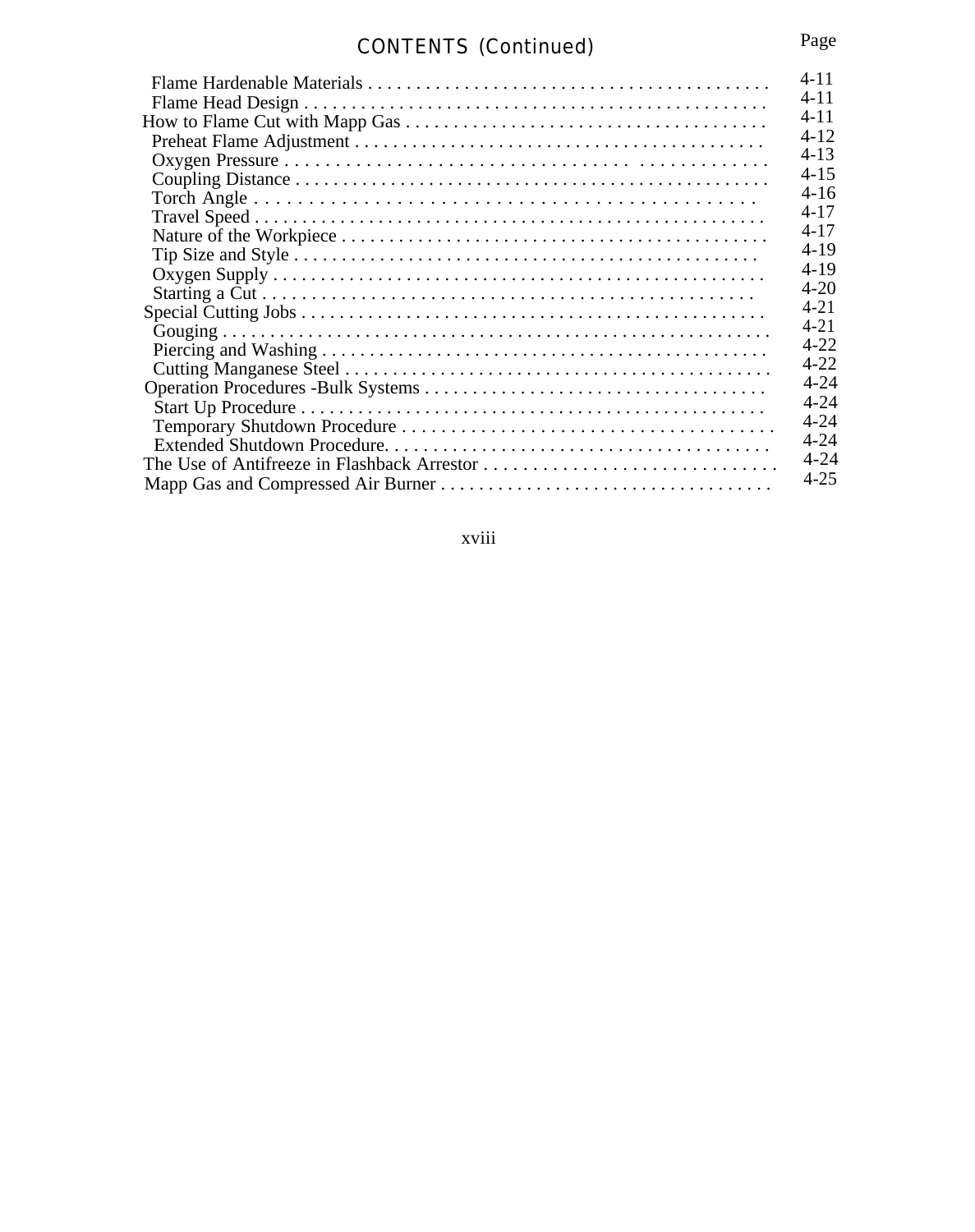# FIGURES

# Figure No. 2014 Title Page 1.1 Title Page 1.1 Title Page 1.1 Title Page 1.1 Title Page 1.1 Title Page 1.1 Title

|--|

| $2 - 1$  | $2 - 5$  |
|----------|----------|
| $2 - 2$  | $2 - 14$ |
| $2 - 3$  | $2 - 15$ |
| $2 - 4$  | $2 - 16$ |
| $2 - 5$  | $2 - 17$ |
| $2 - 6$  | $2 - 17$ |
| $2 - 7$  | $2 - 18$ |
| $2 - 8$  | $2 - 19$ |
| $2-9$    | $2 - 20$ |
| $2 - 10$ | $2 - 21$ |
| $2 - 11$ | $2 - 22$ |
| $2 - 12$ | $2 - 23$ |
| $2 - 13$ | $2 - 24$ |
| $2 - 14$ | $2 - 25$ |
| $2 - 15$ | $2 - 26$ |
| $2 - 16$ | $2 - 27$ |
| $2 - 17$ | $2 - 28$ |
| $2 - 18$ | $2 - 29$ |
| $2 - 19$ | $2 - 29$ |
| $2 - 20$ | $2 - 30$ |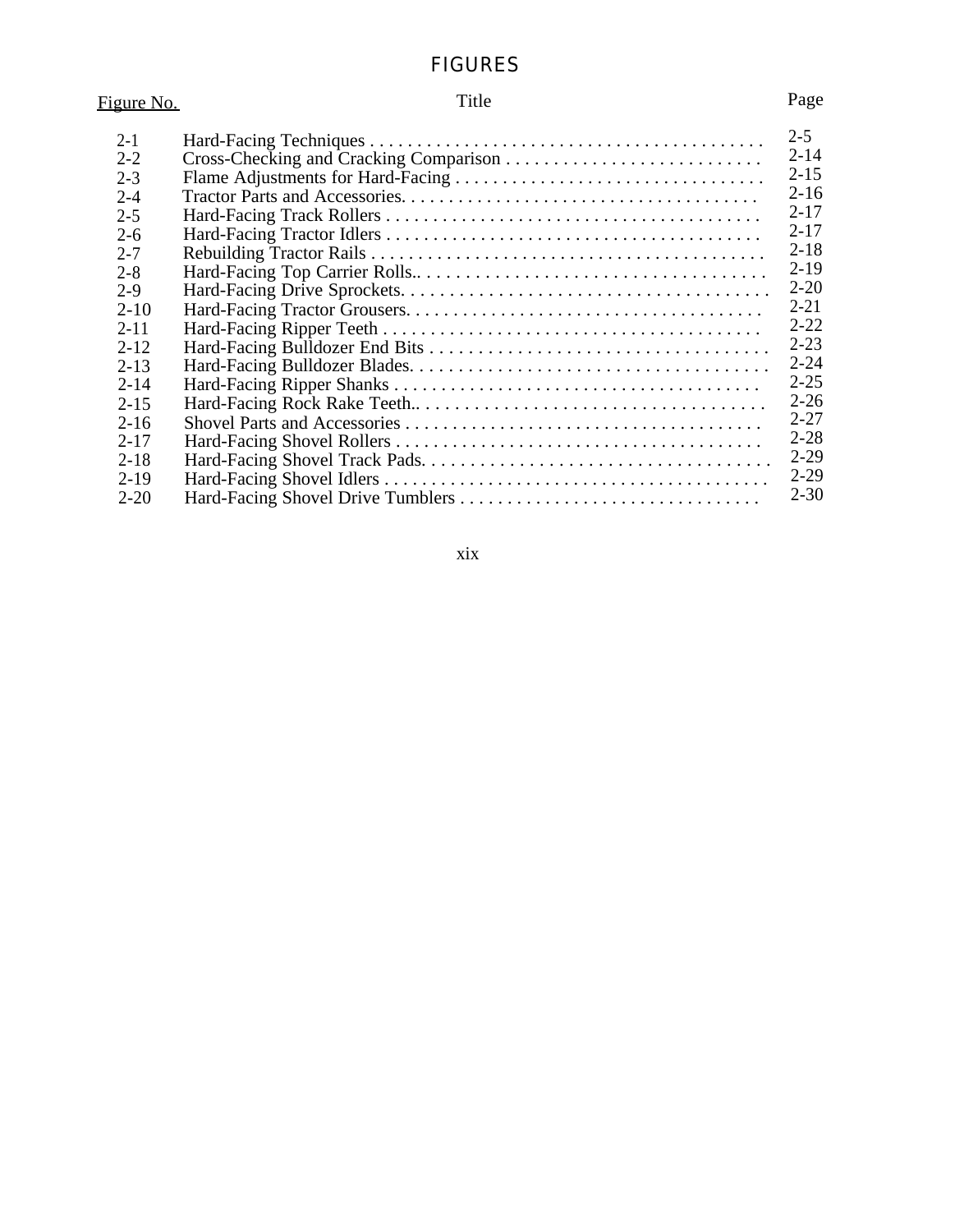# FIGURES (Continued)

# Figure No. **Figure No.** Title **Page**

| $2 - 21$ |                                                             | $2 - 31$ |
|----------|-------------------------------------------------------------|----------|
| $2 - 22$ |                                                             | $2 - 33$ |
| $2 - 23$ |                                                             | $2 - 34$ |
| $2 - 24$ |                                                             | $2 - 35$ |
| $2 - 25$ | Comparison of Hard-Facing Patterns for Shovel Teeth         | $2 - 36$ |
| $2 - 26$ |                                                             | $2 - 37$ |
| $2 - 27$ |                                                             | $2 - 38$ |
| $2 - 28$ |                                                             | $2 - 39$ |
| $2 - 29$ |                                                             | $2 - 39$ |
| $2 - 30$ |                                                             | $2 - 40$ |
| $2 - 31$ |                                                             | $2 - 41$ |
| $2 - 32$ |                                                             | $2 - 42$ |
| $2 - 33$ | Hard-Facing and Rebuilding Worn Dragline Clevises           | $2 - 43$ |
| $2 - 34$ |                                                             | $2 - 44$ |
| $2 - 35$ |                                                             | $2 - 45$ |
| $2 - 36$ | Hard-Facing and Restoring Worn Shovel Ring Gear Teeth       | $2 - 46$ |
| $2 - 37$ | Hard-Facing and Restoring Worn Horizontal Travel Gear Teeth | $2 - 47$ |
| 2-38     | Hard-Facing and Restoring Worn House Ring Gear Teeth        | $2 - 48$ |
| $2 - 39$ |                                                             | $2 - 49$ |
| $2 - 40$ |                                                             | $2 - 49$ |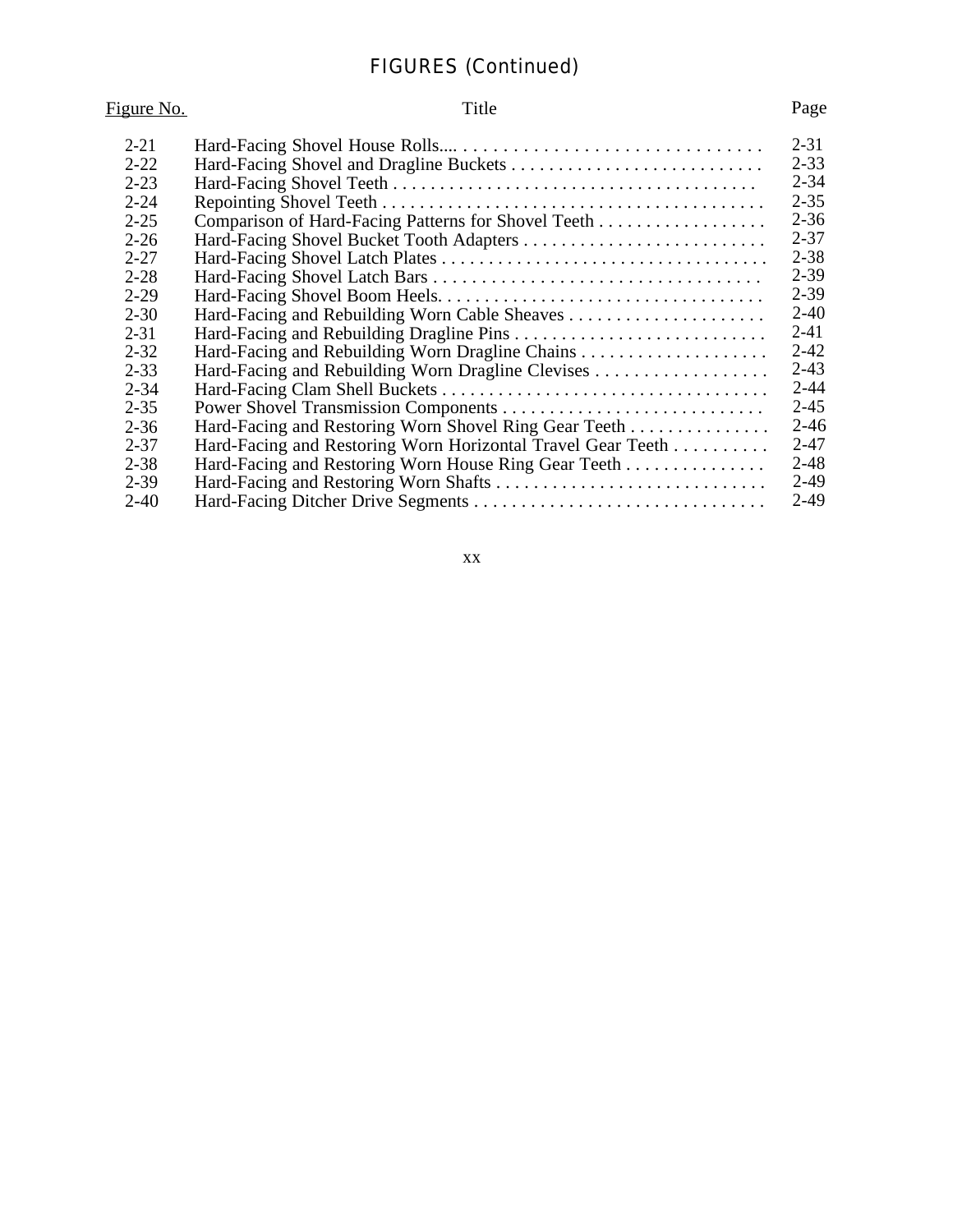# FIGURES (Continued)

# Figure No. 2014 2015 11: Title Page

| $2 - 41$ |                                          | $2 - 50$ |
|----------|------------------------------------------|----------|
|          |                                          | $2 - 51$ |
| $2 - 42$ |                                          |          |
| $2 - 43$ |                                          | $2 - 51$ |
| $2 - 44$ |                                          | $2 - 52$ |
| $2 - 45$ |                                          | $2 - 53$ |
| $2 - 46$ |                                          | $2 - 54$ |
| $2 - 47$ |                                          | $2 - 54$ |
| $2 - 48$ |                                          | $2 - 55$ |
| $2 - 49$ |                                          | $2 - 55$ |
| $2 - 50$ |                                          | $2 - 56$ |
| $2 - 51$ | Hard-Facing Asphalt Mixer Scraper Blades | $2 - 57$ |
| $2 - 52$ |                                          | $2 - 58$ |
| $2 - 53$ |                                          | $2 - 59$ |
| $2 - 54$ |                                          | $2 - 59$ |
| $2 - 55$ |                                          | $2 - 60$ |
| $2 - 56$ |                                          | $2 - 60$ |
| $2 - 57$ |                                          | $2 - 62$ |
| 2-58     |                                          | $2 - 63$ |
| $2 - 59$ |                                          | $2 - 64$ |
| $2 - 60$ |                                          | $2 - 65$ |
| $2 - 61$ |                                          | $2 - 66$ |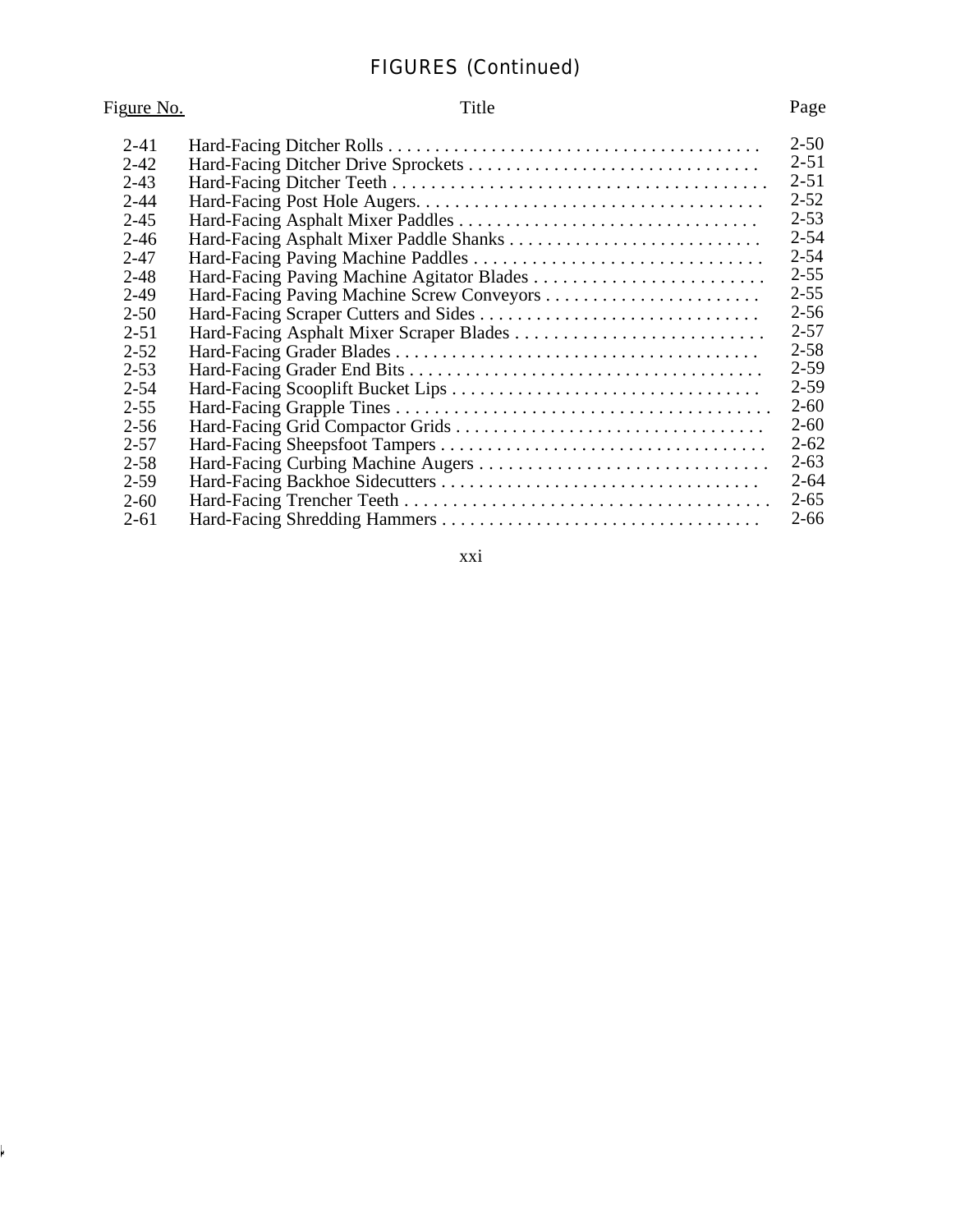# FIGURES (Continued)

### Figure No. **Page** 2-62 2-63 2-64 2-65 2-66 2-67 2-68 2-69 2-70 2-71 2-72 2-73 2-74 2-75 2-76 2-77 4-1 4-2 4-3 4-4 4-5 Wear Measurement of Crusher Roll Shells . . . . . . . . . . . . . . . . . . . . . . . . . . . Preventing Warpage of Crusher Roll Shells . . . . . . . . . . . . . . . . . . . . . . . . . . . Welding Limits on Crusher Roll Shells . . . . . . . . . . . . . . . . . . . . . . . . . . . . . . Insufficient and Proper Stepover Techniques Examples . . . . . . . . . . . . . . . . . Rebuilding Procedure for Crusher Roll Shells . . . . . . . . . . . . . . . . . . . . . . . . Hard-Facing Crusher Roll Shells. . . . . . . . . . . . . . . . . . . . . . . . . . . . . . . . . . . Crusher Roll Shell Rebuilding Technique . . . . . . . . . . . . . . . . . . . . . . . . . . . . Repairing Cracked Manganese Crusher Rolls . . . . . . . . . . . . . . . . . . . . . . . . . Hard-Facing Rotor-Type Impactors . . . . . . . . . . . . . . . . . . . . . . . . . . . . . . . . . Rebuilding and Hard-Facing Crusher Jaws . . . . . . . . . . . . . . . . . . . . . . . . . . . Restoring Worn Areas on Wobbler Feeders . . . . . . . . . . . . . . . . . . . . . . . . . . . Hard-Facing Scalping and Sizing Vibratory Screens . . . . . . . . . . . . . . . . . . . Hard-Facing Gravel Washer Auger Flight . . . . . . . . . . . . . . . . . . . . . . . . . . . Hard-Facing Log Washer Paddles . . . . . . . . . . . . . . . . . . . . . . . . . . . . . . . . . . Hard-Facing Elevator Bucket Lips . . . . . . . . . . . . . . . . . . . . . . . . . . . . . . . . . Hard-Facing Quarry Drill Collars and Augers . . . . . . . . . . . . . . . . . . . . . . . . . MAPP Gas Torch Tip Design . . . . . . . . . . . . . . . . . . . . . . . . . . . . . . . . . . . . . . Preheat Flame Characteristics.. . . . . . . . . . . . . . . . . . . . . . . . . . . . . . . . . . . . . Correct Measurement of Coupling Distance . . . . . . . . . . . . . . . . . . . . . . . . . . . Correct Torch Angles . . . . . . . . . . . . . . . . . . . . . . . . . . . . . . . . . . . . . . . . . . . . MAPP Gas and Compressed Air Burner . . . . . . . . . . . . . . . . . . . . . . . . . . . . . 2-67 2-69 2-70 2-71 2-74 2-75 2-75 2-77 2-78 2-81 2-82 2-83 2-83 2-84 2-84 2-85 4-5 4-14 4-16 4-18 4-26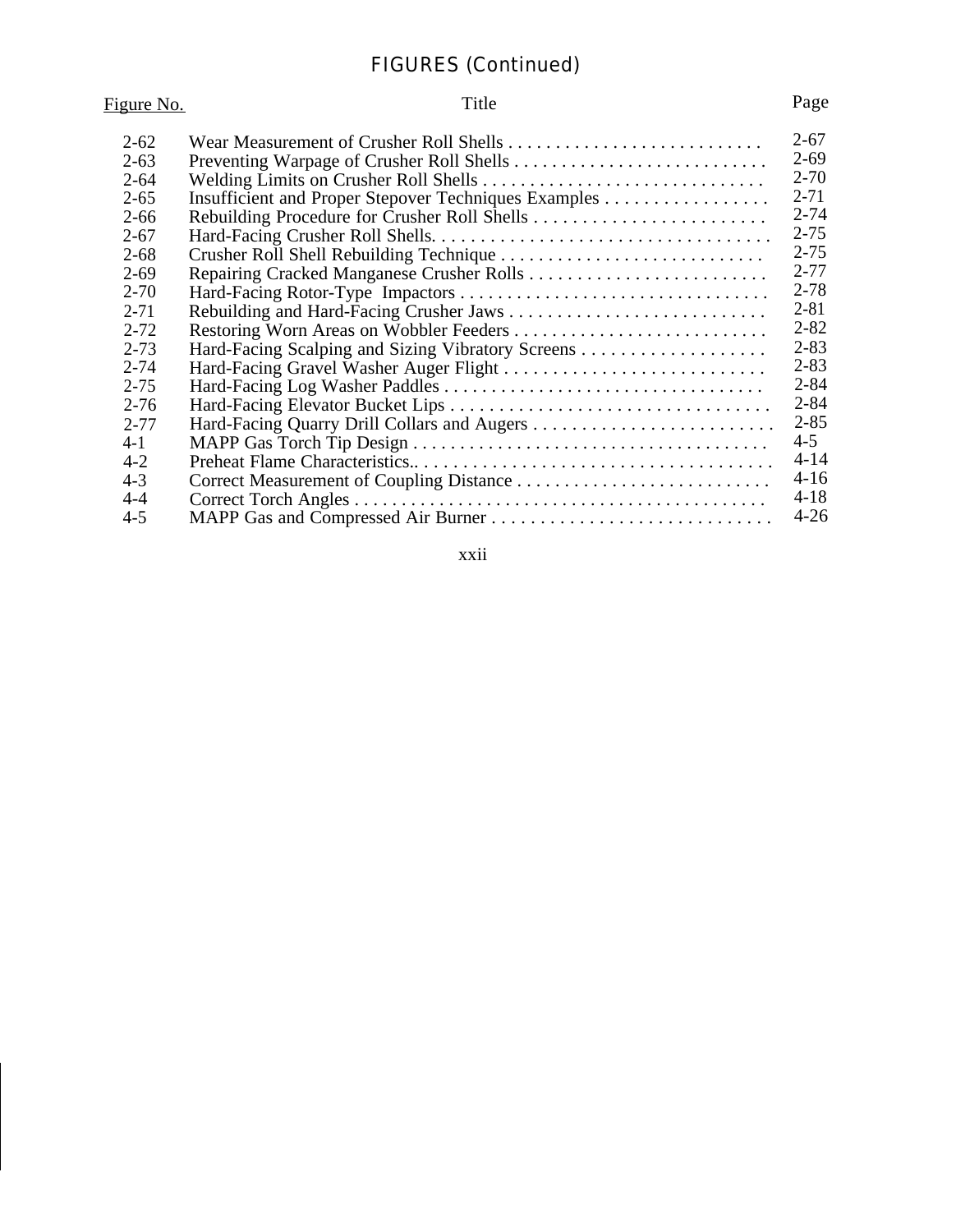# **TABLES**

# Table No. Page

| $1-1$   |                                                 | $1-35$   |
|---------|-------------------------------------------------|----------|
| $1 - 2$ |                                                 | $1 - 37$ |
| $1-3$   |                                                 | $1-39$   |
| $1 - 4$ |                                                 | $1-40$   |
| $1-5$   |                                                 | $1 - 42$ |
| $1-6$   |                                                 | $1 - 45$ |
| $2 - 1$ |                                                 | $2 - 6$  |
| $4 - 1$ | Welding Tip Size and Application Using MAPP Gas | $4-6$    |
| $4 - 2$ |                                                 | $4 - 8$  |
| $4 - 3$ |                                                 | $4 - 12$ |
| $4 - 4$ |                                                 | $4 - 23$ |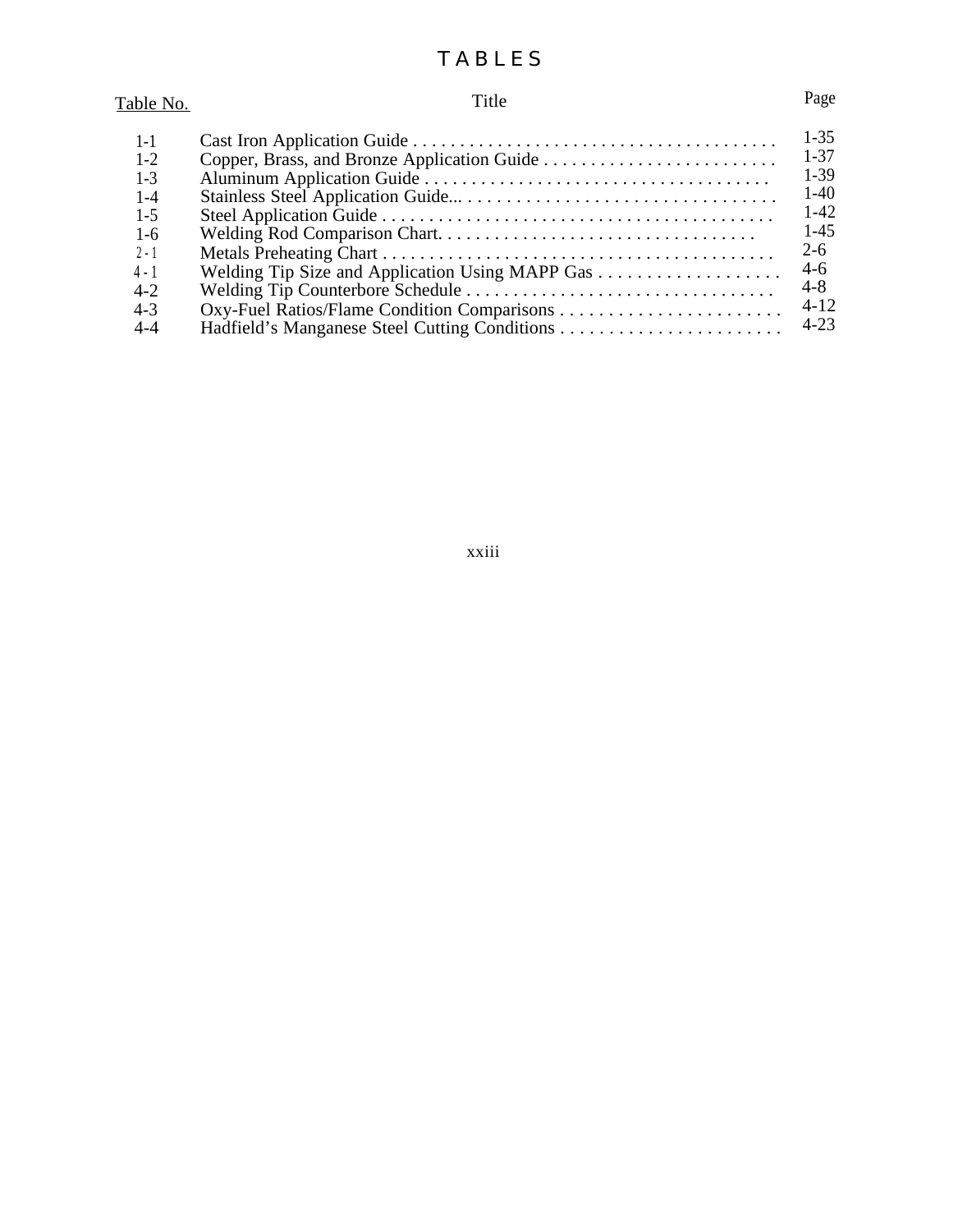### Section 1. WELDING MATERIALS

### <span id="page-20-0"></span>USES, PROCEDURES, AND CHARACTERISTICS

TYPE: **MILD STEEL - ARC** AWS/ASTM E-601 1

NSN: 9GD 3439-00-165-4173 (1/8X 14) 9GD 3439-00-165-4185 (5/32x 14) 9GD 3439-00-262-2655 (3/16X 14)

POSITION: All

POLARITY: AC or DC Straight or Reverse

RECOMMENDED AMPERAGES: 1/8 - 80 to 130 5/32 -130 to 160

USES:

**Primary:** Joining of mild steel. **Secondary:** Good for galvanized steel. Substitute for cutting rod; soak coating and use on straight polarity. On sheet metal, use straight polarity for a forceful spray arc.

PROCEDURES:

**Flat:** Very short arc. Stay ahead of puddle and use a slight w-hipping motion.

**Vertical:** Start at the bottom and go to the top using a slight whipping motion. When welding from top to bottom, don't use any motion.

**Overhead:** Use same technique as the vertical bottom to top. Multipass for buildup.

CHARACTERISTICS :

Deep penetration, light slag, fast freezing deposit.

Tensile Strength: 62,000-72,000 psig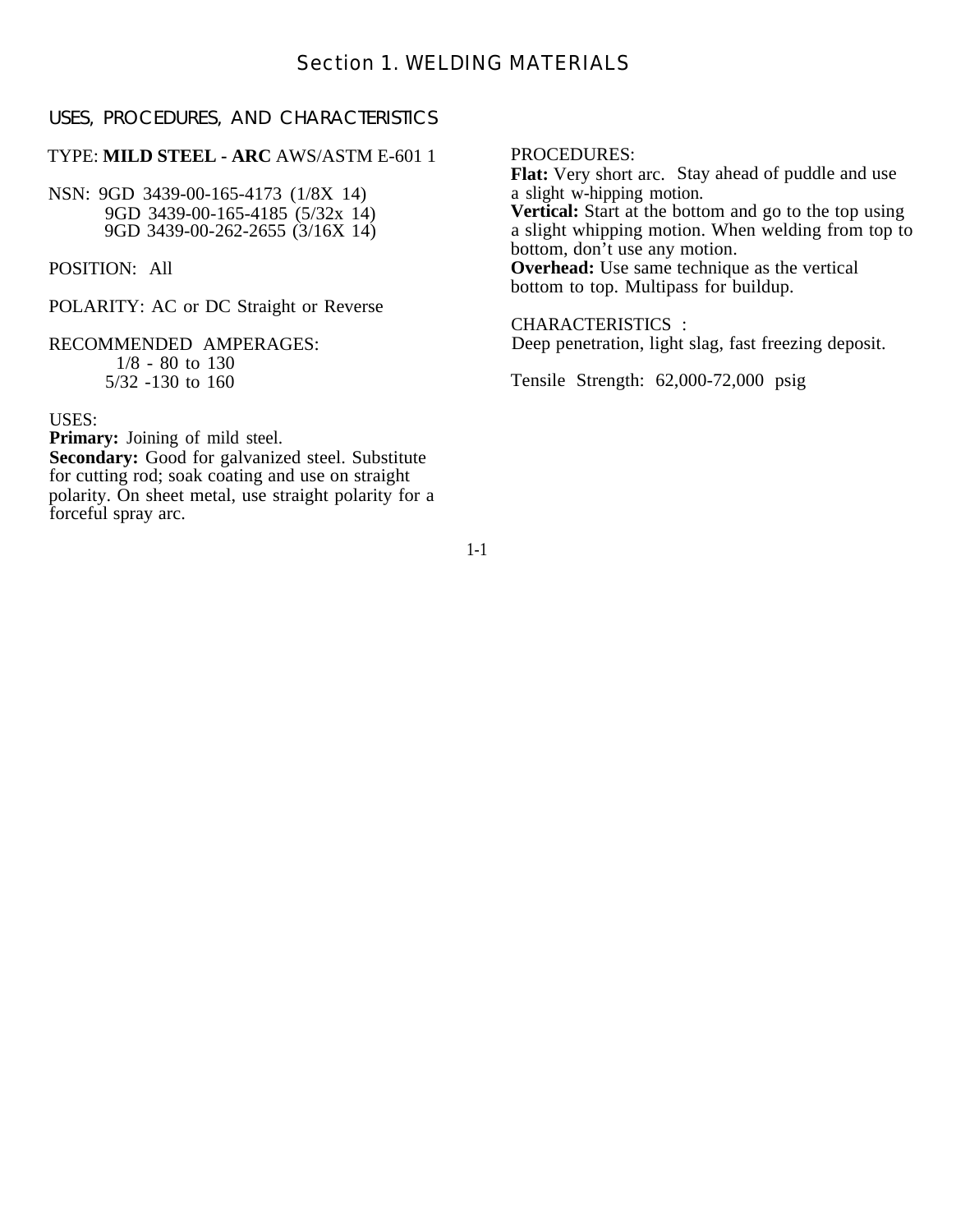### TYPE: **MILD STEEL - ARC** AWS/ASTM E-6012

NSN: 9GD 3439-00-947-5383 (3/32X 14) 9GD 3439-00-165-4176 (1/8X 14) 9GD 3439-00-165-4175 (5/32x 14)

POSITIONS: All

POLARITY: AC or DC Straight

### RECOMMENDED AMPERAGES:  $3/32 - 40$  to 90

1/8 - 80 to 120 5/32 -120 to 190

USES:

**Primary:** Joining of mild steel. Small-diameter rods for sheet metal, large-diameter rods for fillets and poor fit-up.

**Secondary:** A fast electrode for overlaying and cladding of worn and undercut surfaces prior to wearfacing.

### PROCEDURES:

On flat butt joints, hold the rod at a right angle to the plate. On horizontal fillets, the rod is held 30 to 45 degrees with horizontal and at a right angle to the longitudinal axis. Weld vertical from top down. Use a whipping motion when welding from bottom to top. For overhead work, use a slight whipping motion.

### CHARACTERISTICS :

Shallow to medium penetration, medium heavy slag, smooth bead, low spatter loss. Excellent for rusty metal.

Tensile Strength: 67,000-80,000 psig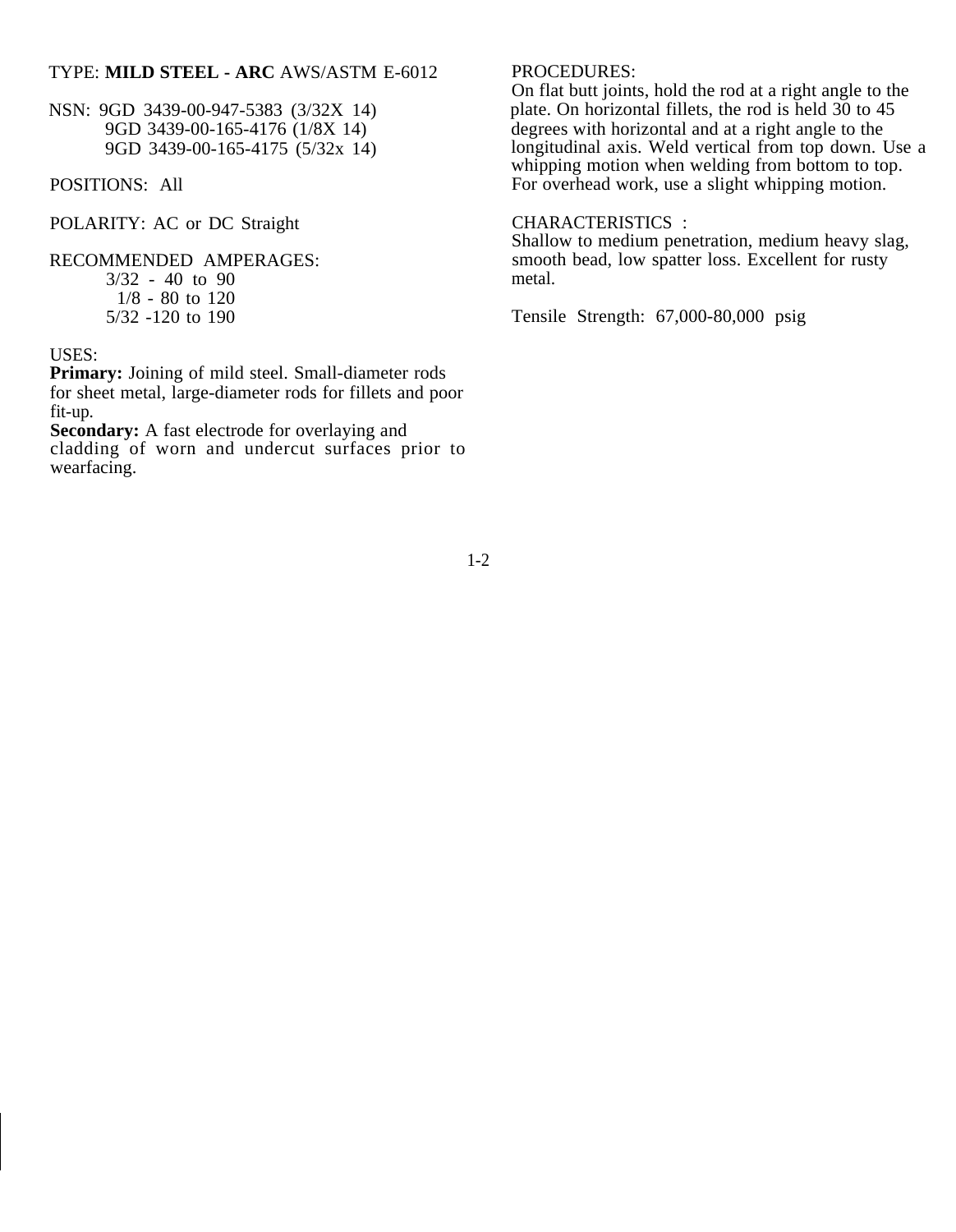TYPE: **STEEL - ARC** (low alloy or mild) AWS/ASTM E-7018

NSN: 9GD 3439-00-165-4186 (1/8X 14) 9GD 3439-00-479-1099 (5/32X 14) 9GD 3439-00-853-2719 (3/16X 14)

POSITION: All

POLARITY: AC or DC Reverse

RECOMMENDED AMPERAGES: 1/8 -100 to 150 5/32 -120 to 200

### USES:

**Primary:** Excellent for joining low-alloy structural steels such as Cor-Ten, Mayari R, Lukens 45 and 50, or Yoloy. Use for welding well casings. **Secondary:** Joining all mild steels. Buildup prior to wearfacing.

PROCEDURES: Hold a short arc and use a slight weave.

**Flat:** Use a high side of current range - weave up to

2 1/2 times diameter of rod.

**Vertical:** Make root pass with a straight upward

progression and a short arc Some welders prefer a V shape motion for root passes. Hesitate at point of the "V" in the root to assure penetration. Each leg of the "V" should be about 1/8 in. No whipping should be done. On subsequent passes, weave across the face of the root, continuously building up a shelf. The weave should pause at the sides of the first pass to clear out trapped slag.

**Overhead:** Use only stringer beads. Fillets should be made with electrode at a 30 degree angle off the vertical leg.

**Horizontal:** Use stringer beads for fillets; direct rod into joint at a 45 degree angle. On subsequent passes, use only stringer beads.

### CHARACTERISTICS:

Soft arc, low spatter, good bead contour and wetting actions, produces highest quality X-ray deposits. Good impact resistance at normal and sub-zero temperatures. Excellent for high-sulfur (free machining) steels, and cold rolled steels.

Tensile Strength: 70,000-78,000 psig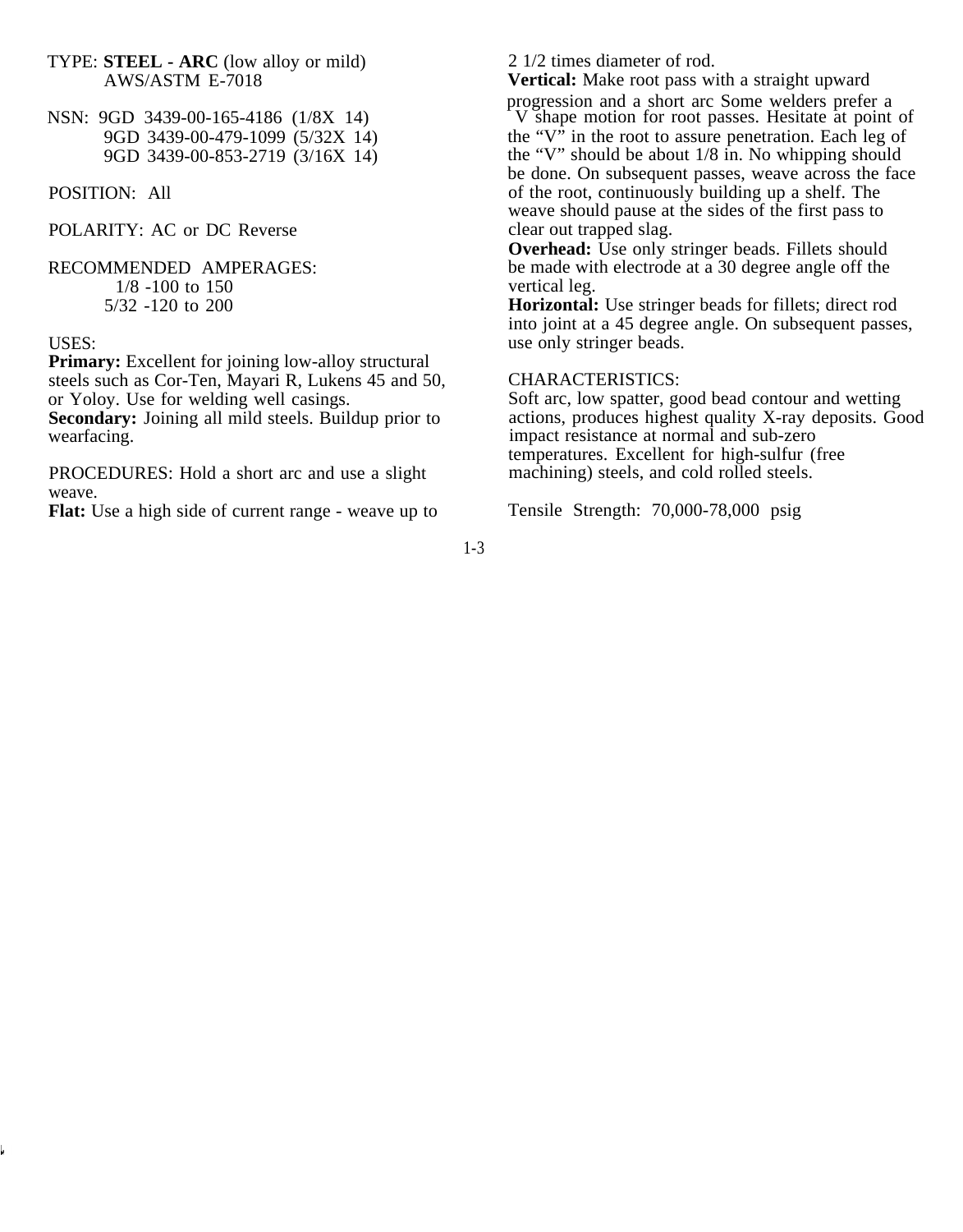TYPE: **STEEL - ARC** (low-alloy, high-strength steels) AWS/ASTM E-11018

NSN: 9GD 3439-00-165-4167 (1/8X 14) 9GD 3439-00-165-4165 (5/32X 14)

POSITION: All

POLARITY: AC or DC Reverse

### RECOMMENDED AMPERAGES:  $1/8$  - 110 to 150 5/32 -120 to 200

### USES:

**Primary:** Joining of low-allow, high-strength steels such as T-1, HY-80, HY-90, HY-100, SSS100 and Jalloy 90 and 100.

**Secondary:** Substitute for buildup for wearfacing. (NOTE: This rod is prefened over mild steel electrodes for wearfacing buildup.)

# PROCEDURES:

Hold a short arc and use a slight weave.

**Flat:** Use high side of current range; weave up to 2 1/2 times diameter of rod.

**Vertical:** Make root pass with a straight upward progression - short arc. Some welders prefer a "V" shape motion for root passes. Hesitate at "V" point in the root to assure penetration. Each "V" leg should be about 1/8 inch. Do not use whipping motion. On subsequent passes, weave across the face of the root to continuously build up a shelf. The weave should pause at the sides of the first pass to clear out trapped slag. **Overhead:** Use only stringer beads. Fillets should be made with electrode at a 30-degree angle off the vertical leg.

**Horizontal:** Use stringer beads for fillets; direct rod into joint at a 45-degree angle. On subsequent passes. use only stringer beads.

### CHARACTERISTICS:

Fast, efficient metal transfer. Deposits have good X-ray quality and excellent tensile and impact properties.

Tensile Strength: 110,000-114,000 psig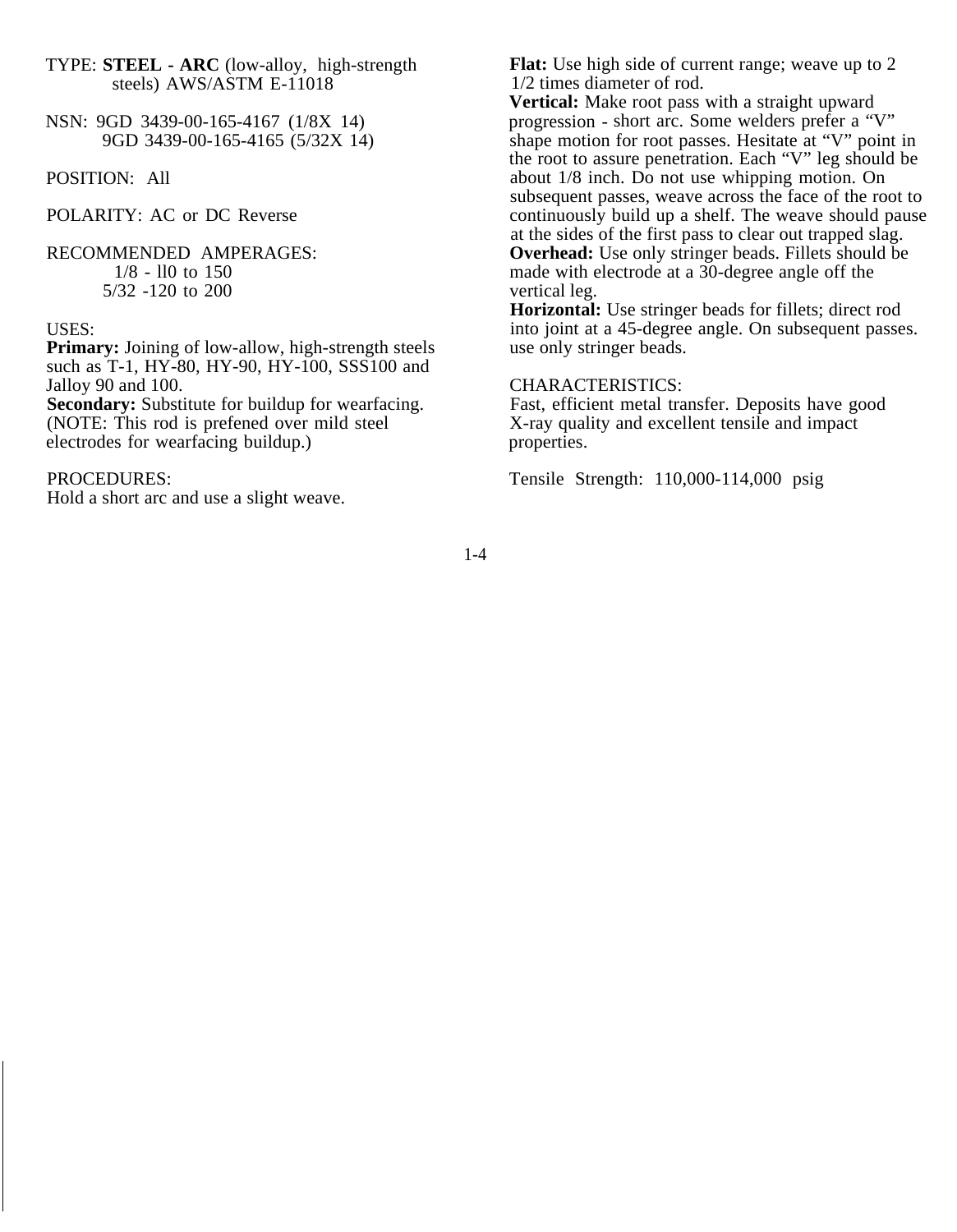TYPE: **STEEL - GMA** (low-to-mediumcarbon) AWS/ASTM E-70, S-3, or S-6

NSN: 9GD 3439-00-593-2241 (.035 X 2 1/2 lb. spool) 9GD 3439-00-903-7832 (.045 x 25 lb. roll)

POSITION: All

POLARITY: DC Reverse

### **WELDING DATA - ALL POSITIONS**

| Material  |      |       | Travel    |
|-----------|------|-------|-----------|
| Thickness | Amps | volts | Speed     |
| (in.)     |      |       | (ipm)     |
| .037      | 70   | 17    | 20-40     |
| .050      | 85   | 18    | $20 - 50$ |
| .062      | 100  | 18    | $25 - 35$ |
| .125      | 150  | 20    | $15 - 25$ |
| .187      | 150  | 20    | $10 - 20$ |
|           |      |       |           |

(NOTE: The above are typical values. Specific welding applications may require changes.)

USES:

**Primary:** Used for most mild steels. **Secondary:** Buildup for wearfacing.

### PROCEDURES:

During welding, wire stickout (tip to work distance) should be approximately 5/16 in. Poor fit up will require lower amps and slower speed. At 17 volts or less, Argon-C0 , mixtures may offer better arc characteristics than C0 $_2$ . Use only welding grade  $CO_2$  gas at a flow of 15-20 cubic feet per hour. Mixed gas should be 75-percent argon to 25-percent  $CO<sub>2</sub>$ . Use wind shield and increase flow rate in windy conditions. This wire can be used with the GMA Spool-On Gun.

### CHARACTERISTICS:

**Remember!** You do not have a flux to purge the deposited molten metal; only a shielding gas prevents the atmosphere from coming in contact with the arc stream. Any moisture, dirt, or oil on the base material, welding wire, or feed rolls will cause a defective weld.

Tensile Strength: 78,000 psig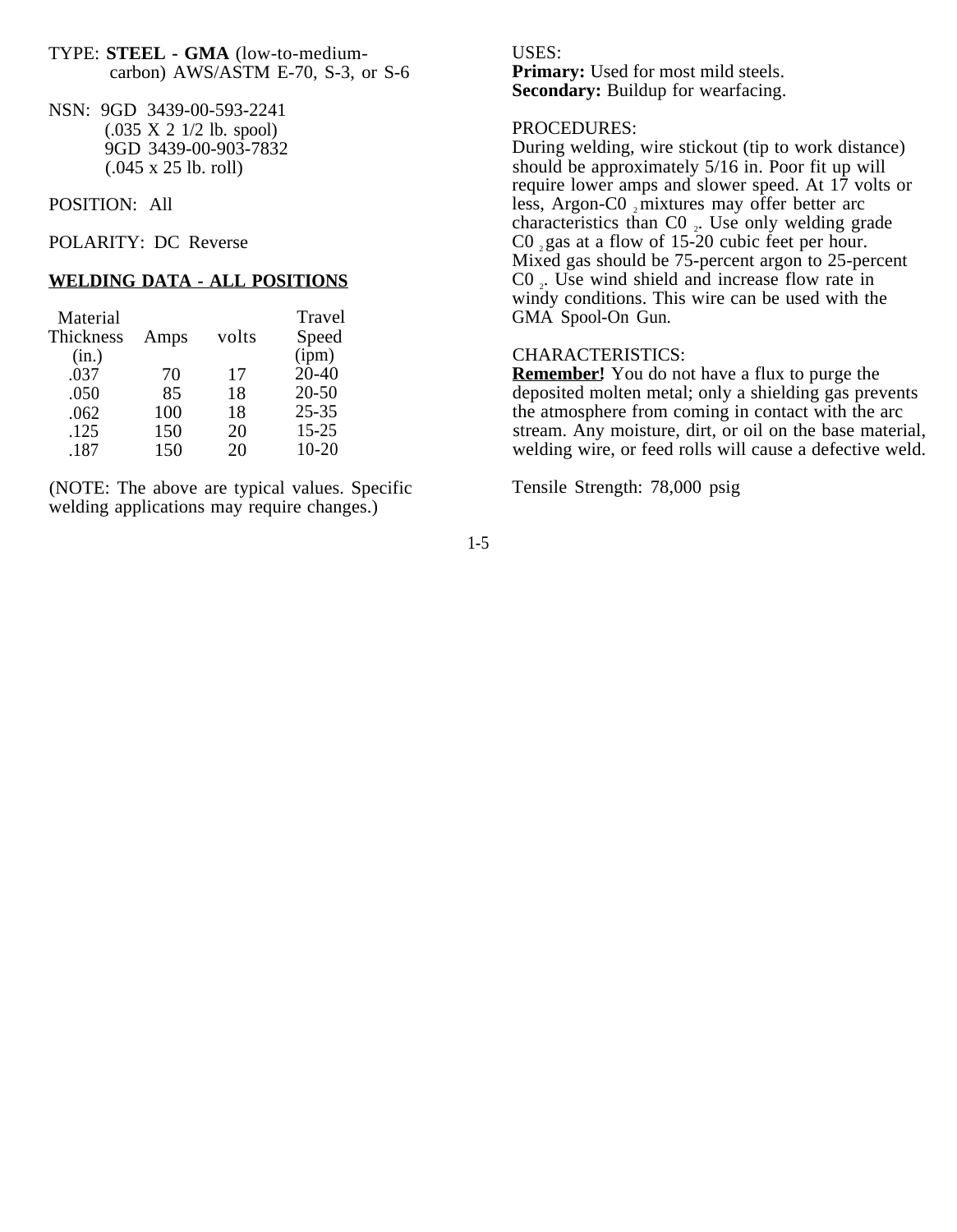# TYPE: **STEEL - TORCH or GTA** MISCELLANEOUS USES:

(NOTE: This triple deoxidized rod should be used if gas welding with MAPP Gas. It can also be used with Tensile Strength: 62,000 psig acetylene gas.)

### USES:

Gas welding or GTA welding of low- and medium-carbon steel where properties similar to those of the base metal are required or when the welded joint is subjected to heat. Small parts can be fabricated faster and with less distortion by using a brazing rod (NSN 9GD 3439-00- 165-4199). If joint strength is important, use NSN 9GD 3439-00-027-0953.

(low- and medium-carbon) For faster buildup with arc, feed this rod into arc stream of the electrode. If you have a wearfacing rod NSN: 9GD 3439-00-018-1625 (1/16X 36) that is too hard for impact, feed this rod into arc<br>9GD 3439-00-165-4198 (3/32X 36) stream. If you wish to cut stainless or cast iron stream. If you wish to cut stainless or cast iron with the torch, feed this rod into the kerf.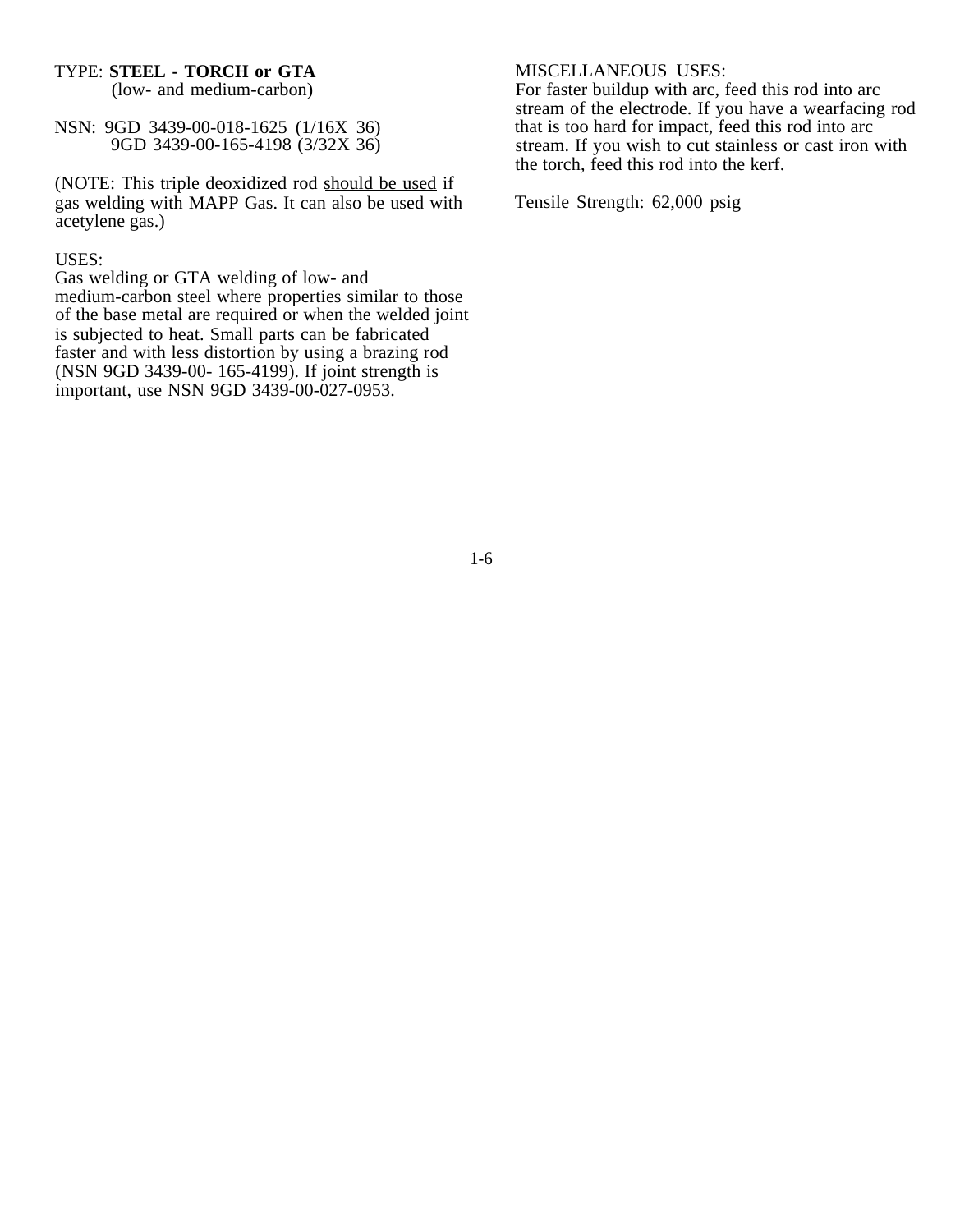### TYPE: **BRAZING - TORCH**

(flux-coated rod for general brazing)

### NSN: 9GD 3439-00-165-4199 (1/8X 18) 9GD 3439-00-165-4197 (3/16X 18) 9GD 3439-00-252-8357 (1/4X 18)

USES:

Joining of steel and cast iron and most copper-based metals, such as brass and bronze. Can be used on some nickel alloys.

(NOTE: Keep base metal of nickel alloys at lowest possible temperature.)

Ideal for dissimilar metal combinations. Can be used to build up frictional wear-resistant surfaces that requir hardness of approximately 80 Brinell or 47 Rockwell B.

### PROCEDURES:

Clean joint and bevel heavy sections. On cast iron, use an excess oxygen flame to sear the weld area to a blue heat. Preheat heavy sections to 800°F. Apply flux to weld area and continue heating until flux melts. Melt off a drop of the rod and flow it out - continue to add more alloy drop by drop.

### CHARACTERISTICS :

A low-fuming bronze rod that does not require fusion of the surface of the base metal. Flux for this rod is NSN 9GD 3439-00-255-4580.

Tensile Strength: 60,000 psig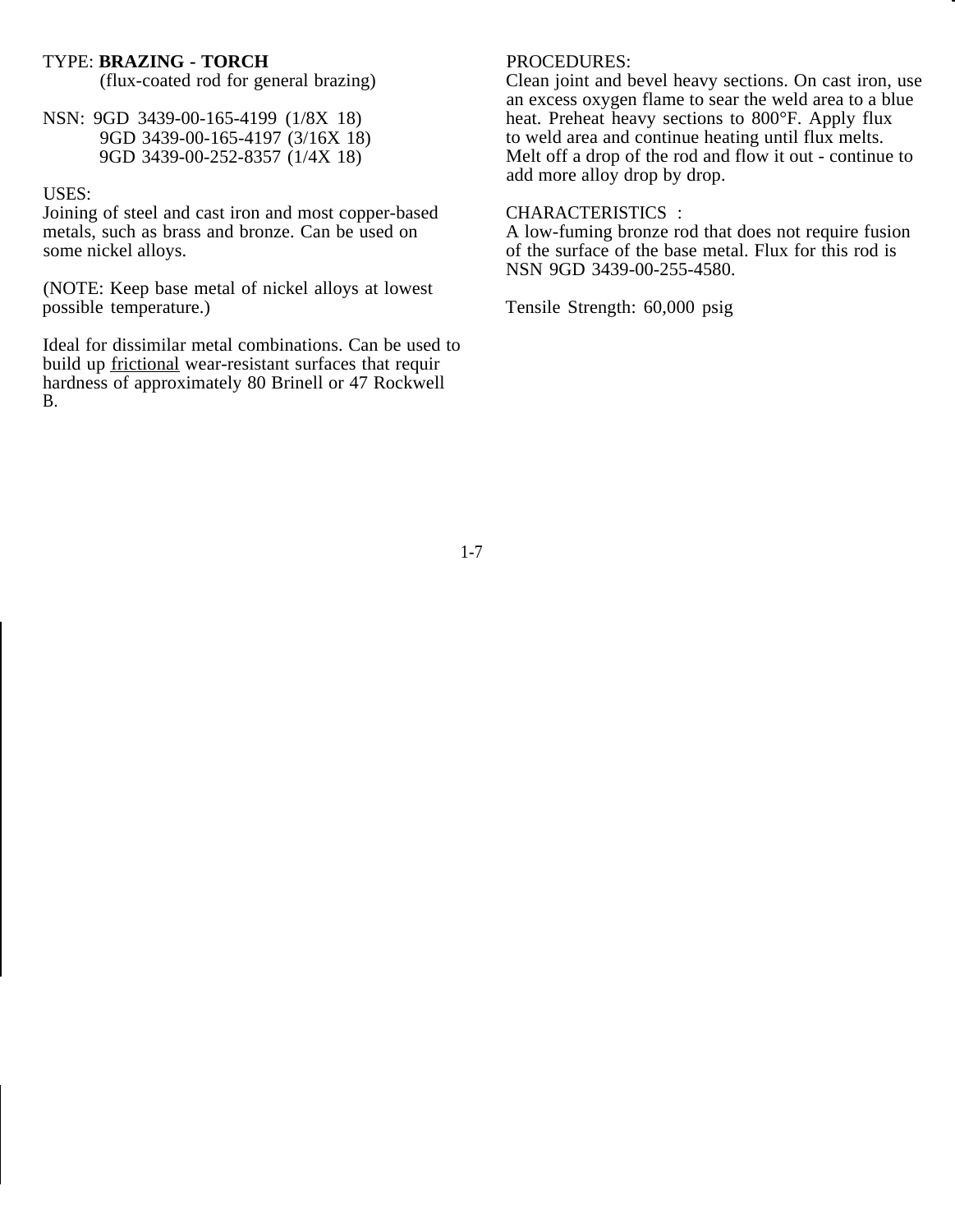### TYPE: **STEEL**

NSN: 9GD 3439-00-262-2649 (5/32) 9GD 3439-01-155-2376 (1/8) 9GD 3439-00-262-3876 (1/4)

POSITION: All

POLARITY: AC-DC

### RECOMMENDED AMPERAGES: 5/32 -80 to 175

### USES:

Maintenance or production general welding fabrication. Light and heavy gauge fabrication for tanks, machinery, frames, plates, angles, beams, sheet metal.

### PROCEDURES:

Clean weld area, bevel heavy sections. Set amperage and hold close arc. Electrode can be dragged for some applications. Controllability of slag and non-bum through characteristics makes vertical down or up very easy.

CHARACTERISTICS:

Excellent weld appearance. Free of spatter loss. Light blue tip.

Tensile Strength: 80,000 psig

Yield Strength: 68,000 psig

Elongation: 26-28 percent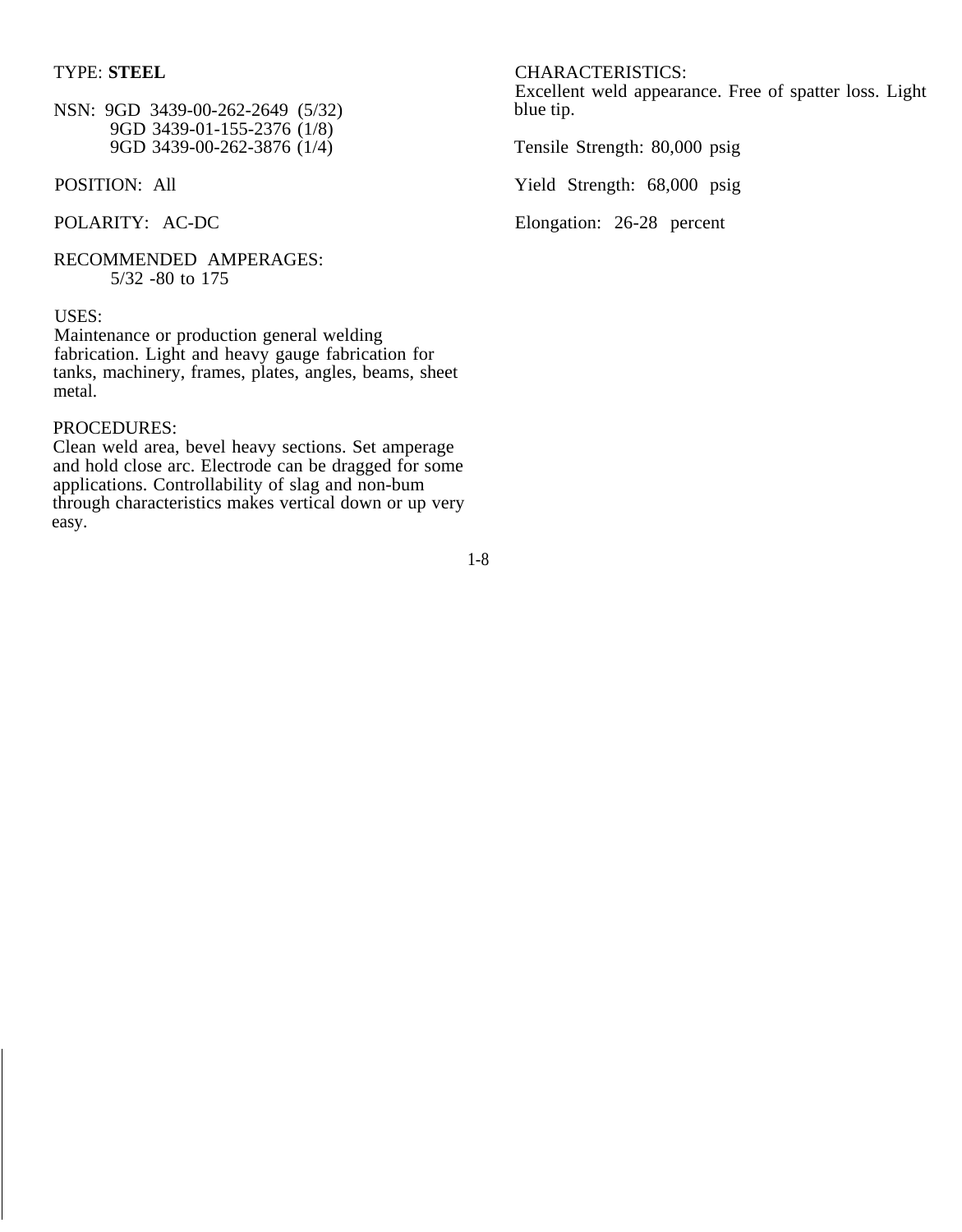TYPE: **BRAZING - TORCH** (flux - coated rod for high-strength brazing)

NSN: 9GD 3439-00-027-0953 (1/8X 18)

### USES:

**Primary:** Torch joining of **all** carbon and alloy steels, including tool steel and carbides. Excellent for repairing broken drills and joining extensions to drills and reamers.

**Secondary:** For joining and repairing nonferrous metals, **except** aluminum, magnesium and die cast zinc.

### PROCEDURES:

When using as a thin flowing alloy and extra flux is not available, break off and pulverize some of the flux coating and mix it with a few drops of water to form a paste to paint the joint area.

Clean joint thoroughly - close fit the joint with about 0.003 in. clearance. Heat with neutral flame until preplaced flux liquefies - apply rod - continue heating on each side of joint until alloy penetrates the joint. When using as a bead-forming alloy, bevel heavy pieces into a 60-900 vee and apply as a brazing rod. Do not melt base metal.

### CHARACTERISTICS :

A flux-coated brazing alloy of high strength. Bonding temperature -1400- 1600°F. Use NSN 9GD 3439-00-165-4199 for brazing and for jobs not requiring high strength.

Tensile Strength: 100,000 psig.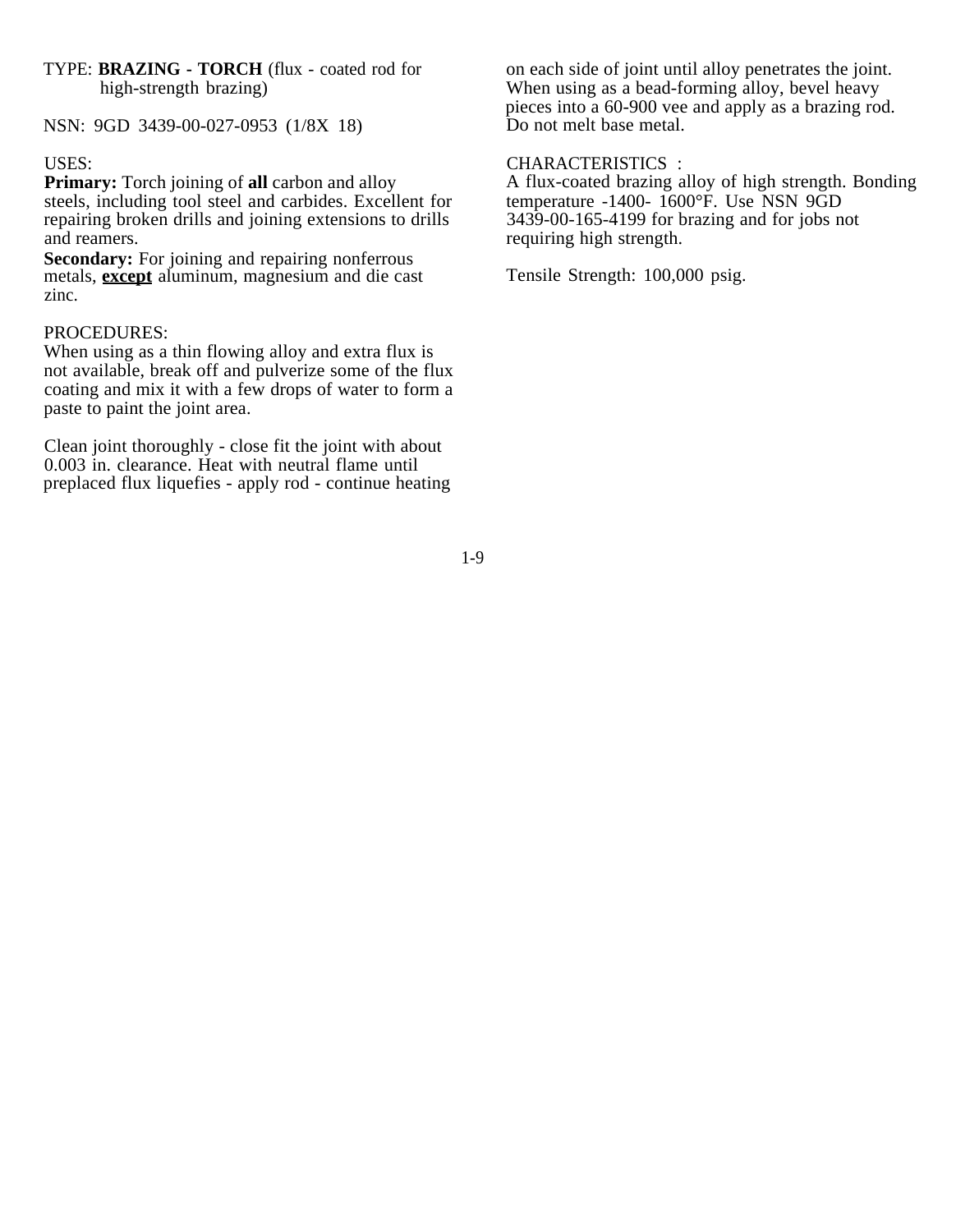### TYPE: SILVER BRAZING KITS - TORCH CHARACTERISTICS:

9GD 3439-01-047-4141 (3/64x 34) NSN:

USES:<br>For all silver brazing applications on ferrous and non-ferrous metals (except the white metals). Use strength bonds. specifically for instrumentation, tubing, controls, switches, and similar devices. Excellent for food Temperature: 1145-1205°F vessels, laboratory apparatus, and hospital equipment.

### PROCEDURES:

Clean thoroughly, heat broadly along the joint line with a carburizing flame. Touch rod into jar of dry flux and flow into joint, then feed rod into joint. Keep flame at least 1 in. from joint. Continue feeding rod until fillet is observed. When paste flux is needed, mix with a few drops of water to form a paste and paint the area where a preplaced flux is desired. Flux can be removed by quenching in water. Joint clearance should be between 0.002 and 0.003 in. for maximum strength. For color match on stainless, coat silver solder deposit with tin-silver solder 96/4 on page 1-40.

Since this alloy does not contain cadmium, it is safe to use on any food or beverage equipment. Use this (per Kit plus dry flux) rod only where the work is small, delicate, or requires 9GD 3439-01-030-2412 (1/16) joining by use of a torch at low temperatures. This alloy's thin, flowing properties make it ideal for lap, square butt, and "T" joints because capillary action causes it to fill small-clearances and achieve higher

Tensile Strength: 85,000 psig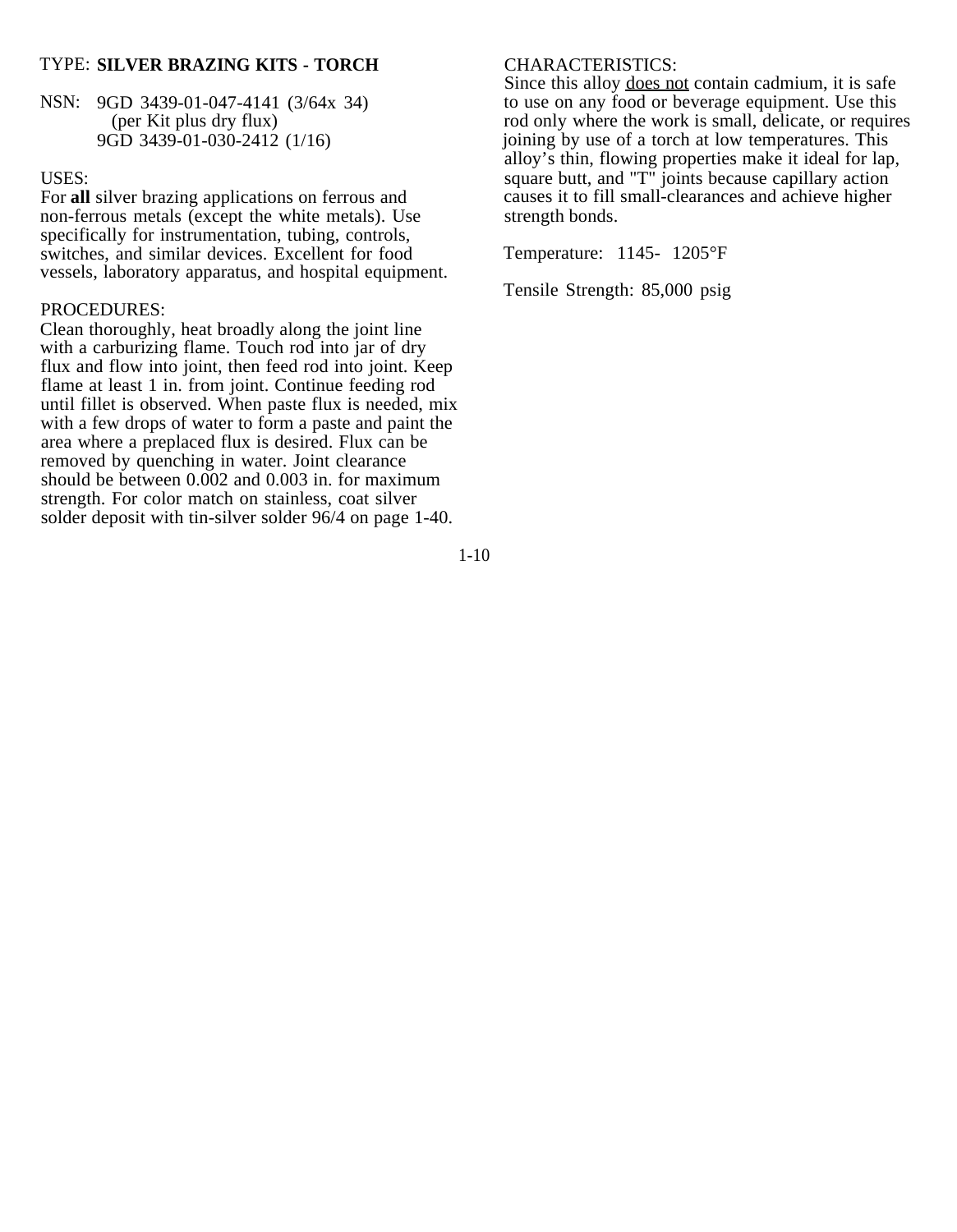### TYPE: **CAST IRON - TORCH** (flux coated rod)

NSN: 9GD 3439-00-027-0953 (1/8X 18) 9GD 3439-00-254-5038 (1/4X 18)

### USES:

**Primary:** A general-purpose, cast iron alloy for torch joining of gray cast iron. Use this rod when weld deposit must have physical properties (resistance to bending, corrosion, heat resistance) similar to the base metal. A cast iron manifold, built to withstand heat, should be welded with this rod because it deposits a weld that will withstand exhaust heat and expand and contract at the same rate as the manifold.

**Secondary:** Use on cast iron parts too small and thin to arc weld. When no hard face rod is available, it will make a hard deposit if applied as an arc rod.

### PROCEDURES:

Bevel breaks and cracks to forma 75-90° vee. Use neutral flame and preheat uniformly. Keep torch in constant motion. Melt a small amount of flux from the rod and continue heating until the flux liquefies from the heat of the base metal. At this temperature, melt

off a drop of the rod and flow it out. Continue depositing alloy drop by drop, using a weaving motion of the torch. Slowly cool by covering with lime.

### CHARACTERISTICS:

Deposits are color matching and dense with similar properties of cast iron. The deposit will be machinable if cooled slowly.

Bonding Temperature: 1400- 1600°F

Hardness: 200 Bhn (slow cooled)

Tensile Strength: 40,000 psig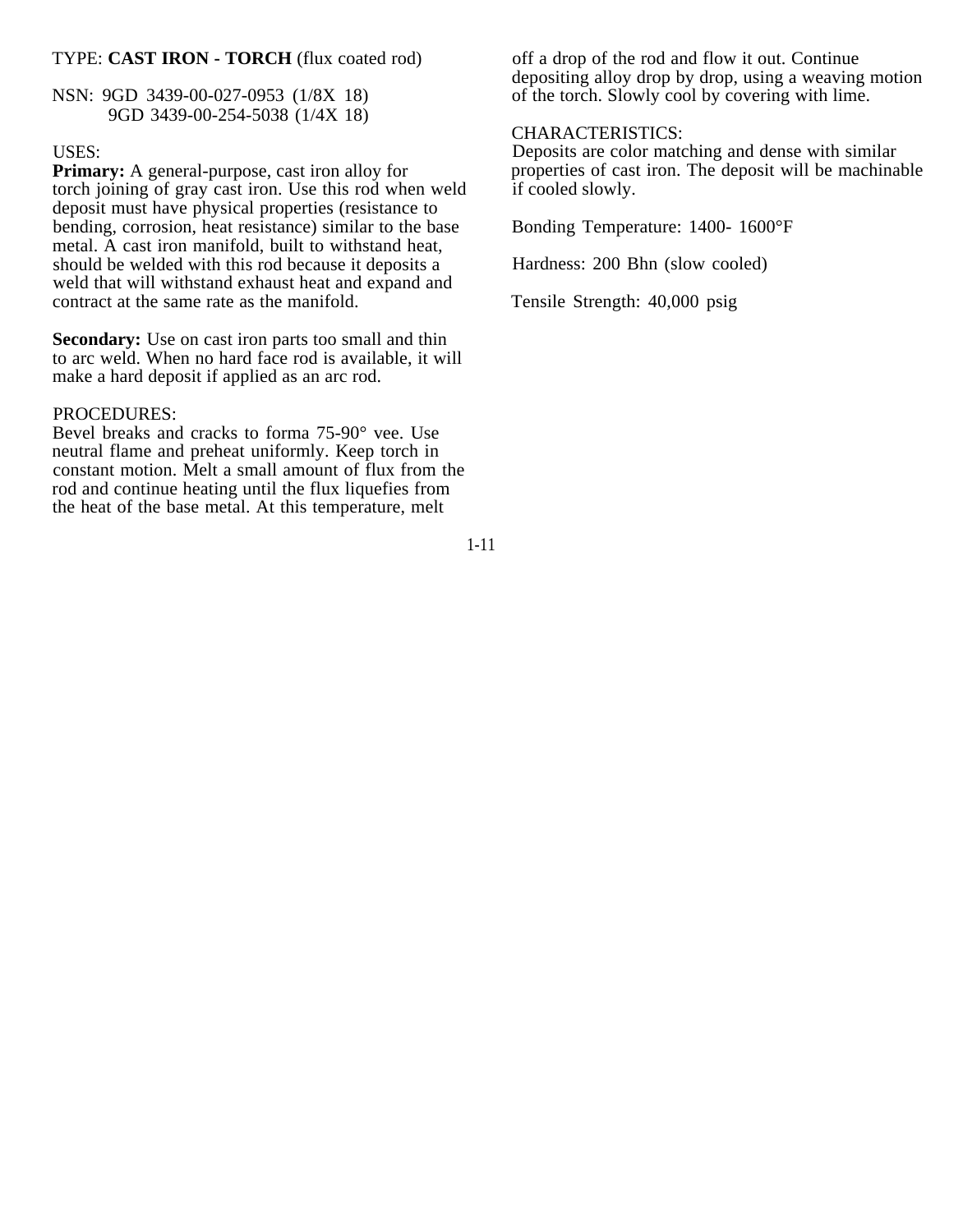# TYPE: **CAST IRON - ARC**

(fully-machinable nickel base)

NSN: 9GD 3439-00-262-2743 (l/8x14)

POSITION: All

POLARITY: AC or DC Straight or Reverse

RECOMMENDED AMPERAGES: 1/8 -55 to 110

### USES:

Primary: For welding cast iron in all positions where the weld must have high ductility and machinability y in the bonded zone.

Secondary: For joining cast iron to all other metals except the white metals. It can be used for welding nickel, monel, stainless and copper alloys when the proper rods for these metals are not available. Can be used as a cushion for wearfacing.

### PROCEDURES:

Bevel breaks and cracks 75-900 vee. Use the gouging rod (NSN 9GD 3439-00-453-5950) to remove unwanted met al. For best machinability, preheat to

400°F to reduce cooling rate. Use a short to medium arc at the lowest amperage possible. Peen lightly to relieve stress. Skip weld to prevent excessive local heat. Cool casting slowly.

### CHARACTERISTICS:

Excellent for out-of-position welding. Bare rod may be used for GTA welding of the above metals. This rod is hot short; do not permit casting to overheat. Support properly during welding.

Tensile Strength: 50,000 psig

NOTE: If a nonconductive coating is required in tight fitting areas where arcing through the coating would be undesirable - use Marcoloy #302.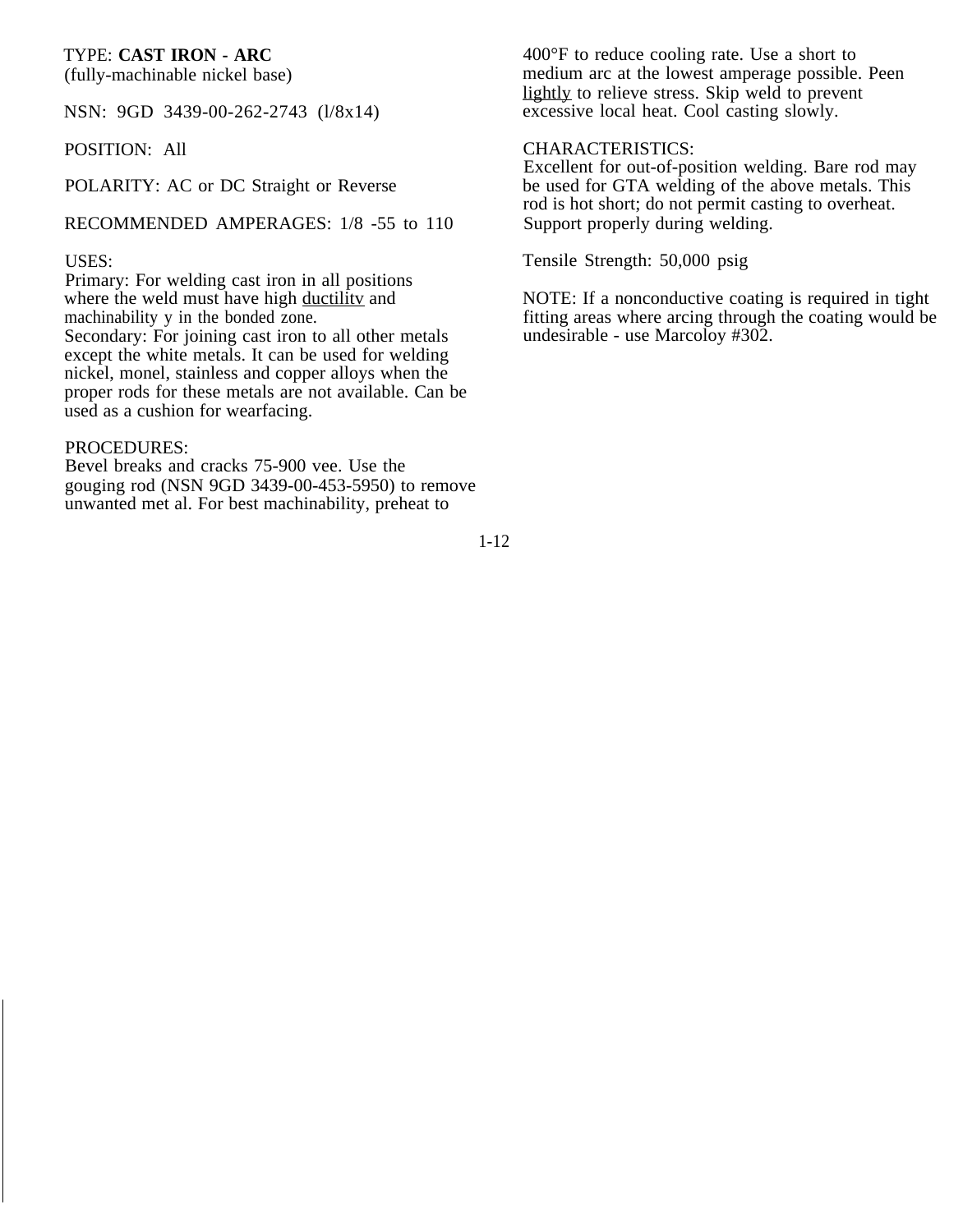TYPE: **CAST IRON** (fully-machinable)

NSN: 3439-01-135-3913 (1/8) 3439-01-135-3914 (5/32)

POSITION: All

POLARITY: AC-DC Reverse

### RECOMMENDED AMPERAGES:

 $3/32 - 50-90$ 1/8 - 85-120 5/32 -100-140

### USES:

Repair machining errors. Fill sand pockets, holes and defects. Buildup and welding of gear teeth, cracks in housings, blocks and cases.

### PROCEDURES:

Clean weld area. Bevel crack. Use stringer beads (short deposits) to avoid overheating area.

CHARACTERISTICS : Green tip. Nonconductive coating. Excellent purging characteristics.

Tensile Strength: 56,000 psig

**NOTE:** If a nonconductive coating is required in tight fitting areas where arcing through the coating is undesirable - use Marcoloy #302.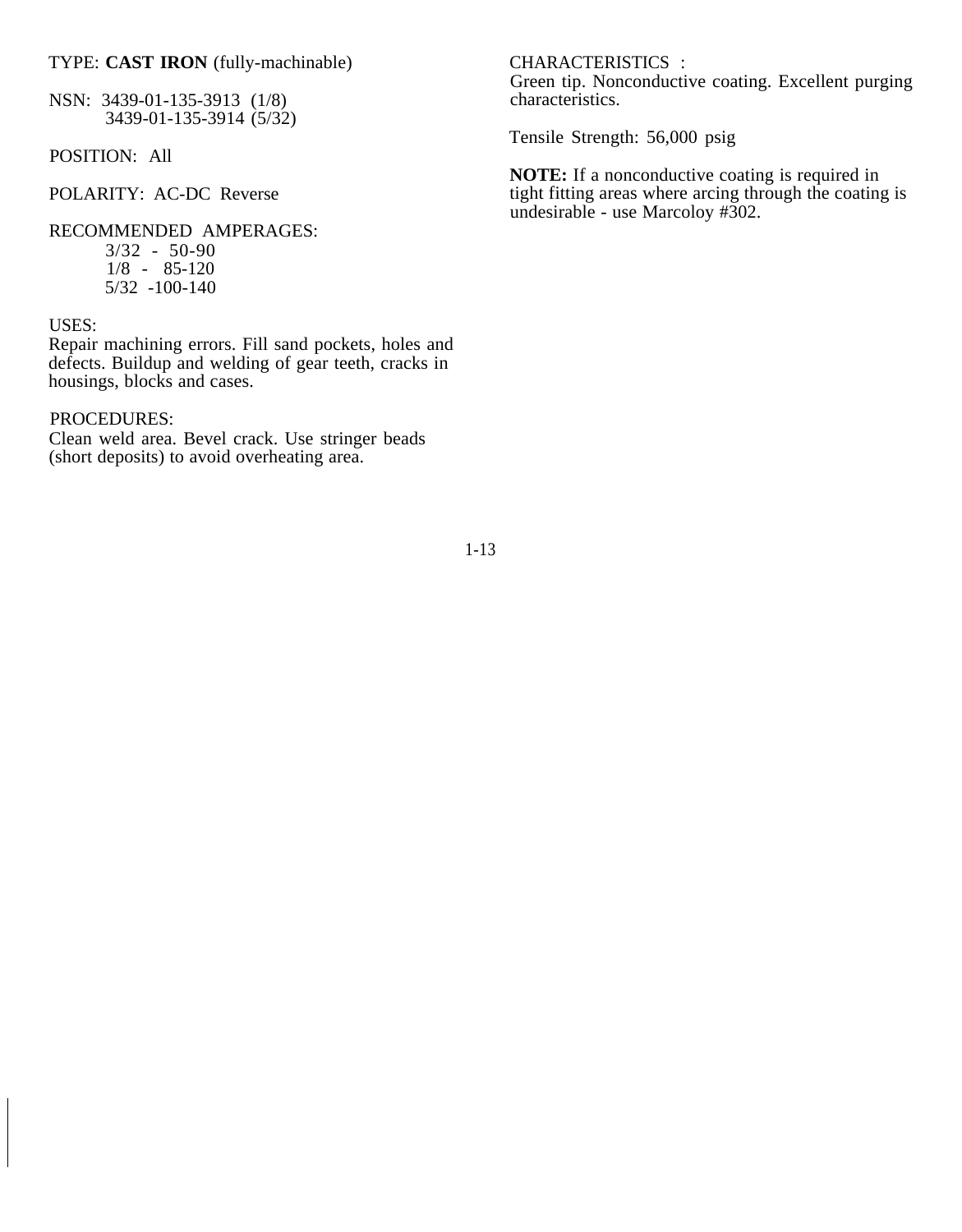TYPE: **CAST IRON - ARC** (machinable nickel-iron base)

NSN: 9GD 3439-00-165-4189 (1/8X 14) 9GD 3439-00-165-4188 (5/32X 14)

POSITION: All

POLARITY: AC or DC Reverse

### RECOMMENDED AMPERAGES: 1/8 - 80 to 120 5/32 -90 to 140

### USES:

**Primary:** For welding of gray and alloyed cast iron. The deposits give greatest crack resistance and should be used where weld is subject to air, gas, or liquid pressure. Use to repair pump housings, valves, pressure chambers, cast, and malleable fittings. Excellent for crack-sensitive jobs such as joints under restraint, dissimilar thicknesses, and the welding of heavy sections. Can be used to join cast iron to steel. **Secondary:** Buildup for hardfacing on cast iron.

### PROCEDURES:

Bevel cracks using gouging rod (NSN 9GD 3439-00-453-5950), Keep uniform heat through welded section. On casting of dissimilar thickness, maintain interpass temperature of 5000 F. Peen lightly to relieve stress. Cool casting slowly.

### CHARACTERISTICS:

If one section of the casting can move freely during welding, the welding can be continuous so the welding job can be finished quickly. The weld deposit is not hot short like NSN 9GD 3439-00-909-7951.

Tensile Strength: 55,000-60,000 psig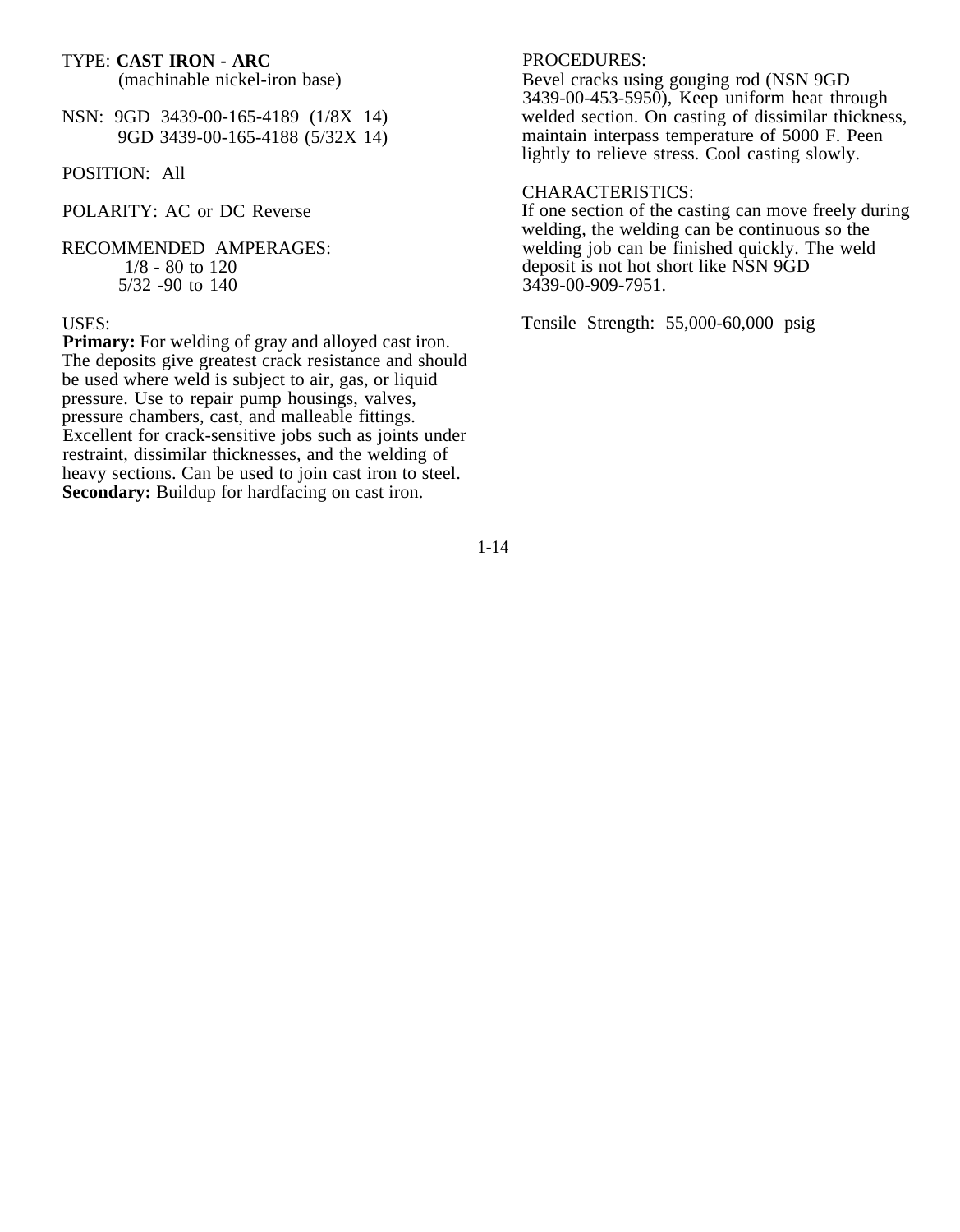TYPE **BRAZING - ARC** 

NSN: 9GJ 3439-00-262-2739 (1/8x14) 9GD 3439-01-131-4934 (5/32X 14) perpendicular.)

POLARITY: DC Reverse alloy.

# RECOMMENDED AMPERAGES: Hardness: Deposited 130 BHN 3/16 -130 to 250

### USES:

**Primary:** For high-strength joints on cast iron, steel, and copper alloys. For joints and dissimilar combinations susceptible to cracking. Excellent for overlaying surfaces subject to frictional wear and corrosive attack by salt water. **Secondary:** Can be used for joining stainless, nickel, and nickel alloys.

### PROCEDURES:

Bevel crack to 90° angle. Preheat heavy steel and cast iron sections to 200°F. Preheat heavy copper alloy sections 250- 400°F (except silicon, bronze). Use medium arc gap. (NOTE **USE GOOD VENTILATION.** Hold electrode 10-15 degrees off

POSITION: Flat CHARACTERISTICS: Has rapid deposition rate. Deposit is a copper-base

1/8 - 80 to 160 work Hardens to 230 BHN

Tensile Strength: 90,000 psig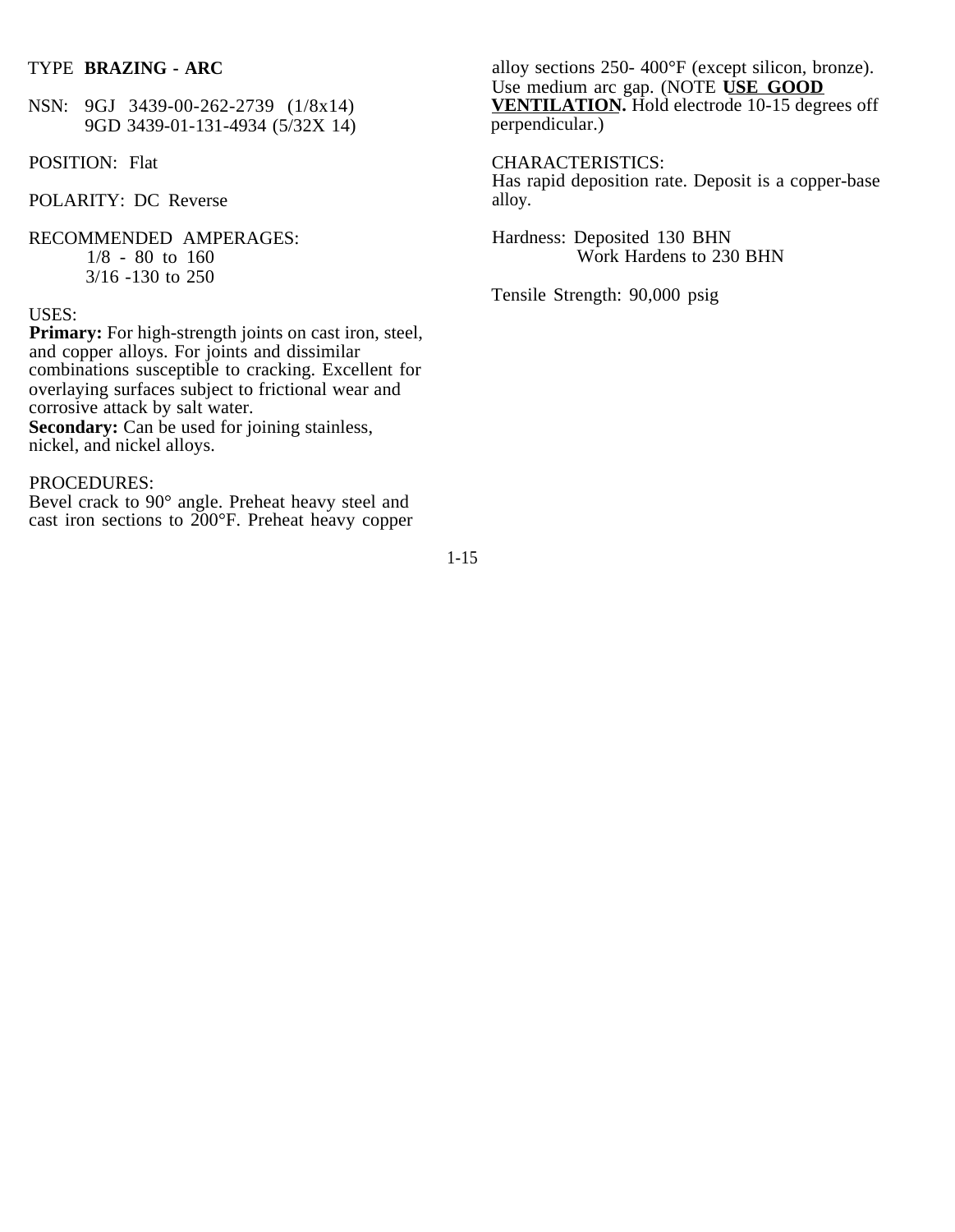### TYPE: **ALUMINUM - ARC**

(extruded flux-coated rod) E-4043

NSN: 9GD 3439-00-803-9496 (3/64x14) 9GD 3439-00-165-4177 (1/8X 14) 9GD 3439-01-139-3498 (5/32X 14) 9GD 3439-00-246-0541 (3/16X 14)

POSITION: Flat, horizontal, or vertical

POLARITY: DC Reverse

### RECOMMENDED AMPERAGES:

 $1/8$  - 90 to 140 5/32 -125 to 175

USES:

**Primary:** Arc welding of all weldable grades of aluminum in extruded, plate or sheet, and sand and die castings. Use for welding aluminum landing mats when GMA is not available or dirt, moisture, or wind make GMA impractical.

**Secondary:** Use with torch for welding aluminum. To make an aluminum paste flux, break flux off rod, pulverize, mix with a few drops of water. Can be used with carbon arc, To use as a TGA rod, remove flux.

### PROCEDURES:

Bevel 1/8 in. or heavier to 750 vee. On heavy sections, preheat to 400°F. Maintain short arc. Hold electrode almost perpendicular to work or slightly in direction of travel. Back whip at crater. Chip slag before quenching. Use Marcoloy #500.

### CHARACTERISTICS:

Keep rod dry; flux will absorb moisture from the air easily.

Tensile Strength: 25,500 psig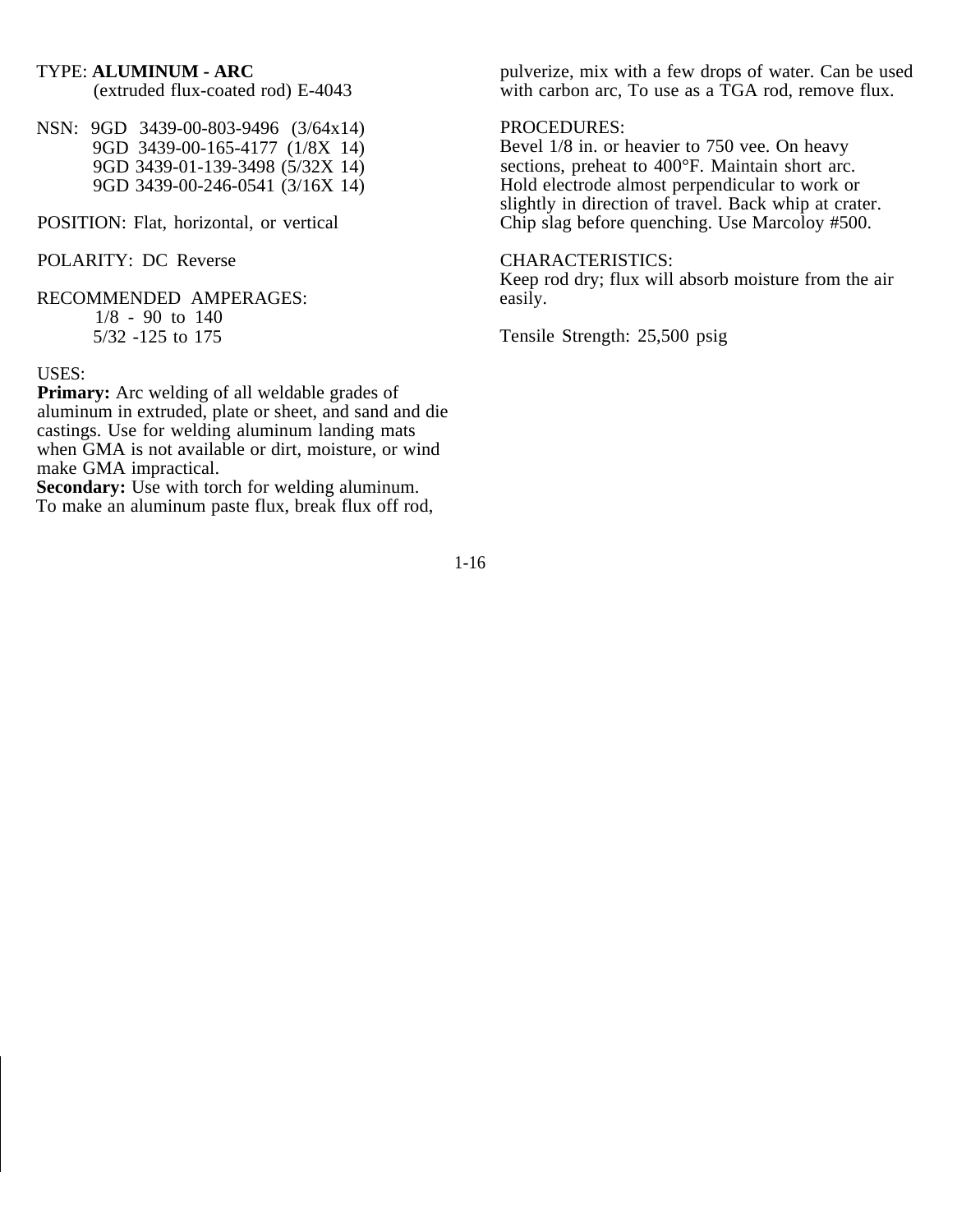#### TYPE: **ALUMINUM - GMA**

(Base Spooled Wire) E-5356

NSN: 9GD 3439-00-803-9498 (3/64 X 1 lb. spool)

POSITION: All

POLARITY: DC Reverse (Argon or helium gas)

### RECOMMENDED CURRENT SETTINGS:  $(3/16$  plate-flat)

| volts | Amen (cfh)                     | <u>Amps</u>       |
|-------|--------------------------------|-------------------|
| 23-25 | $30-40$                        | $160 - \bar{180}$ |
|       | Weld Speed in Min<br>$22 - 26$ |                   |

(NOTE: There is a different setting for each plate, thickness, type of joint and position. Most of your welding will be in the above ranges.)

#### USES:

This wire is recommended for welding 5056,5083, 5086,5154, and 5356 aluminum alloys. **USE THIS WIRE FOR WELDING ALUMINUM LANDING MATS.**

### PROCEDURES:

Wire and joint to be welded must be clean. Set your machine and gas flow to the above settings and test on a piece of scrap of similar thickness and type of joint in the position you will be welding. Dirt on your work, wire or feeding mechanism, or inadequate gas coverage of your molten weld puddle will result in porosity. Check for leaks into gas flow.

# CHARACTERISTICS:

For general maintenance, use flux coated arc aluminum rod on page 1-23. Save this wire for welding aluminum landing mats.

Tensile Strength: 40,500 psig

Yield Strength: 21,000 psig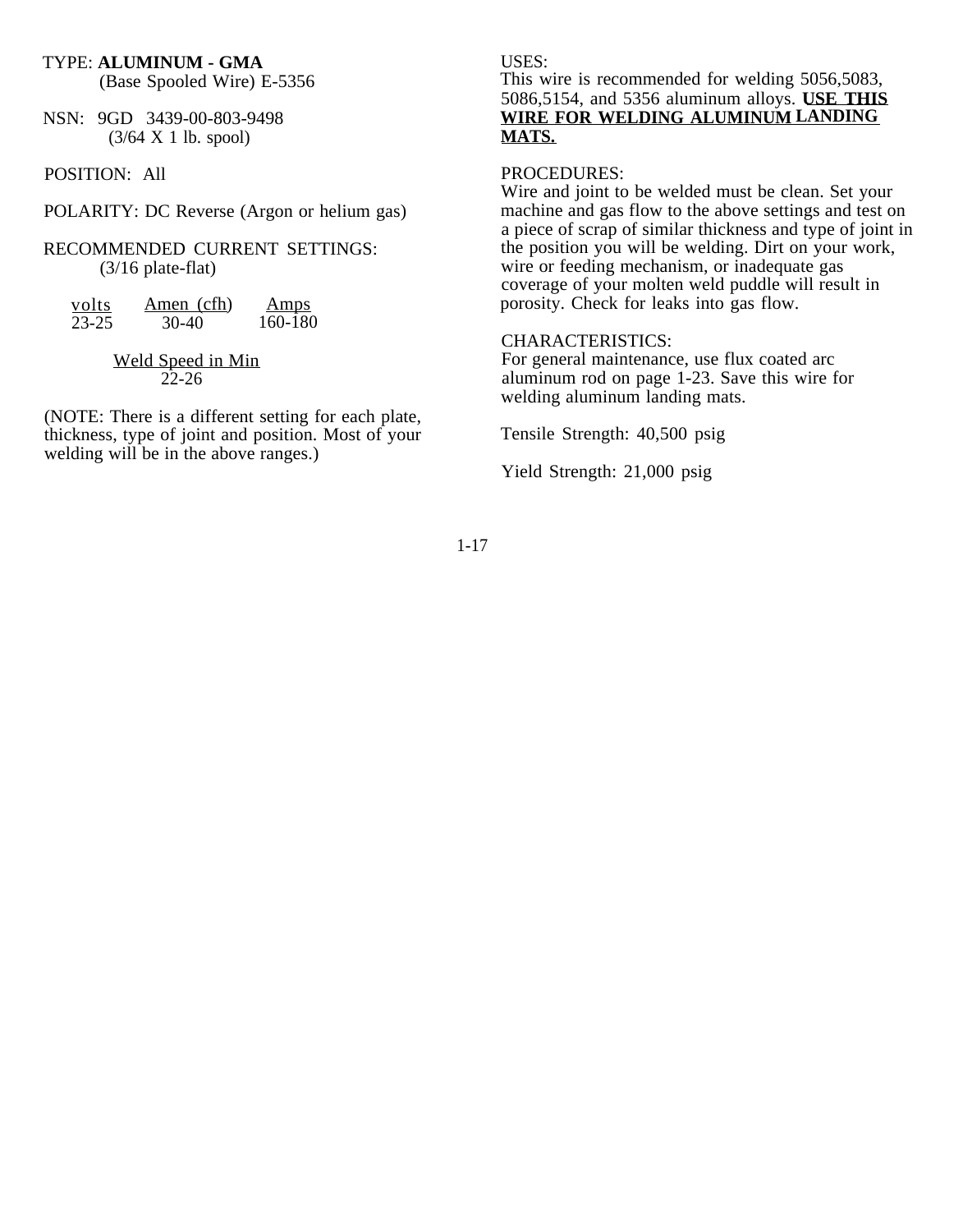NSN: 9GD 3439-01-030-2509 (3/32) 9GD 3439-00-255-4576 (Flux)

### POSITION: Flat

#### USES:

Joining of thin wall tubing, T-joints, lap and flanges, sheets, extrusions, repair of aluminum furniture, automotive trim, radiators, window frames, air conditioning parts, motorcycle parts.

### PROCEDURES:

Remove all grease, dirt, oil and oxides. Dip rod into Marcoloy #1500 Flux or mix flux with alcohol or water and brush paste on weld area. Heat uniformly with reducing flame until flux liquifies, add alloy until it flows through joint. Cool slowly, wash flux thoroughly with water.

CHARACTERISTICS: Yellow tip.

TYPE: **BRAZING, GAS —ALUMINUM** An extremely low melting aluminum alloy that features high strength welds on most aluminums

Tensile Strength: 33,000 psi

Bonding Temp: 1070°F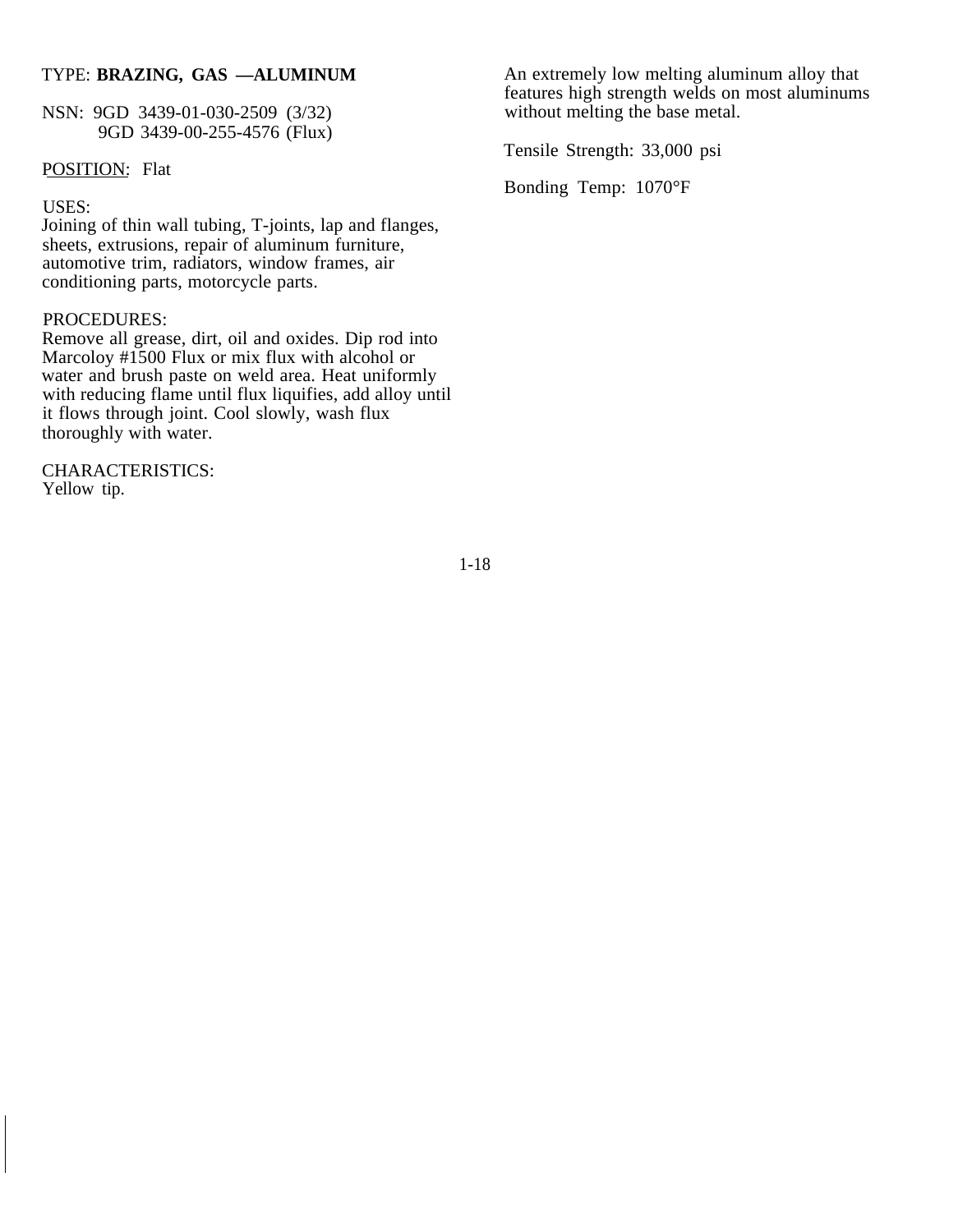### TYPE: **ZINC DIE CAST and ALUMINUM**

NSN: 9GD 3439-01-132-0140

USES:

Repair zinc die cast parts, automotive grills, carburetors, fuel pumps castings and kirksite dies. Aluminum castings and parts, such as sand holes, worn parts and machining errors, can be filled or overlayed, .

### PROCEDURES:

Remove all grease, dirt, oil and oxides. Zinc die cast: Apply flux to surface, then heat with soft reducing flame until flux liquifies. Melt off rod and remove heat. Cool slowly. Wash flux off in water. Aluminum: File or grind surface, use no flux, heat indirectly and keep rubbing alloy on surface until it wets out. Remove heat and allow to cool slowly. TIG: No flux is required. Use high frequency AC and argon gas.

CHARACTERISTICS: Brown Tip.

Melting Point: 700°F

Size: 1/8

Tensile Strength: 25,000 psig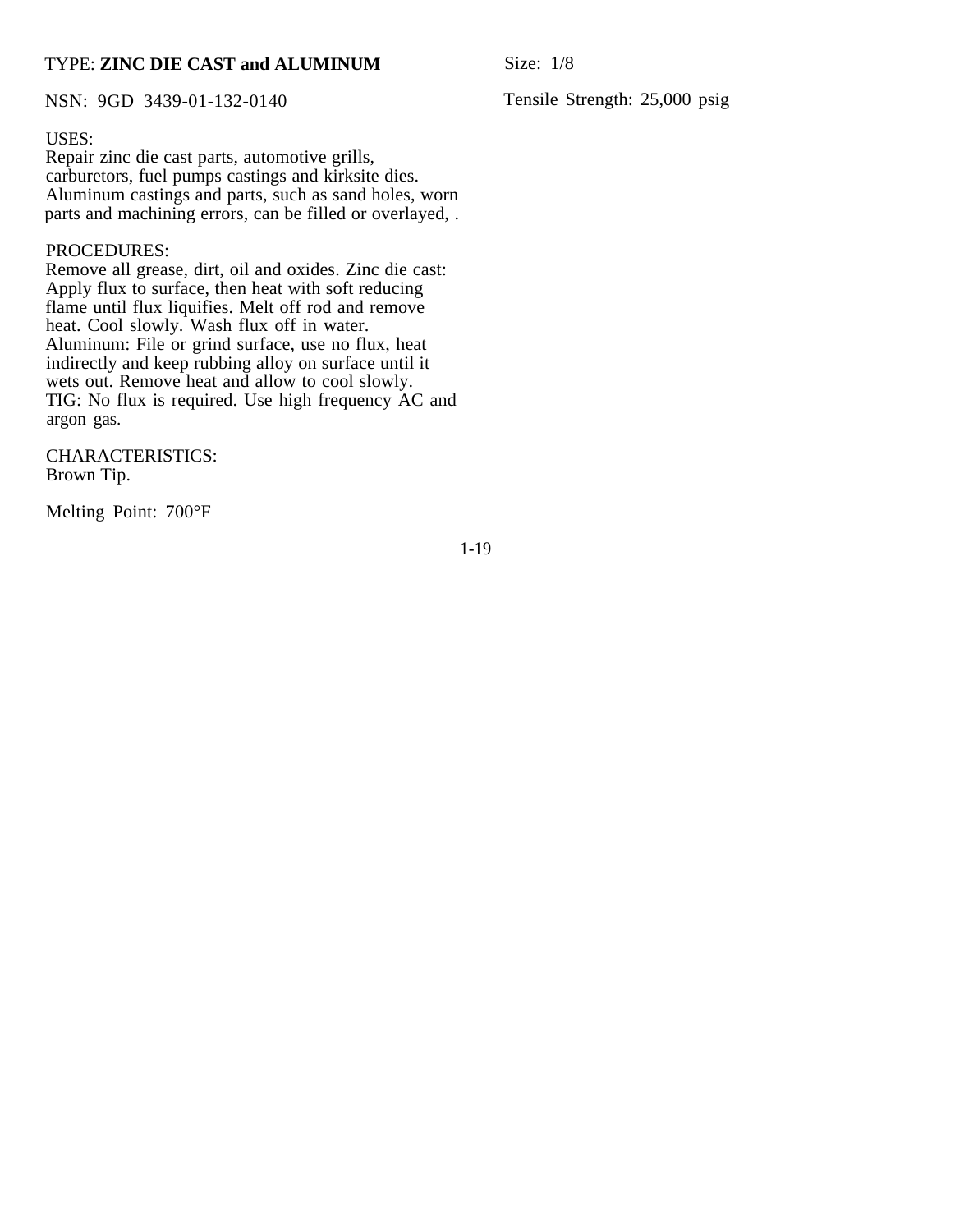- TYPE: **STAINLESS ARC** (all steels medium, high carbon, alloy, and tool steels) AWS-ASTM E 312-16
- NSN: 9GD 3439-00-902-4209 (3/32X 14) 9GD 3439-00-165-4169 (1/8X 14) 9GD 3439-00-165-4166 (5/32X 14) 9GD 3439-00-165-4168 (3/16X 14)
- POSITION: All

POLARITY: AC or DC Reverse

#### RECOMMENDED AMPERAGES:

3/32 - 50 to 90 1/8 - 90 to 120 5/32 -120 to 160 3/16 - 150 to 190

#### USES:

**Primary:** Use this rod when you need a high strength weld deposit or when highly stressed joints, vibration or shock continually cause weld failure. Use on all steels and where destructive combinations of wear, impact, corrosion, or heat are present.

**Secondary:** Can be used for welding stainless (no acid) and salt-water pipe lines. Can be applied as a buildup on manganese steel or any wear problem involving frictional wear and impact.

#### PROCEDURES:

Bevel 90°. Preheat alloy steels to 400°F. Hold a short arc. Use stringer beads. Run intermittent welds, especially on high alloy steel. Peen lightly to relieve stresses.

#### CHARACTERISTICS:

Bare rod can be applied with gas or GTA torch. Since many other rods are capable of doing jobs that this rod can do, conserve supplies and use it only for jobs requiring its high tensile strength properties.

Tensile Strength: 120,000 psig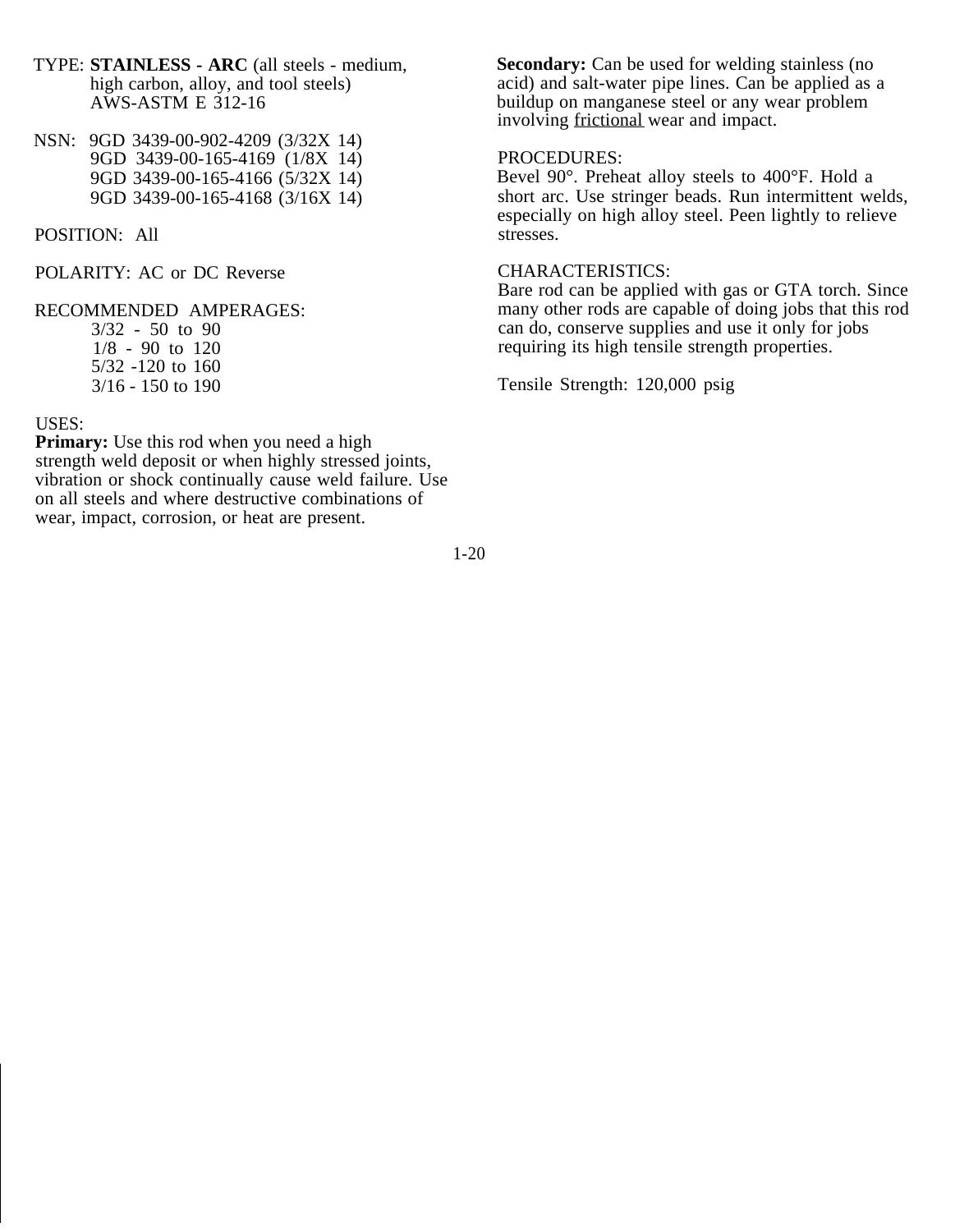TYPE: **BUILDUP - ARC** (tungsten, high speed)

NSN: 3439-00-105-9948 (1/4X 14) 3439-01-032-5978 (1/16 x 14) 3439-00-902-4210 (3/16 x 14) 3439-00-105-9945 (3/32 X 14) 3439-01-012-1002 (3/64 X 14)

POSITION: All

POLARITY: AC/DC, Straight/Reverse

### RECOMMENDED AMPERAGES:

1/8 -100 to 160 1/4 -200 to 280 5/32 -140 to 180 3/16 -180 to 240

USES:

**Primary:** To repair or rebuild high speed tools without having to reharden the tool. **Secondary:** Form tools, milling cutters, lathe bits, boring bars and other tools usually made entirely of high speed steel can be made compositely with only the cutting surfaces made of high speed steel.

#### PROCEDURES:

For composite fabrication of cutting tools: machine or grind surface, allow for approximately 3/16 in. of finished weld metal. Preheat to approximately 400ºF. Apply one pass of Marcoloy #200 to eliminate pickup of impurities from base metal to ensure sound, homogeneous deposit of high speed steel on the second pass.

### CHARACTERISTICS:

This rod deposits a tungsten-moly high speed steel that can be used for compositely fabricating tools for a wide range of cutting conditions. Its "as-welded" deposit is exceptionally tough and maybe used for rough, deep cuts. It has good impact-resistant characteristics. Tempered, this weld is ideal for finishing cuts at higher speeds. Will hold its temper and cutting qualities up to 1050°F.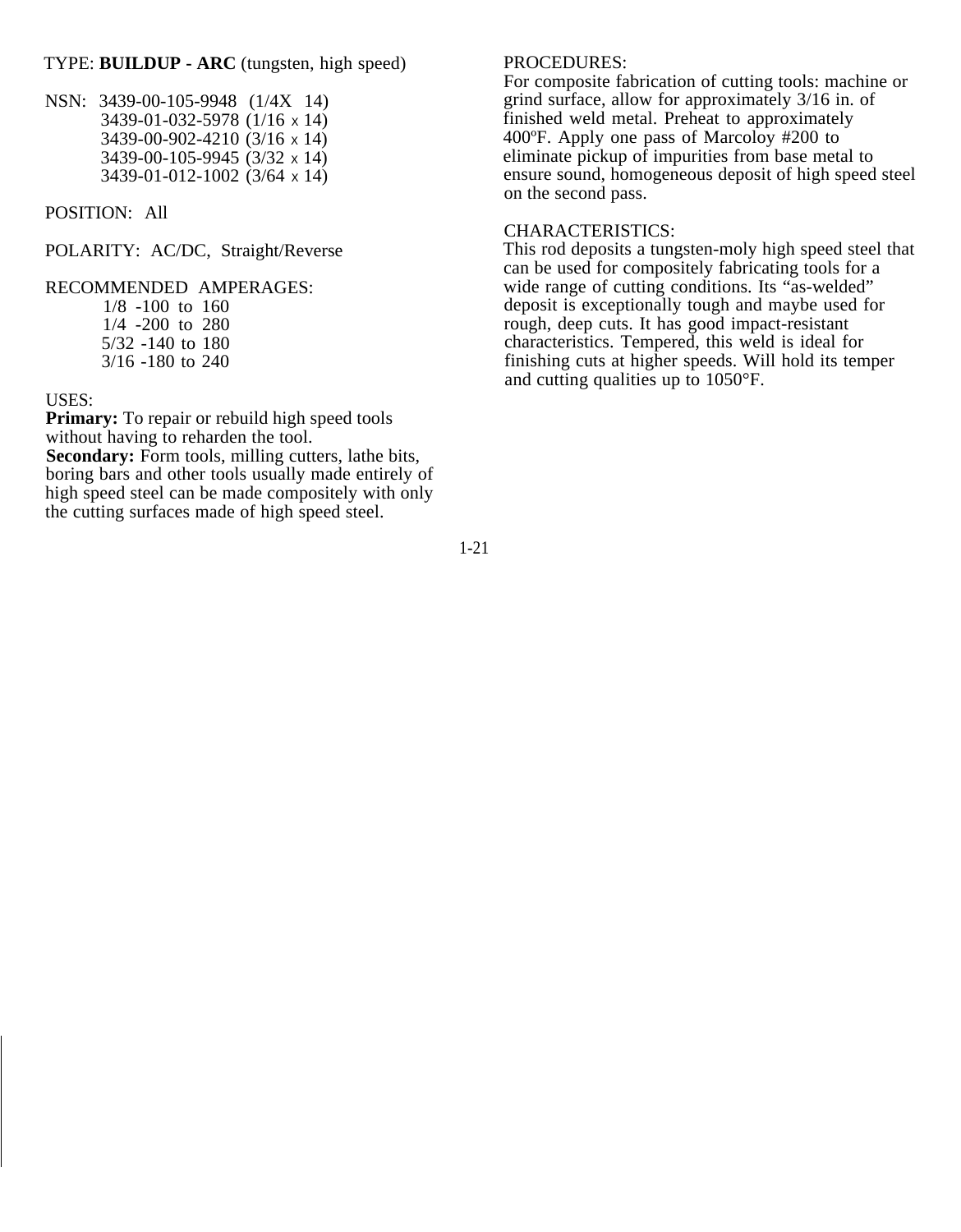TYPE: **OVERLAY - ARC** (manganese wearfacing)

NSN: 9GJ 3439-00-165-4172 (5/32x 1/4) 9GD 3439-00-165-4187 (3/16X 1/4)

POSITION: All

POLARITY: AC - DC Reverse

#### RECOMMENDED AMPERAGES: 5/32 -110 to 140 3/16 -150 to 220

#### USES:

**Primary:** This electrode is used for buildup and overlay where severe impact and compression will be encountered. This rod is excellent for building up and joining manganese steel, for the restoration of buckets, bucket teeth and lips, and crushers. It can be used for joining steel to manganese, and steel to steel. **Secondary:** Can be used for joining cast iron, if cast

rod is not available.

#### PROCEDURES:

Clean and remove remains of previous cracked or brittle hard surfacing deposits. Keep the interpass temperature on manganese steels low (less than 500°F). This can be done by back stepping and skip-welding techniques that prevent localized overheating.

#### CHARACTERISTICS :

This is a manganese chrome nickel electrode. It can be used to build up worn steel parts, but should be held for manganese steel jobs if the supply is limited.

#### (NOTE: DO NOT BUILDUP MANGANESE CRUSHER ROLLS OR JAWS WITH A MILD STEEL ROD OR A STEEL BUILDUP ROD UNLESS STAINLESS ROD IS APPLIED FIRST.)

Hardness: As deposited RB 80-90 Work hardened RC 45-50

Tensile Strength: 150,000 psig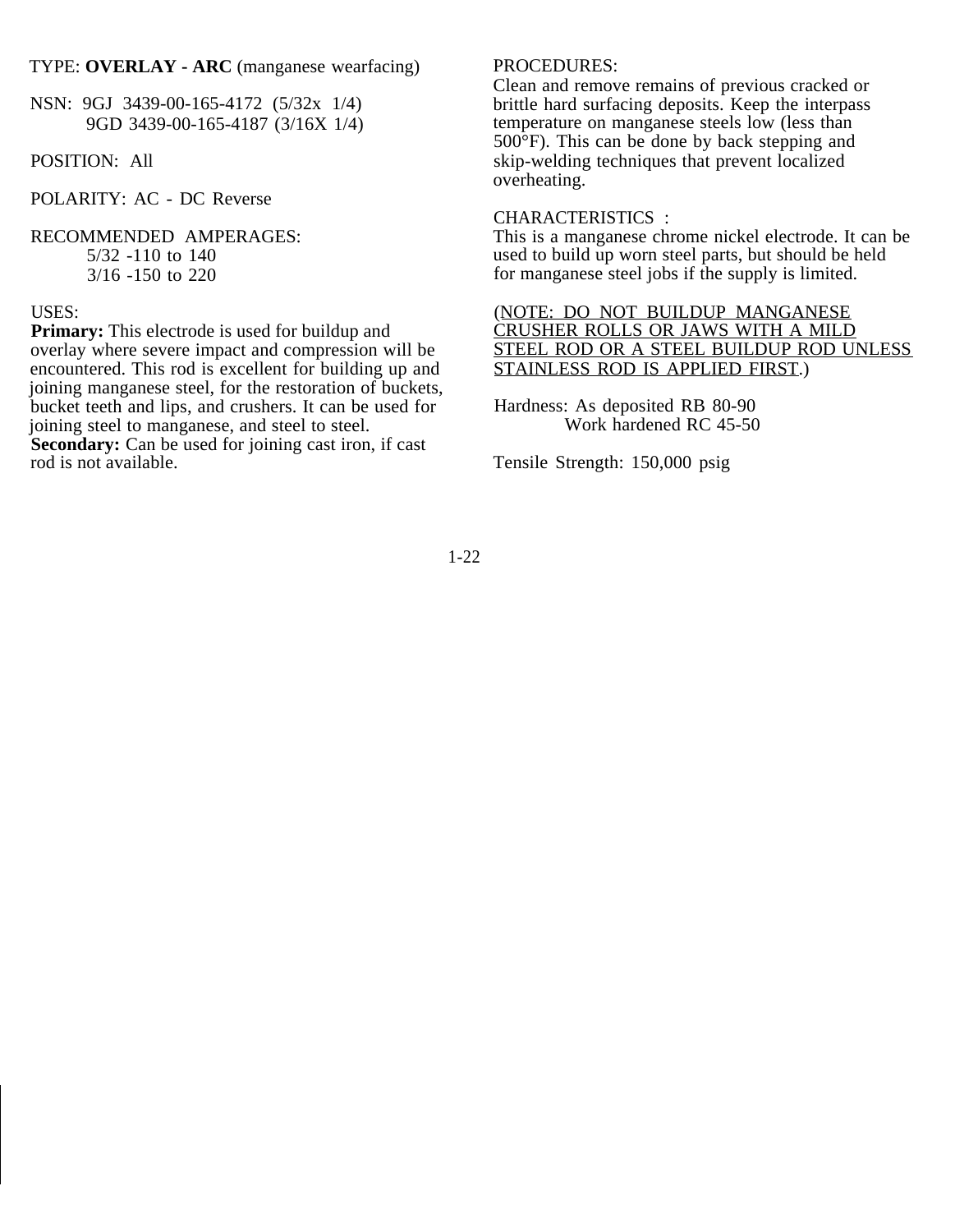#### TYPE: **BUILDUP - ARC** - Tungsten

NSN: 3439-01-012-1002 (3/64) 3439-00-105-9945 (3/32) 3439-01-032-5978 (1/16) 3439-00-105-9948 (1/4) 3439-01-149-2831 (1/8)

POSITION: All

POLARITY: AC-DC Straight or Reverse

RECOMMENDED AMPERAGES: 135 to 175

#### USES:

**Primary:** For repairing or rebuilding high speed tools (without the need to reharden the tools), sprockets, rollers, tractor parts, excavator equipment, etc. Excellent for heavy padding when toughness and resistance to deformation is needed.

(NOTE: DO NOT USE AS A BUILDUP ON MANGANESE STEEL.)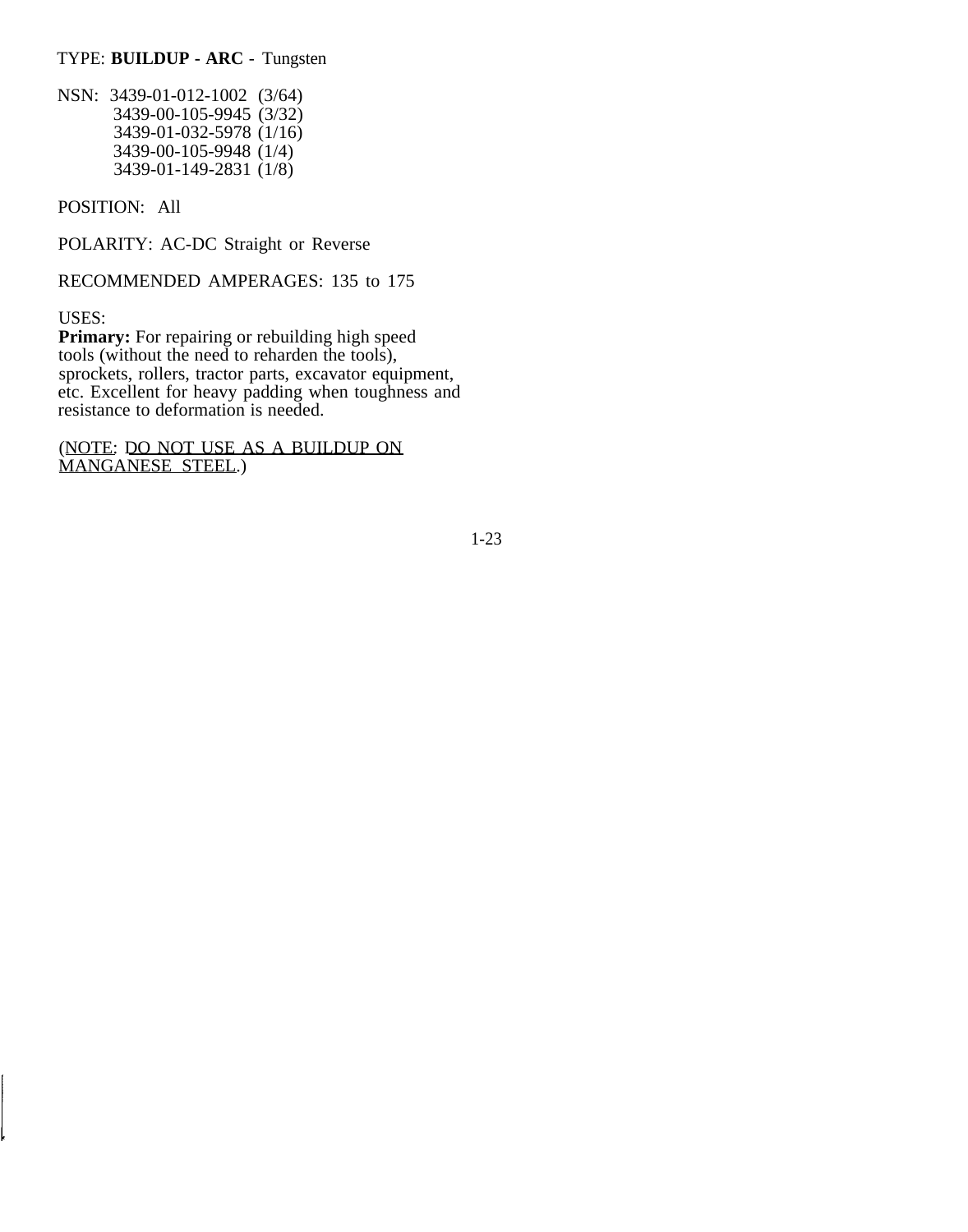TYPE: **BUILDUP - ARC** (FeMn A-Class 3)

NSN: 9GD 3439-00-752-7818 (3/16X 14)

POSITION: All

POLARITY: AC-DC Straight or Reverse

RECOMMENDED AMPERAGES: 3/16 -135 to 175

USES:

**Primary:** On ferrous (steel) parts subject to heavy shock loading and pounding. On hammers, sprockets, rollers, tractor parts, excavator equipment, etc. Excellent for heavy padding when high toughness and resistance to deformation is needed.

#### (NOTE: DO NOT USE AS A BUILDUP ON MANGANESE STEEL.)

**Secondary:** Can be used to join steel if steel rod is NOT available.

#### PROCEDURES:

On heavy sections, preheat 200- 300°F. Hold a short to medium arc and use a stringer or weaving technique. Do not allow excessive heat buildup in base metal. On large buildup, deposit succeeding layers across previous layer to minimize peeling.

CHARACTERISTICS: Deposits are machinable.

Hardness: RC30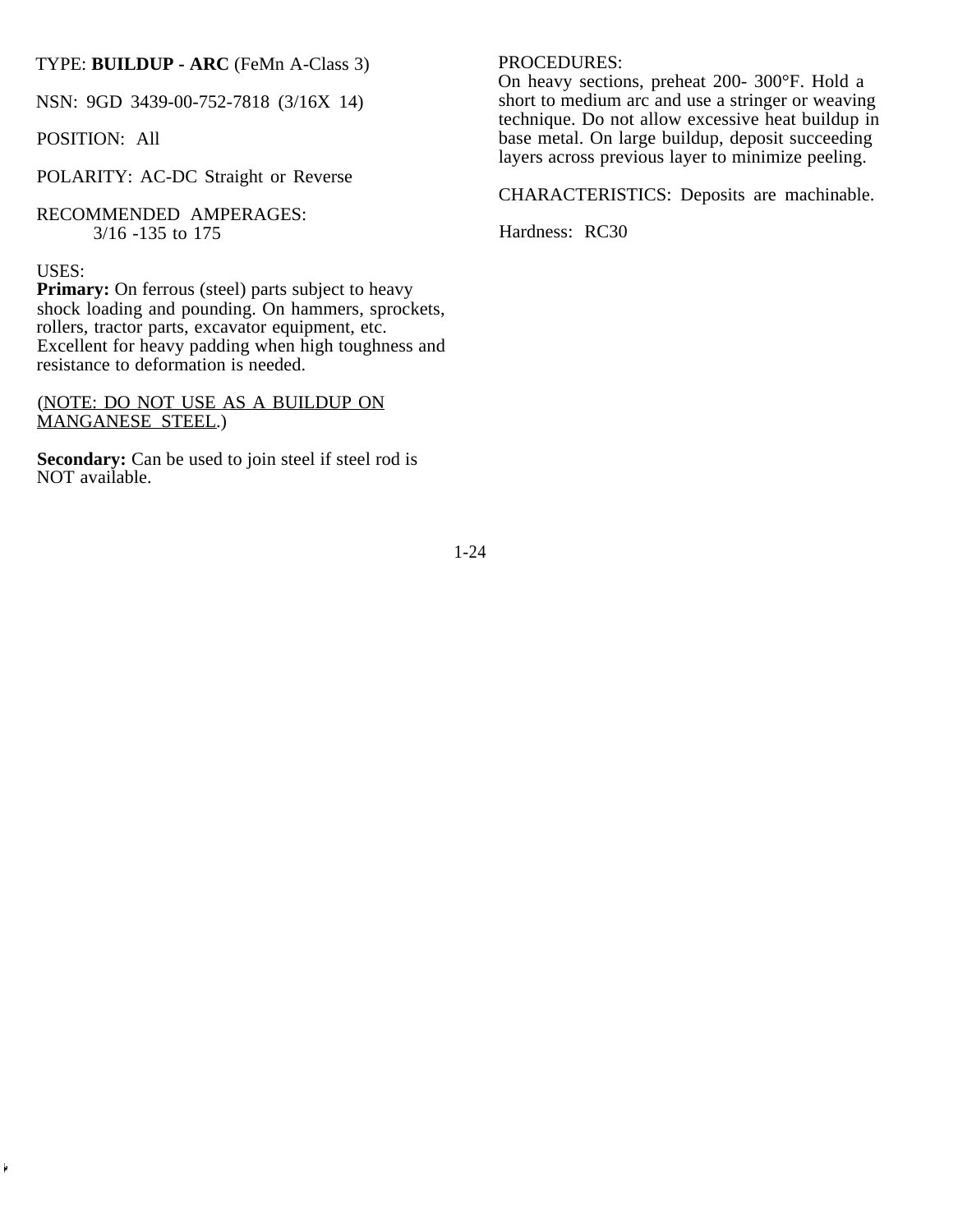TYPE: **OVERLAY - ARC** (intermediate wearfacing)

NSN: 9GD 3439-00-165-4182 (5/32X 14) 9GL 3439-00-165-4181 (3/16X 14)

POSITION: Flat, vertical, and horizontal

POLARITY: DC Reverse

RECOMMENDED AMPERAGES: 3/16 -140 to 200

USES:

On hard overlays subject to abrasive wear and medium impact. When overlaying cast iron, first apply two passes of cast iron rod, NSN 9GD 3439-00-165-4188.

#### PROCEDURES:

Preheat to about 200- 300°F on heavy sections. Use weaving or stringer technique while holding a short to medium arc. Do not allow excessive heat buildup in the base metal.

CHARACTERISTICS:

At least two passes must be used to reduce the effects of dilution.

Hardness: RC50

NOTE: For an electrode with all position characteristics, including overhead position, use MARCOLOY #702.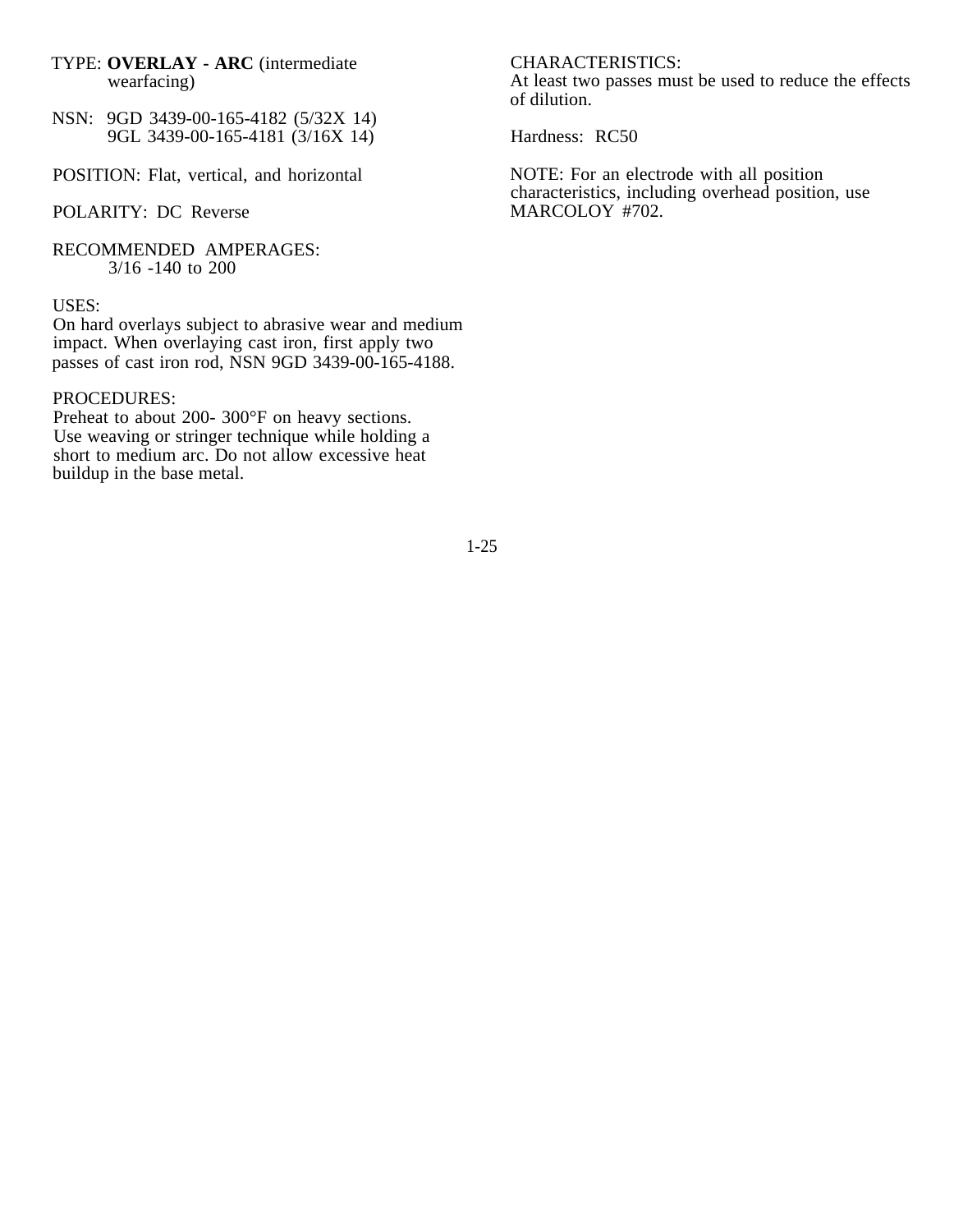TYPE: **OVERLAY - ARC** (wearfacing - high abrasion)

NSN: 9GJ 3439-00-165-4178 (1/8X 14) 9GD 3439-00-165-4179 (5/32X 14) 9GD 3439-00-165-4180 (3/16X 14)

POSITION: Flat - horizontal

POLARITY: AC -DC Straight

RECOMMENDED AMPERAGES:

1/8 - 80 to 130 5/32 -100 to 160 3/16 -160 to 240

USES:

For applications that require resistance to high abrasion and erosion. (NOTE: use only where impact is low.)

#### PROCEDURES:

Use a medium arc with a slight weaving motion. A long arc is recommended when wide, thinner-flowing applications are desired. Do not weld beads longer

than 6 inches, and stagger welds to reduce local heat build up. Use 1/8 in. diameter only on grader blades.

CHARACTERISTICS: Any rate of cooling will give a high hardness.

Hardness: RC60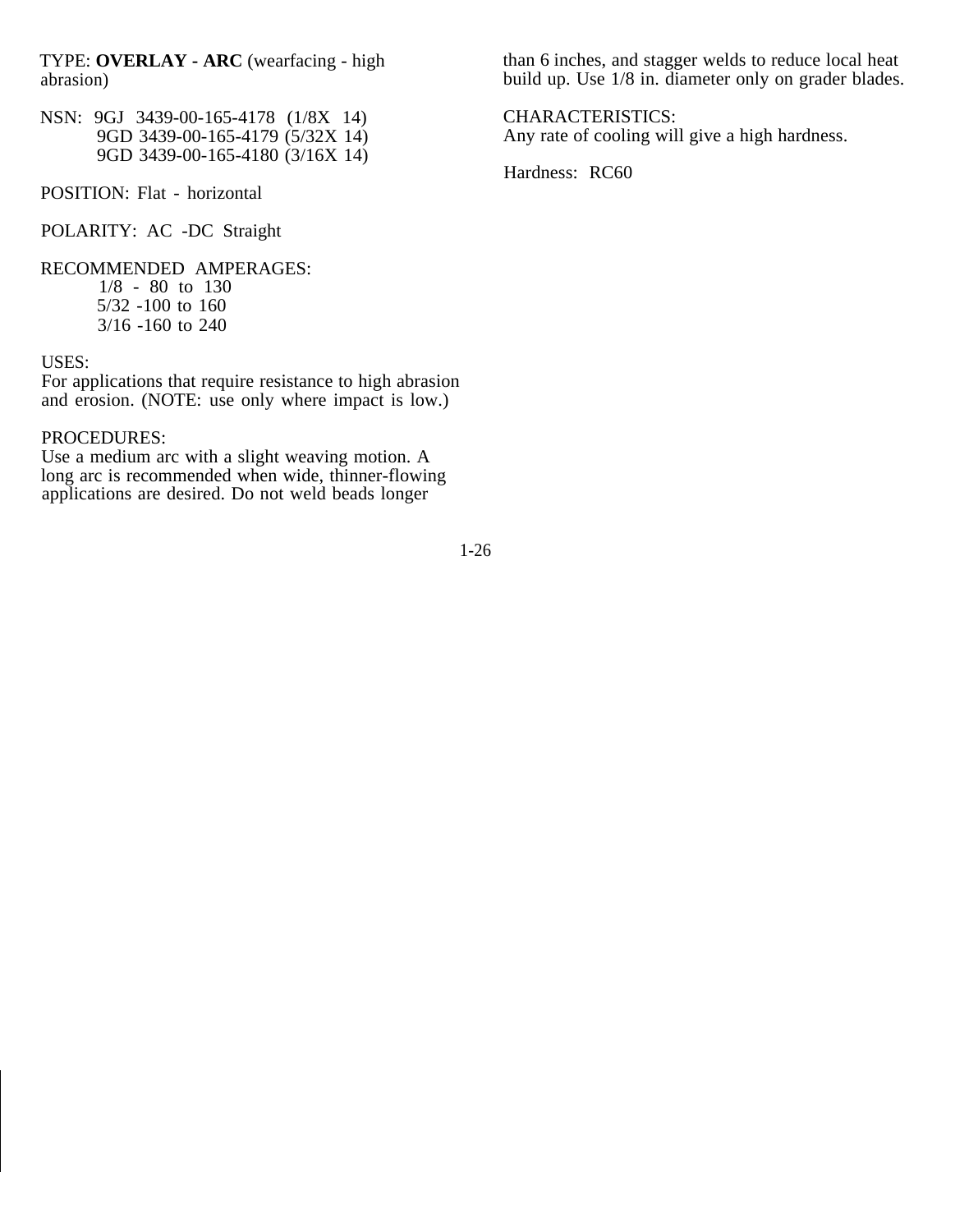POSITION: All procedure.

POLARITY: AC -DC Straight CHARACTERISTICS:

1/8 -250 to 350

or gouging all metals. Used for preparing sections prior to welding, gouging out unwanted or defective weld metal.

**Secondary:** Can be used for cutting or piercing all metals. Use to sear oil-soaked cast iron prior to welding by holding a long arc and rapidly passing over oil-soaked area.

# PROCEDURES:

Insert electrode into electrode holder and point electrode, like a lance, in the direction of travel. Hold electrode at an angle not more than 300 with the

TYPE: **CHAMFERING or GOUGING- ARC** plane of the work. Strike arc and push chamfering rod along the line of cut, quickly for a shallow groove, NSN: 9GD 3439-00-453-5950 (1/8X 14) more slowly or with a weaving motion, for a deeper groove. If a deeper groove is required, repeat the

The coating on this rod is heat resistant and the arc's RECOMMENDED AMPERAGES: force is concentrated at the point of application.

NOTE: For carbon arc gouging and cutting use USES:<br>
Marcolite Aluminum Carbons, 1/4x 12 inches (NSN<br> **Primary:** This electrode can be used for chamfering<br>
3439-01-138-3106, Electrode Carbon Arc Aluminum 3439-01-138-3106, Electrode Carbon Arc Aluminum 1/4 for arc air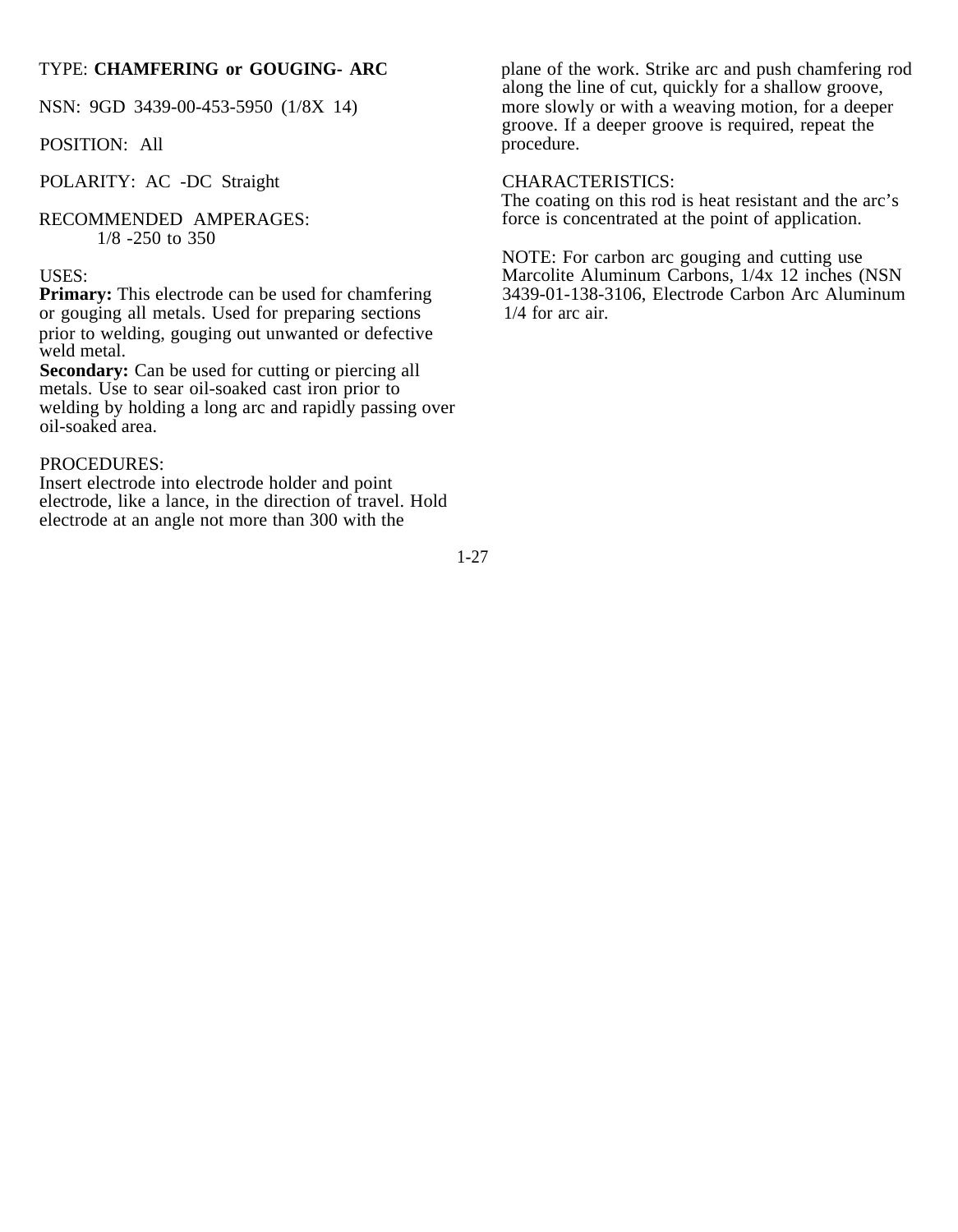TYPE: **GRAPHITE** (carbon electrodes)

NSN: 9GD 3439-00-262-4228 (3/8X 12)

POLARITY: DC Straight

#### USES:

Brazing of sheet metal (galvanized). Preheating and post-heating when a torch is not available. Cutting of all metals (when a cutting rod or torch can't be used). Soldering (small work) by shorting carbon electrode next to joint and feeding solder into a prefluxed seam. Use to plug holes prior to welding or brazing or on reverse polarity to deposit carbon to harden base metal.

#### CHARACTERISTICS:

Slow oxidation of the carbon electrode generates carbon monoxide and carbon dioxide; these gases offer some weld metal protection.

TYPE: **SOLDER** (tin - antimony 95/5)

NSN: 9GD 3439-00-088-8768 (1/8X 1 lb. spool)

#### USES:

Where moderately elevated temperature is a factor. This solder has a plastic range of 12 degrees; it melts at 452°F and flows at 464°F. It has a higher electrical conductivity than tin-lead solders and can be used where lead is objectionable. Do not use on aluminum, zinc, or zinc-coated metals such as galvanized iron. When stocks are depleted, use the tin-silver solder 96/4 on page 1-40.

#### PROCEDURES:

Clean and roughen surface as this solder makes a stronger joint on a rough surface than on a polished one. Joint clearances can be from 0.003 in. to a maximum of 0.010 in. An improper fit requires more solder and leaves the joint weaker. The flux to use is NSN 9GD 3439-00-255-4566. Remove flux residue after soldering joint.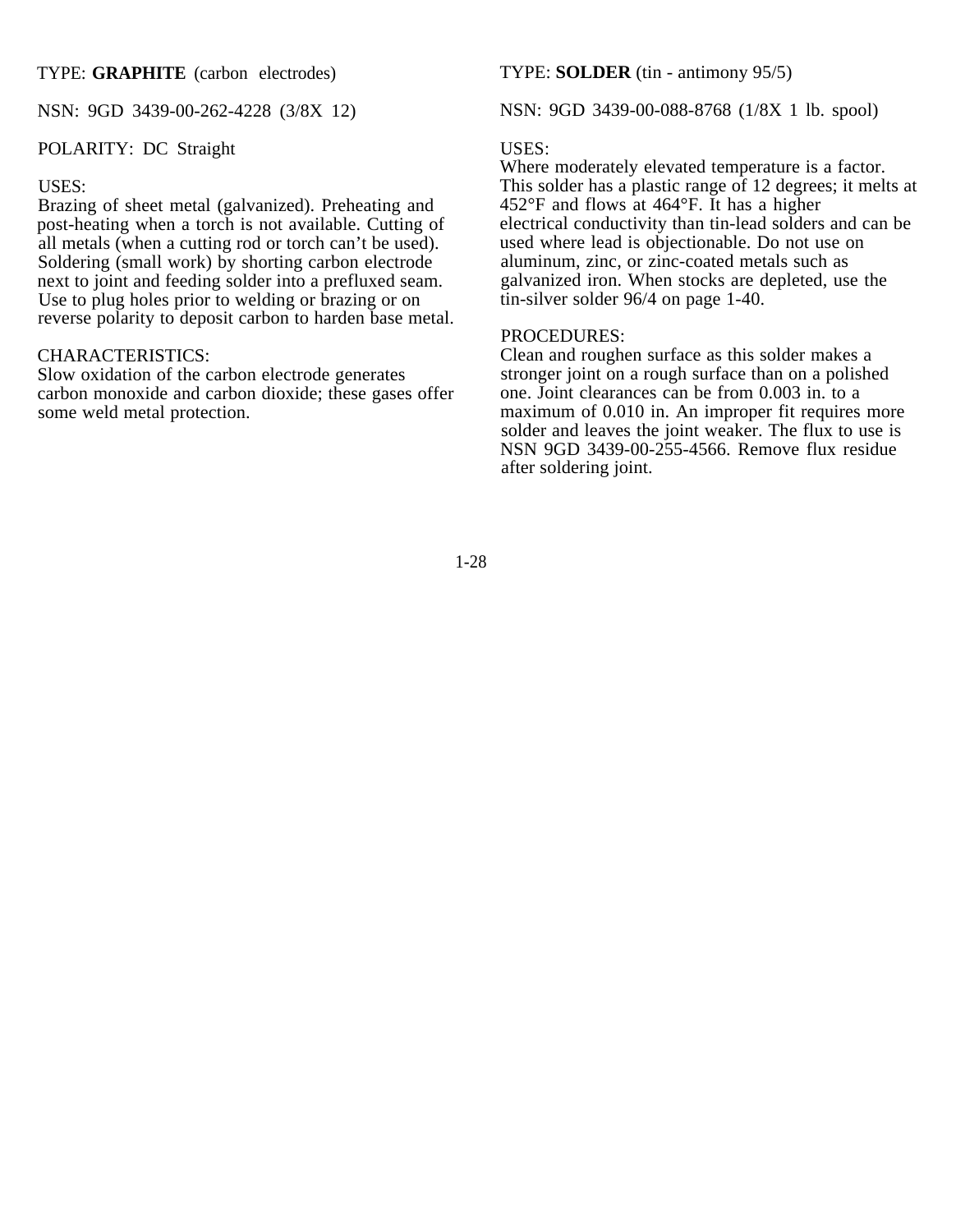#### TYPE: **SOLDER** (tin - lead 50/50) ASTM 50A

NSN: 9GK 3439-00-163-4347 (BAR) 9GD 3439-00-273-1637 (1/8X 5 lb. spool)

#### USES:

A general purpose solder recommended when a combination of a relatively narrow pasty range, good wetting properties, strength, and economy are desired. Can be used as a wiping and sweating solder and on radiator cores, electrical connections, heating units and roofing seams.

#### PROCEDURES:

Clean and roughen surface as this solder makes a stronger joint on rough surfaces than on polished ones. Joint clearances can be from 0.003 in, to a maximum of 0.010 in. An improper fit requires more solder and leaves the joint weaker. The flux to use is NSN 9GD 3439-00-255-4566. Remove flux residue after soldering joint.

Melting Temperature: 361°F

Flow Temperature: 421 'F

TYPE: **SOLDER** (tin - lead 40/60) ASTM 40A

NSN: 9GD 3439-00-188-6986 (3/8X 5 lb. spool)

#### USES:

This acid core, general purpose solder can be used extensively on sheetmetal work. It is cheaper than 50/50 solder and can be used in similar applications. No flux is needed on small work because of its acid core. (NOTE: SEAL END OF WIRE AFTER USING.)

#### PROCEDURES:

Clean and roughen surface as this solder makes a stronger joint on a rough surface than on a polished one. Joint clearances can be from 0.003 in. to a maximum of 0.010 in. An improper fit requires more solder and leaves the joint weaker. If more flux is needed, use NSN 9GD 3439-00-255-4566. Remove flux residue after soldering.

Melting Temperature: 361°F

Flow Temperature: 455°F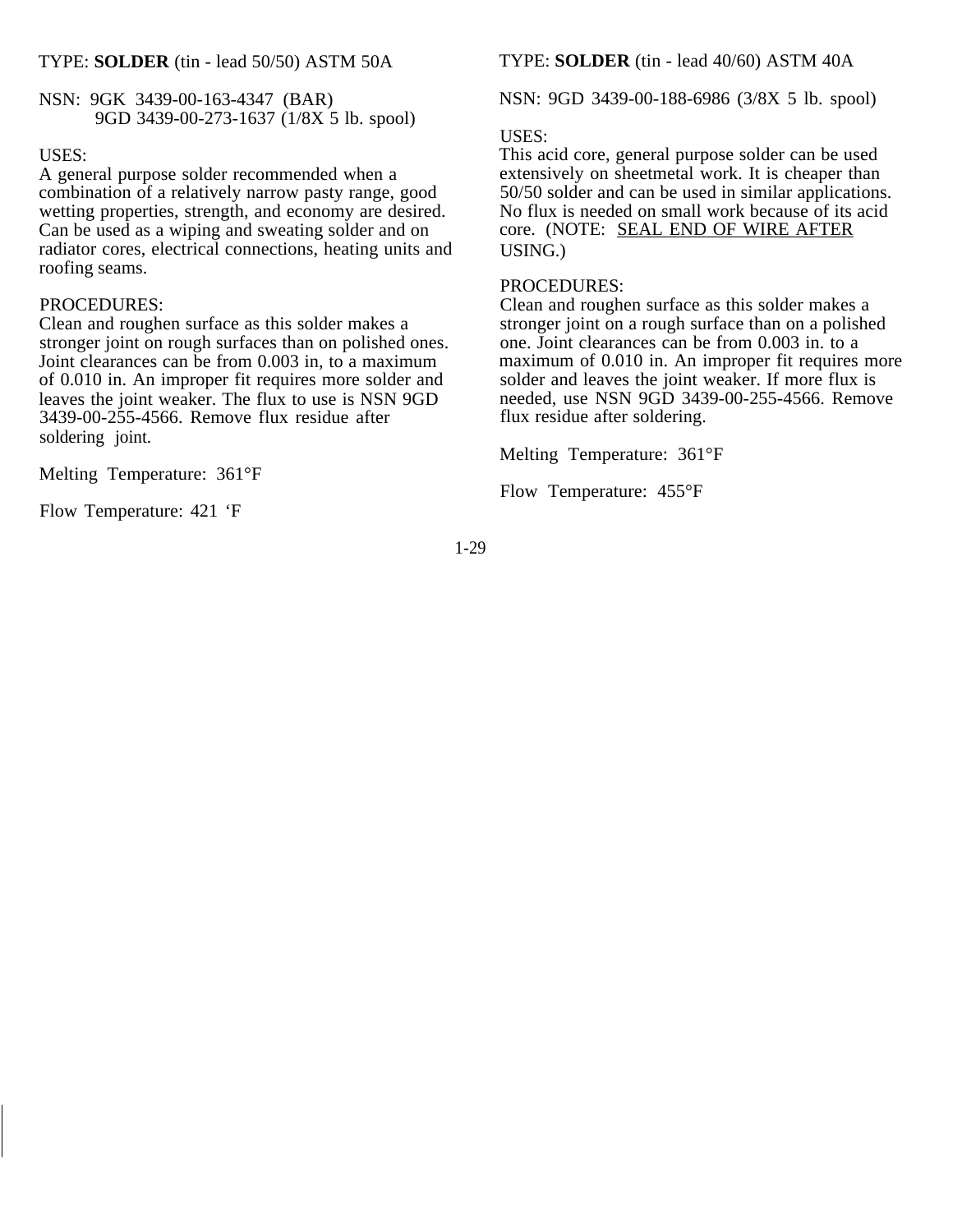TYPE: **SOLDER** (tin - lead 60/40 rosin core)

NSN: 9GD 3439-00-184-8953 (3/32X 1 lb. spool)

#### USES:

For soldering instruments, where a "free" solder is needed and temperature requirements are critical. For soldering wiring because it has a narrow pasty range and solidifies quickly. Use this solder on electrical wiring because its core of rosin flux has a relatively low corrosive nature.

#### PROCEDURES:

Clean and roughen surface because solder makes a stronger joint on a rough surface than on a polished one. Joint clearances can be from 0.003 in. to a maximum of 0.010 in. An improper fit requires more solder and leaves the joint weaker. In electrical work, a closer tolerance gives better conductivity.

Melting Temperature: 361°F

Flow Temperature: 374ºF

Use flux for cleaning (NSN 3439-00-255-9935)

TYPE: **SOLDER** (tin - silver 96/4)

NSN: 9GD 3439-00-968-3370 (1/8X 5 lb. spool)

#### USES:

For food and beverage containers requiring a cadmium-free and lead-free solder. It retains a bright finish, is a good color match for stainless steel, and is excellent for joining dissimilar metals.. It is stronger and has better electrical conductivity than tin-lead solders and may be used for refrigeration work if tin-antimony 95/5 solder is unavailable.

#### PROCEDURES:

Clean and roughen surface because solder makes a stronger joint on a rough surface than on a polished one. Joint clearances can be from 0.003 in. to a maximum of 0.010 in. An improper fit requires more solder and leaves the joint weaker. Use flux NSN 9GD 3439-00-018-1655. Remove flux residue after soldering joint.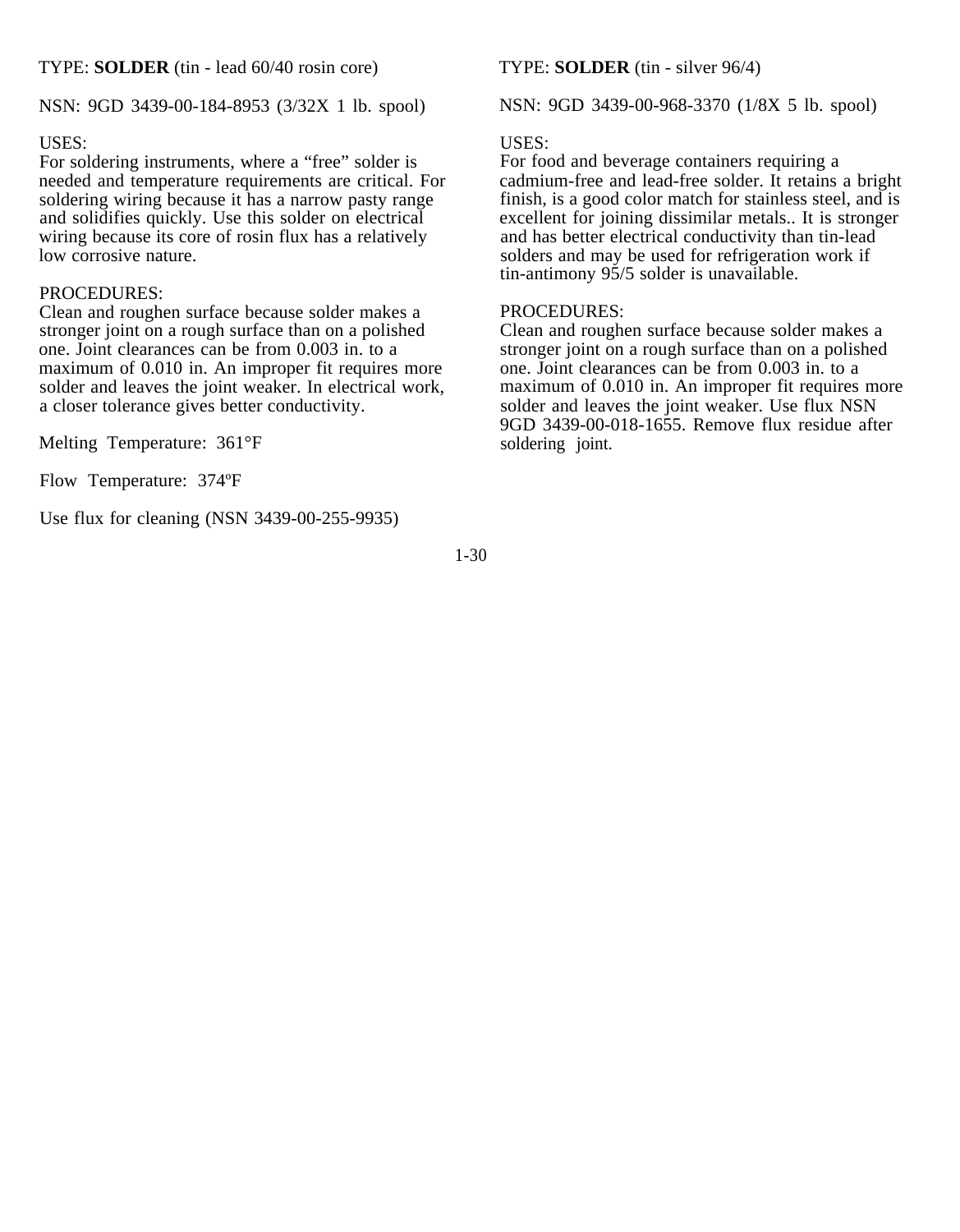TYPE: **SOLDER** (tin - lead 60/40 rosin core)

NSN: 9GD 3439-00-184-8953 (3/32X 1 lb. spool)

#### USES:

For soldering instruments, where a "free" solder is needed and temperature requirements are critical. For soldering wiring because it has a narrow pasty range and solidifies quickly. Use this solder on electrical wiring because its core of rosin flux has a relatively low corrosive nature,

#### PROCEDURES:

Clean and roughen surface because solder makes a stronger joint on a rough surface than on a polished one. Joint clearances can be from 0.003 in. to a maximum of 0.010 in. An improper fit requires more solder and leaves the joint weaker. In electrical work, a closer tolerance gives better conductivity.

Melting Temperature: 361ºF

Flow Temperature: 374°F

Use flux for cleaning (NSN 3439-00-255-9935)

TYPE: **SOLDER** (tin - silver 96/4)

NSN: 9GD 3439-00-968-3370 (1/8X 5 lb. spool)

#### USES:

For food and beverage containers requiring a cadmium-free and lead-free solder. It retains a bright finish, is a good color match for stainless steel, and is excellent for joining dissimilar metals.. It is stronger and has better electrical conductivity than tin-lead solders and may be used for refrigeration work if tin-antimony 95/5 solder is unavailable.

#### PROCEDURES:

Clean and roughen surface because solder makes a stronger joint on a rough surface than on a polished one. Joint clearances can be from 0.003 in. to a maximum of 0.010 in. An improper fit requires more solder and leaves the joint weaker. Use flux NSN 9GD 3439-00-018-1655. Remove flux residue tier soldering joint.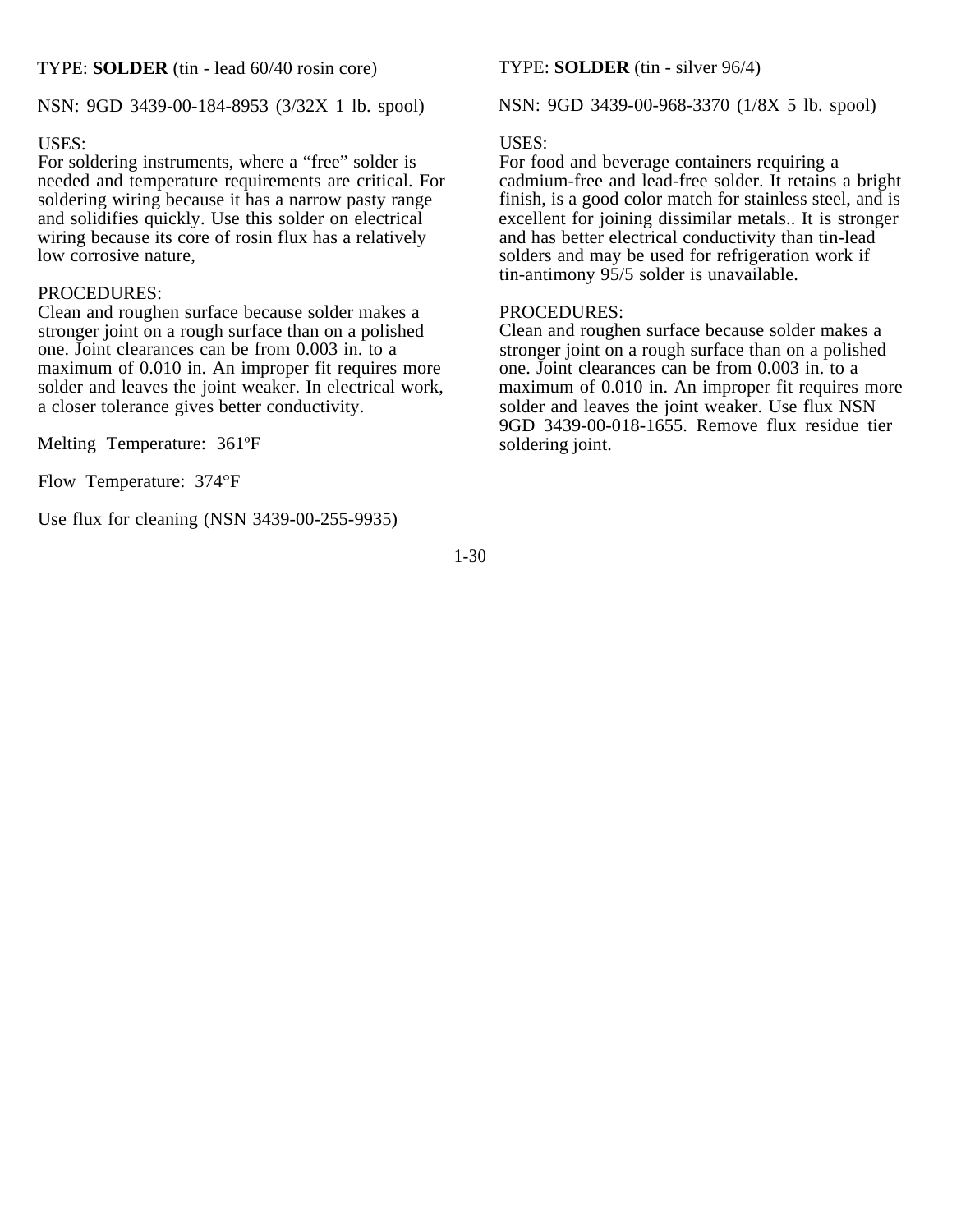#### CHARACTERISTICS:

This solder is lead-, antimony-, and cadmium-free and has good corrosion resistance.

Flow Temperature: 430°F

Tensile Strength: 15,000 psig

Shear Strength: 11,200 psig

Electrical Conductivity: 11.05 x 10-6 ohms/cm

NOTE: Soldering Kit, Lead-Free (NSN 9GD 3439-01 -297-3284) consists of 1 pound of corrosion resistant solder, 1/16 in.; a 2 oz. plastic bottle of white paste flux, melting point of 390°F; soft solder for stainless, copper, brass, nickel and bronze alloys; to be used with torch, solder iron or furnace applications.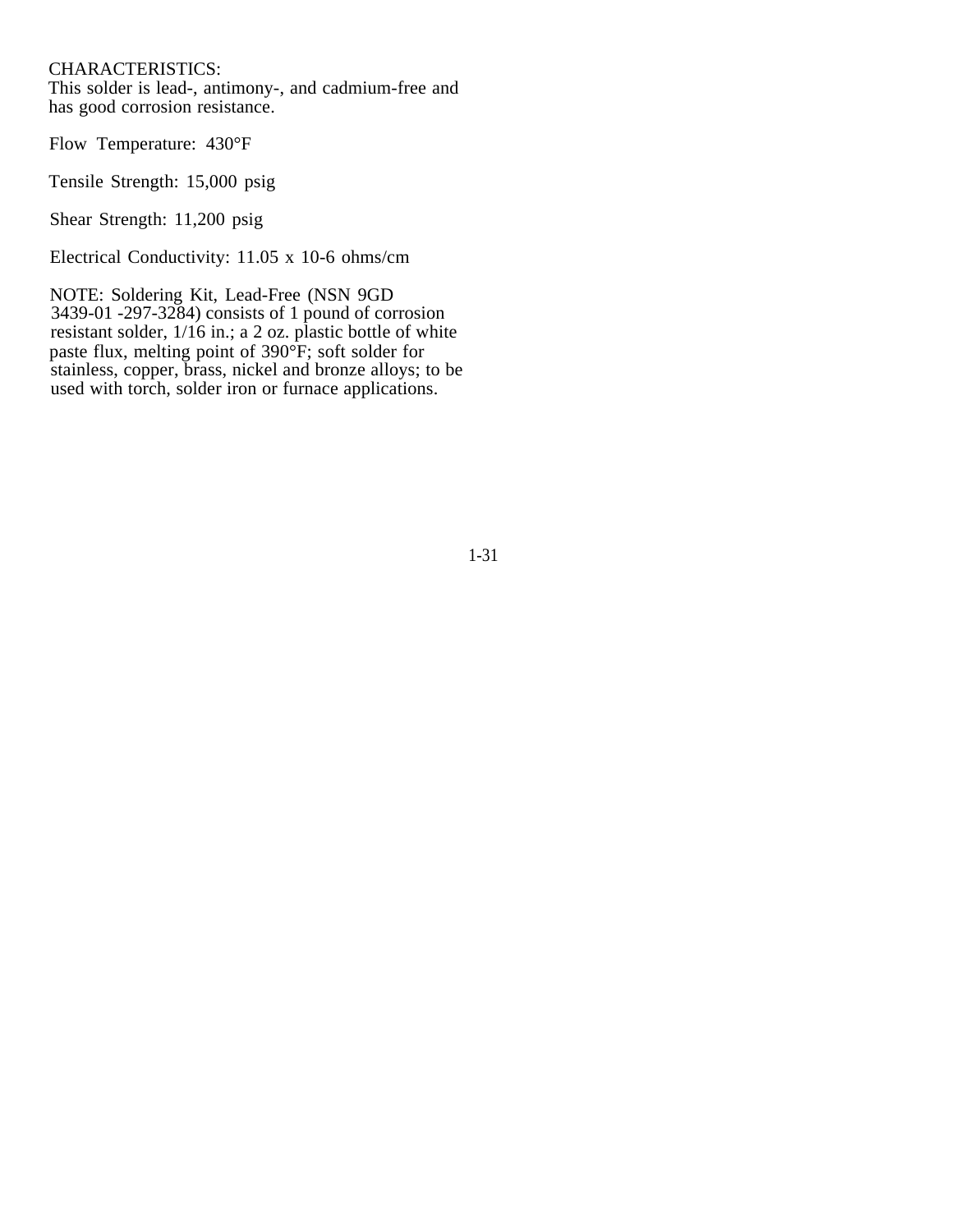#### TYPE: **HOLDING AND HEAT-RESISTING COMPOUND**

NSN: 9GS 3439-01 -2664557(5 lb. can)

### USES:

Excellent for holding irregular shapes or parts during welding, brazing, or soldering. Protects threads and flammable materials from flame, arc heat and spatter. For easy removal after soldering wire, first cover the wiring with a sheet of asbestos or aluminum foil. If this compound is unavailable, use a high temperature insulation, fire clay, or carbon paste instead.

# PROCEDURES:

Place a small amount under each section and press parts into the holding compound until properly aligned.

# CHARACTERISTICS:

Can be used many times over by mixing with a small amount of water. It is easily removed from holes or threads and will not melt, bum, crack, expand, or contract to disturb alignment.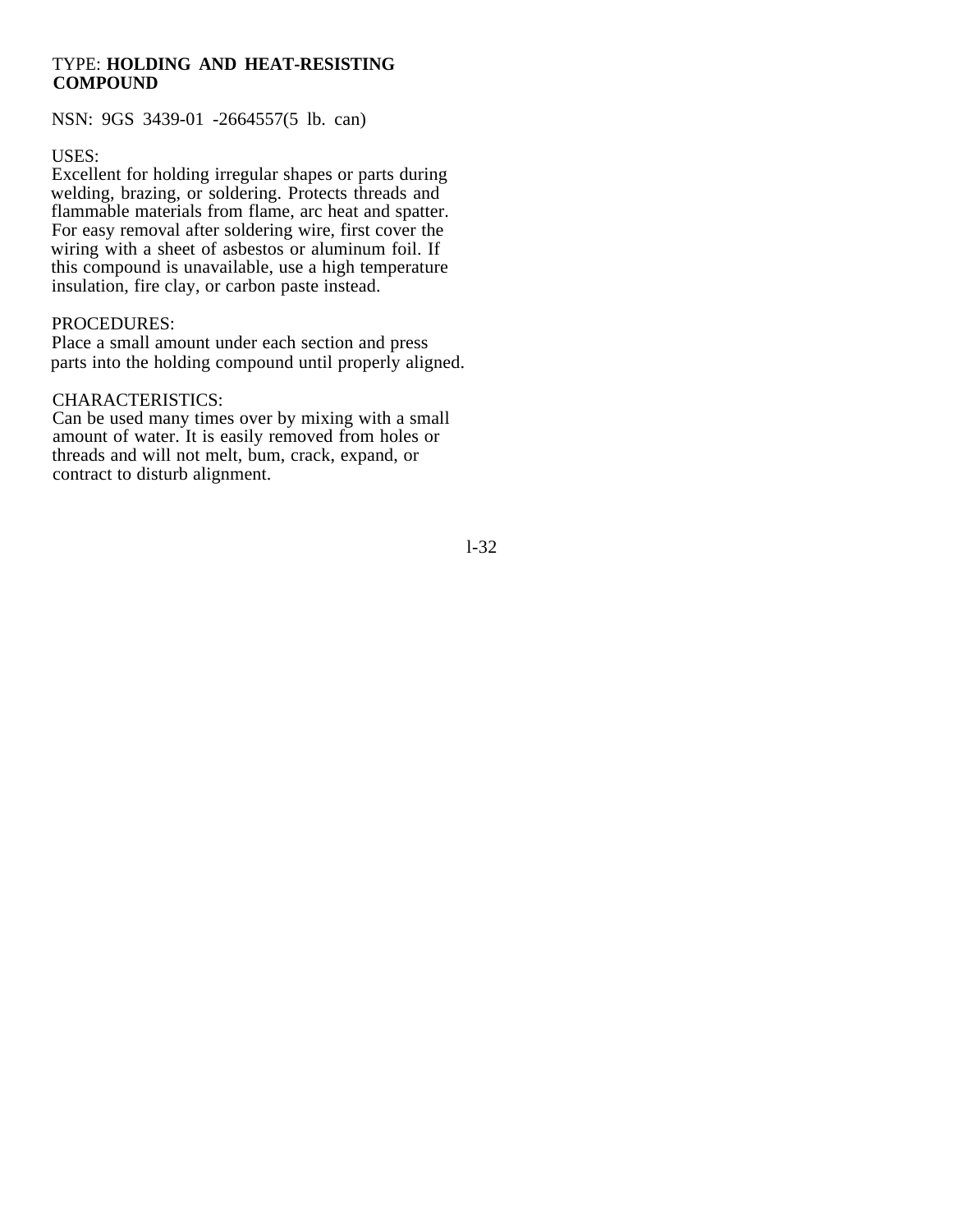#### TYPE: **SURFACE-HARDENING (CASE) COMPOUND**

NSN: 9GD 6850-00-139-5936 (10 lb. can)

#### USES:

For rapid surface-hardening of all types of mild- and low-alloy steel. Will not increase the dimensions of the part. It can surface-harden cams, small tools, shafts, gears and collars, as well as bolt and nut threads to help prevent stripping.

#### PROCEDURES:

**Method No.1:** After removing all scale, etc., heat the part to a uniform bright red (1650 -1700°F). Roll, dip, or sprinkle the compound powder onto the part or section to be surface-hardened. The powder will melt and adhere to the surface. Reheat again to 1650- 1700°F and hold at this temperature for a few minutes before quenching in cold, clean water. The part will now have a case hardness of uniform depth. **Method No. 2:** When a deeper case hardness for a part is required, place it on a can lid, or a similar tray (bum off tin before using), and cover it completely with surface-hardening compound. Heat it to a bright red color  $(1650^{\circ}F)$  for 5 to 30 minutes, riding on the depth of hardness required. Remove the part with dry tongs and quench it in clean, cold water.

#### PENETRATION RATES:

After heating apart to 16500F using Method No. 2:

|      | Case Time in Case Time in<br>Depth Minutes Depth Minutes |              |              |
|------|----------------------------------------------------------|--------------|--------------|
| .005 | 15                                                       | $.015 \t 40$ |              |
| .010 | 30                                                       |              | $.020$ 50-55 |

**Method No. 3:** Heat the part to be hardened to a dull red color (1400 - 1600ºF) before covering it with surface-hardening compound. Cover flat sections by applying compound with a knife or spatula. Round sections can be dipped or rolled in compound. Allow the part to seal, let it air for 30 seconds and then reheat it to a dull red color. Keep it at heat for one minute, then immediately quench it in water.

For deeper penetration, apply fresh compound at one minute intervals for several minutes while the part is at red heat, then immediately quench it after the last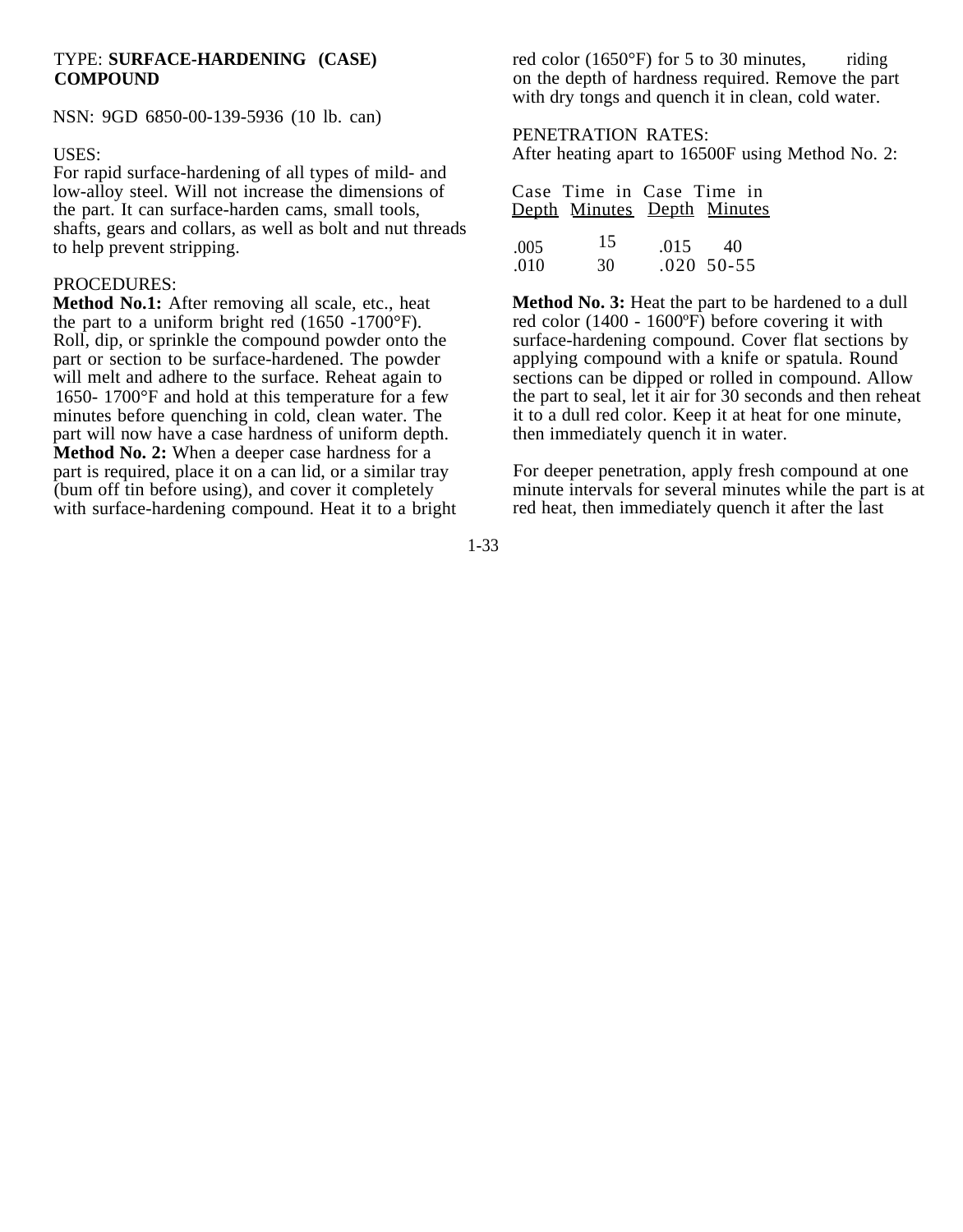# **COMPOUND** (Continued) **INDEX**

heating cycle. Hot water will easily remove any This section includes Quick Reference Guides for

cyanide, but take precautions to avoid breathing its includes a comparative index (Table 1-6) to further further aidentifying comparable welding functions. fumes. Do not add fresh powder when it weakens; instead, simply discard and use a new can. products. Two or more products in this index maybe

# TYPE: **SURFACE-HARDENING (CASE) APPLICATION GUIDES AND COMPARATIVE**

residue. Welders (Tables 1-1 through 1-5). These application guides reference pages in this manual and cover CHARACTERISTICS:<br>
This material is free of poisonous compounds, such as welding the different metals listed. This section also This material is free of poisonous compounds, such as welding the different metals listed. This section also cyanide, but take precautions to avoid breathing its includes a comparative index (Table 1-6) to further aid listed as being comparable under a National Stock Number (NSN) whereas, in reality, they differ. Remember, specifications merely state minimum requirements. Although two products meet the same specifications, they may have different performance characteristics. Table 1-6 is provided to help the deployed welder identify the right electrode, or the next best one from available welding products, and should not necessarily be construed to mean the products are the same or that they all meet the requirements for a particular National Stock Number (NSN). Space limitations required abbreviation of some product designations - For example: nickel manganese has been listed as Ni Mang.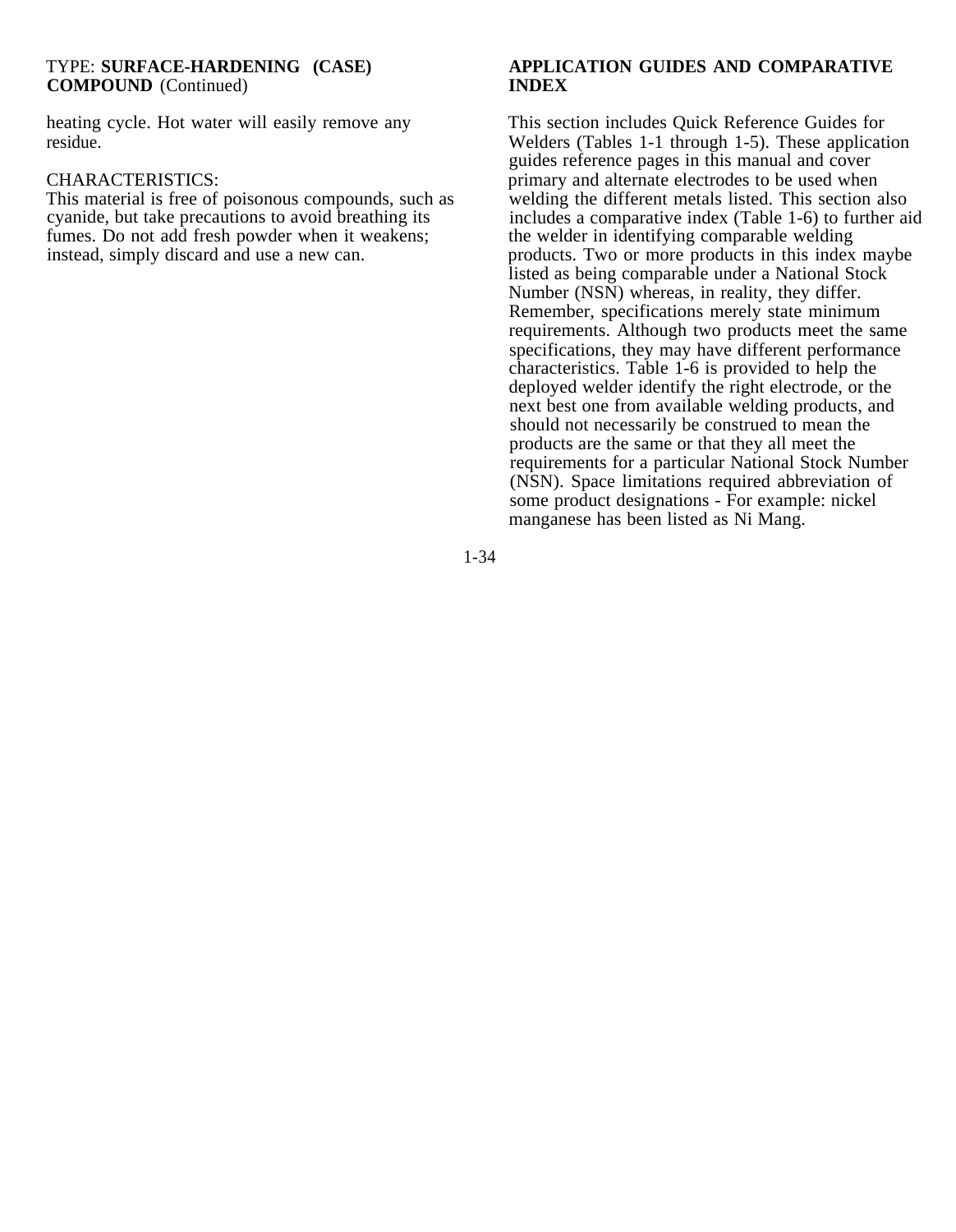# TABLE 1-1. Cast Iron Application Guide

| Application             |          | Primary<br>Electrodes | Alternate<br>Electrodes |          |  |
|-------------------------|----------|-----------------------|-------------------------|----------|--|
|                         | Arc      | Torch                 | Arc                     | Torch    |  |
| General Use             | $1-20$   | $1 - 15$              | $1 - 17$                | $1-1o$   |  |
| <b>Heavy Castings</b>   | $1-20$   |                       | $1 - 17$                | $1-10$   |  |
| Thin Castings           | $1 - 17$ | $1-15$                | $1 - 20$                | $1-1o$   |  |
| Alloy Cast Iron         | $1-20$   |                       | $1 - 17$                | $1-10$   |  |
| Cracks                  | $1 - 17$ | $1 - 15$              | $1 - 20$                | $1-1o$   |  |
| Gears                   | $1 - 17$ |                       | $1 - 20$                |          |  |
| Cutting, Grooving       | $1 - 32$ |                       |                         |          |  |
| <b>GTA</b>              | $1 - 17$ |                       | $1 - 20$                |          |  |
| Joining to Other Metals | $1-22$   | $1-10$                | $1 - 17$                | $1 - 12$ |  |
| <b>Motor Blocks</b>     | $1 - 17$ |                       | $1-20$                  | $1 - 15$ |  |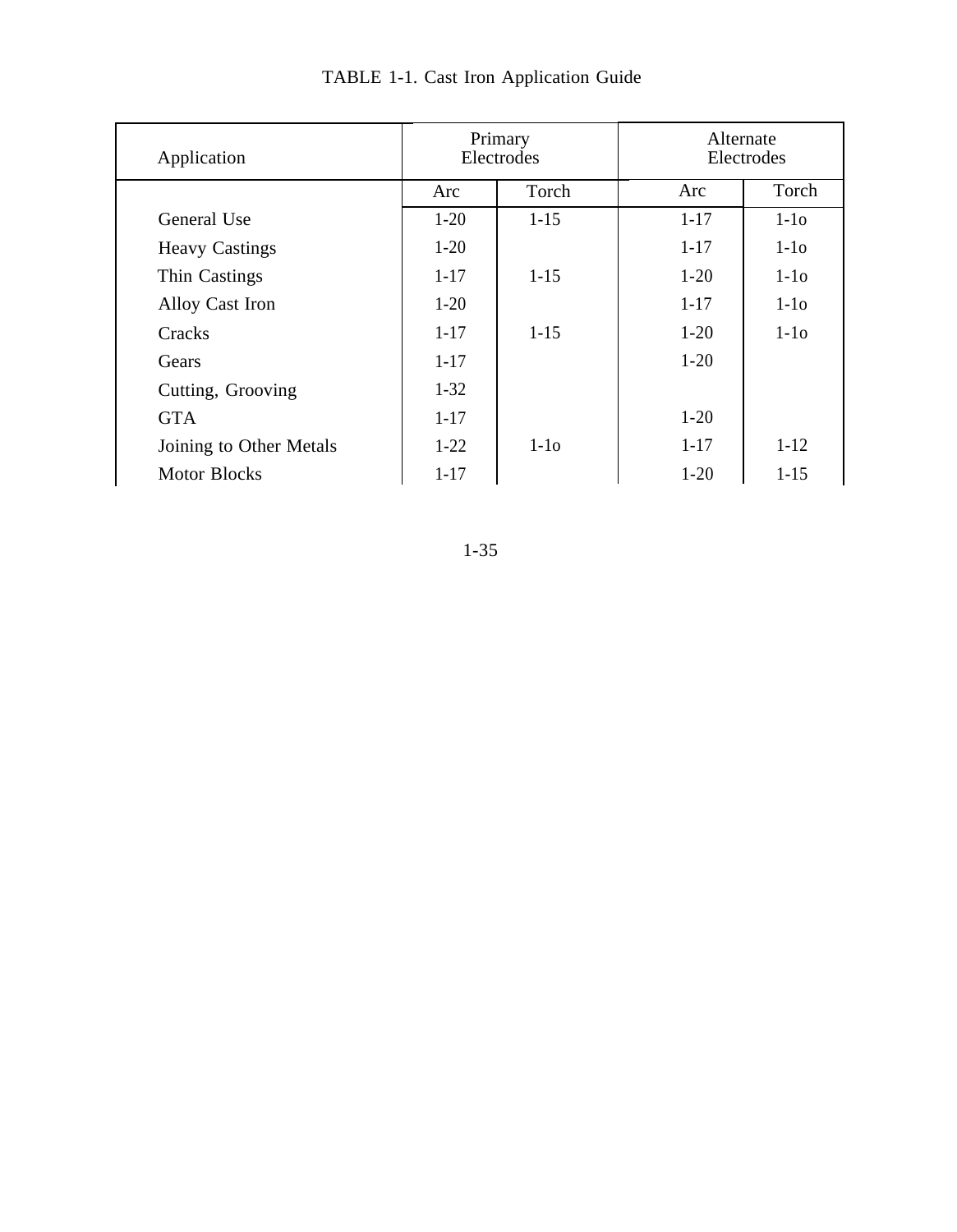# TABLE 1-1. Cast Iron Application Guide (Continued)

| Application        |          | Primary<br>Electrodes | Alternate | Electrodes |
|--------------------|----------|-----------------------|-----------|------------|
|                    | Arc      | Torch                 | Arc       | Torch      |
| Overlay-Machinable | $I-22$   | $1-1o$                | $1 - 20$  | $1 - 12$   |
| Pipes              | $1 - 20$ | $1 - 15$              | $1 - 17$  | $1-1o$     |
| Pulleys            | $1 - 17$ | $1 - 15$              | $1 - 20$  | $1-10$     |
| <b>Valve Seats</b> | $1 - 20$ | $1 - 15$              | $1 - 17$  |            |
| Malleable Iron     | $1 - 20$ | $1-1o$                | $1 - 17$  |            |
| Ductile Iron       | $1 - 20$ | $1-10$                | $1 - 17$  | $1 - 12$   |
|                    |          |                       |           |            |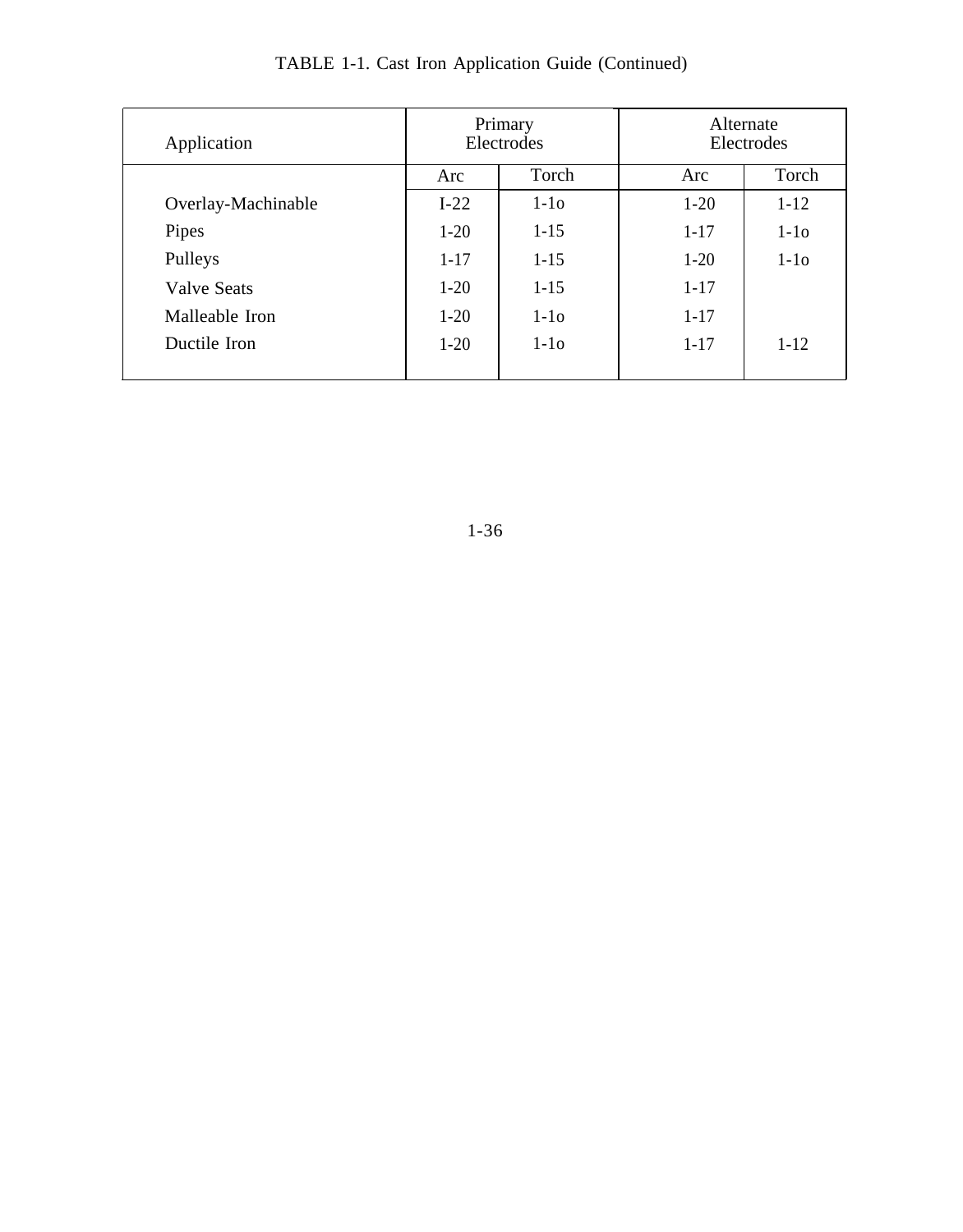| Application            |          | Primary<br>Electrodes |          | Alternate<br>Electrodes |
|------------------------|----------|-----------------------|----------|-------------------------|
|                        | Arc      | Torch                 | Arc      | Torch                   |
| General Use            | $1-22$   | $1 - 16$              | $1 - 17$ | $1 - 12$                |
| Light Gauge            |          | $1 - 13$              |          |                         |
| Very Thin Gauge        |          | $1-39$                |          | $1 - 37$                |
| <b>Aluminum Bronze</b> | $1-23$   | $1-25$                |          |                         |
| Bus Bar                |          | $1 - 13$              |          |                         |
| Beryllium Copper       | $1-22$   | $1 - 13$              |          |                         |
| Casting (Heavy)        | $1-22$   | $1-10$                |          | $1 - 12$                |
| Castings (Light)       |          | $1 - 13$              |          |                         |
| Cutting, Grooving      | $1 - 34$ |                       | $1 - 35$ |                         |
| Gears                  | $1 - 22$ | $1 - 10$              | $1 - 17$ | $1 - 12$                |

# TABLE 1-2. Copper, Brass, and Bronze Application Guide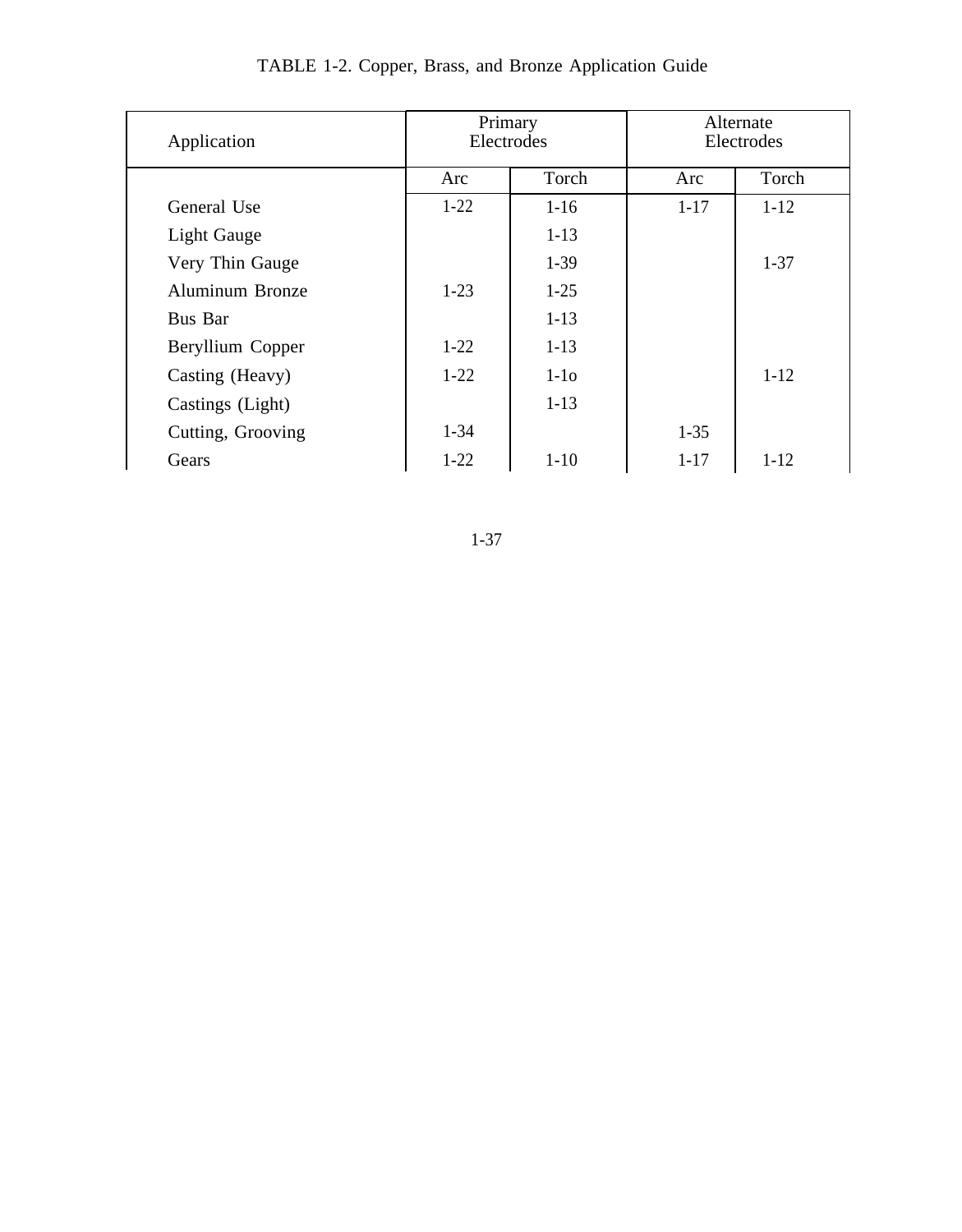| Application             |        | Primary<br>Electrodes |          | Alternate<br>Electrodes |
|-------------------------|--------|-----------------------|----------|-------------------------|
|                         | Arc    | Torch                 | Arc      | Torch                   |
| <b>Manganese Bronze</b> | $1-22$ | $1 - 10$              | $1 - 17$ | $1 - 12$                |
| Naval Bronze            | $1-22$ | $1 - 10$              | $1 - 17$ | $1 - 12$                |
| Overlay-Machinable      | $1-22$ | $1 - 10$              |          | $1 - 12$                |
| Phosphor Bronze         | $1-22$ | $1 - 10$              | $1 - 17$ | $1 - 12$                |
| Piping, Flanging        | $1-22$ | $1 - 13$              | $1 - 17$ |                         |
| Plumbing, Heating       |        | $1 - 13$              |          |                         |
| Sealing                 |        | $1-39$                |          | $1 - 37$                |
| Sheet, Brass, Bronze    |        | $1 - 13$              |          | $1 - 37$                |
| Tubing                  |        | $1 - 13$              |          | $1 - 37$                |
|                         |        |                       |          |                         |

# TABLE 1-2. Copper, Brass, and Bronze Application Guide (Continued)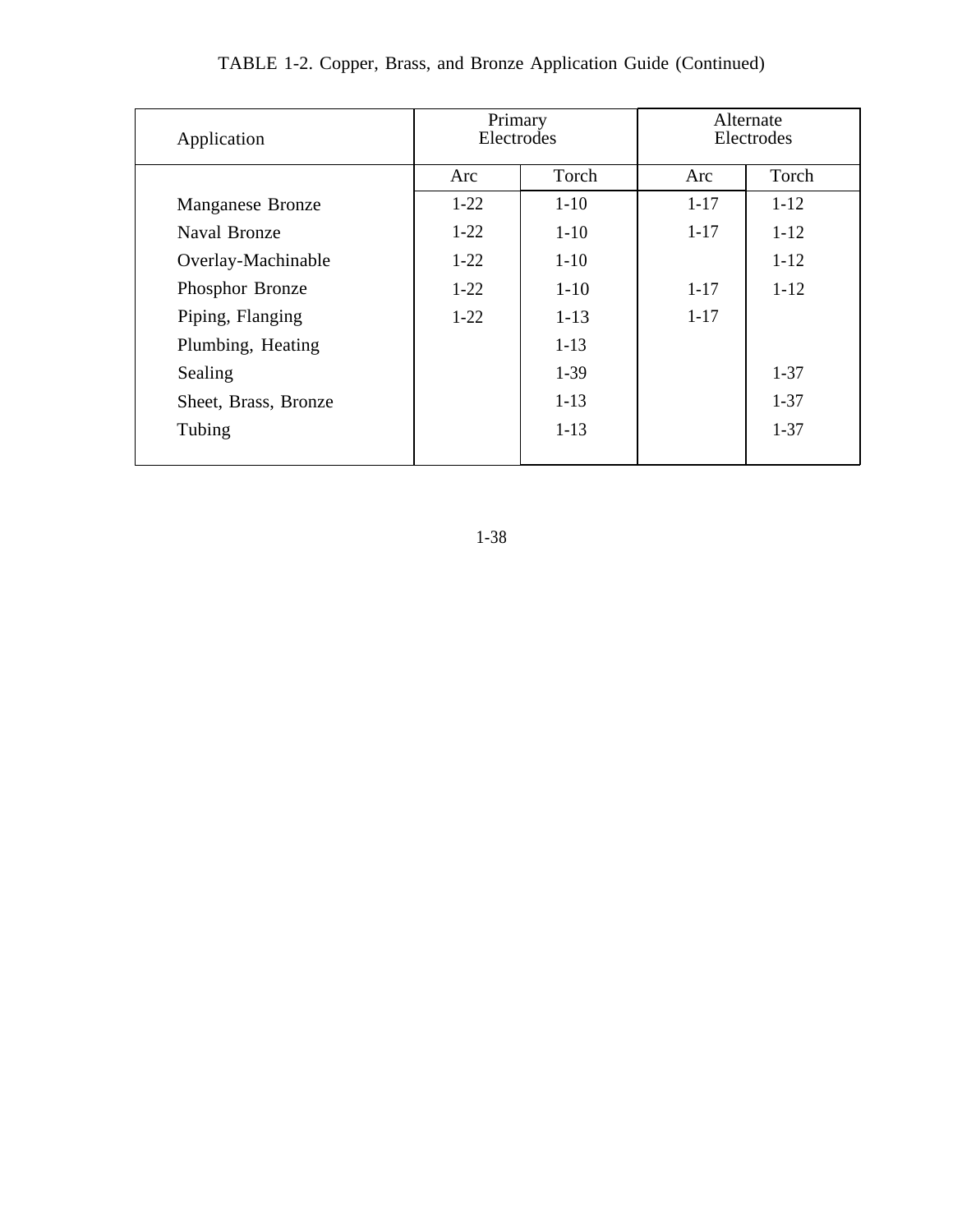# TABLE 1-3. Aluminum Application Guide

| Application         | Primary<br>Electrodes |            |        | Alternate<br>Electrodes |            |       |
|---------------------|-----------------------|------------|--------|-------------------------|------------|-------|
|                     | Arc                   | <b>GMA</b> | Torch  | Arc                     | <b>GMA</b> | Torch |
| General Use         | $1-23$                |            | $1-23$ |                         | $1 - 24$   |       |
| <b>Brazing</b>      |                       |            | $1-23$ |                         |            |       |
| Castings            | $1 - 23$              |            |        |                         | $1 - 24$   |       |
| Castings to Sheet   |                       |            |        |                         |            |       |
| or plate            | $1-23$                |            | $1-23$ |                         | $1 - 24$   |       |
| Crankcase           | $1-23$                |            | $1-23$ |                         |            |       |
| Cutting, Grooving   | $1 - 34$              |            |        |                         |            |       |
| <b>Thin Parts</b>   |                       |            | $1-23$ |                         |            |       |
| Tubing              |                       |            | $1-23$ |                         |            |       |
| <b>Landing Mats</b> |                       | $1 - 24$   |        |                         |            |       |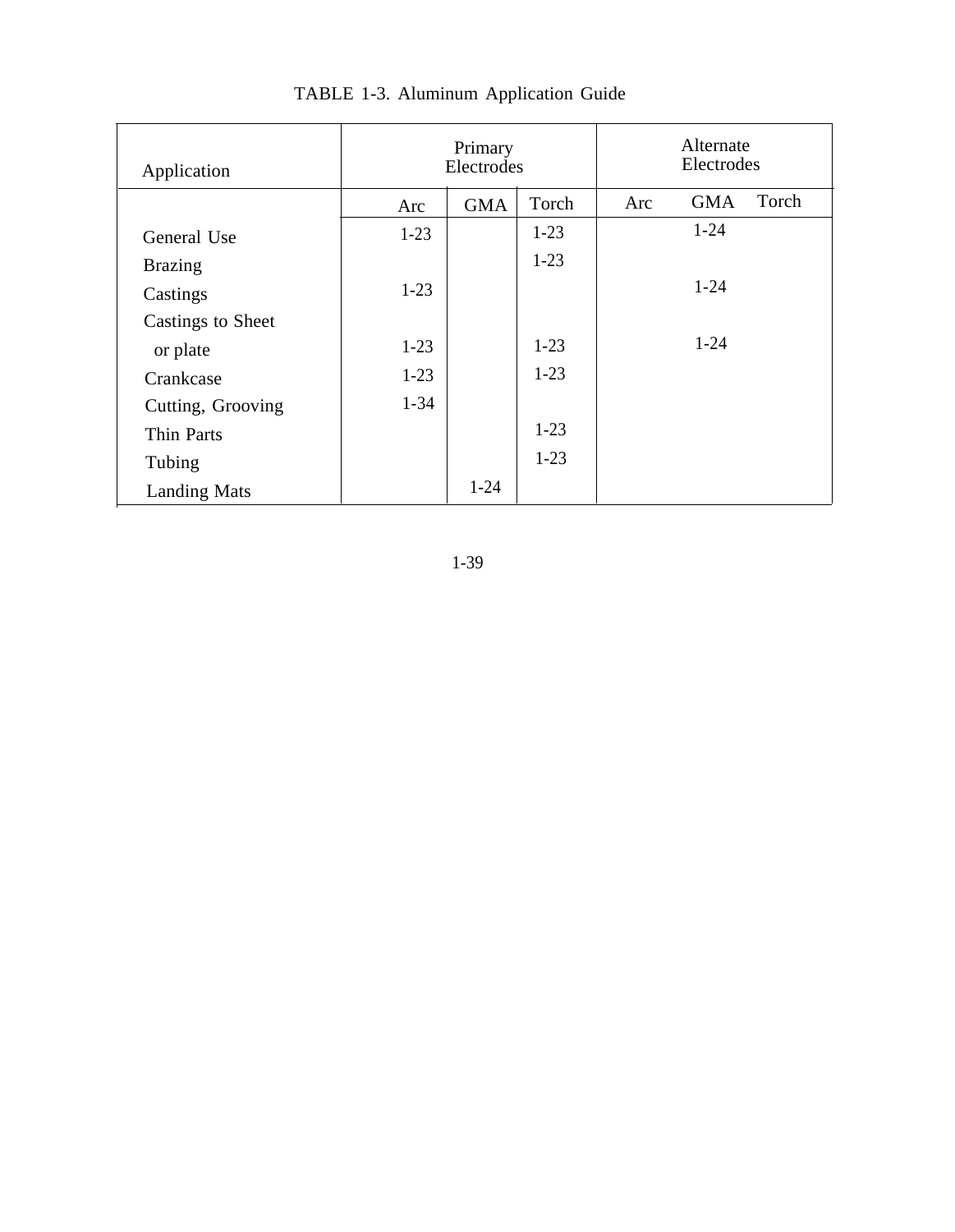# TABLE 1-4. Stainless Steel Application Guide

| Application               |          | Primary<br>Electrodes |          | Alternate<br>Electrodes |
|---------------------------|----------|-----------------------|----------|-------------------------|
|                           | Arc      | Torch                 | Arc      | Torch                   |
| General Use               | $1 - 28$ | $1 - 12$              | $1 - 17$ |                         |
| Brazing, Silver Alloys    |          | $1 - 13$              |          |                         |
| Piping, Flanging          | $1 - 27$ | $1-13$                | $1 - 17$ |                         |
| Soldering                 |          | $1-40$                |          | $1-39$                  |
| <b>Stainless to Monel</b> | $1 - 17$ | $1 - 13$              | $1 - 22$ | $1 - 12$                |
|                           |          |                       |          |                         |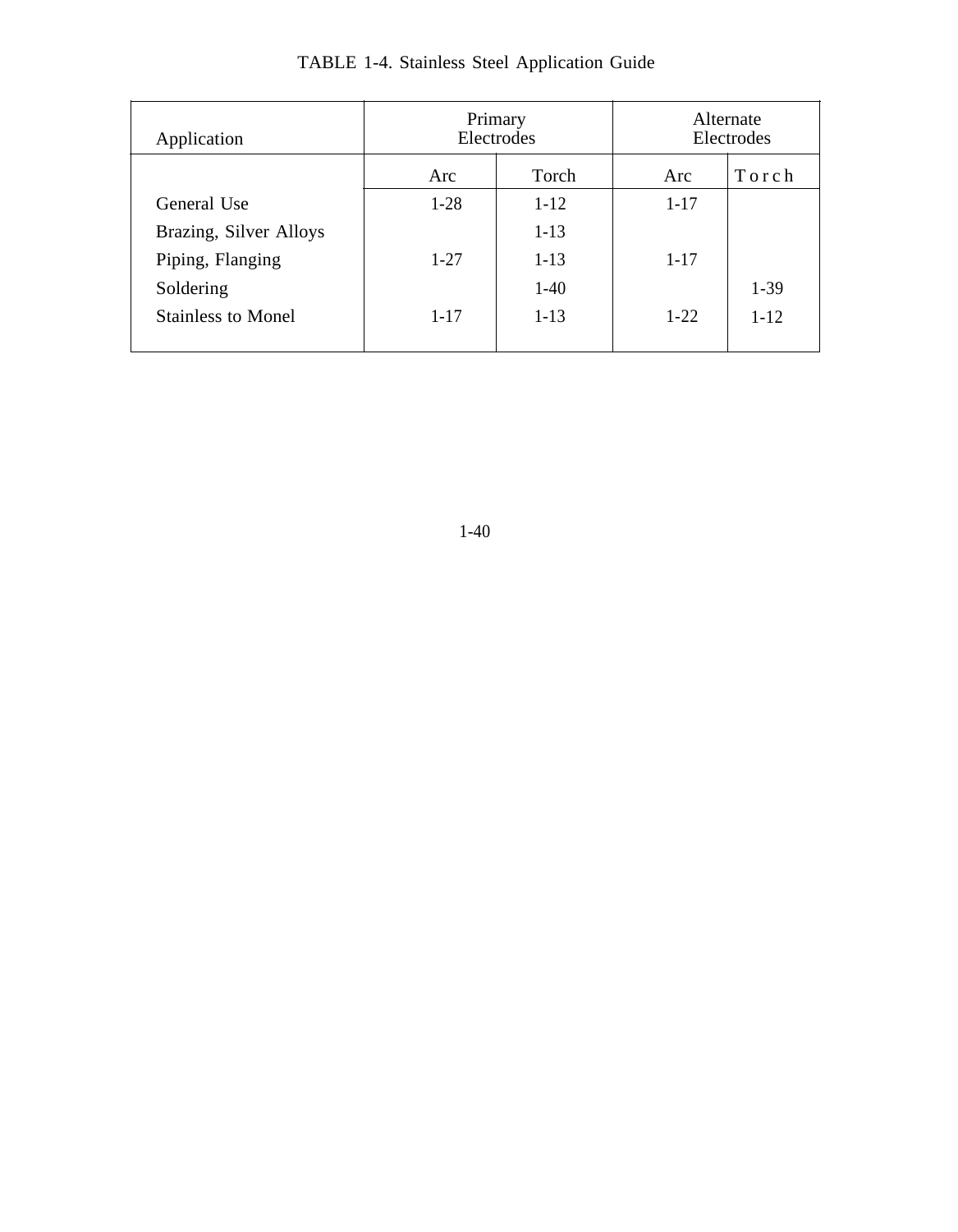# TABLE 1-5. Steel Application Guide

| Application                 |          | Electrodes | Alternate<br>Electrodes |          |            |          |
|-----------------------------|----------|------------|-------------------------|----------|------------|----------|
|                             | Arc      | <b>GMA</b> | Torch                   | Arc      | <b>GMA</b> | Torch    |
| General Use                 | $1-1$    | $1 - 7$    | $1-9$                   | $1-2$    |            | $1 - 12$ |
| Alloy Steels, low           | $1-3$    | $1 - 7$    |                         | $1 - 12$ | $1 - 27$   | $1-10$   |
| T-1 Steels                  | $1-5$    |            |                         | $1 - 12$ | $1 - 27$   |          |
| <b>Well Casings</b>         | $1-3$    |            | $1 - 12$                | $1-5$    |            | $1 - 10$ |
| Pipe                        | $1-1$    | $1 - 7$    | $1-9$                   | $1-2$    |            | $1 - 12$ |
| <b>Shafts</b>               | $1-3$    |            | $1 - 12$                | $1-1$    |            | $1 - 10$ |
| <b>Brazing Applications</b> | $1 - 22$ |            | $1 - 12$                |          |            | $1 - 10$ |
| Spring Steel                | $1-27$   |            | $1 - 12$                |          |            | $1 - 13$ |
| Carbon Steel, (High)        | $1-27$   |            | $1 - 12$                |          |            |          |
| <b>Tool Steel</b>           | $1 - 27$ |            | $1 - 12$                |          |            | $1 - 13$ |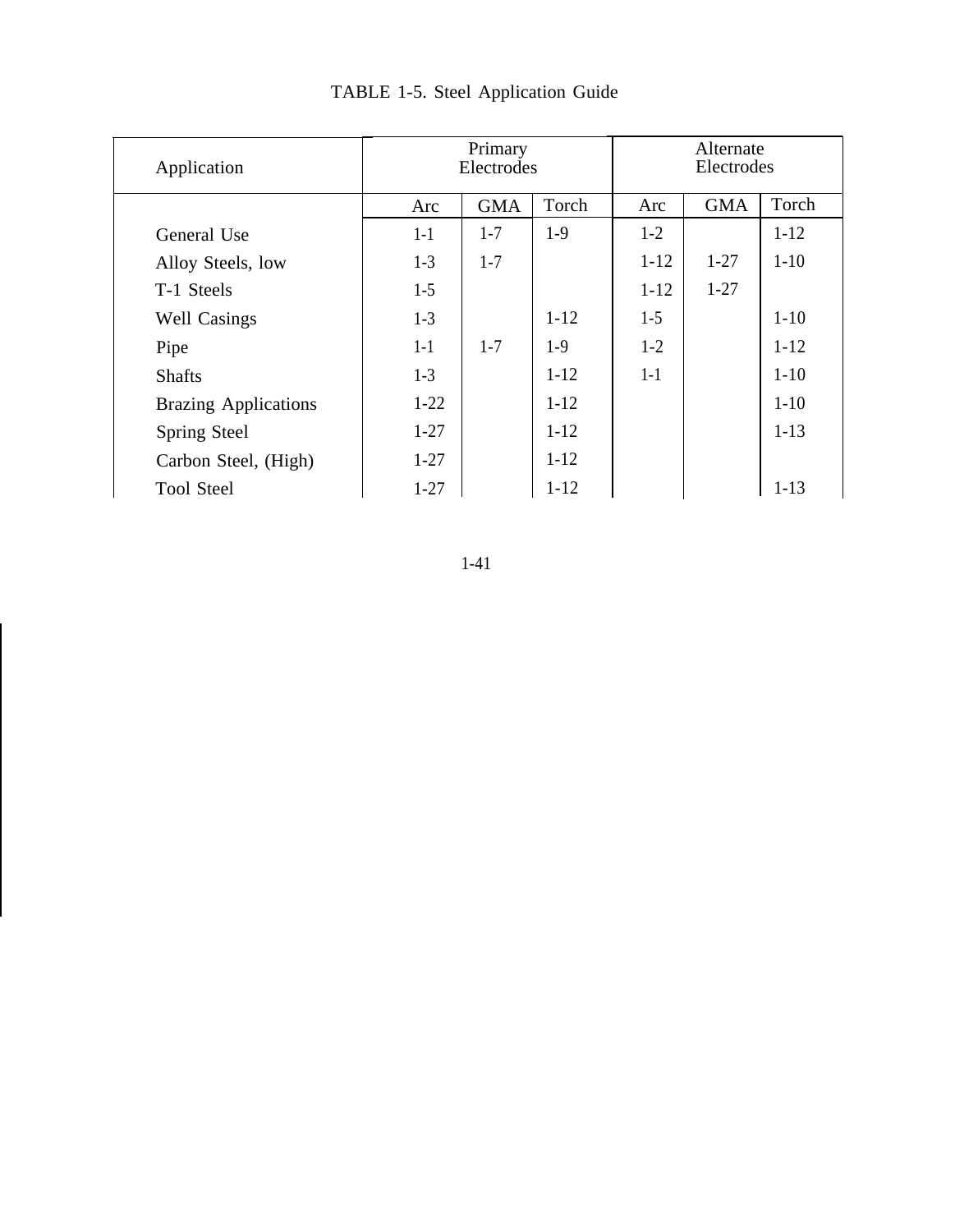| Application               | Primary<br>Electrodes |            |          | Alternate<br>Electrodes |            |          |
|---------------------------|-----------------------|------------|----------|-------------------------|------------|----------|
|                           | Arc                   | <b>GMA</b> | Torch    | Arc                     | <b>GMA</b> | Torch    |
| Carbon Steel (Low)        | $1 - 1$               | $1 - 7$    | $1-9$    | $1-2$                   |            | $1 - 10$ |
| Chrome, Moly              | $1-30-C$              |            | $1 - 12$ |                         |            | $1 - 10$ |
| Cutting, Grooving         | $1 - 34$              |            |          |                         |            |          |
| Gears                     | $1-27$                |            | $1 - 12$ | $1 - 3$                 |            | $1 - 10$ |
| <b>Stainless Cladding</b> | $1-27$                |            |          |                         |            |          |
| <b>Tool Tipping</b>       |                       |            | $1 - 13$ |                         |            |          |
| Tungsten                  | $1-30$ (a)(b)         |            |          |                         |            |          |
| Instrumentation           |                       |            | $1-13$   |                         |            |          |
| Manganese Steel           | $1-29$                |            |          | $1 - 27$                |            |          |

# TABLE 1-5. Steel Application Guide (Continued)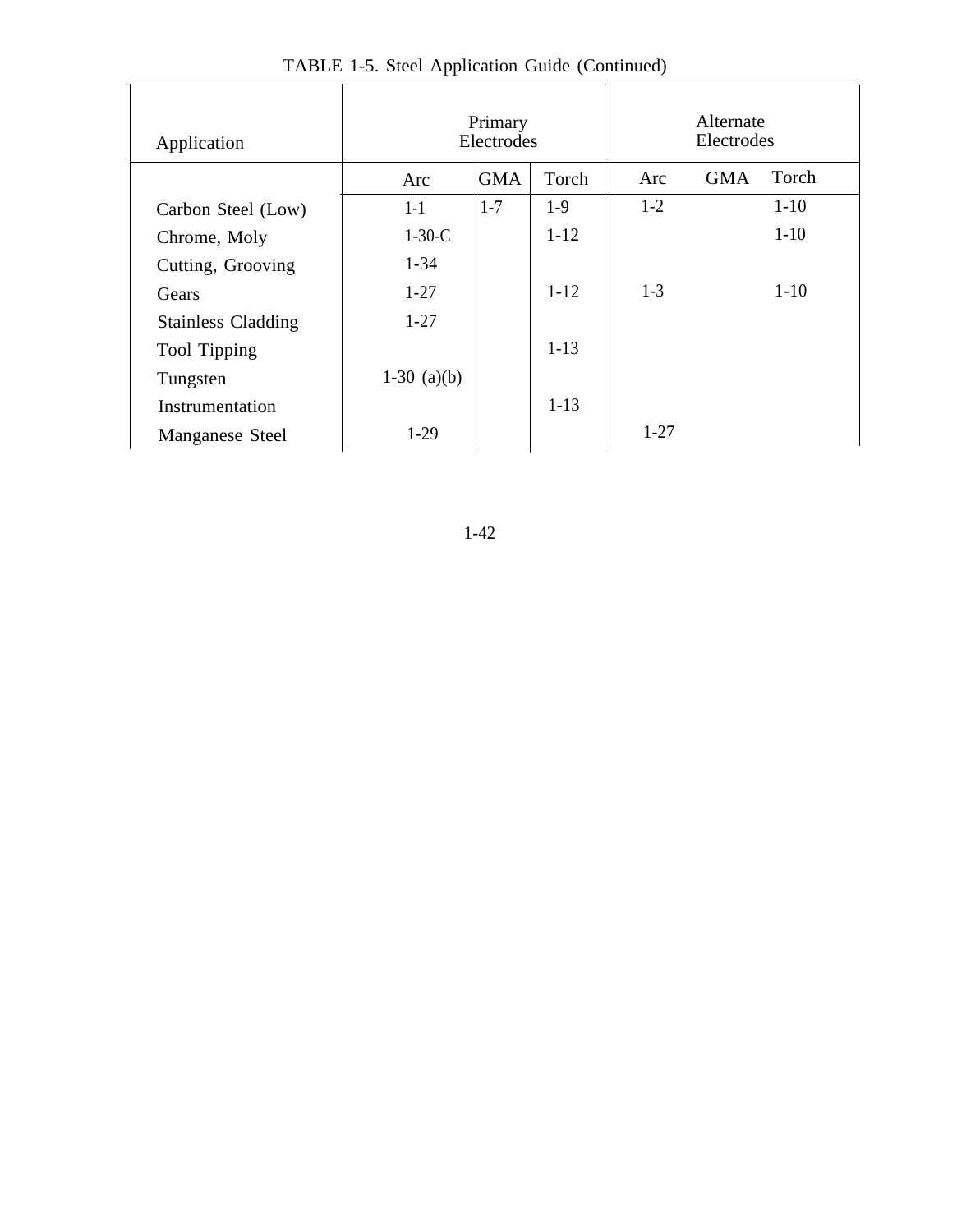# TABLE 1-5. Steel Application Guide (Concluded)

| Application                 | Primary<br>Electrodes |            |       |          |            |          |
|-----------------------------|-----------------------|------------|-------|----------|------------|----------|
|                             | Arc                   | <b>GMA</b> | Torch | Arc      | <b>GMA</b> | Torch    |
| Overlays:                   |                       |            |       |          |            |          |
| Abrasion                    | $1 - 33$              |            |       | $1 - 32$ |            |          |
| <b>Bronze</b>               | $1 - 22$              | $1 - 10$   |       | $1 - 17$ |            | $1 - 12$ |
| <b>Corrosion Resistance</b> | $1 - 27$              | $1 - 12$   |       | $1 - 22$ |            | $1 - 10$ |
| Machinable                  | $1 - 31$              |            |       | $1-3$    |            |          |
| <b>Heat Resistance</b>      | $1 - 27$              |            |       | $1 - 20$ |            |          |
| <b>Impact Resistance</b>    | $1-29$                |            |       | $1 - 27$ |            |          |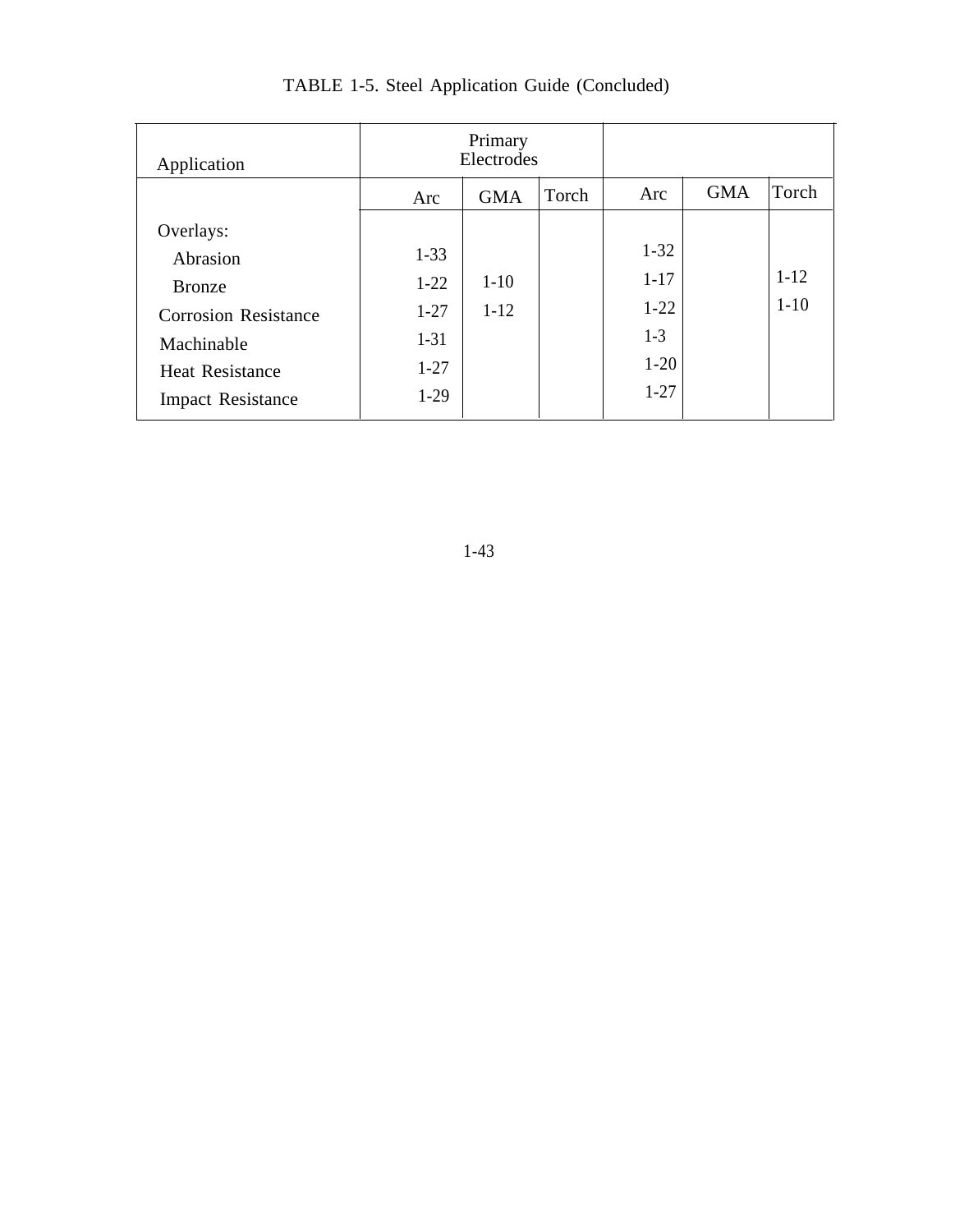TYPE: **UNDERWATER CUTTING** (Electrode - PROCEDURE:

MIL SPEC: MILE- 17764

POSITION: All

POLARITY: AC/DC

#### RECOMMENDED AMPERAGE: 450

USES:

To cut ferrous or non-ferrous metals, concrete, rock, even the space shuttle's heat shield!

#### CHARACTERISTICS:

Readily ignited when submerged, this rod will continue to burn - **even without power** - until its oxygen supply is cut off. This advanced cutting rod works in conjunction with any cutting torch or welding machine, but reaches maximum efficiency when used with an oxy-arc cutting torch.

Underwater cutting) Rod can be bent 900 for hard-to-reach cuts or for cutting around blind corners without restricting the NSN: 9GD 3439-01-256-3361 (1/8X 14) oxygen flow or decreasing its cutting efficiency.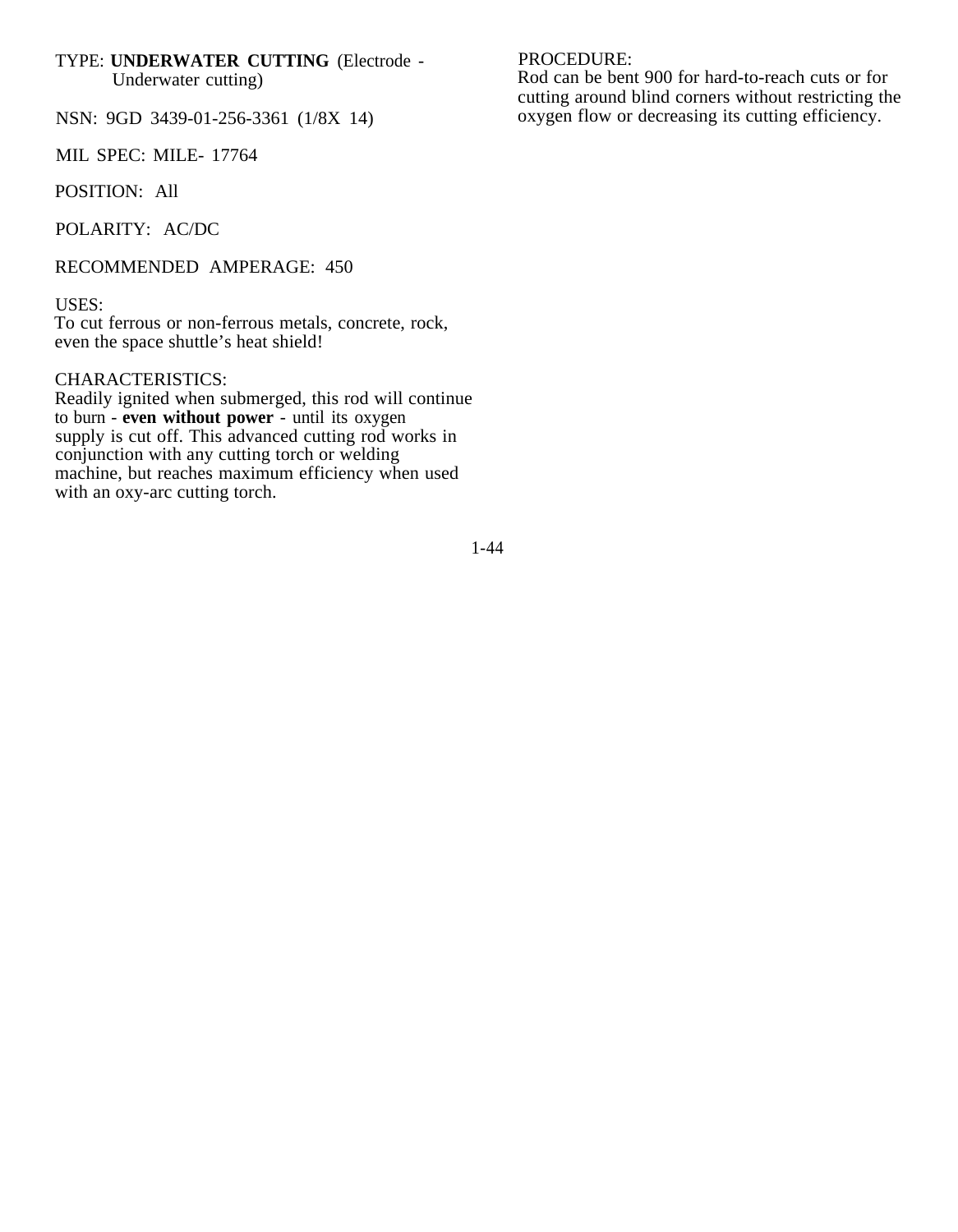# **Table 1-6. Welding Rod Comparison Chart**

| Type of<br>Weld/Cut                    | AWS/ASTM<br>Class     | Welding             | Process Alloy Rods  | Marco          | Hobart                                                    | Lincoln              | McKay            | Tech Alloy Unibraze   |                                      | Eutectic               | Page<br>$NQ$ . |
|----------------------------------------|-----------------------|---------------------|---------------------|----------------|-----------------------------------------------------------|----------------------|------------------|-----------------------|--------------------------------------|------------------------|----------------|
| Aluminum                               | 5356<br>ER            | GMA                 | N/A                 | 501.M          | 5 3 5 6                                                   | N/A                  | N/A              | N/A                   | N/A                                  | N/A                    | $1 - 17$       |
|                                        | ER 4043               | SMAW1               | N/A                 | 500            | 4043                                                      | Alumin/weld          | N/A              | N / A                 | N/A                                  | N/A                    | $1 - 16$       |
|                                        |                       | O A W / G T A N / A |                     | 1570           | N/A                                                       | N/A                  | N/A              | N/A                   | N/A                                  | N/A                    | $1 - 19$       |
|                                        | ERCUAL-A2 SMAW        |                     | N/A                 | 4 0 0          | N/A                                                       | N/A                  | N/A              | N / A                 | N/A                                  | N/A                    | $1 - 15$       |
|                                        |                       | OAW                 | 4 1 F C             | $1300FC$ N/A   |                                                           | N / A                | N/A              | N / A                 | 4 1 0 F C                            | N/A                    | $1 - 7$        |
|                                        | $R B C u Z n - D$     | OAW                 | 11FC                | 1200           | N/A                                                       | N/A                  | N/A              | N/A                   | 110FC                                | N/A                    | $1 - 9$        |
|                                        |                       | OAW                 | N/A                 | 1900           | N/A                                                       | N/A                  | N/A              | N/A                   | N / A                                | Silver Weld Kit 1-10   |                |
| Cast Iron ENi CL-A                     |                       | <b>SMAW</b>         | Nickel Arc 99       | 3 0 1          | N/A                                                       | Softweld 99 Ni N/A   |                  | N/A                   | N/A                                  | N/A                    | $1 - 12$       |
|                                        |                       | SMAW                | N/A                 | 302            | N/A                                                       | N/A                  | N/A              | N/A                   | N/A                                  | N/A                    | $1 - 13$       |
|                                        | EFIFE-C1              | <b>SMAW</b>         | N/A                 |                | 300/303 Cast-Tex 55                                       | Softweld 55          | N/A              | Tech-Rod 55 Harris 55 |                                      | X y r o n - 2 3        | $1 - 14$       |
|                                        | R C I                 | OAW                 | N/A                 | 1301/327 N/A   |                                                           | N/A                  | N/A              | N / A                 | N / A                                |                        | $1 - 11$       |
| Steel                                  |                       | OAW                 | N/A                 | 1300 F C N / A |                                                           | N/A                  | N/A              | M M S O . 0 6 2       | N / A                                | N / A                  | $1 - 7$        |
|                                        | $E - 6012$            | <b>SMAW</b>         | SW 612              | 202            | $1\,2$                                                    | $F W - 7$            | N/A              | RAC06012              | N / A                                | N/A                    | $1 - 2$        |
|                                        | $E - 6011$            | <b>SMAW</b>         | SW14                |                | 203/211 335 A / 335 C                                     | FW-35                | 6011             | RAC06011              | N/A                                  | N/A                    | $1 - 1$        |
|                                        | $E - 701B$            | <b>SMAW</b>         | Atom Arc 7018       | 201            | 718/718 MC                                                | Jet Weld LH-707018-M |                  | <b>RACO7018</b>       | N/A                                  | CEC9708                | $1 - 3$        |
|                                        | E11018                | <b>SMAW</b>         | Atom Arc            | 2 1 0          | Haballoy 11018-M Jetweld LH110MR 11018-M RACO 11018-M N/A |                      |                  |                       |                                      | N / A                  | $1 - 4$        |
|                                        | $E70$ , S-3, S-6 SMAW |                     | Spool-Arc 85        | 2 0 1 M        | H B - 2 5, H B - 3 3                                      | $L - 50$             | $S - 3$          | RACO-121              | N/A                                  |                        | $1 - 5$        |
|                                        | E 3 1 2 - 1 6         | <b>SMAW</b>         | ARCALDY 312ACDC 200 |                | $SOUNDOR-OM312-16 N/A$                                    |                      | 3 1 2 A C - D C  |                       | RACO 312-16 Harris 312-16 EUTEC 3026 |                        | $1 - 20$       |
| Cutting,<br>Chamfer/<br>Gouging<br>Arc |                       | SMAW                | D H - 4             | 800            | W/A                                                       | N/A                  | N/A              | N/A                   | Grovrod                              | Chamfer Trade 1 - 27   |                |
| $B$ uild-up $1 - A - 2b$               |                       | SMAW                | 3 1 P               | W/A            | Tufanhard 250                                             | B U - 90             | Hardalloy 32 N/A |                       | Matrix                               | Ferro-Rod 2B           | $1 - 24$       |
|                                        | Wearfacing EFeMn-B    | SNAW                | $S$ uper – WH       | 701            | 160                                                       | N/A                  | Chrome Mang N/A  |                       | H S - 4 4                            | 3 2 0 5                | $1 - 22$       |
| Buildup                                |                       | SMAW                | 5 1 P               | 702            | 375/400 600                                               | Abrasoweld           | Hardalloy 58 N/A |                       | N / A                                | Steel tectic $21 - 25$ |                |
|                                        |                       | <b>SMAW</b>         | $4\,0$              | 700            | 580                                                       | Faceweld             | Hardallov 55 W/A |                       | U/A                                  | 5505 6606              | $1 - 26$       |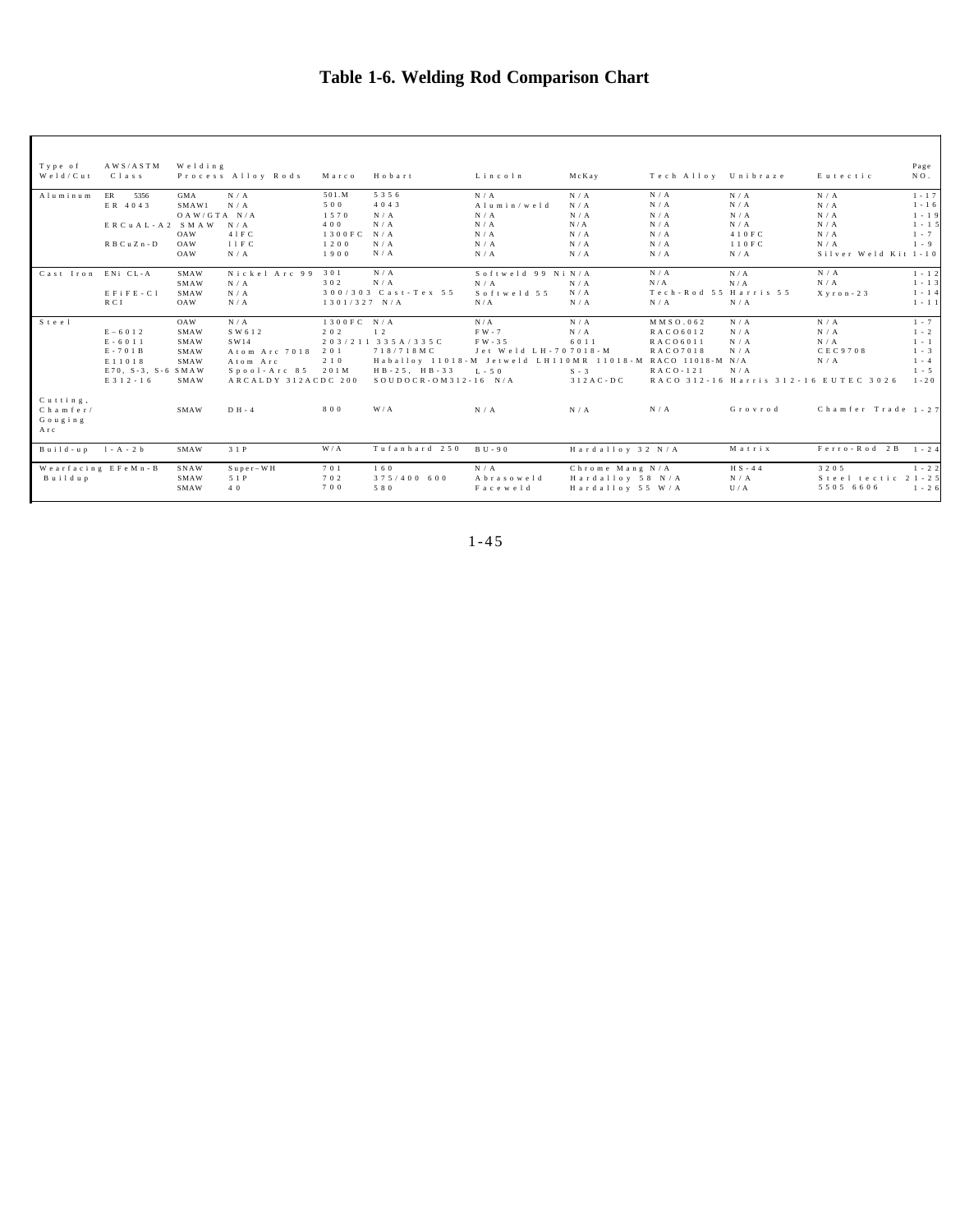# INTRODUCTION Section 2. WEARFACING

Abrasion-resistant alloys have poor impact properties. Conversely, impact-resistant alloys have poor abrasion resist ante. The higher an alloy's abrasion resistance, the lower its ability to withstand impact, and vice-versa. Between these two extremes are numerous wearfacing alloys that combine varying degrees of resistance to abrasion with the ability to absorb a fair amount of impact. The selection of a wearfacing alloy for a certain application is determined by the requirements of its anticipated service.

The Seabee Welder can greatly extend the usable life of construction equipment by selecting the appropriate alloy and applying it with the correct procedure. A regular wearfacing program extends equipment life, allows it to operate more efficiently, with less down time, and greatly reduces the need for spare parts.

The following section illustrates various parts of construction equipment and describes the correct repair welding procedures to use on them. Each diagram provides one or more electrodes that maybe used as alternates whenever the most desirable rod is not

available. The numeral given is the page number where information on the recommended rod can be found.

#### **WORKPIECE PREPARATION**

Remove dirt, oil, rust, grease and other contaminants before welding. If you do not, you are inviting porosity and possible spalling. Prepare a sound foundation by removing fatigued, rolled-over metal. Repair cracks with compatible electrodes.

#### **PREHEAT**

Preheating of base metal is sometimes necessary to minimize distortion, to prevent spalling or cracking or to avoid thermal shock. Preheat temperature is influenced by two important factors; the carbon content and alloy content of the base metal. The higher the carbon content, the higher the required preheat temperature. The same is true, to a slightly lesser degree, for the total content of other alloys. After the surface has been brought to the required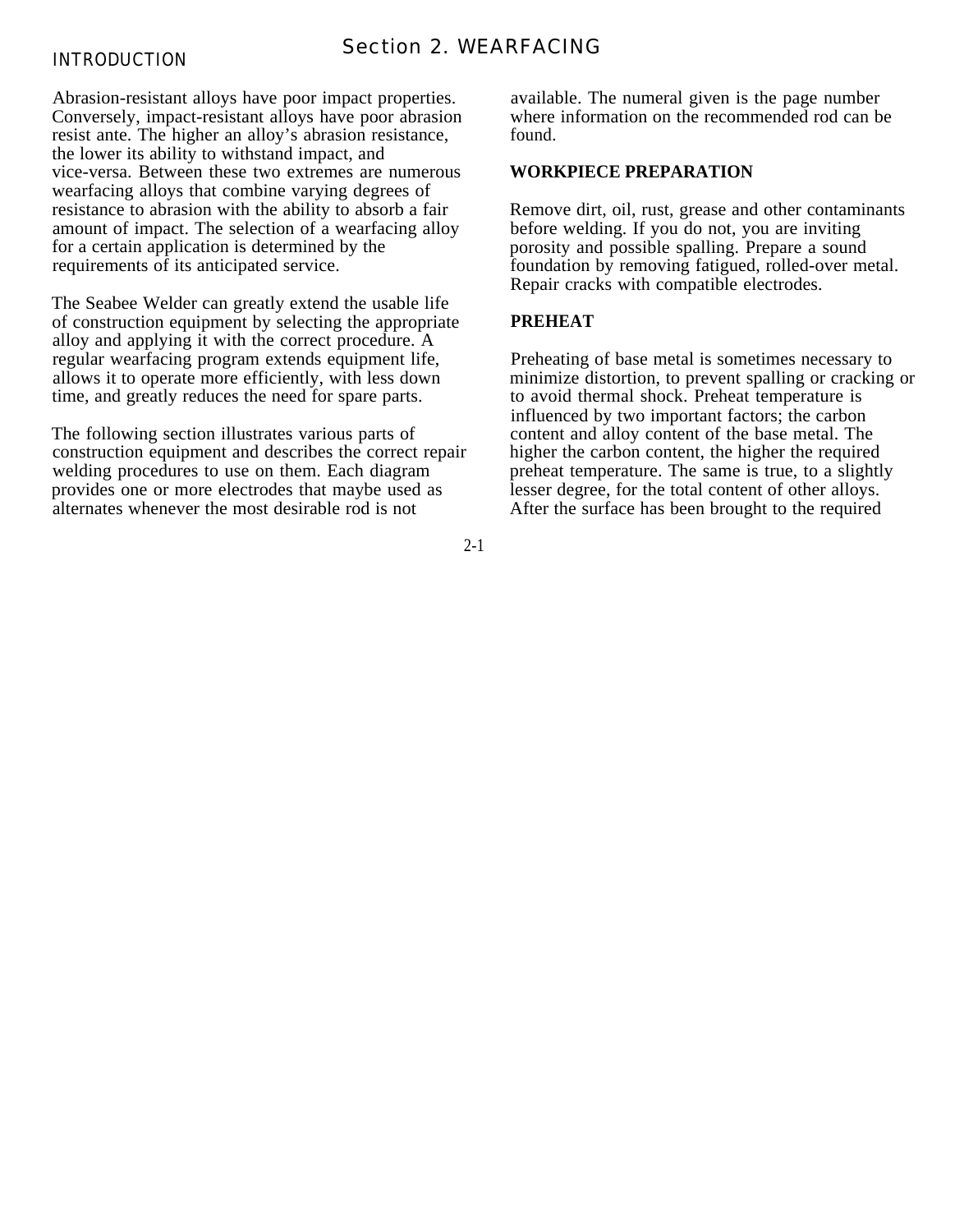#### **PREHEAT** (Continued)

preheat temperature, the part must be held at this temperature until heat has reached the core; this is commonly referred to as soaking time. All preheated 8. parts should be slow-cooled.

The need for preheating increases as the following 9. factors are changed:

- 1. The larger the mass being welded. 10.
- 2. The lower the temperature of the pieces being
- 3. .
- 4.
- -5.
- 6.
- 7. The higher the manganese content in plain carbon or low alloy steels. This does not apply

to Hadfield's manganese steel.

- The greater the alloy content in air-hardening steels.
- The more the air-hardening capacity of the steel.
- The more complicated the shape or section of the parts.

welded. Base metal composition must be determined for accurate Preheat requirements. Carbon steels and The lower the atmospheric temperature. austenitic manganese steels can be differentiated with the use of a magnet. Carbon steels are magnetic; The smaller the weld rod diameter. The smaller the weld rod diameter.  $\blacksquare$  austenitic manganese steels are not. (Austenitic manganese steel will become magnetic after being The greater the speed of welding. workhardened so a magnetic check should be made in a non-worked area. ) Cast iron can be determined by a The higher the carbon content of the steel. spark when a metal-working chisel is applied to the base metal; cast iron will chip or crack off; cast steel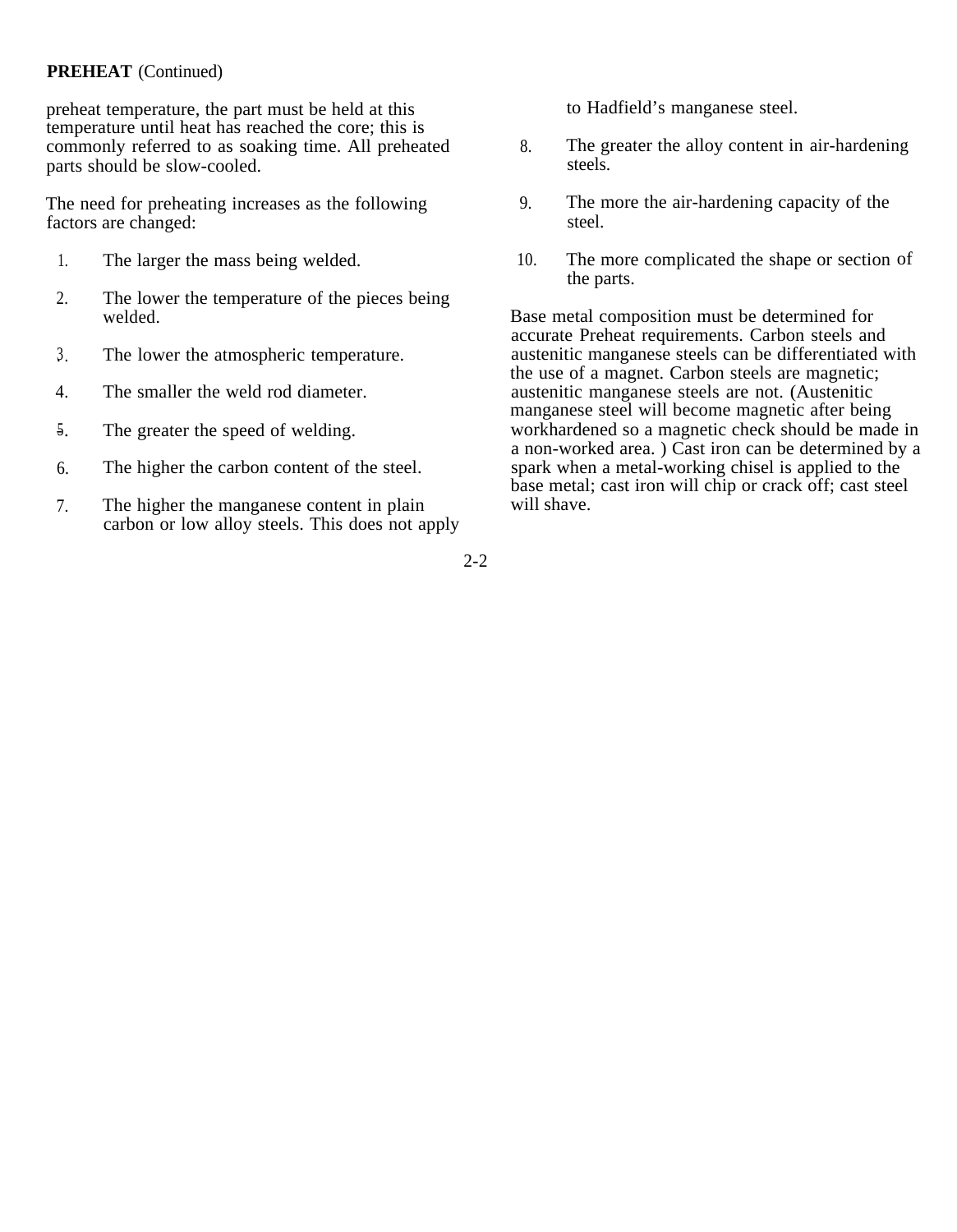**PREHEAT** (Continued)

Table 2-1 shows recommended preheat temperatures for welding. Temperatures higher than those indicated on this chart are sometimes required when hard-facing, depending on the size and shape of the part and the type of hard-facing alloy to be applied.

#### **WELDING ON CAST IRON**

Rebuilding and hard-facing of cast iron is not generally recommended since it is extremely crack sensitive. However, some cast iron parts, primarily those subject to straight abrasion, are being successfully hard-faced. Under any circumstances, cast iron parts require high preheat temperatures, from 1000- 1200°F (dull red), and must be slow cooled after welding. Weld deposits on cast iron should be peened to help relieve stresses.

#### **BUILDUP MATERIALS AND BASE METALS**

Considerable differences exist between welding materials used to buildup worn equipment and those used for hard-facing overlays.

Prior to hard-facing, badly worn parts must be restored with an appropriate buildup material to within 2/16 - 3/8 in. of their finished size. The buildup material must have sufficient mechanical strength to sustain structural requirements. It must resist cold flowing, mushing under high compressive loads and plastic deformation under heavy impact. If the buildup material doesn't possess these properties, a hard-facing overlay, which has comparatively little ductility, will span for lack of support. In addition to these mechanical requirements, a buildup material must be compatible with the base metal and the hard-facing overlay.

Use electrode on page 1-24 as the primary source and electrodes on pages 1-5 and 1-3, in that order, as alternate sources to rebuild carbon steel parts prior to overlaying with hard-facing electrodes. When hard-facing with the high alloy group, apply the recommended hard-facing material before placing it in service and do not allow it to wear more than 1/4 in. (two layers) before hard-facing. If carbon steel parts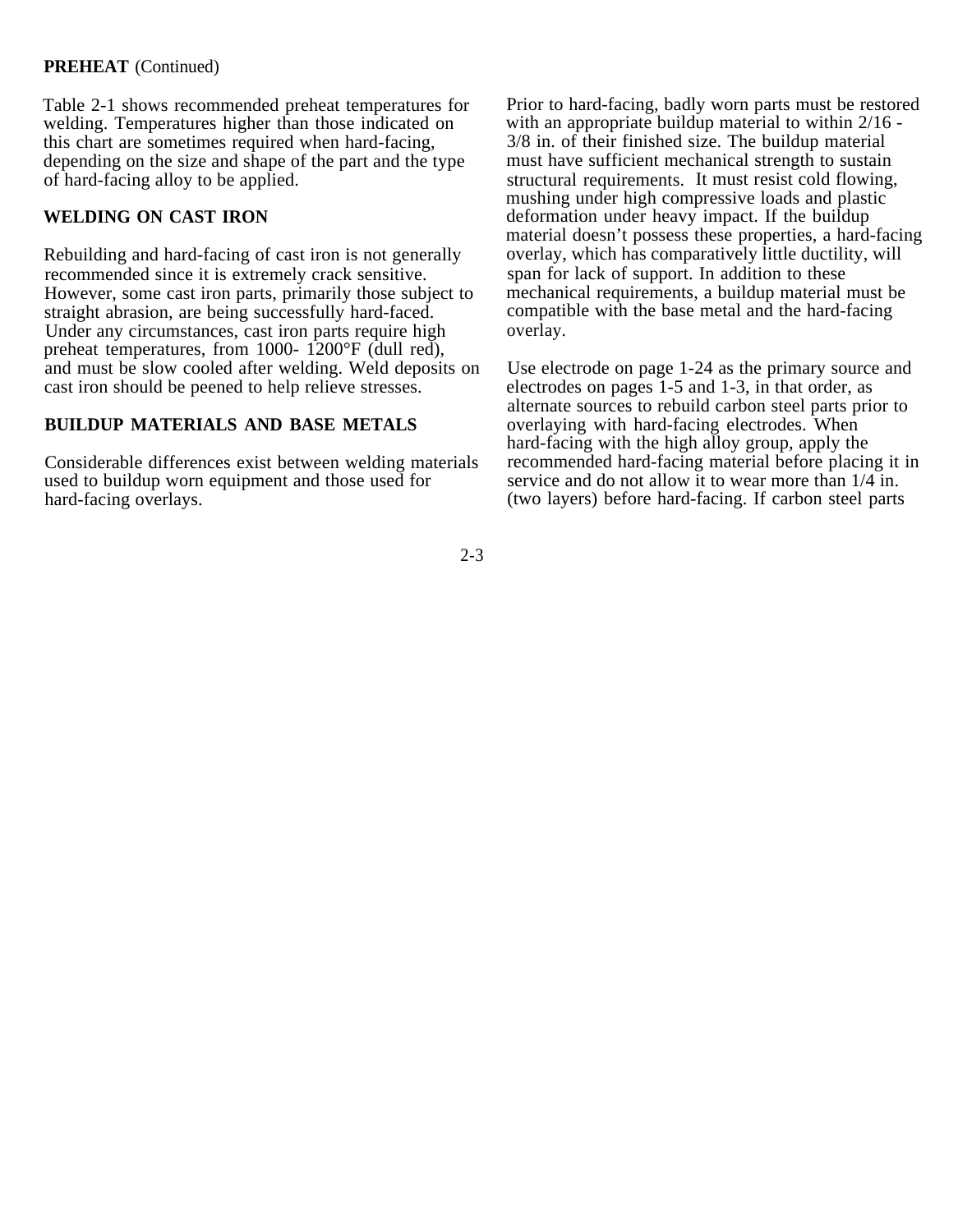### **BUILDUP MATERIALS AND BASE METALS THICKNESS OF HARD-FACING DEPOSITS (Continued)**

that are to be hard-faced with the high alloy group A deposit of a hard-facing alloy that is too thick can following procedures as illustrated in Figure 2-1. Use layers; the first layer will produce an admixture with weaving bead instead of stringer bead when applying the base metal and the second layer will produce the weaving bead instead of stringer bead when applying the base metal and the second hard-facing. Limit single pass bead thickness to  $3/16$  desired wear-resistant surface. hard-facing. Limit single pass bead thickness to  $3/16$ inch. Use same technique for second layer. Avoid severe quench.

To rebuild austenitic manganese steel parts, use the electrode on page 1-29 as the primary source and the electrode on page 1-27 as the secondary source.

### **WORKPIECE POSITIONING**

You will get the job done quicker and more economically if the part being hard-faced is positioned for downhand welding. When down-hand welding is not practical, select an electrode recommended for all-position welding.

require buildup, it is vital that high interpass give you more problems than no deposit at all. In most temperatures are maintained while observing the cases, hard-facing materials should be limited to two cases, hard-facing materials should be limited to two layers; the first layer will produce an admixture with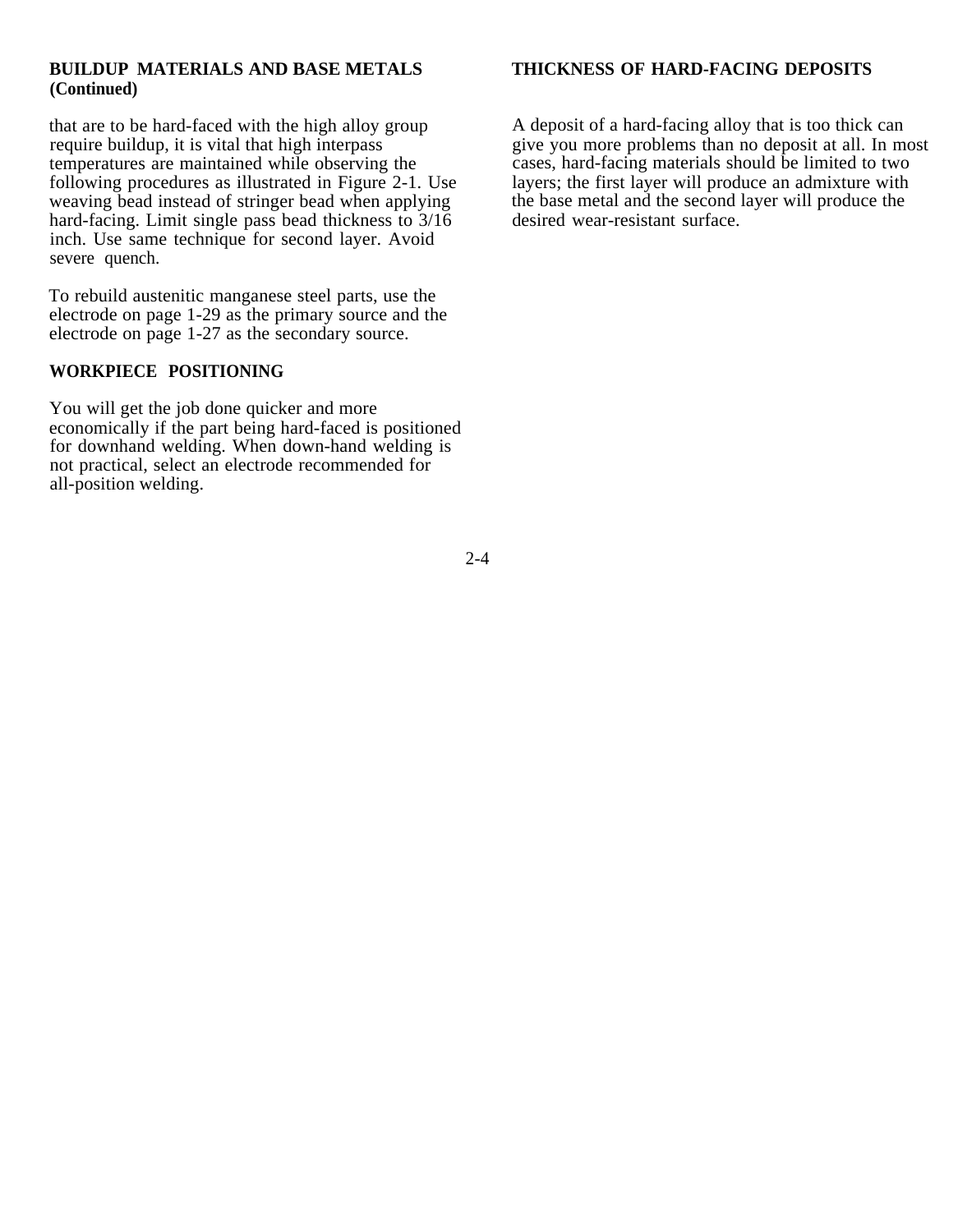

FIGURE 2-1. Hard-Facing Techniques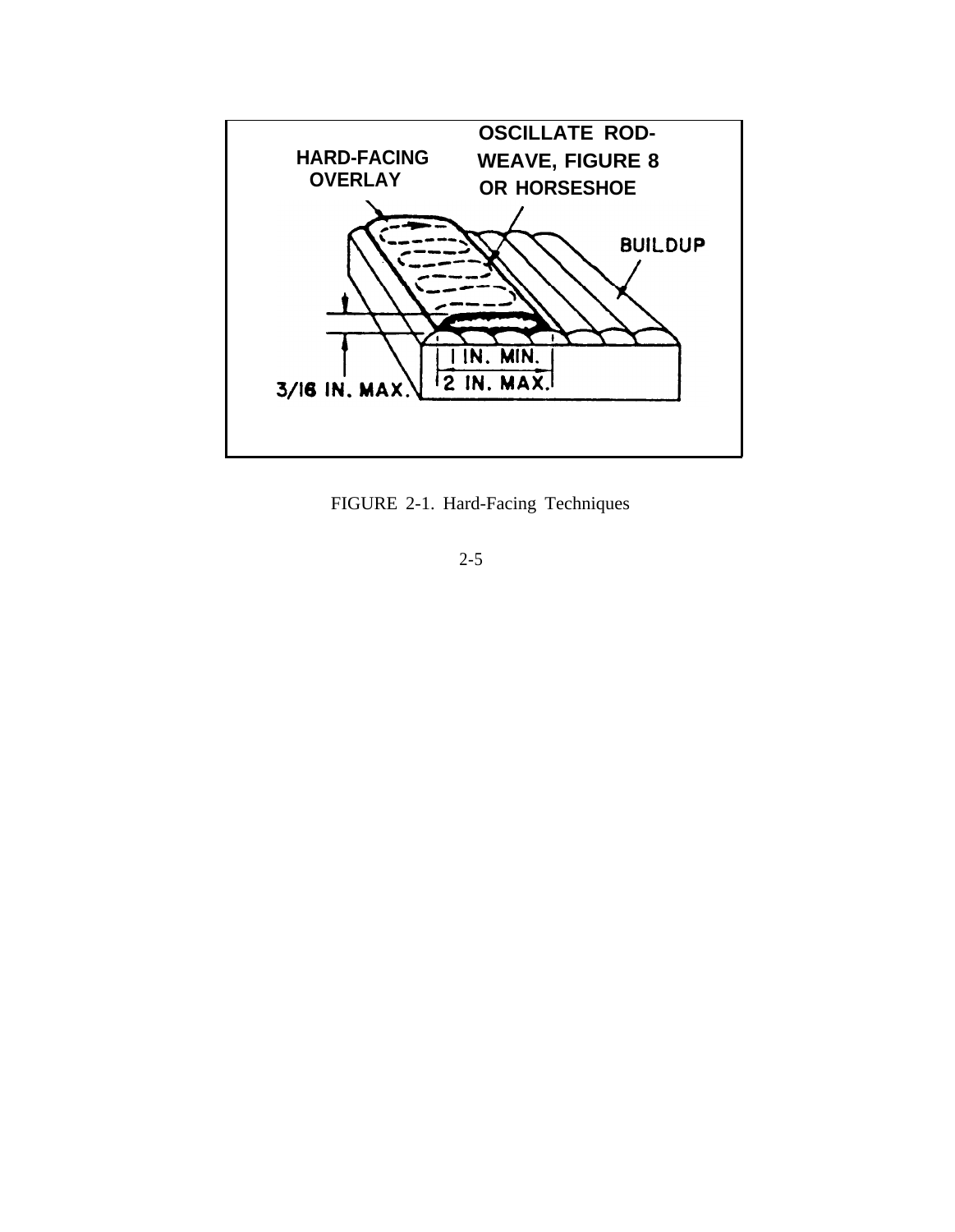# **TABLE 2-1. Metals Preheating Chart**

| Metal                                          | Metal                                                                                                                                        | Recommended                                                                                                                                    |
|------------------------------------------------|----------------------------------------------------------------------------------------------------------------------------------------------|------------------------------------------------------------------------------------------------------------------------------------------------|
| Group                                          | Designation                                                                                                                                  | Preheat                                                                                                                                        |
| <b>PLAIN</b><br><b>CARBON</b><br><b>STEELS</b> | Plain Carbon Steel - Below .20%C<br>Plain Carbon Steel - .20-.30%C<br>Plain Carbon Steel - .30-.45%C<br>Plain Carbon Steel - .45-.80%C       | Up to $200^{\circ}F$<br>200°F-300°F<br>$300^{\circ}$ F-500 $^{\circ}$ F<br>$500^{\circ}$ F-800 $^{\circ}$ F                                    |
| <b>CARBON</b>                                  | Carbon Moly Steel -.10-.20%C                                                                                                                 | $300^{\circ}$ F-500 $^{\circ}$ F                                                                                                               |
| <b>MOLY</b>                                    | Carbon Moly Steel -.20-.30%C                                                                                                                 | $400^{\circ}$ F-600 $^{\circ}$ F                                                                                                               |
| <b>STEELS</b>                                  | Carbon Moly Steel -.30 -.35%C                                                                                                                | 500°F-800°F                                                                                                                                    |
| <b>MANGANESE</b><br><b>STEELS</b>              | <b>Silicon Structural Steel</b><br>Medium Manganese Steel<br>SAE T 1330 Steel<br>SAE T 1340 Steel<br>SAE T 1350 Steel<br>12% Manganese Steel | $300^{\circ}$ F-500 $^{\circ}$ F<br>$300^{\circ}$ F-500 $^{\circ}$ F<br>$500^{\circ}$ F-800°F<br>$600^{\circ}$ F-900°F<br>Usually not required |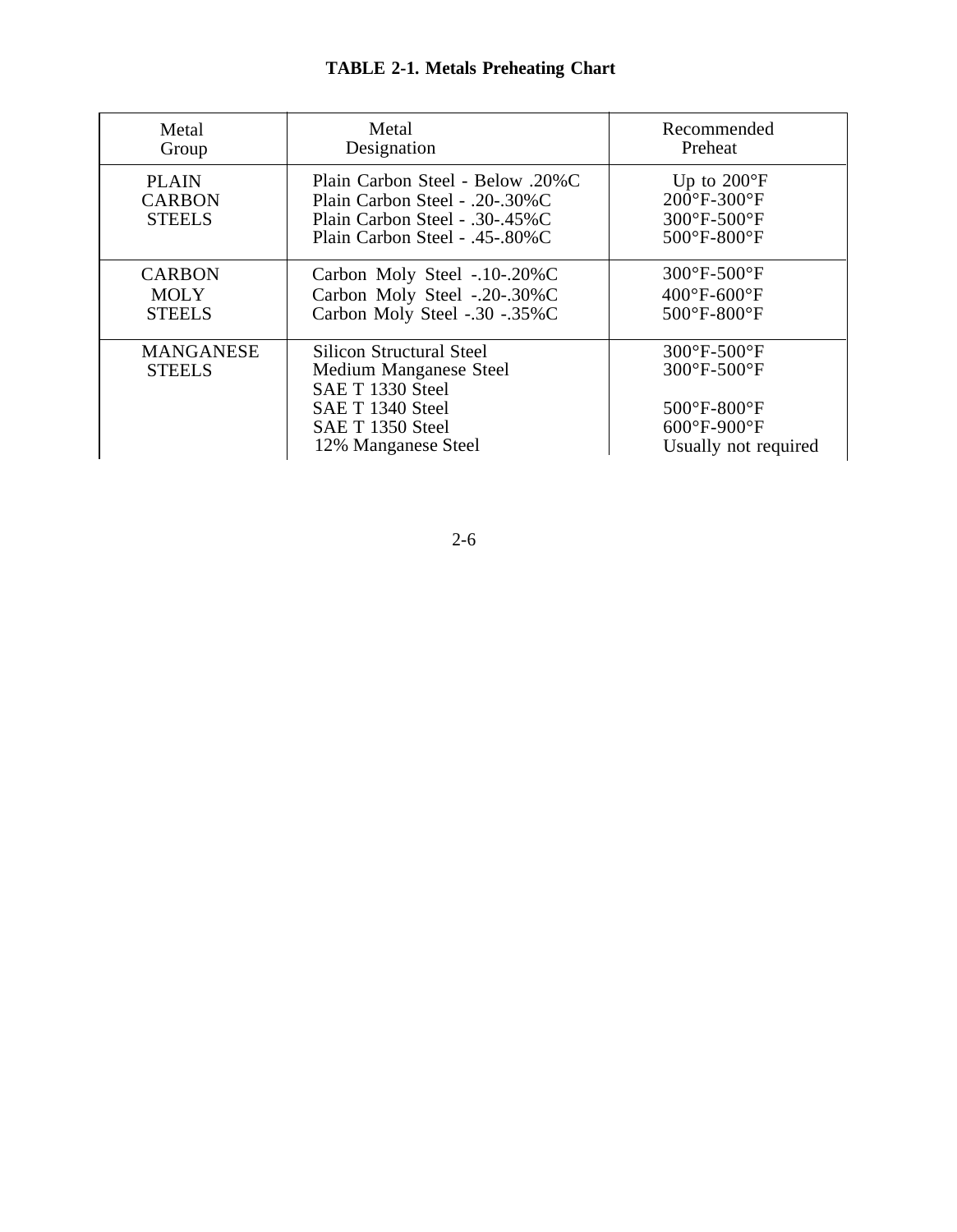| Metal                                          | Metal                                                                                                                                                                                                                                                                                                                                                                           | Recommended                                                                                                                                                                                                                                                                                                                                                                                                                                                        |
|------------------------------------------------|---------------------------------------------------------------------------------------------------------------------------------------------------------------------------------------------------------------------------------------------------------------------------------------------------------------------------------------------------------------------------------|--------------------------------------------------------------------------------------------------------------------------------------------------------------------------------------------------------------------------------------------------------------------------------------------------------------------------------------------------------------------------------------------------------------------------------------------------------------------|
| Group                                          | Designation                                                                                                                                                                                                                                                                                                                                                                     | Preheat                                                                                                                                                                                                                                                                                                                                                                                                                                                            |
| <b>HIGH</b><br><b>TENSILE</b><br><b>STEELS</b> | Manganese Moly Steel<br>Jalten Steel<br><b>Manten Steel</b><br>Armco High Tensile Steel<br>Double Strength #1 Steel<br>Double Strength #1 Steel<br>Mayari R Steel<br><b>Otiscoloy Steel</b><br>Nax High Tensile Steel<br>Cromansil Steel<br>A. W. Dyn-El Steel<br>Corten Steel<br>Chrome Copper Nickel Steel<br><b>Chrome Manganese Steel</b><br><b>Yoloy Steel</b><br>Hi-Steel | $300^{\circ}$ F-500 $^{\circ}$ F<br>$400^{\circ}$ F-600°F<br>$400^{\circ}$ F-600 $^{\circ}$ F<br>Up to $200^{\circ}F$<br>$300^{\circ}$ F-600 $^{\circ}$ F<br>$400^{\circ}$ F-700 $^{\circ}$ F<br>Up to $300^{\circ}$ F<br>$200^{\circ}$ F-400°F<br>Up to $300^{\circ}F$<br>300°F-400°F<br>Up to $300^{\circ}$ F<br>$200^{\circ}$ F-400 $^{\circ}$ F<br>$200^{\circ}$ F-400°F<br>$400^{\circ}$ F-600 $^{\circ}$ F<br>$200^{\circ}$ F-600°F<br>$200^{\circ}$ F-500°F |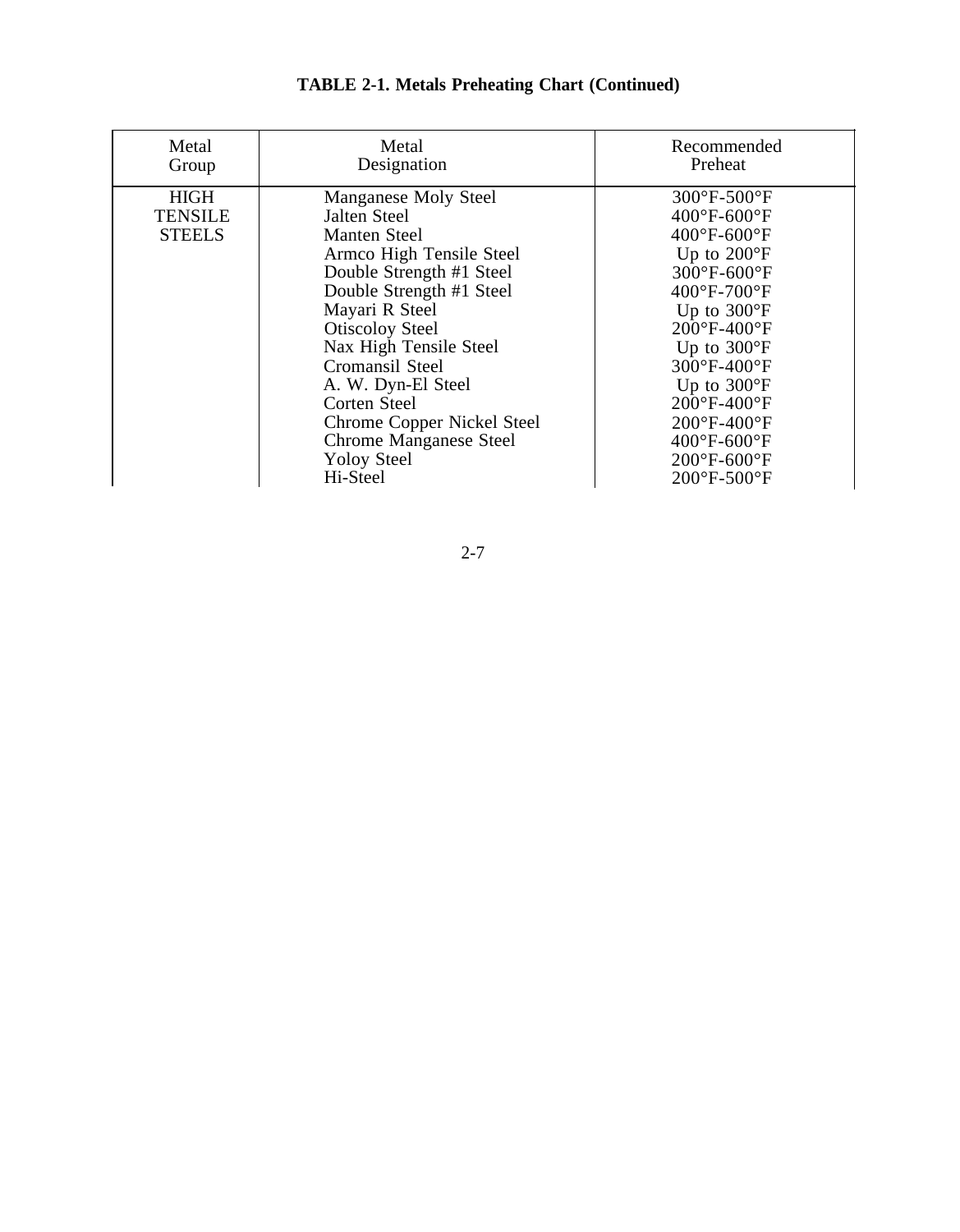| Metal<br>Group                                 | Metal<br>Designation                                                                                                                                                            | Recommended<br>Preheat                                                                                                                                                                                                                                                                                                      |
|------------------------------------------------|---------------------------------------------------------------------------------------------------------------------------------------------------------------------------------|-----------------------------------------------------------------------------------------------------------------------------------------------------------------------------------------------------------------------------------------------------------------------------------------------------------------------------|
| NICKEL STEELS                                  | SAE 2015 Steel<br>SAE2115 Steel<br>2-1/2% Nickel Steel<br>SAE2315 Steel<br>SAE 2320 Steel<br>SAE 2330 Steel<br>SAE 2340 Steel                                                   | Up to $300^{\circ}$ F<br>$200^{\circ}$ F-300 $^{\circ}$ F<br>$200^{\circ}$ F-400 $^{\circ}$ F<br>200°F-500°F<br>$200^{\circ}$ F-500 $^{\circ}$ F<br>$300^{\circ}$ F-600 $^{\circ}$ F<br>$400^{\circ}$ F-700 $^{\circ}$ F                                                                                                    |
| <b>MEDIUM NICKEL</b><br><b>CHROMIUM STEELS</b> | SAE3115 Steel<br>SAE 3125 Steel<br>SAE 3130 Steel<br>SAE 3140 Steel<br>SAE 3150 Steel<br>SAE 3215 Steel<br>SAE 3230 Steel<br>SAE 3240 Steel<br>SAE 3250 Steel<br>SAE 3315 Steel | $200^{\circ}$ F-400 $^{\circ}$ F<br>$300^{\circ}$ F-500 $^{\circ}$ F<br>$400^{\circ}$ F-700 $^{\circ}$ F<br>$500^{\circ}$ F-800 $^{\circ}$ F<br>$600^{\circ}$ F-900 $^{\circ}$ F<br>300°F-500°F<br>$500^{\circ}$ F-700 $^{\circ}$ F<br>$700^{\circ}$ F-100 $^{\circ}$ F<br>900°F-1100°F<br>$500^{\circ}$ F-700 $^{\circ}$ F |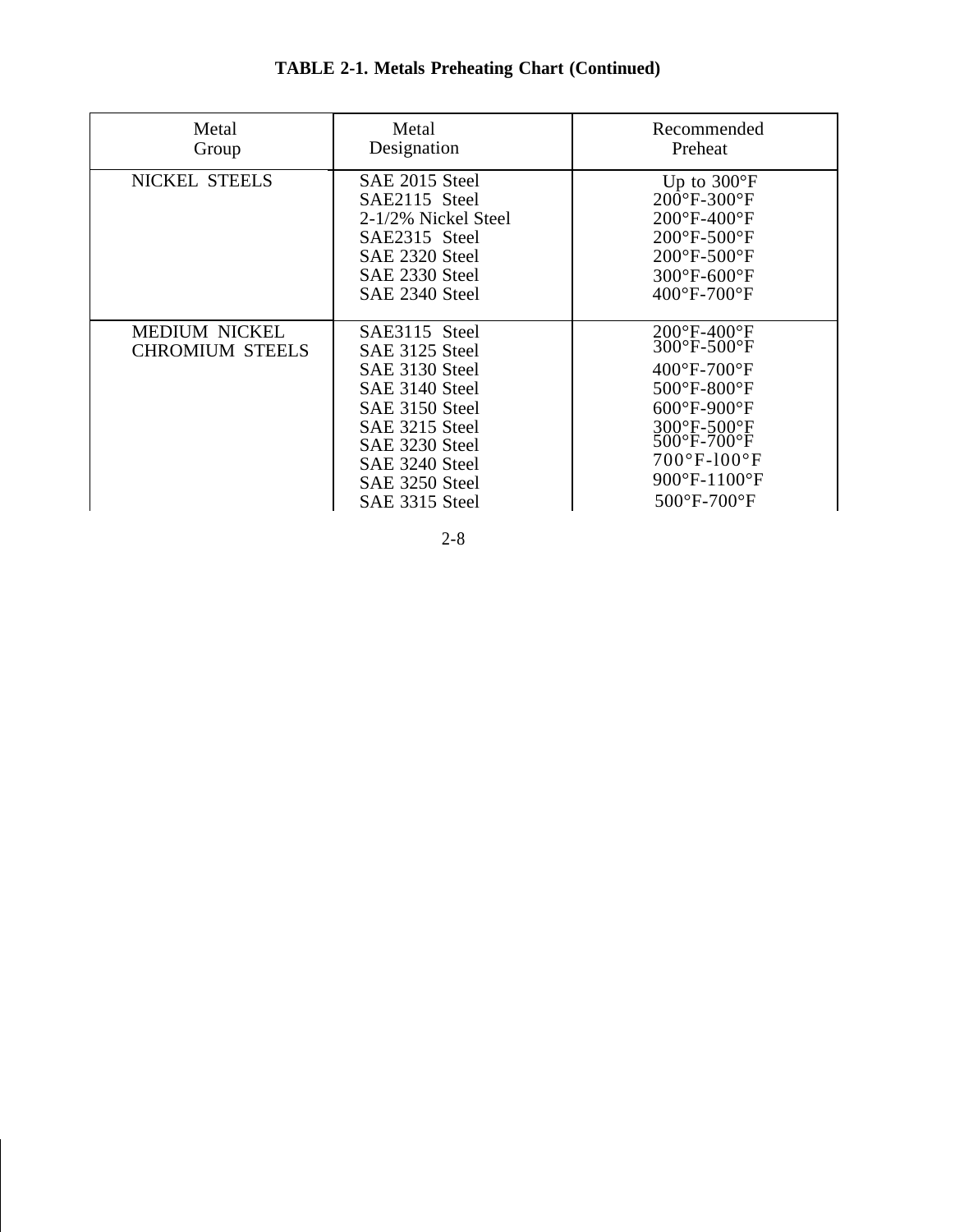| Metal<br>Group                                                                           | Metal<br>Designation                                                                                     | Recommended<br>Preheat                                                                                                                                                                                               |
|------------------------------------------------------------------------------------------|----------------------------------------------------------------------------------------------------------|----------------------------------------------------------------------------------------------------------------------------------------------------------------------------------------------------------------------|
| <b>MEDIUM NICKEL</b><br><b>CHROMIUM STEELS</b>                                           | SAE 3325 Steel<br>SAE 3435 Steel<br>SAE 3450 Steel                                                       | $900^{\circ}$ F-1100 $^{\circ}$ F<br>$900^{\circ}$ F-1100 $^{\circ}$ F<br>$900^{\circ}$ F-1100 $^{\circ}$ F                                                                                                          |
| <b>MOLY BEARING</b><br><b>CHROMIUM</b><br>and<br><b>CHROMIUM NICKEL</b><br><b>STEELS</b> | SAE 4140 Steel<br>SAE 4340 Steel<br>SAE 4615 Steel<br>SAE 4630 Steel<br>SAE 4640 Steel<br>SAE 4820 Steel | $600^{\circ}$ F-800 $^{\circ}$ F<br>$700^{\circ}$ F-900 $^{\circ}$ F<br>$400^{\circ}$ F-600 $^{\circ}$ F<br>$500^{\circ}$ F-700 $^{\circ}$ F<br>$600^{\circ}$ F-800 $^{\circ}$ F<br>$600^{\circ}$ F-800 $^{\circ}$ F |
| LOW CHROME (Cr)<br>MOLY (Me) STEELS                                                      | 2% Cr. - 1/2% Mo. Steel<br>2% Cr. - 1/29% Mo. Steel<br>2% Cr. - 1% Mo. Steel<br>2% Cr. -1% Mo. Steel     | $400^{\circ}$ F-600 $^{\circ}$ F<br>$500^{\circ}$ F-800 $^{\circ}$ F<br>$500^{\circ}$ F-700 $^{\circ}$ F<br>$600^{\circ}$ F-800 $^{\circ}$ F                                                                         |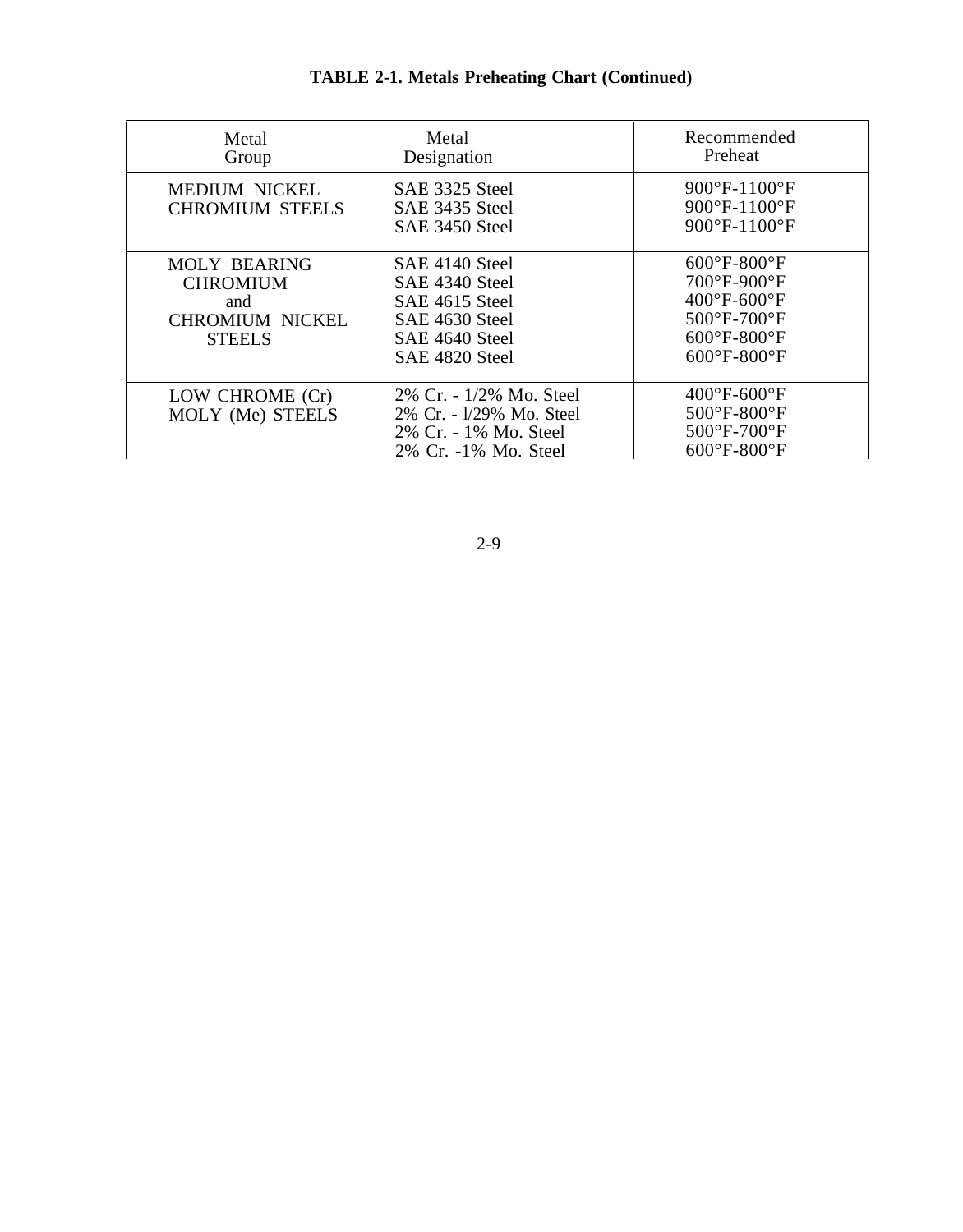| Metal                                                                       | Metal                                                                                                                        | Recommended                                                                                   |
|-----------------------------------------------------------------------------|------------------------------------------------------------------------------------------------------------------------------|-----------------------------------------------------------------------------------------------|
| Group                                                                       | Designation                                                                                                                  | Preheat                                                                                       |
| MEDIUM CHROME (Cr)<br>MOLY (Me) STEELS                                      | 5% Cr. - 1/2% Mo. Steel<br>5% Cr. - 1/2% Mo. Steel<br>8% Cr. - 1% Mo. Steel                                                  | $500^{\circ}$ F-800 $^{\circ}$ F<br>$600^{\circ}$ F-900 $^{\circ}$ F<br>$600^{\circ}$ F-900°F |
| PLAIN HIGH                                                                  | 12-14% Cr. Type 410                                                                                                          | $300^{\circ}$ F-500 $^{\circ}$ F                                                              |
| CHROMIUM (Cr)                                                               | 16-18% Cr. Type 430                                                                                                          | 300°F-500°F                                                                                   |
| <b>STEELS</b>                                                               | 23-30% Cr. Type 446                                                                                                          | $300^{\circ}$ F-500 $^{\circ}$ F                                                              |
| HIGH CHROME (Cr)<br>NICKEL (Ni)<br>COLUMBIUM (Cb)<br><b>STAINLESS STEEL</b> | 18% Cr. - 8% Ni. Type 304<br>25-12 Type 309<br>25-20 Type 310<br>18-8 Cb. Type 347<br>18-8 Mo. Type 316<br>18-8 Mo. Type 317 | Usually does not require<br>preheating but it maybe<br>desirable to remove<br>chill.          |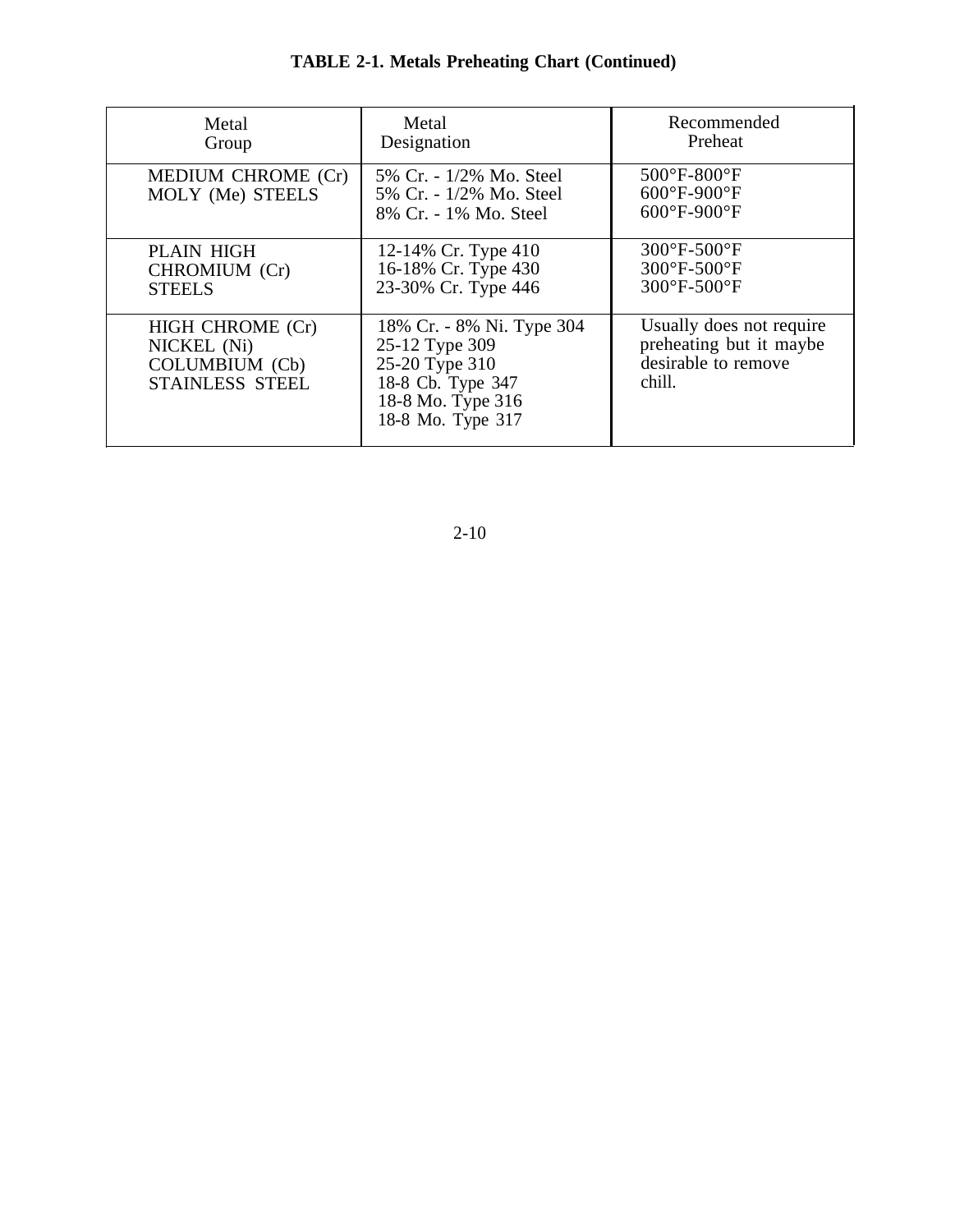# **TYPES OF WEAR**

# Abrasio n

A grinding action caused by abrasive solids sliding, rolling or rubbing against a surface. Referred to as gouging when combined with high compressive loads,



Impact

A blow or series of blows to a surface, resulting in fracture or gradual deterioration,



#### Heat

Softens metallic structures and may accelerate chemical attacks like oxidation and scaling; however, it may cause phase changes that increase hardness and brittleness.

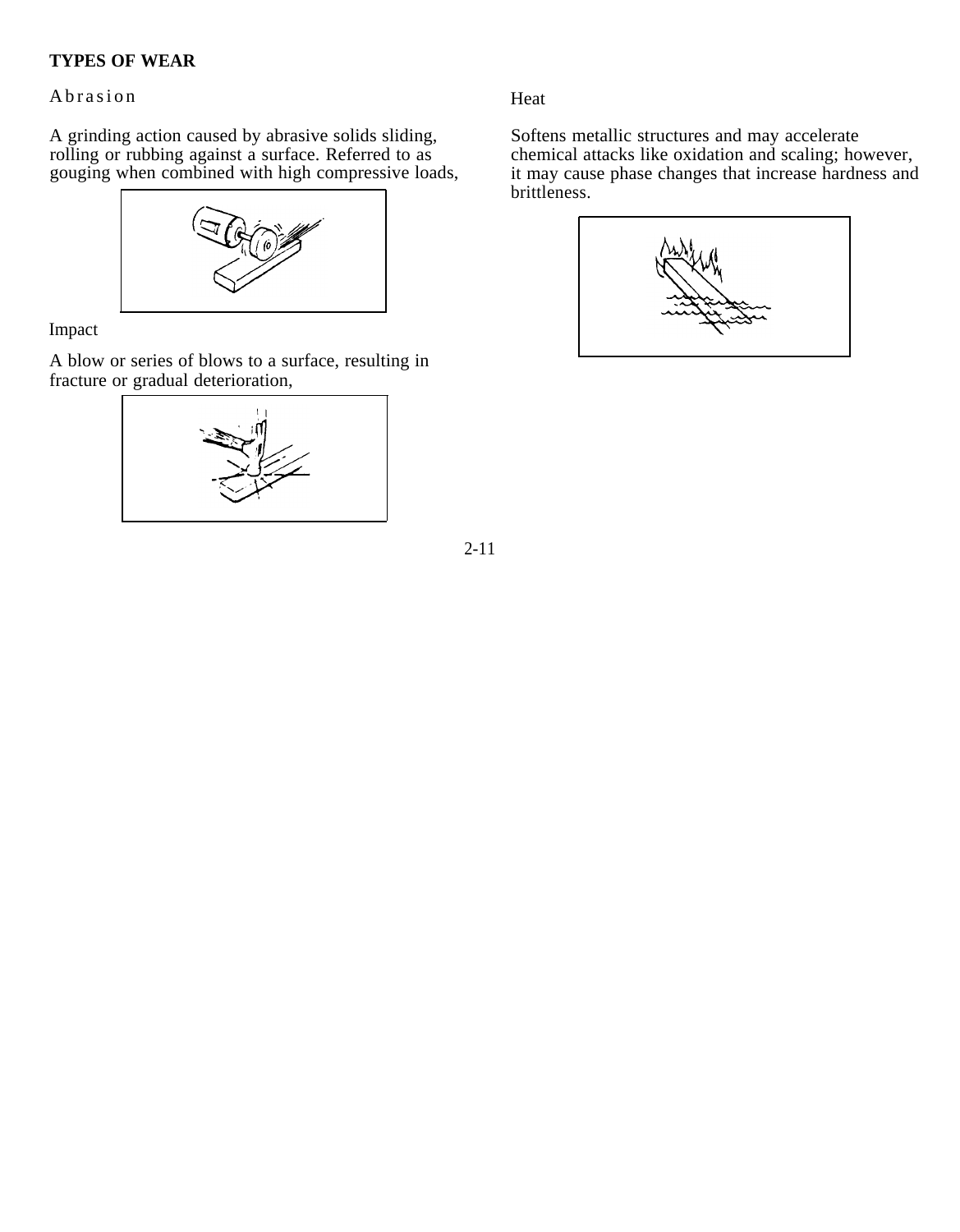reaction with its environment.



#### **RECOMMENDED AMPERAGE AND POLARITY**

Weld data showing recommended amperage and polarities is listed in Section 1 on each page for every electrode.

#### **Corrosion THE DIFFERENCE BETWEEN CROSS-CHECKING AND CRACKING**

Deterioration of metal by chemical or electrochemical Deposits made with high allov electrodes should check **.** requirements. on the surface. The check pattern is highly desirable as it reduces residual stresses. Without checking, the residual (or locked-in) stresses when combined with service stresses can reach a magnitude greater than the tensile strength and result in deep cracks or spalling (Figure 2-2). If checking does not occur naturally, it must be induced to avoid future failure. For example, as heat builds up in large parts, less cross checking will take place. To rectify this, forced checking can be accomplished by sponging the deposit with a wet cloth or by spraying the surface with a fine water mist. Checking may also be accelerated during the cooling period by occasionally striking the deposit with a hammer. If a check-free deposit is necessary, use a softer alloy and observe preheat and postheat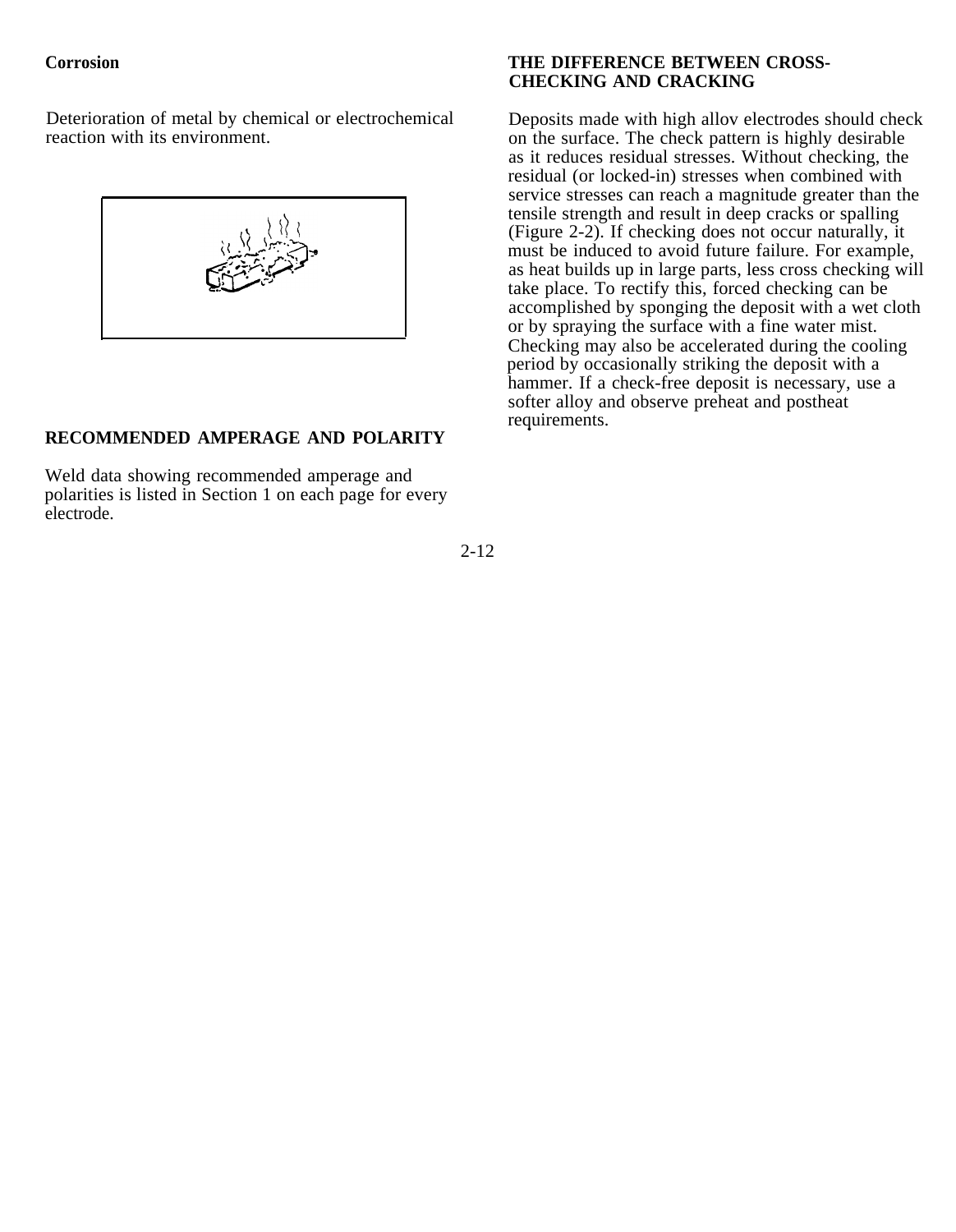### **OXY-MAPP HARD-FACJNG**

### General Rules

- 1. Use the oxy-MAPP method for hard-facing thin cutting edges; electric arc welding is more apt to bum through. oxy-MAPP is also preferred where minimum dilution is required.
- 2. Most small parts made of low-, medium-or relatively high-carbon steel can be hard-faced by the oxy-MAPP process. The hard-facing of cast iron is not recommended.
- 3. Use a tip approximately four sizes larger than that ordinarily used to deposit a mild steel rod of the same diameter.
- 4. Where possible, use a jig to quickly position the part for downhand welding, especially when the part must be turned two or more times. This will save time and gas.
- 5. Lineup smaller parts like ditcher teeth or coal cutter bits in a row for easy pm-heating during welding.
- 6. Clean all areas to be hard-faced with a grinding wheel regardless of whether the part is new or used. Grinding helps eliminate pin holes and makes it easier to apply the hard metal. The ground surface should always extend beyond the hard metal deposit. In other words, if the hard metal deposit is to be 1 in. wide, the ground area should be 1-1/2 in. wide.
- 7. When you hard-face any type of an edged tool you increase its thickness. It is therefore desirable to draw out or sharpen all types of edged implements, new or used, before the hard metal is deposited.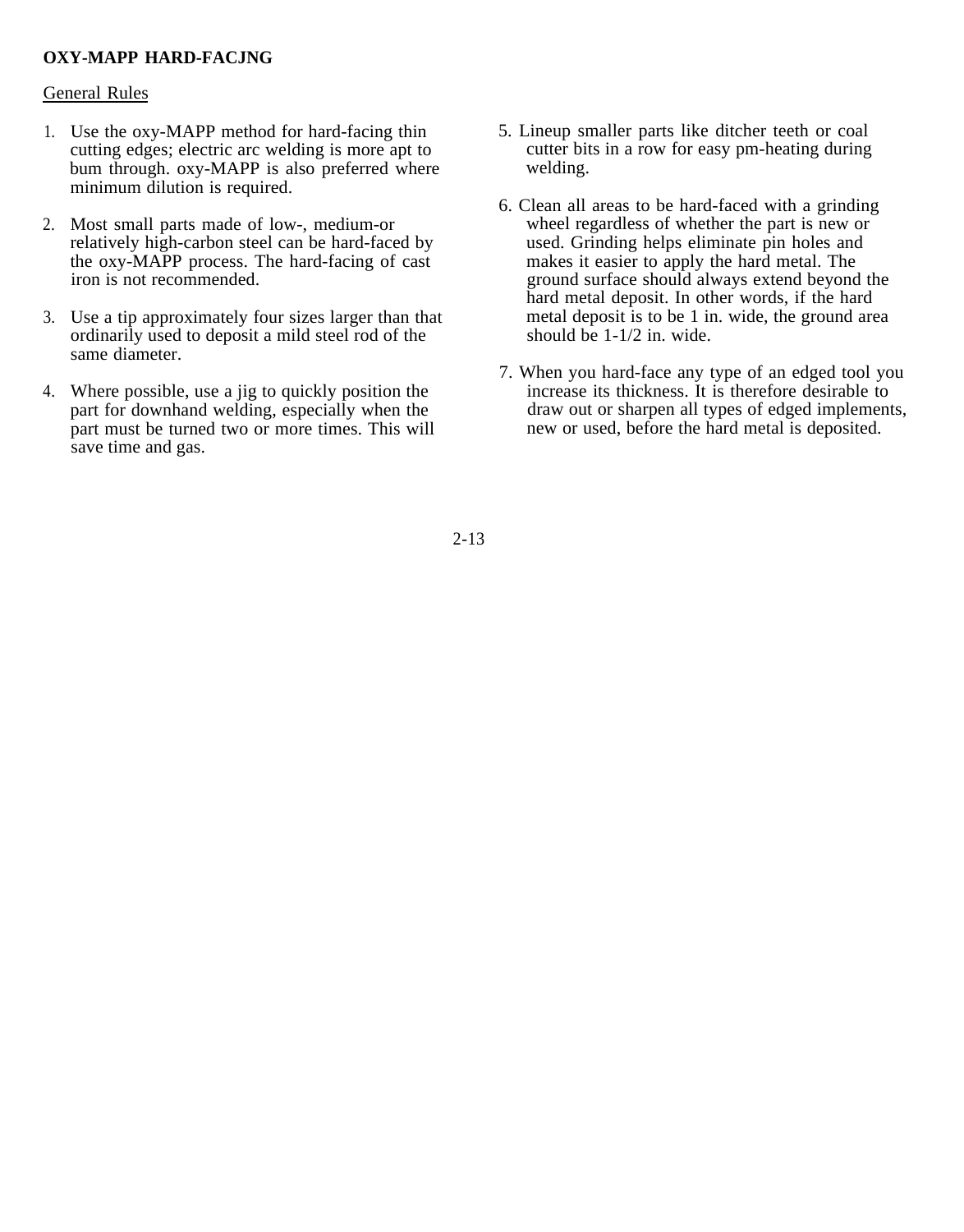

**FIGURE 2-2. Cross-Checking and Cracking Comparison**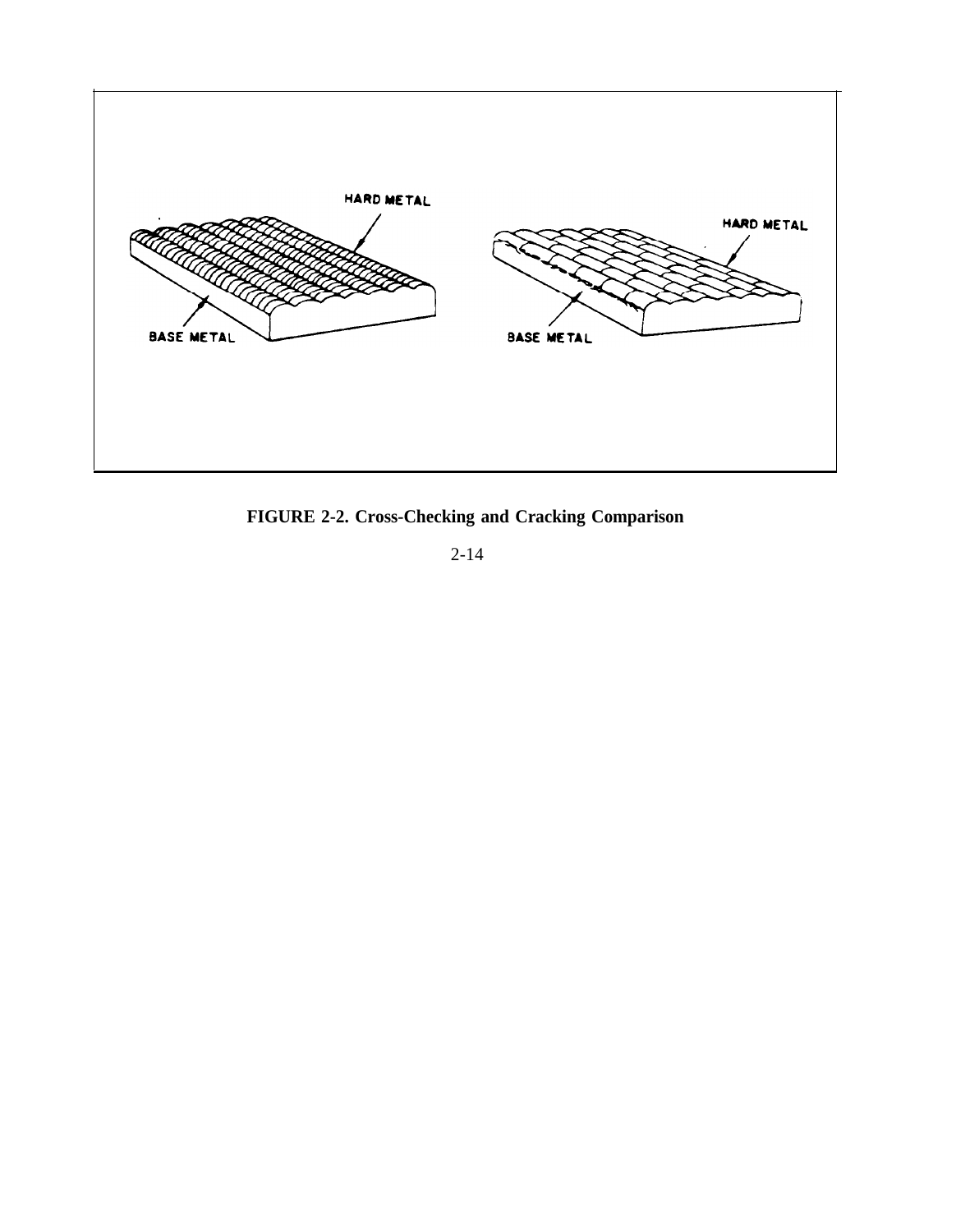### **FLAME ADJUSTMENTS**

Three basic flame adjustments are used to deposit hard-facing rods.

The excess MAPP flames (3X and 4X as shown in Figure 2-3) are used to:

(1) Spread the heat to minimize possible burn-through on thin edges;

(2) add excess carbon to the skin of the part being hard-faced.

The additional carbon lowers the melting point and sweating temperature of the part, facilitating the deposit of the hard-facing alloy.



**FIGURE 2-3. Flame Adjustments for Hard-Facing.**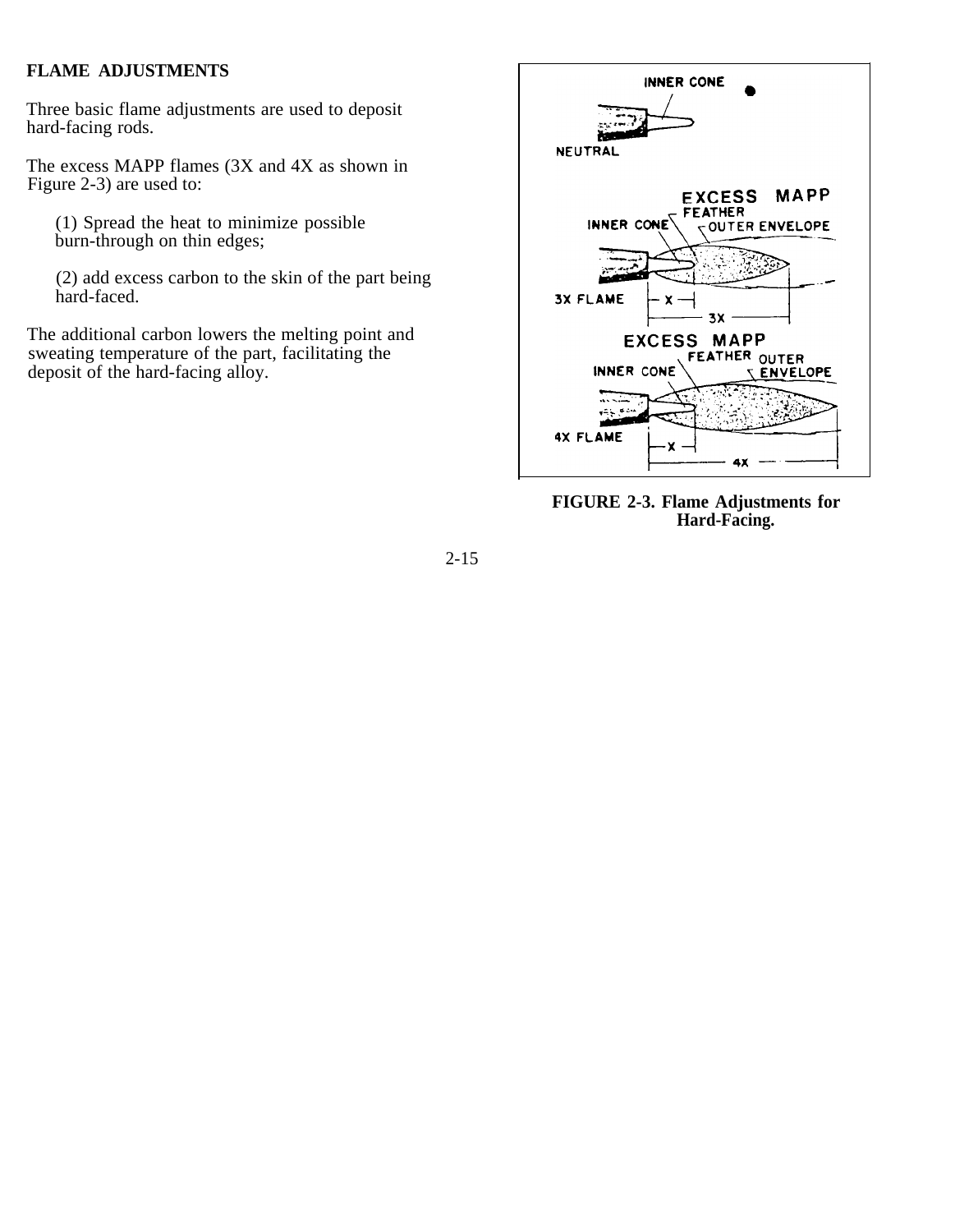

## Earthmoving and Heavy Construction Equipment

**FIGURE 24. Tractor Parts and Accessories**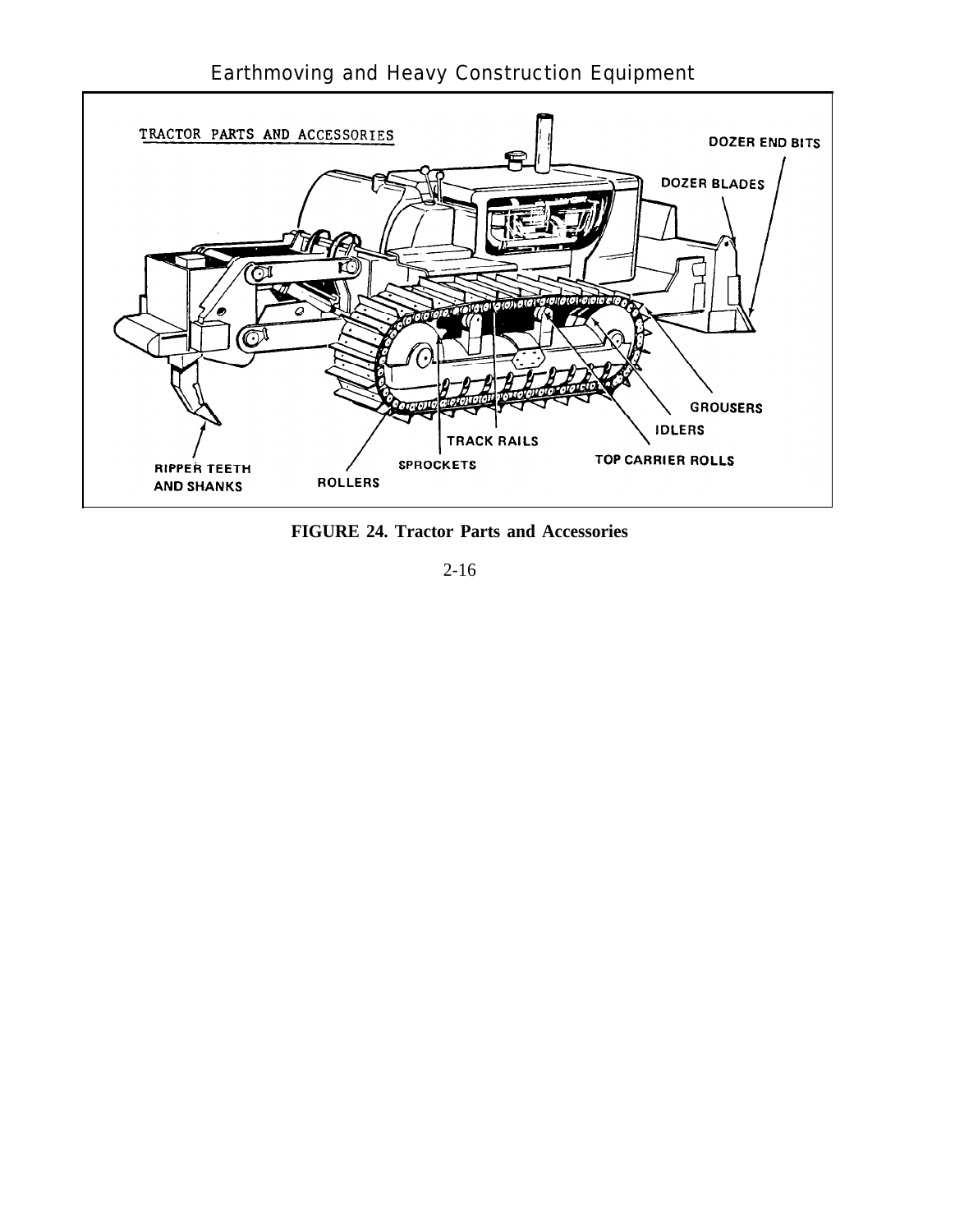**TRACTOR PARTS AND ACCESSORIES** (See Figure 2-4)

#### (NOTE: TO PREVENT DAMAGE FROM ELECTRICAL ARC. REMOVE BEARINGS BEFORE WELDING)

#### Track Rollers

Primary Electrode: Page 1-24 Alternate Electrodes: Pages 1-5, 1-3

Welding Procedures: Mount roller on jig for downhand welding. Apply transverse beads on running face and flange (Figure 2-5).



**FIGURE 2-5. Hard-Facing Track Rollers**

### Tractor Idlers

Primary Electrode: Page 1-31 Alternate Electrodes: Pages 1-5, 1-3

Welding Procedures: Mount idler in jig for downhand welding. Beads are often applied transversely (Figure  $2-6$ ).



**FIGURE 2-6. Hard Facing Tractor Idlers**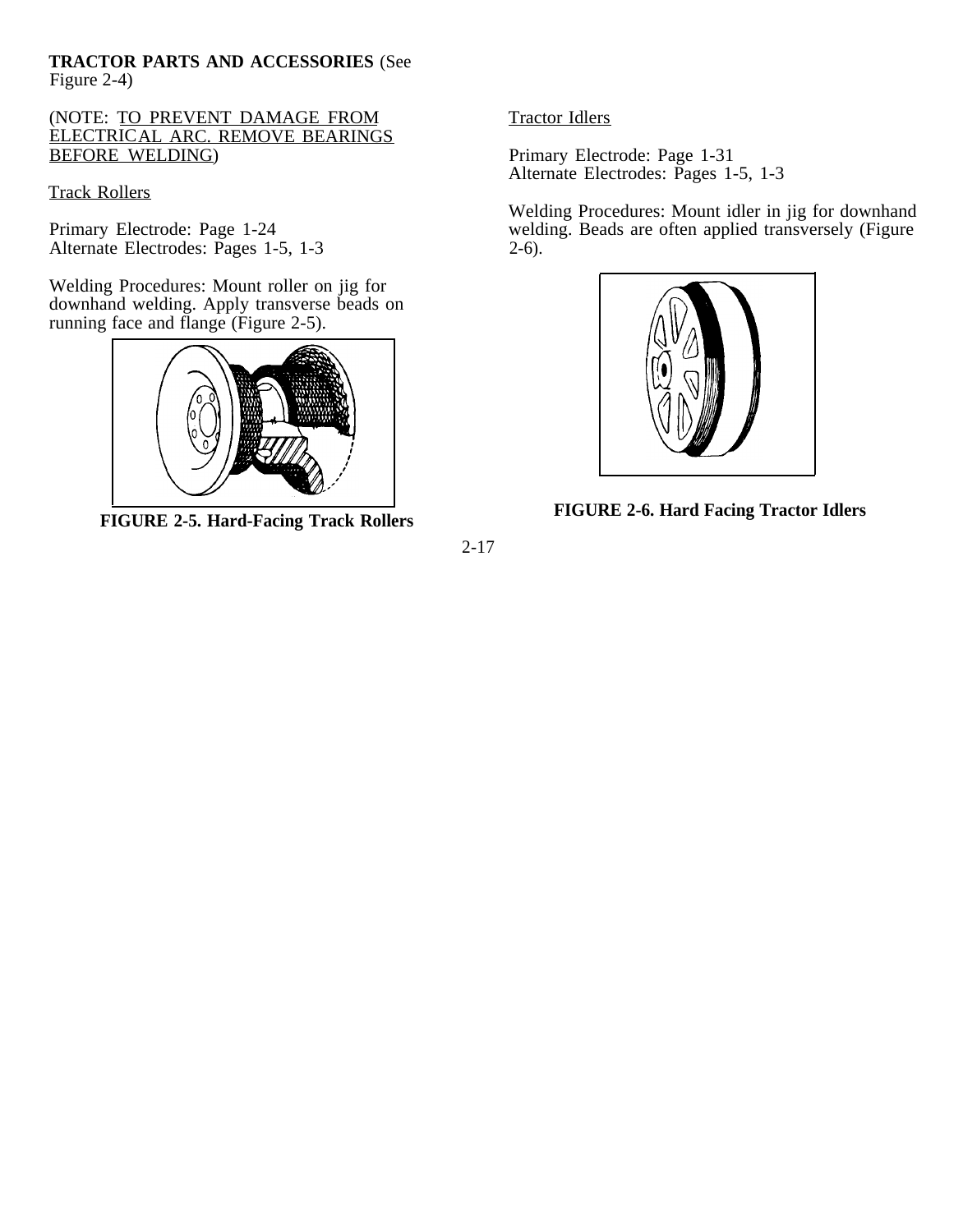Tractor Rails

Carbon Steel

Primary Electrode: Page 1-24

Alternate Electrodes: Pages 1-5, 1-3

Welding Procedures: Do not rebuild rails until they have worn to recommended service limits. Buildup outside edges to same level as center. Apply wash passes 1/2 in. wide until entire surface is covered. Work alternately on four links to avoid overheating. Use only buildup materials; do not hardface (Figure 2-7).



**FIGURE 2-7. Rebuilding Tractor Rails**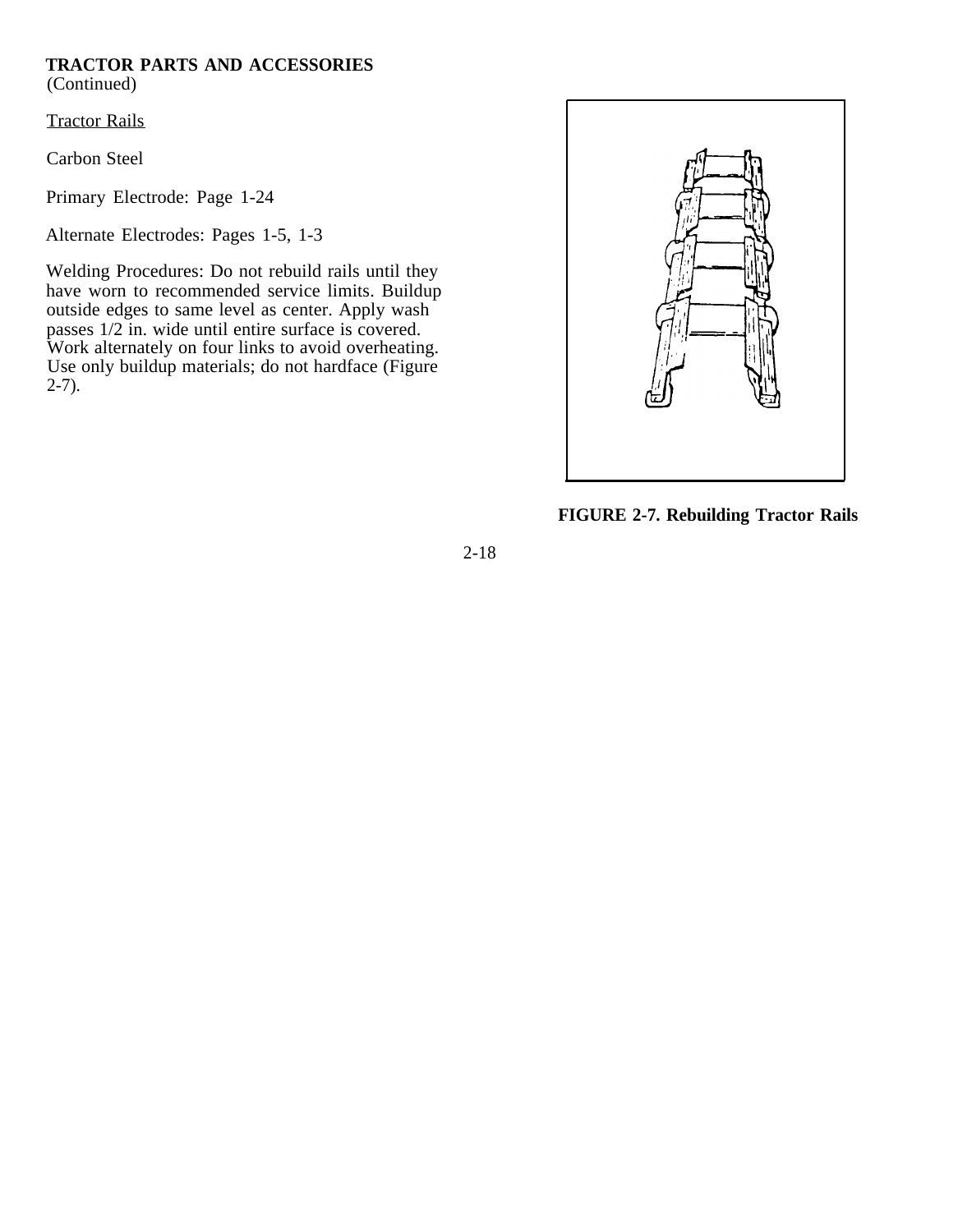Cast Iron

Carbon Steel:

Primary Electrode: Page 1-24

Alternate Electrodes: Pages 1-5, 1-3

Welding Procedures: Cast Iron - Mount roller on jig for downhand welding after bushings have been pressed out and surfaces cleaned. Preheat part to 1000 - 1200°F. Play burner flame on roll during entire welding operation. Apply two layers of electrode on page 1-14 in wide transverse beads; weld alternately on opposite ends of roll. Slow cool in asbestos or lime box.

#### Top Carrier Rolls (NOTE: DO NOT USE BUILDUP ELECTRODE ON CAST IRON)

Carbon Steel - Follow same procedure with Primary Electrode: Page 1-14 recommended alloys, but preheat is not necessary (Figure 2-8).



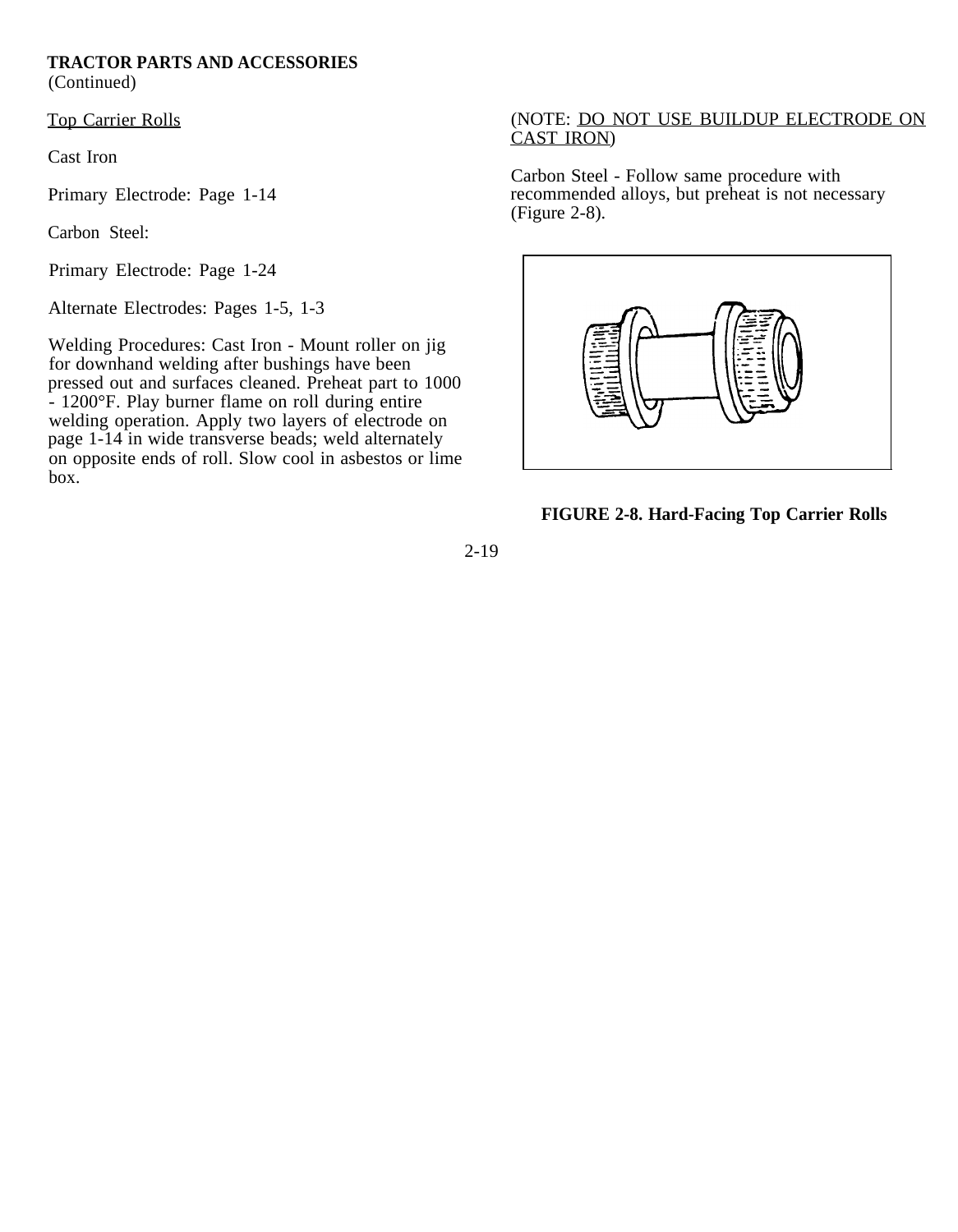Drive Sprockets

Carbon Steel

Primary Electrode: Page 1-24

Alternate Electrodes: Pages 1-5, 1-3

Welding Procedures: Position sprocket for downhand welding. Use buildup material on badly worn areas (Figure 2-9). Use template to obtain proper shape. Grind high spots.



**FIGURE 2-9. Hard-Facing Drive Sprockets**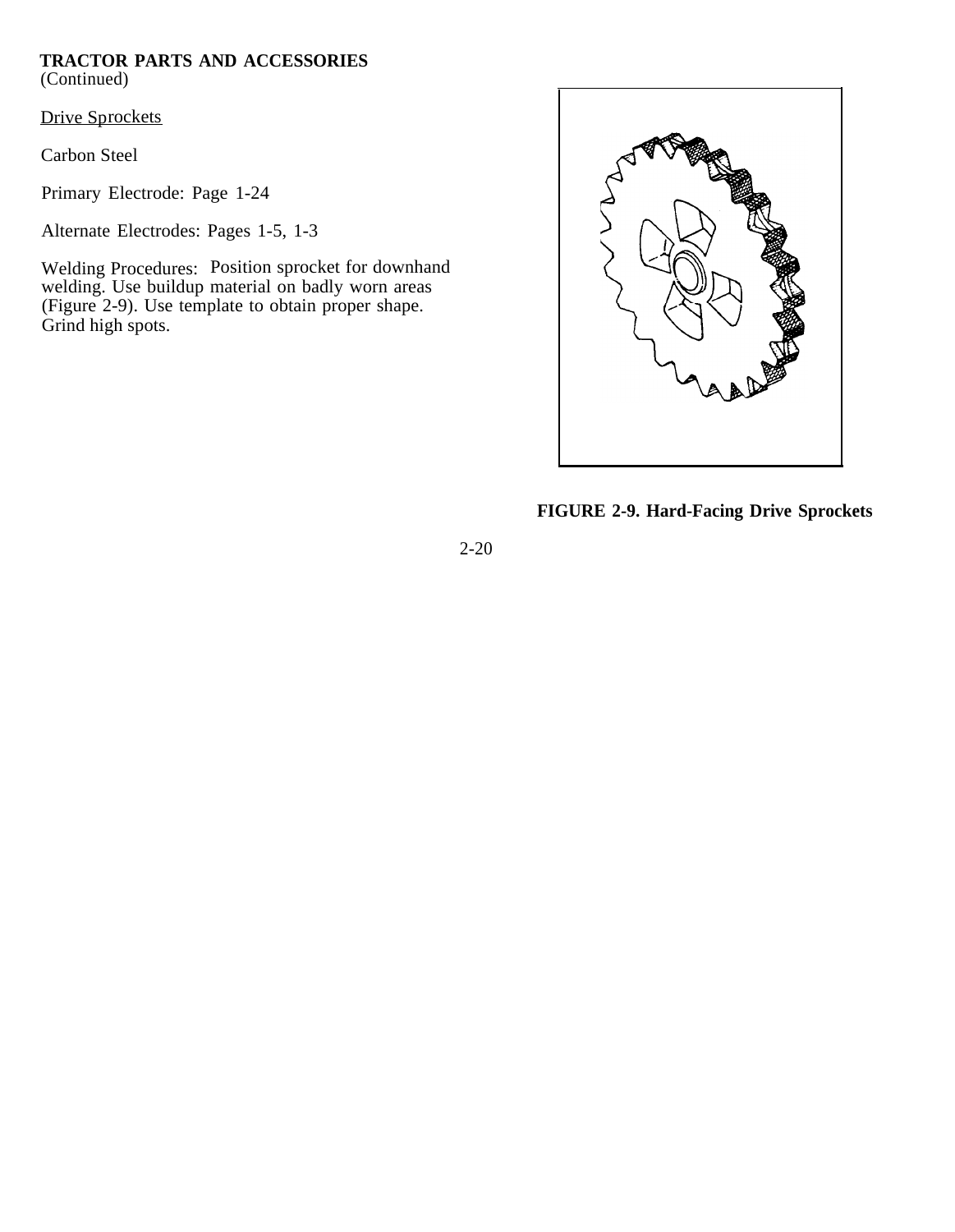Tractor Grousers

Carbon Steel

Primary Electrode: Page l-25

Alternate Electrodes: Pages l-22,1-20

Welding Procedures: Anneal induction-hardened grousers before welding bar stock on grousers (Do not hardface new grousers). Rebuild cleat to original height by welding steel reinforcing bar stock to pad with appropriate electrode on page 1-3. Mark grouser lengths for three equal parts (Figure 2-10). Face outer thirds by beginning passes from center and working out. Entire length of grouser can be faced if desired, but method shown avoids stress buildup.





Ripper Teeth

Carbon Steel

Primary Electrode: Page 1-26

Alternate Electrodes: Pages 1-25, 1-22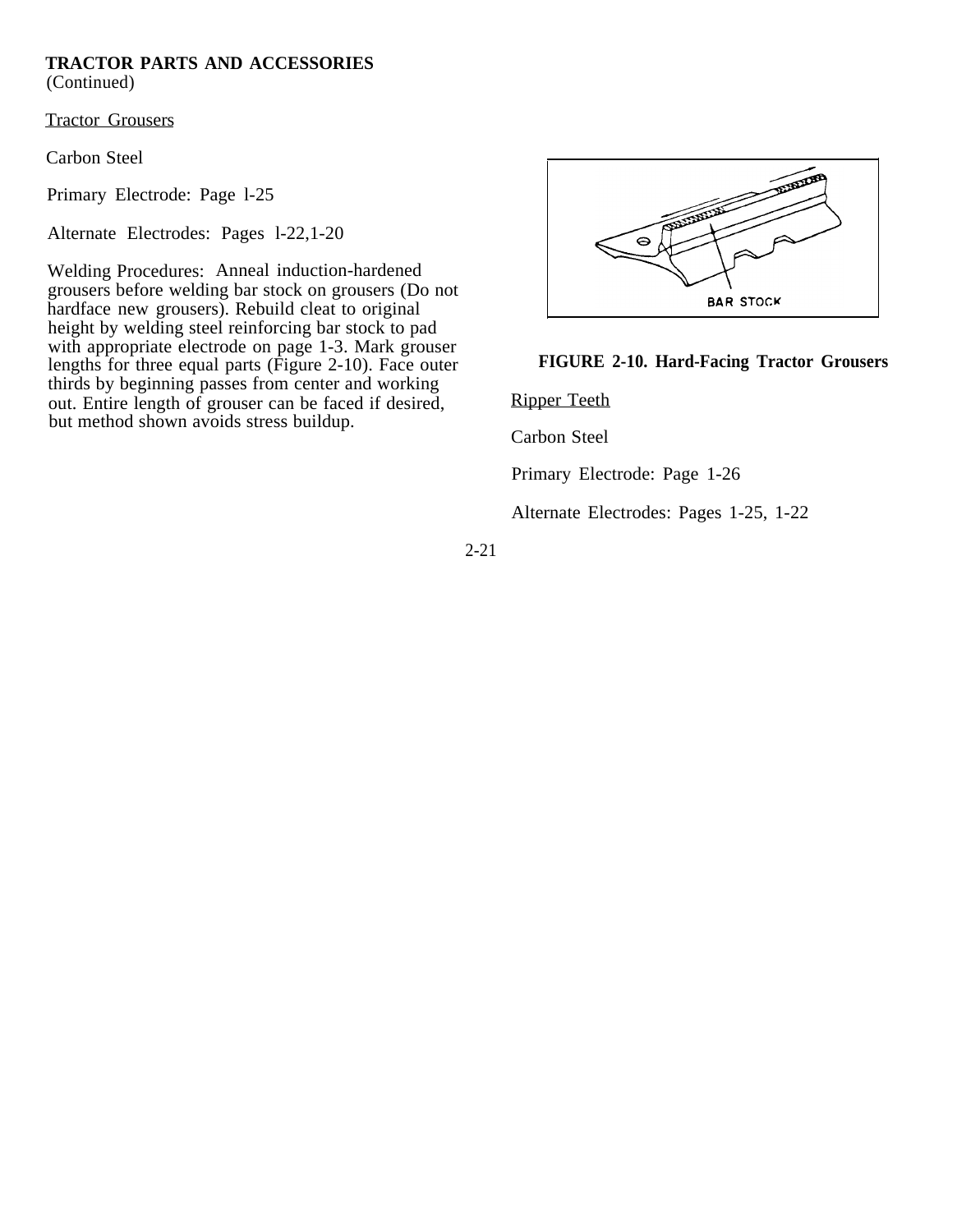**Ripper Teeth** (Continued)

Welding Procedures: Apply to top and sides of tooth covering area about 2 in. back from point. Hard-face remainder of tooth as shown in Figure 2-11.



**FIGURE 2-11. Hard-Facing Ripper Teeth**

#### Bulldozer End Bits

Carbon Steel

Primary Electrode: Page 1-25

Alternate Electrodes: Pages 1-22, 1-20

Welding Procedures: Place end bit in flat position and apply beads across outer comer and along edges. On worn end bits, weld new corner and hard-face (Figure 2-12). If work involves impact, use above mentioned electrodes; in case of severe abrasion and moderate impact, use electrode on page 1-26.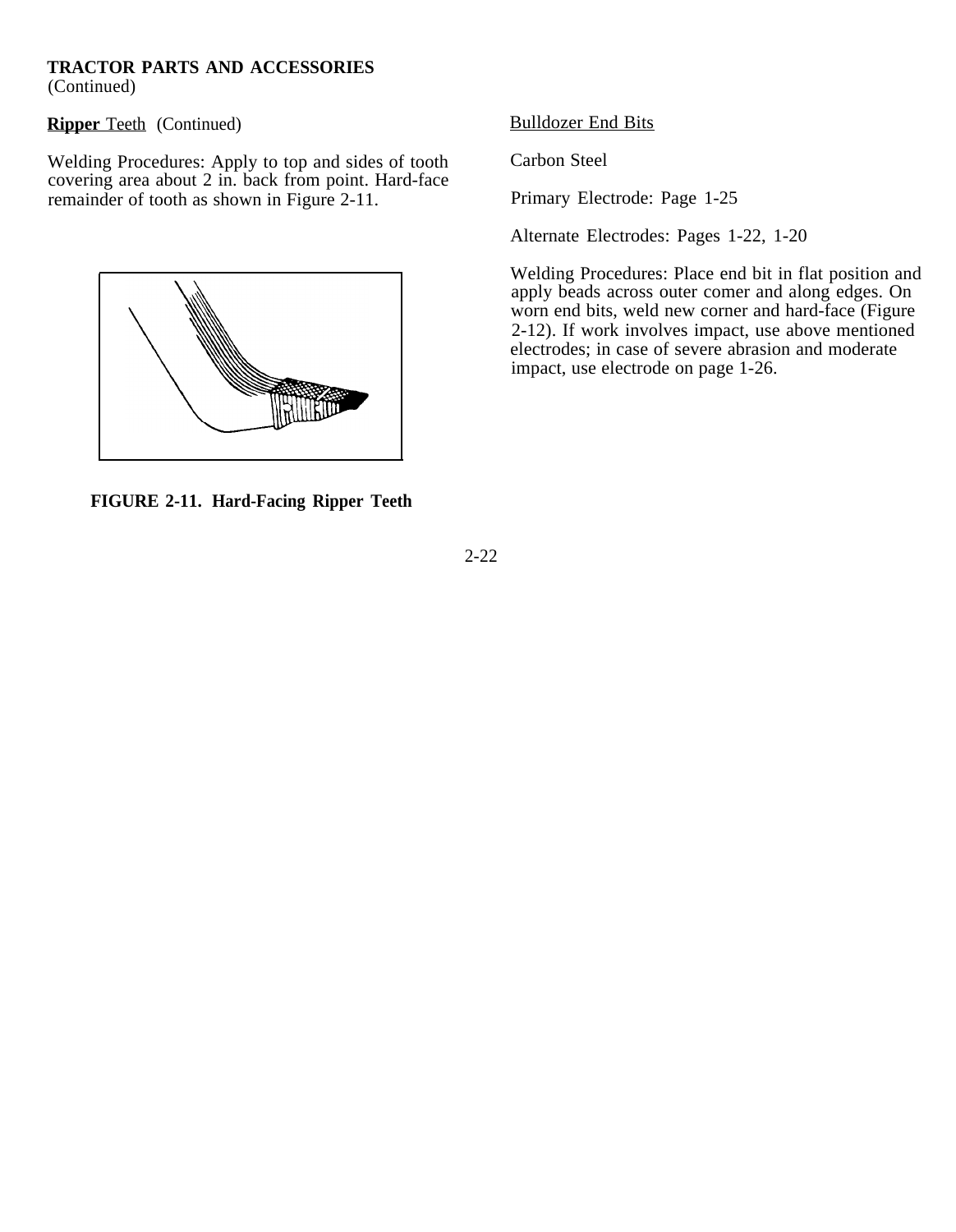

FIGURE 2-12. Hard-Facing Bulldozer End Bits

Bulldozer Blades

Carbon Steel

Primary Electrode: Page 1-25

Alternate Electrodes: Pages 1-22, 1-20

Welding Procedures: Position blade in suitable prehending jig or where necessary, bolt blade to moldboard. Use skip weld technique. Apply stringer beads to make deposit 1-1/2 in. wide (Figure 2-13). If work involves impact, use electrode on page 1-25; in case of severe abrasion and moderate impact, use electrode on page 1-26 which provides maximum service life. NOTE: HIGH CARBON BLADES MUST BE PREHEATED BEFORE HARD FACING.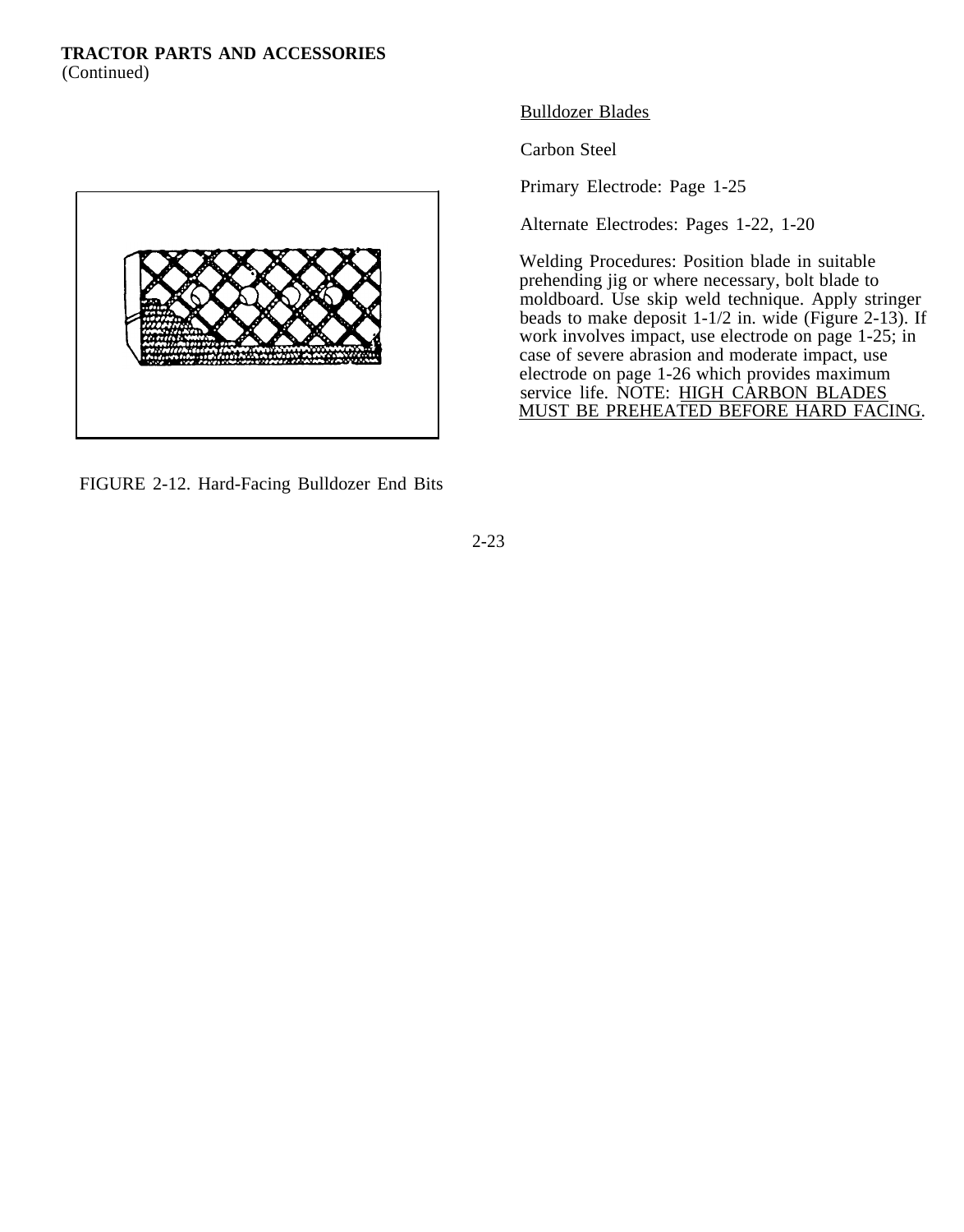

#### **FIGURE 2-13. Hard-Facing Bulldozer Blades**

Riper Shanks

Carbon Steel

Primary Electrode: Page 1-26

Alternate Electrodes: Pages 1-25, 1-22

Welding Procedures: Some ripper shanks are made of difficult-to-weld steels but can be protected without ever striking an arc on the base metal by fabricating a sleeve that fits tightly around the shank. Cut side and back panels from 1/2 in. mild steel plate; use 1 in. plow steel for front panel. Join front and side panels with mild steel electrodes and slip unit around shank (Figure 2-14). Weld back panel in place. For manual welding, apply above-mentioned electrodes in waffle pattern on front panel and on side panels. Shanks made of weldable steels can be protected by applying same patterns directly on base metal.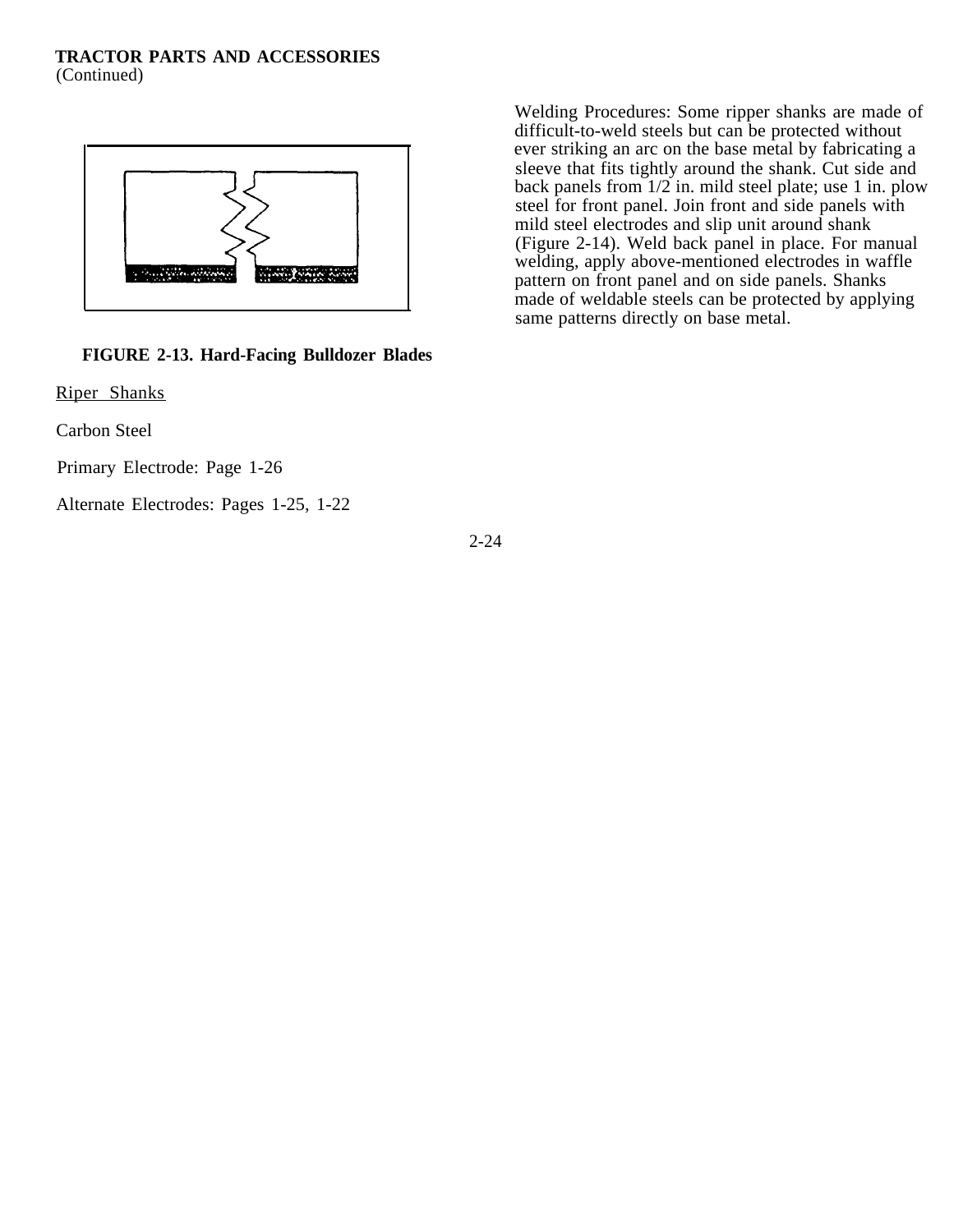

**FIGURE 2-14. Hard-Facing Ripper Shanks**

Rock Rake

Carbon Steel

Primary Electrode: Page 1-26

Alternate Electrodes: Pages 1-22, 1-20

Welding Procedures: Hard-face rock rake teeth when new for best service life. Deposit electrode in slight weave beads running parallel to flow of rock; overlay top and sides of each tooth with heavy wash pass about 2 in. from tip. Do not allow teeth to wear more than 1/4 in. before rehard-facing (Figure 2-15).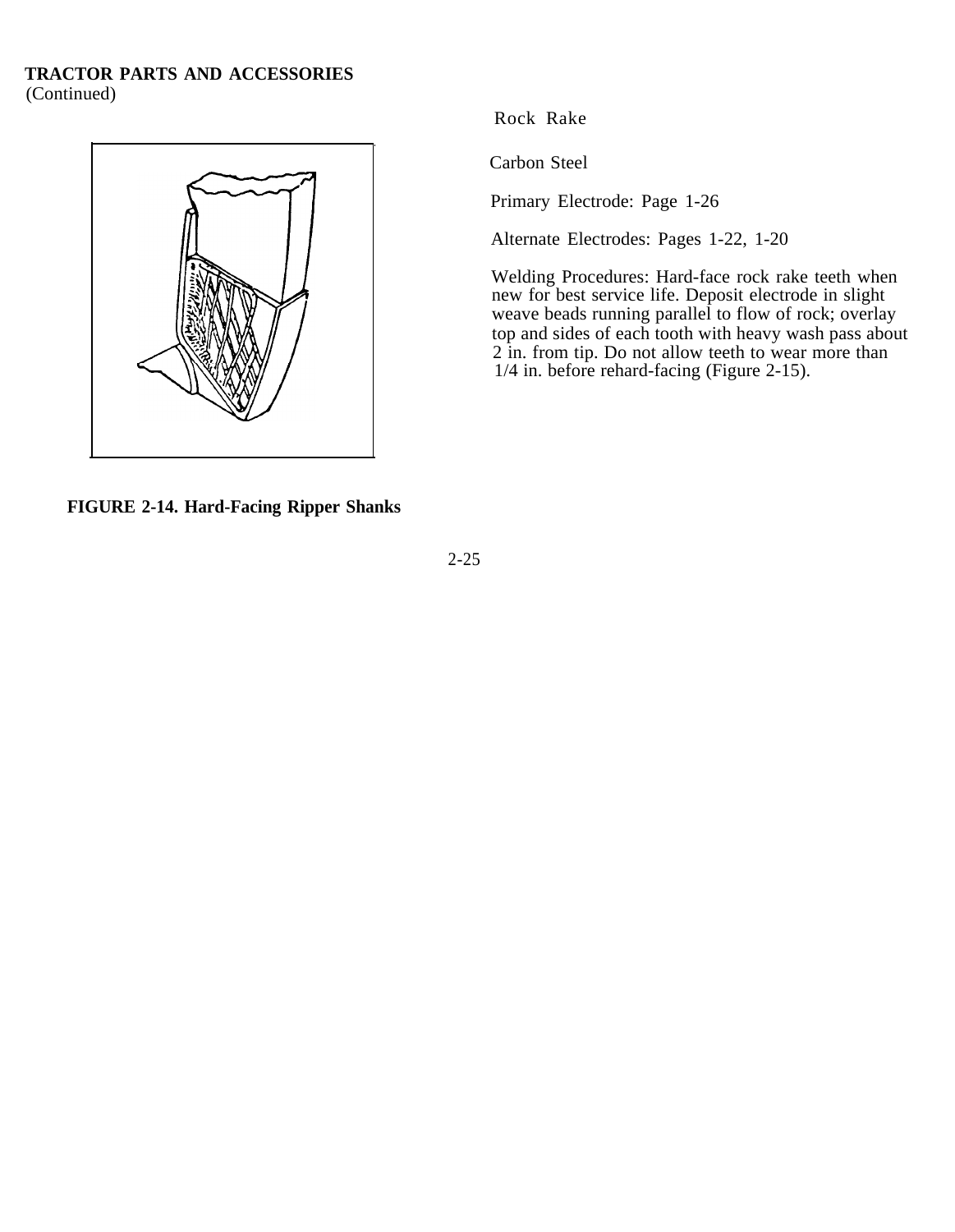

**FIGURE 2-15. Hard-Facing Rock Rake Teeth**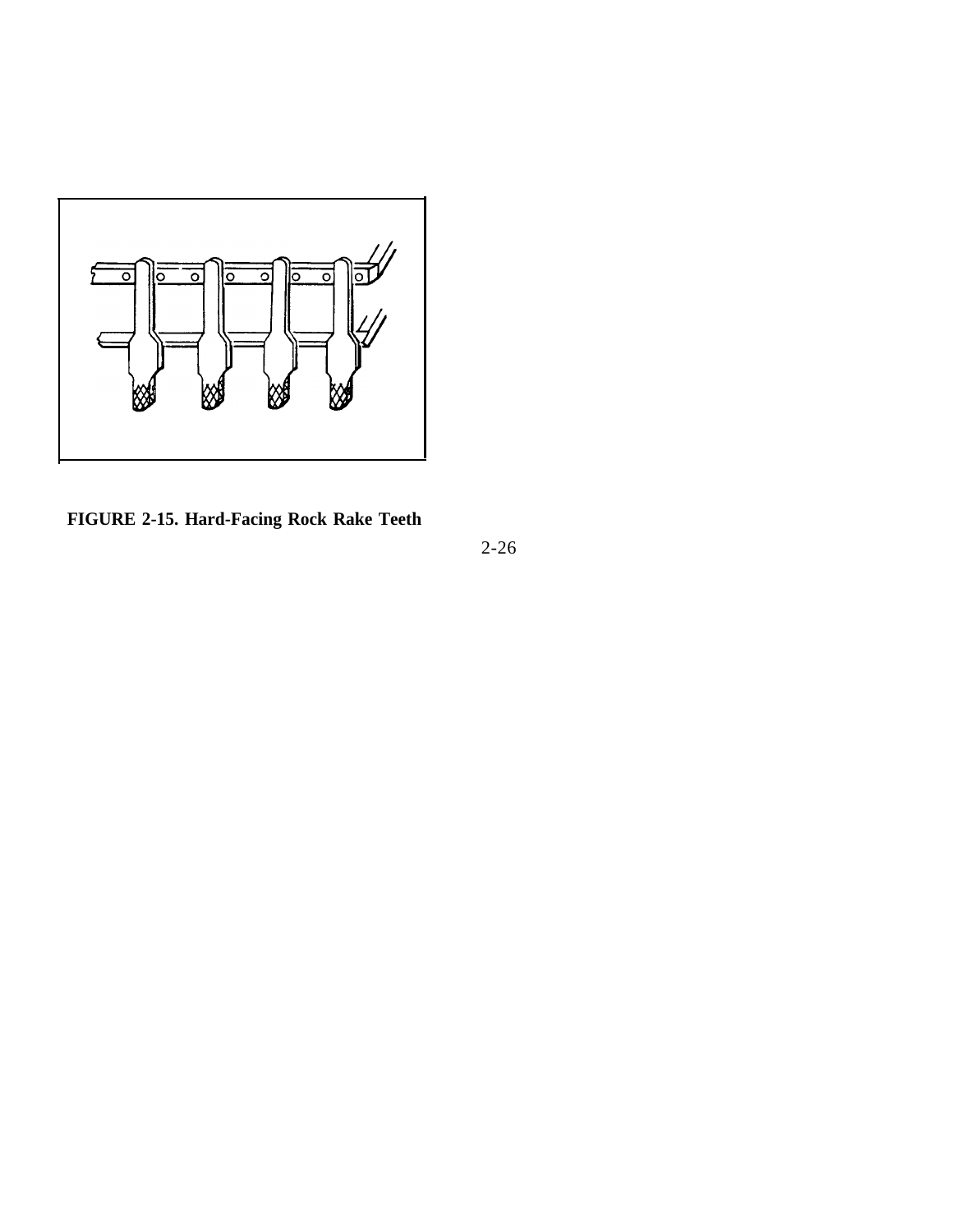

**FIGURE 2-16. Shovel Parts and Accessories**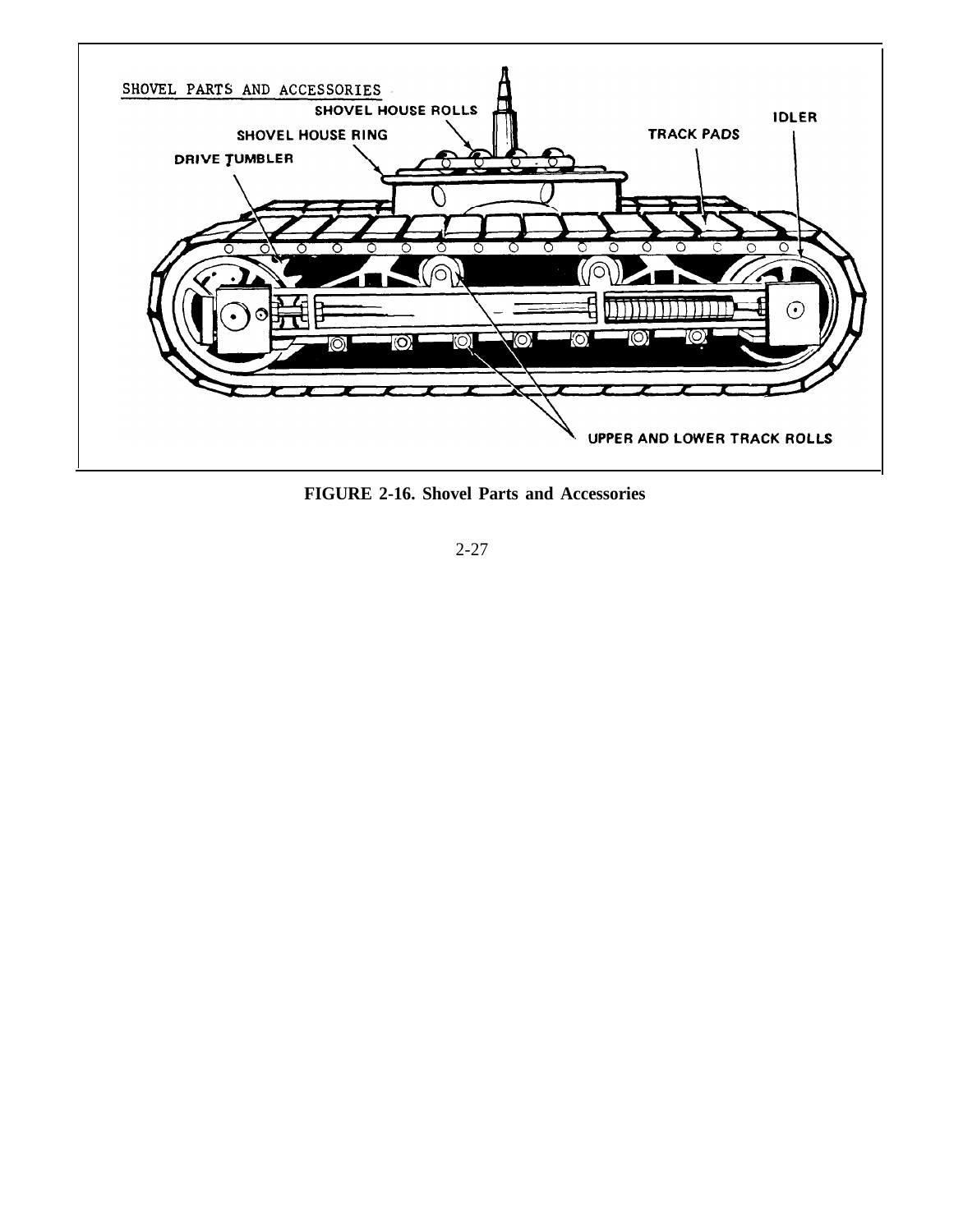#### **Shovel Rollers**

**Carbon Steel**

**Primary Electrode: Page l-24**

**Alternate Electrodes: Pages l-5,1-3**

**Welding Procedures:** Construct jig so roller can be turned for downhand welding. Rebuild with buildup **material to original** size (Figure 2-17).



**FIGURE 2-17. Hard-Facing Shovel Rollers**

#### Shovel Track Pads

Carbon Steel

Primary Electrode: Page 1-24

Alternate Electrodes: Pages 1-5, 1-3

Manganese Steel

Primary Electrode: Page 1-22

Alternate Electrodes: Page 1-25

Welding Procedures: Start application on lugs. With manual process, rebuild worn areas to original size with recommended buildup material (Figure 2-18).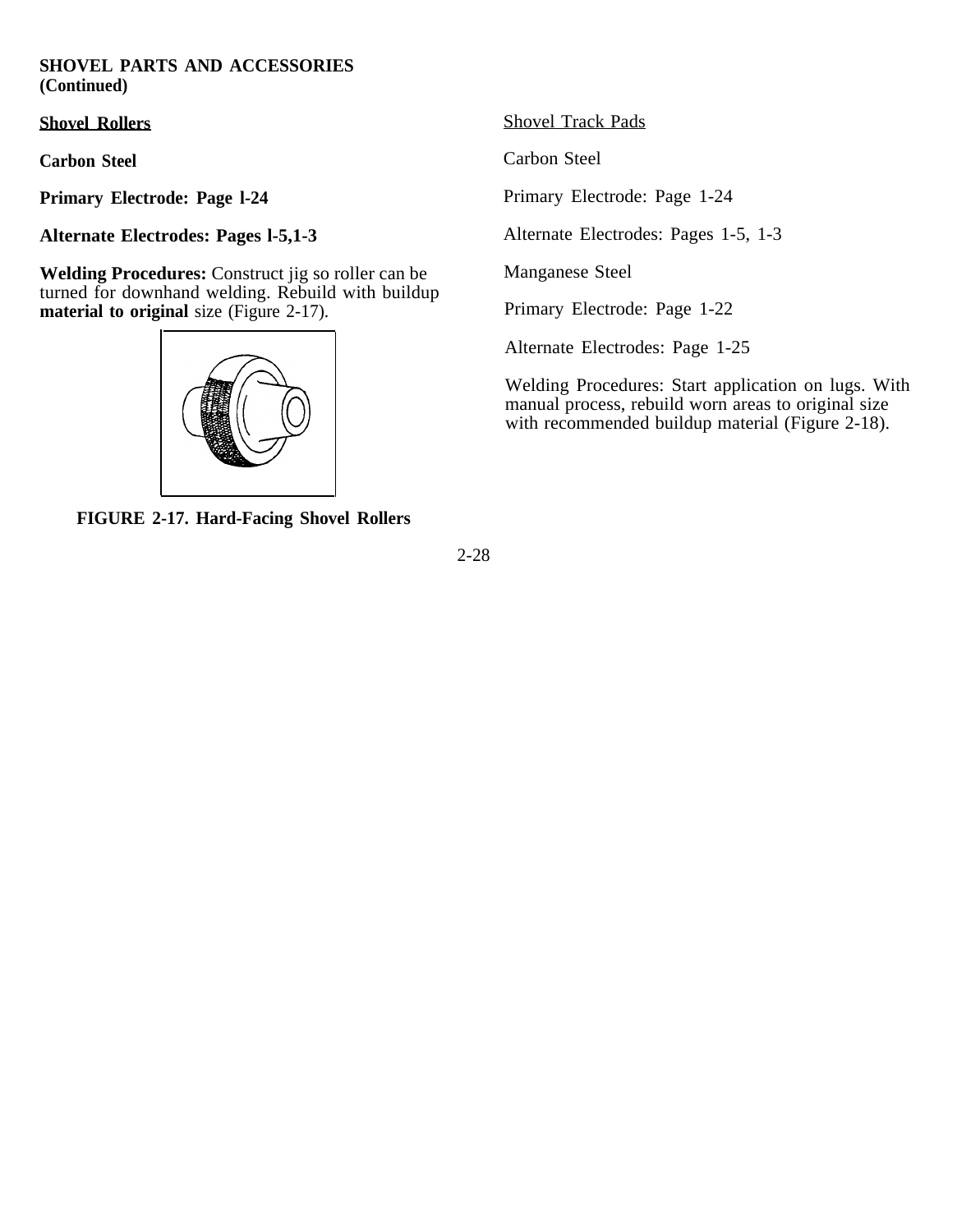

**FIGURE 2-18. Hard-Facing Shovel Track Pads**

Shovel Idlers

Carbon Steel

Primary Electrode: Page l-24

Alternate Electrodes: Pages l-5,1-3

Welding Procedures: Construct jig so idler can be turned for downhand welding.

Rebuild with buildup material to original size (Figure 2-19).



**FIGURE 2-19. Hard-Facing Shovel Idlers**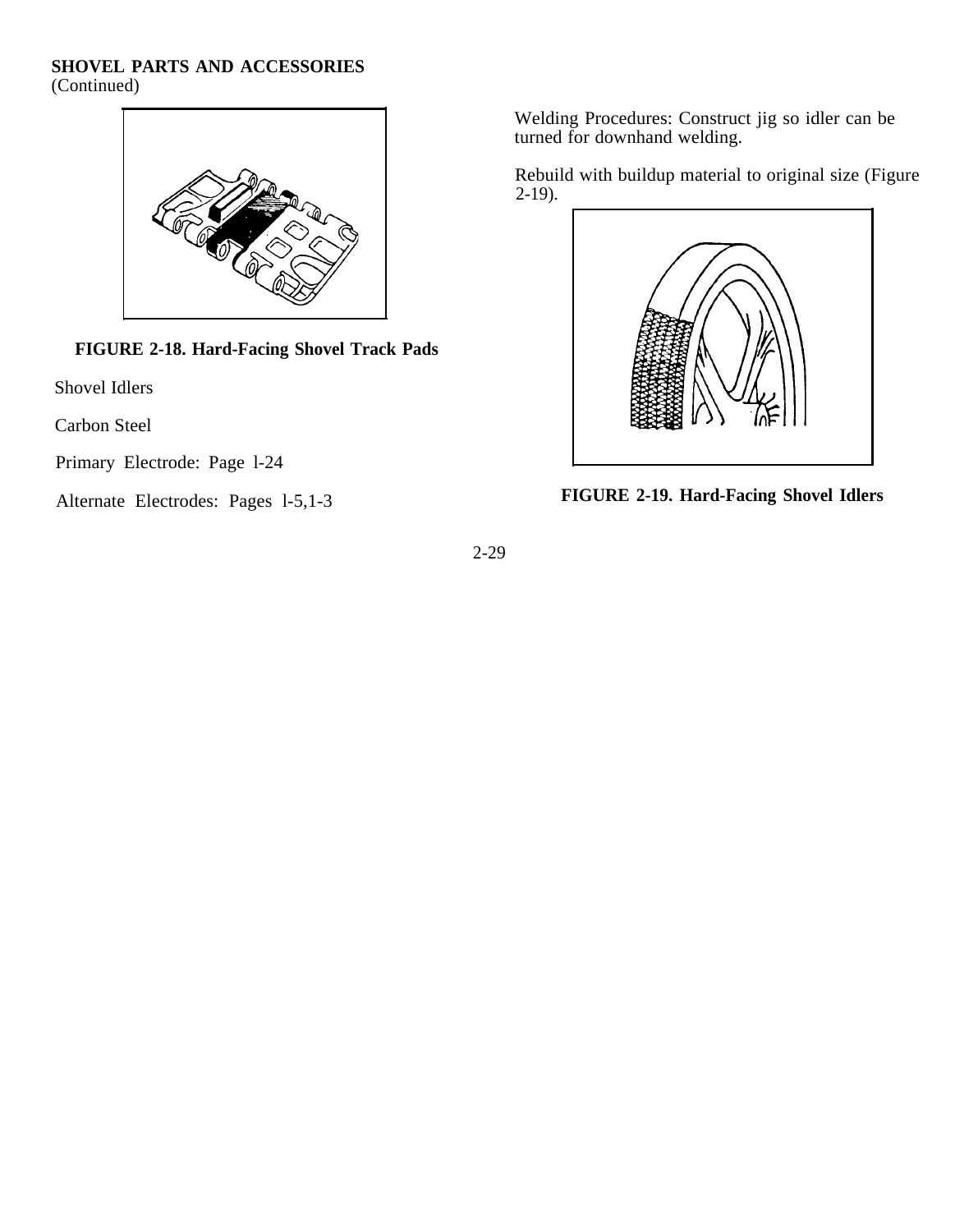Shovel Drive Tumblers

Carbon Steel

Primary Electrode: Page l-24

Alternate Electrodes: Pages l-5,1-3

Manganese Steel

Primary Electrode: Page l-22

Alternate Electrodes: Page l-20

Welding Procedures: Construct jig so tumbler can be turned for downhand welding. Rebuild with buildup material to original size. Use template to obtain proper size (Figure 2-20).





Shovel House Rolls

Carbon Steel

Primary Electrode: Page 1-24

Alternate Electrodes: Pages 1-5, 1-3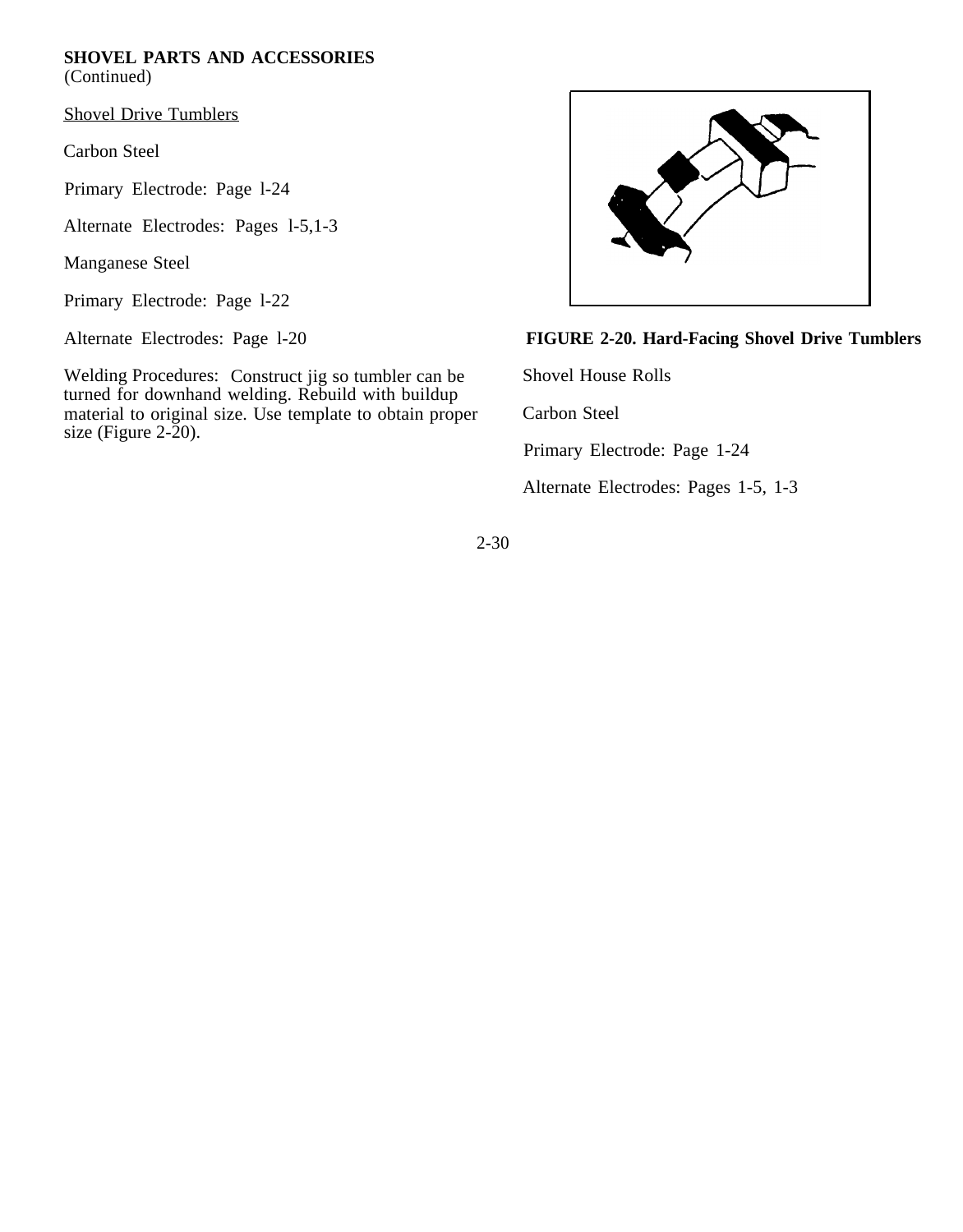#### **SHOVEL PARTS AND ACCESSORIES** Shovel and Dragline Buckets (Continued)

of high carbon steel and should be preheated to at least 500°F. Mount roll on jig for downhand welding. Rebuild worn rolls with recommended buildup material in transverse beads across face. Machine or grind to proper size (Figure 2-21).



**FIGURE 2-21. Hard-Facing Shovel House Rolls**

Selection of one weld pattern over another when Welding Procedures: House rolls are generally made hard-facing shovel and dragline buckets is important.<br>
of high carbon steel and should be preheated to at least One hard-facing alloy will not work satisfactorily under all wear conditions. Likewise, one hard-facing. pattern will not perform the same under all wear conditions.

> A bucket working in sand with hard-facing beads applied at right angles to the flow of material will have a longer service life than one with beads applied parallel to the flow.

A waffle pattern of beads gives even better protection to a bucket because the pattern forms small pockets where damp dirt becomes packed. This results in abrasive soil working against more soil. Both the hard-facing and the base metal are thus protected.

A bucket working in dry, large-sized slag with hardfacing beads applied at right angles to the flow of material will be subjected to high abrasive wear. Beads applied in the same direction of flow will, in this case, allow slag to ride on top of the hard metal beads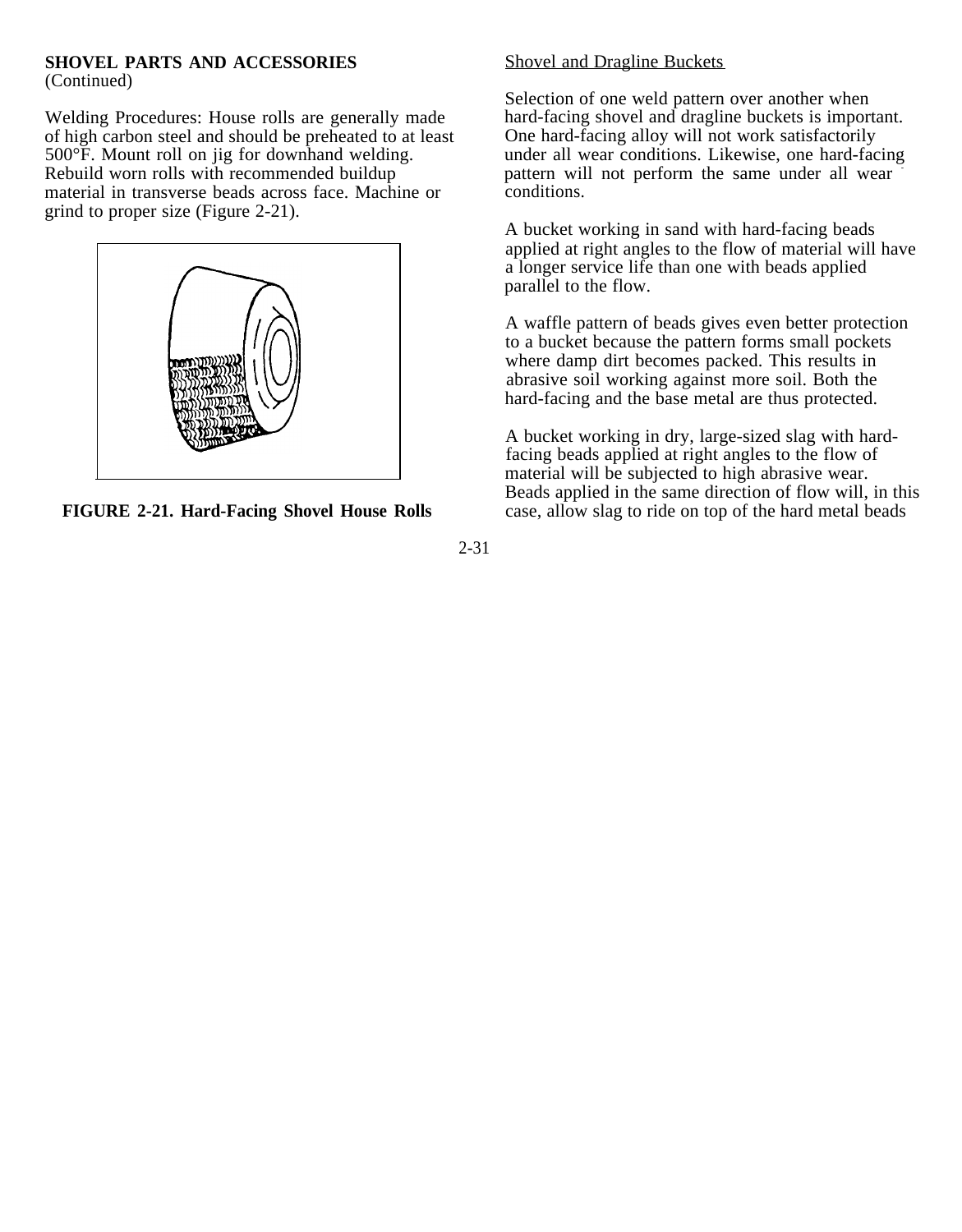# **SHOVEL PARTS AND ACCESSORIES**

(Continued)

without imposing wear on the base metal between the beads.

Another effective hard-facing pattern is the use of small dots of hard metal alloy spaced close together. This method produces an effective hard-facing pattern, while reducing the heat input from the welding operation. Chance of overheating high grade steel used in some buckets is practically eliminated.

The dots arc first applied on wide centers, the welder gradually fills in the spaces until the area to be hard-faced is covered with closely spaced dots of hard metal (Figure 2-22).

Successful hard-facing patterns are found by trial and error. What works in one instance may not in another. Knowing the type of wear encountered, how it is imposed, and the proper alloy to use, will help to apply the most effective bead pattern. Check the service life received and the wear pattern developed. Next time

hard-facing is applied, alter the pattern as required and check results against previous application.

Recommended Alloys:

For relatively moderate wear, use electrodes on page 1-25 as a primary choice, and electrodes on page 1-22, or 1-27 as alternate choices. For extreme abrasion, use electrodes on page 1-26 as a primary choice and electrodes on pages 1-27 or 1-22 as alternate choices. Skip weld on manganese buckets to avoid overheating. Where possible, position for downhand welding.

Wear Plates:

Use stainless steel electrodes on page 1-20 to weld wear plates to worn buckets. For best service life, hard-face wear plates as described above.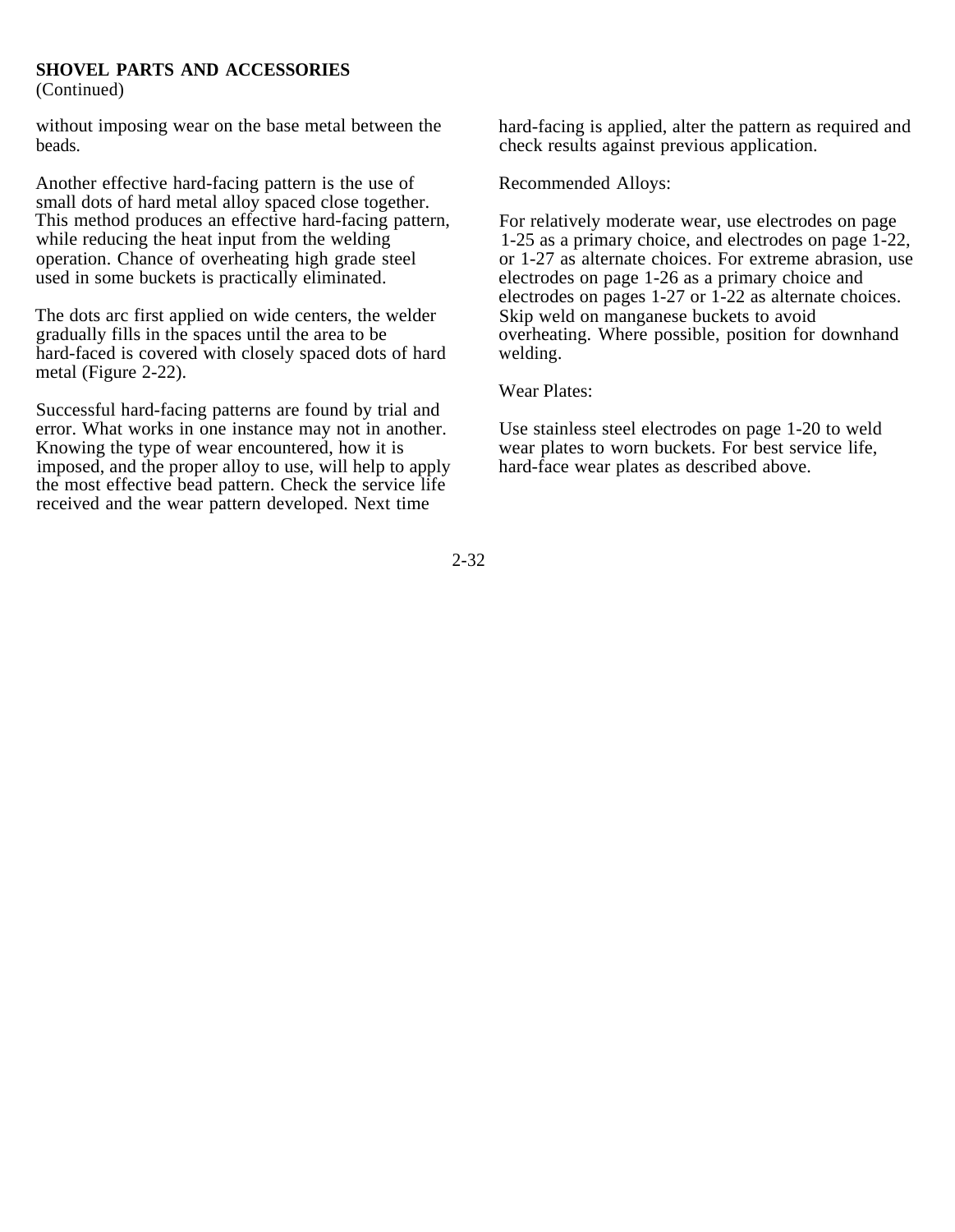**SHOVEL PARTS AND ACCESSORIES** (Continued)



**FIGURE 2-22. Hard-Facing Shovel and Dragline Buckets**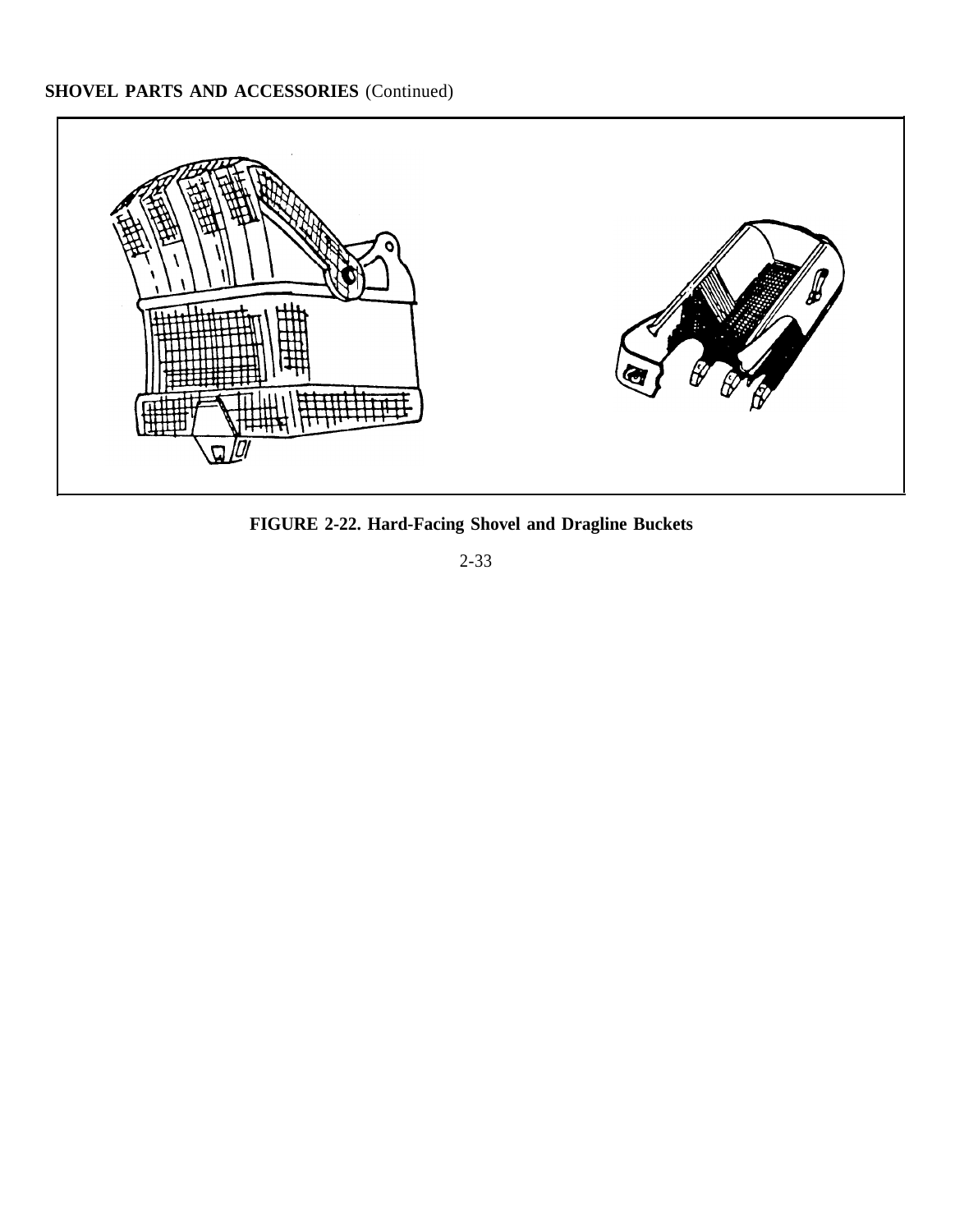#### Shovel Teeth

Hard-face shovel teeth when they are new, before putting them in service. The weld bead pattern used on shovel teeth can have a marked effect on service life. Teeth working primarily in rock should be hard-faced with beads running the length of the tooth to allow the rock to ride on the hard metal beads. When working in dirt, clay or sand, run the beads across the flow of material (Figure 2-23) so it will fill cavities between the weld beads and give the base metal added protection. Another effective pattern is the waffle or cross hatch (Figure 2-24). Apply hard-facing to the top and sides of the tooth 2 in. up from point. Stringer beads behind a solid deposit reduces wash (Figure 2-25). Where abrasion and impact are extreme, use electrodes on pages 1-25, 1-22, or 1-20. In cases where impact is moderate and abrasion severe, use electrodes on pages 1-26, 1-25, or 1-22.



**FIGURE 2-23. Hard-Facing Shovel Teeth**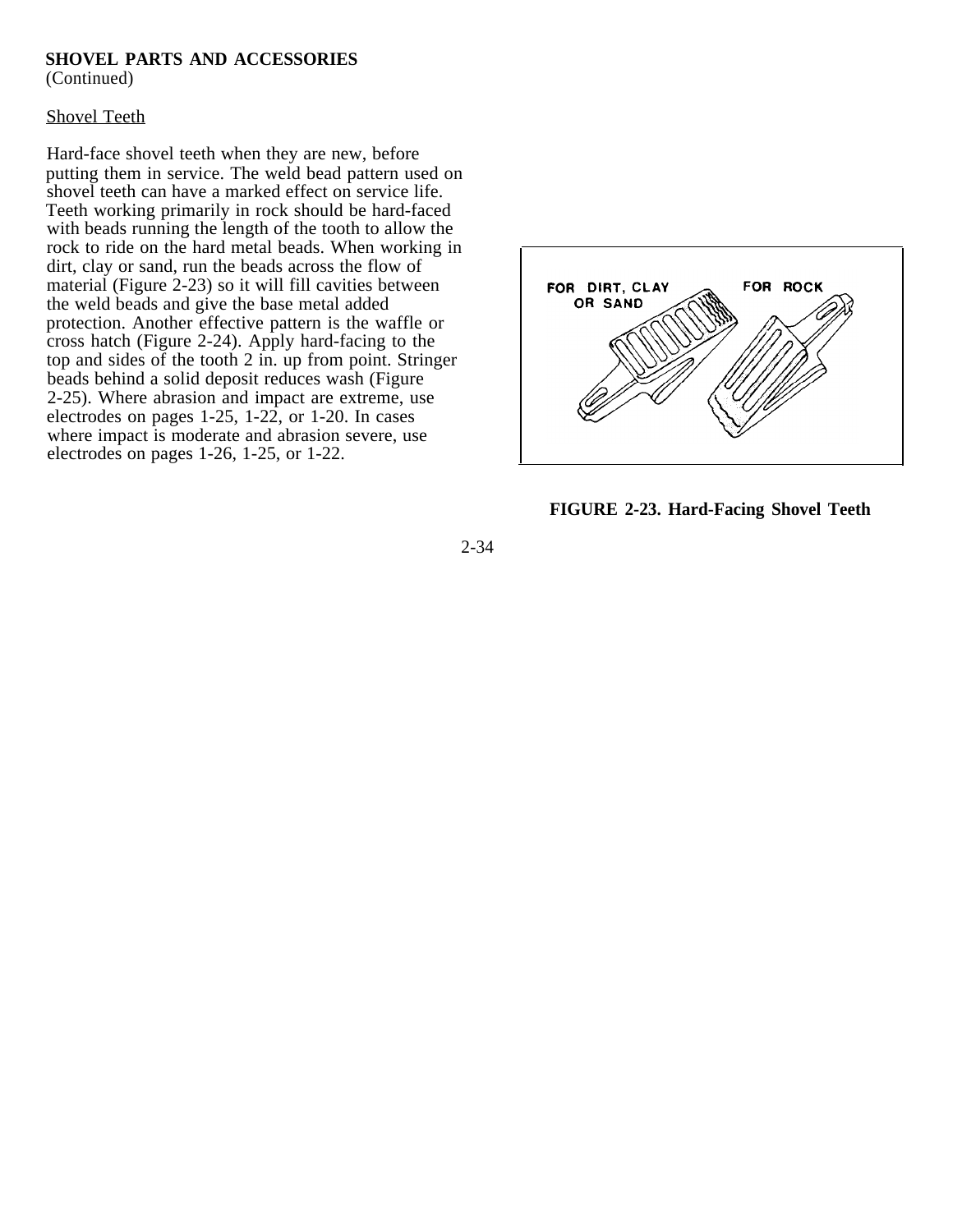

**FIGURE 2-24. Repainting Shovel Teeth**

Repainting Shovel Teeth:

Weld manganese repointer bars to manganese teeth with electrodes on page 1-22 or page 1-20. Weld carbon steel bars to carbon steel teeth using electrodes on page 1-3, 1-1, or 1-2. Weld dissimilar metals (for example, manganese bars to carbon steel teeth) with stainless electrodes on page 1-20. Hard-face repointed teeth.

Shovel Bucket Tooth Adapters

Carbon Steel

Primary Buildup Electrode: Page 1-24

Primary Hard-Face Electrode: Page 1-25

Alternate Buildup Electrodes: Page 1-5, 1-3, 1-22, or 1-20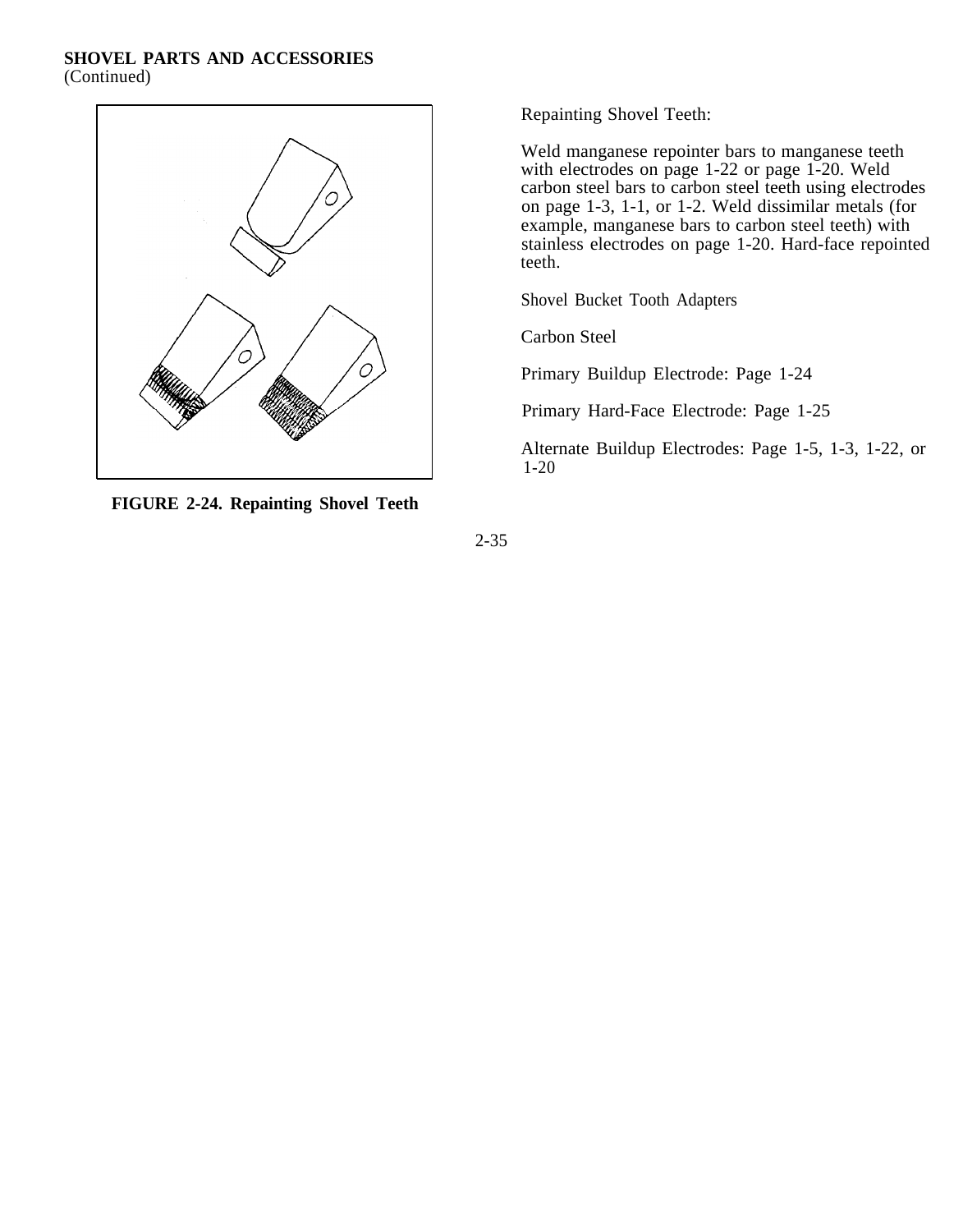

**FIGURE 2-25. Comparison of Hard-Facing Patterns for Shovel Teeth**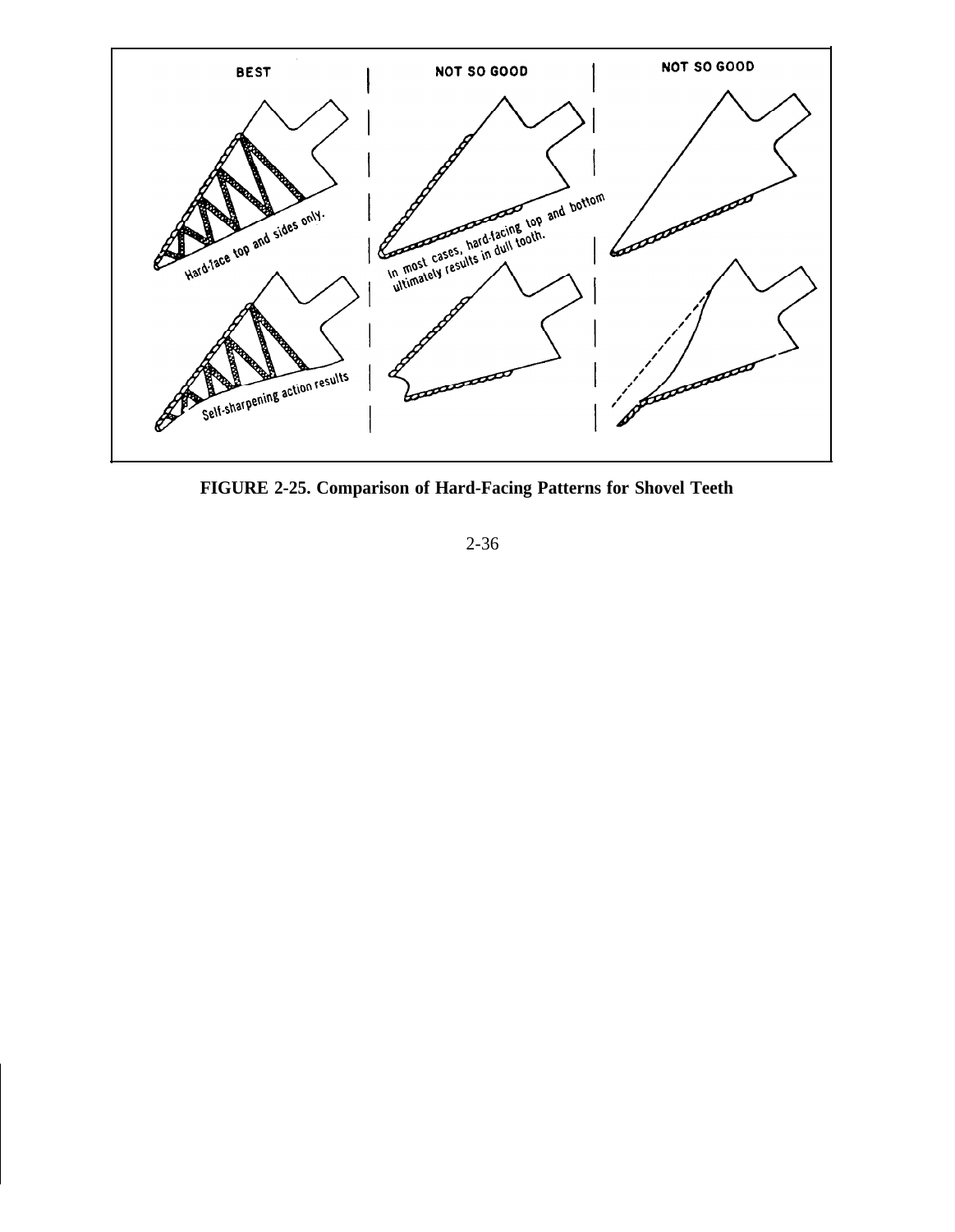Alternate Hard-face Electrodes: Pages 1-22, or 1-20

Manganese Steel

Primary Buildup Electrode: Page 1-22

Primary Hard-face Electrode: Page 1-26

Alternate Buildup Electrode: Page 1-20

Alternate Hard-face Electrodes: Pages 1-25, or 1-22

Welding Procedures: Buildup badly worn areas with **Bucket Tooth Adapters** recommended material. Apply stringer beads of hard-facing alloy in waffle pattern over entire wearing Shovel Latch Plates surface (Figure 2-26). Use electrodes on page 1-25, 1-22, or 1-20 for areas of relatively moderate wear. Carbon Steel For extreme abrasion and impact, use electrodes on pages 1-26, 1-25, or 1-22. Primary Electrode: Page 1-24



# **FIGURE 2-26. Hard-Facing Shovel**

Alternate Electrodes: Pages 1-5 or 1-3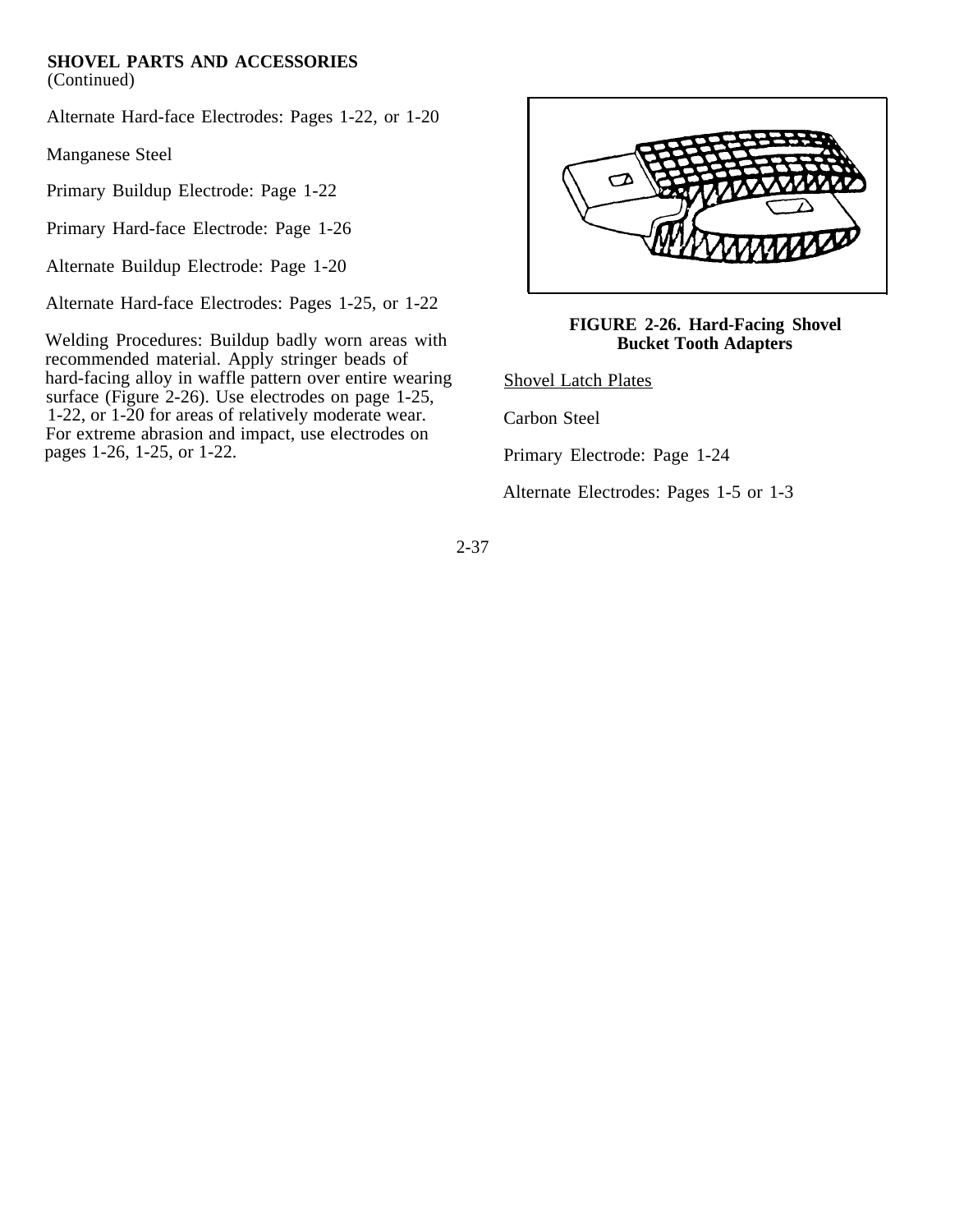Manganese Steel

Primary Electrode: Page 1-22

Alternate Electrode: Page 1-20

Welding Procedures: Rebuild to size as shown (Figure 2-27).



**FIGURE 2-27. Hard-Facing Shovel Latch Plates**

Shovel Latch Bars

Carbon Steel

Primary Electrode: Page 1-24

Alternate Electrodes: Pages 1-5, or 1-3

Manganese Steel

Primary Electrode: Page 1-22

Alternate Electrode: Page 1-20

Welding Procedures: Rebuild as shown (Figure 2-28); grind to size.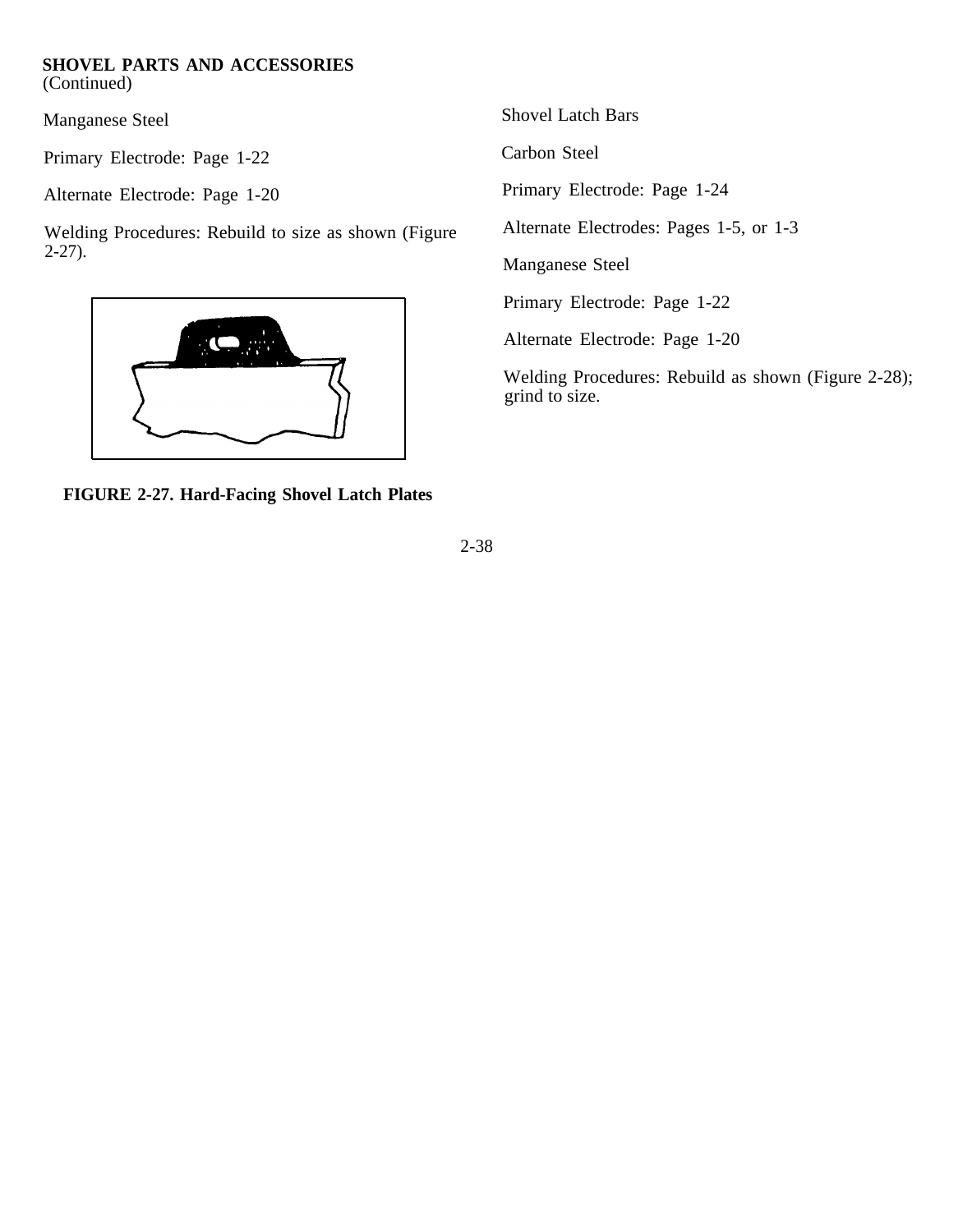

**FIGURE 2-28. Hard-Facing Shovel Latch Bars**

Shovel Boom Heels

Carbon Steel

Primary Electrode: Page 1-24

Alternate Electrodes: Page 1-5 or 1-3

Manganese Steel

Primary Electrode: Page 1-22

Alternate Electrode: Page 1-20

Welding Procedures: Apply hard-facing to worn areas (Figure 2-29). Use template to insure fit.



FIGURE 2-29. Hard-Facing ShoveI Boom Heels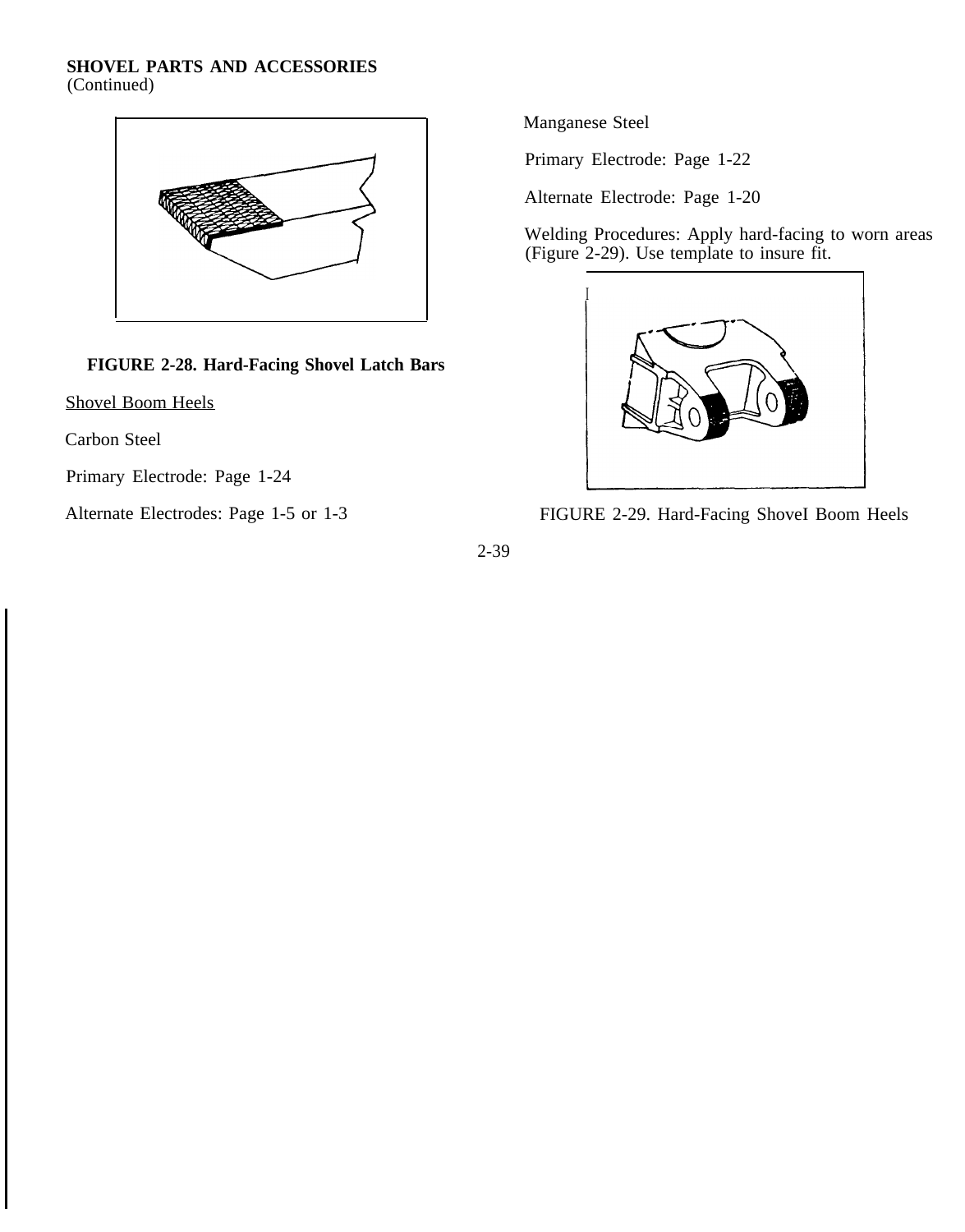Cable Sheaves

Carbon Steel

Primary Electrode: Page l-24

Alternate Electrodes: Pages l-22 or l-20

Welding Procedures: Position on jig so sheave can be turned for downhand welding. Build up badly worn areas and apply alloy in circumferential beads. Use slight weave (Figure 2-30). Be sure to use proper preheat and postheat where necessary.



**FIGURE 2-30. Hard-Facing and Rebuilding Worn Cable Sheaves**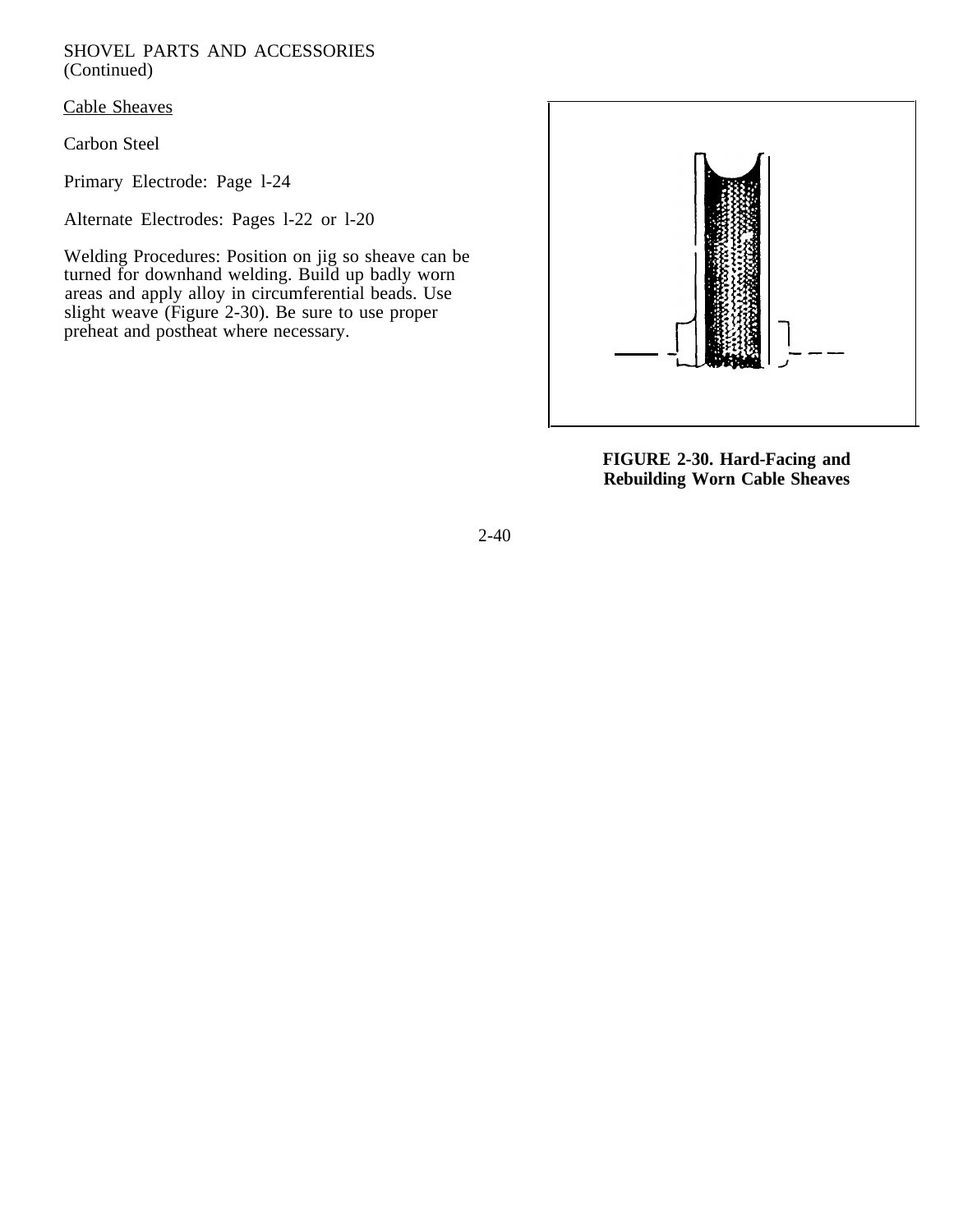Dragline Pins

Carbon Steel

Primary Electrode: Page 1-26

Alternate Electrodes: Pages 1-25 or 1-22

Welding Procedures: Hard-face ends of pin using above-mentioned electrodes (Figure 2-3 1).



FIGURE 2-31. Hard-Facing and Rebuilding Dragline Pins

Rebuild bearing surface of pin using electrodes on pages 1-24, 1-5, or 1-3. Grind to proper size.

Dragline Chains

Carbon Steel

Primary Electrode: Page 1-24

Alternate Electrodes: Pages 1-5 or 1-3

Manganese Steel

Primary Electrode: Page 1-22

Alternate Electrode: Page 1-20

Welding Procedures: Rebuild link-to-link wear areas on carbon steel and manganese steel chains using above-mentioned electrodes (Figure 2-32). Hard-face outside wear areas of chains using electrodes on pages 1-27, 1-26, or 1-24.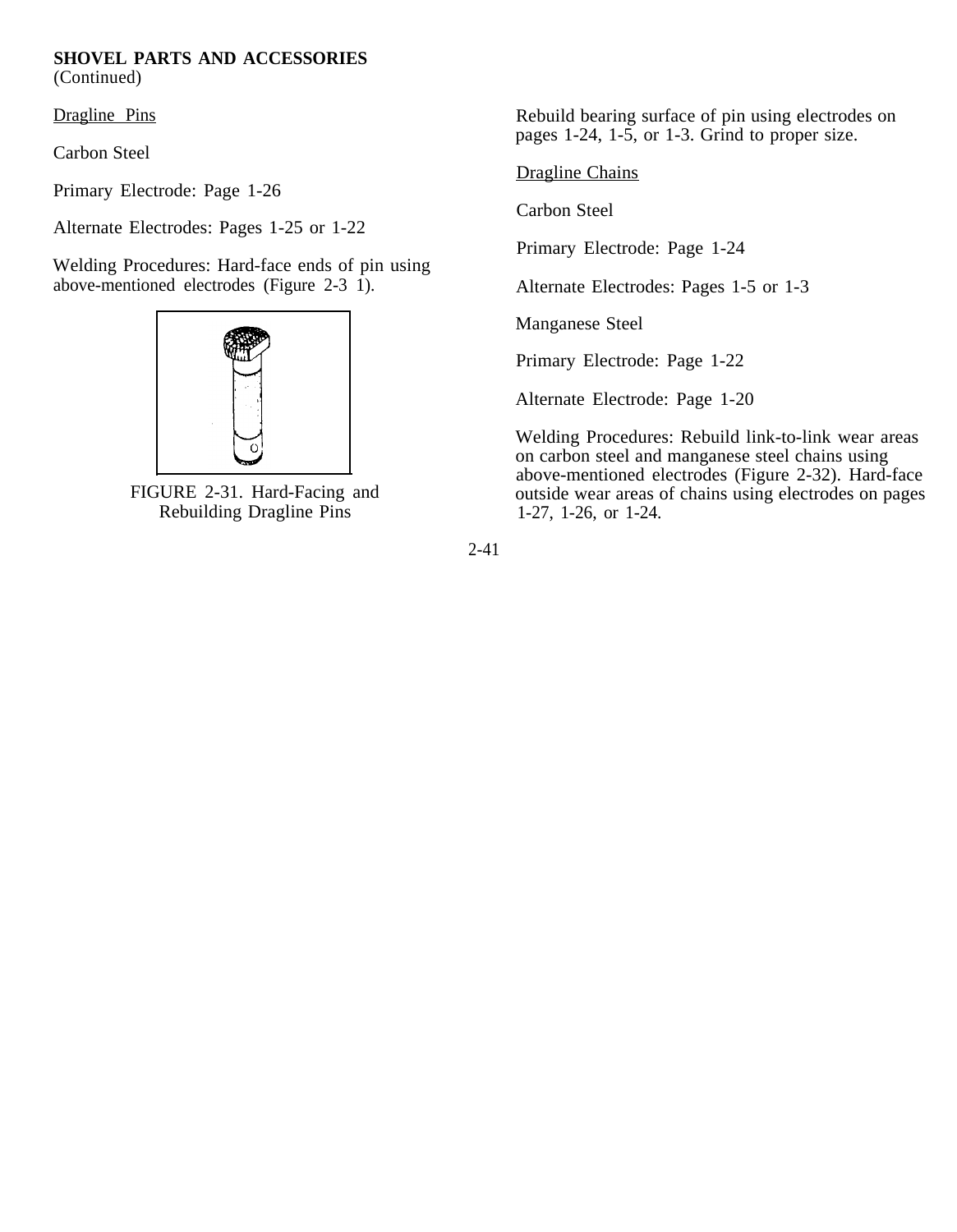

**FIGURE 2-32. Hard-Facing and Rebuilding Worn Dragline Chains** Dragline Clevis

Carbon Steel

Primary Electrode: Page 1-20

Alternate Electrodes: Pages 1-5, 1-3

Manganese Steel

Primary Electrode: Page 1-22

Alternate Electrode: Page 1-20

Welding Procedures: Rebuild metal-to-metal wear areas on steel and manganese clevises using above mentioned electrodes (Figure 2-33). Hard-face outside wear areas using electrodes on pages 1-26, 1-24, or 1-22.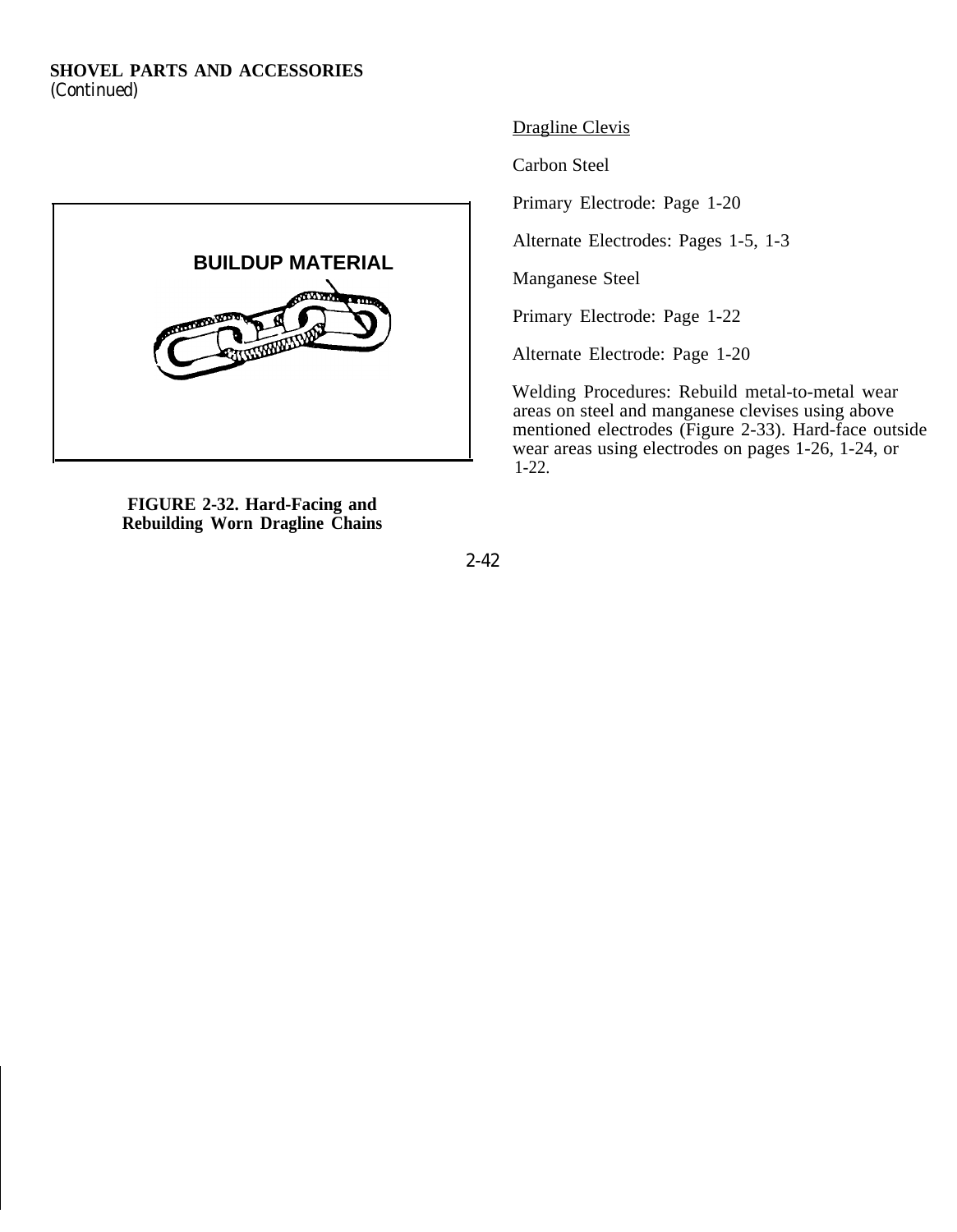**SHOVEL PARTS AND ACCESSORIES** (Continued)



**FIGURE 2-33. Hard-Facing and Rebuilding Worn Dragline Clevis**

Clam Shell Buckets

Carbon Steel

Primary Electrode: Page 1-24

Alternate Electrodes: Pages 1-5 or 1-3

Manganese Steel

Primary Electrode: Page 1-22

Alternate Electrode: Page 1-20

Welding Procedures: Skip weld manganese lips. Steel lips need no special care other than usual procedure to prevent warpage (Figure 2-34).

Hard-face top, bottom and sides of lip using electrodes on pages 1-26, 1-25, or 1-23. Wear strips on bucket should also be hard-faced.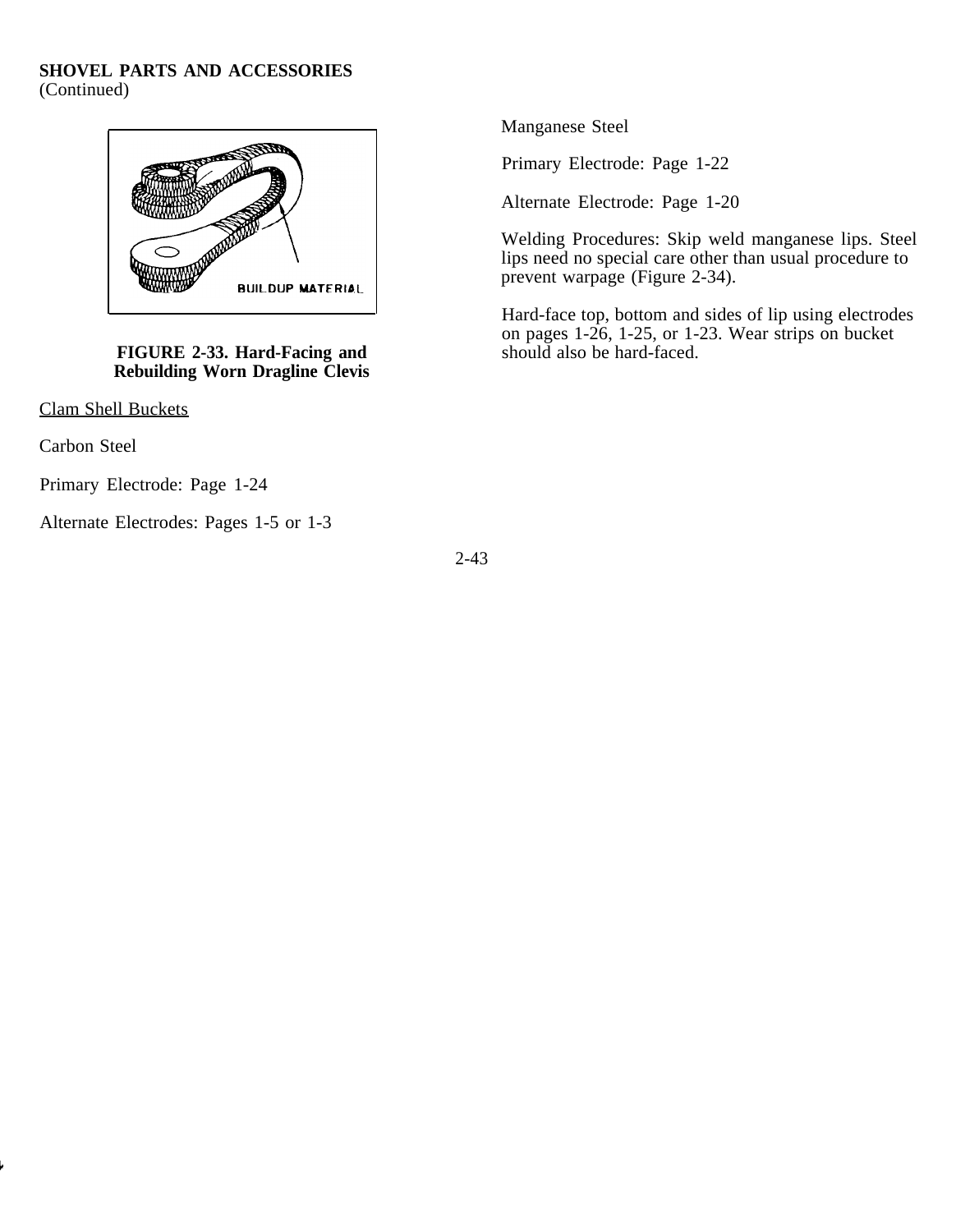## **SHOVEL PARTS AND ACCESSORIES** (Continued)



**FIGURE 2-34. Hard-Facing Clam Shell Bucket**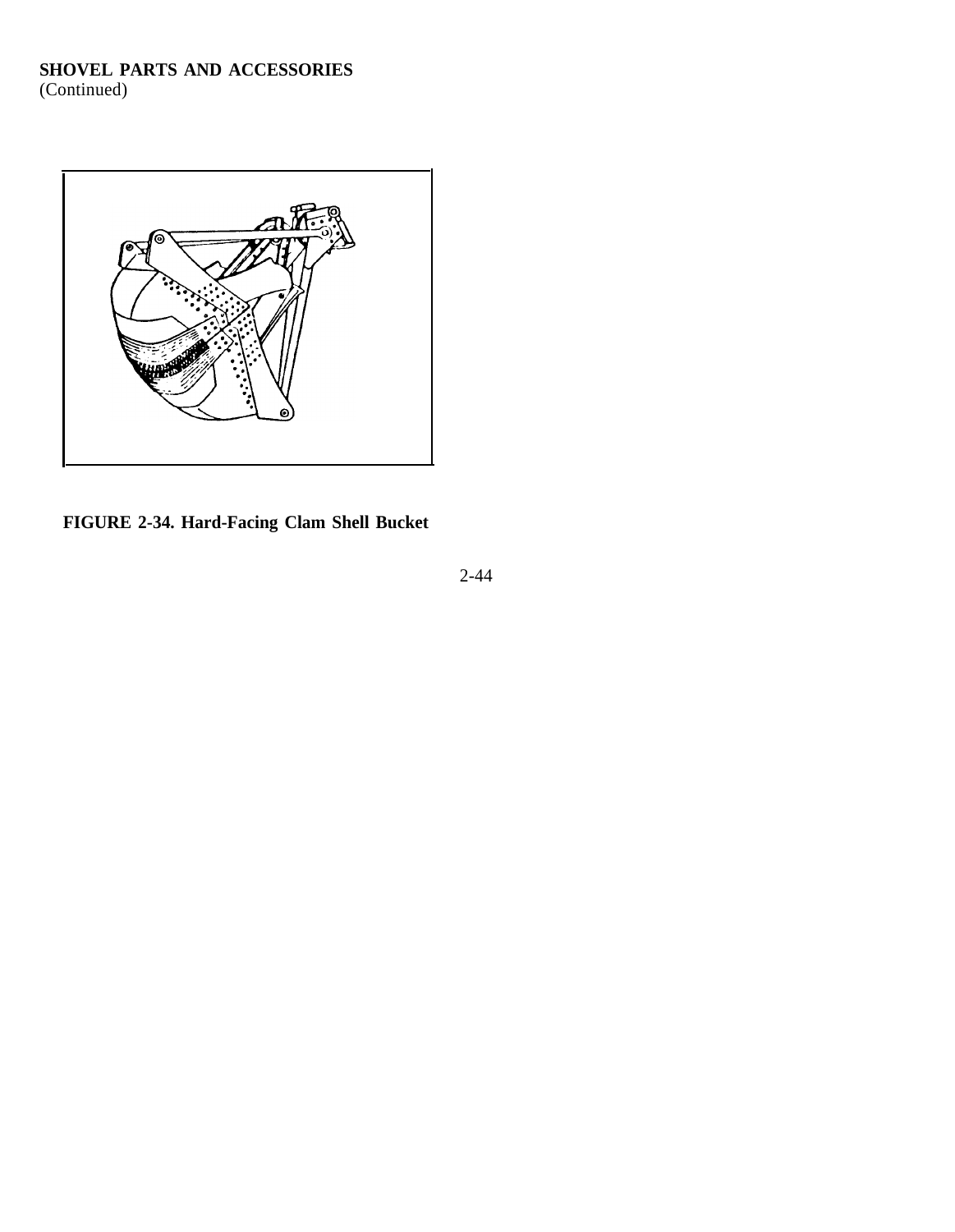

**FIGURE 2-35. Power Shovel Transmission Components**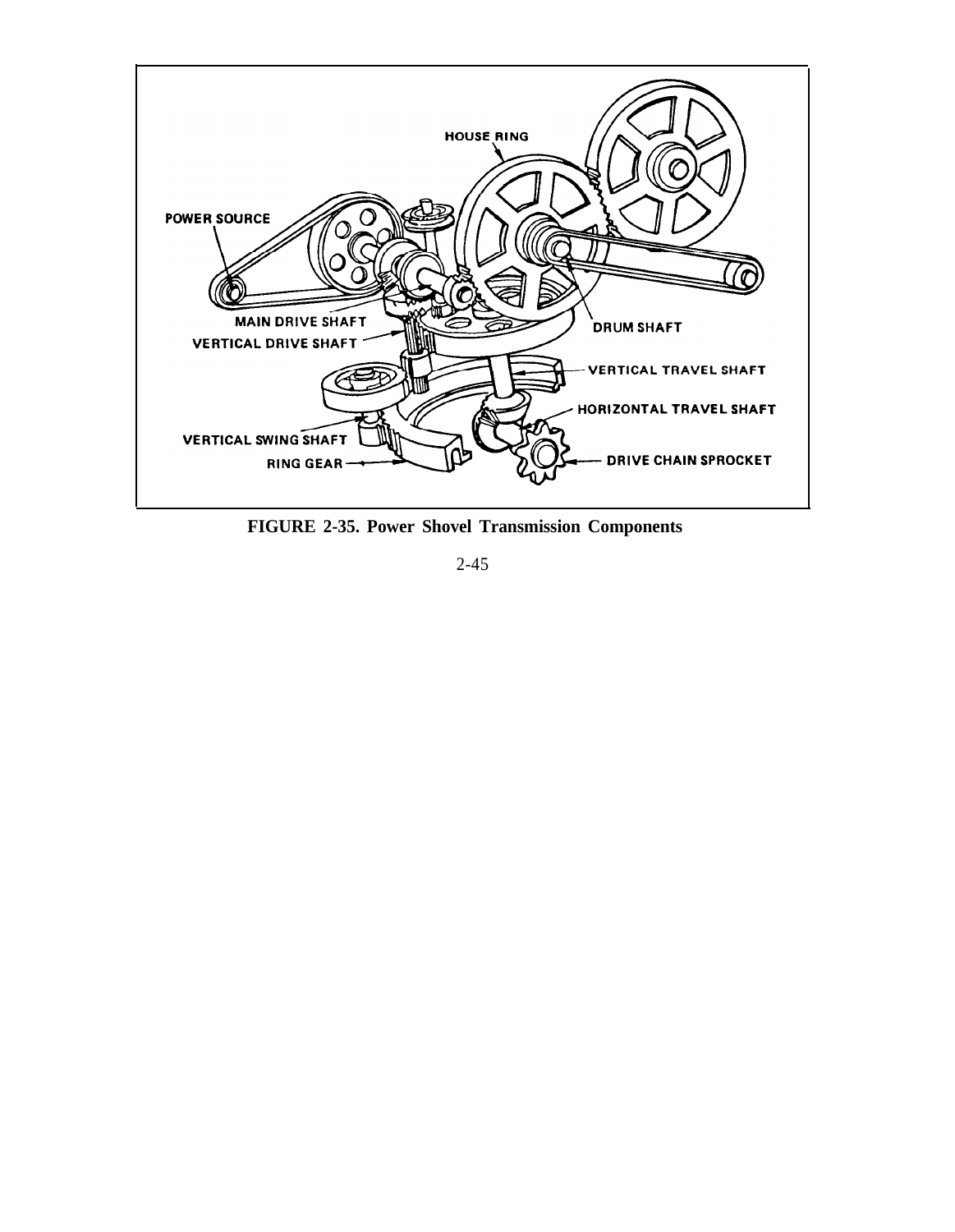## **POWER SHOVEL TRANSMISSIONS**

Shovel Ring Gears

Carbon Steel

Primary Electrode: Page 1-24

Alternate Electrodes: Pages 1-5 or 1-3

Welding Procedures: Restore worn teeth with buildup and hand-grind to finished dimensions (Figure 2-36). Be sure to use proper preheat and postheat where required.



FIGURE 2-36. Hard-Facing and Restoring Worn Shovel Ring Gear Teeth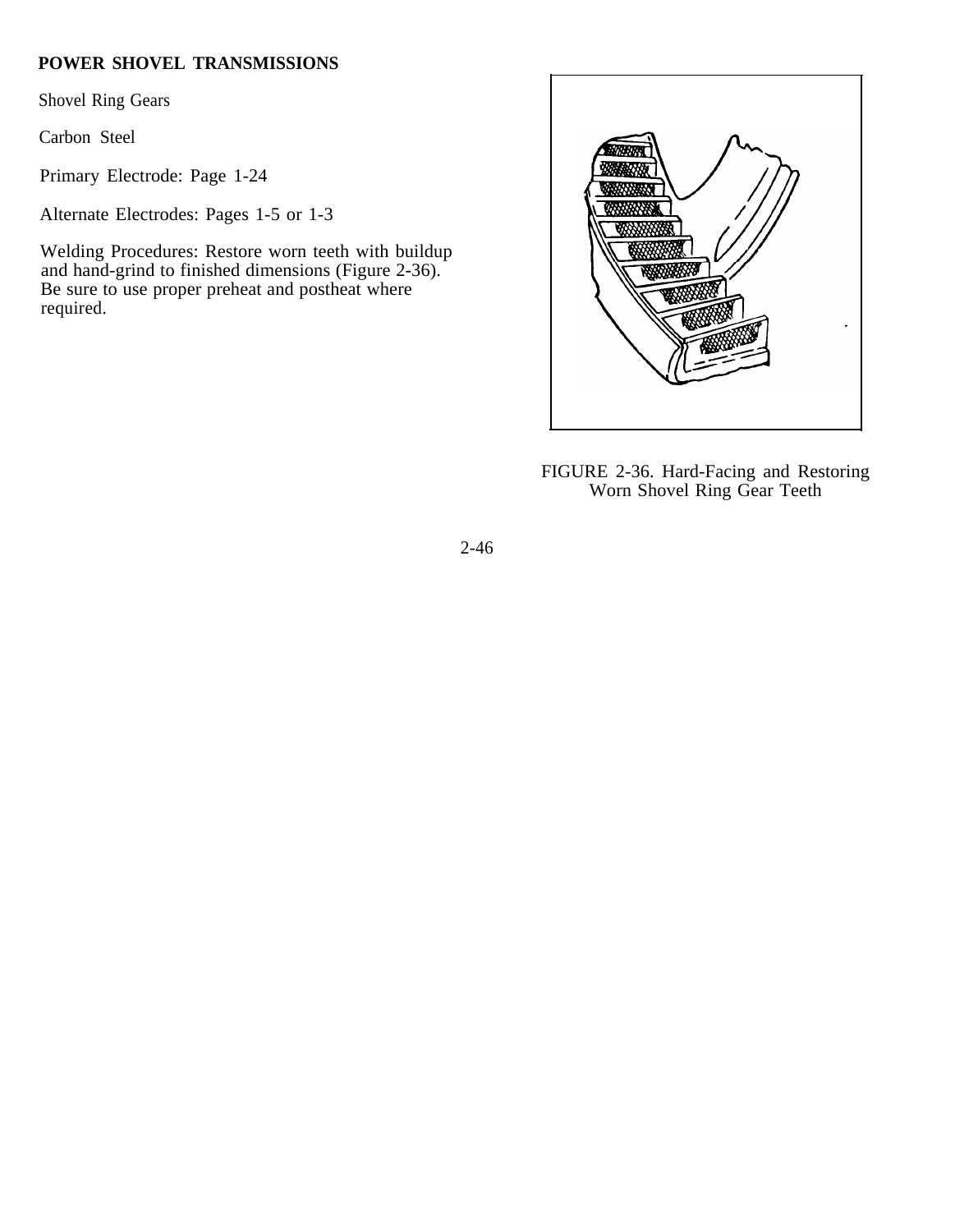# **POWER SHOVEL TRANSMISSIONS** (Continued)

Shovel Swing Gears

Carbon Steel

Primary Electrode: Page 1-24

Alternate Electrodes: Pages 1-5 or 1-3

Welding Procedures: Restore worn teeth with buildup and hand-grind to finished dimension (Figure 2-37). Be sure to use proper preheat and postheat where required.

Horizontal Travel Gears

Carbon Steel

Primary Electrode: Page 1-24

Alternate Electrodes: Pages 1-5 or 1-3

Welding Procedures: Restore worn teeth with buildup material and hand-grind to finished size. Be sure to use proper preheat and postheat where required.



**FIGURE 2-37. Hard-Facing and Restoring Worn Horizontal Travel Gear Teeth**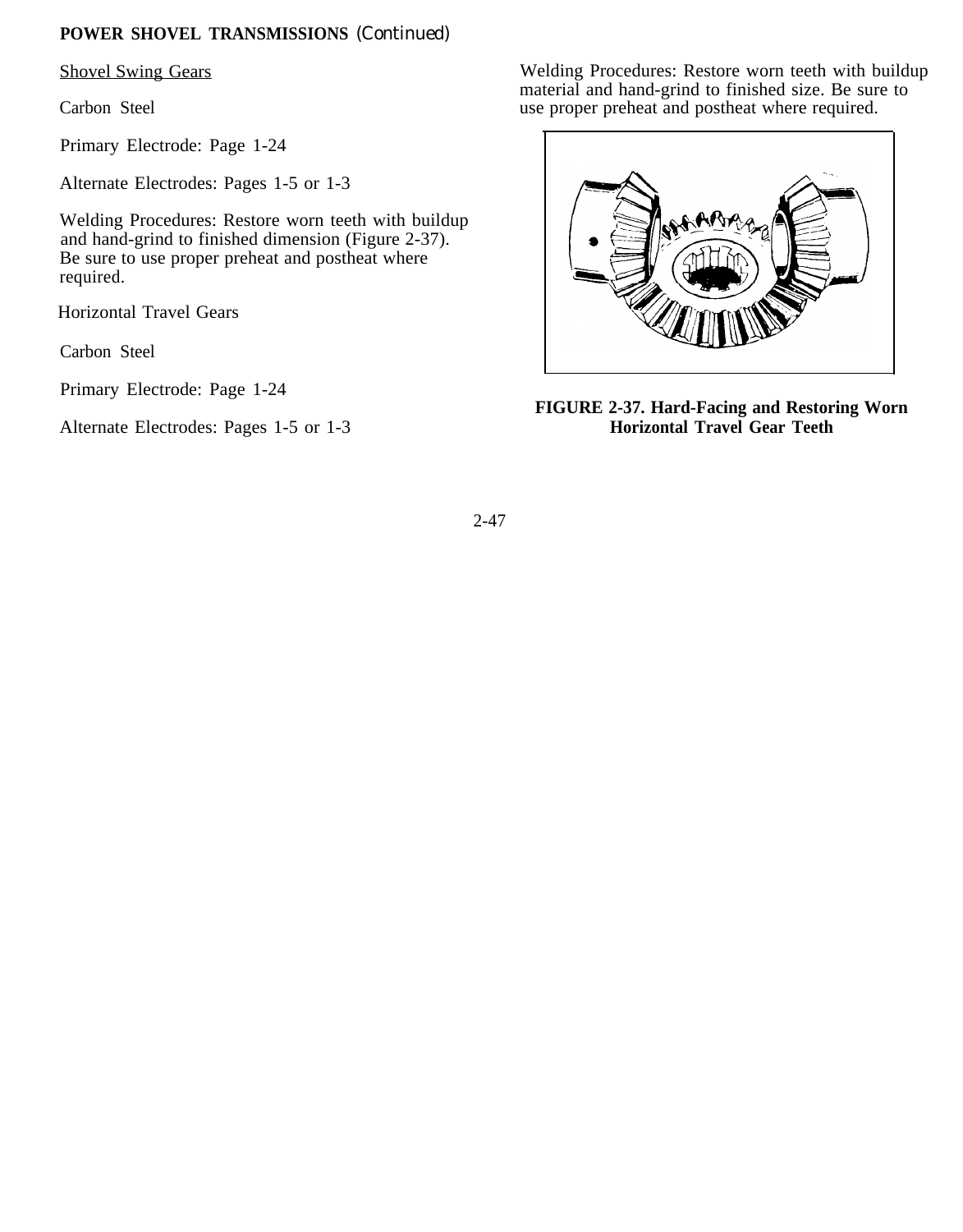## **POWER SHOVEL TRANSMISSIONS (Continued)**

House Rings

Carbon Steel

Primary Electrode: Page 1-24

Alternate Electrodes: Pages 1-5 or 1-3

Welding Procedures: Shovel house rings should be preheated to 500°F. Use recommended material to bring ring to size and finish-machine (Figure 2-38).



**FIGURE 2-38. Hard-Facing and Restoring Worn House Ring Gear Teeth**

# **Shafts**

Carbon Steel

Primary Electrode: Page 1-24

Alternate Electrodes: Pages 1-5 or 1-3

Welding Procedures: Most shafts are made of weldable medium- or low-alloy steel and can be reconditioned using the above-mentioned electrodes to produce a check-free surface with outstanding physical properties. Large shafts should be thoroughly preheated to, and kept at, 600- 700°F during welding. Small shafts should be thoroughly soaked with a preheat of 400- 500°F. Slow cooling is mandatory.

After observing preparatory procedures, deposit 1 in. wide weave beads of the above-mentioned electrodes longitudinaly across the shaft. Overbuild about 1/8 in. to allow for finish-machining (Figure 2-39).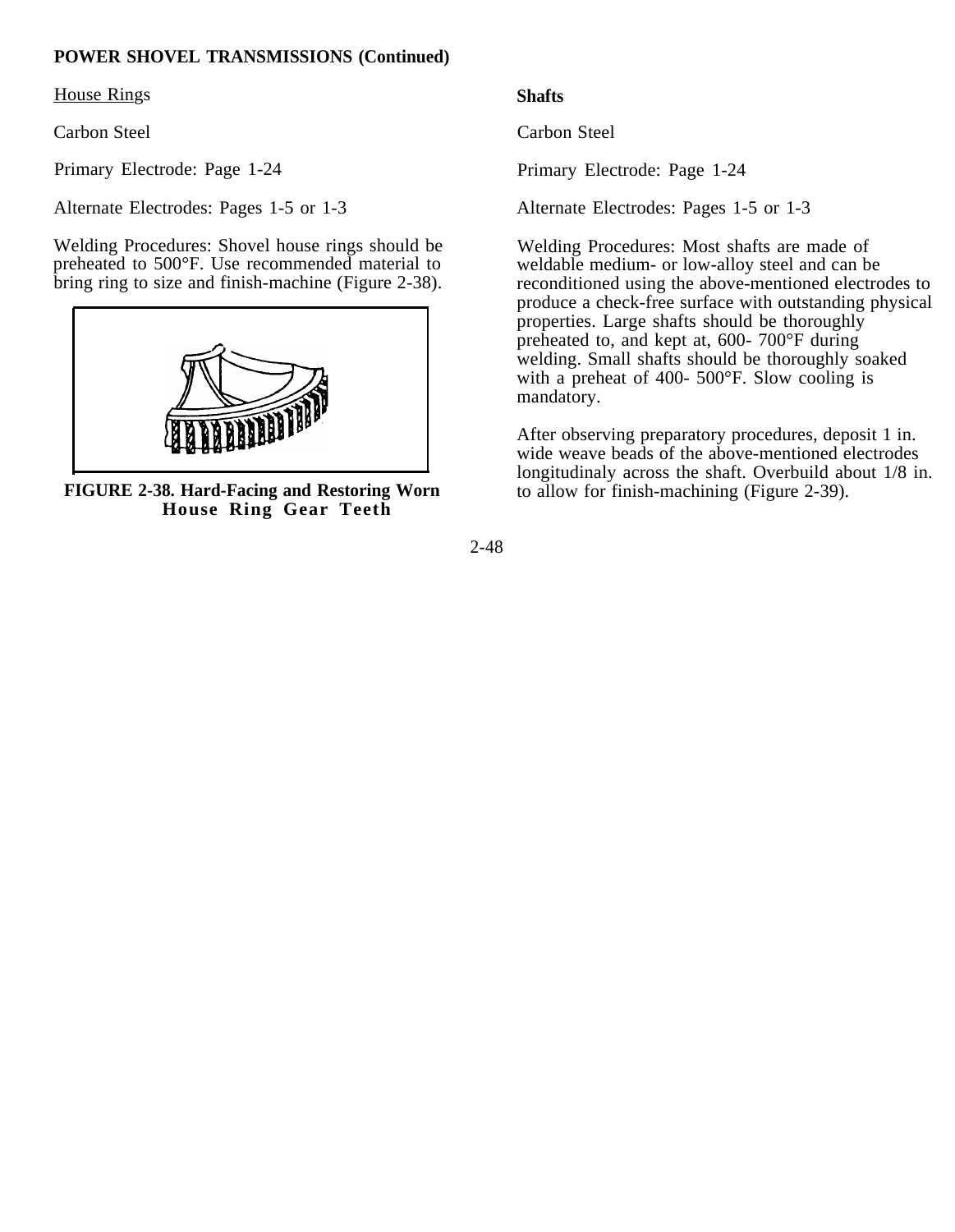**POWER SHOVEL TRANSMISSIONS** (Continued)



FIGURE 2-39. Hard-Facing and Restoring Worn Shafts

DITCHERS AND HOLE AUGERS

Ditcher Drive Segments

Carbon Steel

Primary Electrode: Page 1-24

Alternate Electrodes: Pages 1-5 or 1-3

Welding Procedures: Position for downhand welding (Figure 2-40). Apply hard-facing using a template to obtain proper shape. Apply beads transversely. Grind high spots.



FIGURE 2-40. Hard-Facing Ditcher Drive Segments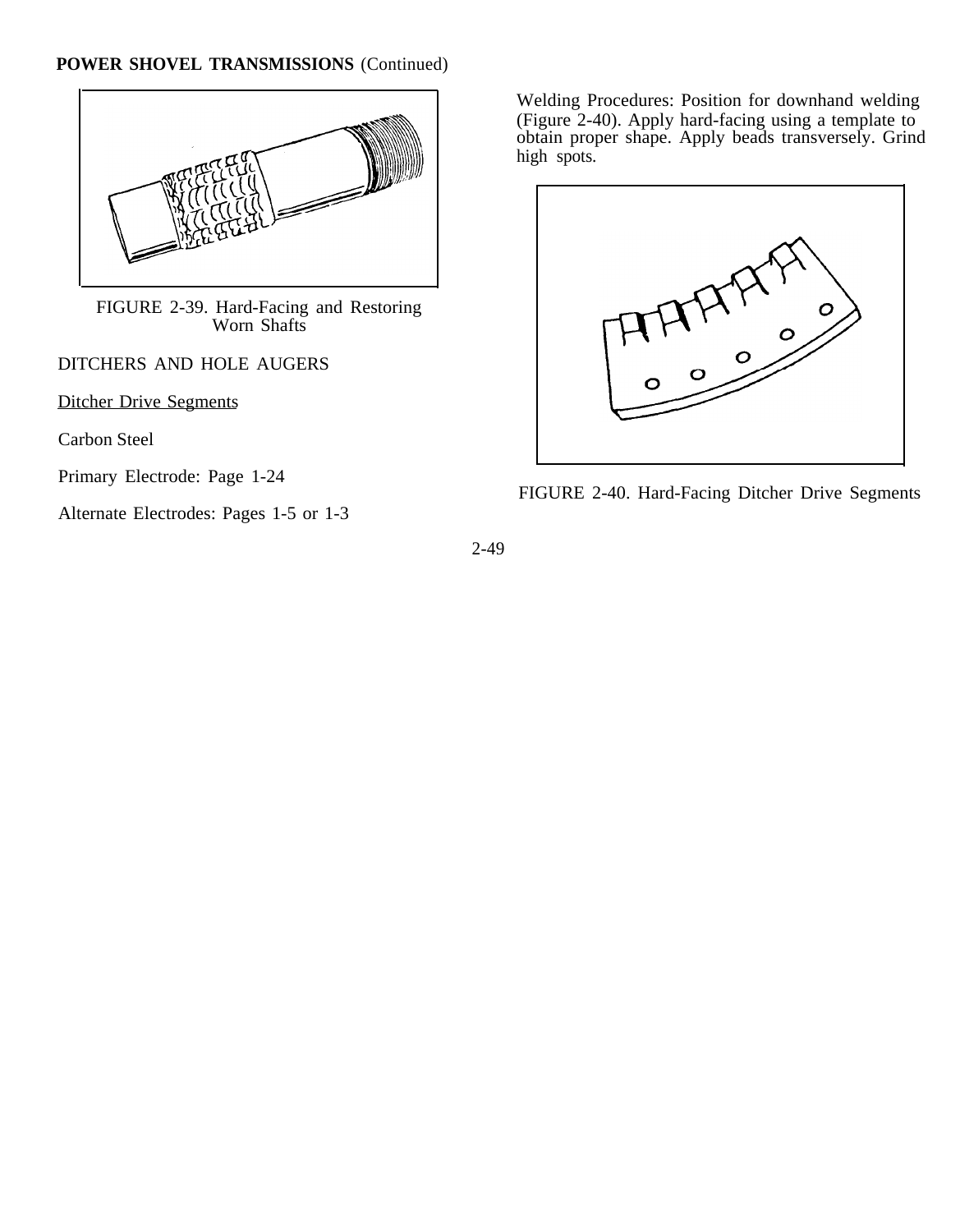## **DITCHERS AND HOLE AUGERS** (Continued)

Ditcher Rolls

Carbon Steel

Primary Electrode: Page 1-24

Alternate Electrodes: Pages 1-5 or 1-3

Welding Procedures: Construct jig so roller can be turned (Figure 2-4 1). Apply weld metal to face and to flange where necessary. Grind high spots.

Cast Iron Rollers - Preheat to 1000- 1200°F and maintain. Use electrode on page 1-14 in wide transverse beads. Slow cool.



**FIGURE 2-41. Hard-Facing Ditcher Rolls**

Ditcher Drive Sprockets

Carbon Steel

Primary Electrode: Page 1-24

Alternate Electrodes: Pages 1-5 or 1-3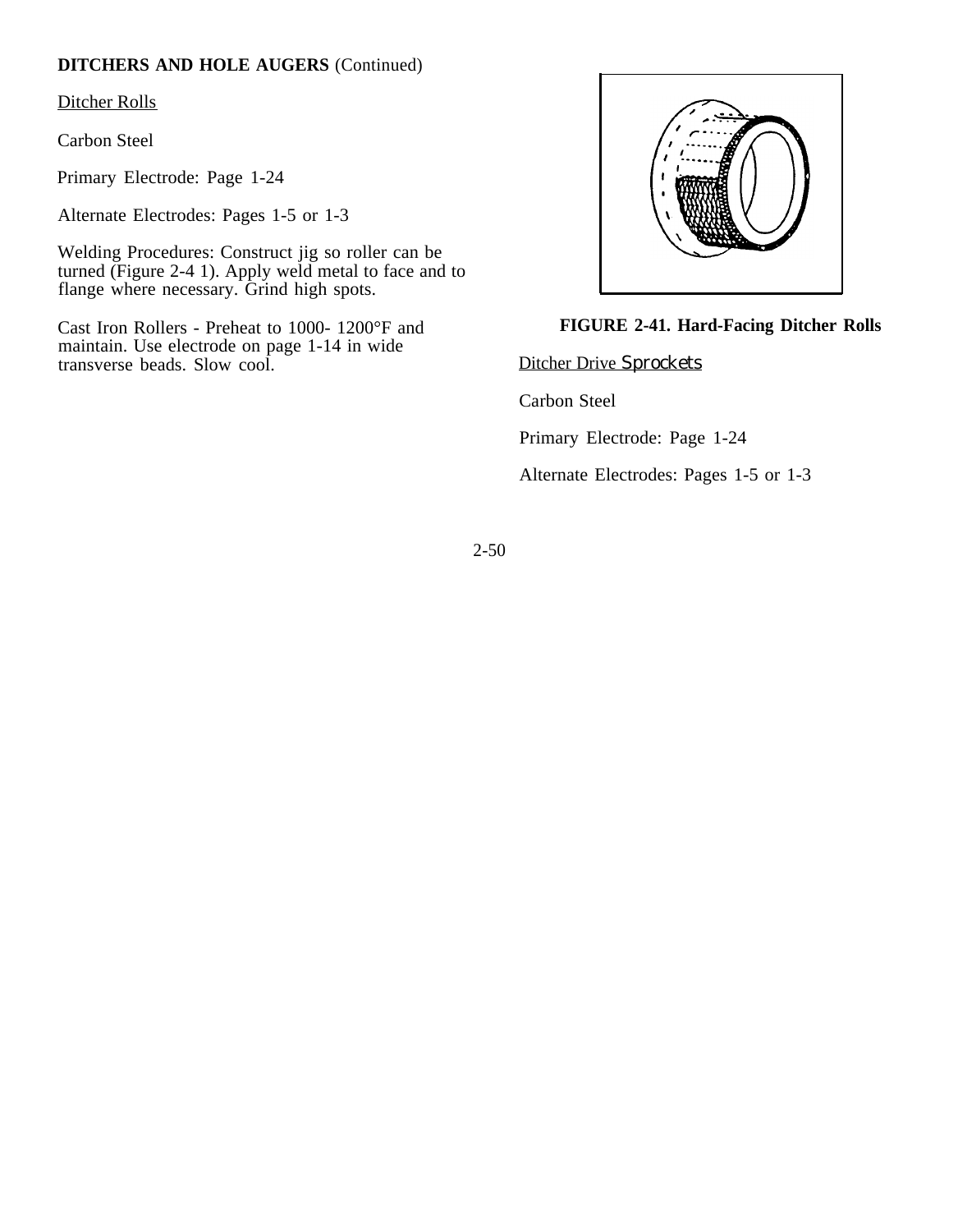## **DITCHERS AND HOLE AUGERS** (Continued)

Welding Procedures: Position for welding (Figure Welding Procedures: Apply above-mentioned 2-42). Apply buildup using a template. Apply beads electrodes starting at the point and extend deposits 1 2-42). Apply buildup using a template. Apply beads electrodes starting at the p<br>transversely. Grind high spots. <br>in. upward (Figure 2-43). transversely. Grind high spots.



FIGURE 2-42. Hard-Facing Ditcher Drive Sprockets

Ditcher Teeth

Carbon Steel

Primary Electrode: Page 1-26

Alternate Electrodes: Pages 1-25 or 1-22



FIGURE 2-43. Hard-Facing Ditcher Teeth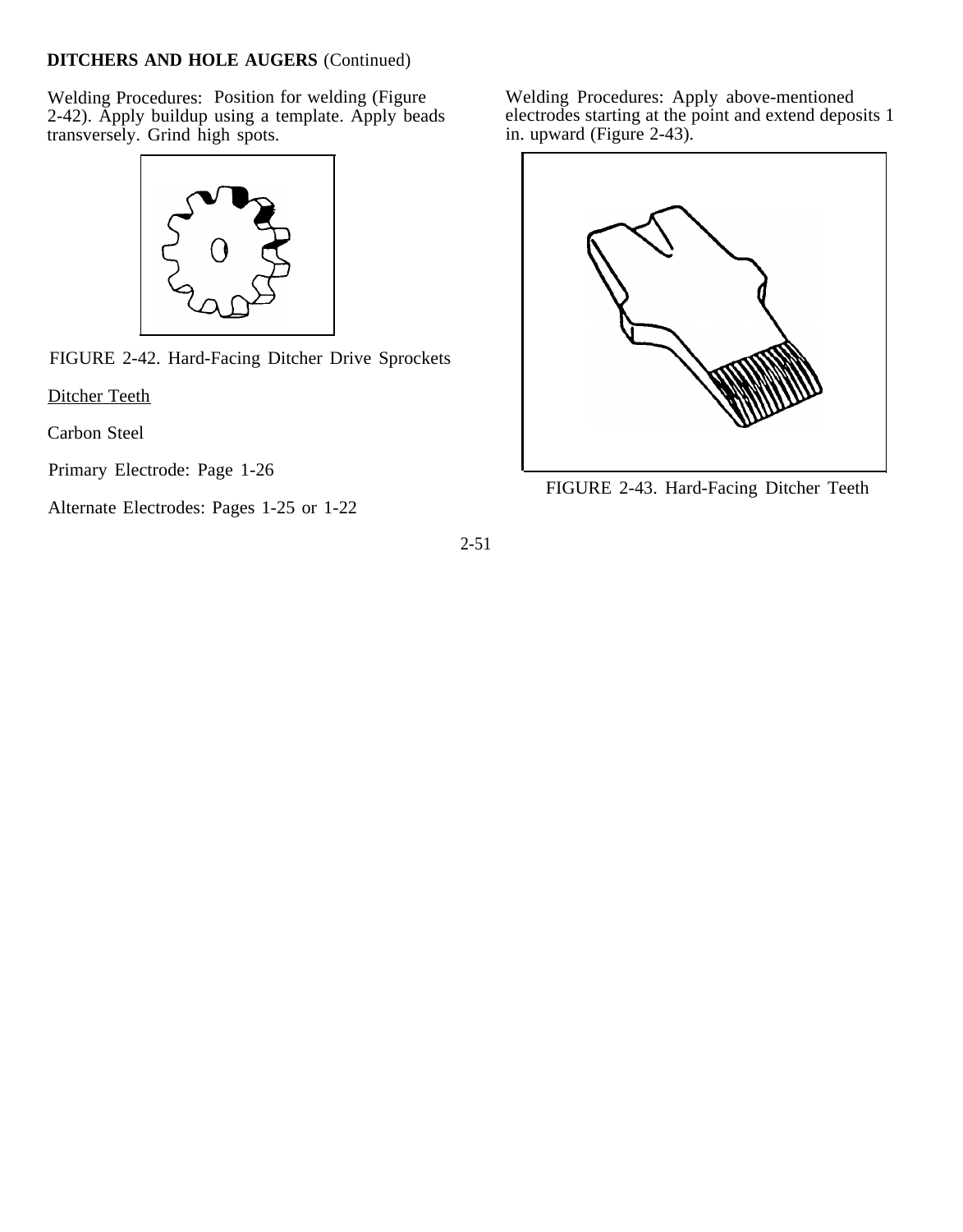# **DITCHERS AND HOLE AUGERS** (Continued)

Post Hole Augers

Carbon Steel

Primary Electrode: Page 1-26

Alternate Electrodes: Pages 1-25 or 1-22

Welding Procedures: Apply above-mentioned electrodes to upper face of flight and flight periphery; hard-face top side of cutter teeth for self-sharpening action and apply hard-facing to reaming edge and cutting wings of pilot bit (Figure 2-44).



**FIGURE 244. Had-Facing Post Hole Augers**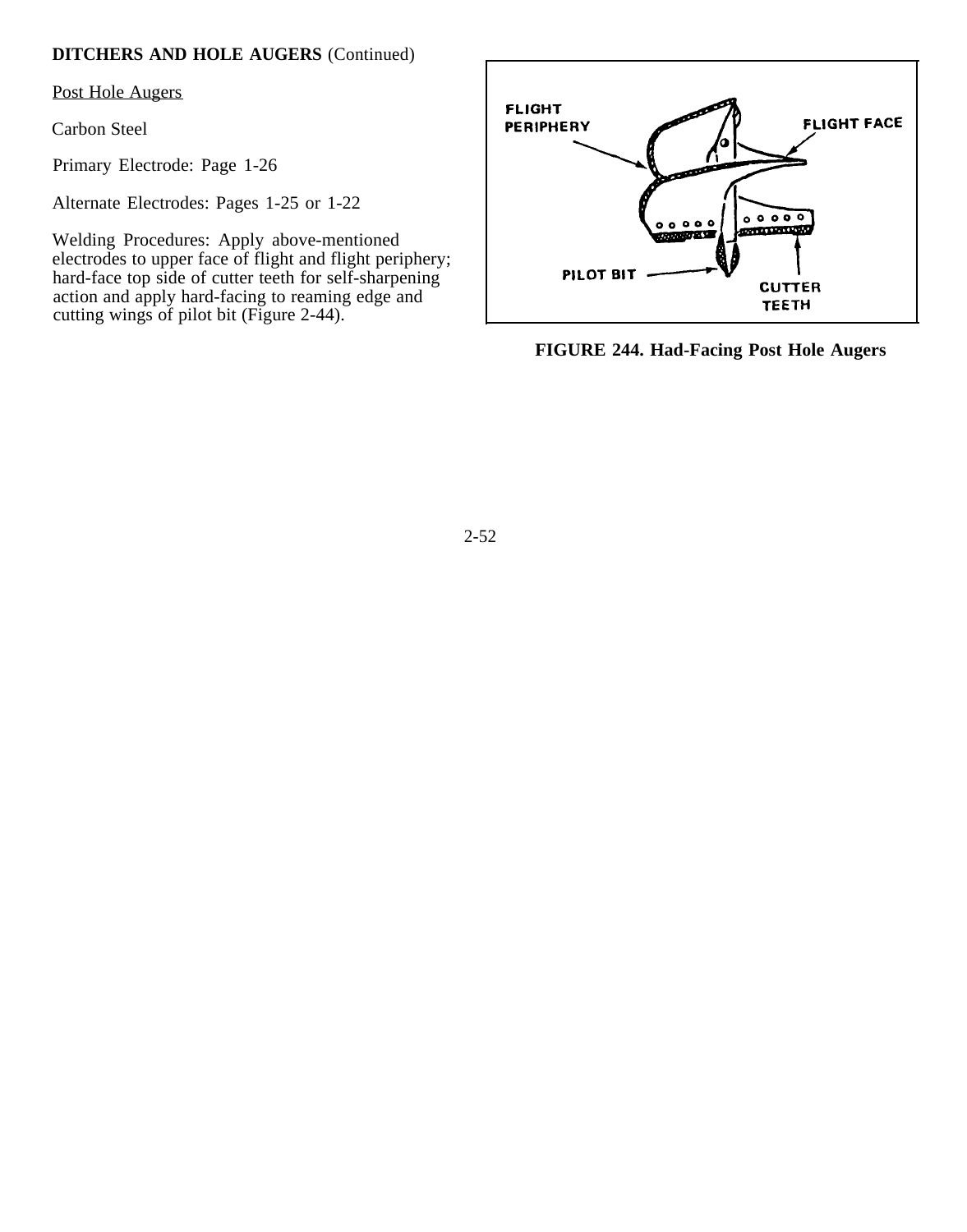# **ASPHALT MIXERS AND PADDLES**

Asphalt Mixer Paddles

Carbon Steel

Primary Electrode: Page 1-26

Alternate Electrodes: Pages 1-25 or 1-22

Welding Procedures: On weldable steel paddles hard-face outer edge and leading edge solid using above-mentioned electrodes. Apply stringers on leading face of paddle in line with material flow (Figure 2-45). Apply stringer beads around bolt hold.



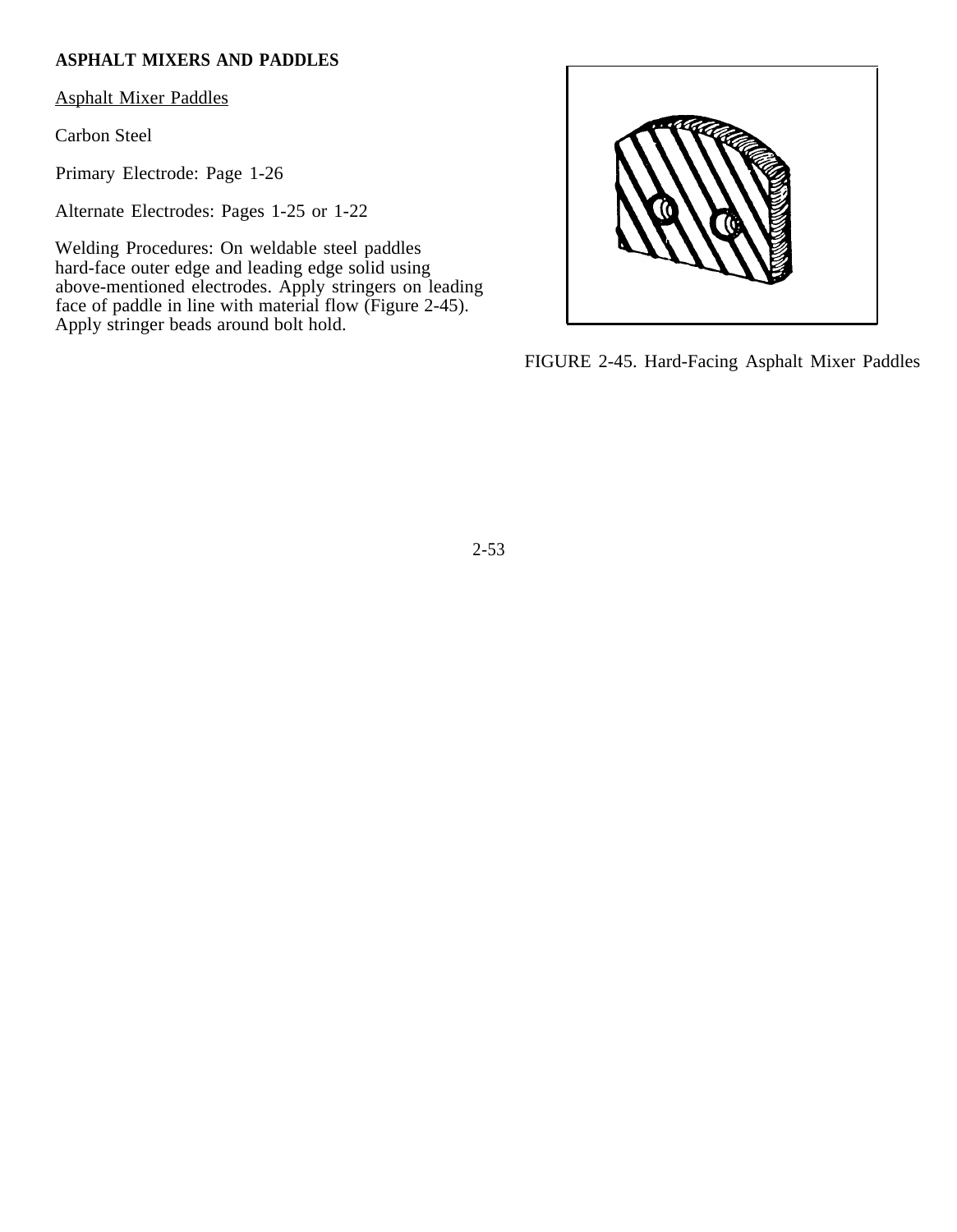Asphalt Mixer Paddle Shanks

Carbon Steel

Primary Electrode: Page 1-26

Alternate Electrodes: Pages 1-25 or 1-22

Welding Procedures: Build up leading shoulder to protect bolt; weld on suitable patch as filler. Apply hard-facing to areas shown in Figure 2-46.



**FIGURE 2-46. Hard-Facing Asphalt Mixer Paddle Shanks**

Paving Machine Paddles

Carbon Steel

Primary Electrode: Page 1-26

Alternate Electrodes: Pages 1-25 or 1-22

Welding Procedures: Face edge and top using above-mentioned electrodes (Figure  $2-47$ ).



**FIGURE 2-47. Hard-Facing Paving Machine Paddles**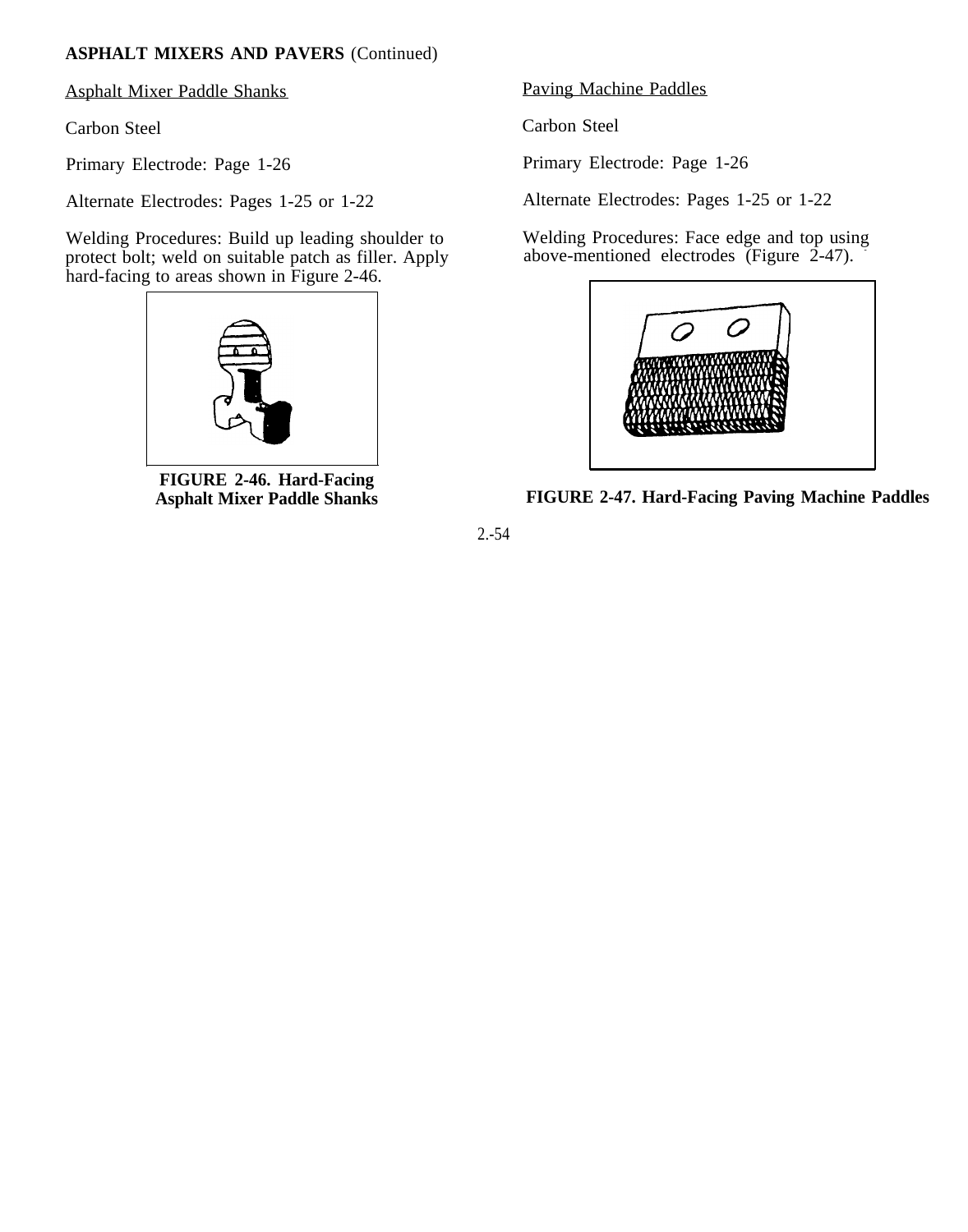Primary Electrode: Page 1-26 Primary Electrode: Page 1-26

Alternate Electrodes: Pages 1-25 or 1-22 Alternate Electrodes: Pages 1-25 or 1-22

Welding Procedures. Apply hard-facing to top and Welding Procedures: Apply above-mentioned both faces of blade (Figure 2-48).



FIGURE 2-48. Hard-Facing Paving Machine Agitator Blades

Paving Agitator Blades Paving Screw Conveyors

Carbon Steel Carbon Steel

electrodes where wear occurs on flight face and edges (Figure 2-49).



**FIGURE 249.** Hard-Facing Paving Machine Screw Conveyors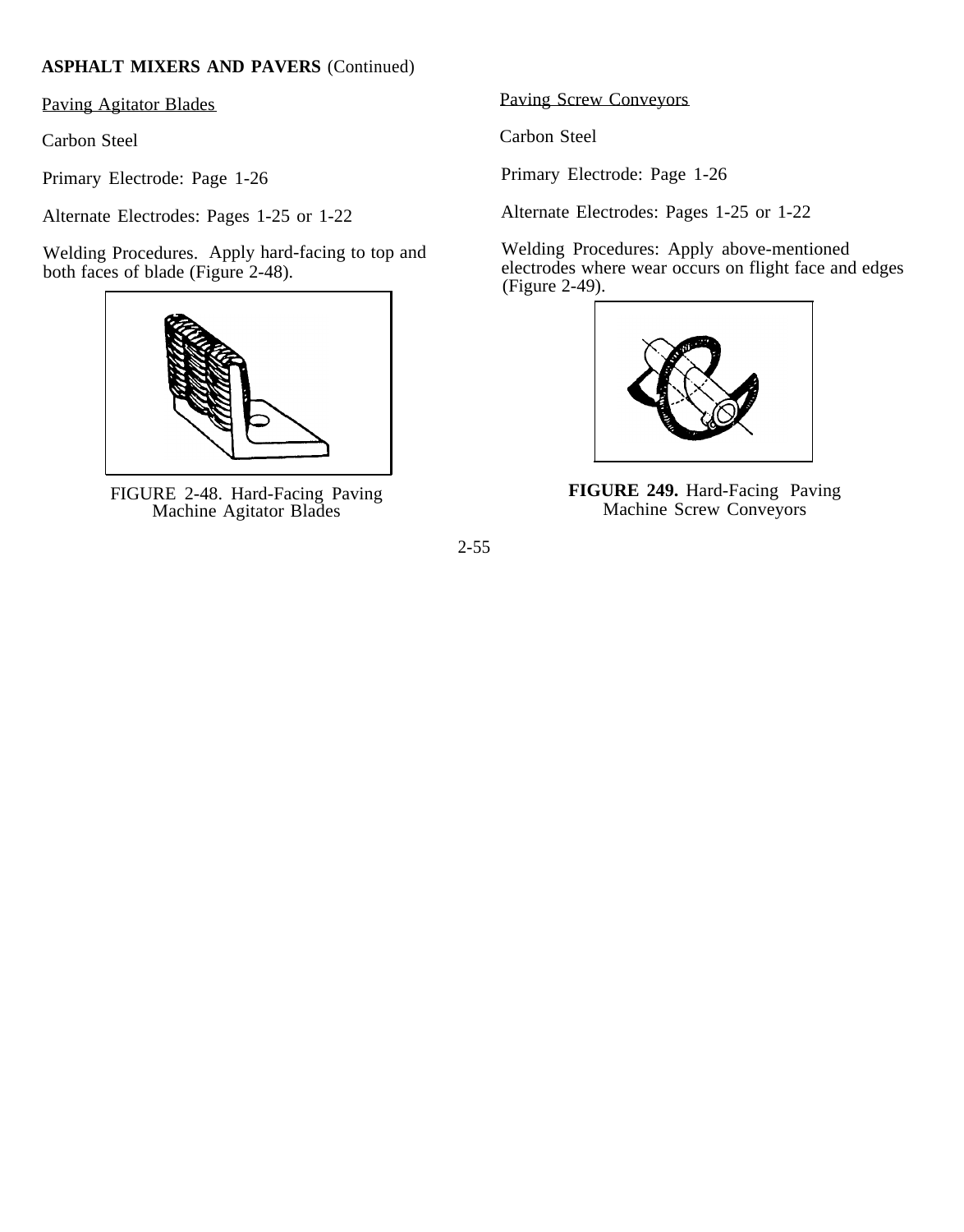Scraper Cutters and Sides

Carbon Steel

Primary Electrode: Page 1-26

Alternate Electrodes: Pages 1-25 or 1-22

Welding Procedures: Remove bolt-on cutter blades from scraper before hard-facing. Overlay leading and bottom edge using above-mentioned electrodes as indicated by wear pattern (Figure 2-50). Hard-face sides with waffle pattern using electrodes on pages 1-25, 1-22, or 1-20.



**FIGURE 2-50. Hard-Facing Scraper Cutters and Sides**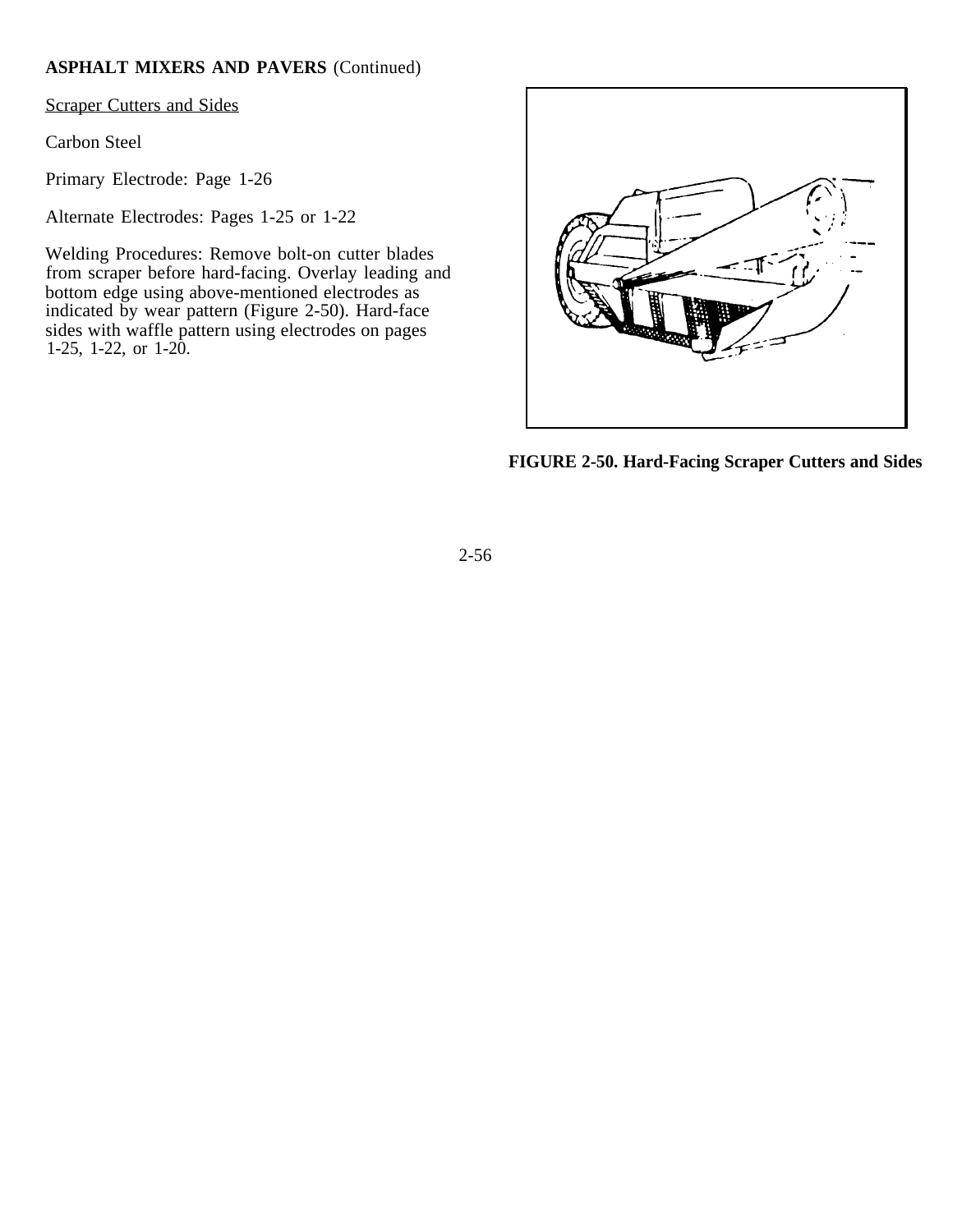Scraper Blades

Carbon Steel

Primary Electrode: Page 1-26

Alternate Electrodes: Pages 1-25 or 1-22

Welding Procedures: Position blades of weldable steel in suitable prehending jig or bolt blade to scraper moldboard. Preheat to at least 400°F. Apply above-mentioned electrodes with slight weaving motion. Deposit need not exceed 1-1/2 in. width. Another method is to bolt pair of blades back-to-back and use skip-weld technique, starting at center and working toward each end, welding on the four cutting edges alternately (Figure 2-5 1).



**FIGURE 2-51. Hard-Facing Asphalt Mixer Scraper Blades**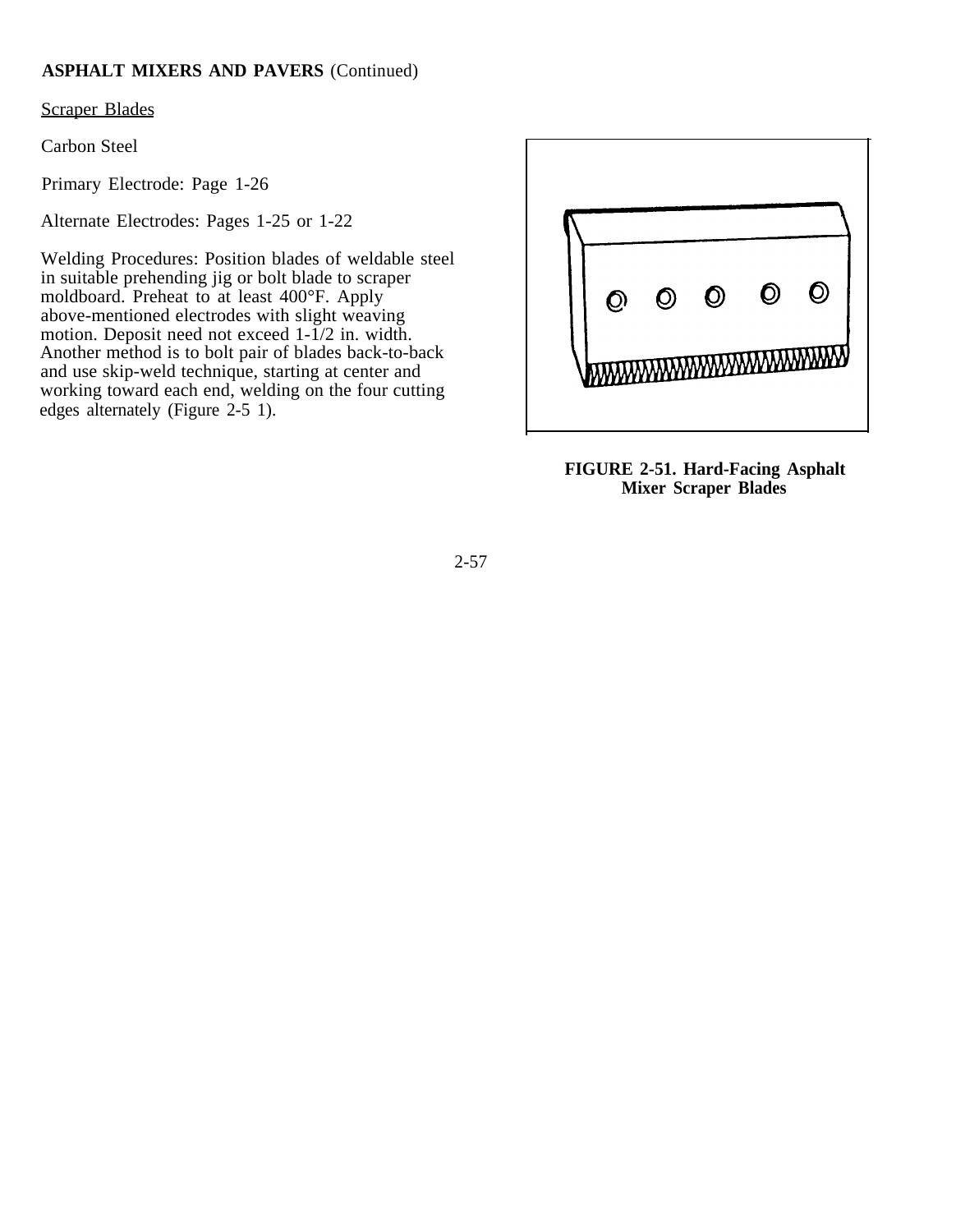#### Grader Blades

Carbon Steel

Primary Electrode: Page 1-26

Alternate Electrodes: Pages 1-25 or 1-22

Welding Procedures: Position blade of weldable steel in suitable prehending jig or bolt two blades back-to-back and preheat to 500- 600°F. Apply above-mentioned electrodes in stringer beads. Use skip weld method (Figure 2-52). Start at center and work toward each end. Deposit should extend 1-2 in. up edge. (NOTE: USE ONLY 1/8 IN. DIAMETER ELECTRODE.)



## **FIGURE 2-52. Hard-Facing Grader Blades**

Grader End Bits

Carbon Steel

Primary Electrode: Page 1-26

Alternate Electrodes: Pages 1-25 or 1-22

Welding Procedures: Place grader end bit in flat position and apply beads diagonally across outer comer and along edges (Figure 2-53).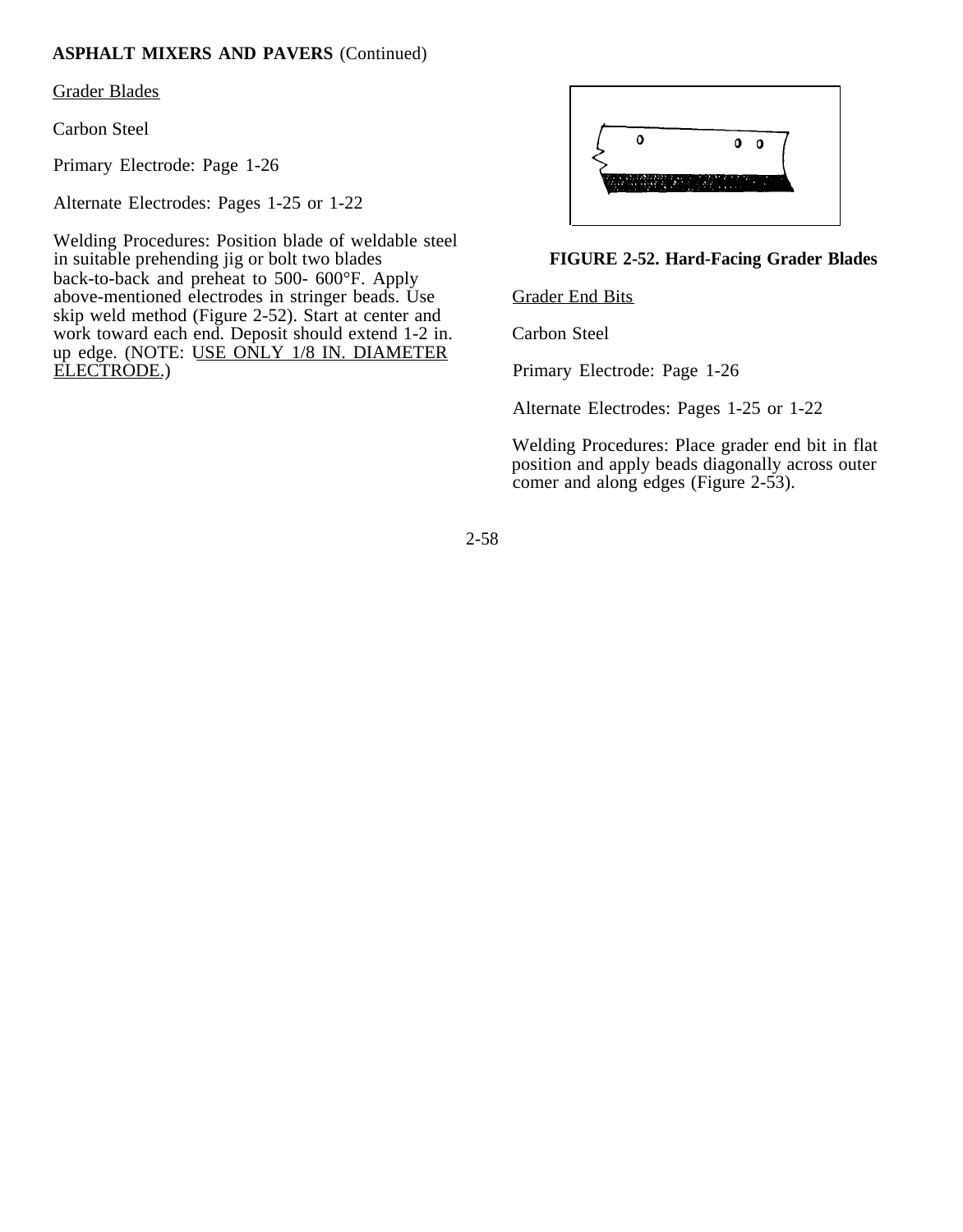

**FIGURE 2-53. Hard-Facing Grader End Bits**

Scooplift Buckets

Carbon Steel

Primary Electrode: Page l-26

Alternate Electrodes: Pages l-22 or l-20

Welding Procedures: Hard-face underside of lip (Figure 2-54). If bucket is badly worn, fabricate new lip and attach, using suitable electrodes.



#### **FIGURE 2-54. Hard-Facing Scooplift Bucket Lips**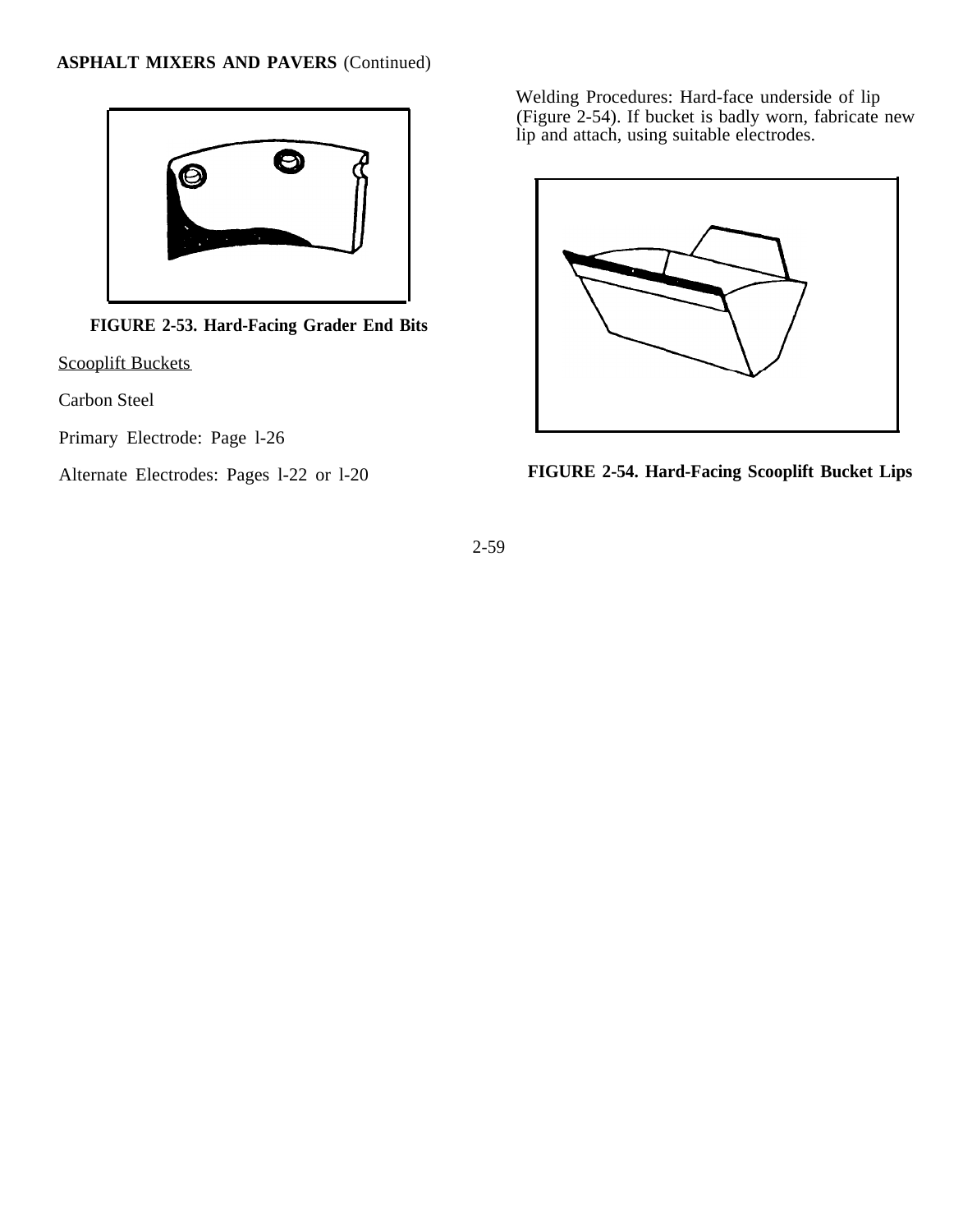Grapple Tines

Carbon Steel

Primary Electrode: Page 1-26

Alternate Electrodes: Pages 1-25 or 1-22

Welding Procedures: Hard-face tine up about 10 in. from point with above-mentioned electrodes and deposit electrode from the point to about 4 in. up the tine (Figure 2-55).



**FIGURE 2-55. Hard-Facing Grapple Tines**

## Grid Compactors

Carbon Steel

Primary Electrode: Page 1-26

Alternate Electrodes: Pages 1-25 or 1-22

Welding Procedures: Raise compactor for downhand positioning. Hard-face grids (Figure 2-56).



**FIGURE 2-56. Hard-Facing Grid Compactor Grids**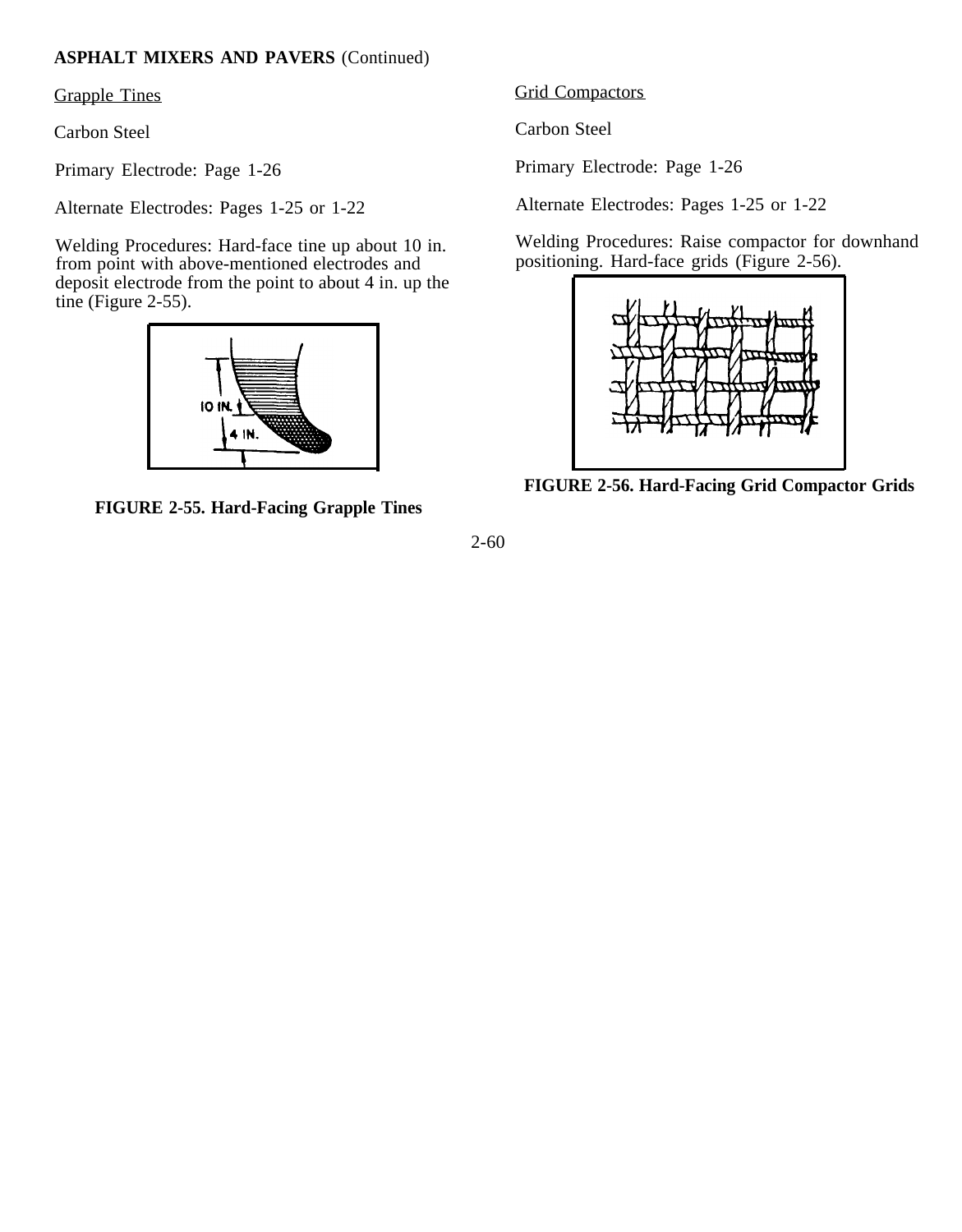Sheepsfoot Tampers

Carbon Steel

Primary Electrode: Page l-26

Alternate Electrodes: Pages l-22 or l-20

Welding Procedures: Drive short lengths of old pipe to worn tamp. This can be done on round, square, or rectangular tamps. To prevent hard metal spill during hard-facing, seal the cup where it is joined to the tamp. Fill hole in ring with above-mentioned electrodes (Figure 2-57). Once welding begins, the operation should be continued until entire tamp is rebuilt.

For best service life, hard-face tamps when they are new, before putting them to work. Hard-face comers and edges with a single wash pass of electrodes on page 1-33, 1-32 or 1-29. Do not allow wear to progress more than 3/16 in. before rehard-facing.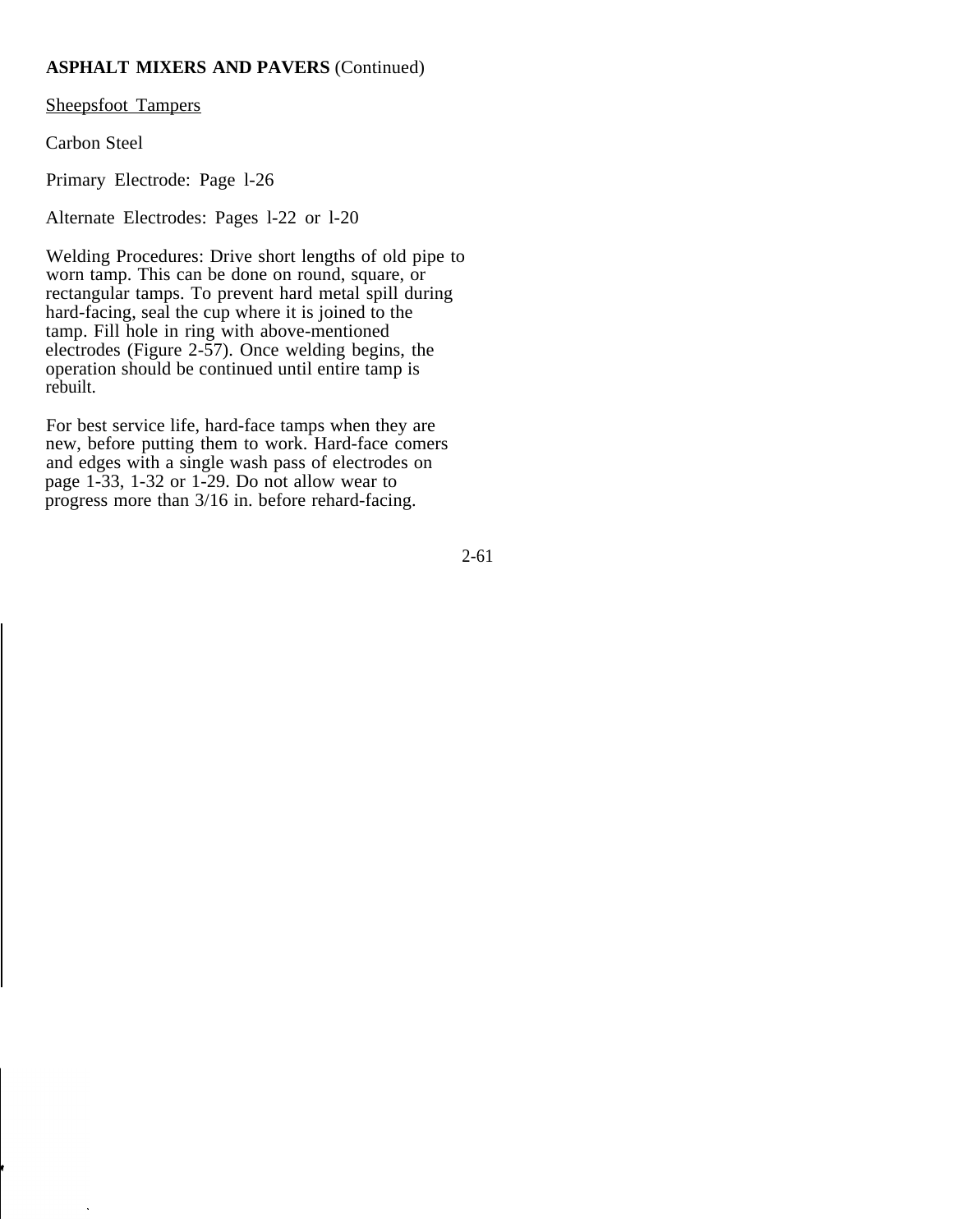

**FIGURE 2-57. Hard-Facing Sheepsfoot Tampers**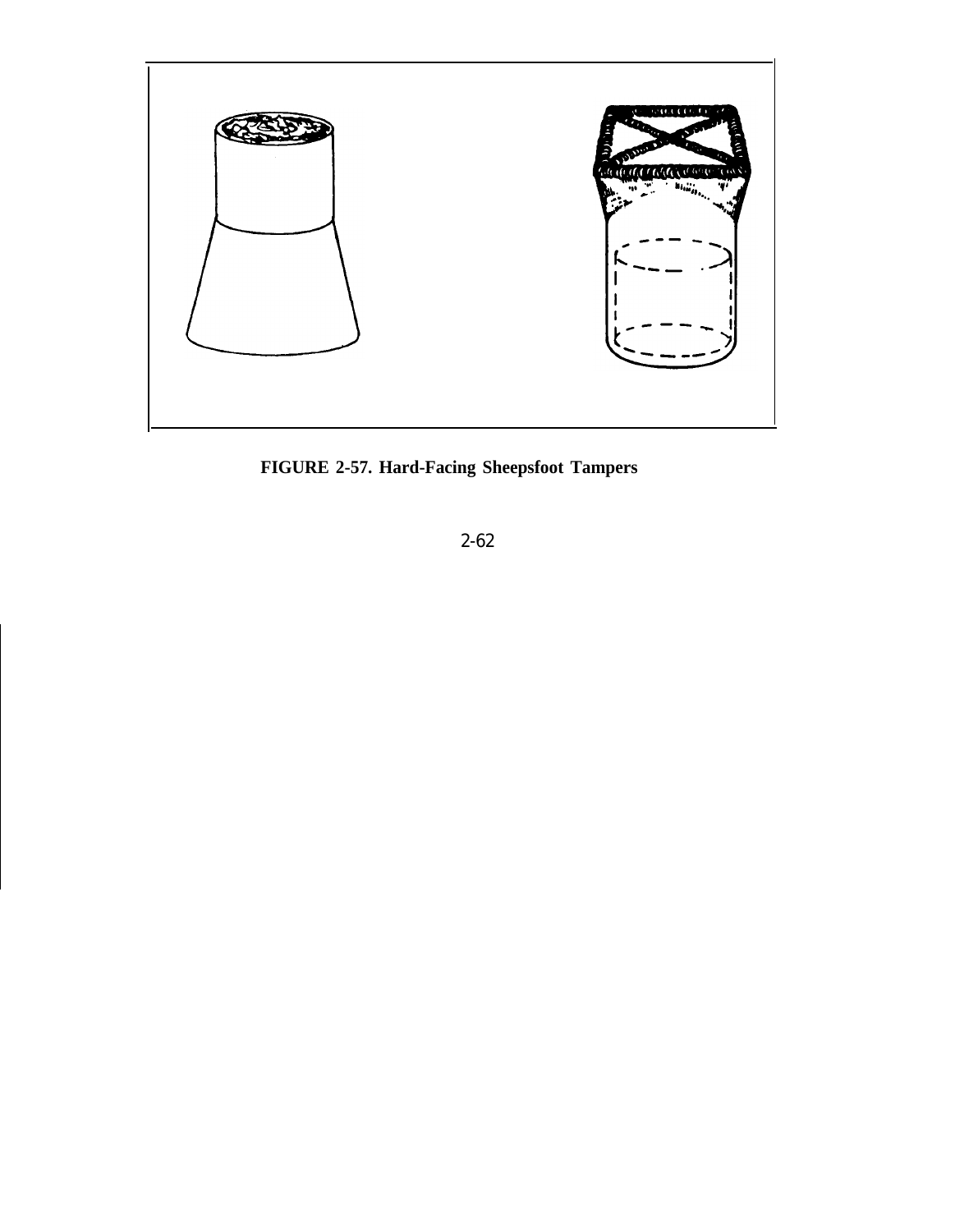Curbing Machine Augers

Carbon Steel

Primary Electrode: Page 1-26

Alternate Electrodes: Pages 1-25 or 1-22

Welding Procedures: Hard-face flight faces, peripheries, and shaft with above-mentioned electrodes (Figure 2-58). Reapply hard-facing as necessary.



**FIGURE 2-58. Hard-Facing Curbing Machine Augers**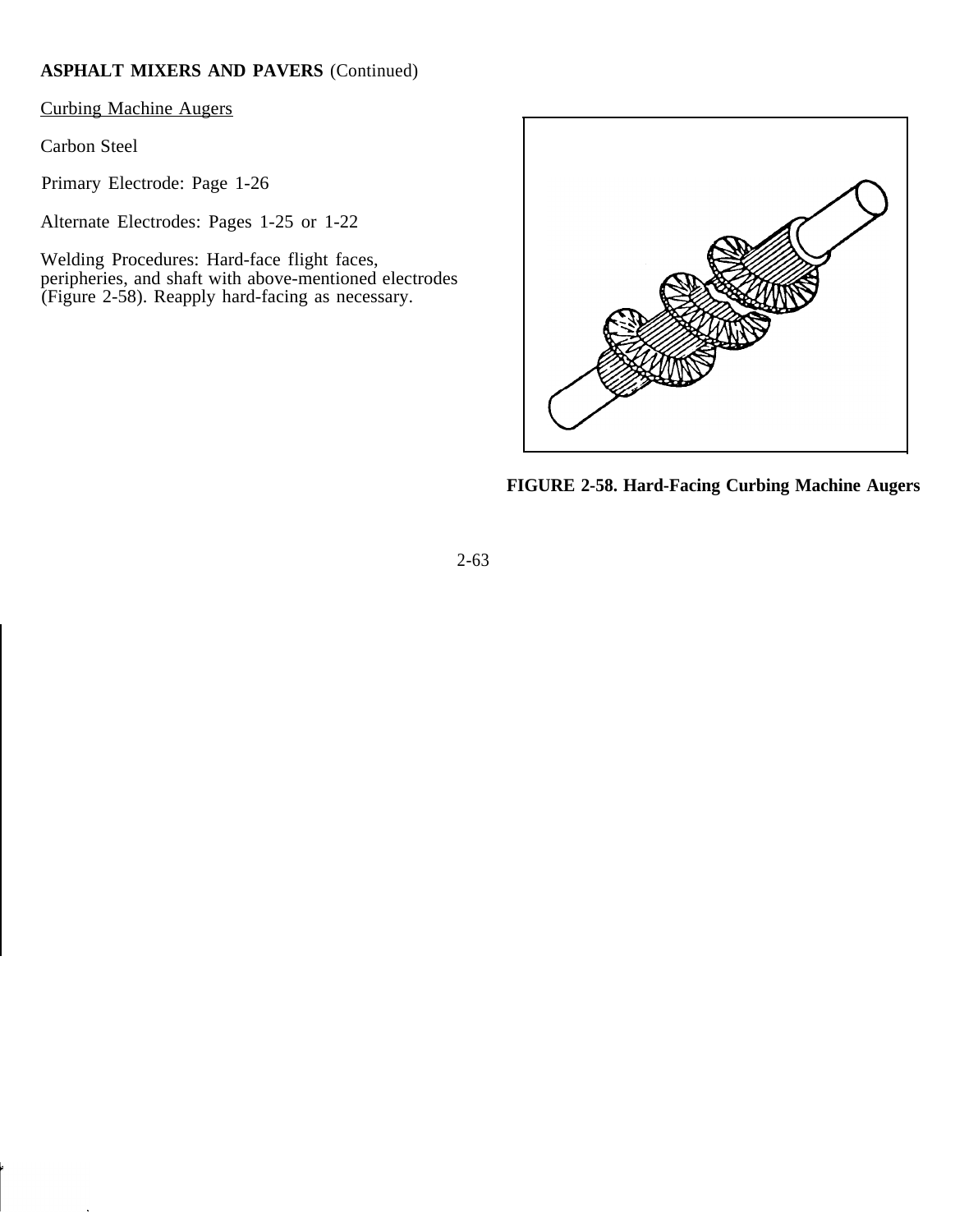Backhoe Sidecutters

Carbon Steel

Primary Electrode: Page 1-26

Alternate Electrodes: Pages 1-25 or 1-22

Welding Procedures: Hard-face edge about 2 in. of front side of each sidecutter along edge, using above-mentioned electrodes (Figure 2-59). A perpetual self-sharpening action occurs as the unprotected bottom wears.



**FIGURE 2-59. Hard-Facing Backhoe Sidecutters**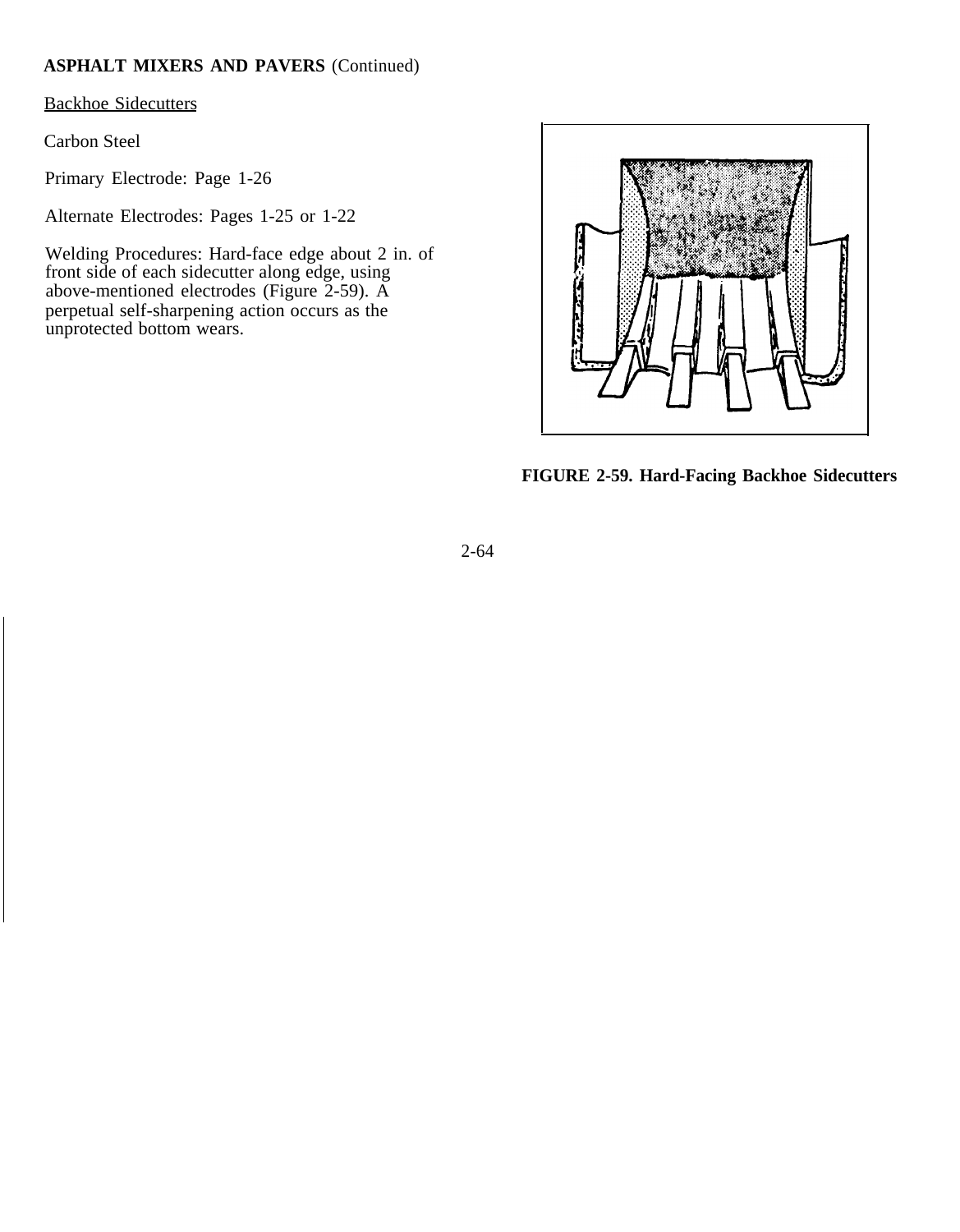Trencher Teeth

Carbon Steel

Primary Electrode: Page l-26

Alternate Electrodes: Pages l-25 or l-22

Welding Procedures: Hard-face edge and face of teeth, using above-mentioned electrodes (Figure 2-60).

Reapply hard-facing as necessary.



**FIGURE 2-60. Hard-Facing Trencher Teeth**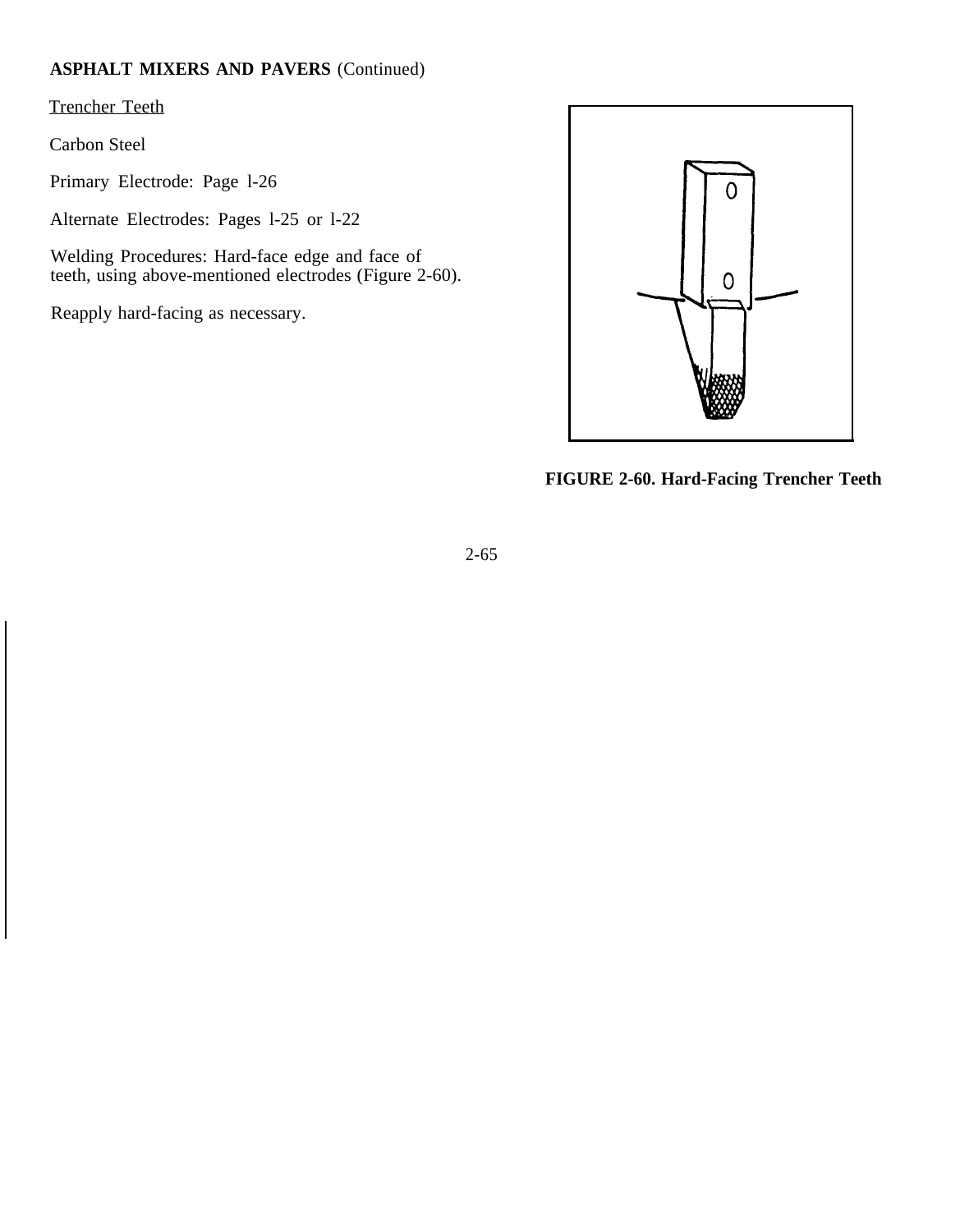Shredding Hammers

Carbon Steel

Primary Electrode: Page 1-26

Alternate Electrodes: Pages 1-25 or 1-22

Welding Procedures: Hammers used to shred and blend top soil, clay, peat, humus compost and other abrasive materials should be hard-faced when they are new, using the above-mentioned electrodes. Apply hard metal to striking edge of hammer and lead edge of rotor plates (Figure  $2-61$ ).



**FIGURE 2-61. Hard-Facing Shedding Hammers**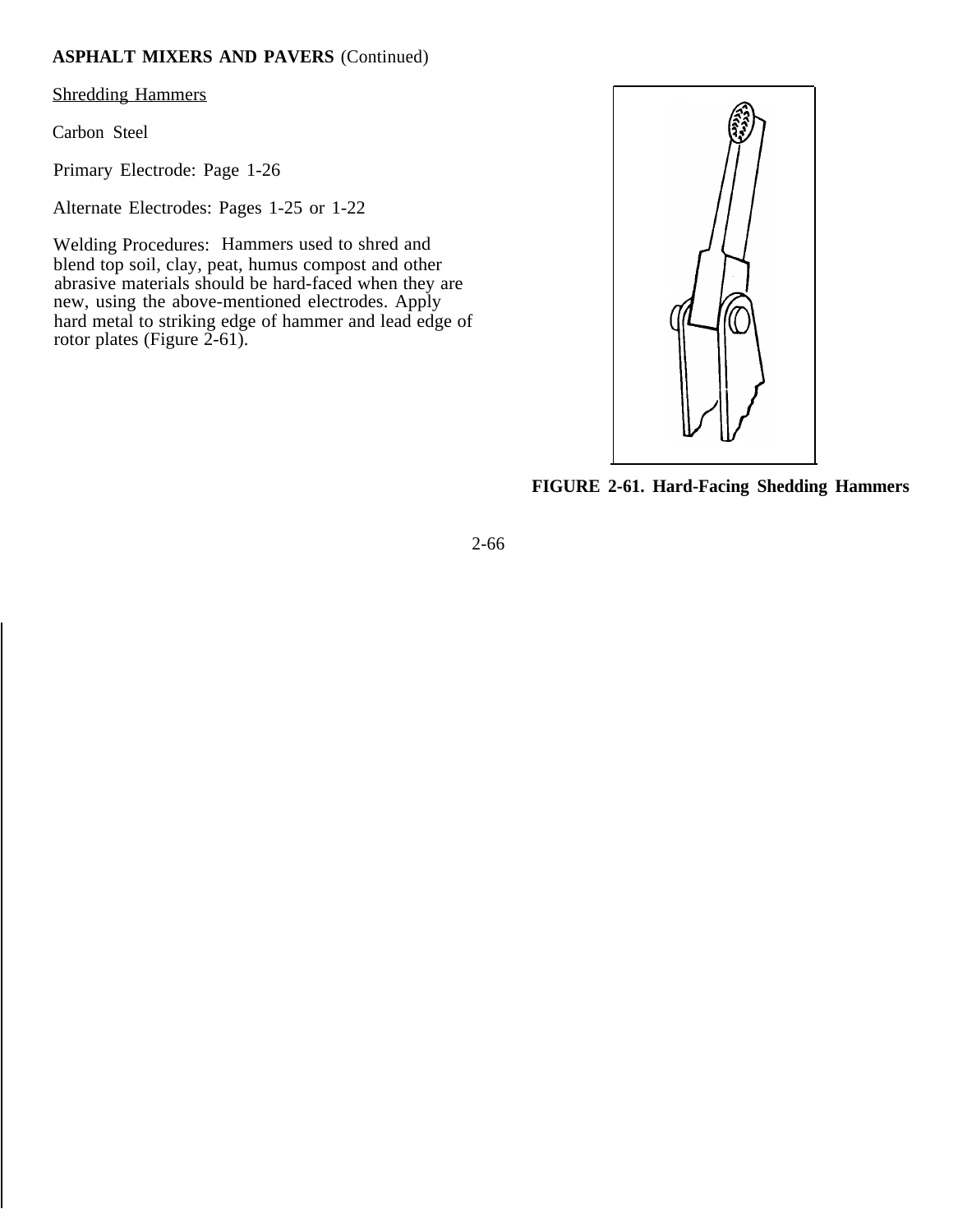#### **REBUILDING AND HARD-FACING CRUSHER ROLL SHELLS**

Initial Rebuild and Hard-face of Shells

To relieve stress before hard-facing, new Manganese shells should be operated for a short period of time. After this brief initial period, during which wear should be limited to approximately 3/16 in., a regular schedule of roll upkeep should be established. If rolls are worn less than 3/1 6 in.. they can be hard-faced with recommended alloys. If excessive wear has occurred, **FIGURE 2-62. Wear Measurement** the worn rolls must be rebuilt to size and contour **of Crusher Roll Shells** before hard-facing. The amount of wear can be measured (Figure 2-62). General Recommendations



There are certain procedures that are common to roll rebuilding whether welding is done manually, semi-automatically or automatically; the success of the rebuilding and hard-facing operation is as dependent upon them as upon subsequent welding techniques.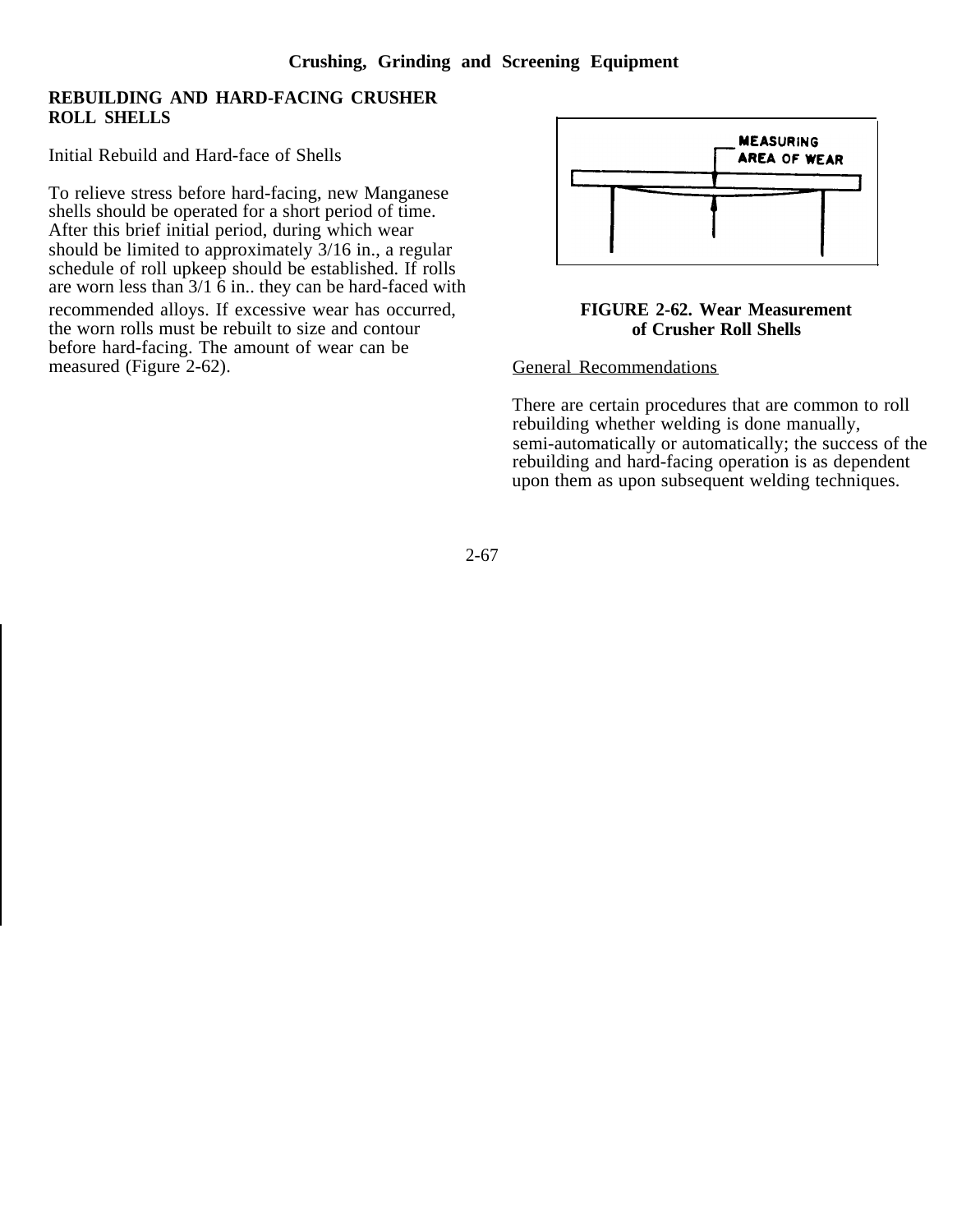- 1. Worn crusher shells should be cleaned to prevent arc interference, weld metal contamination, and possible porosity.
- 2. The ground should be made directly to the roll shell being welded to avoid arcing through the bearings. A rotating ground attached to the roll shaft end will provide a positive contact.
- 3. Cracks in the roll shell should be repaired before rebuilding. A chamfering rod can be used to gouge out any cracks down to sound metal. The crack should be filled with recommended alloys prior to rebuilding.
- 4. Where extensive welding is planned on one-piece shells, wedge bolts should be loosened before welding begins and retightened after the roll shell has cooled. This allows for expansion and contraction of the shell and reduces the possibility of cracking, breaking, or warping (Figure 2-63).
- 5. Roll shells must be kept round and both shells rebuilt to the same diameter. Out-of-round shells produce a variation in the crushing zone, resulting in unsatisfactory control of material size. In addition, unnecessary wear and strain are imposed on the bearings and shafts.
- 6. Weld beads are subjected to tension as they cool; to minimize surface checking or cracking, deposits are sometimes peened while hot to produce plastic flow and to change tension to compression.
- 7. Weld beads must not be deposited over the roll edge. Base metal cracking generally begins here. The beads should be started and stopped about 1 in. short of the roll edge (Figure 2-64), or at least far enough from the edge to allow sufficient clearance for cheek plates.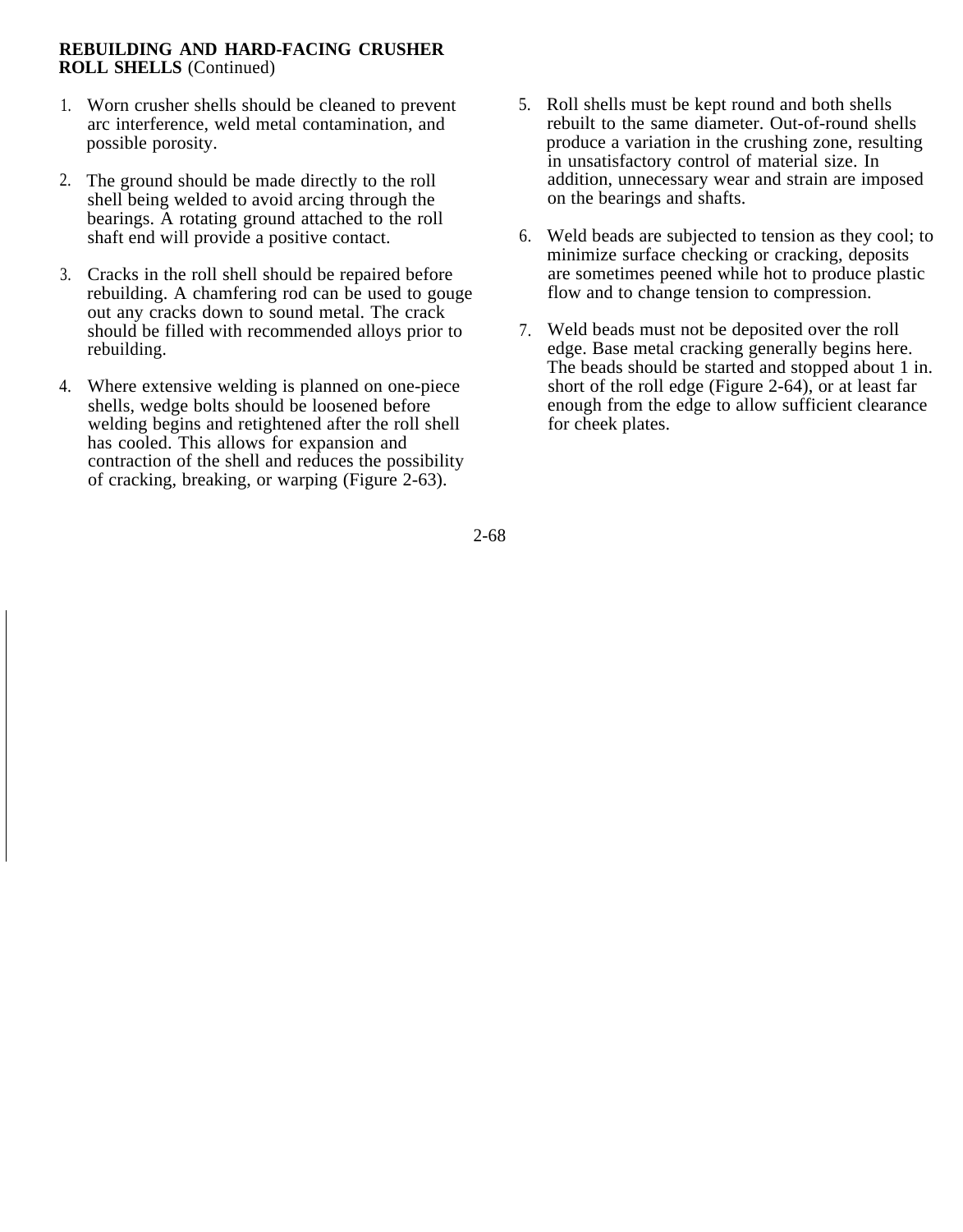

**FIGURE 2-63. Preventing Warpage of Crusher Roll Shells**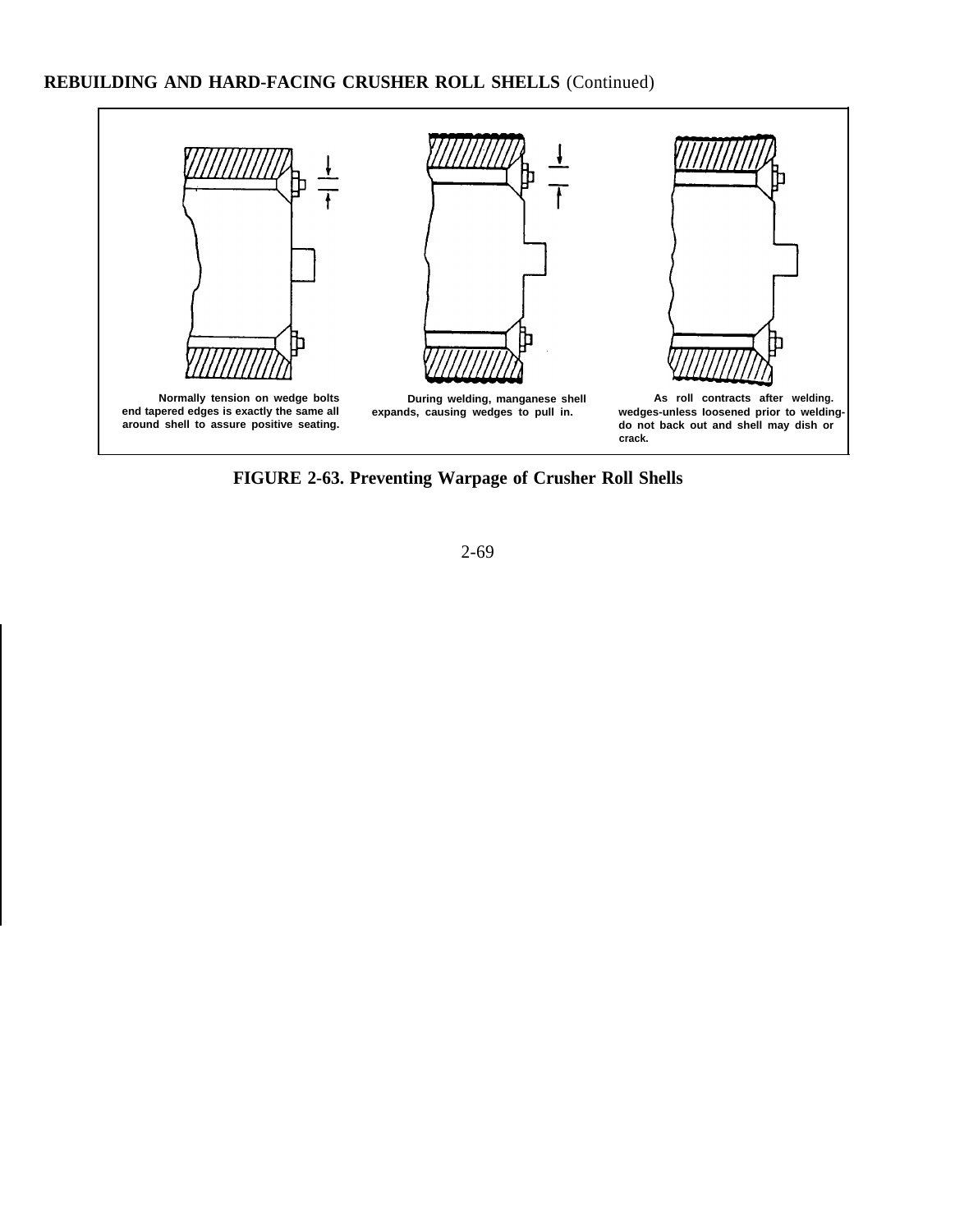8. Correct amperage and stepover will insure proper bonding of weld bead to base metal. This is particularly true of high-alloy materials which, by nature, are very fluid.

The proper combination of welding variables produces sound weld beads and provides maximum deposition rate (Figure 2-65).

9. The submerged arc process should not be used for rebuilding rolls; heat input can cause serious cracking and roll failure.



**FIGURE 2-64. Welding Limits on Crusher Roll Shells**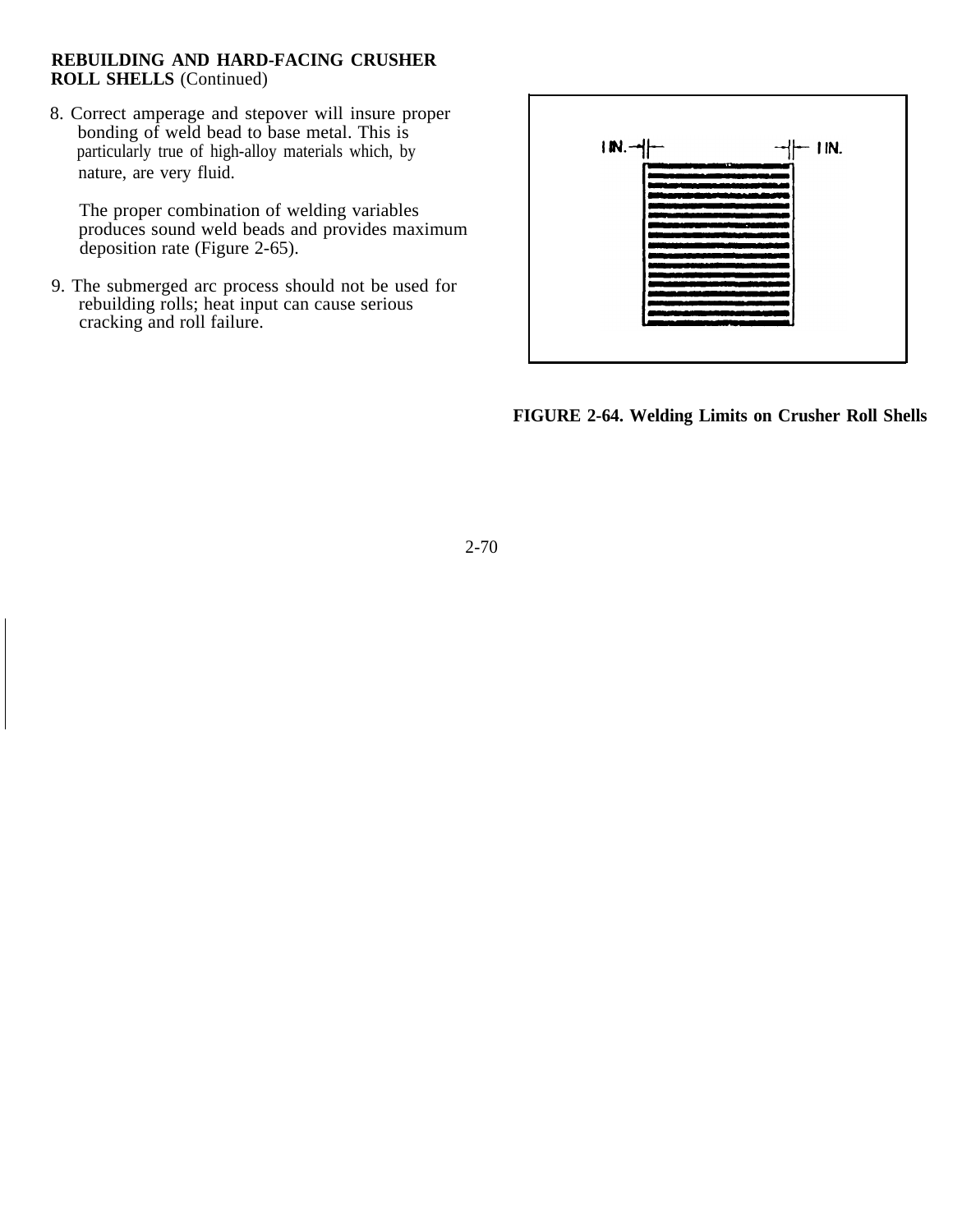### When to Reapply Hard-facing

Additional hard-facing should be applied after 70-80 percent of the previous overlay has worn away, but before the base metal is exposed. Hard-facing can be repeated several times, depending on how much of the previous overlay is allowed to wear away. Generally, wear is uneven and eventually excessively thick hard metal deposits on some areas of the roll may span. When this occurs the roll should be allowed to wear until all the hard metal is gone and the shell casting has been worn 1/8 - 3/16 in. The roll can then be restored to size with recommended buildup alloys. After rebuilding the shell should be overlaid with a wear-resistant alloy. If sufficient welding time is available, all striping should be reapplied.

If time is limited, apply only every second or third gripper bead. Do not apply more welding beads to one side or section of the roll than another. This will put the roll out of round, reduce sizing efficiency, and accelerate wear on other crusher components.



**FIGURE 2-65. Insufficient and Proper Stepover Techniques Examples**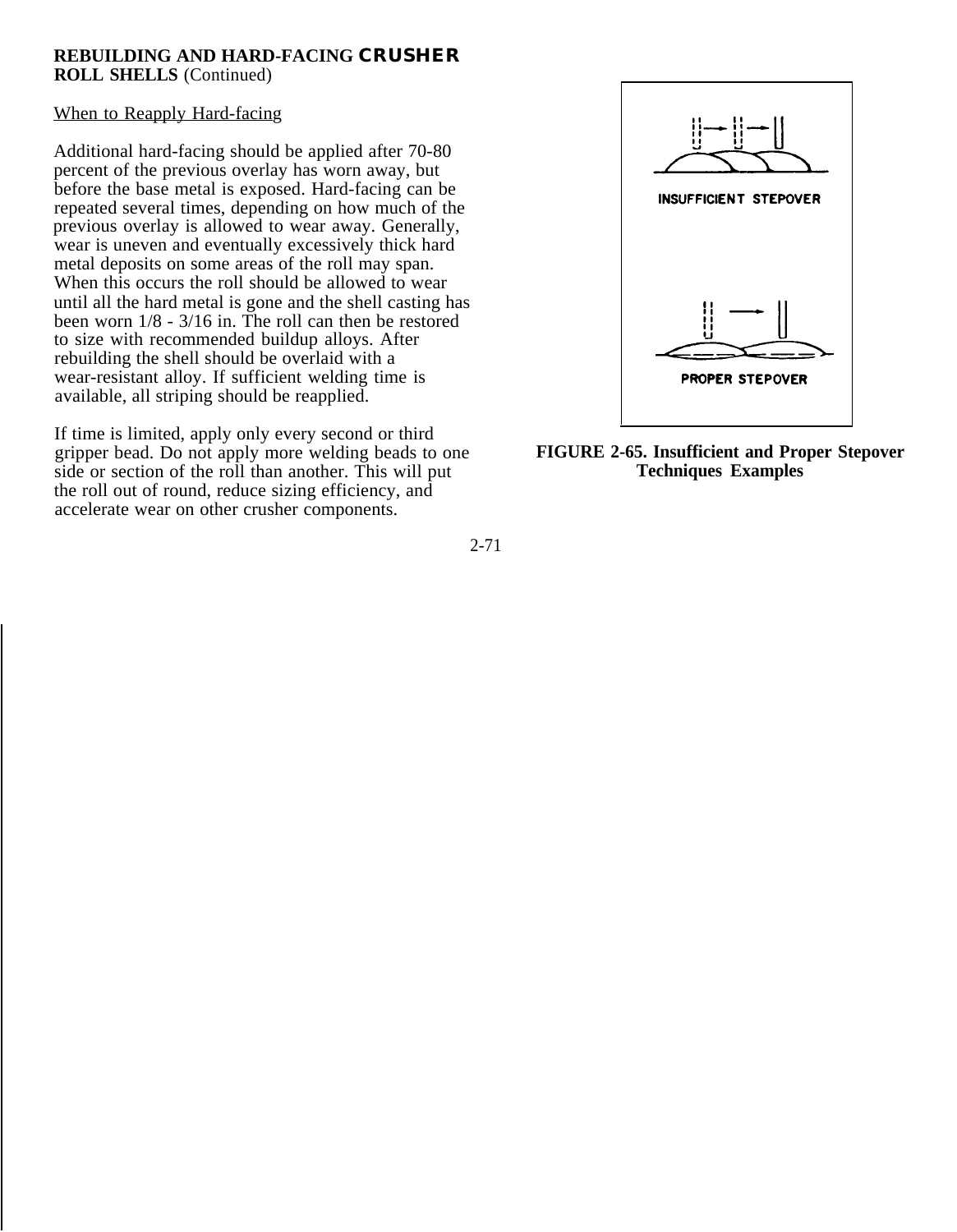#### Rebuilding Shells with the Manual Process

Always rebuild badly worn, dished rolls before hard-facing. On manganese castings, use electrodes on pages 1-22 or 1-20 with the manual process. (NOTE: NEVER USE MILD STEEL FOR REBUILDING ROLLS.)

#### Rebuilding Procedure

Using the skip weld process, apply transverse beads in the center section of the roll in the area of deepest wear.

Deposit three or four beads about 6 in. apart and turn the roll to a new position. Follow this pattern until weld beads are applied to the entire circumference of the roll. Continue the skip weld process until successive spaces between the original beads are gradually closed in and the entire center area of the roll is overlaid. See steps number 1 through 3 in Figure 2-66.

After the center section of this roll has been built up by this first layer, repeat the same procedure using transverse beads of longer length. See steps numbers 4 through 6 in Figure 2-66. Generally two layers are sufficient to restore roll size. If the shell is badly worn, apply additional layers. The rolls must be brought to size and correct contour before hard-facing.

A crescent weave bead of 1/2 - 3/4 in. maximum width will produce a sound deposit.

## Hard-facing Crusher Shells with the Manual Process

Use electrode on page 1-25 to hard-face crusher shells. If a more abrasive resistance on the shell is desired, use electrode on page 1-26.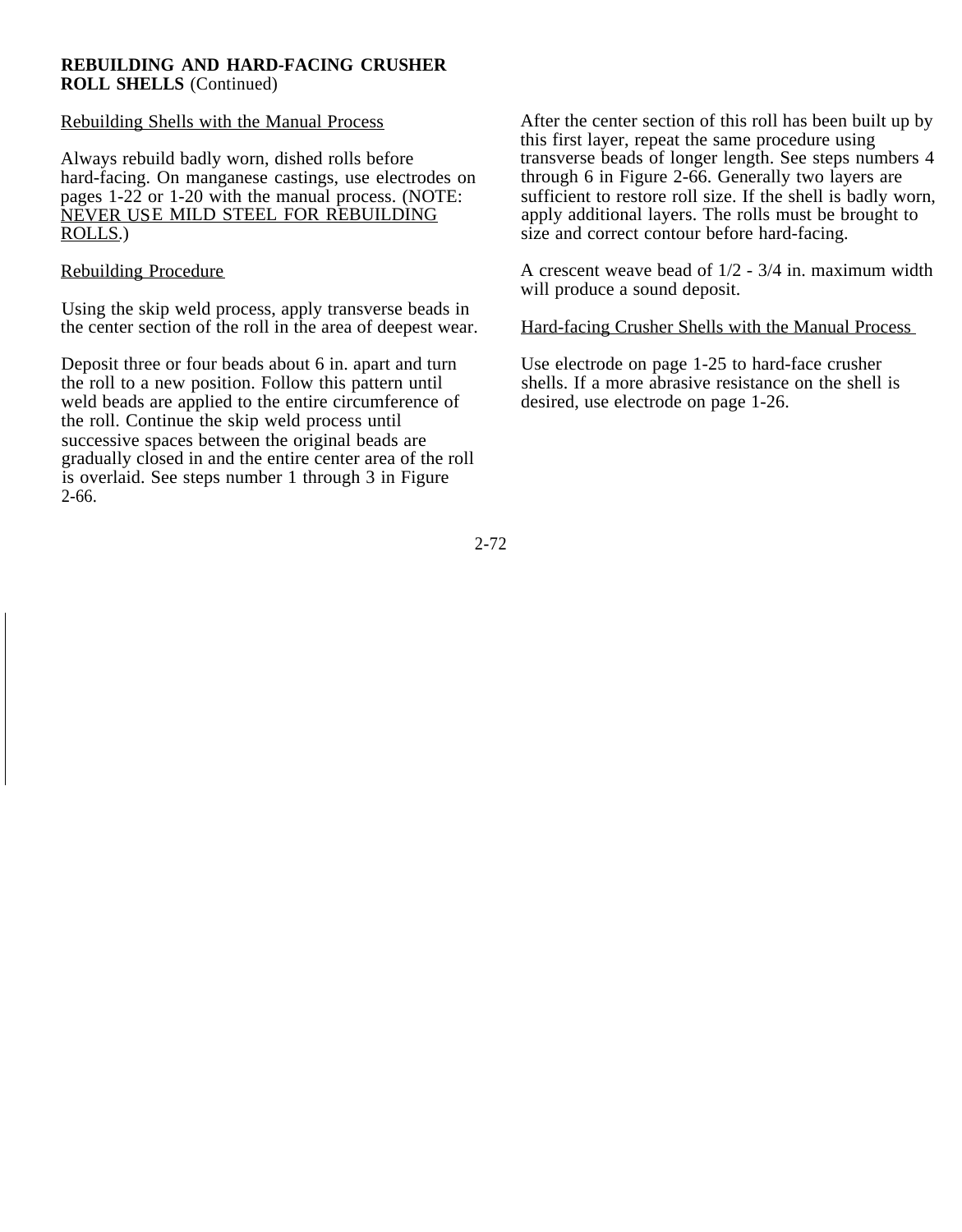## Welding Techniques

To assure efficient crushing, the hard metal overlay must not only be wear-resistant, it must also supply the necessary gripping action to sustain an adequate flow of material through the rolls. Maximum wear protection from any high-alloy, hard-facing overlay is provided by a two-layer deposit. DO NOT USE MORE THAN TWO LAYERS. Stacking layer upon layer will result in cracking and eventual spalling.

The best gripping and crushing action is determined by the arrangement of striping ribs on the roll face. The pattern used is determined by the type of material being crushed, the desired aggregate size, and the severity of abrasion.

One of the more popular methods of hard-facing is to cover the entire surface of the rebuilt roll shell with a single layer of hard metal, using the skip-weld procedure. After applying the first layer of hard metal, weld transverse beads of the same material across

the crusher face 1-2 in. apart to provide gripping action (Figure 2-67).

Another hard-facing procedure particularly effective in crushing 3/4 in. or larger material incorporates the use of weave beads spaced 1/2 in. apart. Steps 1 through 4 (Figure 2-68) show method of application. Use the skip-weld process to stripe the center two-thirds of the roll face, first on wide spacing of about 6 in. apart, then gradually filling in areas between until the beads are no more than 1/2 in. apart.

Repeat the same procedure and skip-weld weave beads across the face of the shell directly over the first beads. Remember to start and stop welding short of the roll ends. This method of application deposits a double layer of hard metal on the center two-thirds of the roll shell, the area subjected to the most severe wear. It also results in a more uniform wear pattern across the entire roll shell surface.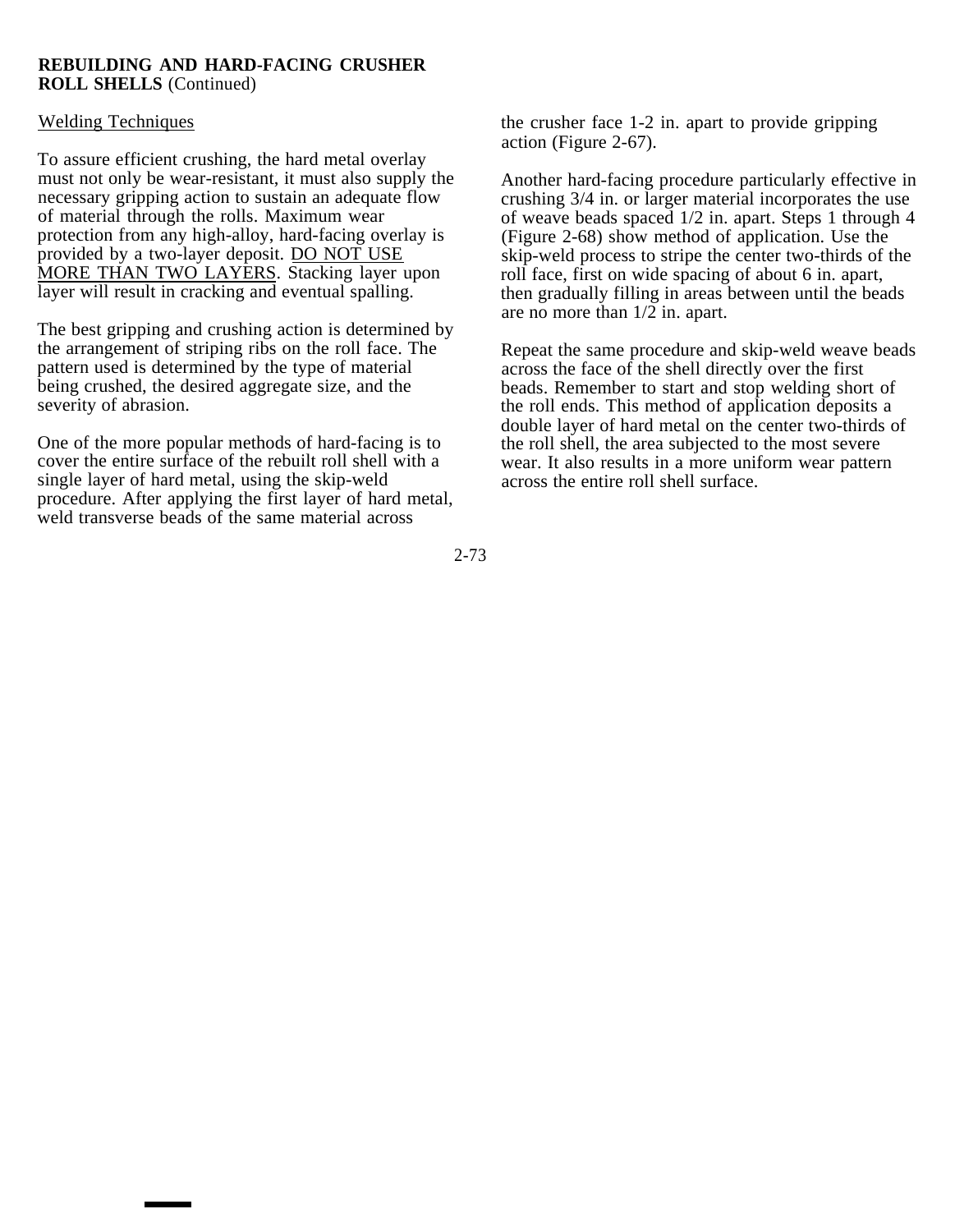

**FIGURE 2-64. Rebuilding Procedure for Crusher Roll Shells**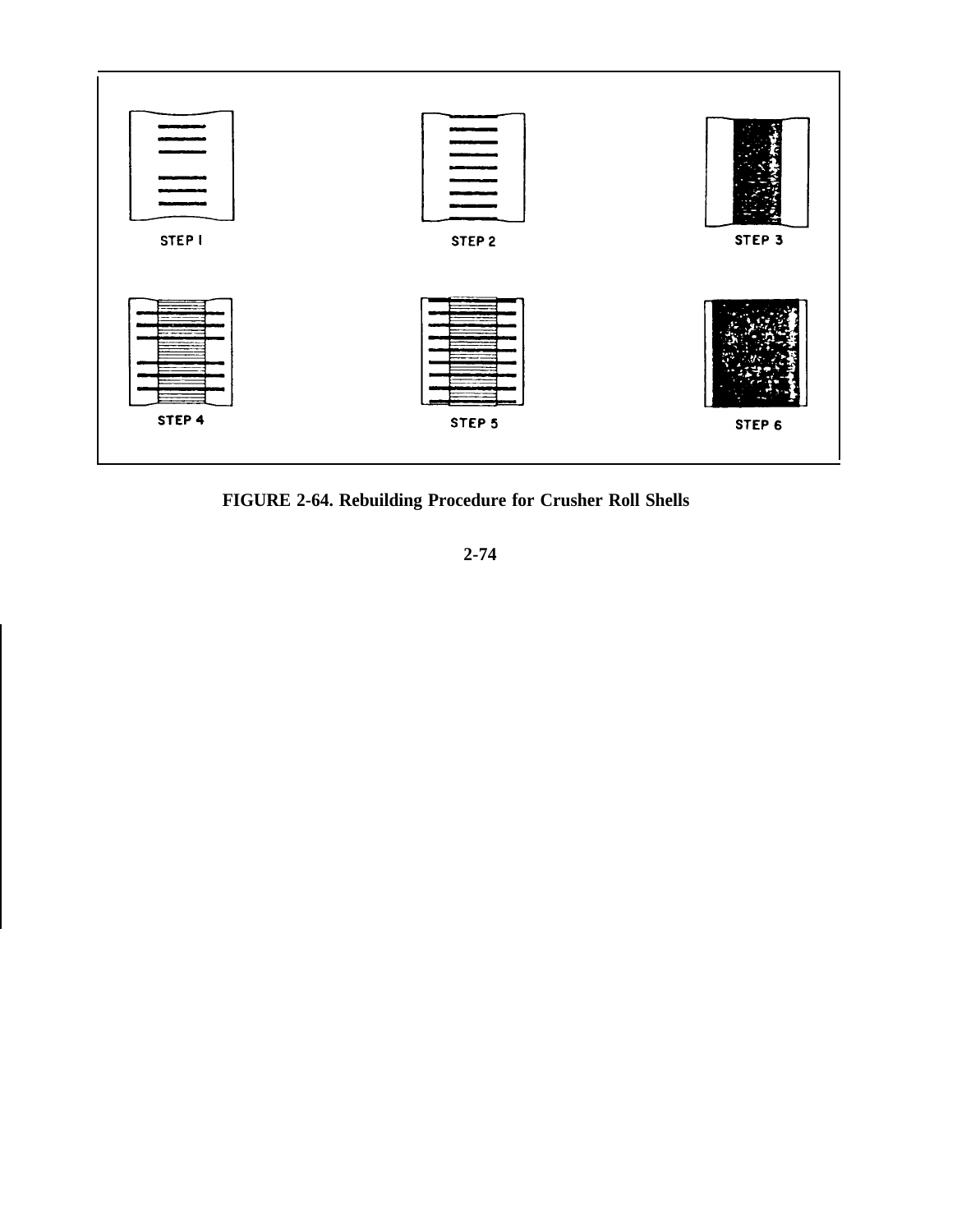**REBUILDING AND HARD-FACING CRUSHER ROLL SHELLS (Continued)**



**FIGURE 2-67. Hard-Facing Crusher Roll Shells FIGURE 2-68. Crusher Roll Shell Rebuilding**



**Technique**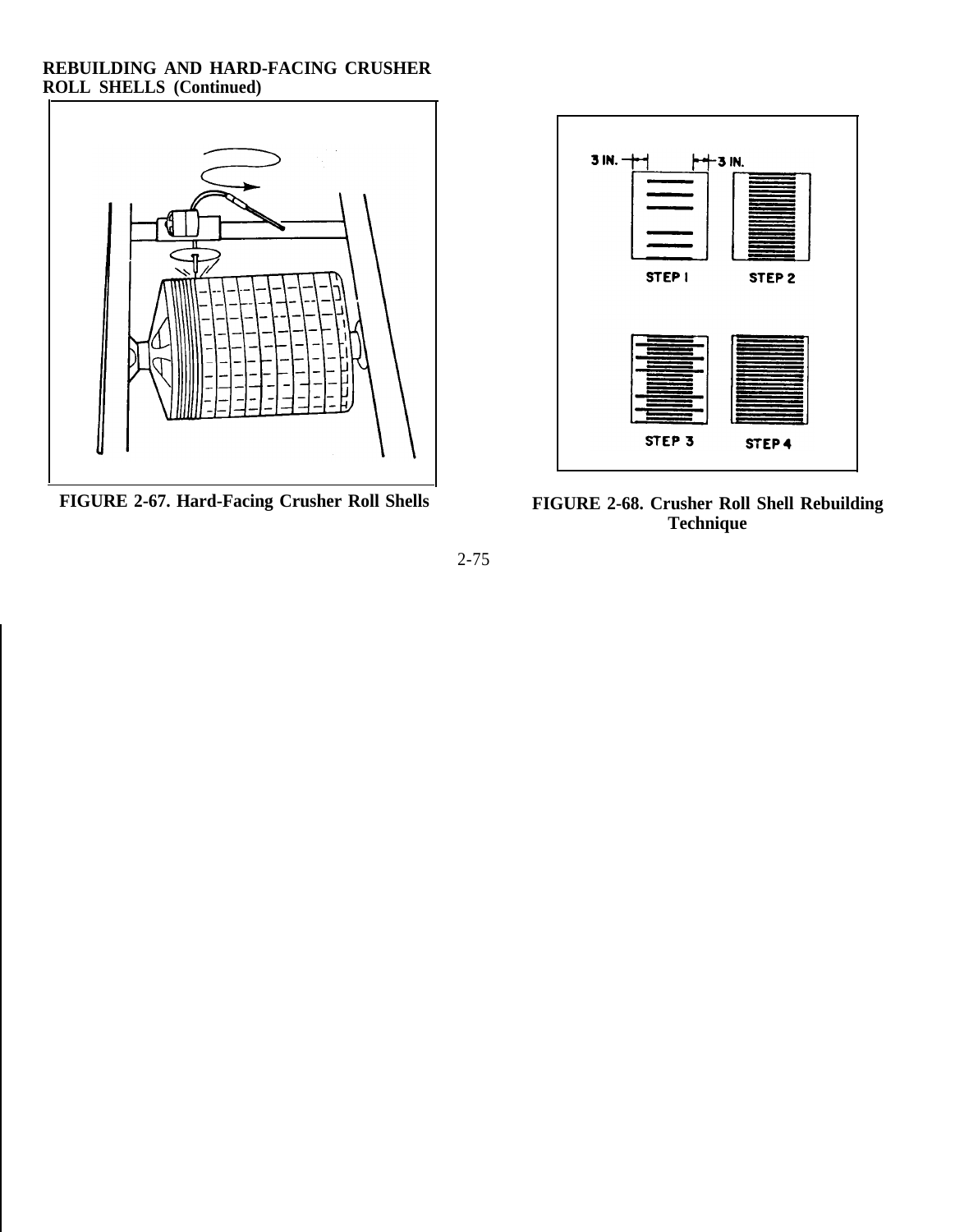It is often desirable to stripe only one roll when extremely fine aggregate is being produced. A transverse deposit of hard metal is applied to the entire surface of the smooth roll, using welding procedure outlined in the section on roll rebuilding. The hard metal overlay should not be reapplied until most of the previous metal has worn off. Otherwise, severe cracking or spalling may occur.

How to Repair Cracked Manganese Rolls

The following procedures describe how to repair cracked manganese rolls (Figure 2-69).

- 1. Loosen all wedge bolts and wedges.
- 2. Vee out the crack to provide a 600 angle for welding. Remove all hard-facing adjacent to and back about 6 in. from the edges of the crack.
- 3. Weld heavy 4 in. angle iron 1 in. from, and parallel to, each side of the crack. Use electrode on page 1-27 to join angle iron to shell.
- 4. Drill or bum 1-1/8 in. holes in each angle iron on 6 in. centers to accommodate 1 in. bolts, Run bolts through angle irons and tighten nuts progressively to bring shell together.
- 5. Use electrodes on pages 1-22 or 1-20 to weld shell. Use weave or oscillating beads to work out all gas from molten puddle.
- 6. Scarf off angle iron and rehard-face where necessary.
- 7. Secure wedge bolts and wedges.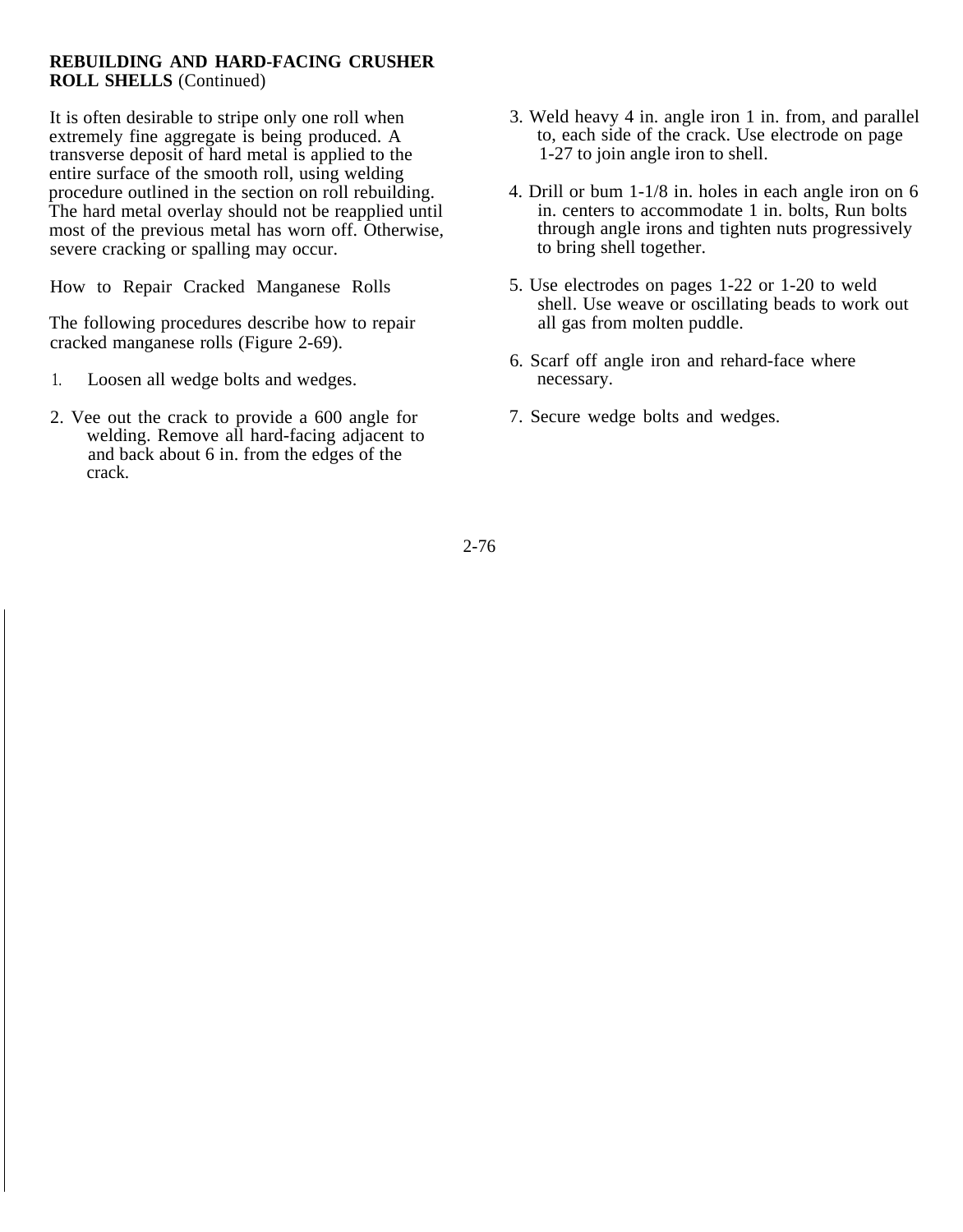



**FIGURE 2-69. Repairing Cracked Manganese Crusher Rolls**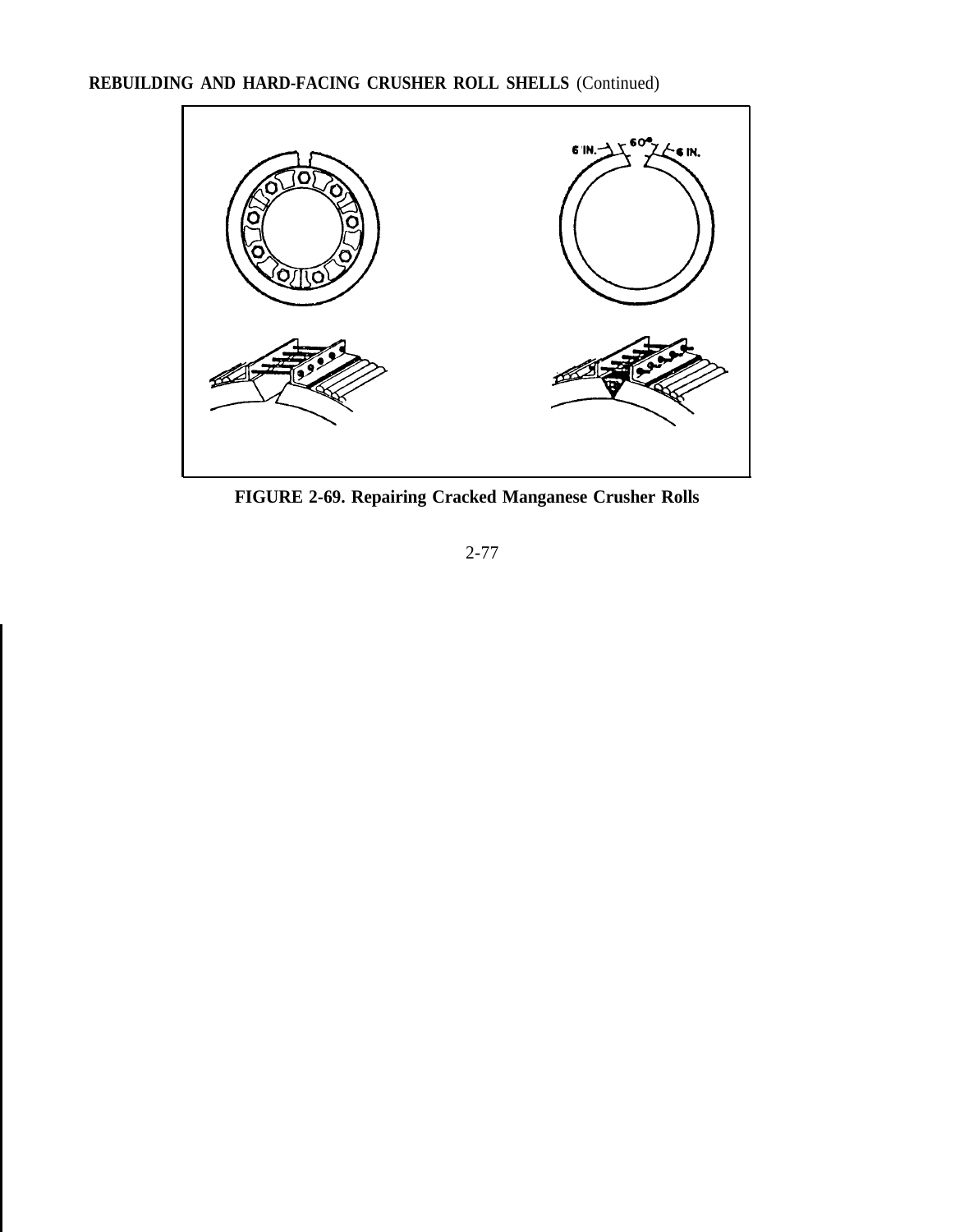

**FIGURE 2-70. Hard-Facing Rotor-Type Impactors**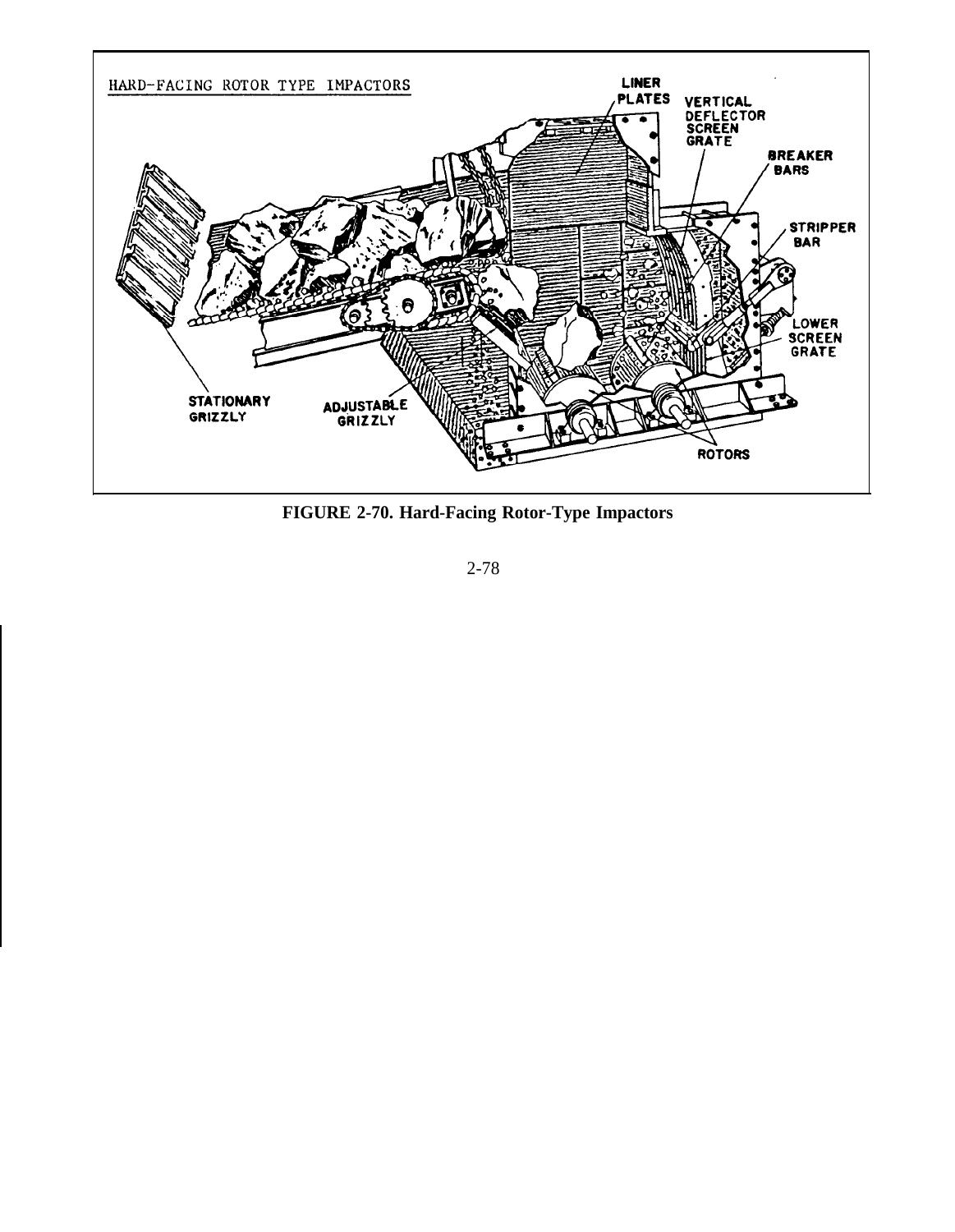#### **HARD-FACING ROTOR TYPE IMPACTORS** (Continued)

Rotors and Bars

Manganese Steel

Primary Buildup Electrode: Page 1-22

Alternate Buildup Electrode: Page 1-20

Primary Hard-face Electrode: Page 1-26

Alternate Hard-face Electrodes: Pages 1-25 or 1-22

Welding Procedures: Rebuild dished rotors and bars with recommended buildup material; apply two layers of hard-facing alloy in stringer beads. When crushing materials that are extremely abrasive yet relatively easy to crumble, use electrodes on pages 1-26 or 1-25. When crushing tougher materials, and higher impact is involved, use electrodes on pages 1-25, 1-22, or 1-20.

#### Screen Grates

Manganese Steel

Primary Buildup Electrode: Page 1-22

Alternate Buildup Electrode: Page 1-20

Primary Hard-face Electrode: Page 1-26

Alternate Hard-face Electrodes: Pages 1-25 or 1-22

Welding Procedures: Rebuild badly worn grates with recommended buildup material and apply two layers of hard-facing alloy in transverse weld beads.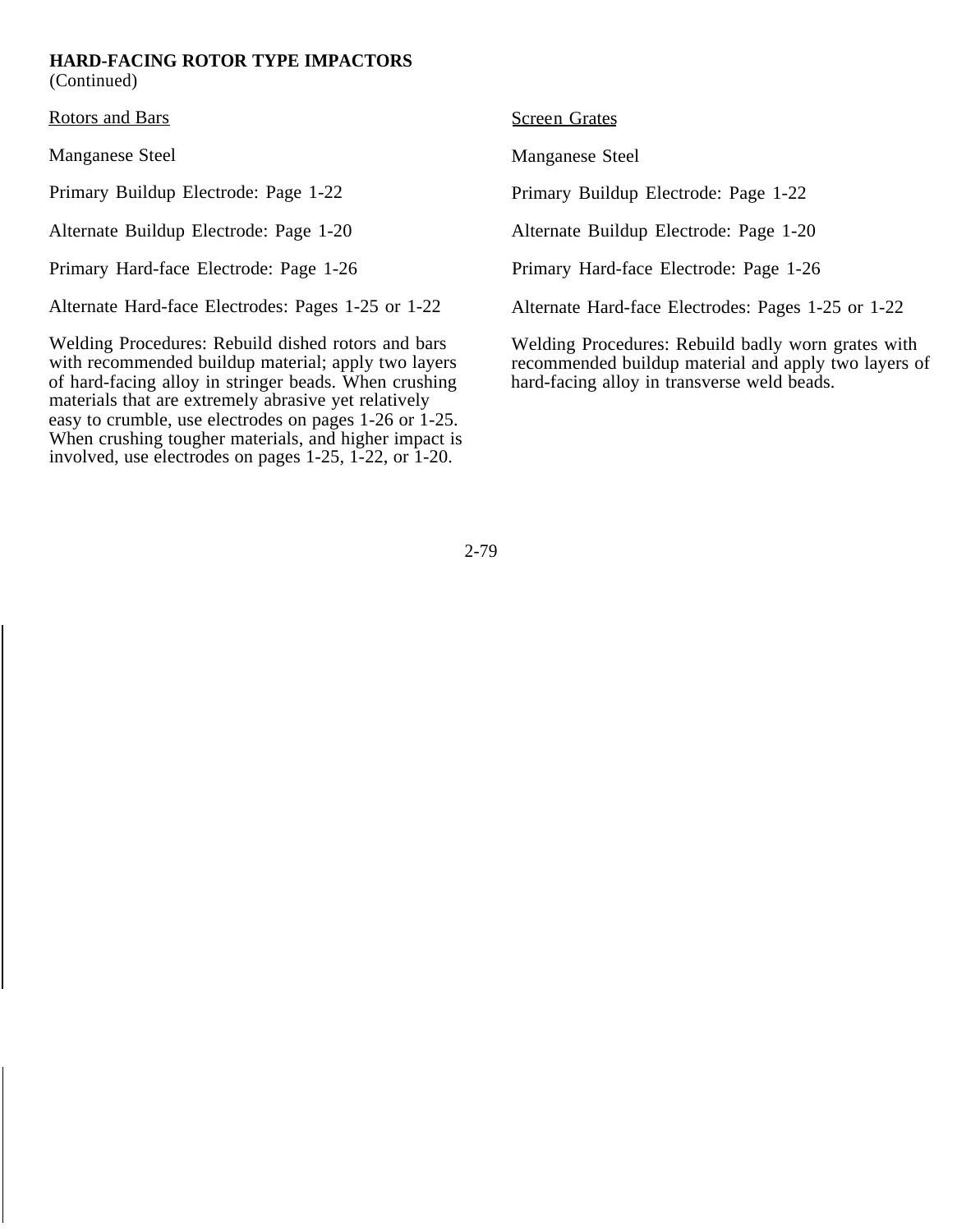# **OTHER QUARRY AND MINING EQUIPMENT**

# Crusher Jaws

Crusher jaws are being rebuilt and hard-faced successfully, but they represent one of the most critical applications in the crushing industry and close adherence to welding procedures is a must.

CAUTION: Do not overheat jaws made of manganese (and almost all of them are). Prevent, or at least, minimize warpage.

Welding Procedures: Pre-bend the jaw in a heavy, tilting fixture fabricated of railroad rails or equivalent (Figure 2-7 1). Skip weld to avoid overheating; do not heat jaws above 5000 for prolonged periods. Tack short manganese bars to jaws using electrodes on pages 1-22 or 1-20, as shown in Step A of Figure 2-71. Complete fillet as shown in Step B. Buildup sides of corrugations using the above-mentioned electrodes and apply two layers of electrodes on

pages 1-26, 1-25, or 1-22 to top of corrugations (Step C). Complete sides with hard-facing alloy (Step D). Welding on the reverse side of jaw will normally correct minor distortion caused by shrinkage.

If you overheat the jaw or allow it to warp too much, it must be heated, straightened, reheated, and quenched uneconomical at best.

## Wobbler Feeder

This rock feeding and scalping mechanism is subject to very high impact and severe abrasion. Use electrodes on pages 1-22, or 1-20 to restore worn areas (Figure 2-72).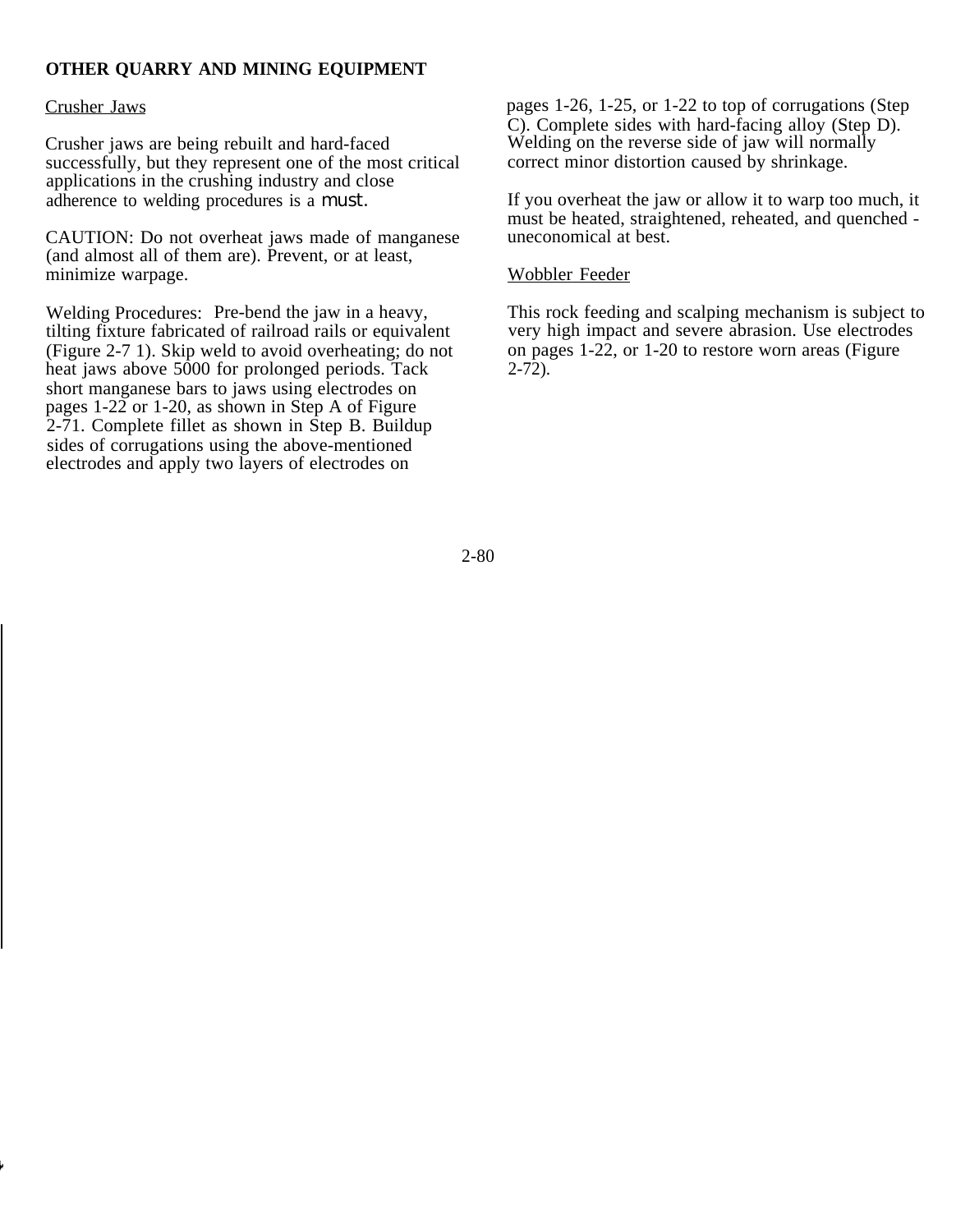

**FIGURE 2-71. Rebuilding and Hard-Facing Crusher Jaws**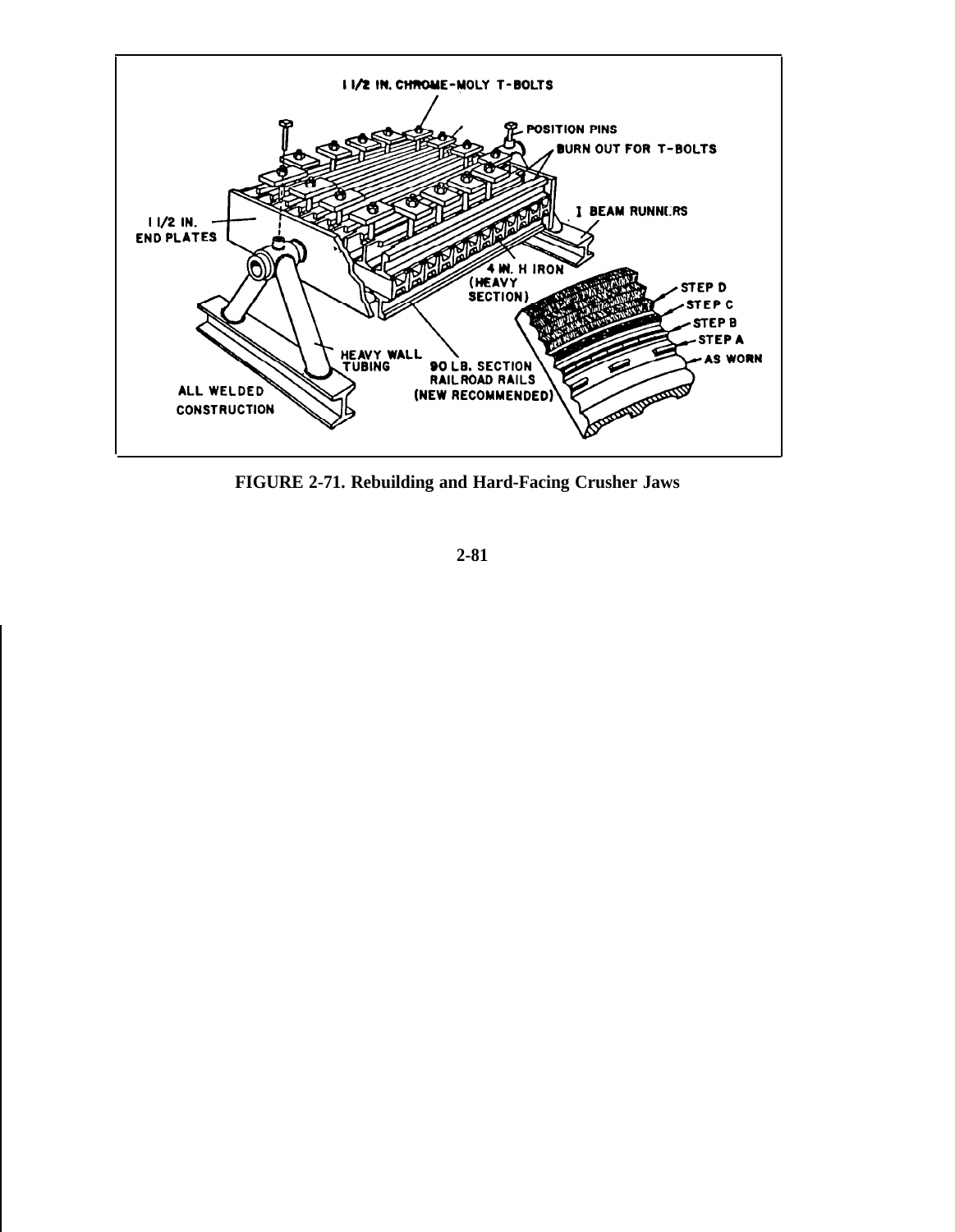

**FIGURE 2-72. Restoring Worn Areas on Wobbler Feeders**

#### Crusher Points

Rebuild points with electrodes on pages 1-22 or 1-20 and overlay using electrodes on pages 1-26, 1-25, or 1-22.

#### Scalping and Sizing Vibratorv Screens

Bolt or clamp light screens to heavy plate to minimize distortion. Insert copper or carbon blocks of desired size into openings. Deposit electrodes on pages 1-22, or 1-20 around blocks. Overlay with electrodes on pages 1-26, 1-25, or 1-22 (Figure 2-73). Use same alloys on rails and screen surfaces on scalpers.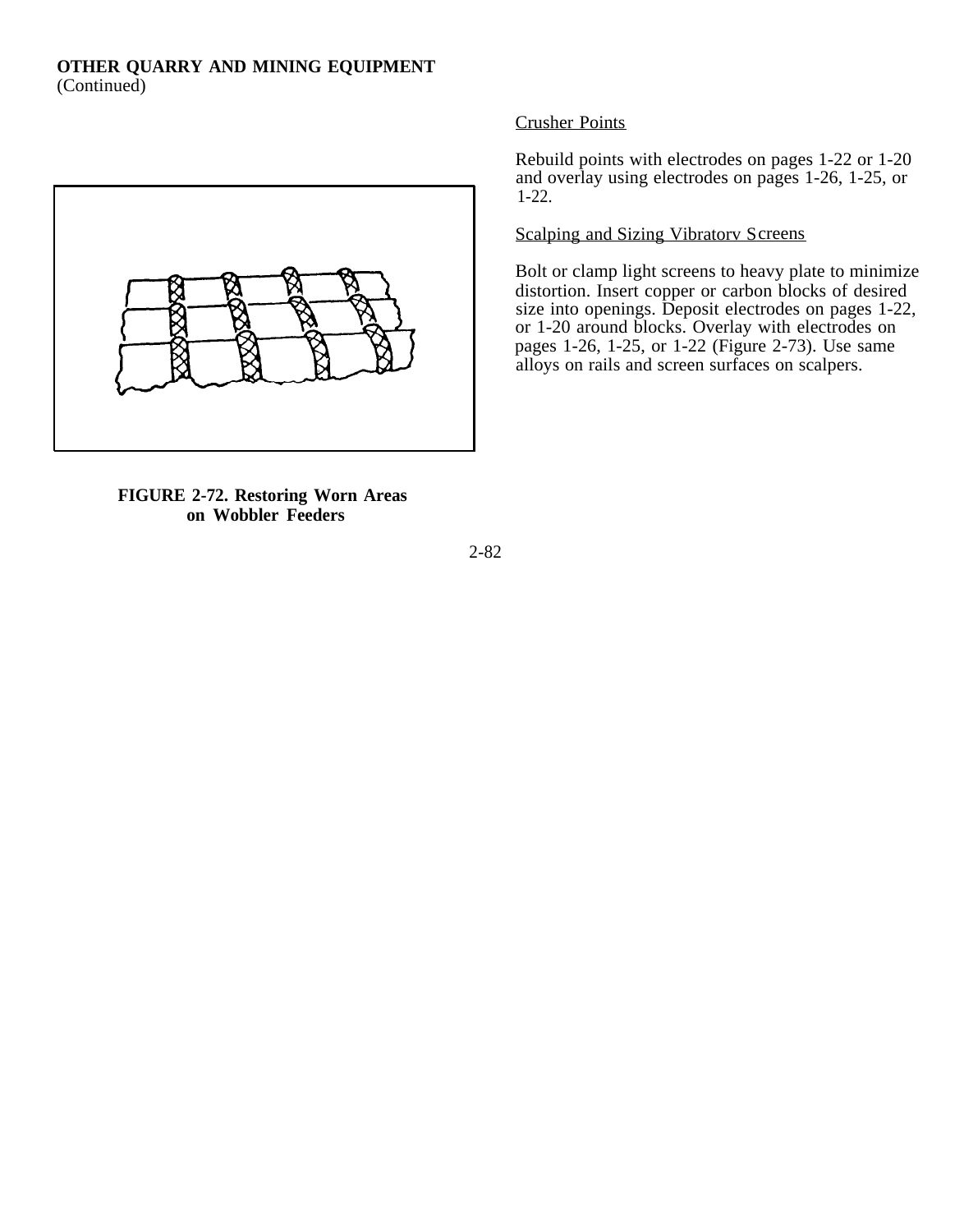

**FIGURE 2-73. Hard-Facing, Scalping, and Sizing Vibratory Screens**

#### Gravel Washer Auger Flights

Hard-face periphery and leading flight faces using electrodes on pages 1-26, 1-25, or 1-22 (Figure 2-74).



**FIGURE 2-74. Hard-Facing Gravel Washer Auger Flight**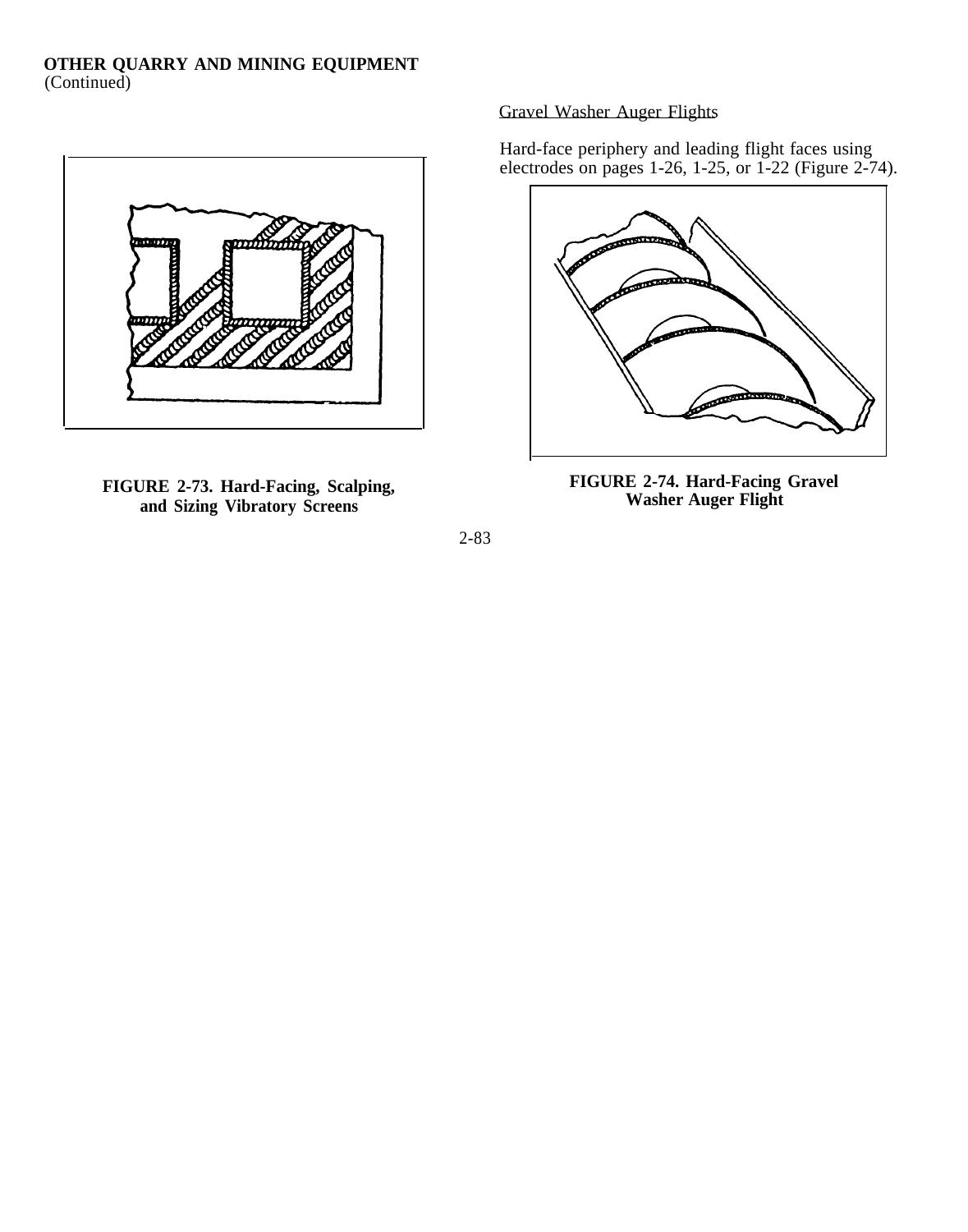#### Log Washer Paddles

Clamp copper plates to worn paddle to form proper size (Figure 2-75). Weld-cast electrodes on pages 1-22 or 1-20 to within 1/4 in. of finished size. Overlay with electrodes on pages 1-26, 1-25, or 1-22.



**FIGURE 2-75. Hard-Facing Log Washer Paddles**

#### Elevator Bucket Lips

Hard-face lips using electrodes on pages 1-26, 1-25, or 1-22 (Figure 2-76). If bucket is badly worn, fabricate new lips and attach with electrode on page 1-20 and hard-face. Hard-facing of cast iron bucket lips is not recommended.



**FIGURE 2-76. Hard-Facing Elevator Bucket Lips**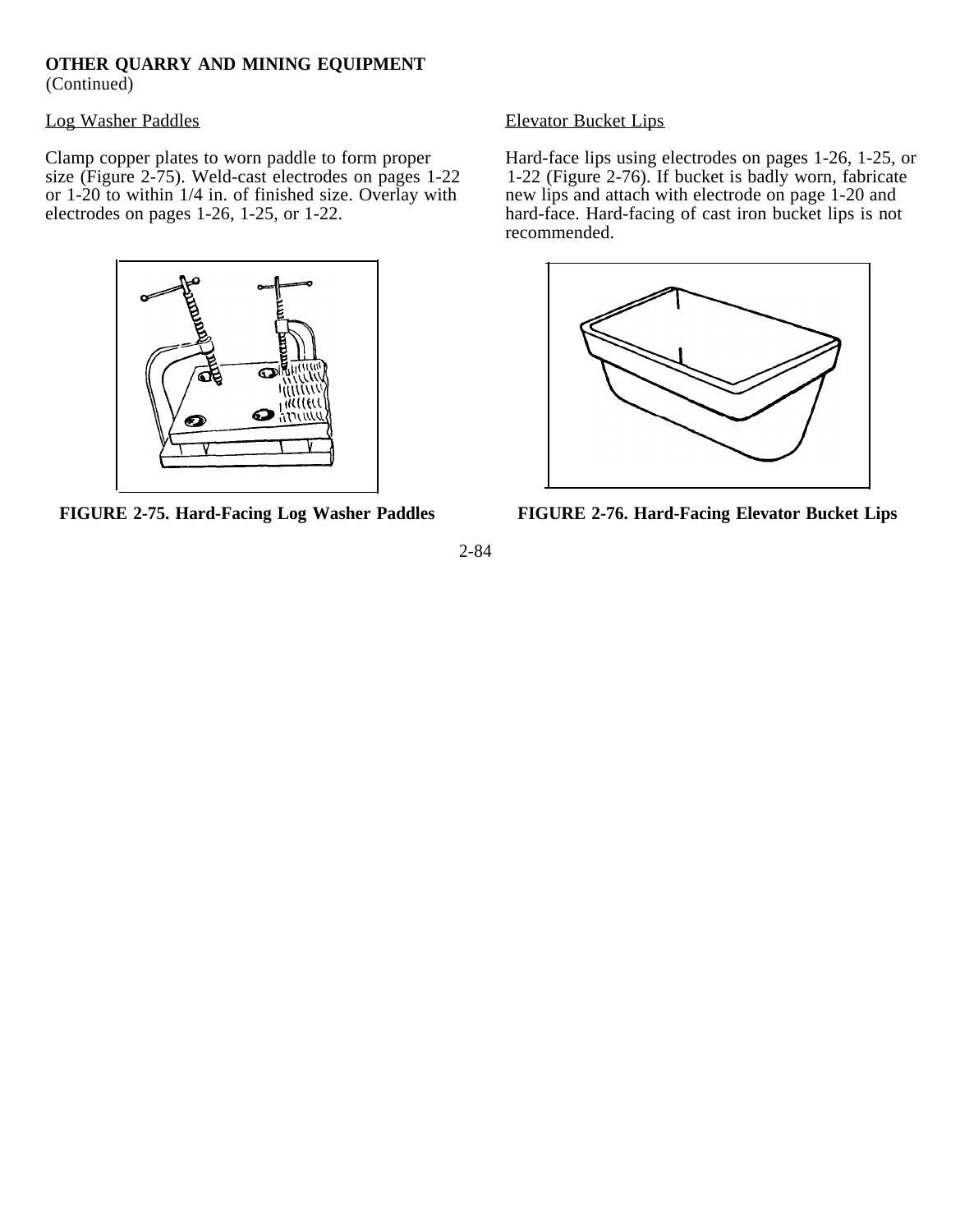# Quarrv Drill Collars and Augers

Use electrodes on page 1-25 to hard-face flutes on drill collars. Use electrode on page 1-26 to hard-face periphery and leading flight face of drill augers (Figure



FIGURE 2-77. Hard-Facing Quarry Drill Collars and Augers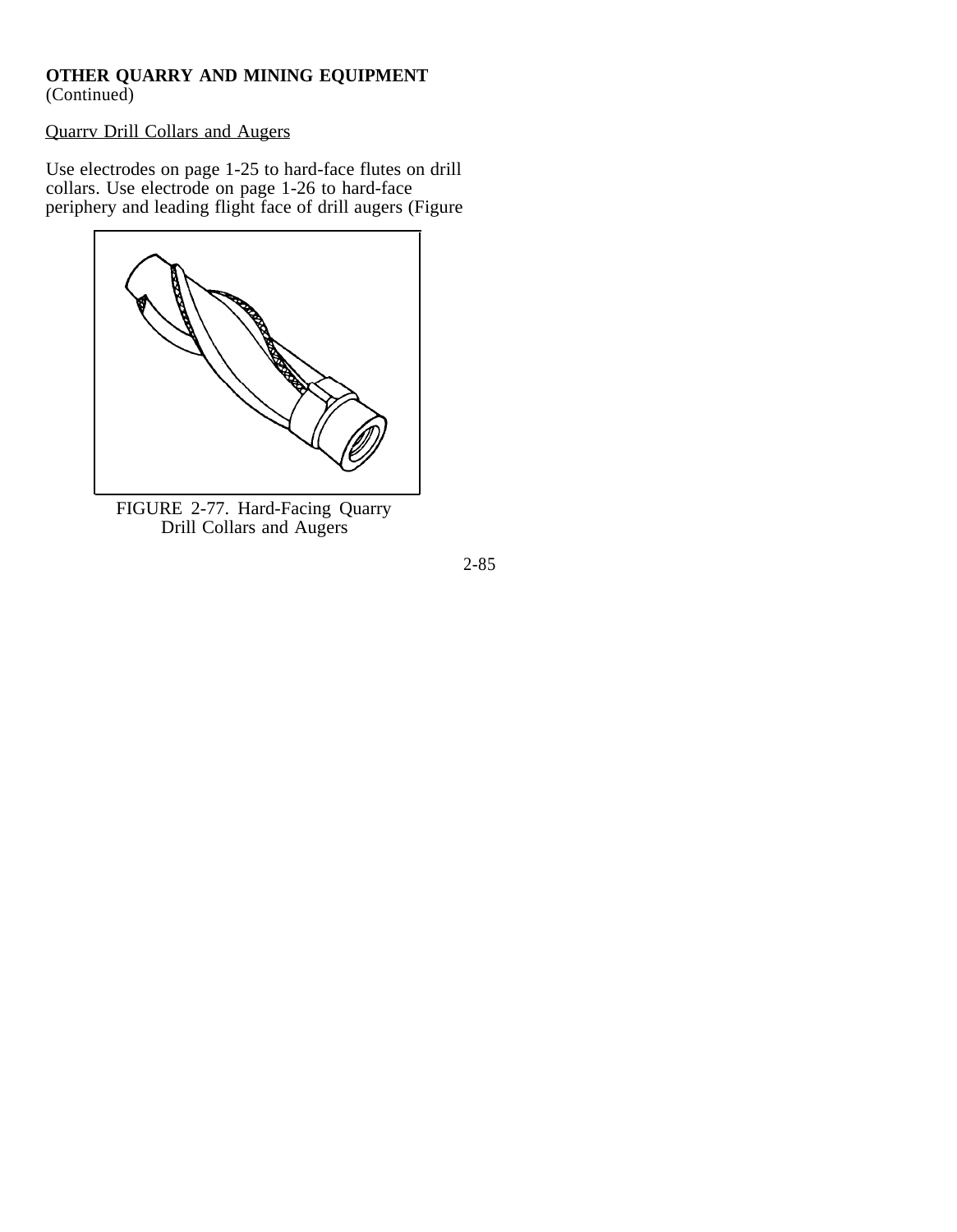# NOTES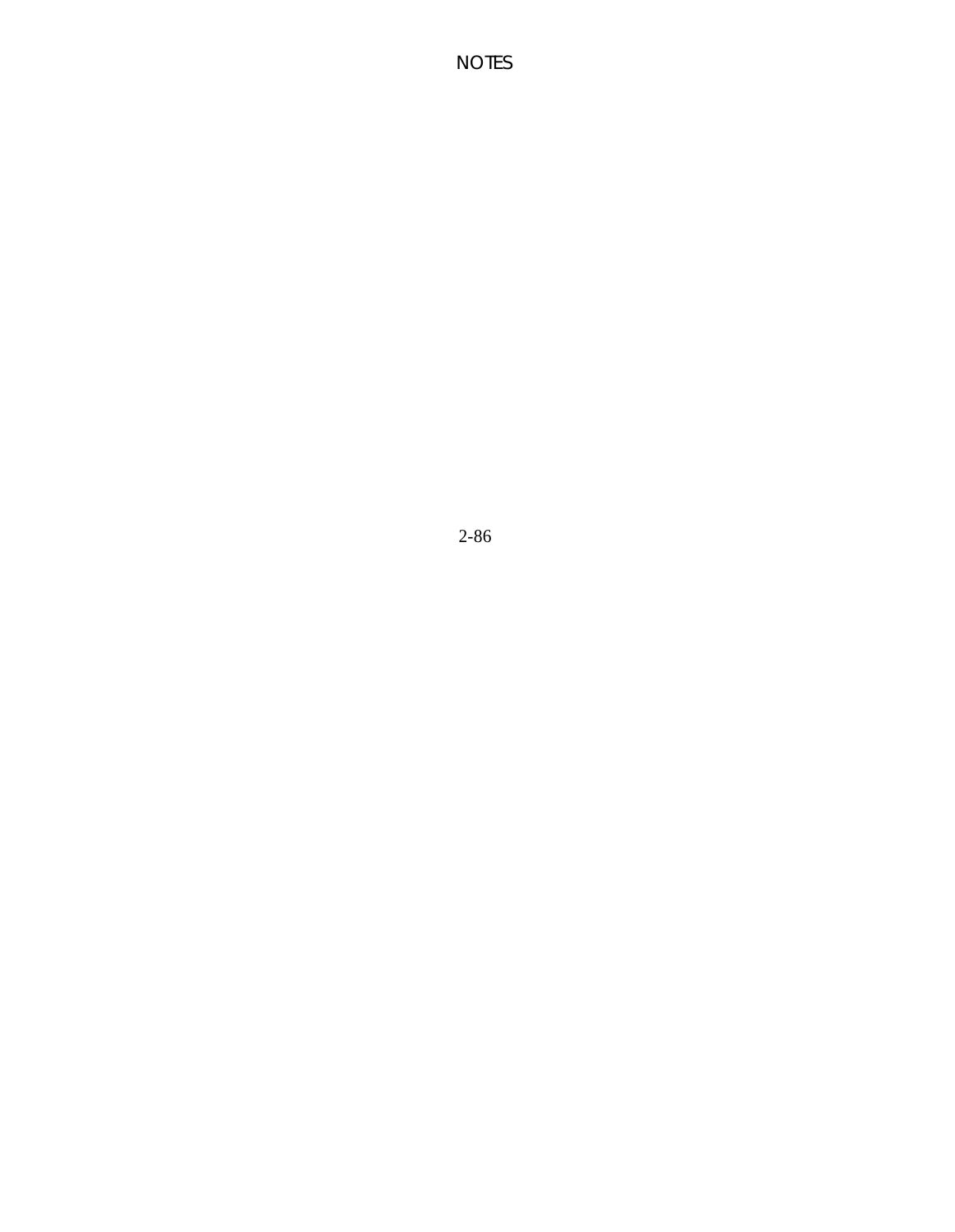# NOTES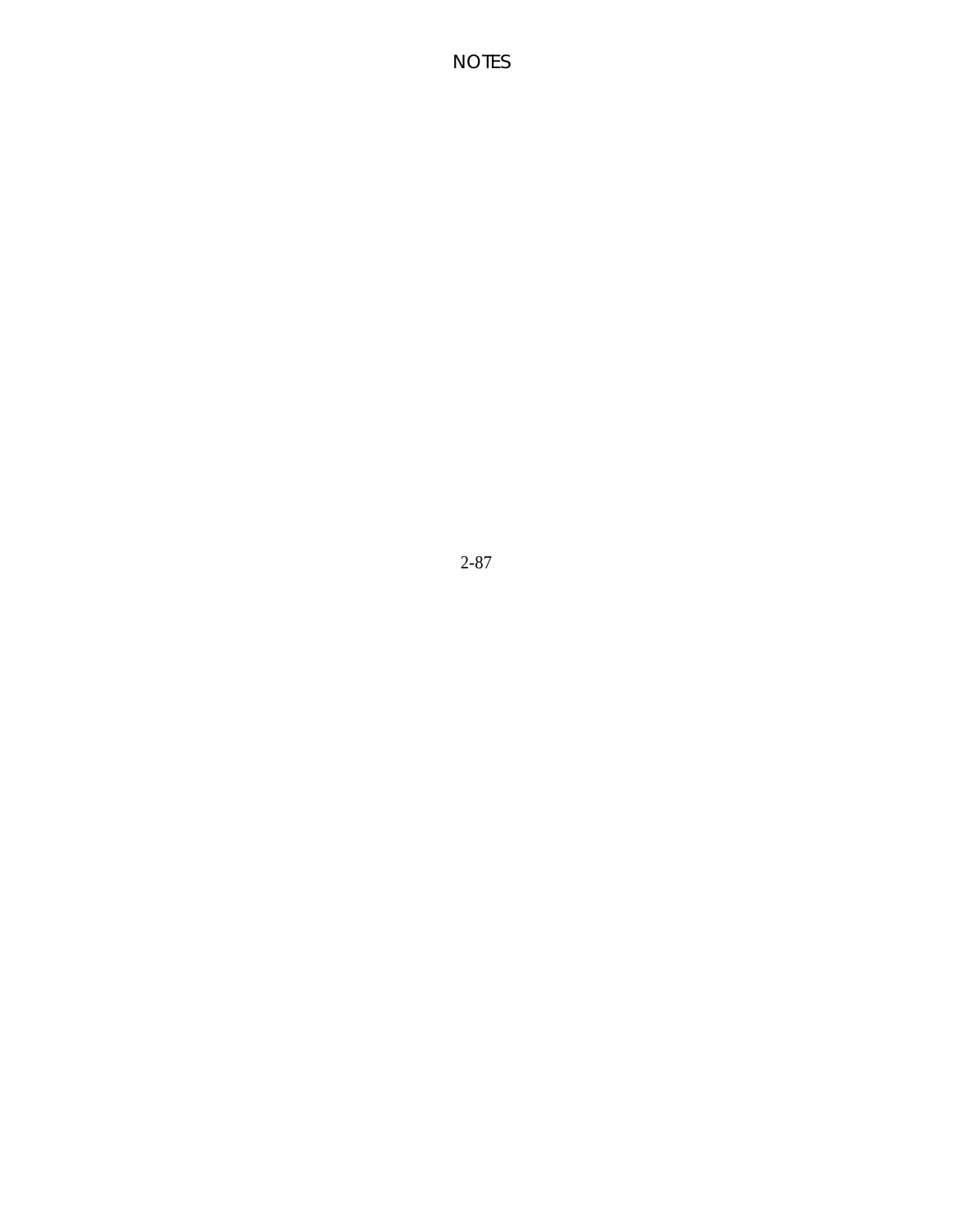# NOTES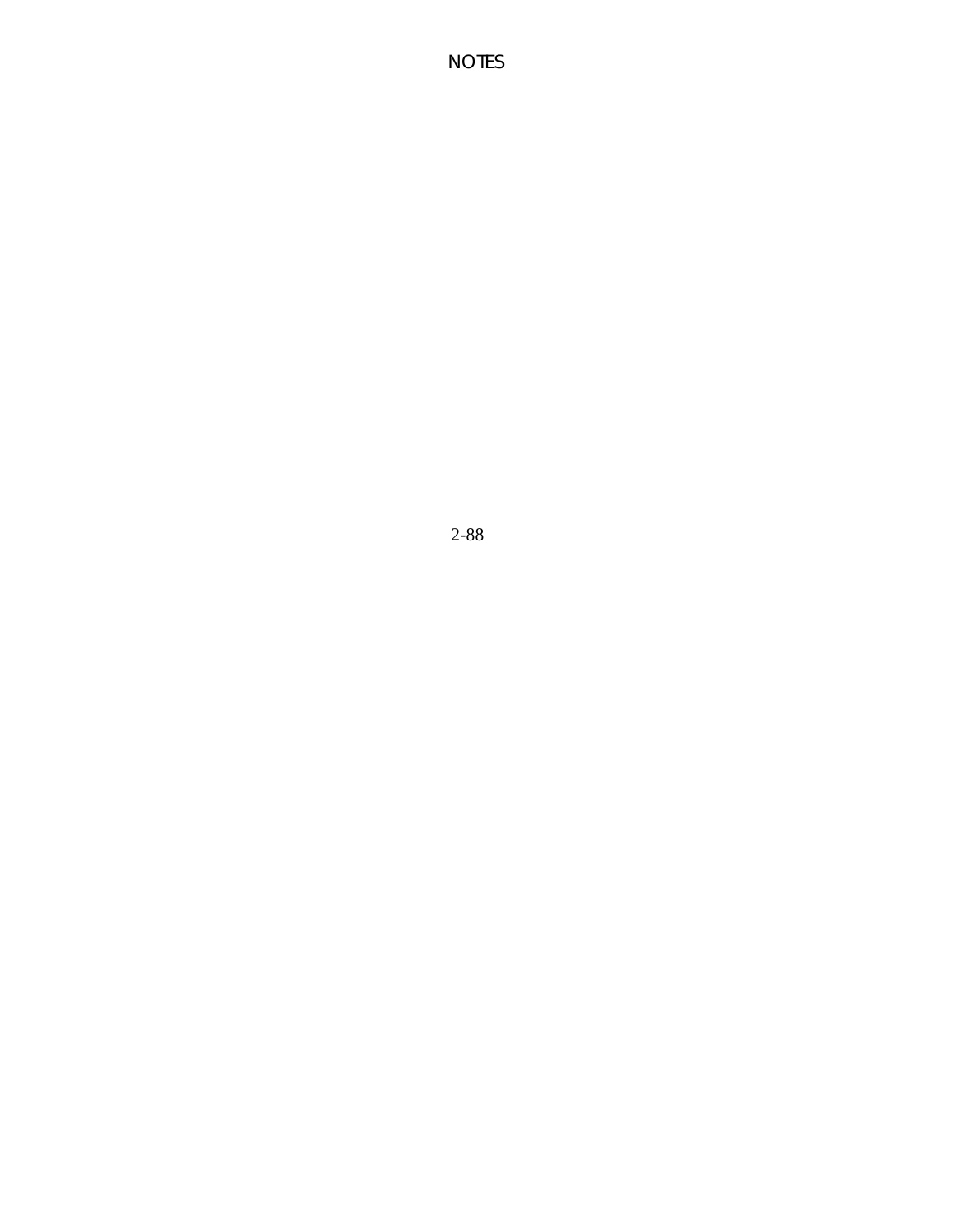# Section 3. MOLECULAR METAL

# INTRODUCTION COMPONENTS:

The first part of this section contains general information about the uses, procedures, and characteristics of the Atomized Metal Repair Compound (M-41 ) used by the Department of Navy. The remainder of this section covers a more specific description of molecular metal, its uses, and usefulness.

# ATOMIZED METALLIC MATERIALS KIT

NSN: 8030-01-232-1246

| <u>CODE</u> |           |                           |
|-------------|-----------|---------------------------|
| M-41        | * 2 Units | Alloy GP Metal            |
| M-42        | * 1 Unit  | <b>Smoothcoat Metal</b>   |
| M-43        | * 1 Unit  | Smoothcoat Liquid Metal   |
| M-44        | * 1 Unit  | Rapid Metal               |
| M-50        | $18$ oz.  | Nobond Release Agent      |
| $M-51$      | 1 Pint    | Cleaner/Degreaser         |
| M-52        | ** 1 each | Reinforcing Bandage       |
|             | 2 each    | <b>Instruction Sheets</b> |
|             | 2 each    | <b>Spatulas</b>           |
|             |           |                           |

 $*$  Unit = approximately 2 lbs. \*\* 216 square inches

This kit consists of atomized metallic materials, chemical aids and accessories for the repairs and overlays of most metals with a minimum of effort and technique. This kit costs \$389.00.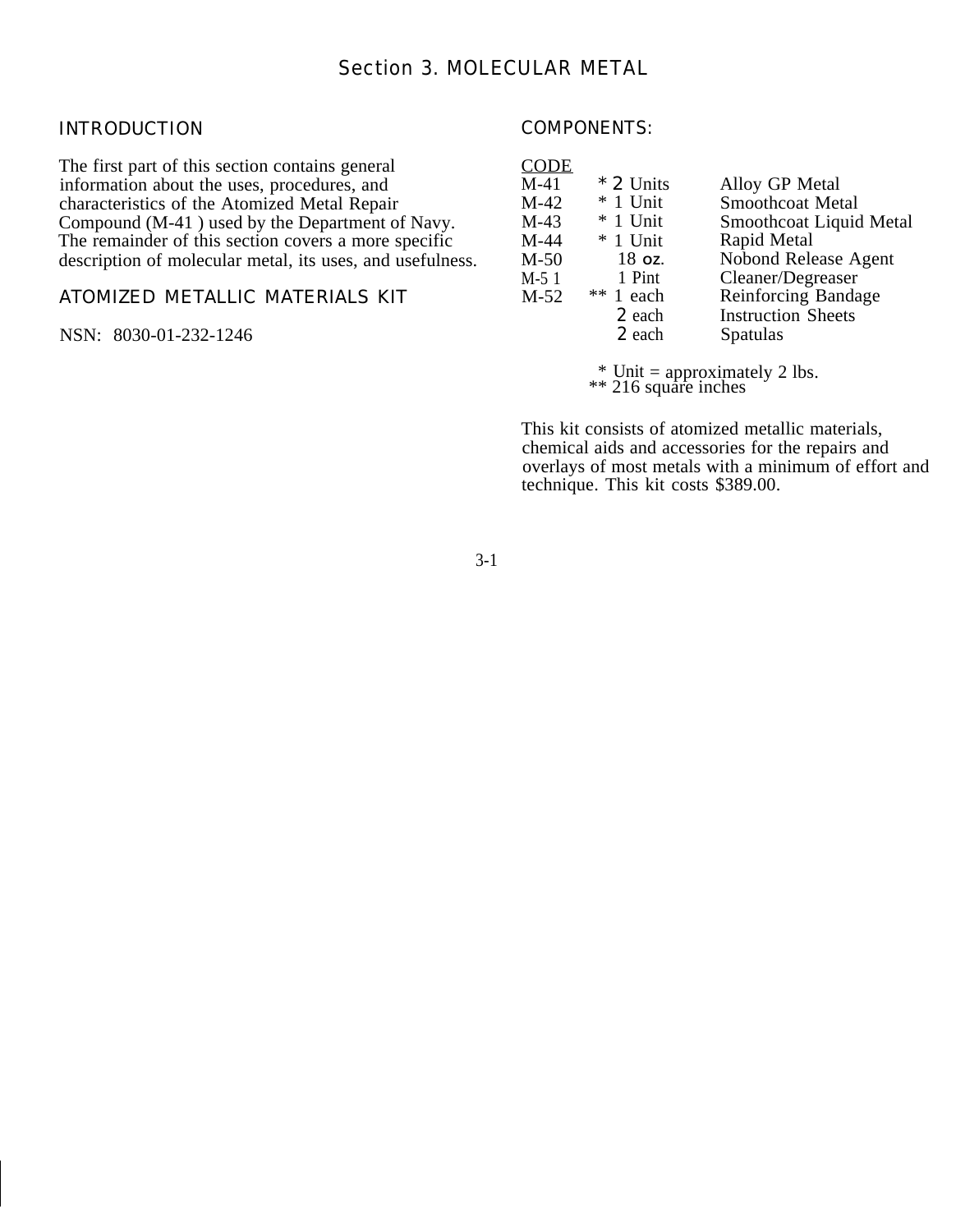#### **ATOMIZED METAL REPAIR COMPOUND**

**(M-4l)**

## **ALLOY GP:**

A general purpose compound for patching, falling and bonding, and ideal for in-place repairs. Its dimensional stability allows casting to exact tolerances without machining. For example, restoring oversized bearing housings without reboring. Simply clean I.D. of housing, apply ALLOY GP close to size and insert into housing after coating proper size bearing with Nobond. Remove excess compound and allow deposit to harden.

#### **APPLICATIONS:**

Keyways Shafts Damaged Castings Hydraulic Rams Engine Blocks Gear Housings

#### **PROPERTIES:**

Coverage per one (1) unit container --------15 cubic inches Strength begins to diminish after prolonged exposure to temperatures over ----------225°F Color of hardened deposits -------------- Dark Gray Consistency of mixed compound ---------- Putty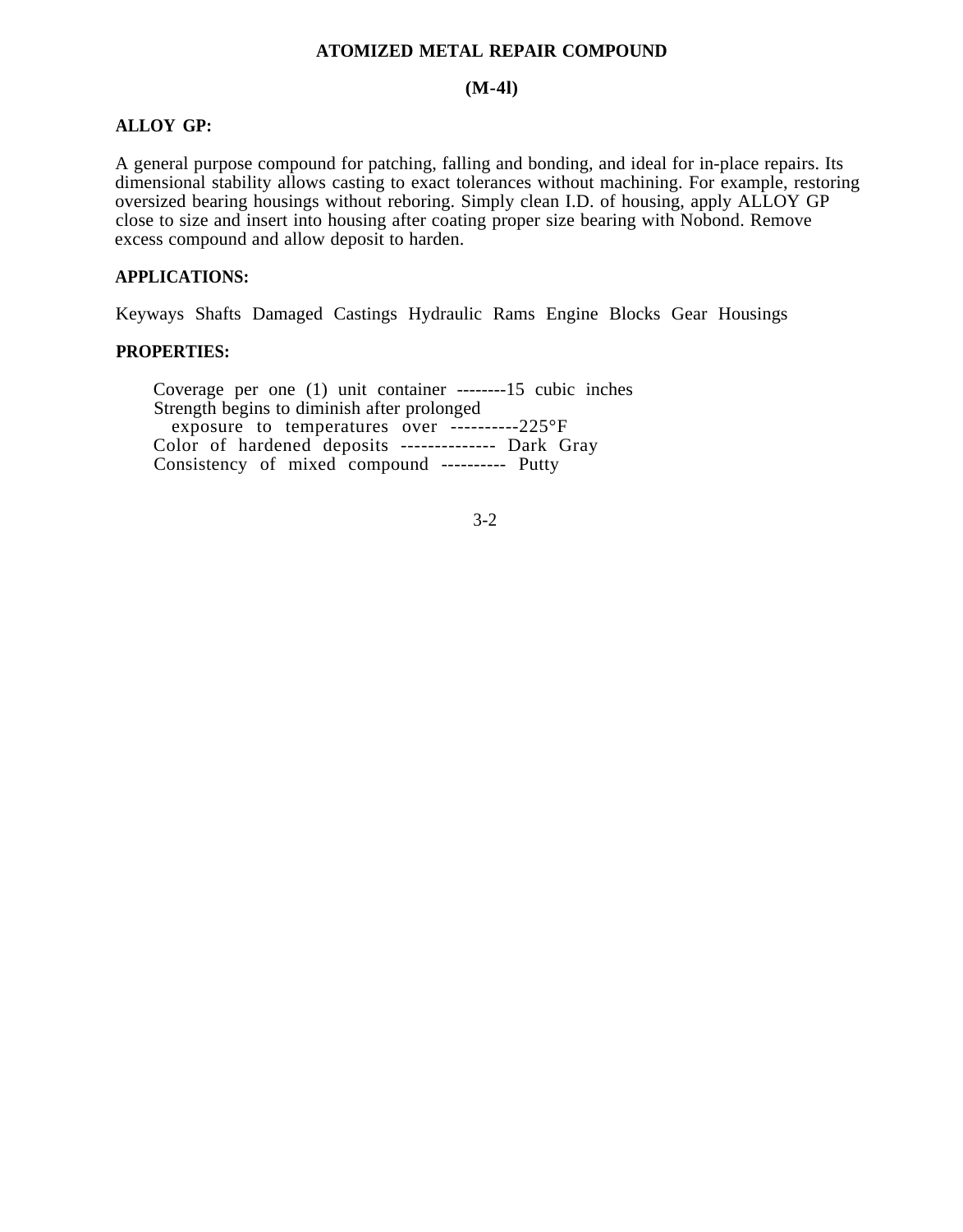# DIRECTIONS FOR USE

1) See general information.

- 2) Mix reactor (R) into Base Alloy (A) in ratios:
	- By Volume -1 part A to 1 part R
	- By Weight -2 1/2 parts A to 1 part R
- 3) Working time is approximately 25 minutes at room temperature.
- 4) Deposits reach handling strength in 4 to 8 hours.
- 5) 100% strength is attained in 16 to 24 hours.

NOTE: SURFACES TO BE BONDED MUST BE ABSOLUTELY CLEAN AND FREE OF OIL FILM OR MIST. USE CAUTION IN SELECTING CLEANING SOLVENTS. COMPRESSED AIR USED FOR DRYING MAY CONTAIN OIL OR MOISTURE.

# **GENERAL** INFORMATION

For maximum bonding, prepare areas to be repaired by grit blasting, machining or abrading. Clean with M-5 1 Cleaner Conditioner. Be sure areas being bonded are dry and free from moisture. Bonding and hardening are enhanced when metal surfaces are above 75 oF. In cold environments, heat parts with a flame, heat lamp or forced hot air. Be sure flame sources do not leave carbon or other deposits.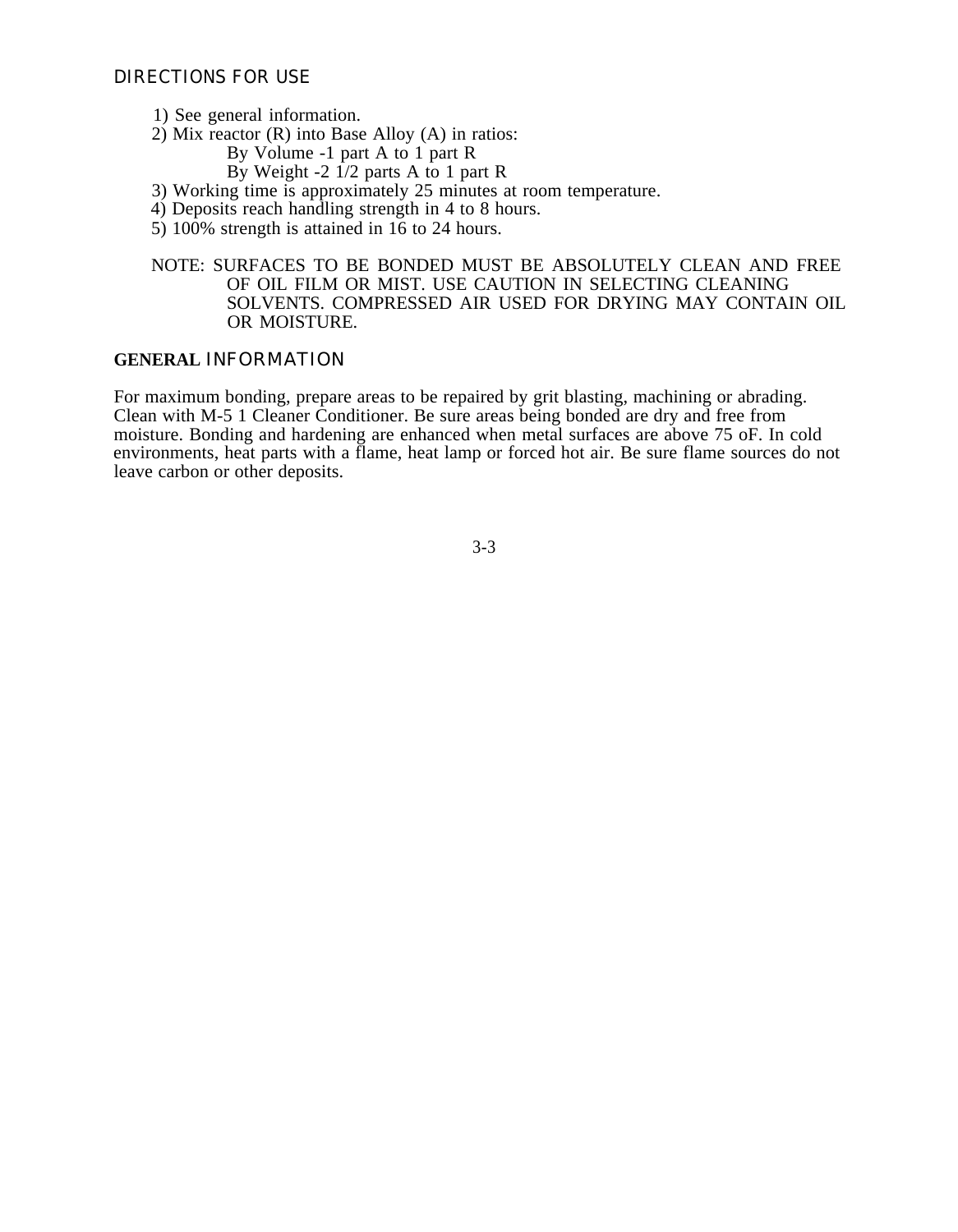Mix Base Alloys and matching reactors to specified ratios. Variances may cause failures. Mix thoroughly until smooth lump-free consistency is achieved. Completed mix should be an even color, without streaks.

Small quantities (1 unit or less) are easily mixed by hand for 2 to 5 minutes. Large quantities should be mixed with a power paddle. A large mass will cure faster and working time is reduced. When ambient temperature or temperature of surface is below 60°F, compounds will not achieve full strength. Low temperatures may inhibit hardening. Heat deposit and part being repaired with indirect heat (lamp or warm air) to room temperature. In general, deposits harden faster when parts and deposit are heated. CAUTION: DO NOT EXPOSE DEPOSITS DIRECTLY TO FLAME.

Smooth finishes can be obtained by placing a sheet of polyethylene or waxed paper over soft deposits. Remove when hardened. Trowels or spreading tools can be moistened with water between strokes for smoother deposits when applying.

Use M-50 Nobond Wax on surfaces not to be bonded. For detailed reproductions from molds and patterns apply Nobond in several coats. Allow each coat to dry then buff before applying additional coats. Brush a thin coat of compound on mold surfaces before casting the remainder of the mix.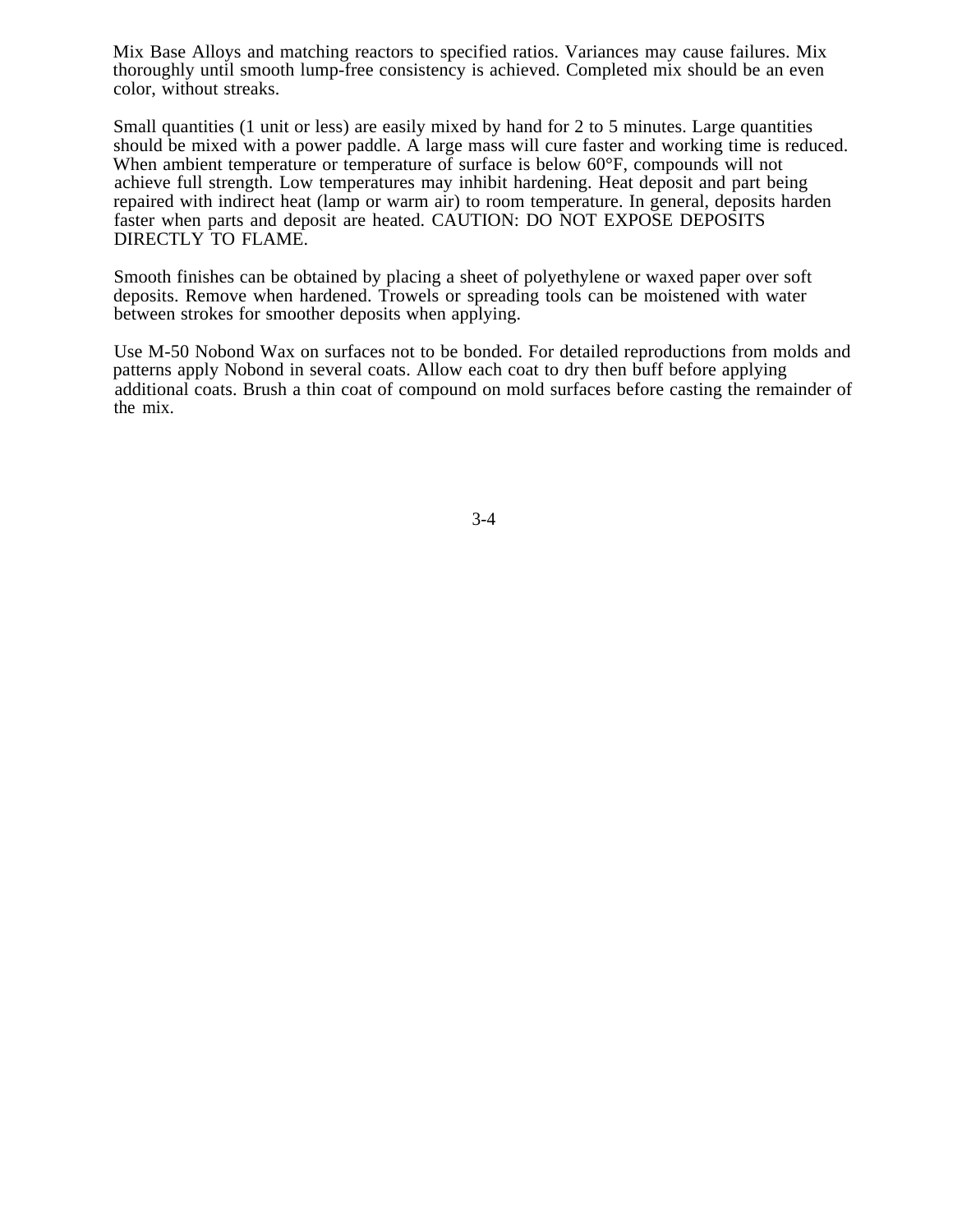Use reinforcing screens and tapes to minimize warpage and to increase overall strength. When casting large, deep shapes, pour compounds in several steps, allowing prior deposits to semi-harden and cool before adding additional compound.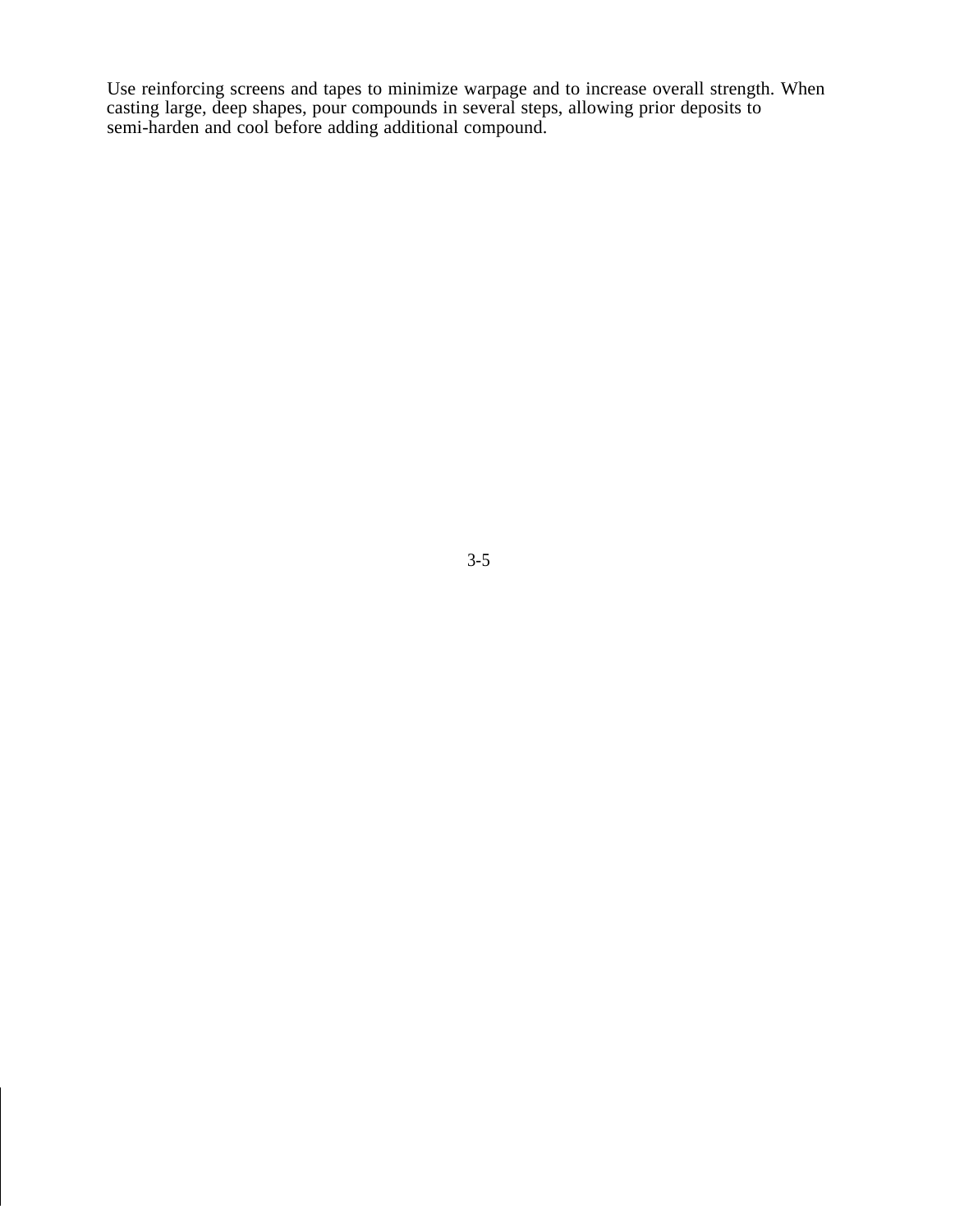# **ATOMIZED METAL REPAIR COMPOUND**

# **(M-42)**

# **SMOOTHCOAT**

This unique alloy provides self-lubricating properties and is used to repair and protect components that have lost dimension from rubbing, sliding, galling or other frictional wear problems. Coated areas are dry, yet permanently lubricated throughout the deposit thickness. Use SMOOTHCOAT to restore and create new bearing surfaces.

#### APPLICATIONS:

Shafts Bearing Housings Bushings Wear Pads Slides Guides Machine Ways Pipe supports Axles Pistons Cam Followers Cams.

#### PROPERTIES:

Coverage per one (1) unit container --------21 cubic inches Strength begins to diminish when exposed to service temperature exceeding ----------250°F Color of hardened deposits --------------Dark Gray Consistency of mixed compound ----------Putty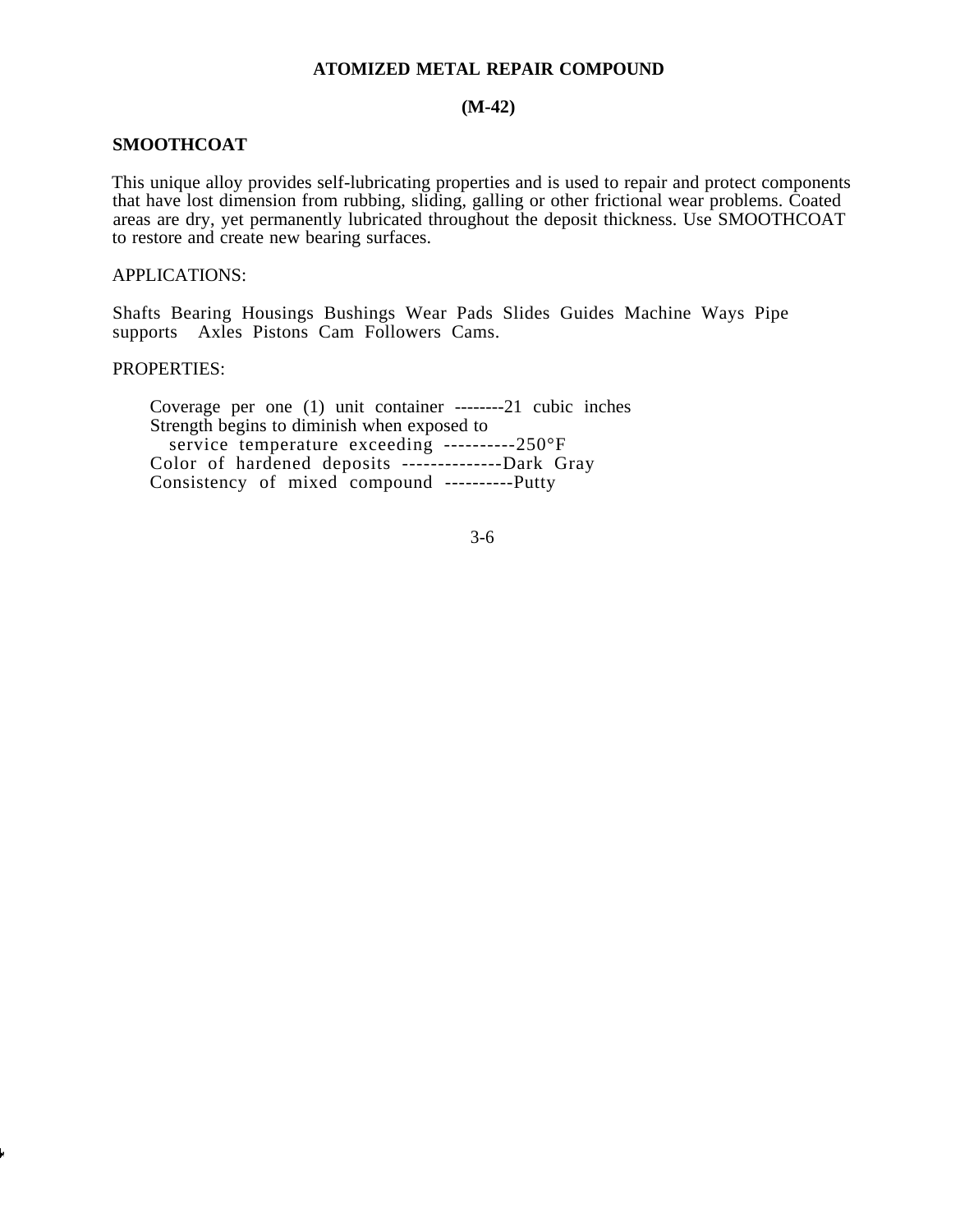# **DIRECTIONS FOR USE:**

1) See general information.

2) Mix reactor (R) into Base Alloy (A) in ratios:

By Volume -1 part A to 1 part R

By Weight -4 parts A to 3 parts R

3) Working time is approximately 30 minutes at room temperature.

- 4) Deposits reach handling strength in 4 to 8 hours.
- 5) 100% strength is attained in 16 to 24 hours.

NOTE: SURFACES TO BE BONDED MUST BE ABSOLUTELY CLEAN AND FREE OF OIL FILM OR MIST. USE CAUTION IN SELECTING CLEANING SOLVENTS. COMPRESSED AIR USED FOR DRYING MAY CONTAIN OIL OR MOISTURE.

# **GENERAL INFORMATION**

For maximum bonding, prepare areas to be repaired by grit blasting, machining or abrading. Clean with M-5 1 Cleaner Conditioner. Be sure areas being bonded are dry and free from moisture. Bonding and hardening are enhanced when metal surfaces are above 75°F. In cold environments, heat parts with a flame, heat lamp or forced hot air. Be sure flame sources do not leave carbon or other deposits.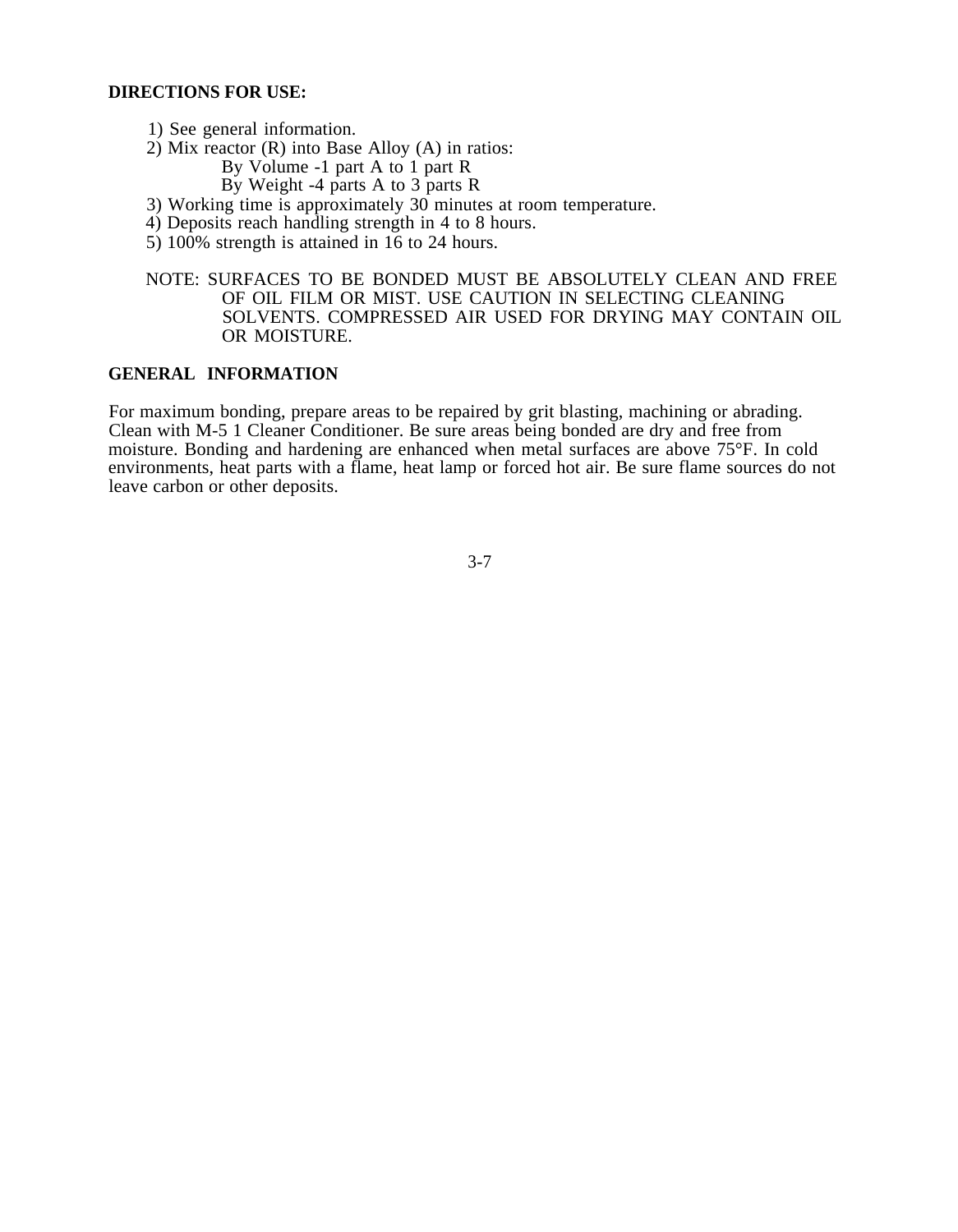Mix Base Alloys and matching reactors to specified ratios. Variances may cause failures. Mix thoroughly until a smooth, lump-free consistency is achieved. Completed mix should be an even color, without streaks.

Small quantities (1 unit or less) are easily mixed by hand for 2 to 5 minutes. Large quantities should be mixed with a power paddle. A large mass will cure faster and working time is reduced. When ambient temperature or temperature of surface is below 60°F, compounds will not achieve full strength. Low temperatures may inhibit hardening. Heat deposit and part being repaired with indirect heat (lamp or warm air) to room temperature. In general, deposits harden faster when parts and deposit are heated. CAUTION: DO NOT EXPOSE DEPOSITS DIRECTLY TO FLAME.

Smooth finishes can be obtained by placing a sheet of polyethylene or waxed paper over soft deposits. Remove when hardened. Trowels or spreading tools can be moistened with water between strokes for smoother deposits when applying.

Use M-50 Nobond Wax on surfaces not to be bonded. For detailed reproductions from molds and patterns apply Nobond in several coats. Allow each coat to dry then buff before applying additional coats. Brush a thin coat of compound on mold surfaces before casting the remainder of the mix.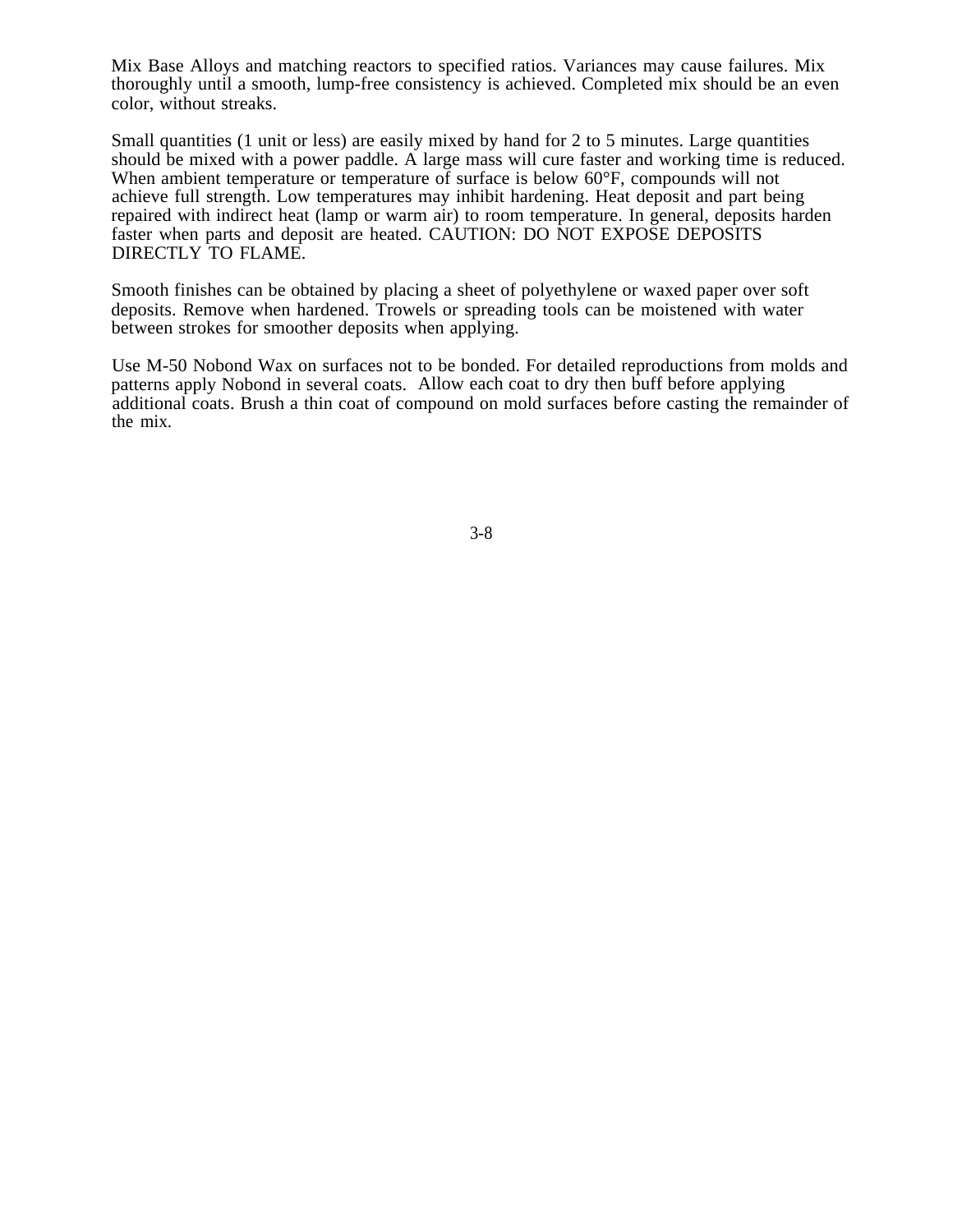Use reinforcing screens and tapes to minimize warpage and to increase overall strength. When casting large, deep shapes, pour compounds in several steps, allowing prior deposits to semi-harden and cool before adding additional compound.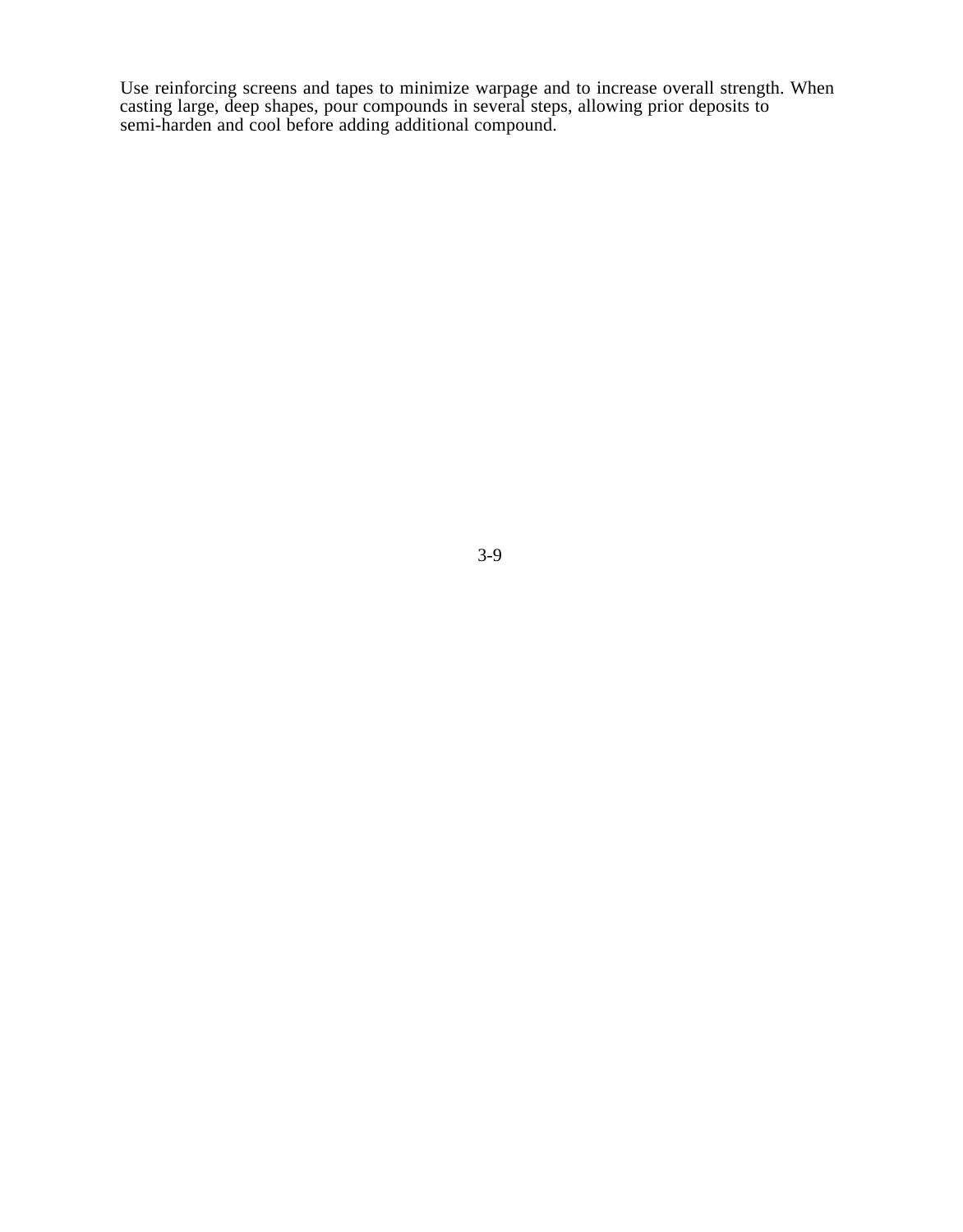### **ATOMIZED METAL REPAIR COMPOUND**

**(M-43)**

# **SMOOTHCOAT LIQUID:**

This is a lower viscosity compound that can either be brushed on or poured on. Deposits exhibit exceptional anti-friction properties. Deposits are self-leveling and smooth as applied. This formulation makes it ideal for fabricating holding fixtures and machining jigs as parts being held will not mar or scratch. When SMOOTHCOAT LIQUID is used to cast fixtures or patterns, detail is held to exacting tolerances. SMOOTHCOAT LIQUID is ideal for forming irregular bearing surfaces.

#### **APPLICATIONS:**

Anti-Friction Surfacing of all Metal Components. Creates Bushing and Bearings without dismantling machinery. Fabricate easy to strip Molds and Patterns.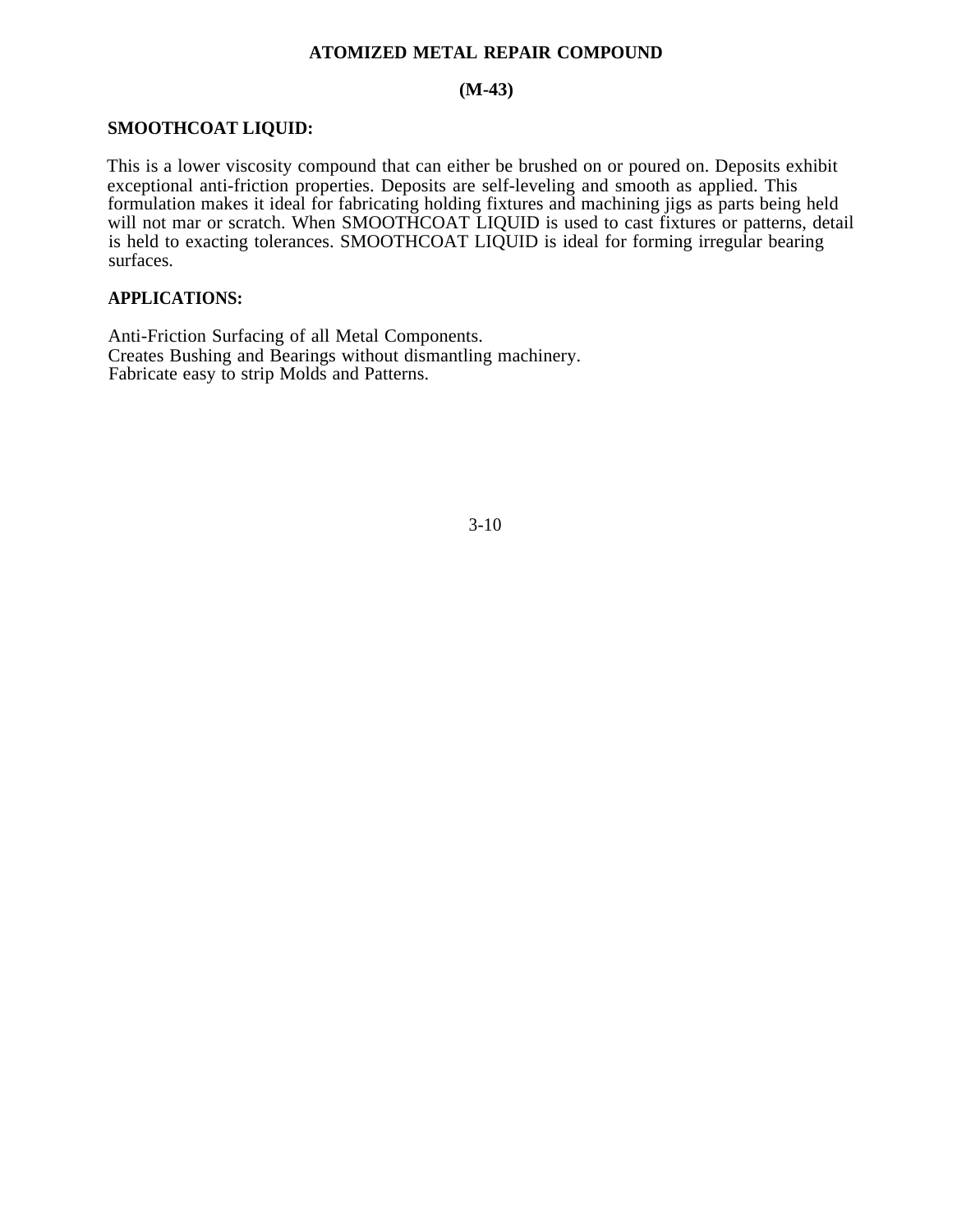#### **PROPERTIES**

Coverage per one (1) unit container --------19 cubic inches Strength begins to diminish when exposed to service temperature exceeding ----------250°F Color of hardened deposits --------------Dark Gray Consistency of mixed compound ----------Putty

#### **DIRECTIONS FOR USE:**

1) See general information.

2) Mix reactor (R) into Base Alloy (A) in ratios:

By Volume -2 parts A to 1 part R

By Weight -4 parts A to 1 part R

3) Working time is approximately 30 minutes at room temperature.

4) Deposits reach handling strength in 4 to 8 hours.

5) 100% strength is attained in 16 to 24 hours.

NOTE: SURFACES TO BE BONDED MUST BE ABSOLUTELY CLEAN AND FREE OF OIL FILM OR MIST. USE CAUTION IN SELECTING CLEANING SOLVENTS. COMPRESSED AIR USED FOR DRYING MAY CONTAIN OIL OR MOISTURE.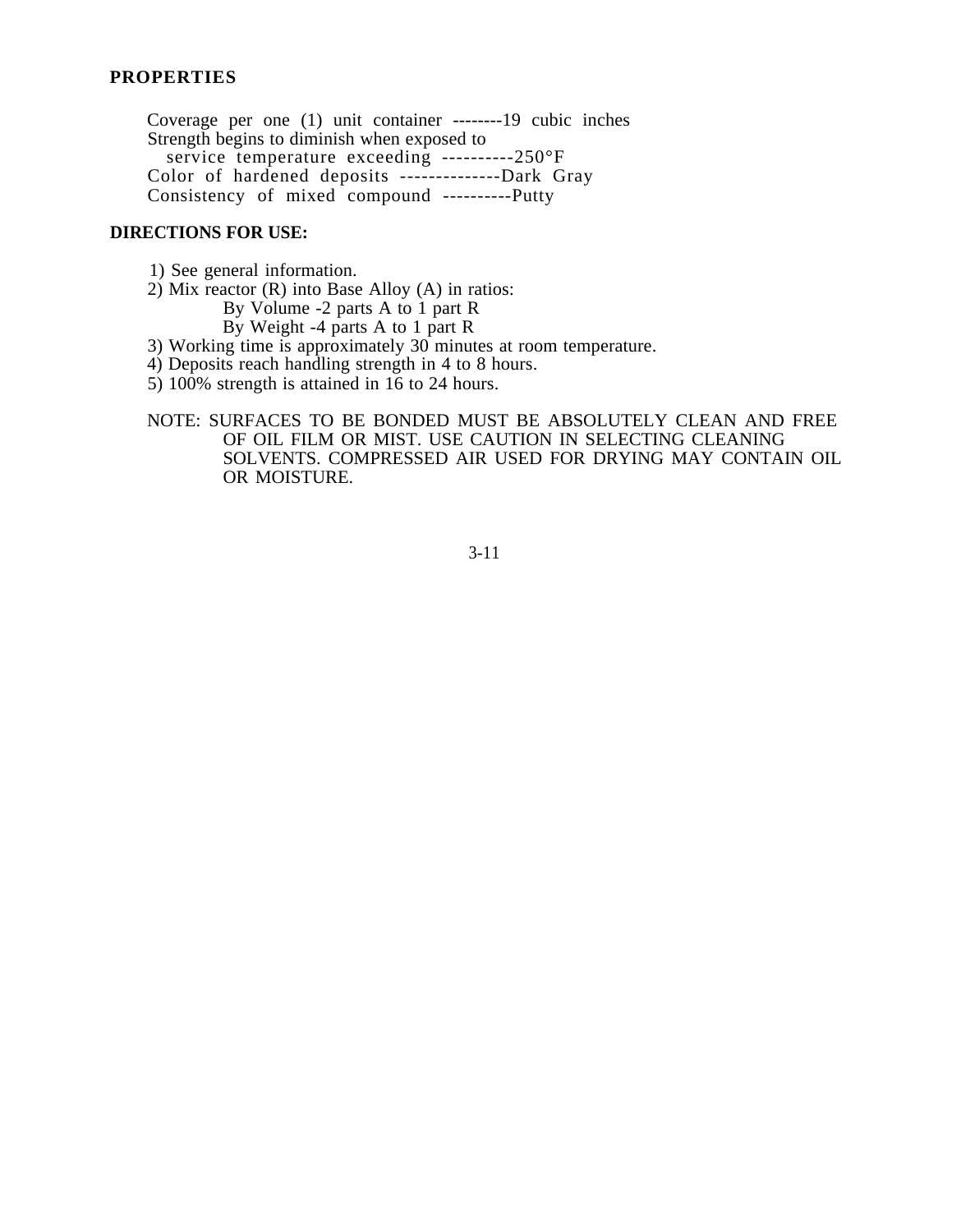# **GENERAL INFORMATION:**

For maximum bonding, prepare areas to be repaired by grit blasting, machining or abrading. Clean with M-5 1 Cleaner Conditioner. Be sure areas being bonded are dry and free from moisture. Bonding and hardening are enhanced when metal surfaces are above 75°F. In cold environments, heat parts with a flame, heat lamp or forced hot air. Be sure flame sources do not leave carbon or other deposits.

Mix Base Alloys and matching reactors to specified ratios. Variances may cause failures. Mix thoroughly until a smooth, lump-free consistency is achieved. Completed mix should be an even color, without streaks.

Small quantities (1 unit or less) are easily mixed by hand for 2 to 5 minutes. Large quantities should be mixed with a power paddle. A large mass will cure faster and working time is reduced. When ambient temperature or temperature of surface is below (60°F, compounds will not achieve full strength. Low temperatures may inhibit hardening. Heat deposit and part being repaired with indirect heat (lamp or warm air) to room temperature. In general, deposits harden faster when parts and deposit are heated. CAUTION: DO NOT EXPOSE DEPOSITS DIRECTLY TO FLAME.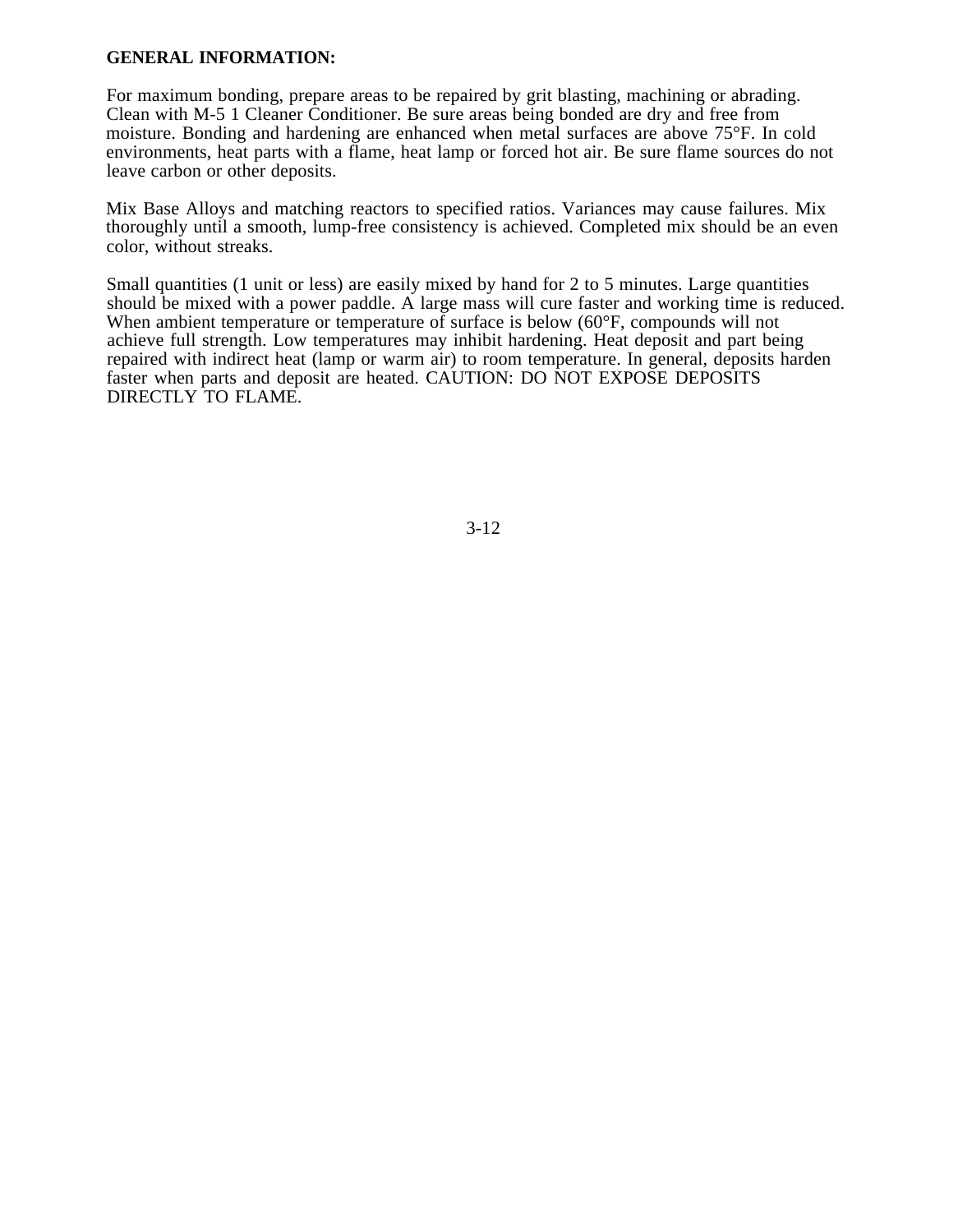Smooth finishes can be obtained by placing a sheet of polyethylene or waxed paper over soft deposits. Remove when hardened. Trowels or spreading tools can be moistened with water between strokes for smoother deposits when applying.

Use M-50 Nobond Wax on surfaces not to be bonded. For detailed reproductions from molds and patterns apply Nobond in several coats. Allow each coat to dry then buff before applying additional coats. Brush a thin coat of compound on mold surfaces before casting the remainder of the mix.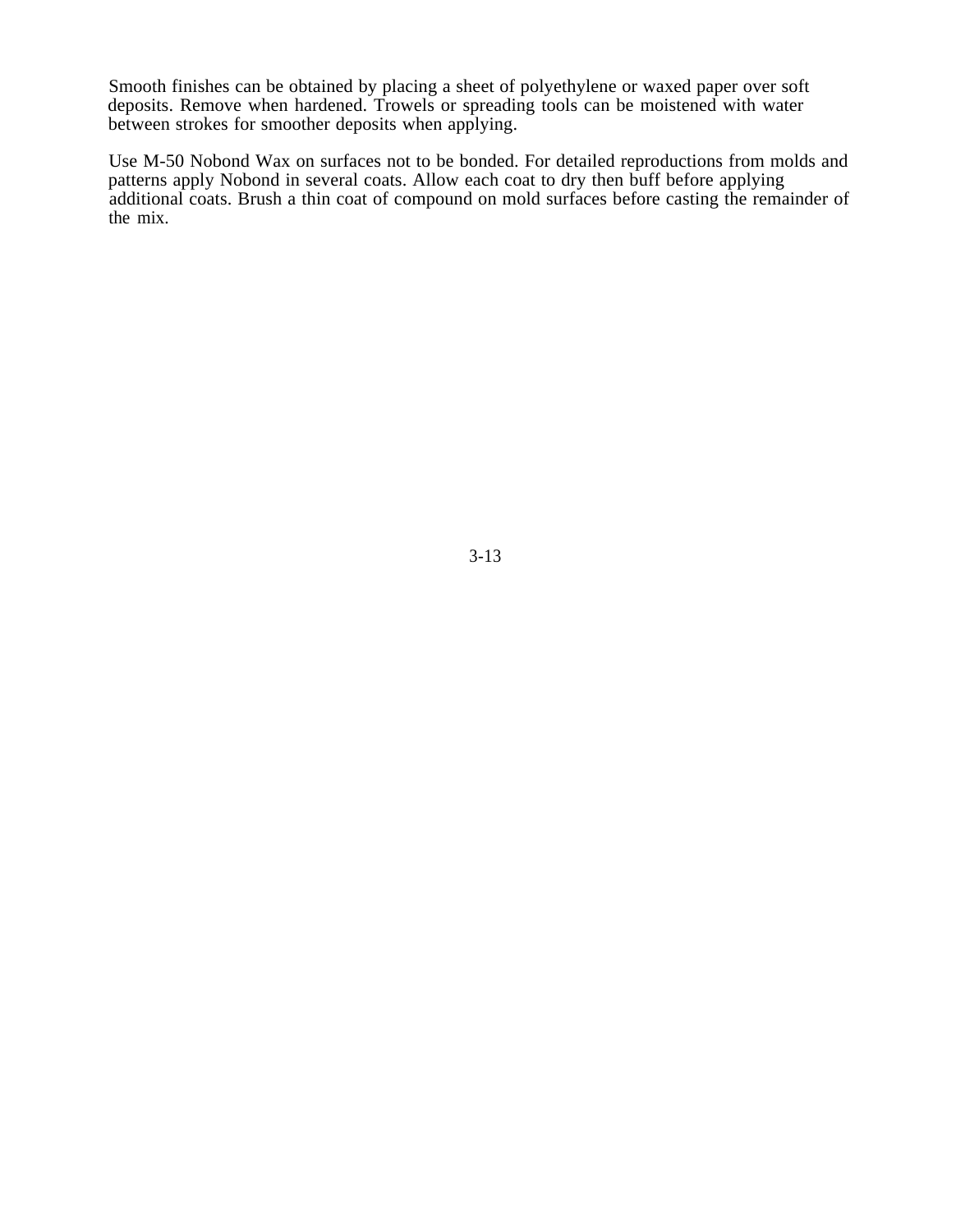# **ATOMIZED METAL REPAIR COMPOUND**

**(M-43)**

## **RAPIDSTEEL**

This Rapid Hardening Compound is ideal for emergency repairs. It will form water-tight seals on copper, aluminum, steel or any material used for fluid piping and storage. Even the most severely corroded pipes can be restored to better than new condition. To repair large areas or badly damaged sections , apply a thing coating of RAPIDSTEEL directly to surfaces, then wrap tightly with reinforcing bandage (available in various sizes). Apply a cover coat of compound and spread to desired shape.

## **APPLICATIONS:**

Tanks Vessels Radiators Condensor Coils Fuel Tanks Plumbing Pipes and Fixtures Foundations and Retaining Walls. For leveling pads under machine bases.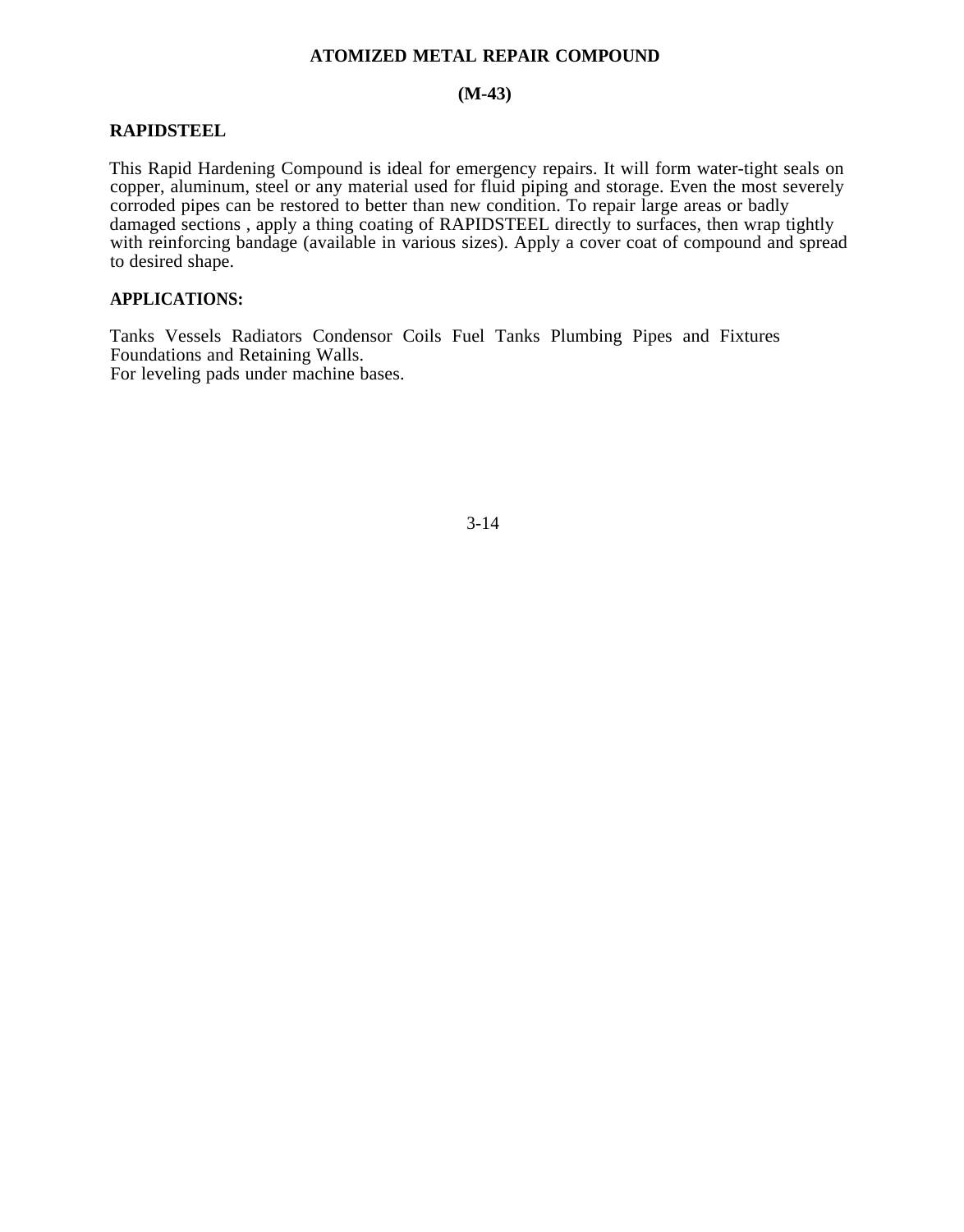#### **PROPERTIES**

Coverage per one (1) unit container --------14 cubic inches Strength begins to diminish when exposed to temperatures over ------------------225°F Color of hardened deposits --------------Dark Gray Consistency of mixed compound ----------Putty

#### **DIRECTIONS FOR USE.**

1) See general information.

2) Mix reactor (R) into Base Alloy (A) in ratios:

By Volume -1 part A to 1 part R

By Weight -2 parts A to 1 part R

3) Working time after mixing is approximately 2 to 5 minutes at 70°0F.

4) Deposits reach handling strength in 10 to 20 minutes.

5) 100% strength is attained in 8 to 12 hours.

NOTE: SURFACES TO BE BONDED MUST BE ABSOLUTELY CLEAN AND FREE OF OIL FILM OR MIST. USE CAUTION IN SELECTING CLEANING SOLVENTS. COMPRESSED AIR USED FOR DRYING MAY CONTAIN OIL OR MOISTURE.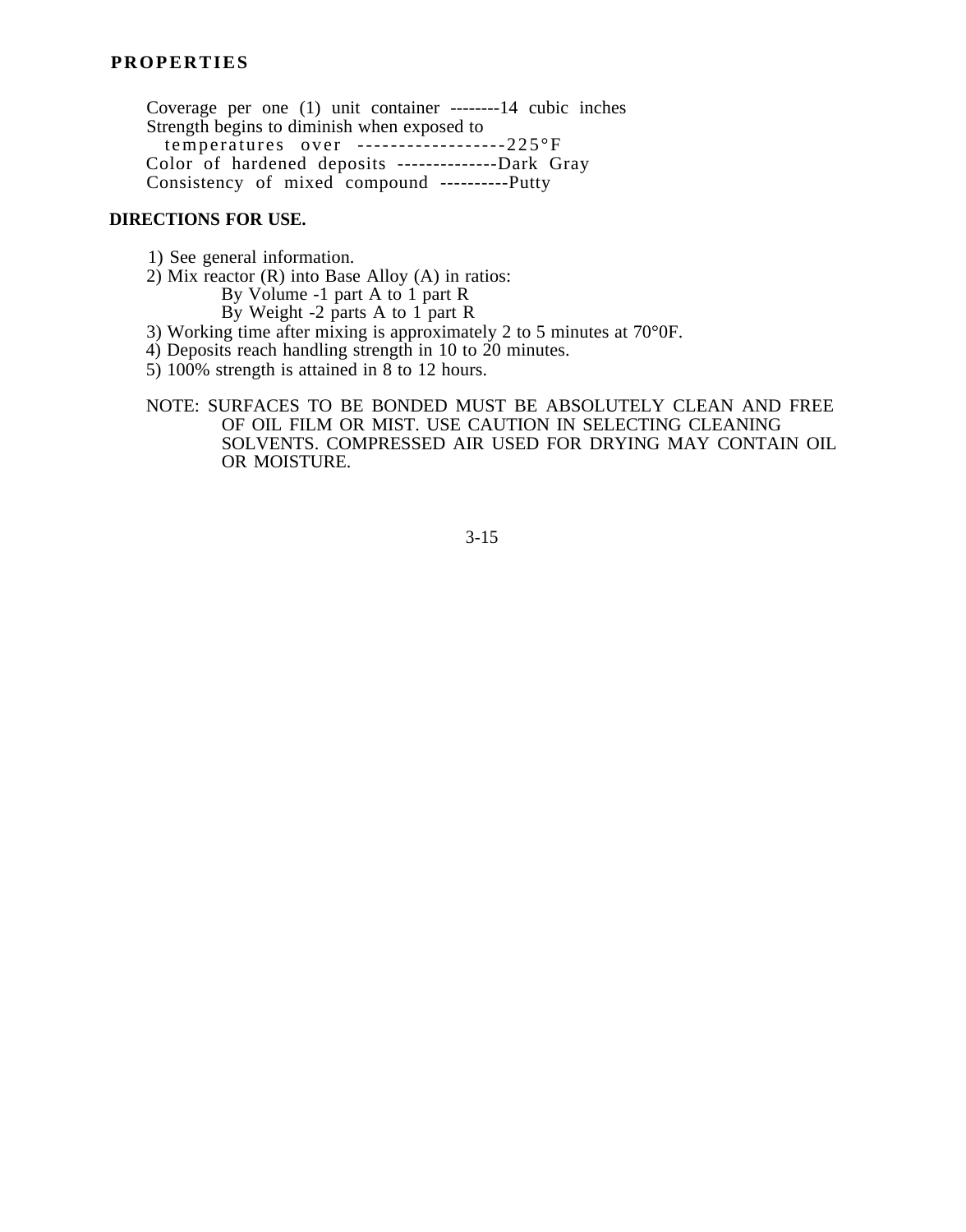# **GENERAL INFORMATION.**

For maximum bonding, prepare areas to be repaired by grit blasting, machining or abrading. Clean with M-51 Cleaner Conditioner. Be sure areas being bonded are dry and free from moisture. Bonding and hardening are enhanced when metal surfaces are above 75°F, In cold environments, heat parts with a flame, heat lamp or forced hot air. Be sure flame sources do not leave carbon or other deposits.

Mix Base Alloys and matching reactors to specified ratios. Variances may cause failures. Mix thoroughly until a smooth, lump-free consistency is achieved. Completed mix should be an even color, without streaks.

Small quantities (1 unit or less) are easily mixed by hand for 2 to 5 minutes. Large quantities should be mixed with a power paddle. A large mass will cure faster and working time is reduced. When ambient temperature or temperature of surface is below 60°F, compounds will not achieve full strength. Low temperatures may inhibit hardening. Heat deposit and part being repaired with indirect heat (lamp or warm air) to room temperature. In general, deposits harden faster when parts and deposit are heated. CAUTION: DO NOT EXPOSE DEPOSITS DIRECTLY TO FLAME.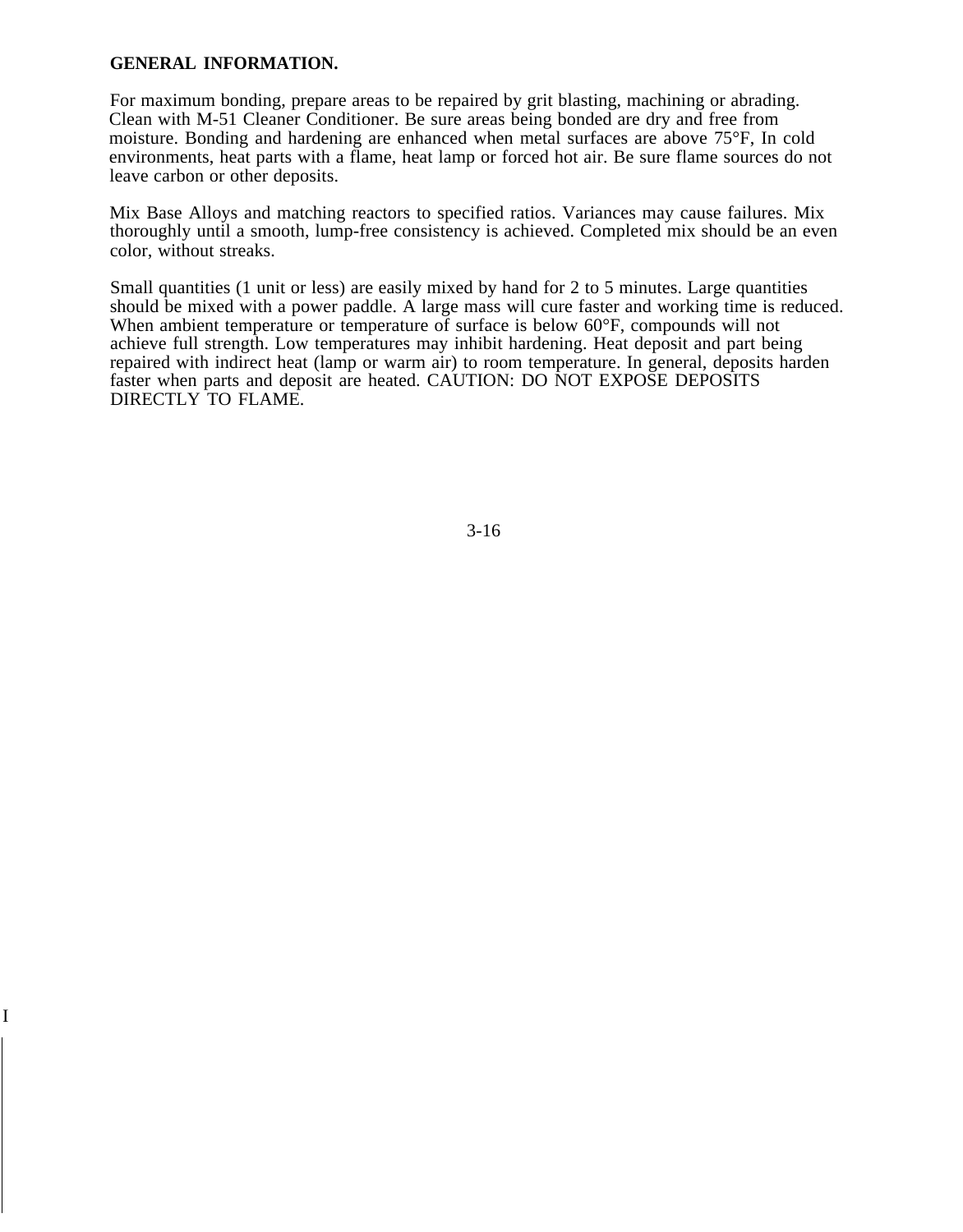Smooth finishes can be obtained by placing a sheet of polyethylene or waxed paper over soft deposits. Remove when hardened. Trowels or spreading tools can be moistened with water between strokes for smoother deposits when applying.

Use M-50 Nobond Wax on surfaces not to be bonded. For detailed reproductions from molds and patterns apply Nobond in several coats. Allow each coat to dry then buff before applying additional coats. Brush a thin coat of compound on mold surfaces before casting the remainder of the mix.

Use reinforcing screens and tapes to minimize warpage and to increase overall strength. When casting large, deep shapes, pour compounds in several steps, allowing prior deposits to semiharden and cool before adding additional compound.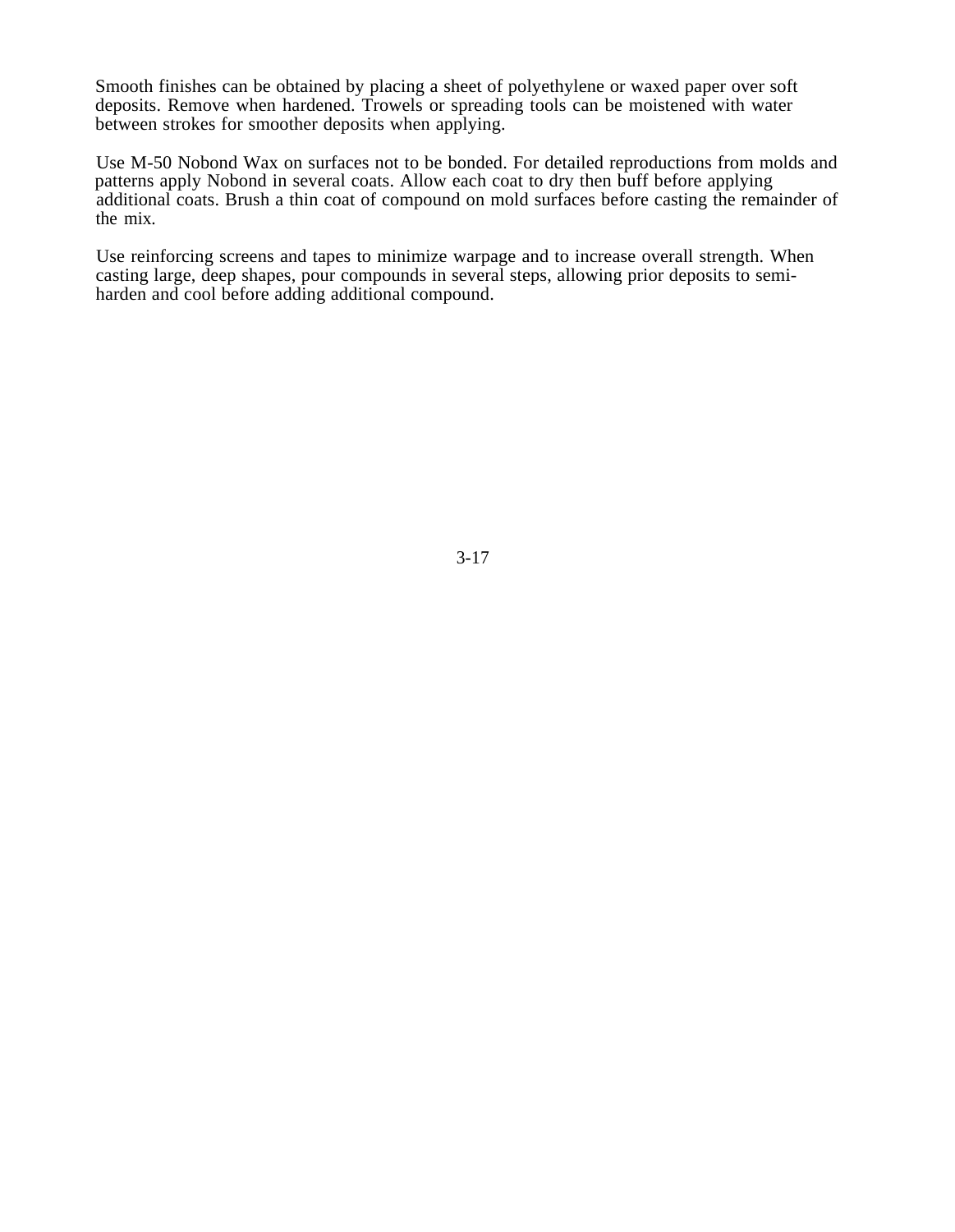# Section 4. MAPP Gas

## **INTRODUCTION**

Methylacetylene propadiene (MAPP) gas is a versatile, multi-purpose industrial fuel gas that offers excellent performance, safety, and economy. It is used to flame cut, flame weld, braze, solder, pre-heat, and for stress relief. The only equipment usually required to convert from acetylene to MAPP gas are new torch tips. One cylinder of MAPP gas will do the work of five acetylene cylinders.

#### **MAPP GAS IS SAFE**

At 70°F MAPP gas can be used safely at full cylinder pressures of 94 psig (pounds-per square inch gauge). Acetylene is limited to 15 psig.

MAPP gas toxicity is rated "very slight", but high concentrations (500 ppm) can have an anesthetic effect. Local eye or skin contact with MAPP gas vapor has caused no adverse response, but the liquified fuel may cause frost-like burns. MAPP gas is

chemically inert to most common materials including steel, brass, most plastic and rubber. There is a slight possibility MAPP gas may react with copper, or alloys of more than 67 percent copper, to produce explosive acetylides when the gas is under high pressure. To be on the safe side, use steel or aluminum fixtures.

#### **DISADVANTAGES**

Stabilized MAPP gas requires special tips for oxygen cutting. Sometimes high capacity mixers are required to convert equipment from acetylene to stabilized MAPP gas.

#### **BREAKTHROUGH IN PERFORMANCE**

The performance of acetylene had never been equaled until the advent of MAPP gas. It has little or no backfire or flashback, even when the torch tip is placed right up against the work. On aluminum braze welds, MAPP gas will leave no spatter, carbon smutting or large areas of metal flux on the surrounding metal.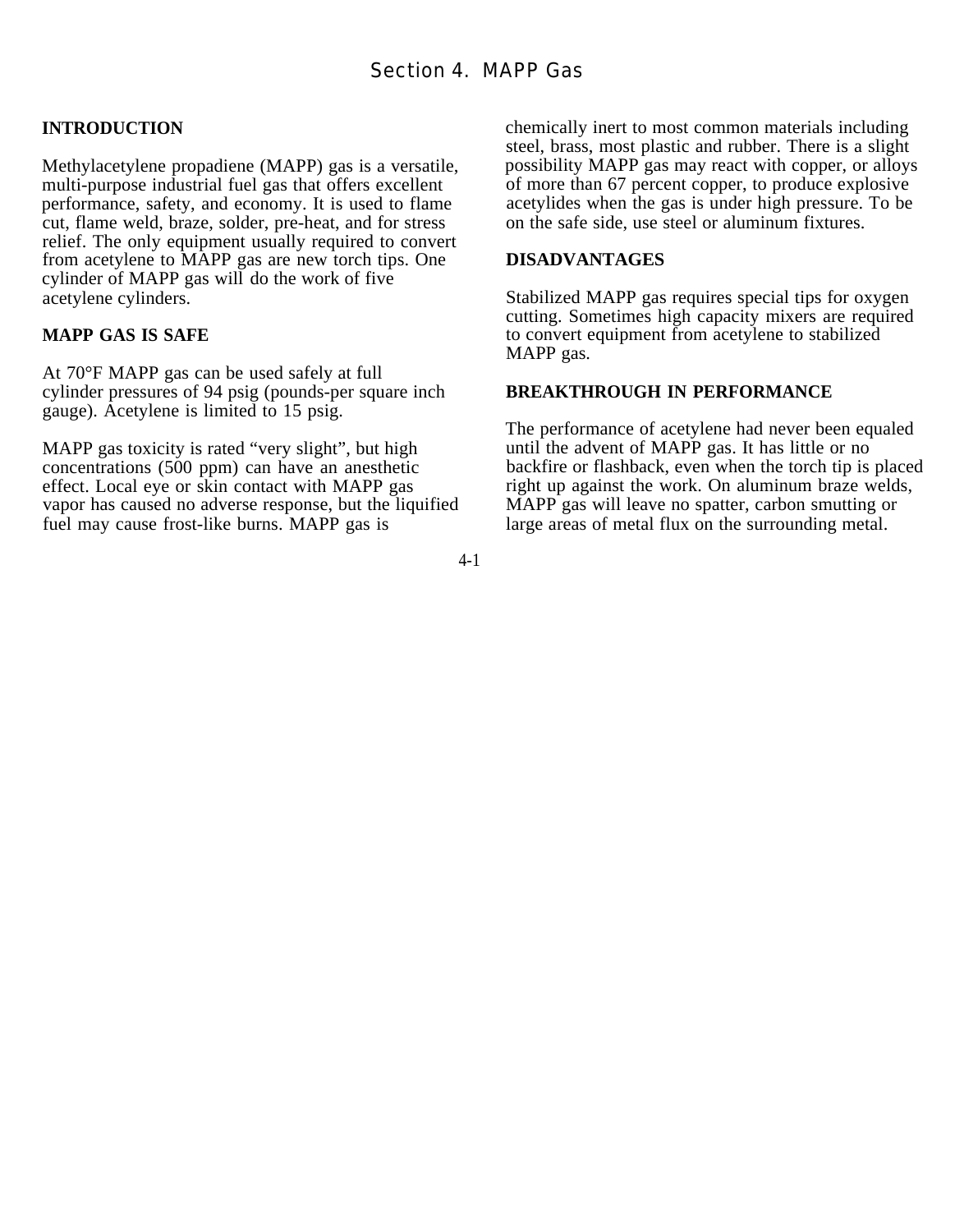MAPP gas is excellent for selective flame-hardening. It bums efficiently at various oxygen-to-fuel ratios and port velocities, and permits a wide range of hardness depths. The stable, clean burning MAPP gas flame virtually eliminates dangerous flashback.

It is ideal for cambering large beams and other heating applications because it heats wider areas to a higher temperature faster than other fuels.

# **HOW TO SET UP AND USE A WELDING OR CUTTING UNIT**

The importance of setting up and using welding and cutting equipment CORRECTLY for all fuel gases cannot be understated since its improper use can be very dangerous. The following steps should be used for a safe operating procedure.

(1) Be sure cylinders are securely fastened so they will not fall over.

- (2) Before attaching oxygen and fuel regulators to cylinders, crack the valve slightly to blow out dirt or dust. Stand away from valve openings.
- (3) Be sure regulator inlet connections are clean. Attach regulators to cylinders and tighten connection nuts firmly. Never use oil on oxygen regulators or fittings or wear oily gloves when handling oxygen equipment.
- (4) Be sure the regulator adjusting screw is backed all the way out. Crack the oxygen cylinder valve until pressure has built up, then open it all the way. Do not stand in front of or behind a regulator when the oxygen valve is open. Stand to one side.
- (5) Be sure the fuel regulator adjusting screw is backed out. If it is, then open the fuel cylinder **Setting Up:** valve one turn.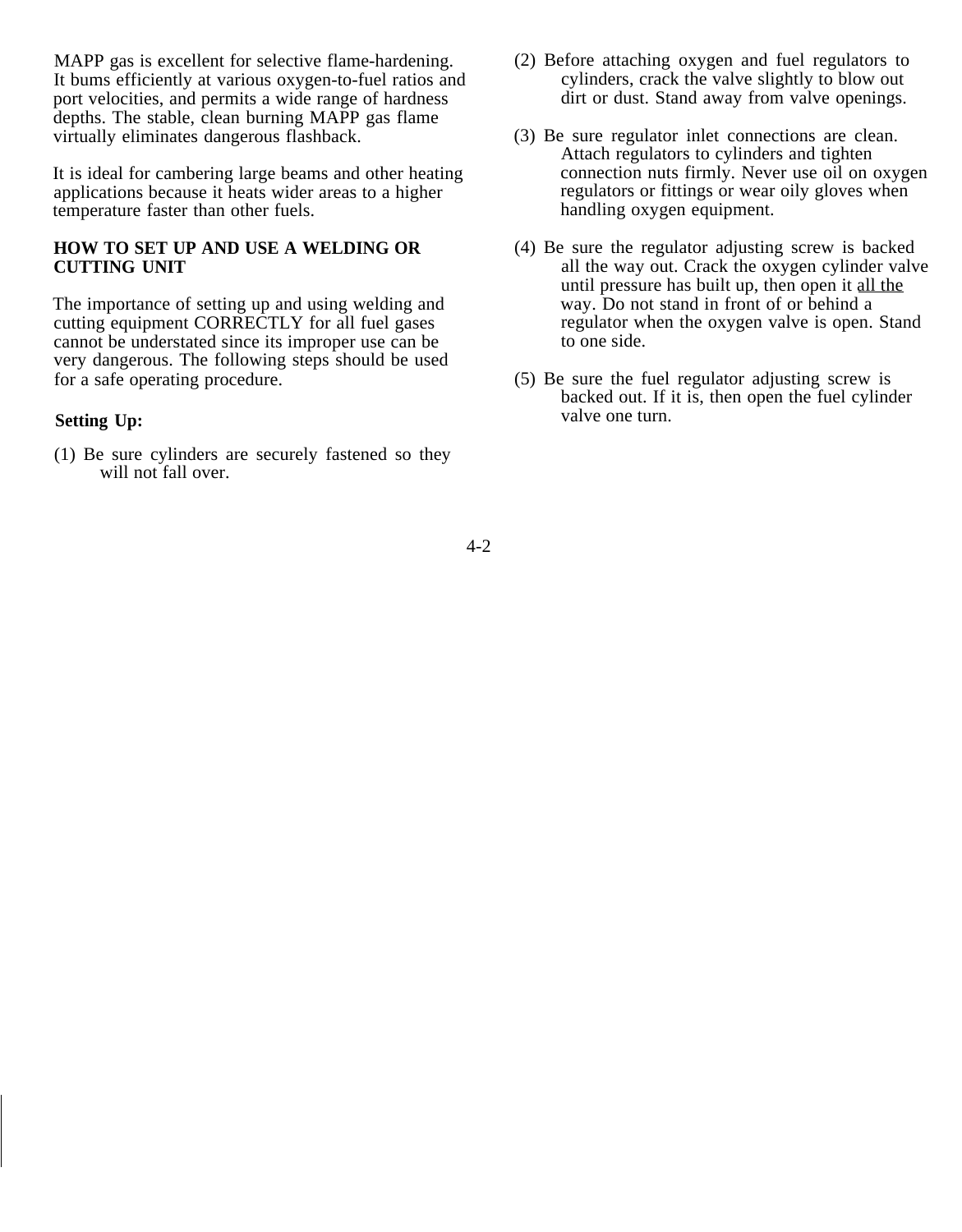#### **SETTTNG UP** (Continued)

- (6) Connect the correct hoses to the oxygen and MAPP gas regulators. The oxygen hose is green and its fittings have right hand threads. The MAPP gas hose is red and its fittings, notched on the outside, have left hand threads.
- (7) Open the torch's oxygen valve and adjust its regulator to the desired pressure. Purge the oxygen for approximately ten seconds for each hundred feet of hose, then turn its torch valve off.
- (8) Open the torch's fuel valve and adjust to desired pressure; purge for ten seconds for each hundred feet of hose, then turn it off.

(NOTE: Purging procedures remove any mixture of gases from hoses that could cause a possible backlash.)

#### Lighting the Torch:

(1) Crack the fuel gas valve about 1/4 turn and crack the oxygen valve slightly. Light the torch with a striker.

(2) Adjust the oxygen and fuel gas in successive steps to the desired flame.

#### Extinguishing the Torch:

- (1) Close the torch fuel valve, then close the torch oxygen valve,
- (2) Close both cylinder valves.
- (3) Open the torch fuel valve, bleed off the fuel gas, then close it.
- (4) Open the torch oxygen valve, bleed off the oxygen, then close it. Release the oxygen last to prevent trapping fuel in the torch.
- (5) Back out both regulator adjusting screws.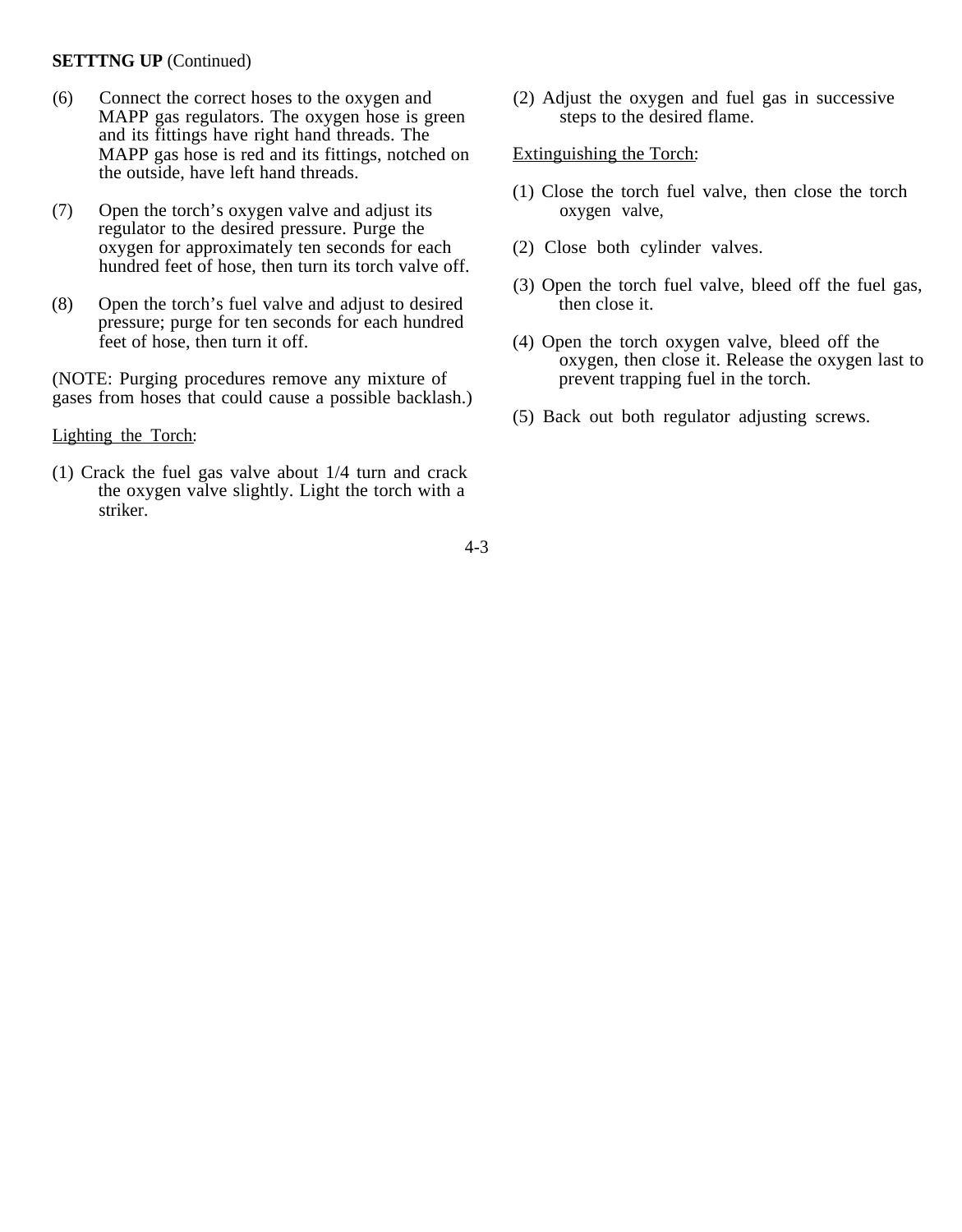# **WELDING AND BRAZING**

#### Use of Welding Tips with MAPP GAS

If you use a standard acetylene tip with MAPP gas and introduce enough oxygen to create what appears to be a neutral flame, it is actually an oxidizing flame. Although unsuitable for welding, this type of flame is recommended for most brazing operations. For brazing, the performance and consumption of MAPP gas has been determined to be generally equivalent to that of acetylene. MAPP gas has a slower flame propagation rate, so, to accommodate the same amount of fuel it is necessary to increase tip size by about one number.

A tip that overcomes the oxidizing effects of flames adjusted to the neutral position has been perfected. It consists of a flame curtain around the primary flame cone to protect it from atmospheric gases. This tip design is shown in Figure 4-1.

A tip that works well with MAPP gas is one or two sizes larger than a tip designed for acetylene (Table 4-1).

Counterboring is required for jobs that need a harsh yet stable flame. Table 4-2 lists the counterbore drill number for each tip drill size. In every case the depth of counterbore is 1/16 in.

The counterboring schedule (Table 4-2) is for use with welding tips only. Because of different flame requirements, different counterboring schedules are used for flame hardening heads and other equipment.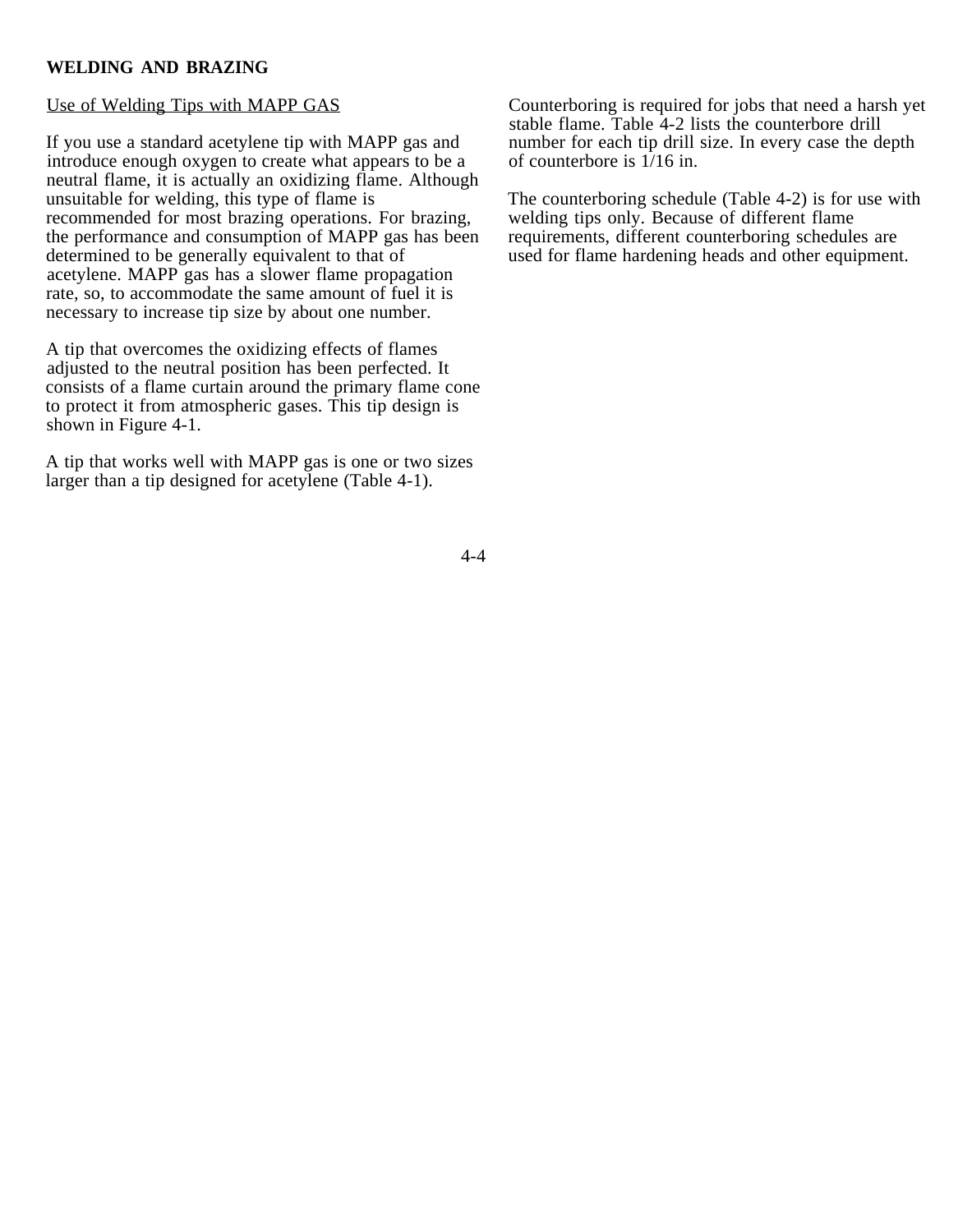

## FIGURE 4-1. MAPP Gas Torch Tip Design

# FUSION WELDING

# Flame Adjustment

A MAPP gas flame, with its characteristically longer inner cone, differs in appearance from an oxygen flame, so welders must accustom themselves to adjust the MAPP gas flame correctly. Although standard acetylene welding equipment is used to make a MAPP gas flame, a slightly larger tip is still required because of a greater gas density and a slower flame propagation rate. For welding steel, a triple deoxidized rod analyzed at 0.06-0.12 C, 1.75-2.10 Mn, 0.50-0.80 Si, 0.025 max P, and 0.4-0.6 Mo is best.

Most MAPP gas welding requires a neutral flame. Laboratory studies have shown neutral flames have a fuel-to-oxygen ratio of 1:2.3. Investigations of 1/4 in.-thick mild steel plate butt welds have shown that flame adjustment has a great effect on weld strength. Neutral flame welds had an average tensile strength of 66,000 psig, while oxidizing flame welds were as low as 35,000 psig. Welds made with a reducing flame averaged 52,000 psig.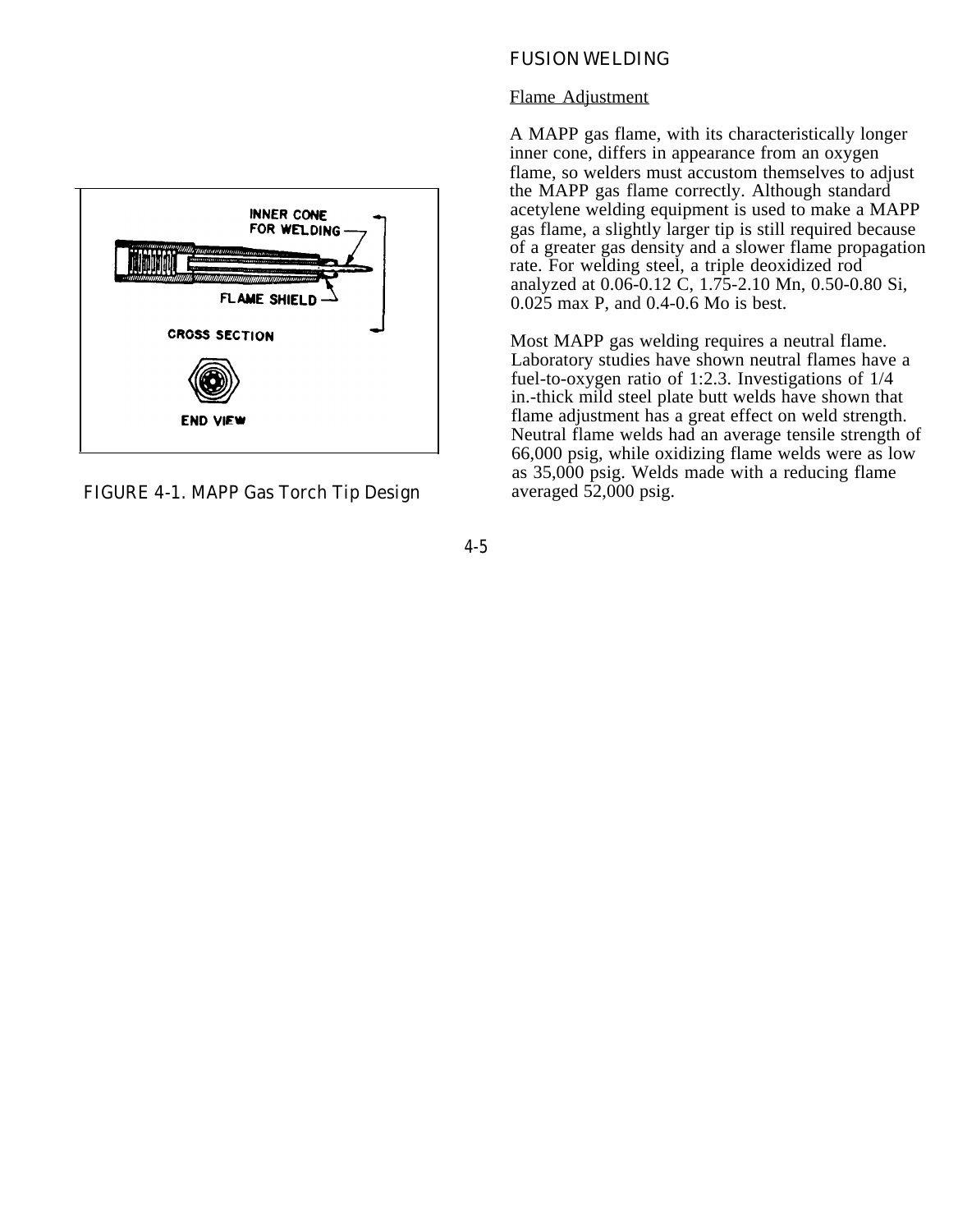| Drill Size                                              | Inner Flame<br>Length<br>(Inches)                   | Regulator Pressure Range*                               |                                                                     | <b>MAPP</b> Gas<br>Consumption                                    | Metal<br>Thickness                                                                                |
|---------------------------------------------------------|-----------------------------------------------------|---------------------------------------------------------|---------------------------------------------------------------------|-------------------------------------------------------------------|---------------------------------------------------------------------------------------------------|
| of Tip                                                  |                                                     | <b>MAPP</b> Gas                                         | Oxygen                                                              | (cfh)                                                             | (Inches)                                                                                          |
| 72-70<br>$65 - 60$<br>56-54<br>49-48<br>$43 - 40$<br>36 | 1/4<br>7/16<br>5/8<br>$1 \frac{1}{8}$<br>$1 \; 1/4$ | $1 - 2$<br>$1-3$<br>$1-5$<br>$2 - 8$<br>$3-9$<br>$5-10$ | $5 - 6$<br>$5 - 6$<br>$6 - 8$<br>$8 - 10$<br>$10 - 12$<br>$12 - 15$ | $1 - 3$<br>$2 - 4$<br>$3 - 8$<br>$5 - 18$<br>$6 - 30$<br>$6 - 35$ | <b>UP TO 1/32</b><br>$1/32 - 1/16$<br>$1/16 - 1/8$<br>$1/8 - 3/16$<br>$3/16 - 1/4$<br>$1/4 - 3/8$ |

**TABLE 4-1. Welding Tip Size and Application Using MAPP Gas**

\* For injector type equipment use 1-2 psig (pounds per square inch gauge) MAPP Gas and 25-30 psig oxygen for all size tips.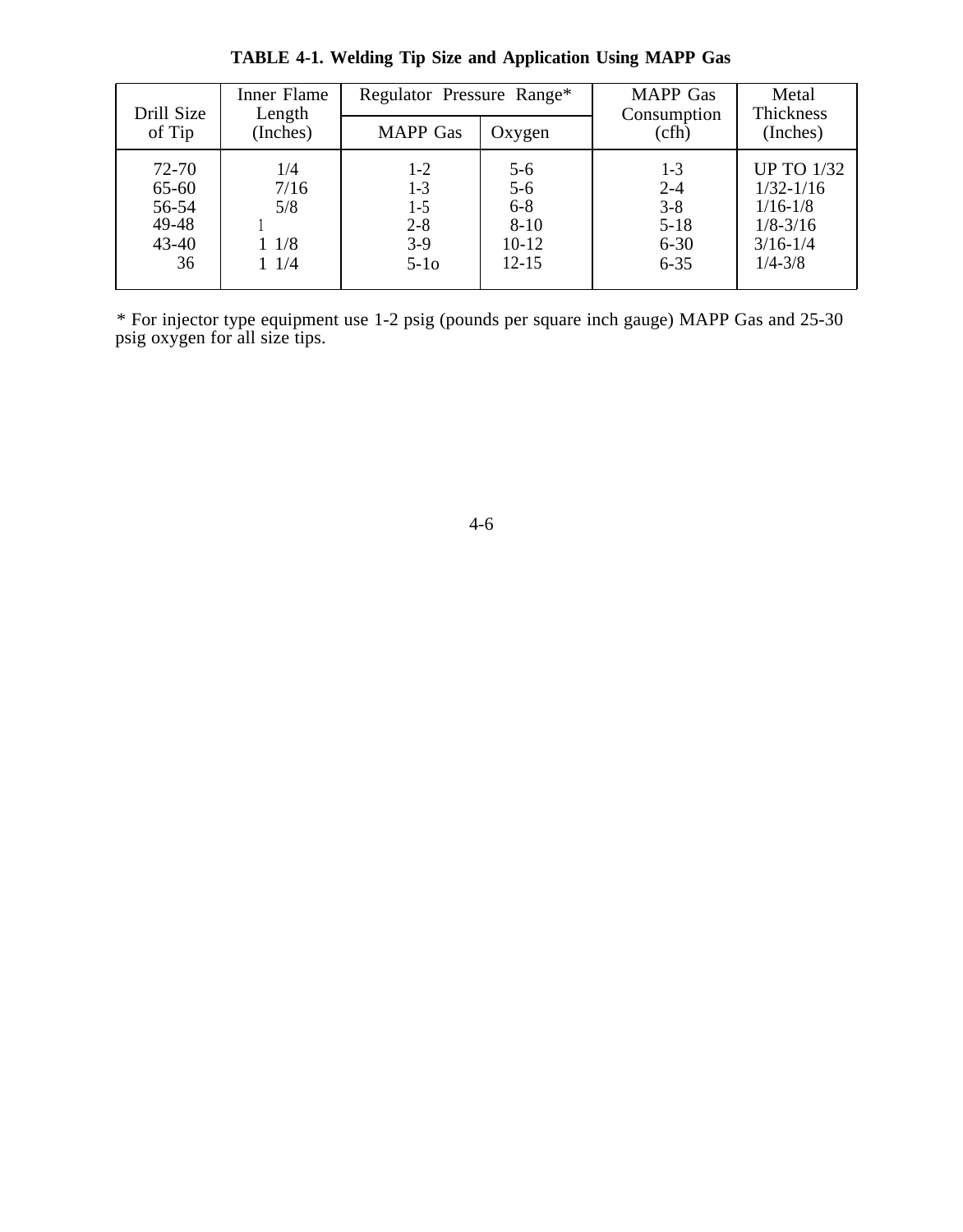#### **Carbon Steel Welding**

Carbon steel welding is done in a fixed horizontal position. Edges are prepared by machining, grinding, or flame cutting. Remove all oxidized metal with a grinder before any flame cutting welding is done. All slag, scale, rust, paint and other foreign material 1 in. from both edges, top and bottom, must be removed before welding.

The bevel must be 40 degrees on each part or 80 degrees included angle minimum. It should have a sharp edge; no land is allowed. Tack the joint at four equally spaced points with a minimum of 1/8 in. spacing. The tacks must be filed or ground to remove all oxides and tapered out to each edge of the tack. Use calibrated flow meters to keep the ratio of MAPP gas to oxygen at 1:2.7. This gas flow ratio is very critical and must be maintained. The flame will appear oxidizing.

THE PROPER WELDING TIP IS ONE SIZE LARGER THAN THAT NORMALLY USED FOR OXY-ACETYLENE WELDING.

Use the forehand method, which requires the welding to be done uphill. Hold the end of the inner cone about 1/4 - 1/8 in. from the molten puddle at an angle of 20-250 from a perpendicular line to the welding surface. Protect the molten puddle from any drafts. Apply filler metal by melting the end of the rod into the molten puddle (dip method). If a weld requires more than one pass, file or grind the preceding pass to remove all oxides. It is important that 100 percent penetration be achieved. No under cuts are permitted in the base metal at the edge of the weld. Deposit the weld metal so that it has a 1/16 - 1/8 in. reinforcement and gradually increases from the center to the edge of the weld.

Remove all oxides, scale, paint, grease, and other foreign materials before welding starts and between passes. Remove all cracks, pinholes, cold laps, and oxidized areas with a grinder before making the next pass. Preheat and/or stress relieving procedures are unnecessary except when the National Welding Code requires them.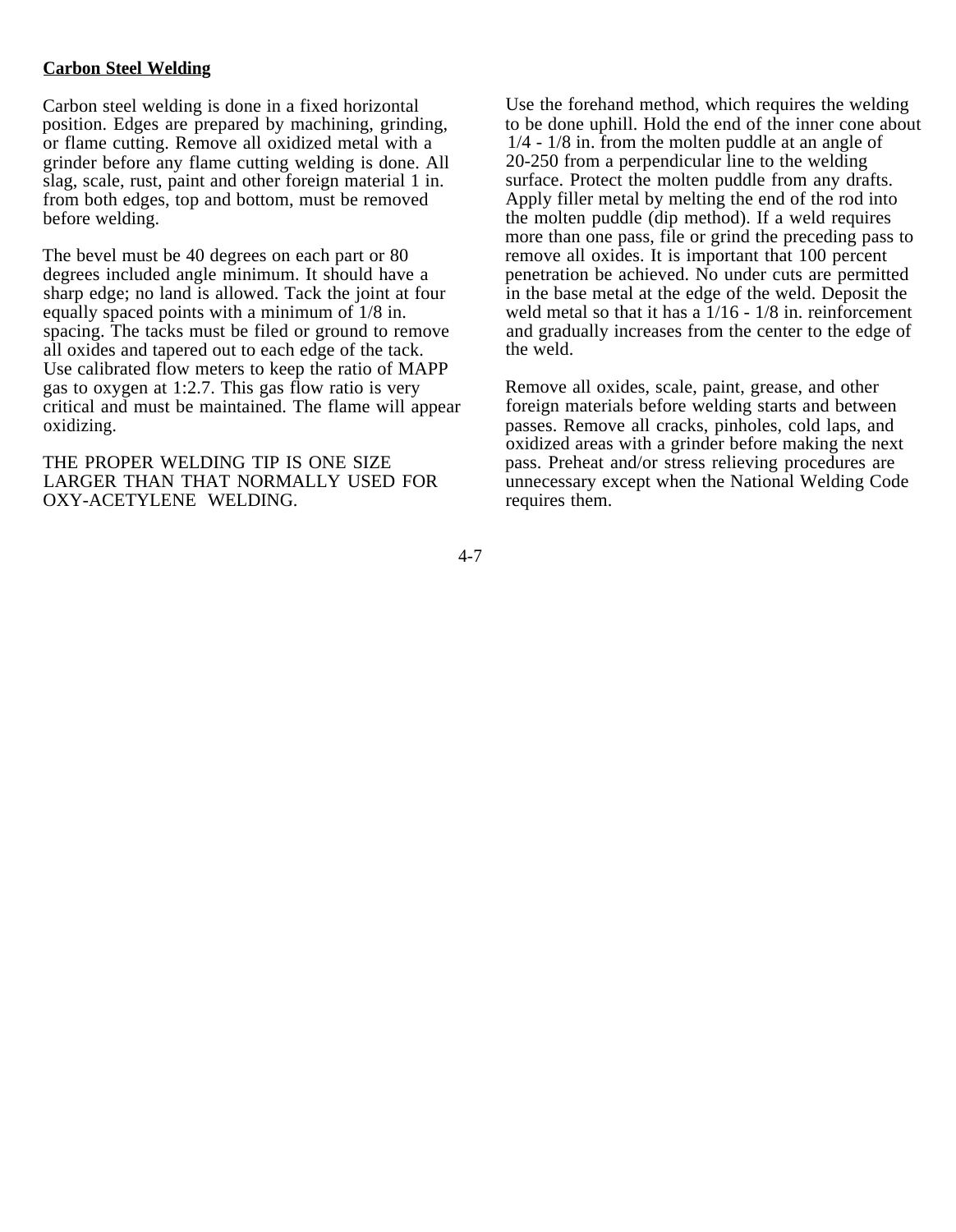| Tip Drill Size | Counterbore Drill | Tip Drill Size | Counterbore Drill |
|----------------|-------------------|----------------|-------------------|
| 76             | 52                | 52             | 36                |
| 74             | 51                | 50             | 34                |
| 72             | 50                | 48             | 33                |
| 70             | 49                | 46             | 32                |
| 68             | 48                | 44             | 31                |
| 66             | 47                | 42             | 30                |
| 64             | 46                | 40             | 29                |
| 62             | 45                | 38             | 28                |
| 60             | 44                | 36             | 27                |
| 58             | 43                | 34             | 26                |
| 56             | 42                | 32             | 25                |
| 54             | 39                | 30             | 24                |

**TABLE 4-2. Welding Tip Counterbore Schedule**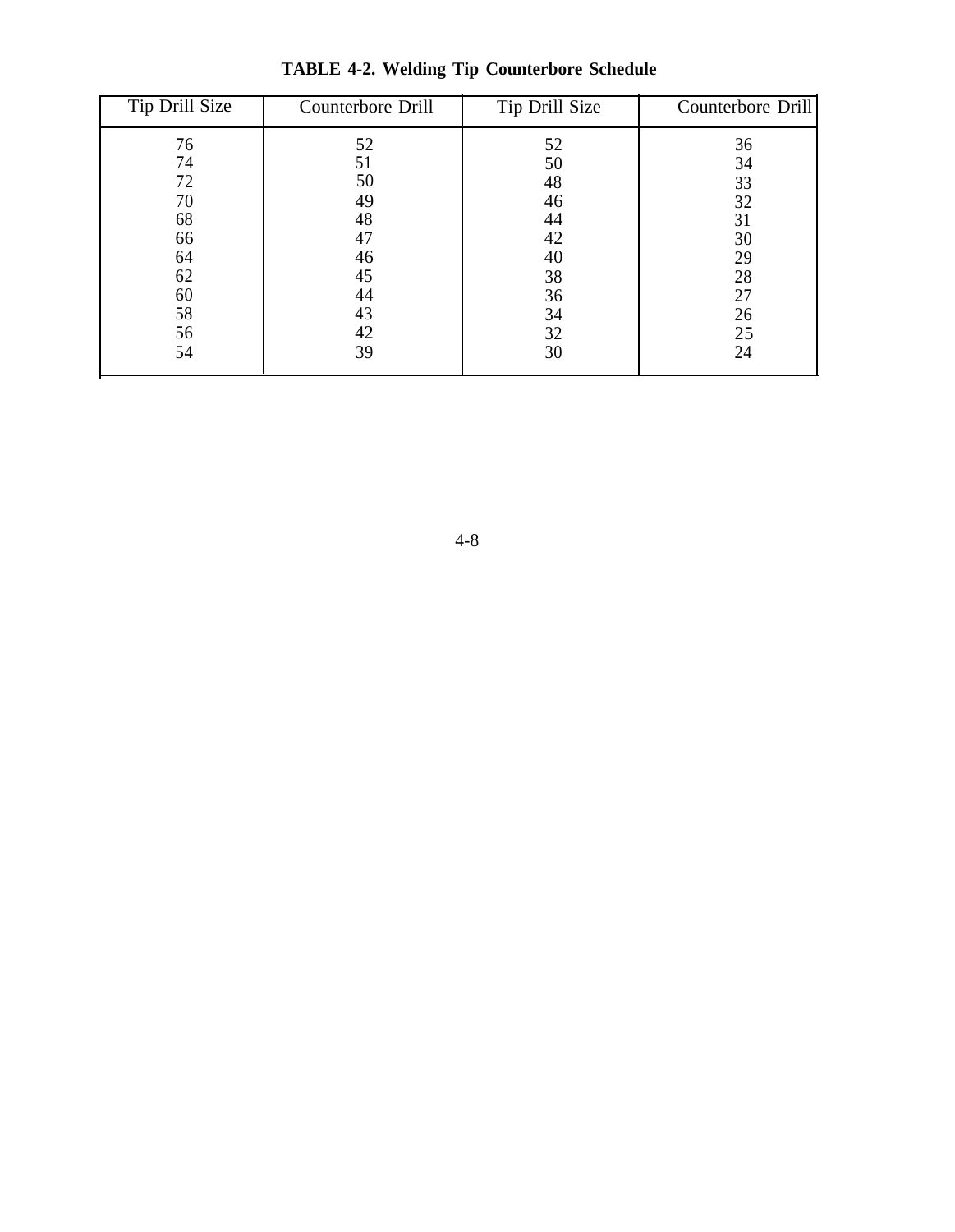## Carbon Steel Pipe Welding

Pipe welding studies comparing MAPP gas and acetylene show that they allow comparable welding speeds on pipe 2 in. or less in diameter. Oxy-acetylene welding is somewhat faster on larger pipe.

# Cast Iron Welding

MAPP gas readily welds cast iron. Use a neutral flame with a welding tip that produces a bulbous pattern.

# Aluminum Welding

Welding aluminum with MAPP gas requires a flame adjusted to slightly reducing. A welding tip that produces a long pointed flame is best. Use the standard procedures of precleaning, fluxing and preheating.

## Copper Welding

Weld copper with an oxidizing flame. A rod meeting AWS Specification P Cu (phosphorous deoxidized copper) offers best results.

# **BRAZING**

A MAPP gas flame, with its deep-soaking heat characteristic, is ideal for many brazing operations. When brazing with MAPP gas, use a tip approximately one size larger than that required for acetylene to produce an oxidizing flame. Heavy braze sections usually require a tip that produces a bulbous flame. Fluxing procedures and filler rod composition are standard.

# **METALLIZING**

MAPP gas can be used in most common metallizing equipment to spray any material that can be sprayed using any other fuel gas. The conversion to MAPP gas can be accomplished with only minor equipment modification. It is also very suitable for applications such as preheating work pieces and fusion of powder deposits.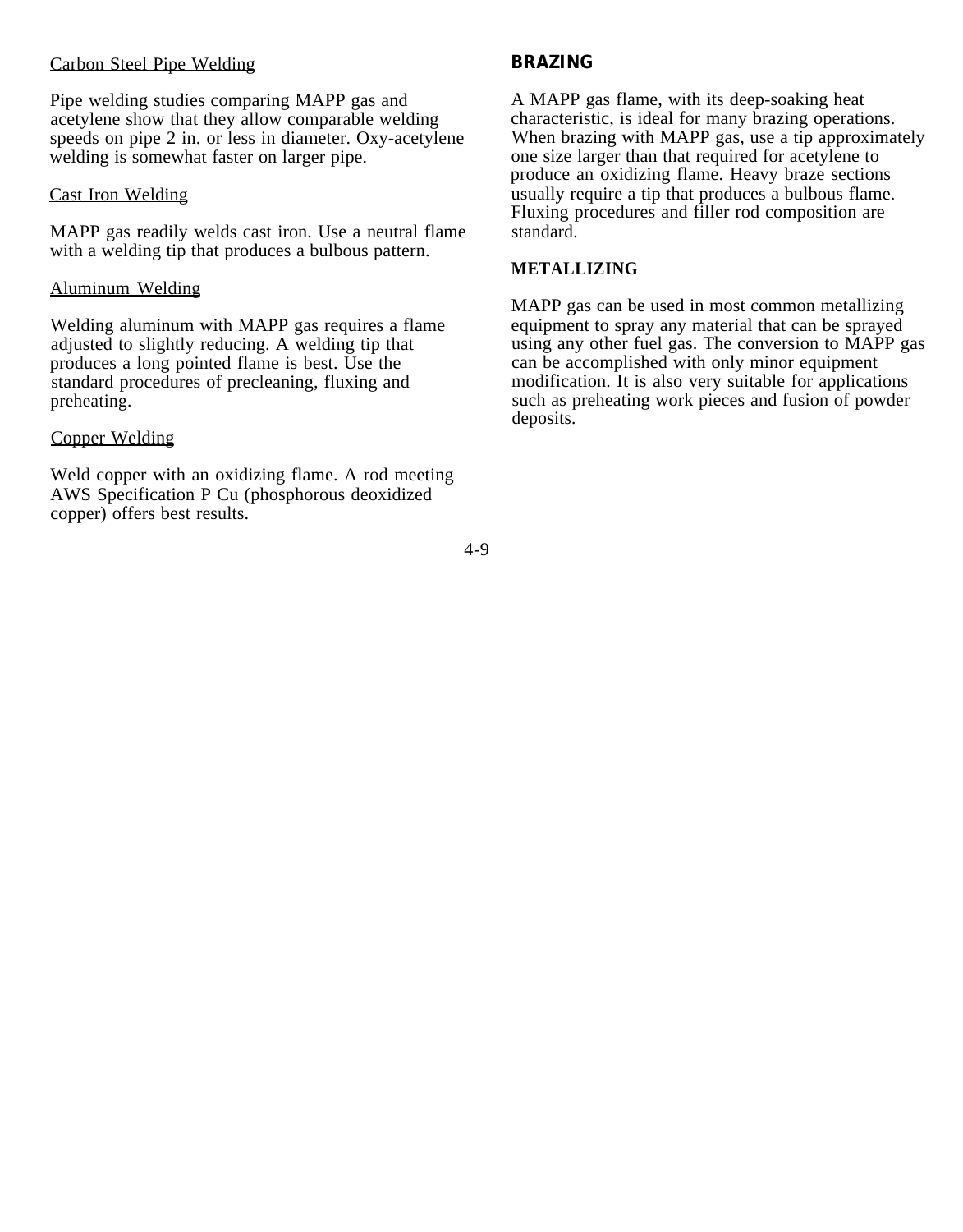### **FLAME HARDENING**

Flame hardening is a rapid, economical method for selectively hardening specific areas on the surface of a part. The process is applied only to flame-hardenable materials, principally carbon and alloy steels, certain stainless steels, and cast irons. Flame hardening is used to harden parts to depths of 1/64 -1/4 in.

#### How Flame Hardening Works

Flame hardening is any process that uses an oxy-fuel gas flame to heat carbon or alloy steel, tool steel, cast iron, or hardenable stainless steels above a certain "critical" temperature, followed by a rapid quenching. This causes the heated material to harden to some depth below its surface.

#### Carbon Content and Hardness

Flame hardening seldom requires tempering because the hardening effect is shallow. Tempering also tends to reduce maximum hardness to some degree. However, insufficient heating (not up to the critical temperature, or not long enough above it), will produce a very low hardness on the workpiece surface. Most parts can be reheated after cooling to correct this problem.

Too much heat can cause low surface hardness by burning carbon out of the surface (decarburization). The workpiece will have a high carbon steel core and a soft, low-carbon iron skin. Decarburized workplaces usually cannot be reheated without cracking.

#### Quenching

Cooling speed during quenching depends on the type and temperature of quenching medium used, and how fast it is agitated. Self-quenching, when a part has a sufficiently large, cool mass to draw heat away from the surface causing it to quench itself, is the slowest method and produces the lowest surface hardness.

Forced air is a mild quenchant that rapidly cools a workpiece with minimal risk of surface cracking, especially in higher-carbon steels. Oil and soluble-oil mixtures give relatively high hardness without too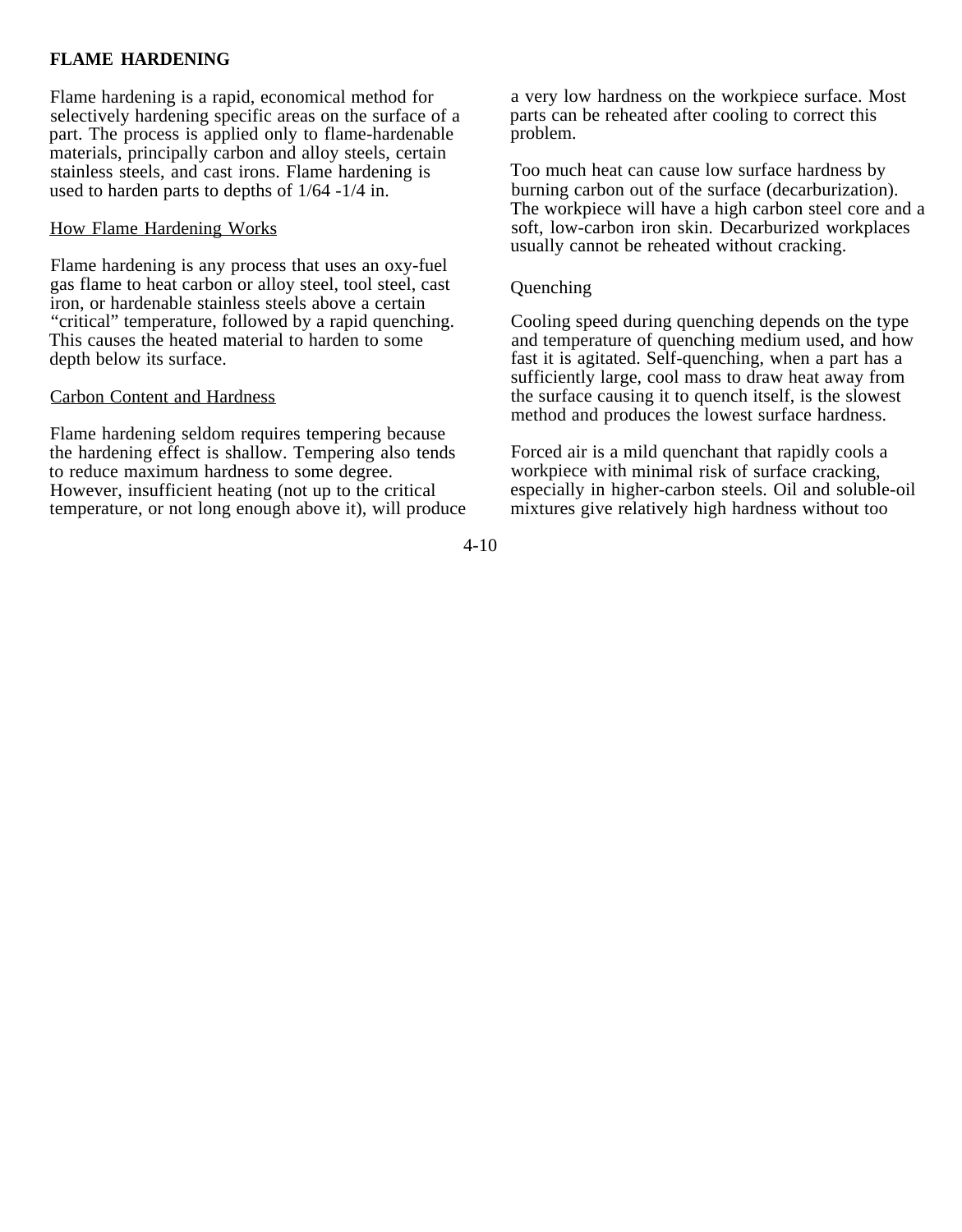Quenching (Continued)

severe a cooling rate. Water is a severe quenchant, and brine is even more so. They produce high hardness but must be used carefully to prevent surface cracking. Water gives a higher hardness than oil and can be used where surface cracking is not likely to be a problem (as it is in very high-carbon steels). Most flame hardening is done with water-cooled or water-quenching flame heads because of the extreme heat reflected from the workpiece.

### Flame Hardenable Materials

Plain carbon steels for flame hardening should have at least 0.30 percent carbon. Lower carbon-steel grades can be hardened if they have first been carburized.

Cast iron can be flame hardened if it has a combined-carbon content of 0.35 percent -0.80 percent. It responds much the same way as steel of equivalent total carbon content. However, cast iron also has a lower melting point than most steels, so care must be exercised to prevent surface melting during flame hardening.

### Flame Head Design

Flame head design is another important consideration in successful flame hardening. MAPP gas flame heads differ from flame heads used for other fuel gases. MAPP gas flame heads usually have No. 69 drill-size flame ports counterbored  $1/16$  in. deep with No. 56 drills. The rows and ports are on 1/8 in. centers and the rows are offset 1/1 6 in. Acetylene flame heads usually have No. 56 drill-size flame ports with the ports and rows on 1/4 in. centers; the ports are offset 1/8 inch, row to row.

### **HOW TO FLAME CUT WITH MAPP GAS**

Quality cuts are readily obtained with MAPP gas. But quality cuts require a proper balance between preheat flame adjustment, oxygen pressure, coupling distance, torch angle, travel speed, plate quality, and tip size. Fortunately, this balance is easy to achieve with the following simple operating procedures: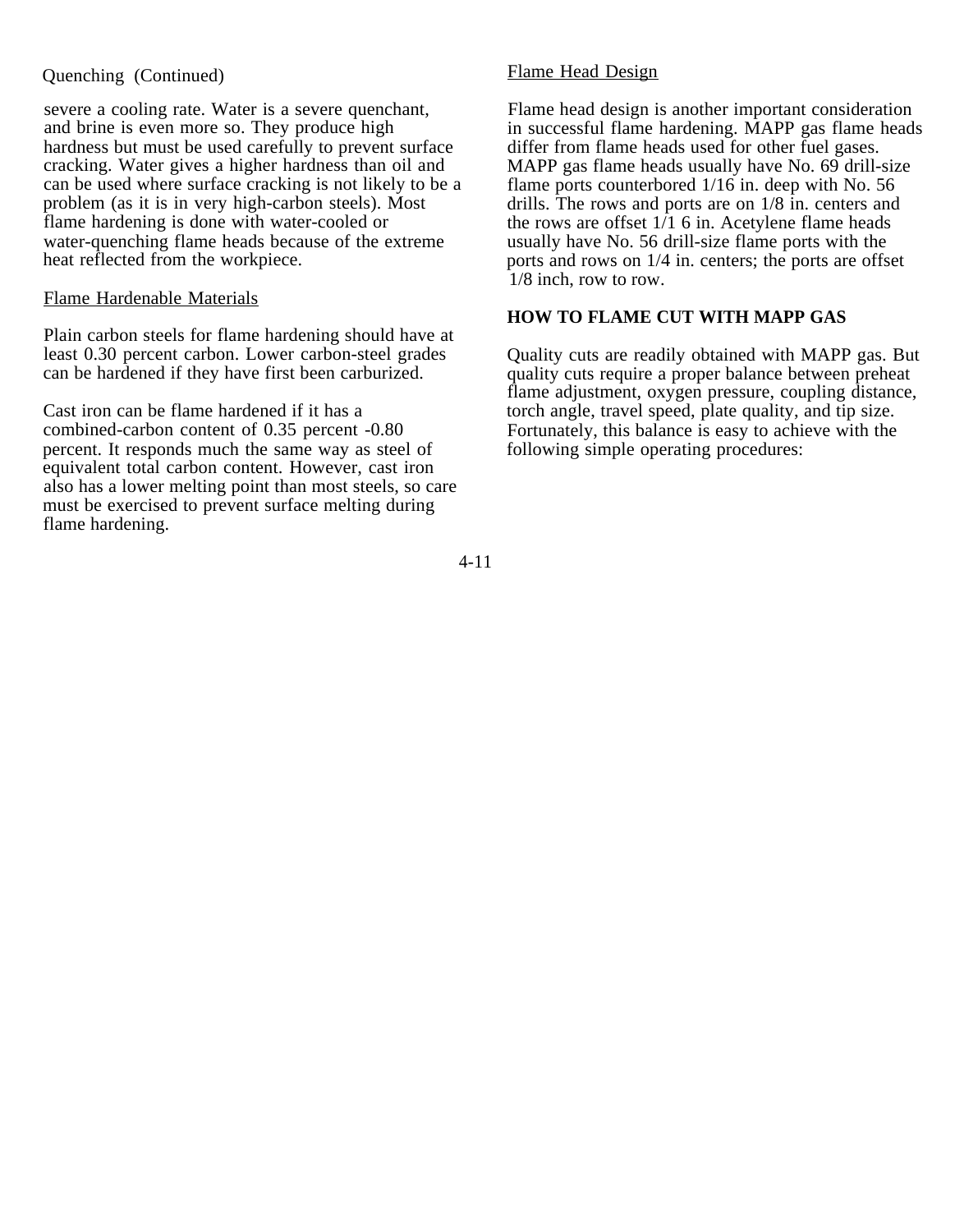#### Preheat Flame Adjustment

MAPP gas is similar to acetylene and other fuel gases because it can be made to produce a carburizing, neutral, or oxidizing flame (Table 4-3). Flame cutting will most likely require adjustment to a neutral flame.

To adjust to a slightly carburizing flame, light the torch, then slowly increase preheat oxygen until the yellow flame turns blue with some yellow feathers remaining on the end of the pre-heat cones. To adjust to a neutral flame, twist the oxygen valve slightly until the feathers disappear and the preheat cones become sharply defined and turn a dark blue color. This flame will remain neutral, even with the addition of a small amount of preheat oxygen. To adjust to an oxidizing flame simply give the oxygen valve a further slight twist. The neutral flame will suddenly change color, from dark blue to a lighter blue, and the preheat cones will shorten. An increase in sound will also be noted (Figure 4-2).

Different fuel gases will produce different flames from the same tip. MAPP gas preheat flame cones will be at least one and one-half times longer than acetylene

### **TABLE 4-3. Oxy-Fuel Ratios/ Flame Condition Comparisons**

| Flame                             | Oxy-MAPP<br>Gas Ratio |
|-----------------------------------|-----------------------|
| <b>VERY</b><br><b>CARBURIZING</b> | 2.0 TO 1              |
| SLIGHTLY<br><b>CARBURIZING</b>    | 2.3 TO 1              |
| <b>NEUTRAL</b>                    | 2.5 TO 1              |
| OXIDIZING                         | 3.0 TO 1              |
| <b>VERY</b><br>OXIDIZING          | 3.5 TO 1              |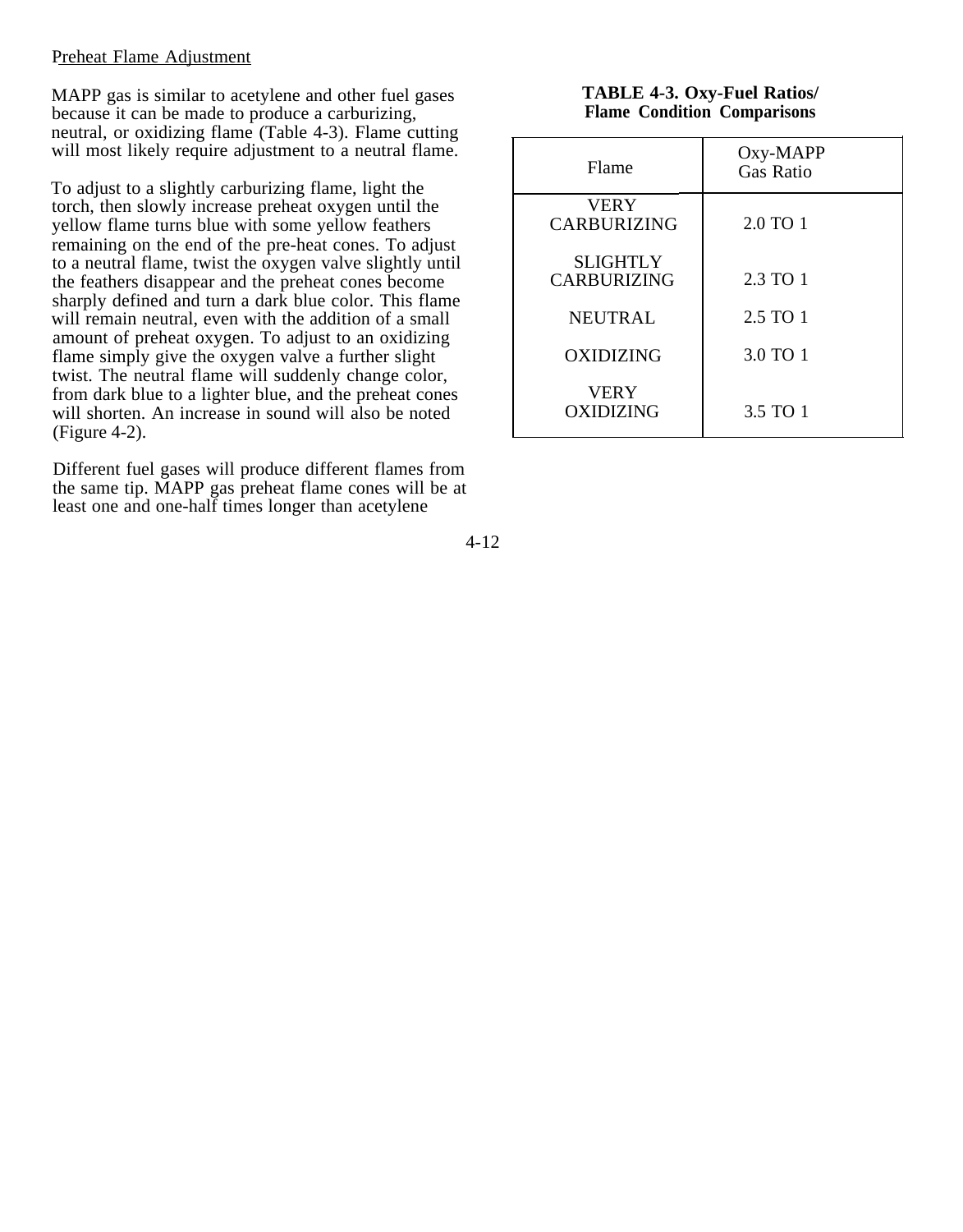Preheat Flame Adjustment (Continued)

preheat cones. Operators accustomed to acetylene and given a one-piece MAPP gas tip tend to adjust the flame as if they were using acetylene and may think the gas is too cold. In fact, such a setting with MAPP gas will not have sufficient fuel volume to produce enough heat for the job at hand.

Neutral flame adjustments are used for most cutting. Carburizing and oxidizing flames are used in special applications.

Use a "slightly carburizing" flame to stack cut light material because slag formation is minimal. If a strongly oxidizing flame is used, slag produced in the kerf may be enough to weld the plates together and slag-welded plates often cannot be separated after the cut is completed.

For cutting or piercing, use a "moderately oxidizing" flame for fast starts because it produces a slightly hotter flame temperature, and higher burning velocity than a neutral flame. An oxidizing flame is commonly used with a "high-low" device. Use a large "high"

oxidizing flame to obtain a fast start. As soon as the cut is started, drop to the "low" position and continue the cut with the neutral flame.

An "oxidizing flame" may be used for beveling. When the tip is at an angle to the surface it is not using all of its preheat flames to make the bevel cut, therefore, an oxidizing flame is used to get maximum heat from the small portion of the preheat flame actually heating the critical area.

Do not use "very oxidizing" flames for fast starts. An overly oxidizing flame actually increases starting time. The extra oxygen flow does not contribute to combustion, but instead cools the flame and oxidizes the steel surface.

### Oxygen Pressure

The term flame-cutting oxygen pressure always refers to the pressure at the torch, not at some remotely located regulator. Reasons for this are discussed in detail in the Oxygen Supply paragraph on page 4-23.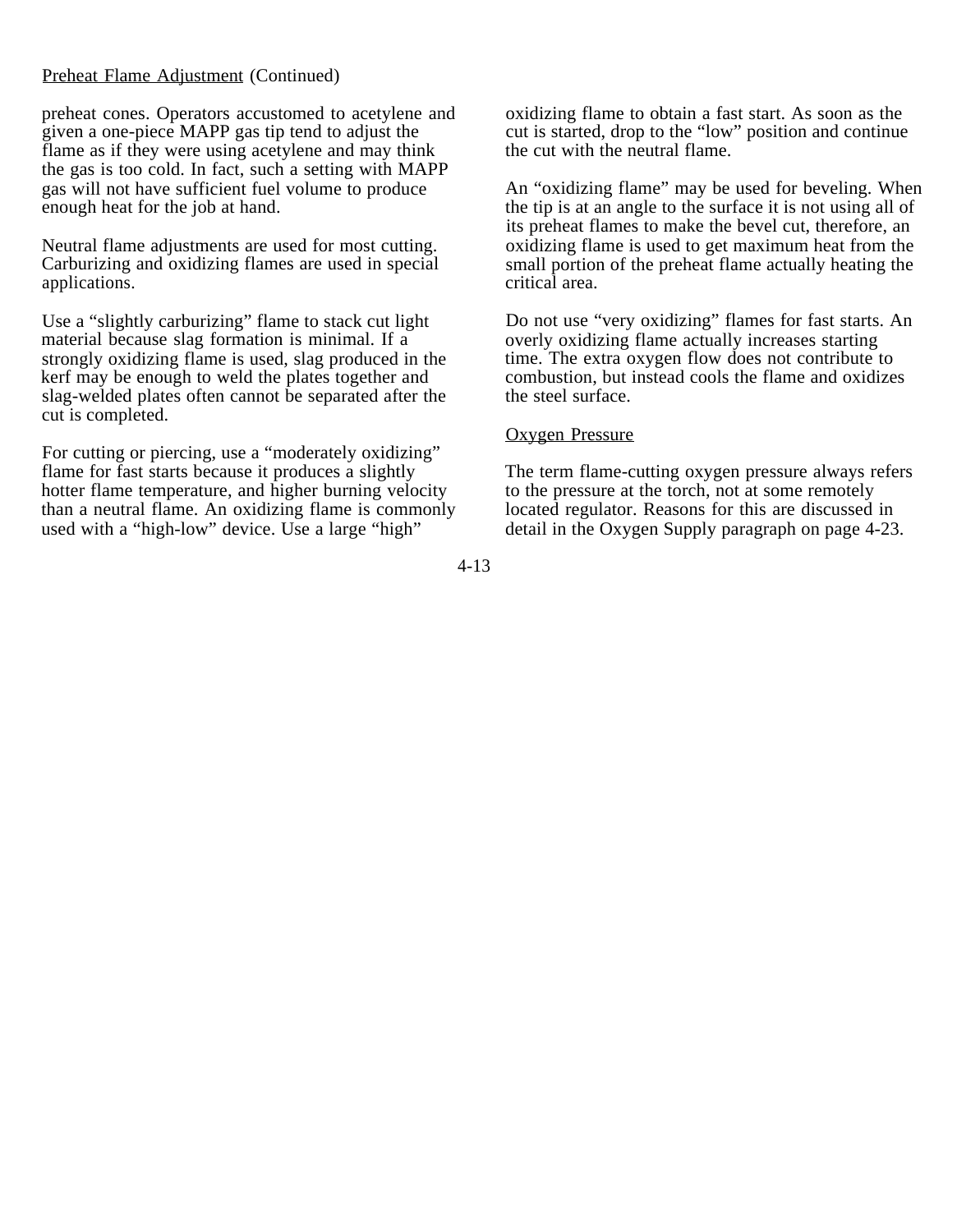

FIGURE 4-2. Preheat Flame Characteristics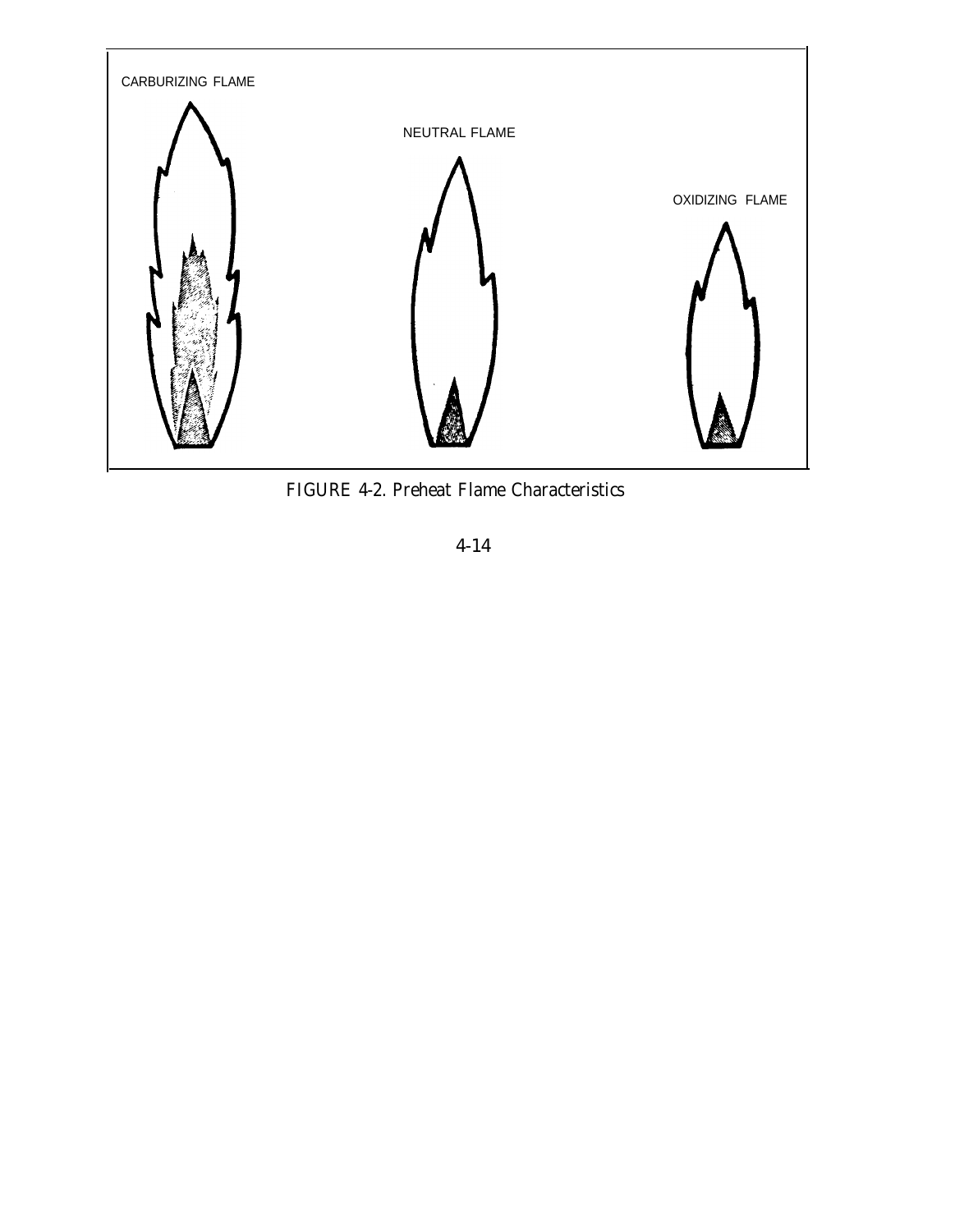#### Preheat Flame Adjustment (Continued)

A simple test will quickly show the best oxygen pressure to use for any given tip.

Put a low volume, soft flame on the tip, then turn the cutting oxygen on and vary the pressure to find the best looking stinger (visible oxygen cutting strewn). Low pressure gives a very short stinger, maybe two to three inches long, that breaks up at the end. Increase pressure to define and lengthen the stinger. This is the correct cutting oxygen pressure for a given tip. The long stinger will remain over a fairly wide pressure range, but as oxygen pressure is increased, the stinger returns to the short, broken form it had under low pressure. If too much oxygen pressure is used, concavity may show on the cut surface.

Too much oxygen pressure notches the cut surface because the high velocity oxygen is blowing the metal and slag out of the kerf so fast that the cut is continuously being started. If the pressure is too low, the operation will slow down too much. Excessive drag and slag dormation result, and a wide kerf maybe found at the bottom of the cut.

Cutting-oxygen pressure and travel speed affect the tendency of slag to stick to the bottom of a cut. This tendency increases as the amount of metallic iron in the slag increases.

Two things can cause high iron content in slag. Too much cutting-oxygen pressure - Oxygen forced through the kerf so fast that it blows out molten iron before it can be oxidized. Cutting speed too fast - Not enough time to thoroughly oxidize the molten iron, with the same result as high oxygen pressure.

### Coupling Distance

The distance between the end of the flame cones and the workpiece is the coupling distance. Some consider the distance between tip and workpiece to be the coupling distance, however, since flame lengths vary with different fuels and flame adjustments, the distance between the end of the preheat cones and the workpiece is the preferred measure (Figure 4-3).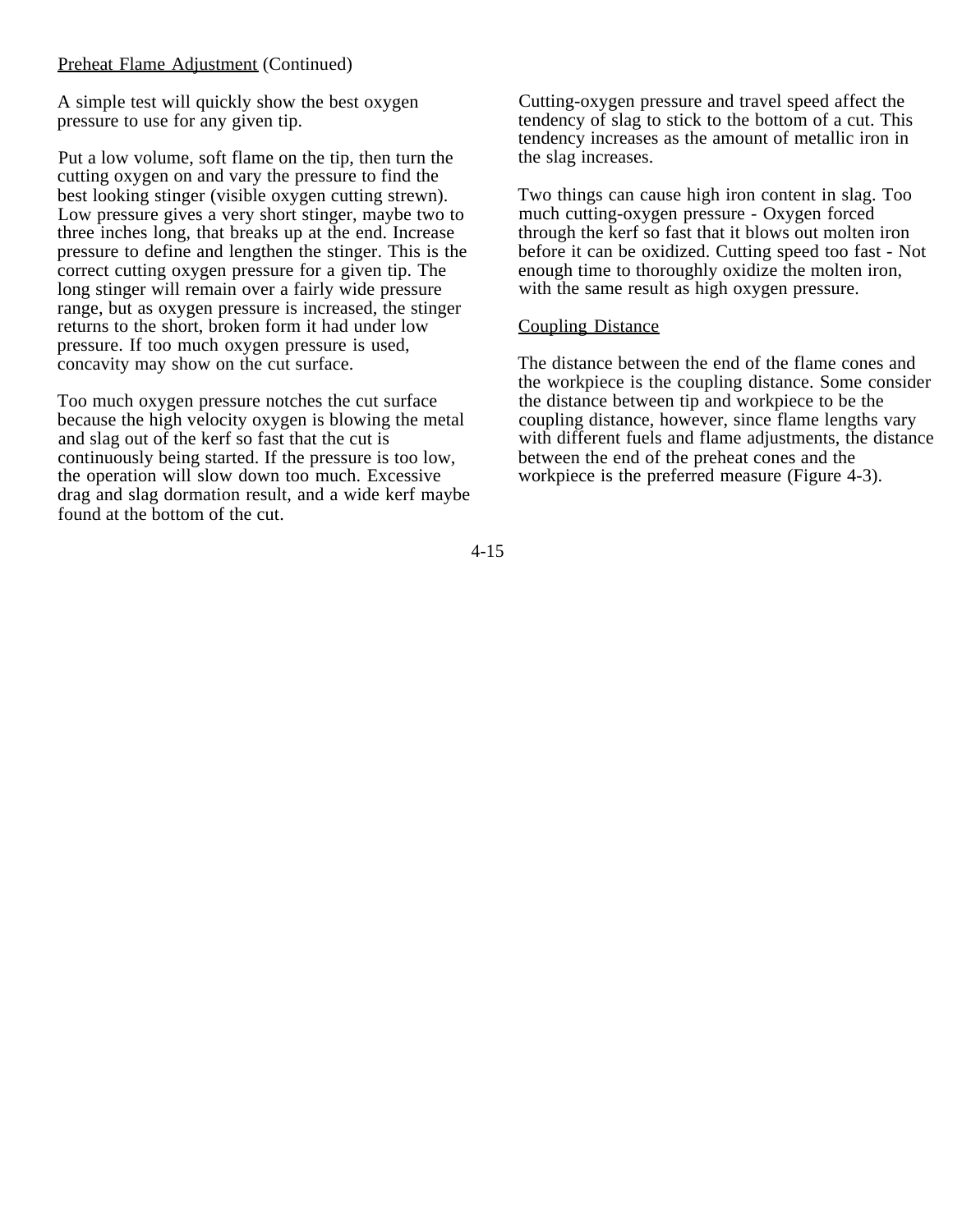#### Coupling Distance (Continued)

Keep preheat cones about 1/16 - 1/8 in. off the surface of the work when using MAPP gas to cut ordinary plate thicknesses of 2-3 inches. Let the preheat cones impinge on the surface for faster preheating for piercing, or very fast starts. Above 6 in. plate thickness, increase the coupling distance to get more heat from the secondary flame cone as the secondary MAPP gas flame preheats thick plates far ahead of a cut. For material 12 in. thick or more, use a coupling distance of 3/4 to 1-1/4 in. long.

# Torch Angle

The torch angle, or lead angle is the acute angle between the axis of the torch and the workpiece surface when the torch is pointed in the direction of the cut (Figure 4-4). When cutting light-gauge steel (up to 1/4 in. thick) a 40-50 degree torch angle allows much faster cutting speeds than a torch mounted perpendicular to the plate. Speed can be increased on plate up to 1/2 in. thick by increasing the torch lead angle to 60-70 degrees. When cutting plate over 1/2

in. thick, acute lead angles offer no advantage and should be cut with the torch perpendicular to the workpiece surface.



**FIGURE 4-3. Correct Measurement of Coupling Distance**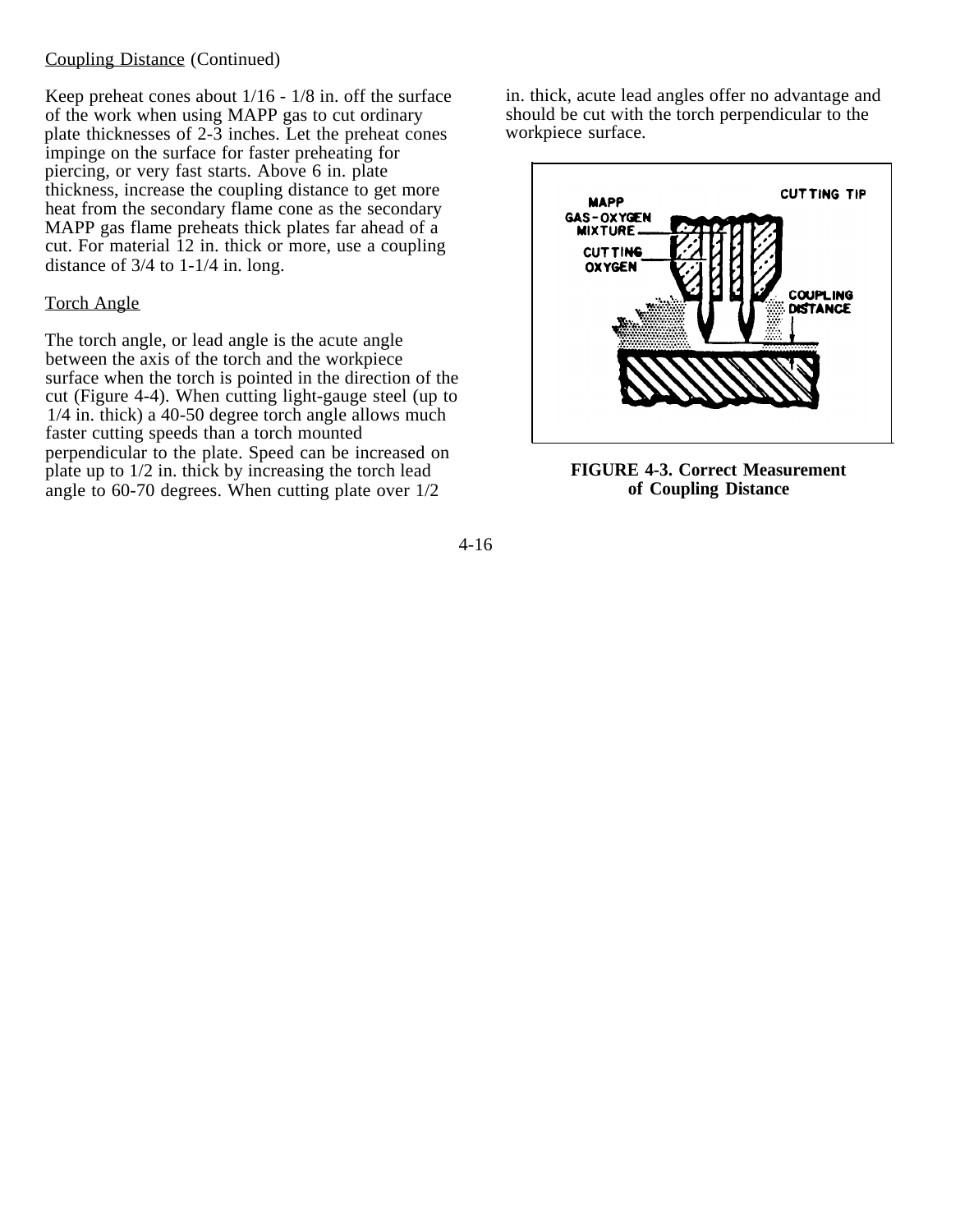#### Torch Angle (Continued)

An angled torch cuts faster on thinner-gauge material. workpiece surface conditions or plate compositions.<br>The intersection of the kerf and the surface presents a For example, rusty or oily plates require more prehe knife edge which is easily ignited. Once the plate is or slower travel speeds than clean plates. Most<br>burning, the cut is readily carried through to the other variations from the ideal condition of a clean, flat, burning, the cut is readily carried through to the other side of the work. This avoids problems of non-drop cuts, incomplete cutting on the opposite side of the thicker plate, gouging cuts in the center of the kerf and For a very rusty plate, set as big a preheat flame as similar problems.

### Travel Speed

Each job has a best cutting speed. A high quality cut will be obtained on plate up to about 2 in. thick when there is a steady "purring" sound from the torch and the spark stream under the plate has a 15 degree lead angle; the angle made by the sparks coming from the bottom of the cut in the same direction the torch is traveling. If the sparks go straight down, or even backwards, travel speed is too high.

### Nature of the Workpiece

Variations in cut quality are the result of different

For example, rusty or oily plates require more preheat, or slower travel speeds than clean plates. Most low-carbon steel plate tend to slow down cutting action.

possible on the torch and run it back and forth over the line to be cut. Extra preheat passes do two things. First, they span off much of the scale that interferes with the cutting action, and they put extra preheat into the plate to allow improved cut quality and speed.

Cut a little bit slower when working with high-strength low-alloy plates (ASTM A-242 steel), or full alloy plates (ASTM A-5 14). Also, because these steels are more sensitive to notching than ordinary carbon steels, use low oxygen pressure.

Clad carbon alloy, carbon stainless, or low-carbon- high-carbon plates require a lower oxygen pressure, and perhaps a lower travel speed than straight low-carbon steel. Be sure the low-carbon steel side is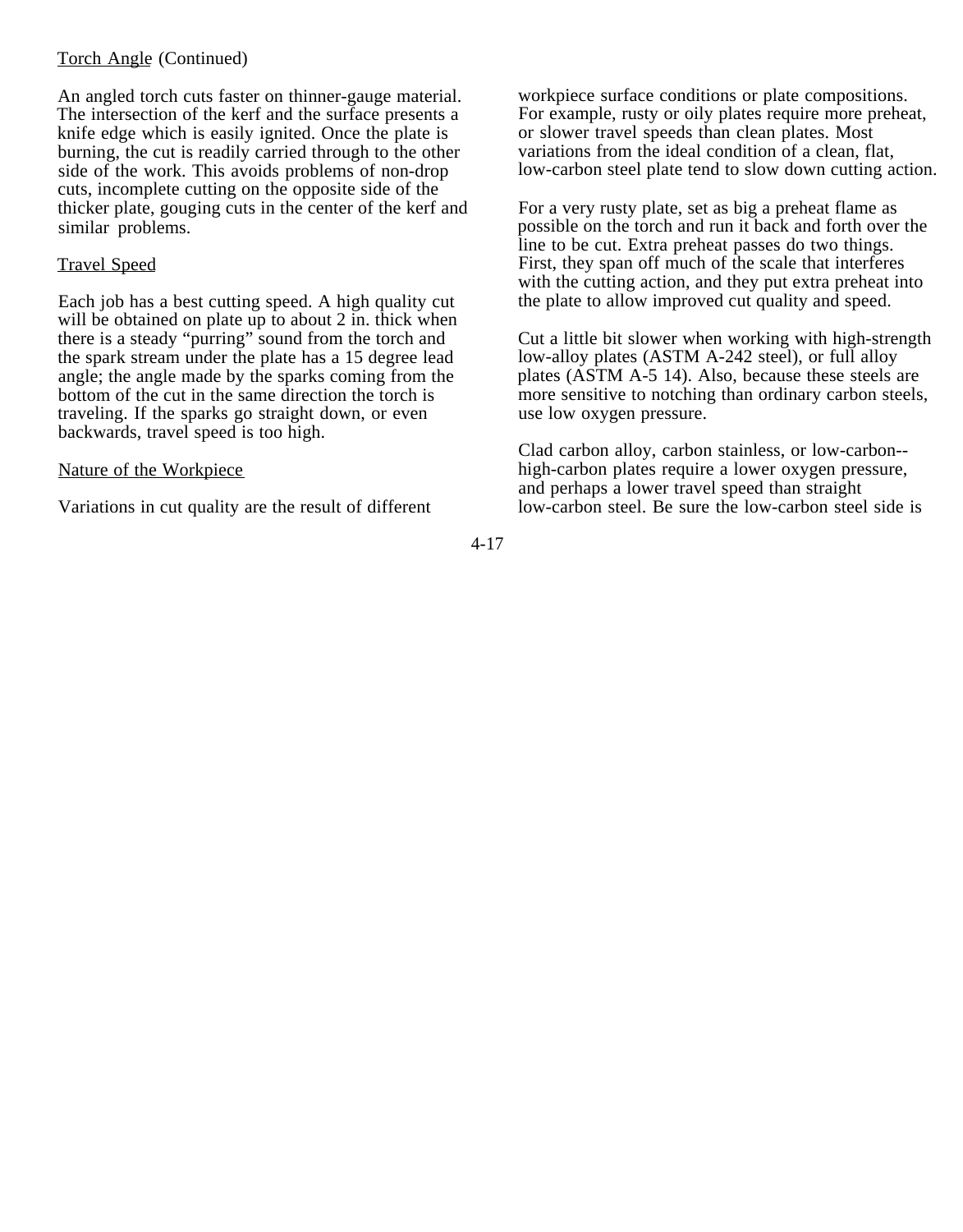

**FIGURE 4-4. Corrrect Torch Angles**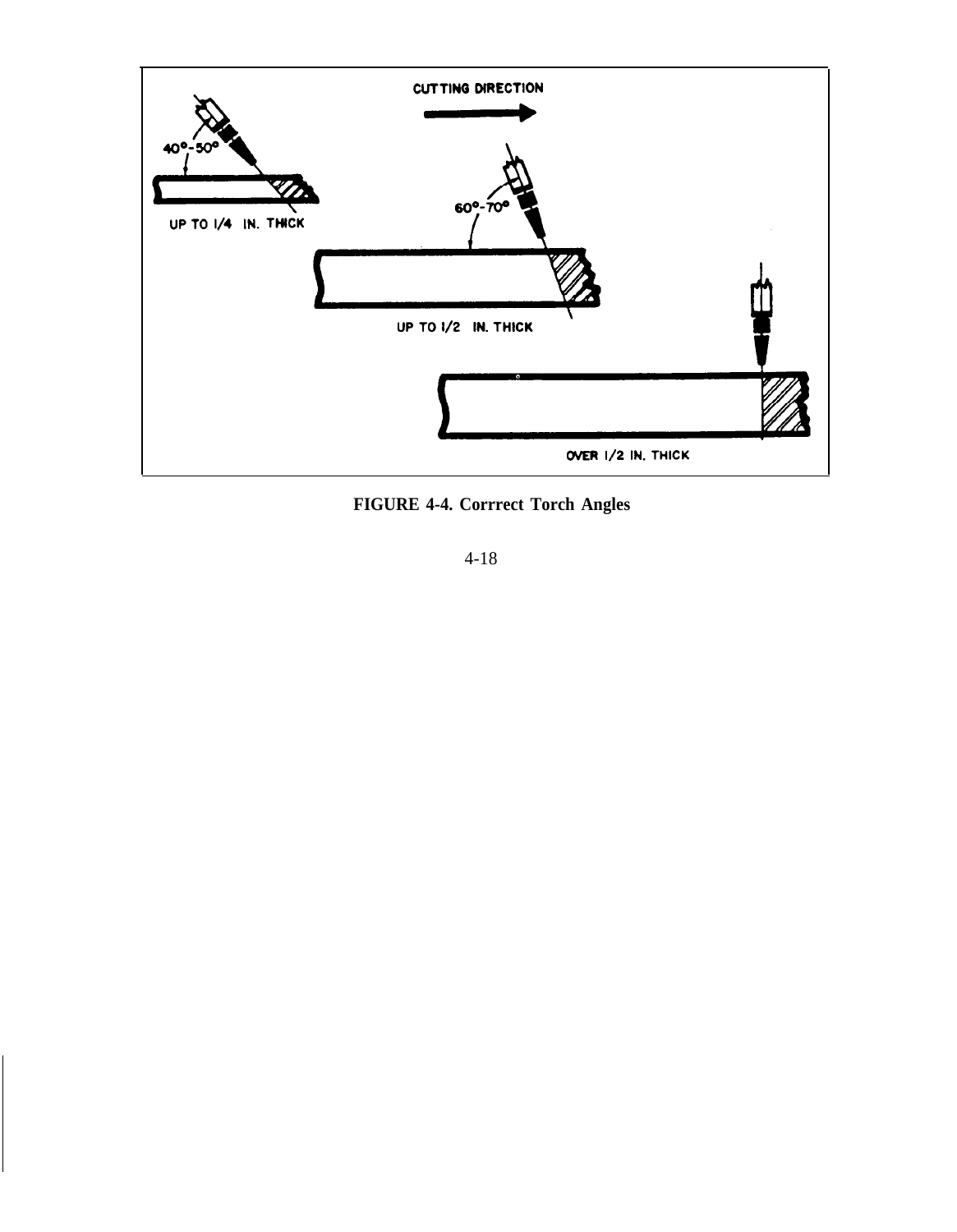#### Nature of the Workpiece (Continued,

on the same side as the torch. The alloyed or higher carbon cladding does not bum as readily as the carbon steel.

By putting the cladding on the bottom, and the carbon steel on the top, a cutting action similar to powder cutting results. The low-carbon steel on top bums readily and forms slag. As the iron-bearing slag passes through the high-carbon or high-alloy cladding, it dilutes the cladding material. The torch, in essence, still bums a lower carbon steel. If the clad or high-carbon steel is on the top surface, the torch is required to cut material that is not readily oxidizable, and forms refractory slags that can stop the cutting action.

### Tip Size and Style

All steel sections have corresponding tip sizes to allow the most economical operation for a particular fuel. Any fuel will burn in any tip, of course, but not as efficiently and may even overheat enough to melt the tip or cause problems in the cut.

For example, MAPP gas does not operate at peak efficiency in most acetylene tips because the preheat orifices are too small. If MAPP gas is used with a natural-gas tip, the tip will overheat and become susceptible to flashback. In an emergency, a natural-gas tip can be used with MAPP gas by removing its skirt. Similarly, an acetylene tip can be used if inefficient burning can be tolerated for a short run.

### Oxygen Supply

Oxygen supply means two things - volume and pressure. Both are needed to obtain a decent stinger to provide a good quality cut. If all the oxygen volume in the world is available, and the pressure is low, the oxygen system will be deficient. Also, very high oxygen pressures will not help when only a small volume of oxygen is available over a given time.

It is as important to have a generous supply of oxygen as it is to have well-trained burners, good equipment, and a quality fuel gas. Insufficient oxygen usually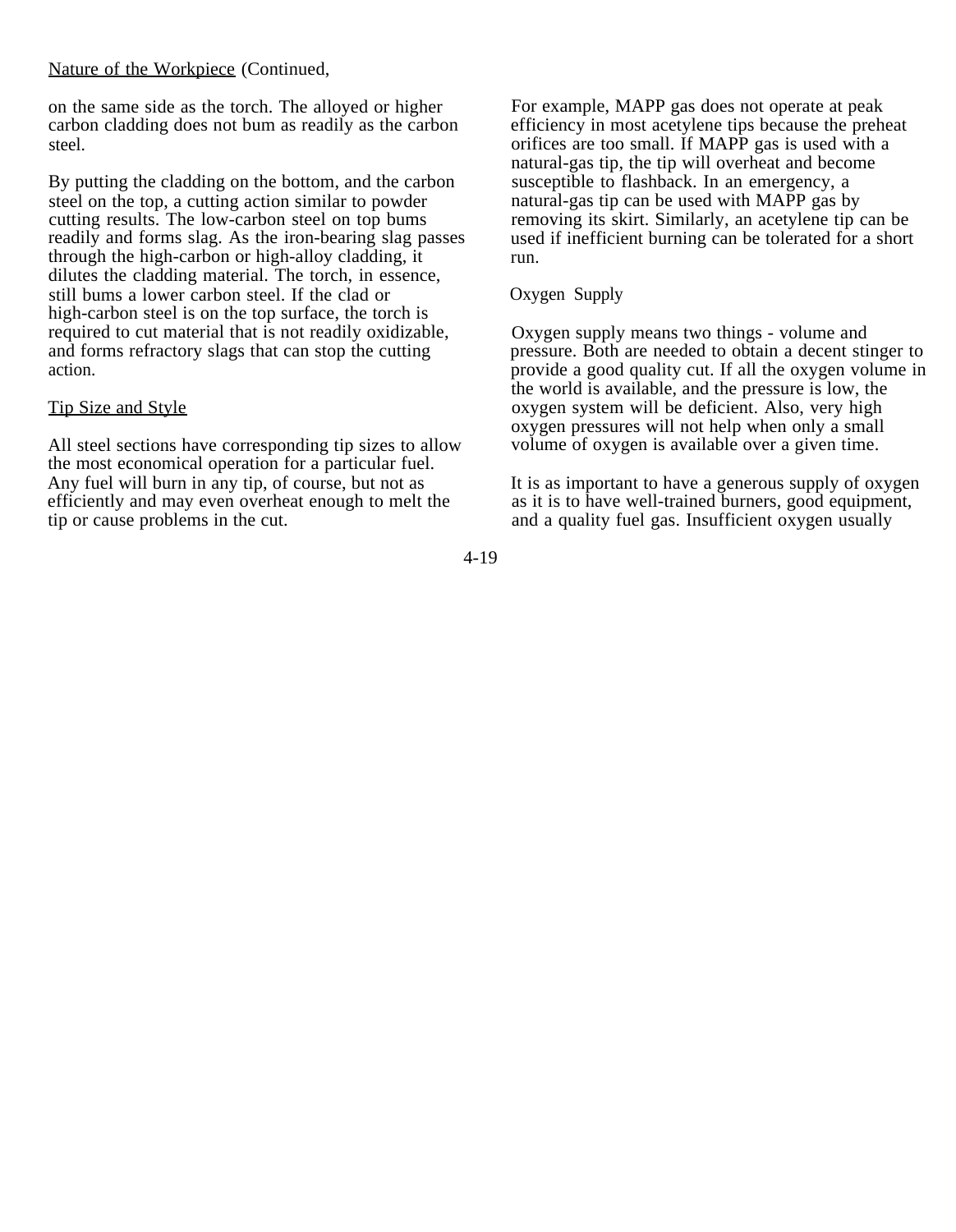Oxygen Supply (Continued) Starting a Cut

results from undersized piping coming into a plant, or regulators that do not have sufficient capacity for making heavy cuts. Deficient cutting oxygen supplies often result from very long hoses, hoses too narrow in diameter, or hoses that have been chopped up and patched together with couplings.

When depressing the oxygen lever results in a large pressure drop, something is wrong. This pressure drop is most readily seen in two-hose torches because insufficient oxygen causes the preheat flame to become very carburizing when the cutting oxygen valve is opened. Check the regulator and the oxygen piping system immediately.

Cutting oxygen is usually at least 99.7 percent pure. When lower purity oxygen gets into the lines, it is just about impossible to make a decent cut at respectable speeds. Impure oxygen is often the last thing one suspects, and is often not discovered until a cylinder change - and suddenly everything starts working the way it should.

Cuts can be started at an edge or any other point on the surface of a plate.

There are several ways to start an edge cut, but the most common procedure is to position the tip (either by hand or by machine) so that the preheat flames heat the top comer of the plate while the cutting oxygen hole is centered over the comer. When the plate becomes bright cherry-red, turn on the cutting oxygen and start torch travel.

Another edge-starting technique is preheating the plate. Move the torch slowly back and forth along the line of cut several times for a distance equal to the plate thickness. Pull the torch slightly away from the edge, turn on the cutting oxygen and begin torch travel. A cut started with this technique allows normal cutting speeds the moment the torch reaches the plate edge.

Piercing is used to start cuts at some point away from an edge when the shape or location precludes an edge start.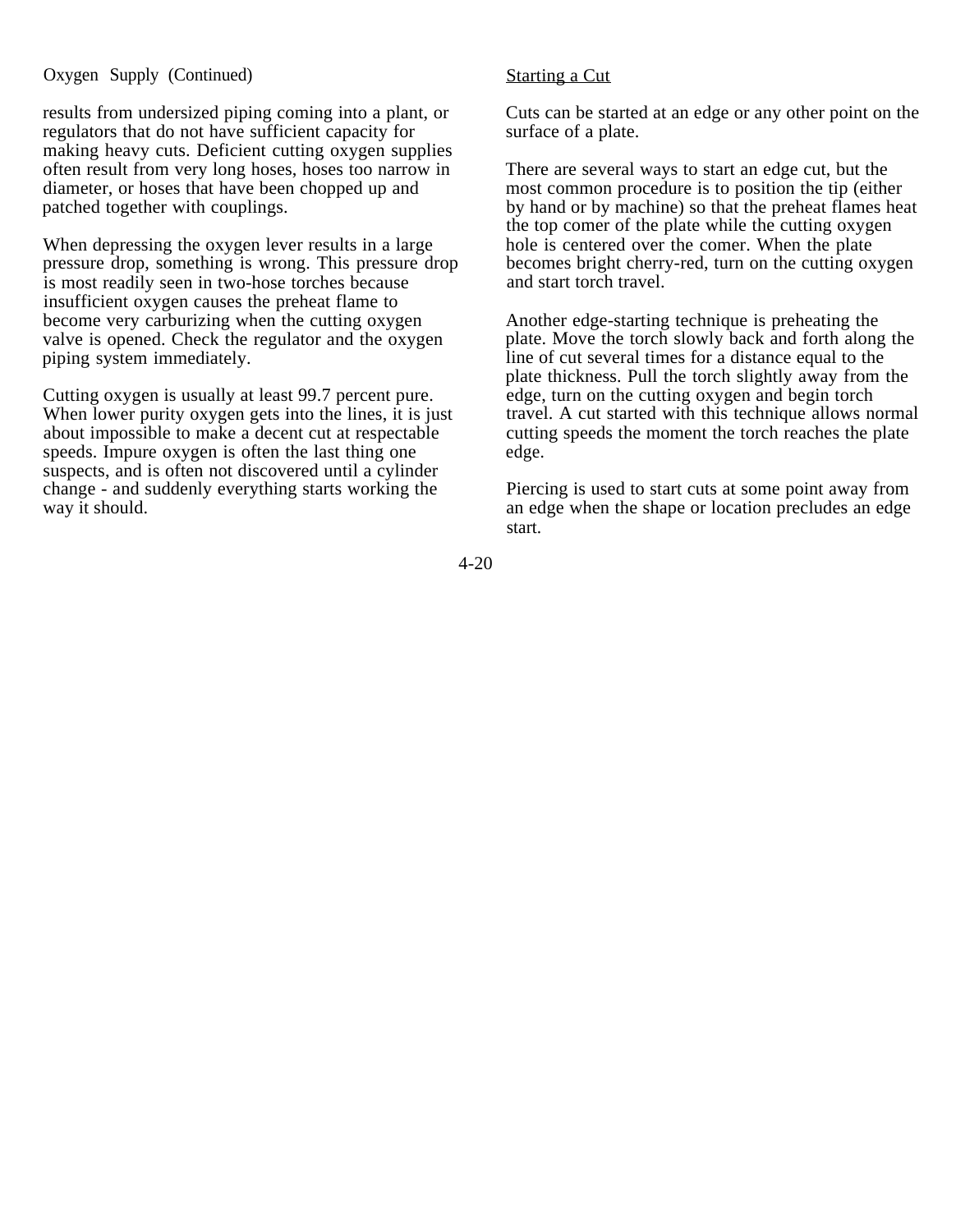Starting a Cut (Continued)

When hand piercing for a start, the flames should impinge on the plate surface while the torch is moved with small circular motions over the area to be pierced. When a hot spot is formed, the cutting oxygen is turned on slowly while the torch is raised simultaneously, and travel is started along the line of cut .

A hole can be pierced in very thin plate without moving the torch, however, it is very important to raise the torch on thicker plate as travel begins. If this is not done, slag will blow out and hit the torch tip, either getting it dirty or burning it. Travel should never be directly away from the operator because slag and sparks will emerge in a direction opposite the line of cut and may cause bums.

Another hand piercing method is to make a hot spot, then rotate the torch so the tip is angled away from the direction of travel. Start the cutting oxygen, rotate the torch until the tip is perpendicular to the plate, then lift the torch and keep it moving along the line of cut.

Machine piercing starts are essentially the same as hand piercing starts. Some machines are equipped with torch lifters so that torches can be moved up as the pierce is started. Other machines have "Hi-Lo" devices with a heavy preheat flame for making a hot spot without getting the tip too close to the plate surface. Some machines also have an oxygen ease-on valve so that cutting oxygen will build up to full volume slowly. Cutting oxygen and travel should always be started simultaneously. Always protect the cutting tip from blown slag.

### **SPECIAL CUTTING JOBS**

### Gouging

Gouging applications include removing tack welds, defective welds, blowholes or sand inclusions in castings, welds in temporary brackets or supports, flanges from piping and heads, and old tubes from boilers. Gouging is also used in demolition work and to prepare plate edges for welding.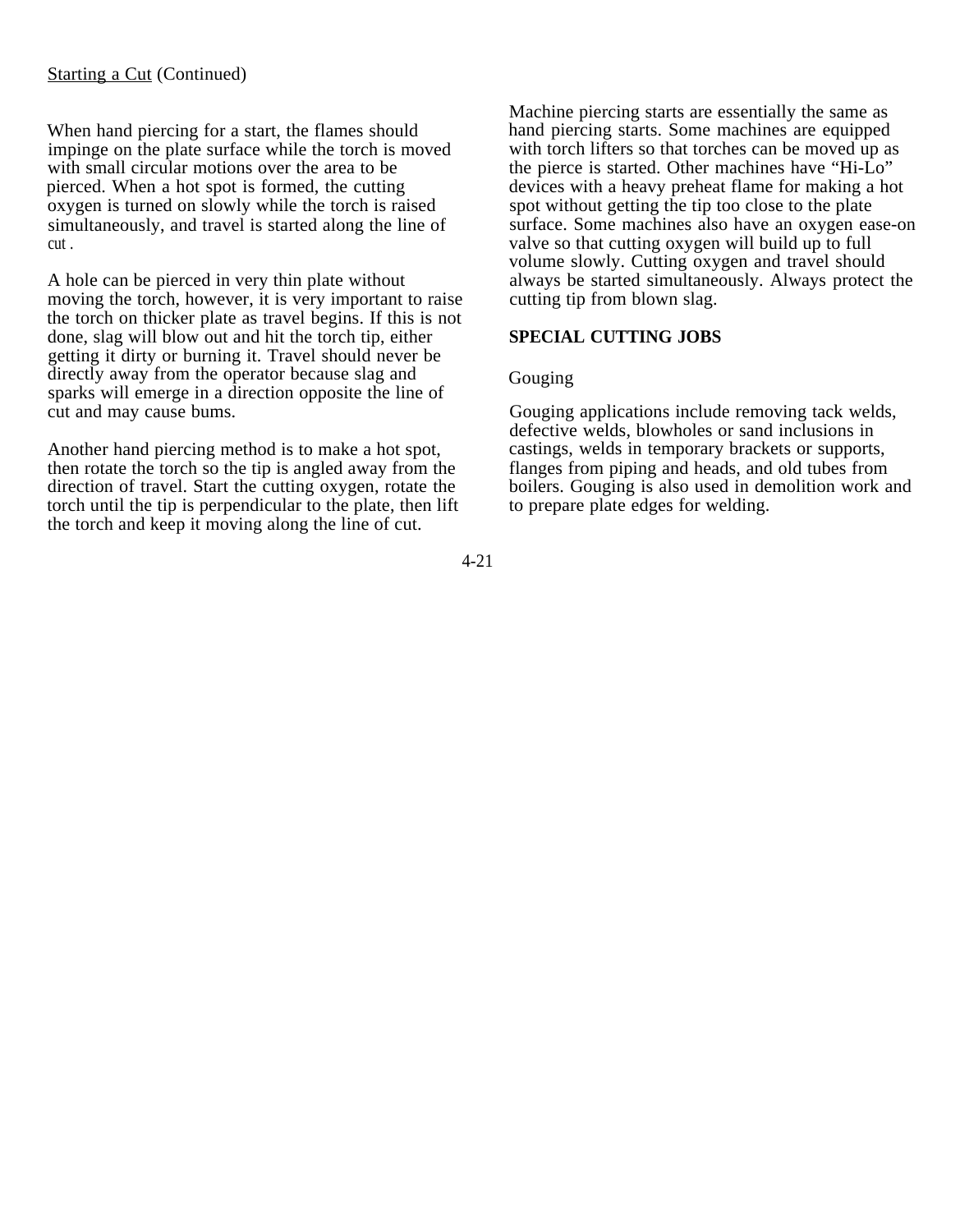Gouging (Continued)

Manual gouging is a rapid metal removal method. Speeds from 12-84 ipm (inches per minute) are possible; 24 ipm across 1/4 in. plate will make a gouge 3/8 in. wide. Gouging accuracy can be controlled to width and depth tolerances of about 1/16 in., depending on the skill of the operator.

### Piercing and Washing

Piercing is used to cut holes in a workpiece. An important example is rivet piercing. Rivets and similar fasteners can be removed entirely from a workpiece by burning them out. It is possible to do this without damaging the holes in the plates through which the rivets pass.

Flame piercing is used when the rivet shank cannot be removed because of poor alignment of the original holes in the mating plates. After piercing, use the oxygen stream to wash away the remaining rivet material. This method requires a high degree of skill and great care must be exercised.

Alternatively, use the cutting flame to wash a rivet head away. This leaves the rivet shank accessible to a punch and washed plates undamaged and unmarked. Merely punch the shank of the rivet out and the diameter of the hole in the plate remains unchanged. The rivet washing process has wide application when plates and rivet holes are to be reused.

### Cutting Manganese Steel

Very high quality cut surfaces can be produced when MAPP gas is used to cut Hadfield's manganese (Mn) steel (approximately 13 percent manganese). With two important exceptions, cutting manganese steel is similar to cutting mild carbon steels. One, a preheat is required, and two, cutting oxygen pressure should be kept as& as possible. Without a preheat, and with too much oxygen pressure, a very rough, notched surface will result.

CAUTION: The preheat should be applied only along the line of cut since heating can destroy desirable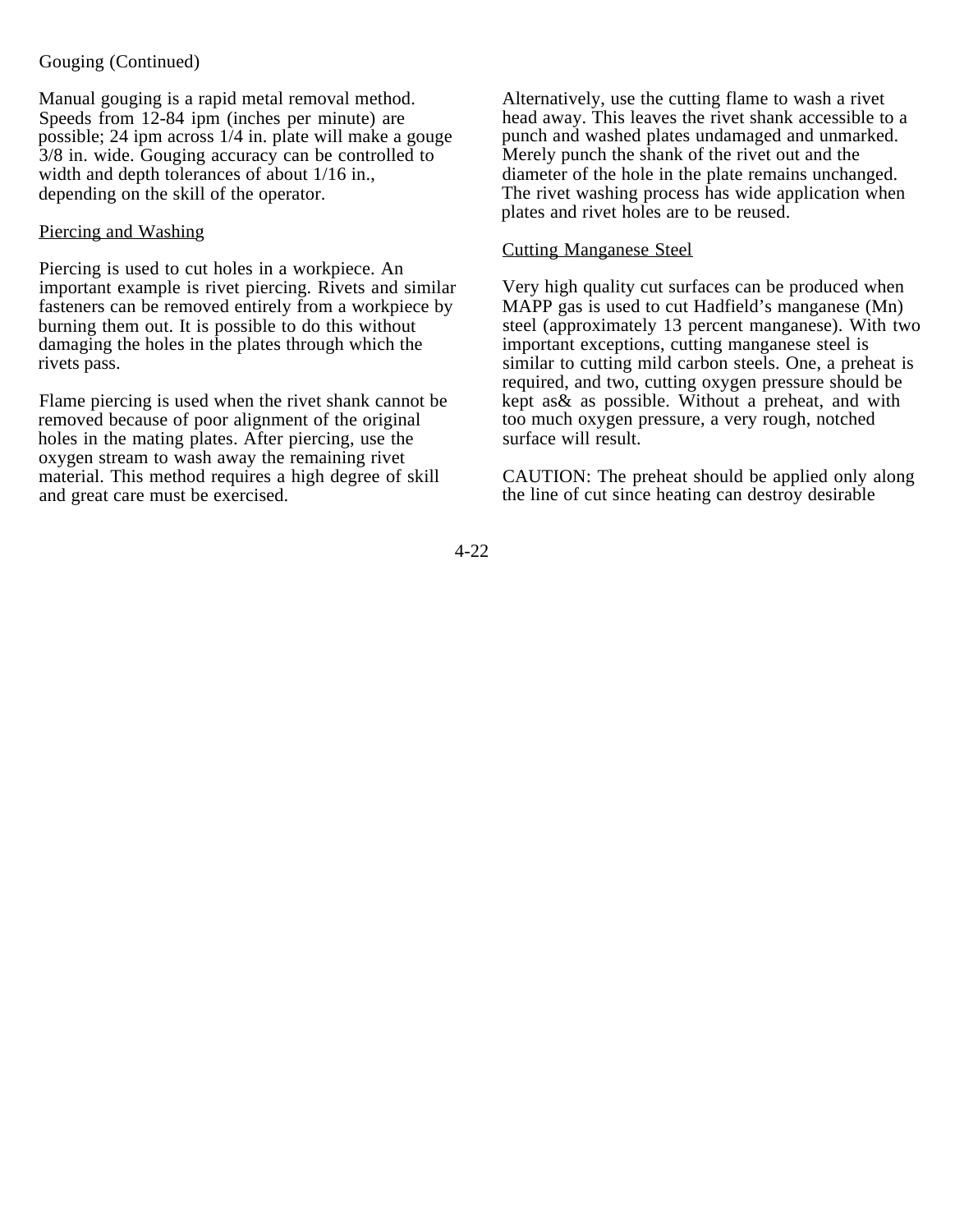Cutting Manganese Steel

properties of this material. Do not preheat the entire piece since Hadfield's manganese steel becomes embrittled if heated above 500°F.

Preheating for hand cutting can be accomplished by using the torch to heat several inches ahead of the cut and then dropping back to make the cut. Preheating can also be performed with another torch.

For machine cutting, pre-heating is best accomplished by positioning the preheat torch about 3 in. ahead of the cutting tip. Use a cutting tip about the same size as the heating tip or use the MAPP H-O heating tip.

Select cutting tip size the same as when selecting tips for mild carbon steel. MAPP FS tips provide the best preheat pattern. Use only standard pressure tips since cutting oxygen pressure should be from 30-40 psig (pounds per square inch gauge).

Table 4-4 gives a few examples of the conditions used to obtain very high quality, slag free cuts with Hadfield's manganese steel.

#### TABLE 4-4. Hadfield's Manganese Steel Cutting Conditions

| Metal<br>Thickness | Preheat<br>Tip          | cutting<br>Tip          | cutting<br>Speed      |
|--------------------|-------------------------|-------------------------|-----------------------|
| (inches)           |                         |                         | (ipm)                 |
| 7/16<br>3/4<br>3/4 | $FS-56$<br>FS-56<br>H-O | FS-61<br>FS-54<br>FS-54 | $30 - 32$<br>23<br>25 |
|                    | Pressure                | (PSIG)                  |                       |
|                    | MAPP<br>Gas             | Oxygen                  |                       |
| 7/16<br>3/4        |                         |                         | $30 - 40$<br>30-40    |
| 3/4                |                         |                         | $30 - 40$             |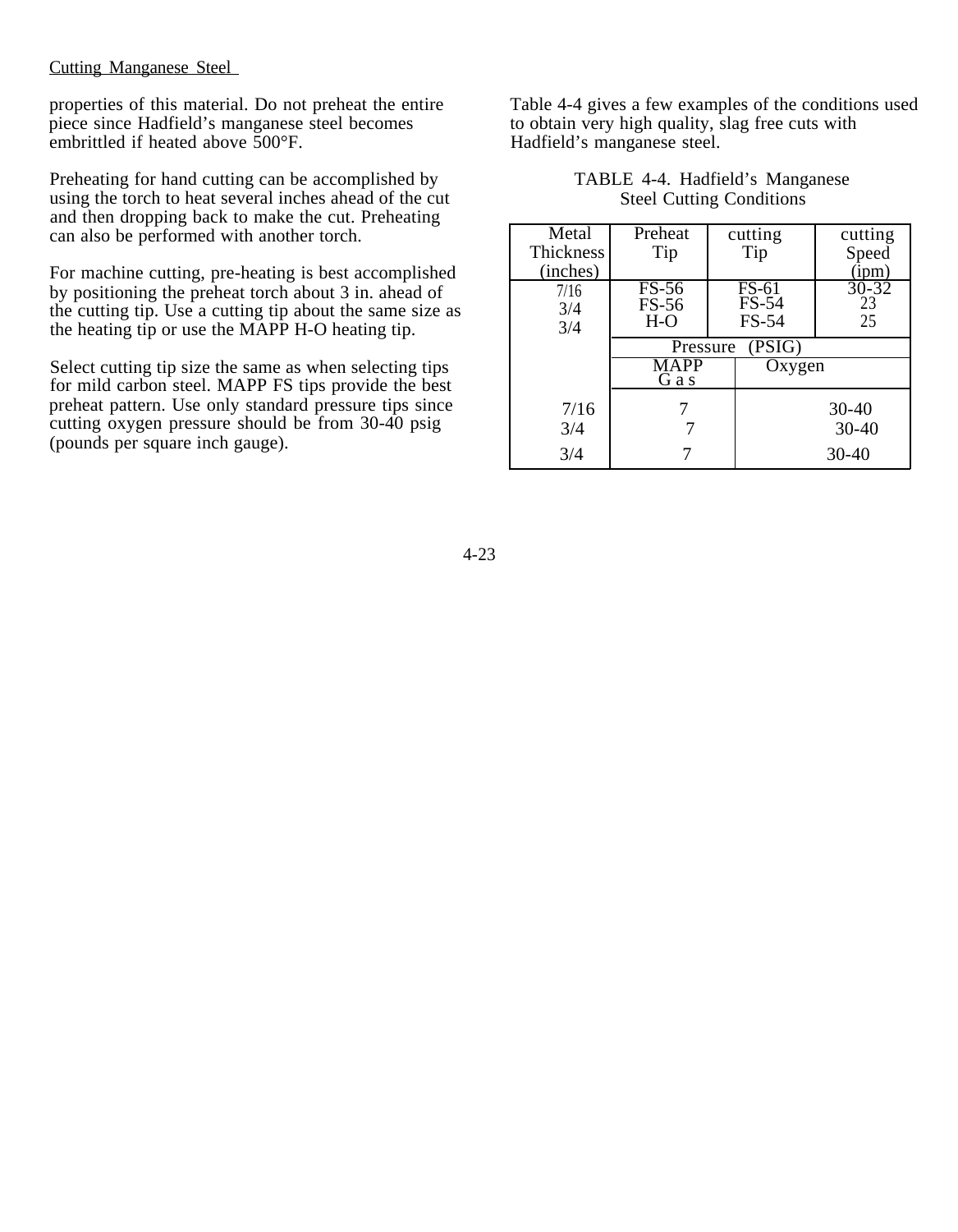### **OPERATION PROCEDURES - BULK-SYSTEMS**

#### Start Up Procedure

Slowly open the globe valve located downstream from the regulator. This valve is opened slowly to prevent closing the excess flow valve in the tank. Turn on, electric power to the vaporizer.

#### Temporary Shutdown Procedure

Close the globe valve located downstream from the regulator.

#### Extended Shutdown Procedure

Close the globe valve located downstream from the regulator. Turn off electric power to vaporizer.

CAUTION: Only authorized trained personnel are to adjust the line pressure regulator and the pressure-temperature controls within the vaporizer.

### **THE USE OF ANTIFREEZE IN FLASH-BACK ARRESTORS**

There are some important points which should be emphasized with regard to the use of antifreeze in flashback arrestors. Use antifreeze with no water for all interior flashback arrestors. For flashback arrestors installed outdoors, use a solution of 90 percent single phase glycol-based antifreeze and 10 percent water. This will prevent freezing down to a temperature of -27°F.

The percentage of water in antifreeze should be kept to a minimum because water vapor is harmful to MAPP gas pipe lines (rust) and to MAPP gas flames (lower flame temperature).

A good grade, one phase glycol-based antifreeze should be used. The two phase (oil added) anti-freeze, such as Prestone, should not be used. Some single phase antifreezes are listed below:

(1) Weatherset Antifreeze& Summer Coolant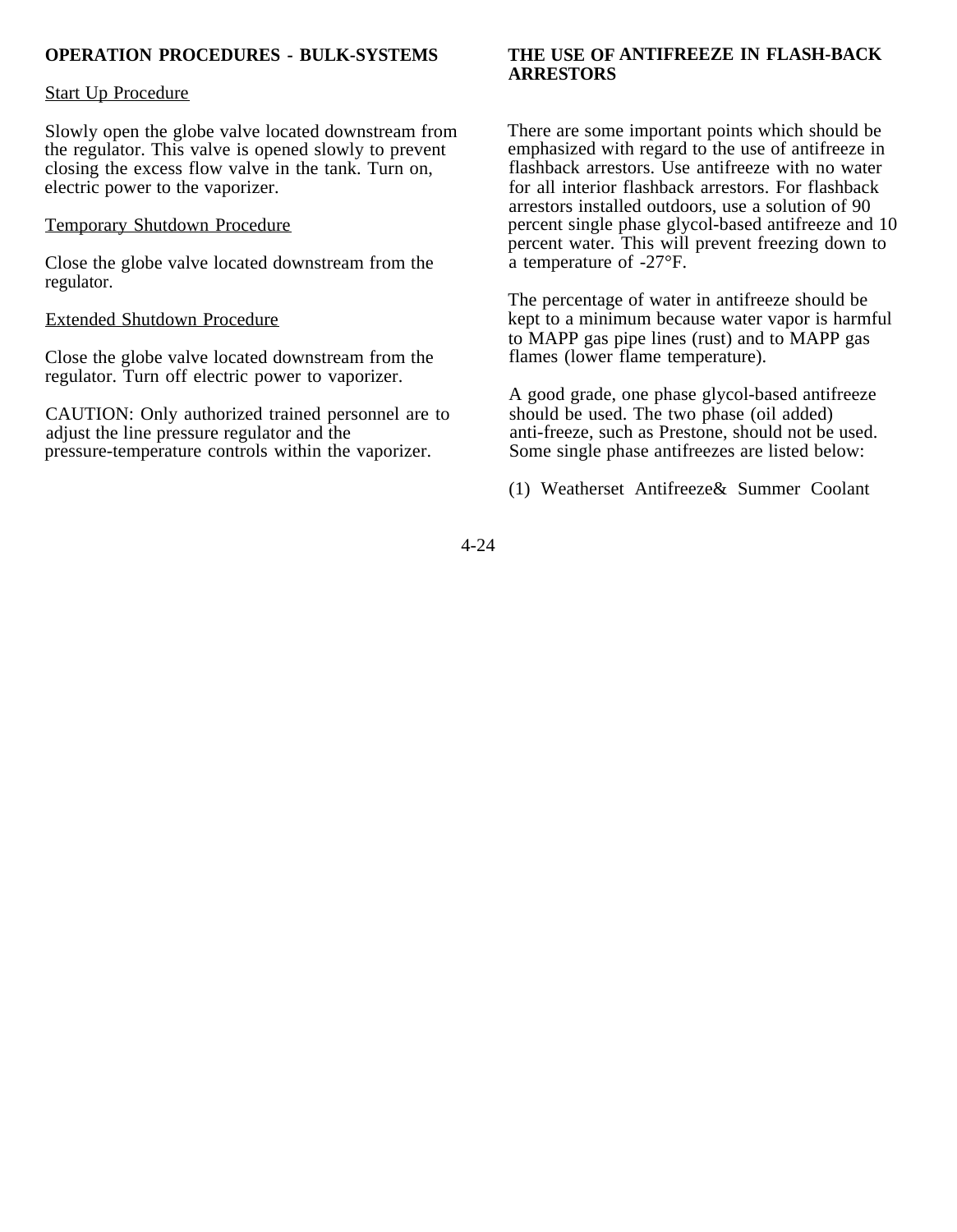### **THE USE OF ANTIFREEZE** (Continued)

(2) Sentinel Antifreeze Coolant

- (3) Factory replacement material -Fomoco or Rodunda Chrysler -Mopar<br>American -Rambler American General Motors-G.M. -1899M
- (4) Major Oil Company Products **Standard** Shell Pure Mobile Other products not containing oil inhibitors

Antifreeze levels should be checked periodically, (three to six months) and changed as needed. Inspectors should check flash-back arrestors to look for signs of glycol foaming or frothing, the frost indication that antifreeze should be changed. Drain and refill antifreeze at regular intervals (two or three months) in large usage areas to prevent foam from getting into the pipeline or equipment.

## **MAPP GAS AND COMPRESSED AIR BURNER**

This burner, simple in design, is effective for bending rails, beams, and other steel.

Take a 4 in. pipe cap, thread a 1/2 in. pipe to its center, then (for aspirated air), drill 10 equally spaced 1/4 in. holes on a  $2-7/8$  in. diameter circle and 10 equally spaced 1/4 in. holes on a 3-3/4 in. diameter circle (Figure 4-5). Attach it to a burning skirt of 9 in. long, 4 in. diameter, Sch. 80 pipe. Make a No. 28 drill hole in the 1/2 in. pipe's cap for MAPP gas and compressed air. This set up should have a Y-connection with needle valves and reverse-flow checks for MAPP gas and oxygen.

Operating pressures: approximately 20 psig MAPP gas and 20 psig compressed air, Consumption: approximately 100 cfh MAPP gas with the burner adjusted to a high velocity roaring sound. An oxidizing flame should extend a short distance beyond the end of the burner.

By modifying this basic design, different size burners can be made for use with MAPP gas.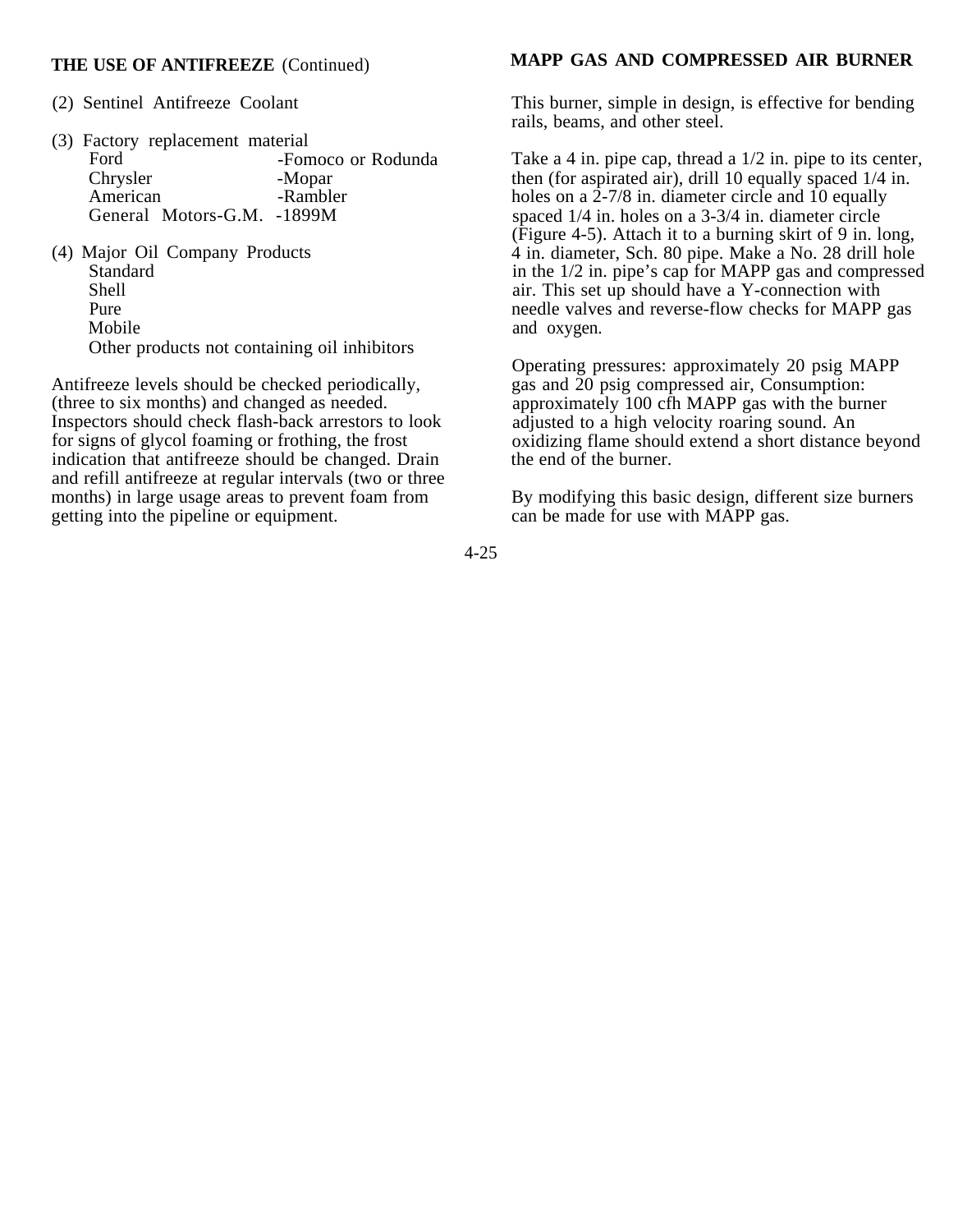

**FIGURE 4-5. MAPP Gas and Compressed Air Burner**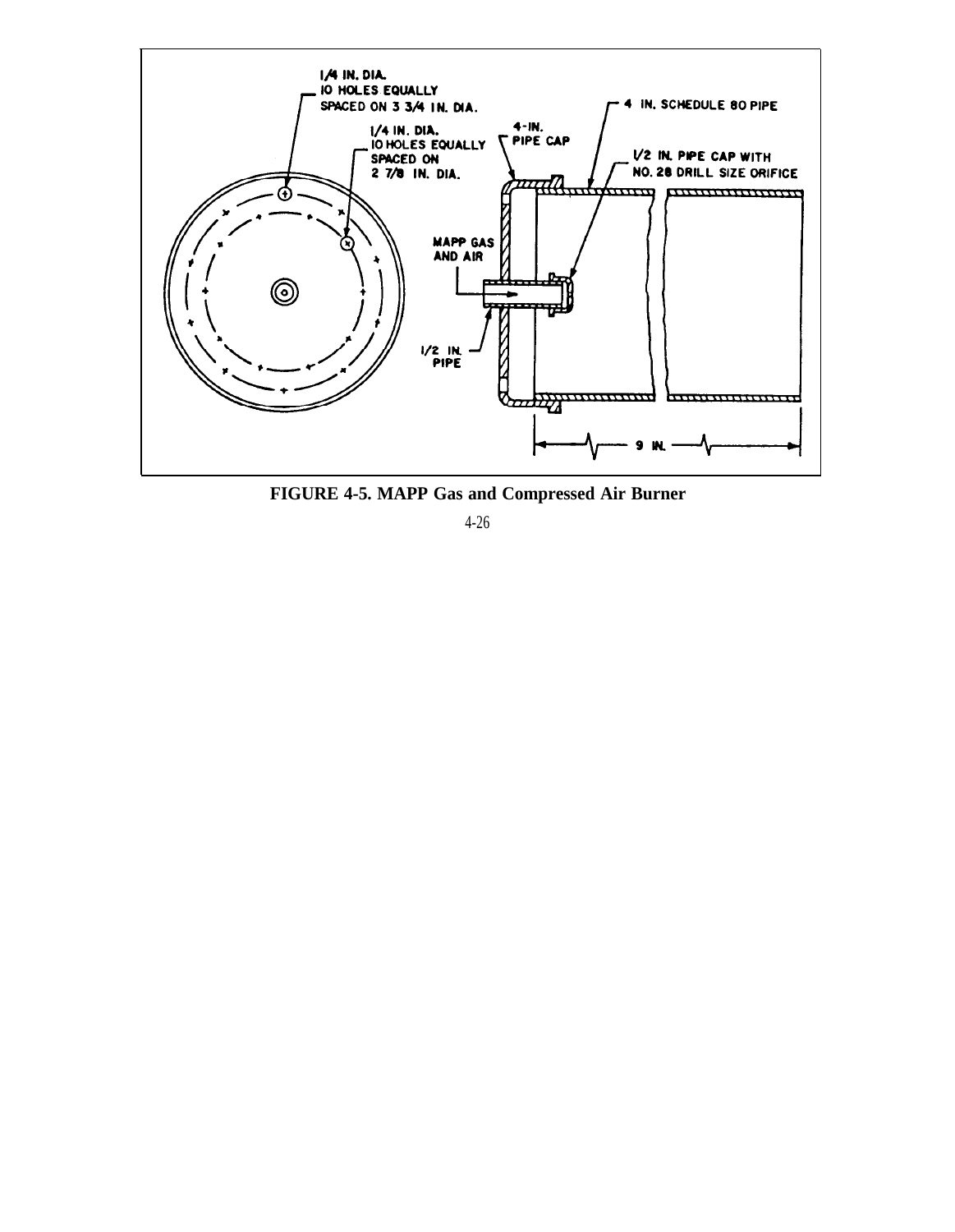# **NOTES**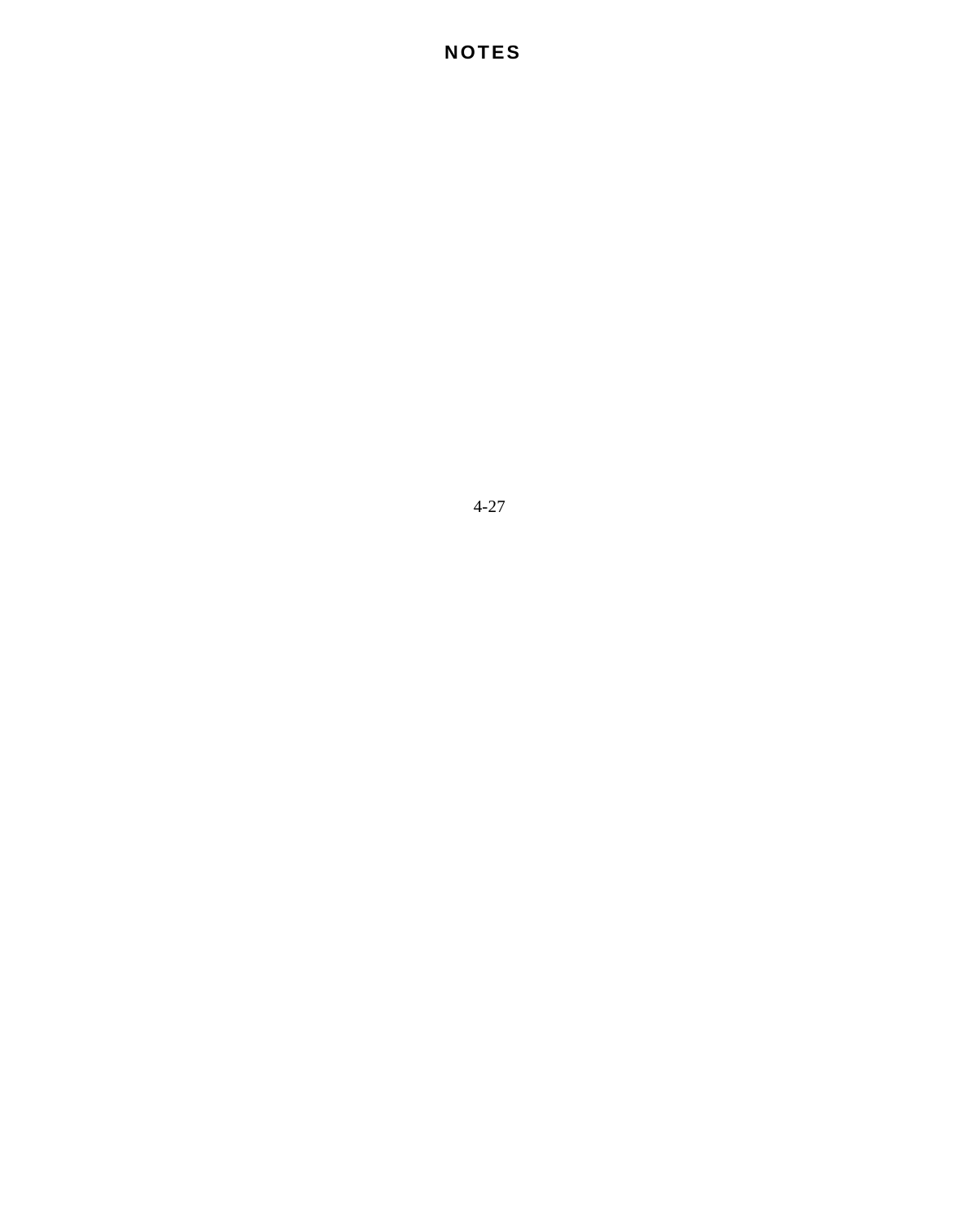# **NOTES**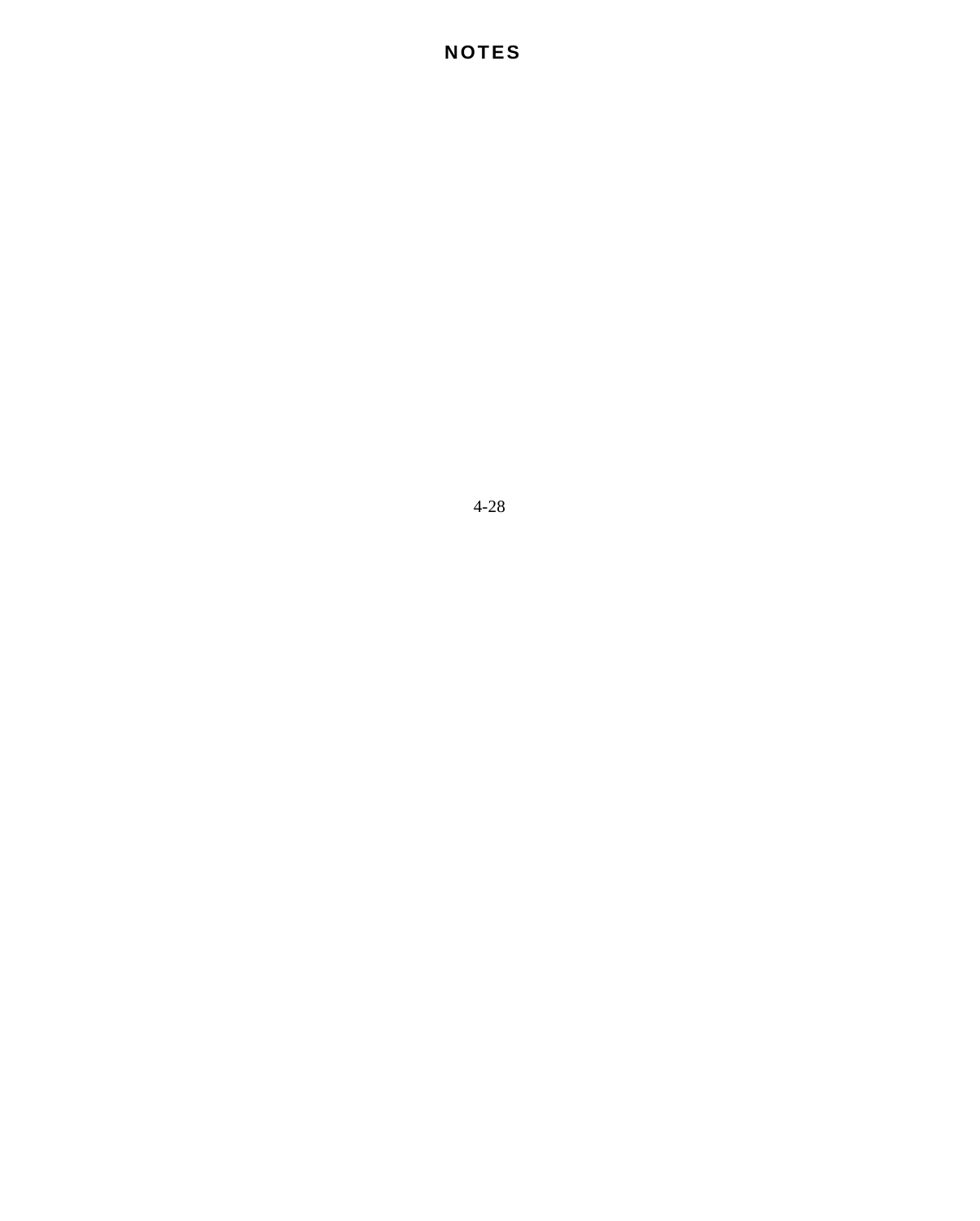# **NOTES**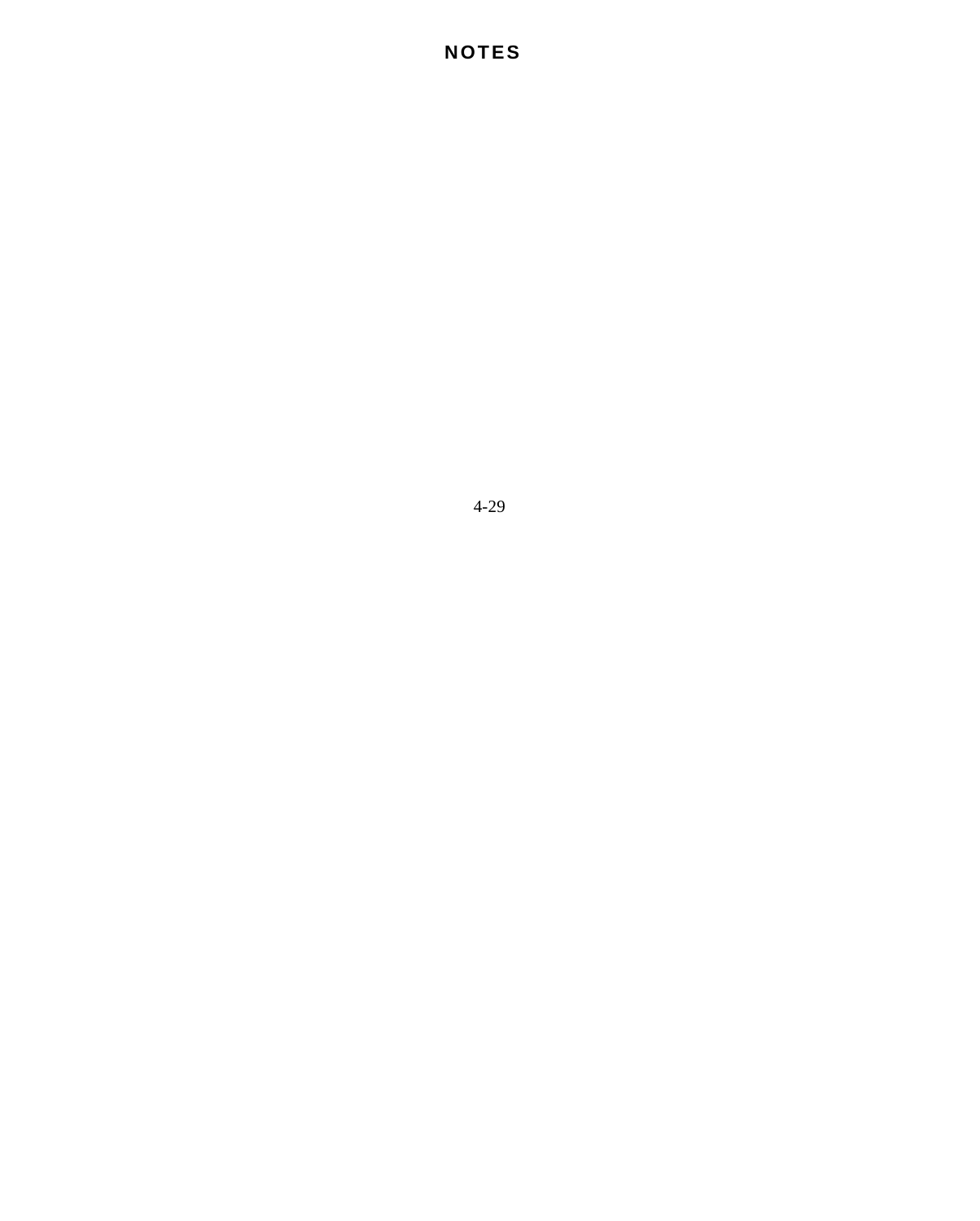# INDEX

| $2 - 53$ |
|----------|
|          |
|          |
|          |
|          |
|          |
|          |
|          |
|          |
|          |
| $2 - 55$ |
| $2 - 54$ |
| $2 - 59$ |
| $2 - 57$ |
| $2 - 56$ |
| $2 - 61$ |
| $2 - 66$ |
| $2 - 65$ |
|          |
|          |
|          |
|          |
|          |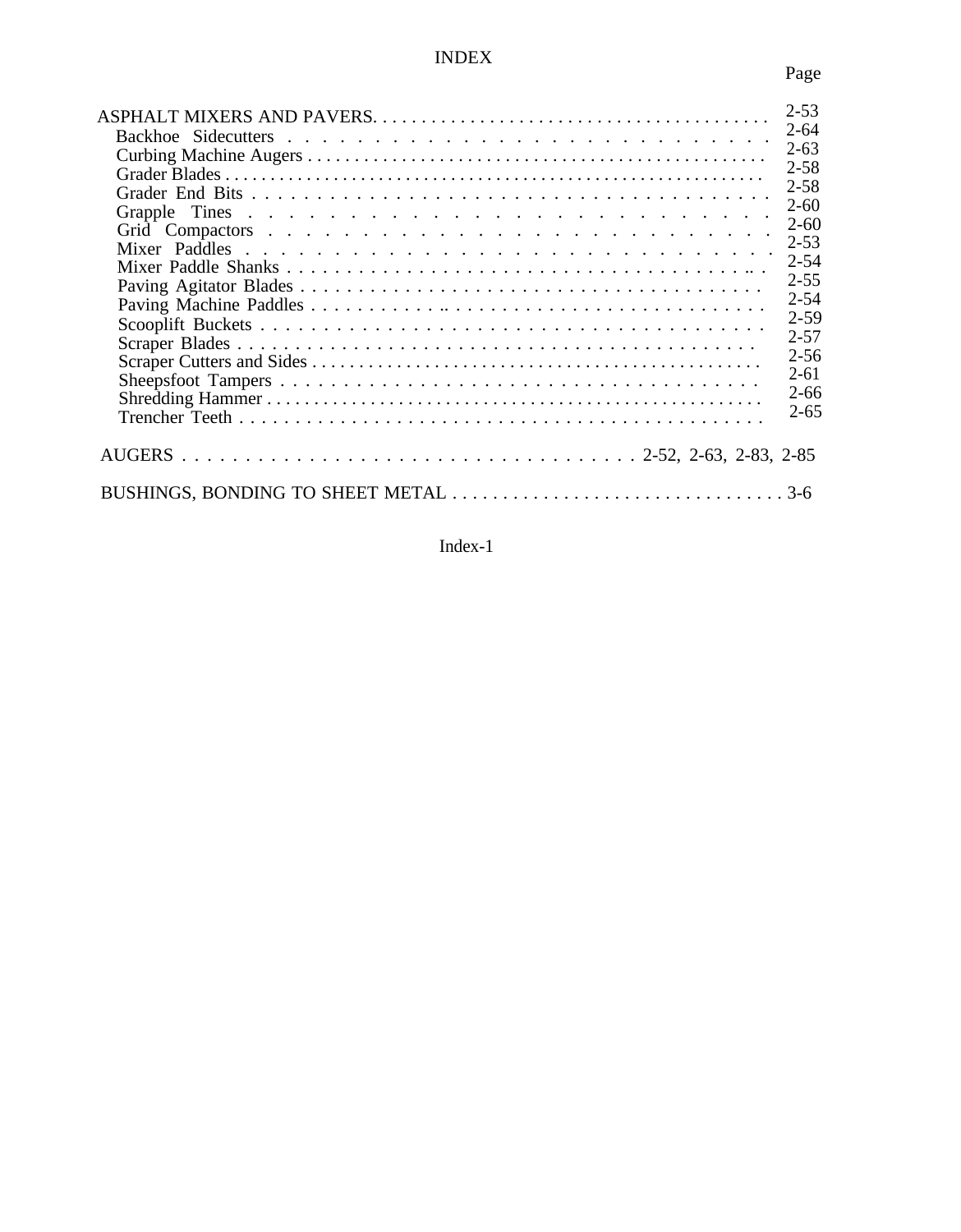|                                                                           | Page                                                     |
|---------------------------------------------------------------------------|----------------------------------------------------------|
| COMPRESSED AIR BURNER, AND MAPP GAS                                       | $4 - 25$                                                 |
|                                                                           | $4 - 15$                                                 |
| <b>CRACKS</b>                                                             |                                                          |
| <b>CRUSHER ROLL SHELLS</b>                                                | $2 - 68$<br>$2 - 72$<br>$2 - 73$<br>$2 - 67$<br>$2 - 68$ |
|                                                                           | $2 - 67$                                                 |
| CRUSHING, GRINDING, AND SCREENING EQUIPMENT<br><b>Crusher Roll Shells</b> | $2 - 67$<br>$2 - 76$                                     |
| Hard Facing (See HARD FACING)                                             |                                                          |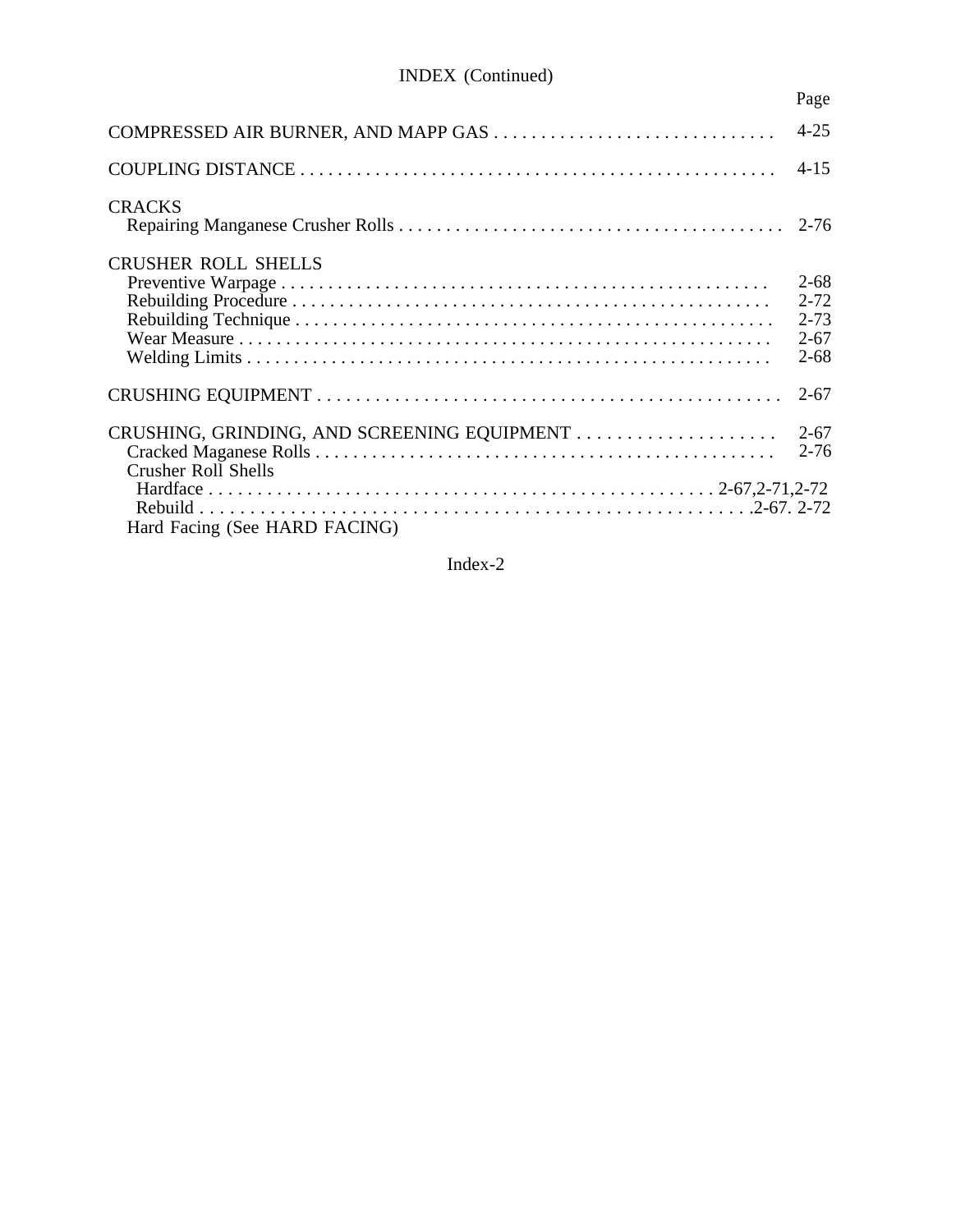|                   | $2 - 79$ |
|-------------------|----------|
|                   | $2 - 79$ |
|                   | $2 - 73$ |
|                   | $2 - 49$ |
|                   | $2 - 49$ |
|                   | $2 - 50$ |
|                   | $2 - 50$ |
|                   | $2 - 51$ |
|                   | $2 - 16$ |
|                   | $4 - 14$ |
|                   | $2 - 67$ |
| <b>HARDFACING</b> |          |
|                   | $2 - 54$ |
|                   | $2 - 53$ |
|                   | $2 - 57$ |
|                   |          |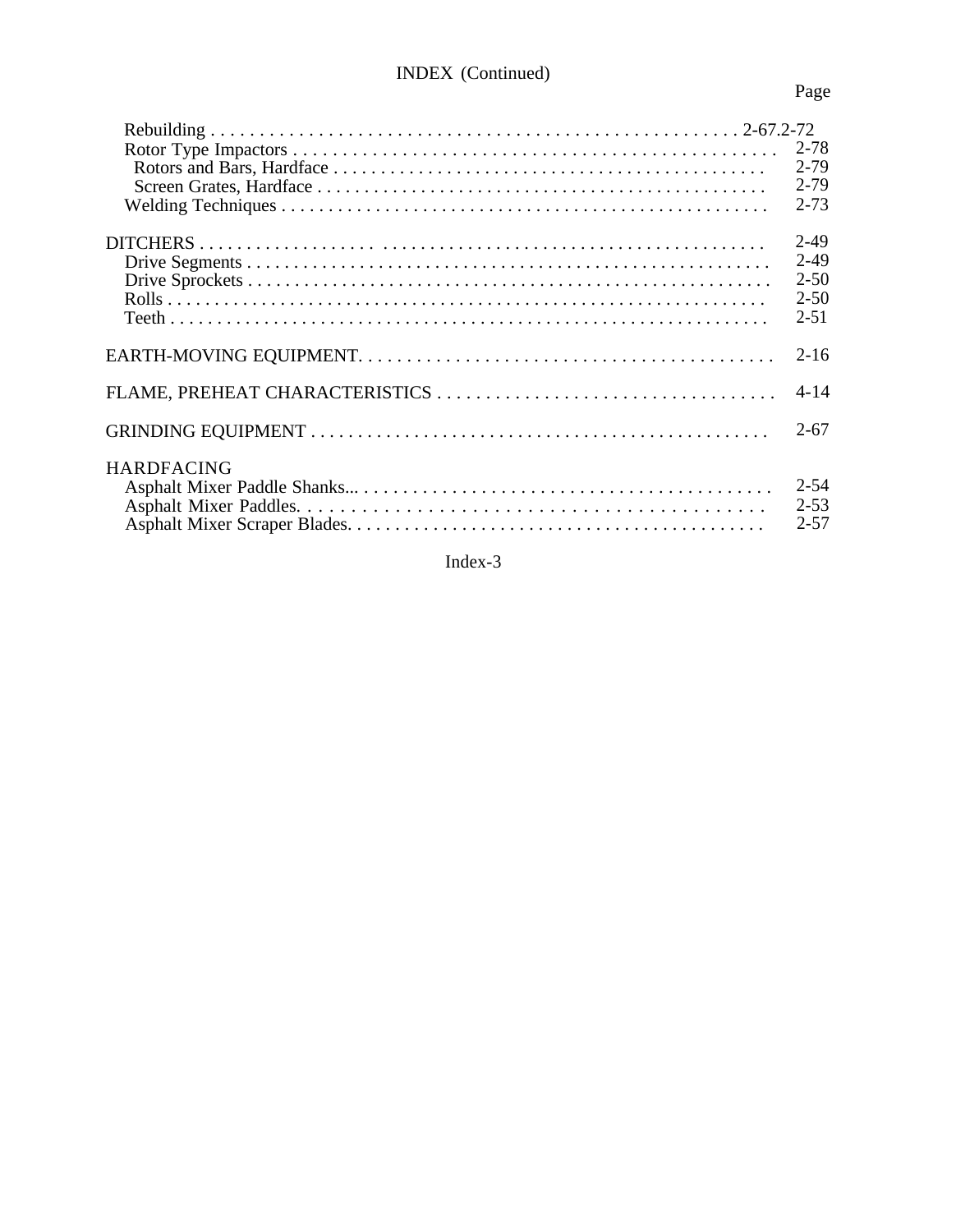| <b>HARD FACING (Continued)</b> | $2 - 64$ |
|--------------------------------|----------|
|                                | $2 - 23$ |
|                                | $2 - 22$ |
|                                |          |
|                                | $2 - 40$ |
|                                | $2 - 43$ |
|                                | $2 - 12$ |
|                                | $2 - 80$ |
|                                | $2 - 67$ |
|                                | $2 - 63$ |
|                                | $2 - 49$ |
|                                | $2 - 50$ |
|                                | $2 - 50$ |
|                                | $2 - 51$ |
|                                | $2 - 41$ |
|                                | $2 - 42$ |
|                                | $2 - 41$ |
|                                | $2 - 20$ |
|                                | $2 - 84$ |
|                                | $2 - 15$ |
|                                | $2 - 58$ |
| Grader Blades                  | $2 - 58$ |
|                                |          |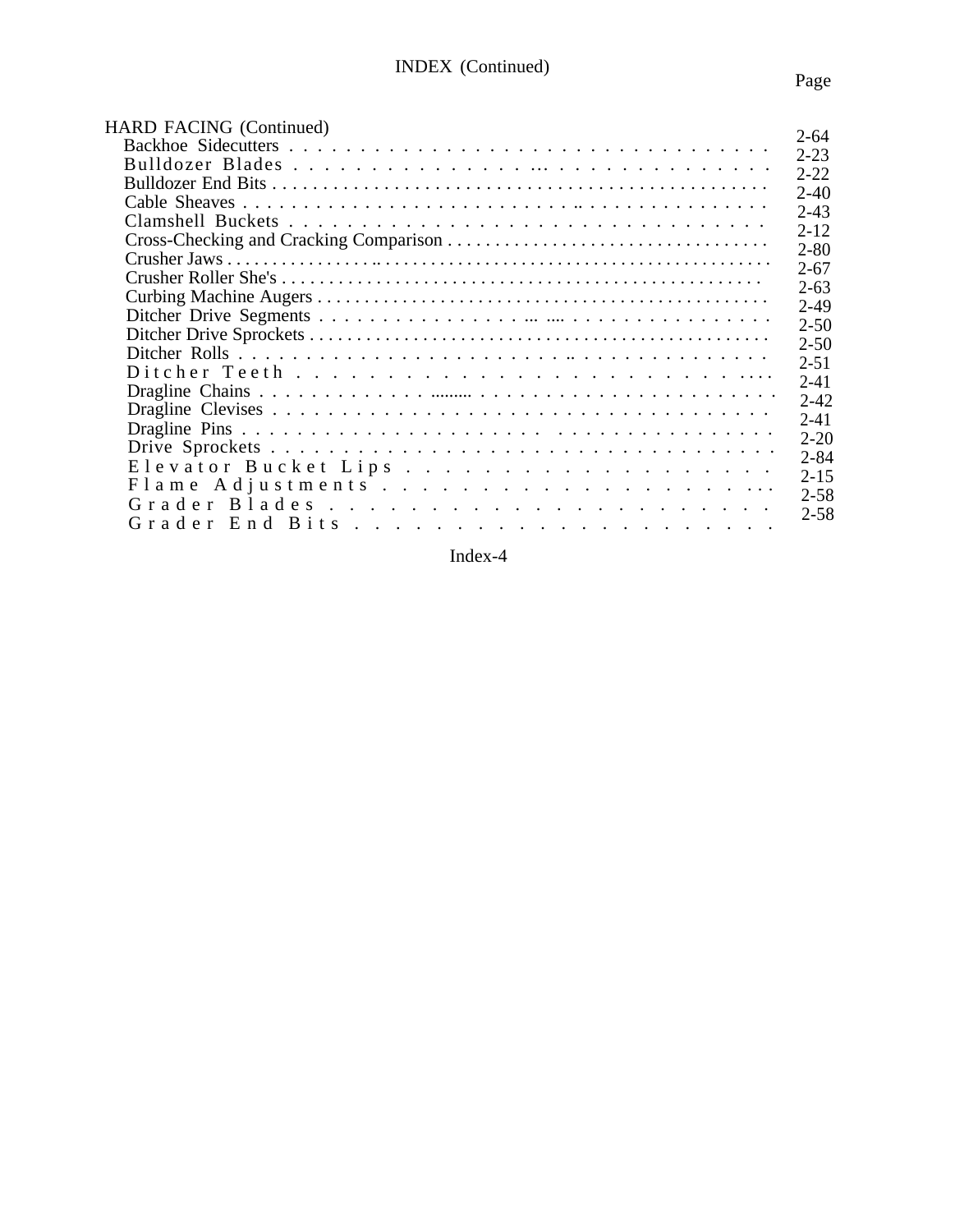Page

| <b>HARD FACING (Continued)</b> |
|--------------------------------|
|                                |
|                                |
|                                |
|                                |
|                                |
|                                |
|                                |
|                                |
|                                |
|                                |
|                                |
|                                |
|                                |
|                                |
|                                |
|                                |
|                                |
|                                |
|                                |
|                                |
|                                |
|                                |

# Index-5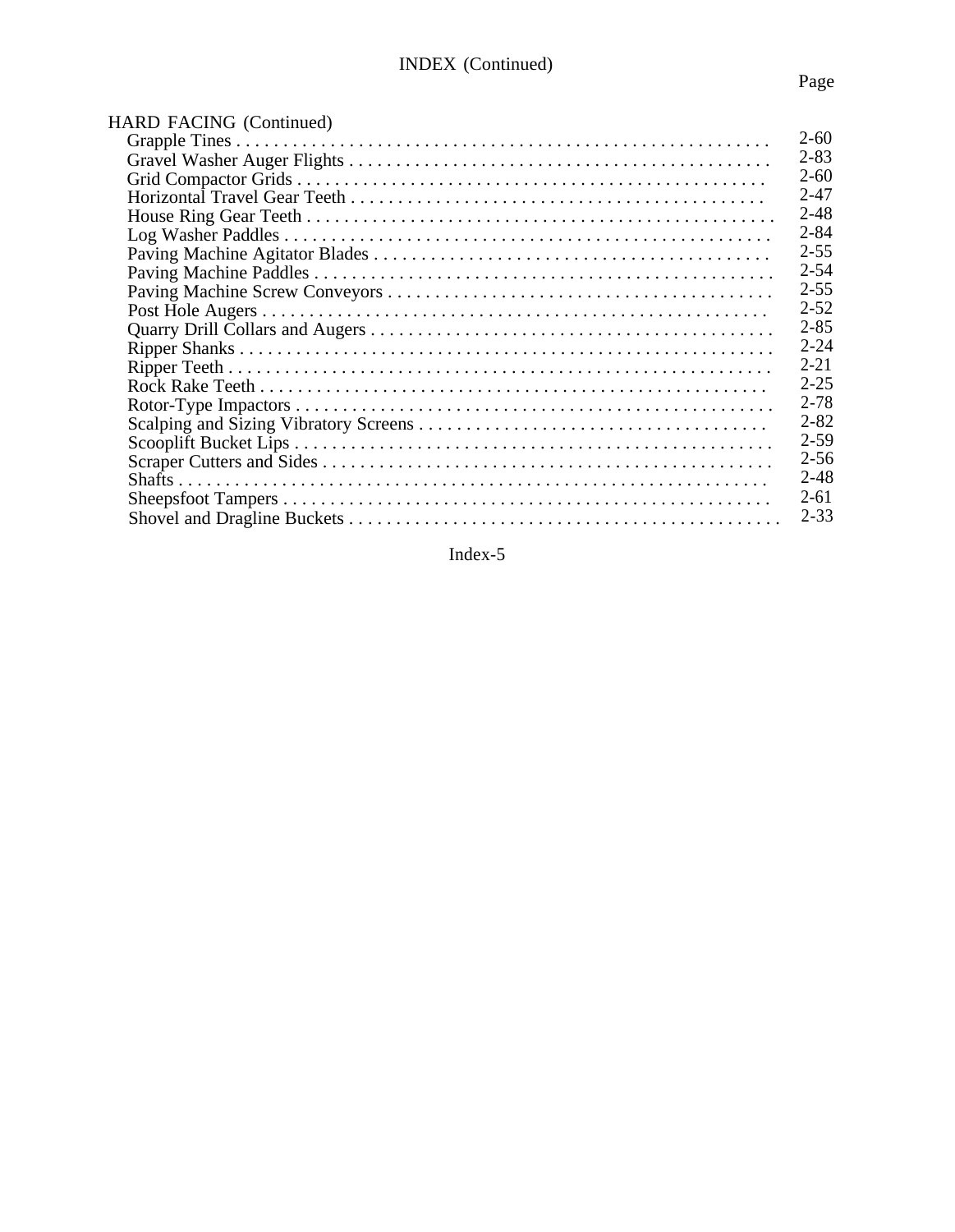Page

| <b>HARD FACING (Continued)</b> |
|--------------------------------|
|                                |
|                                |
|                                |
|                                |
|                                |
|                                |
|                                |
|                                |
|                                |
|                                |
|                                |
|                                |
|                                |
|                                |
|                                |
|                                |
|                                |
|                                |
|                                |
|                                |
|                                |

### Index-6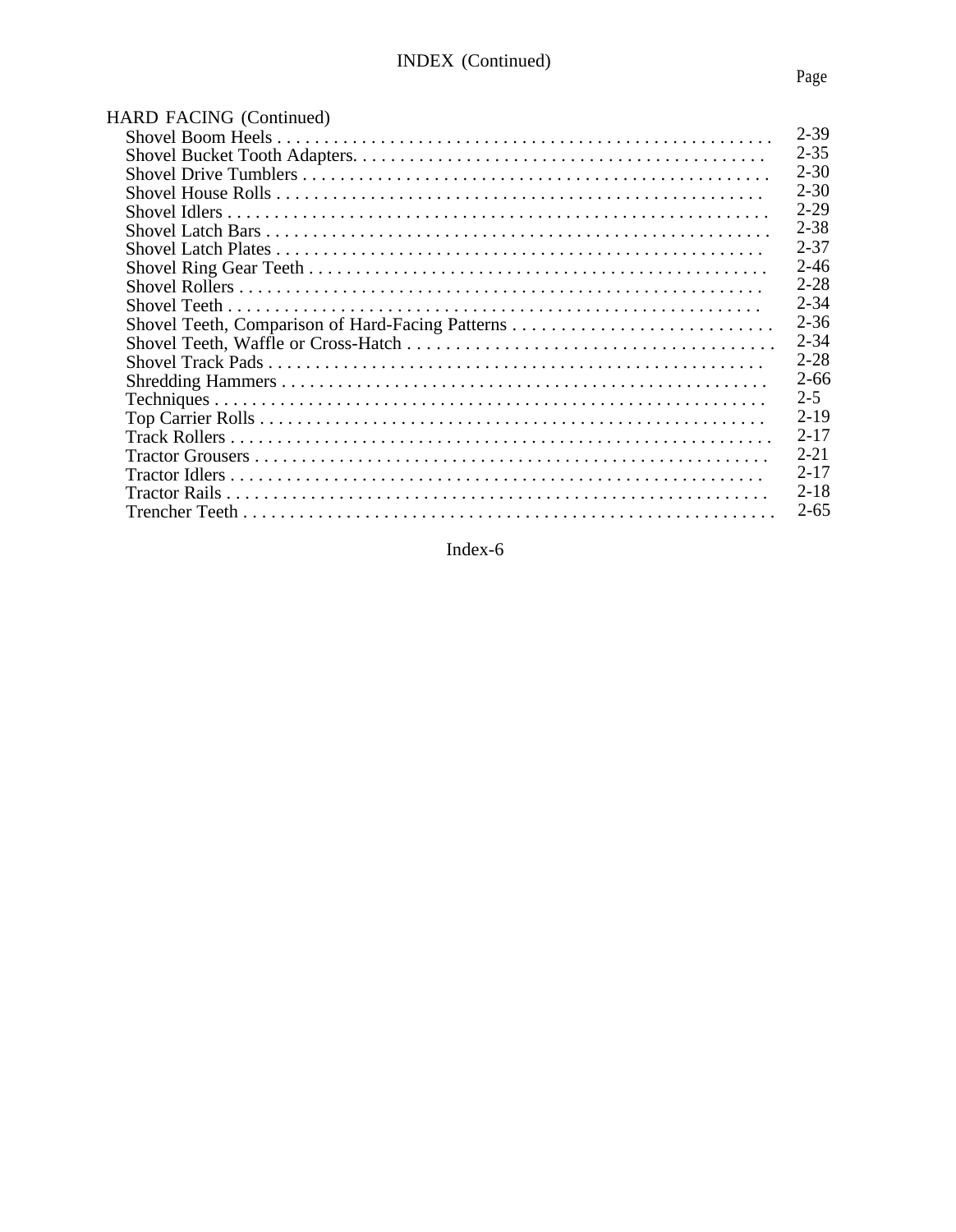| $4-1$    |          |
|----------|----------|
| $4 - 11$ |          |
|          | $4 - 15$ |
|          | $4 - 17$ |
|          | $4 - 13$ |
|          | $4 - 19$ |
|          | $4 - 12$ |
|          | $4 - 20$ |
|          | $4 - 19$ |
|          | $4 - 16$ |
|          | $4 - 17$ |
|          | $4-10$   |
|          | $4-10$   |
|          | $4 - 11$ |
|          | 4-11     |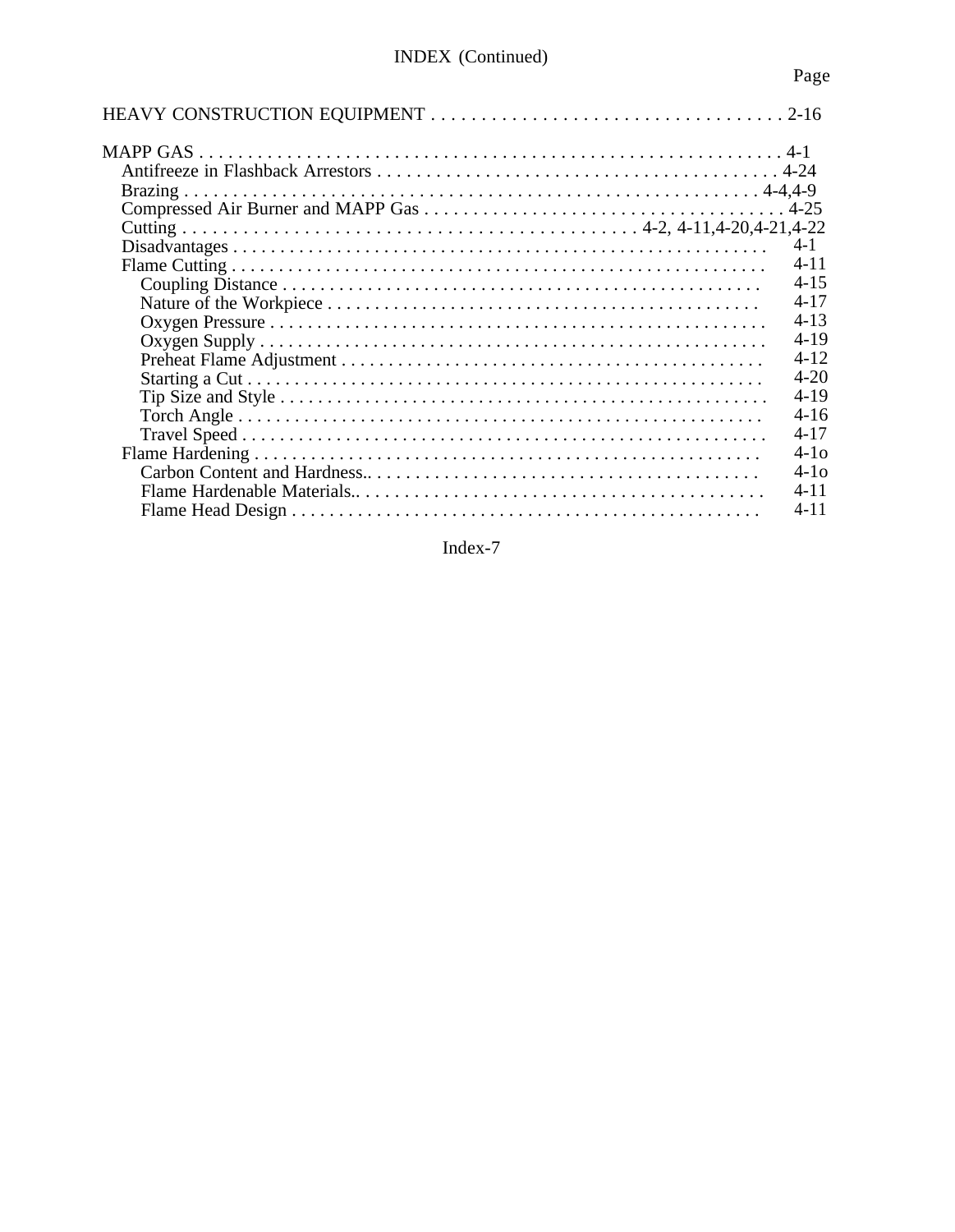Page

| <b>MAPP GAS (Continued)</b> |
|-----------------------------|
| $4-9$                       |
| $4 - 24$                    |
| $4 - 24$                    |
| $4 - 24$                    |
| $4 - 24$                    |
|                             |
|                             |
| Welding                     |
|                             |
|                             |
|                             |
|                             |
|                             |
|                             |
|                             |
|                             |
|                             |
|                             |
|                             |
|                             |
|                             |

## Index-8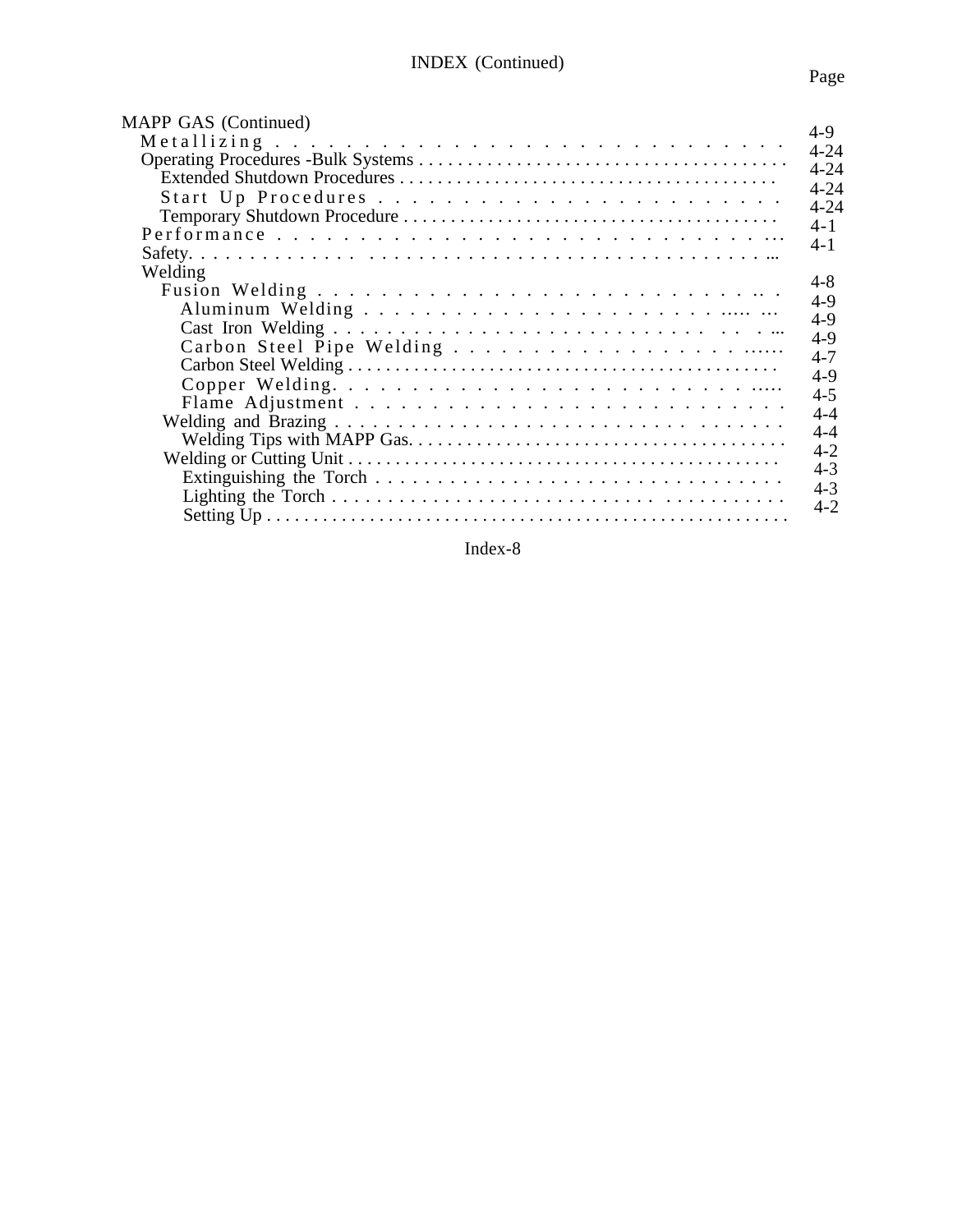|           | $3 - 14$ |
|-----------|----------|
| Repairing |          |
|           | $3 - 6$  |
|           | $3-6$    |
|           | $3 - 6$  |
|           | $3-6$    |
|           | $3 - 14$ |
|           | $3-2$    |
|           | $3-2$    |
|           | $3 - 14$ |
|           | $3 - 14$ |
|           | $3-2$    |
|           | $3 - 6$  |
|           | $3-2$    |
|           | $3 - 2$  |
|           |          |

Index-9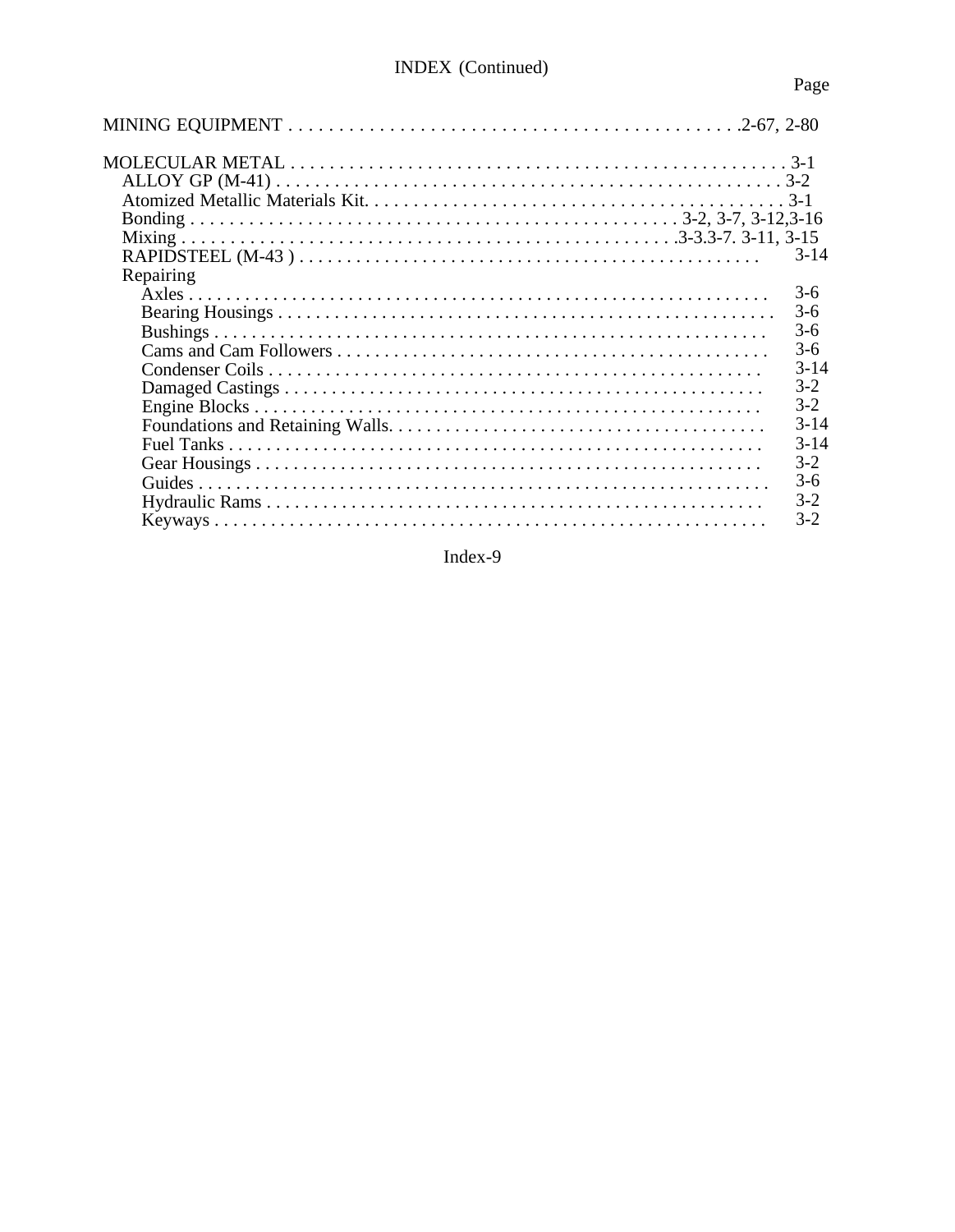| <b>MOLECULAR METAL (Continued)</b> |          |
|------------------------------------|----------|
|                                    | $3-6$    |
|                                    | $3 - 14$ |
|                                    | $3-6$    |
|                                    | $3-6$    |
|                                    | $3 - 14$ |
|                                    | $3 - 14$ |
|                                    |          |
|                                    |          |
|                                    |          |
|                                    |          |
|                                    |          |
|                                    |          |
|                                    |          |
|                                    |          |
|                                    | $3-10$   |
|                                    | $3 - 53$ |
|                                    | $2 - 52$ |
|                                    | $2 - 45$ |
|                                    |          |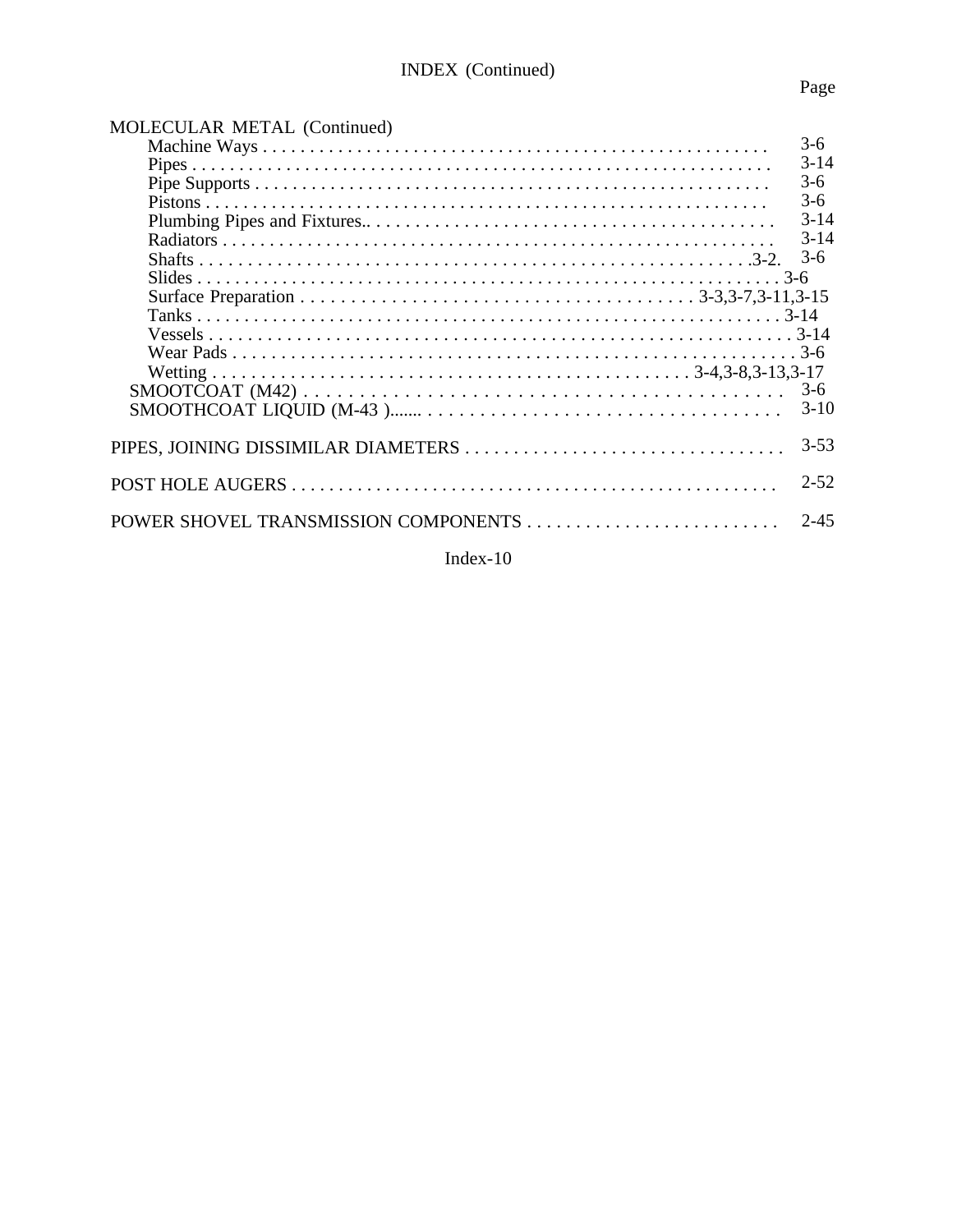Page

| QUARRY AND MINING EQUIPMENT, OTHER | $2 - 80$<br>$2 - 80$<br>$2 - 82$<br>$2 - 84$<br>$2 - 83$<br>$2 - 84$<br>$2 - 85$<br>$2 - 83$<br>$2 - 82$ |
|------------------------------------|----------------------------------------------------------------------------------------------------------|
|                                    |                                                                                                          |
|                                    | $2 - 67$                                                                                                 |
|                                    | $2 - 27$<br>$2 - 39$<br>$2 - 43$<br>$2 - 40$<br>$2 - 39$<br>$2 - 35$<br>$2 - 33$<br>$2 - 42$             |
|                                    |                                                                                                          |

Index-11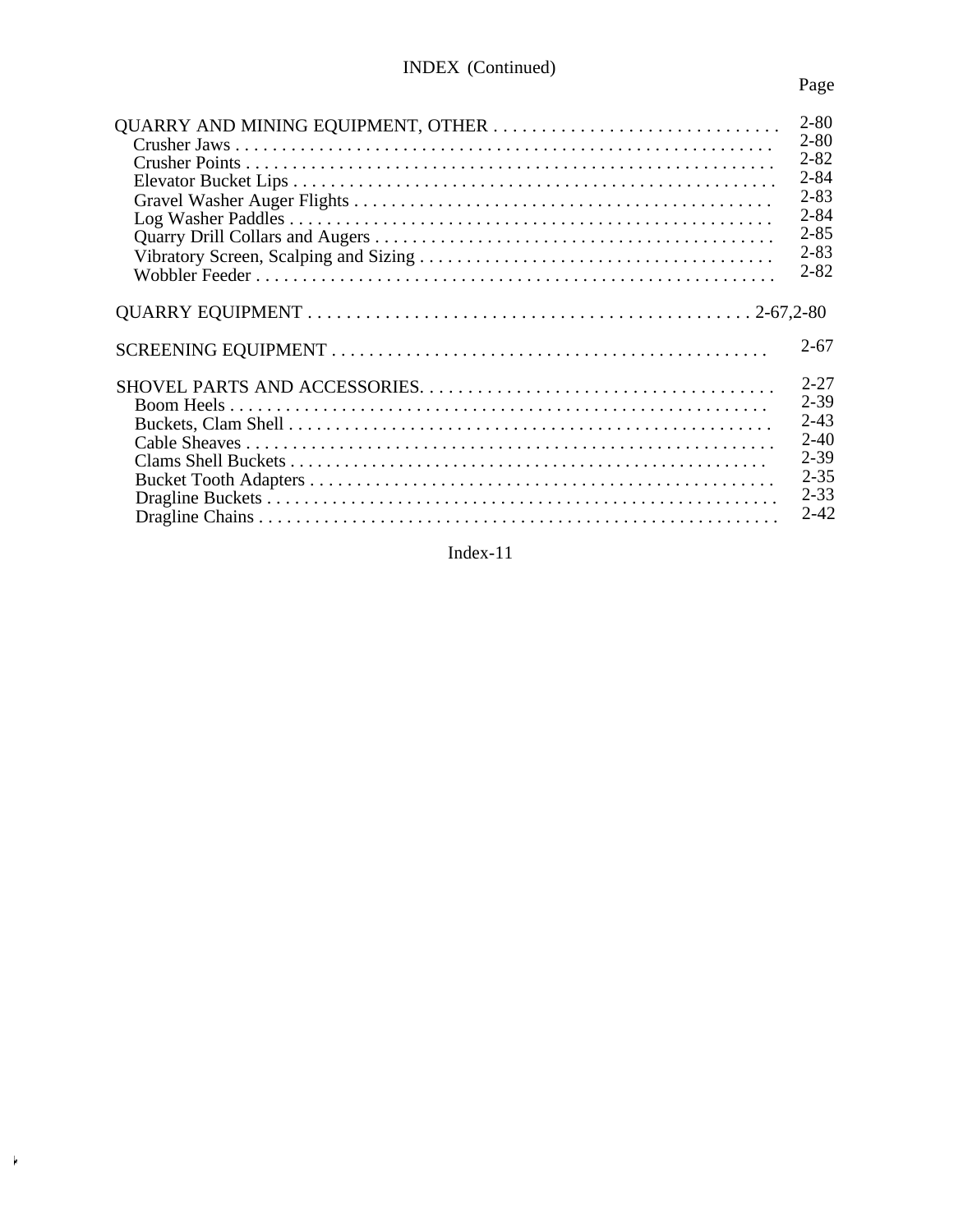| SHOVEL PARTS AND ACCESSORIES (Continued) |
|------------------------------------------|
| $2 - 43$                                 |
| $2 - 41$                                 |
| $2 - 30$                                 |
| $2 - 30$                                 |
| $2 - 29$                                 |
| $2 - 38$                                 |
| $2 - 37$                                 |
| $2 - 28$                                 |
| $2 - 34$                                 |
| $2 - 28$                                 |
| $2 - 45$                                 |
| $2 - 47$                                 |
| $2 - 48$                                 |
| $2 - 46$                                 |
| $2 - 48$                                 |
| $2 - 47$                                 |
|                                          |
|                                          |
|                                          |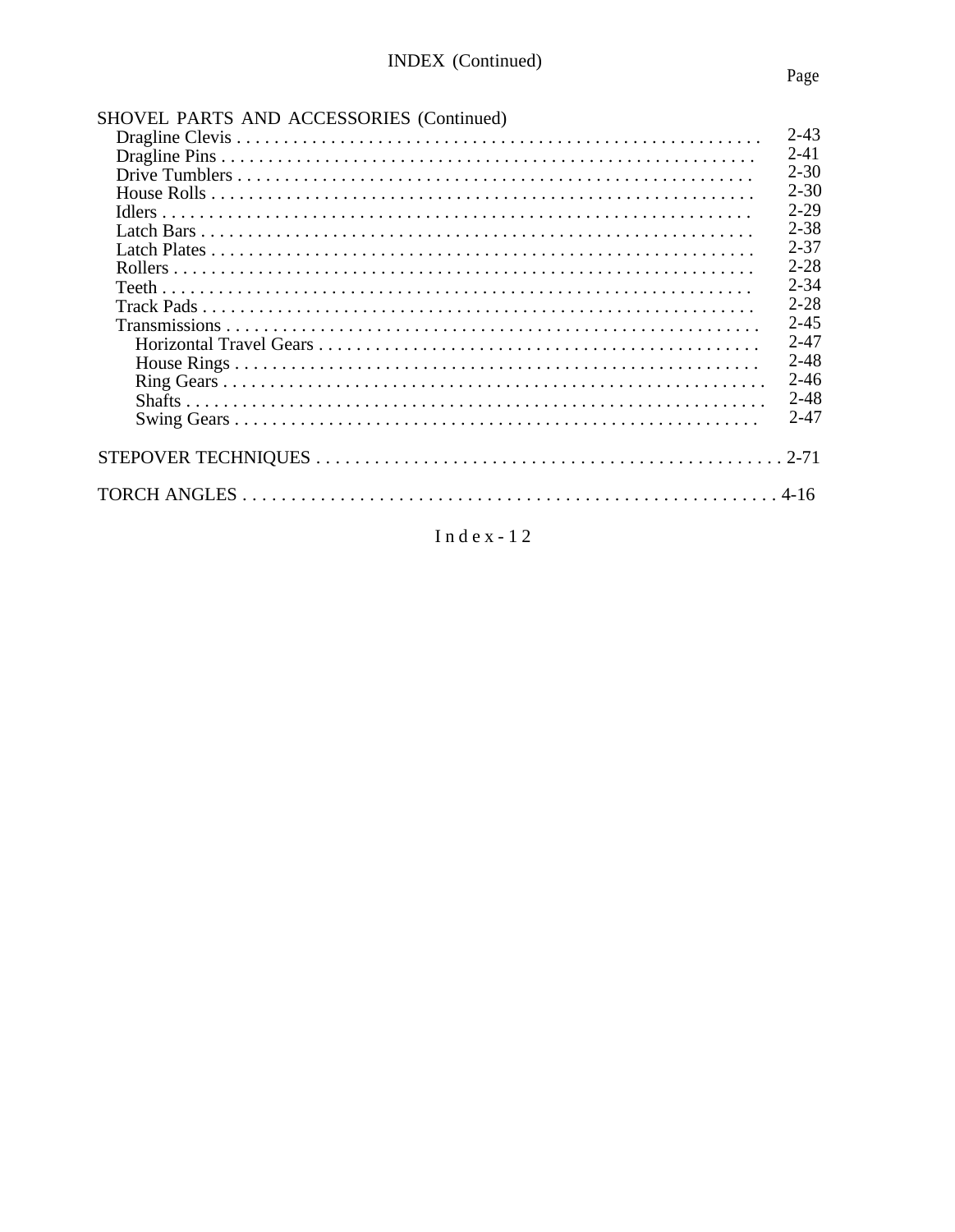| $2 - 16$ |
|----------|
| $2 - 23$ |
| $2 - 22$ |
| $2 - 20$ |
| $2 - 24$ |
| $2 - 21$ |
| $2 - 25$ |
| $2 - 19$ |
| $2 - 21$ |
| $2 - 17$ |
| $2 - 18$ |
| $2 - 17$ |
|          |
| $2 - 1$  |
| $2 - 11$ |
| $2 - 12$ |
| $2 - 3$  |
| $2 - 3$  |
| $2 - 3$  |
| $2 - 12$ |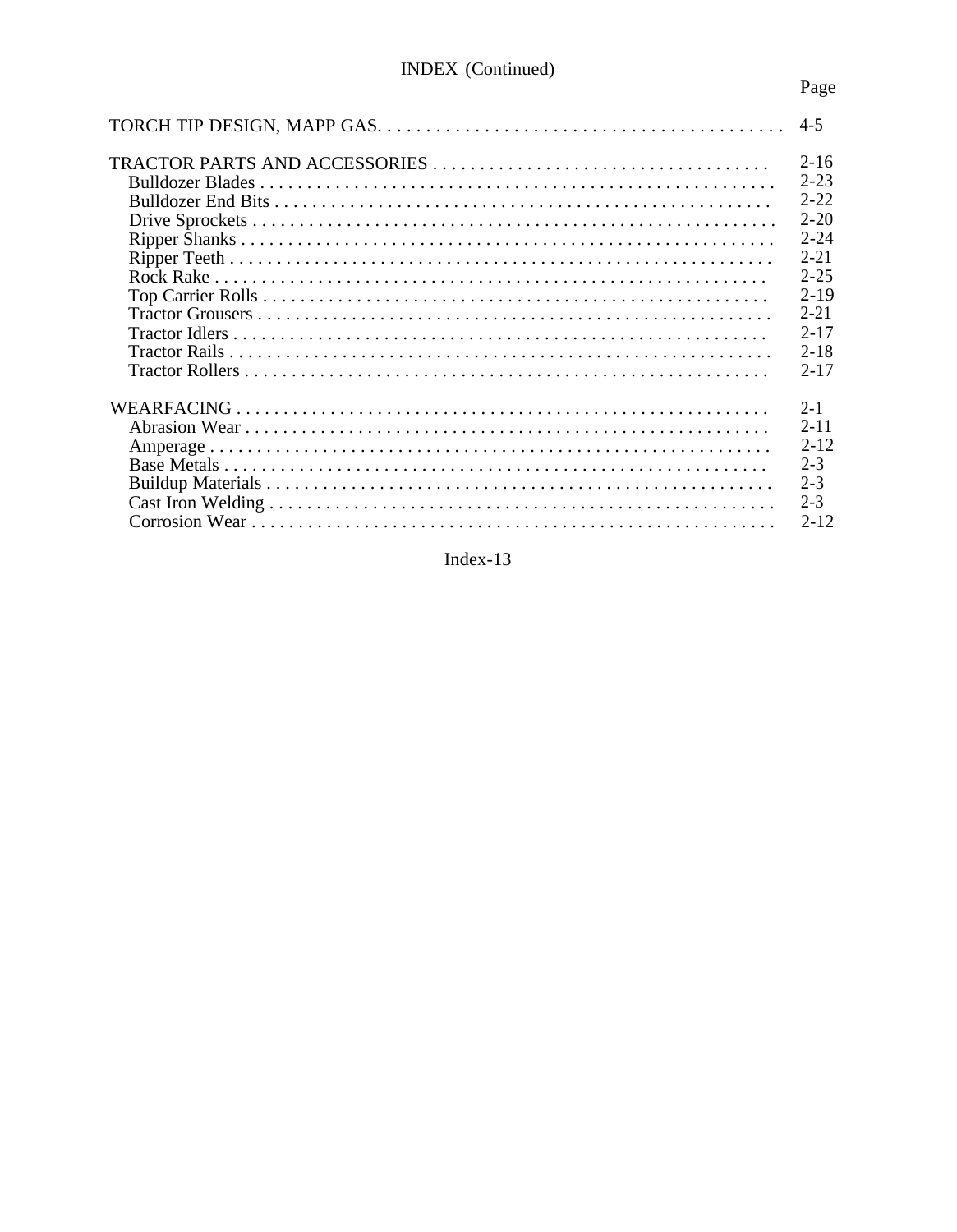| <b>WEARFACING</b> (Continued) |          |
|-------------------------------|----------|
|                               | $2 - 12$ |
|                               | $2 - 12$ |
|                               | $2 - 15$ |
|                               | $2 - 4$  |
|                               | $2 - 13$ |
|                               | $2 - 11$ |
|                               | $2 - 11$ |
|                               | $2 - 12$ |
|                               | $2 - 11$ |
|                               | $2 - 11$ |
|                               | $2 - 12$ |
|                               | $2 - 11$ |
|                               | $2 - 11$ |
|                               | $2 - 3$  |
|                               | $2 - 4$  |
|                               | $2 - 1$  |
|                               |          |
|                               | $1 - 1$  |
|                               |          |
|                               | -1-34    |
|                               |          |
|                               |          |